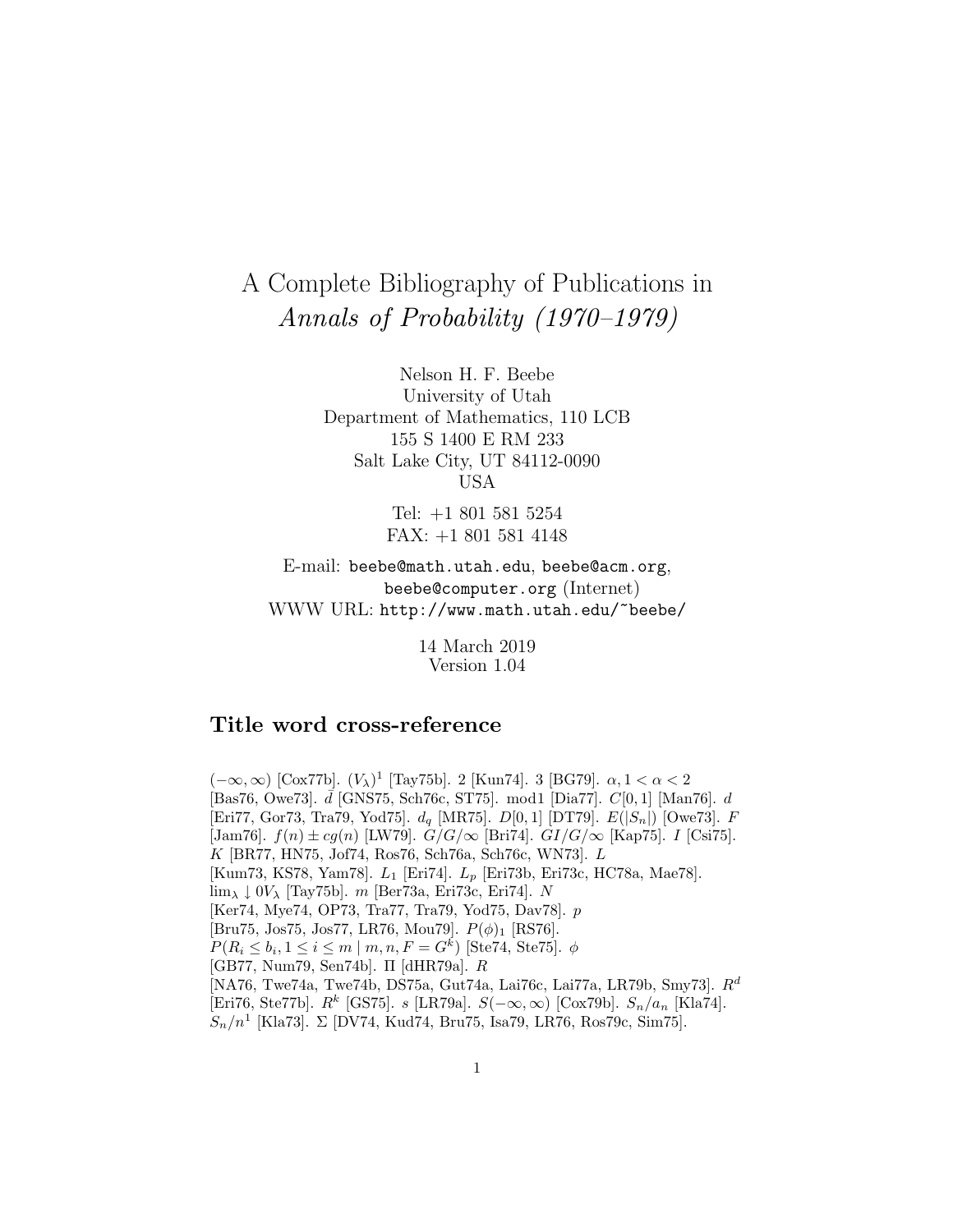$\sup |S_n/n|$  [Gut79]. t [Gro76, Ism77].  $\times$  [ST75]. U [CW77b, Sen74a, Sen77].  $|S_n|/a_n$  [Kla74].

**-Algebras** [Kud74]. **-Automorphisms** [BR77]. **-Convergence** [Sch76c]. **-Dependent** [Ber73a, Eri73c, Eri74]. **-Dimensional** [BG79, Eri77, Gor73, Ros76, Sch76a, Smy73]. **-Distribution** [Gro76, Ism77]. **-Divergence** [Csi75]. **-Divisibility** [Jam76]. **-Field** [Ros79c]. **-Fields** [Isa79, DV74]. **-Functions** [Jos75, Jos77, Mou79]. **-Independent** [Jof74]. **-Invariant** [NA76]. **-Lattice** [LR76]. **-Lattices** [Bru75]. **-Lower** [Sim75]. **-Mean** [DS75a, Gut74a]. **-Means** [Bru75, LR76, LR79b]. **-Metric** [ST75]. **-Mixing** [GB77, Sen74b]. **-Parameter** [OP73, Tra77, Tra79, Yod75]. **-Predictors** [LR79a]. **-Quick** [Lai76c, Lai77a]. **-Recurrent** [Num79, Twe74a]. **-Space** [Tra79, Yod75]. **-Statistics** [CW77b, Sen74a, Sen77]. **-Step** [Sch76c, Mye74]. **-Subinvariant** [Twe74b]. **-Theory** [Twe74a, Twe74b]. **-Transient** [Twe74b]. **-Variation** [dHR79a].

**2** [Chu73].

**42** [Mar74b].

**Abelian** [DMW74, FP75]. **above** [Ber73b]. **Absolute** [Cam75, Gil77, Kuo73, PS79]. **Absolutely** [DS79, Mar77a]. **Absorbing** [Bla76, Sie76b]. **Absorption** [Eth79]. **Accuracy** [Rei74]. **Acknowledgement** [Mar74b]. **Acknowledgment** [Ste75]. **Action** [Kie75]. **Addendum** [Ano74m]. **Additive** [Bil74c, Dub74, Dub75, Dyn77, Fel77, GS73, Har78, PS76]. **Adequate** [DS75b]. **Adjoint** [Dun77]. **Admissible** [Hud76]. **Aftereffects** [AT78]. **Age** [AK76, BdH74, Est75, Fea76, Kin75, KW73, Sav76, Wei77]. **Age-Dependent** [AK76, Est75, Sav76, Wei77, Kin75]. **Algebras** [Kud74]. **Algorithm** [Pho78]. **Algorithms** [Sal79]. **Allocations** [Sha79]. **Almost** [GH76, HGS79, Jof74, Ker77, Lin74c, Mon76, Sen73a, Sen76a, Sen77, WW79, de 74b]. **Alternate** [Cox79a]. **Amarts** [Ast78]. **Amenable** [Kie75]. **Amount** [BF73]. **Analogue** [HR79]. **Analogues** [SvH79]. **Analysis** [Bri74, Smy75]. **Analytic** [Dav79a, De 73]. **Ann** [Mar74b]. **Ann.** [Ano73a, Ano73b, Ano73c, Ano73d, Ano73e, Ano73f, Ano73g, Ano73h, Ano73i, Ano73j, Ano73k, Ano73l, Ano74a, Ano74b, Ano74c, Ano74d, Ano74e, Ano74f, Ano74g, Ano74h, Ano74i, Ano74j, Ano74k, Ano74l, Ano75a, Ano75b, Ano75c, Ano75d, Ano75e, Ano75f, Ano75g, Ano75h, Ano75i, Ano75j, Ano75k, Ano75l, Ano76a, Ano76b, Ano76c, Ano76d, Ano76e, Ano76f, Ano76g, Ano76h, Ano76i, Ano76j, Ano76k, Ano76l, Ano77a, Ano77b, Ano77c, Ano77d, Ano77e, Ano77f, Ano77g, Ano77h, Ano77i, Ano77j, Ano77k, Ano77l, Ano78a, Ano78b, Ano78c, Ano78d, Ano78e, Ano78f, Ano78g, Ano78h, Ano78i, Ano78j, Ano78k, Ano78l, Ano79a, Ano79b, Ano79c, Ano79d, Ano79e, Ano79f, Ano79g, Ano79h, Ano79i, Ano79j, Ano79k, Ano79l]. **Annals** [Ano74m]. **Annihilating** [EN74, Eri73a, Sch78b]. **Anscombe** [CHL79].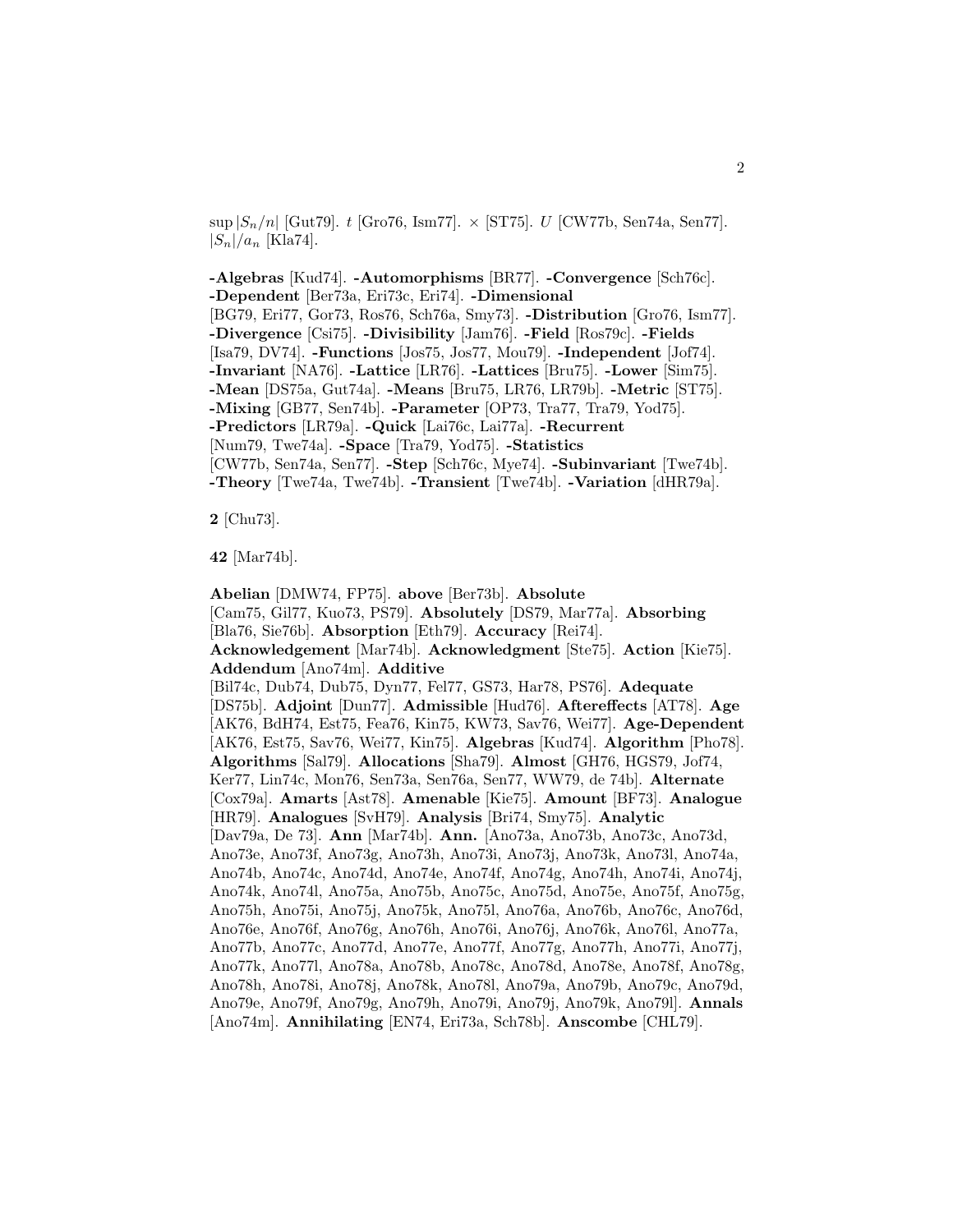**Anticipative** [KO73]. **Application** [Afg75, Ben75, Hwa77, Ker78, KK74, Les75, Lyn79, Nea78, Orn73b, Sav75, Wei75b]. **Applications** [AK73, Bha77, Chu73, Gab77b, GNS75, Kap77, Ker74, Kha73, Lai76a, Lai76d, LW79, Mic76, Sch77b, Sim74, SS78, Wri79, Mod78]. **Approach** [Bro78, Hal79, HS76, PS75]. **Approximation** [BP79, Bha75, Che75a, Che75b, Fre73, Fre74a, Hel77, JP75b, Kap77, Ker77, Kie74, Kos74, Kur75, LR77b, Nor75, Rei74, Rev76, Ser75]. **Approximations** [BCCR79, LR77a, Sch76c]. **Arbitrarily** [WPR77]. **Arbitrary** [Qua77]. **Arithmetic** [Bil74c]. **armed** [Rod78]. **Arrays** [Smy73, Tom76]. **Associated** [Kan75b, PS77, Ste77b, Tei79, Wic73b]. **Asymmetric** [KT77, Lig77, Mon78a, PT77, Wic74a]. **Asymptotic** [DM78, De 77, Eri73b, Eri74, Hol77, Hol79, HT79, JT73, Lai76a, Lin74b, Mar74a, Qui76, Rei76, Ros73, SC74, Sie79, Qui77]. **Asymptotics** [Gre73]. **Athreya** [Wil74]. **Atomic** [Lan76]. **Attraction** [Bas76, Owe73, SS78, Wic74a]. **Attractive** [Lig78]. **Autocorrelations** [Hey74]. **Automorphisms** [BR77]. **Autonomous** [Kni79]. **Average** [EM79, Kan79, MS79]. **Averages** [BE73, Lai73, Roo78, Tom75a, WPR77]. **Axioms** [Rob73, Rob74].

## **B** [Wil74]. **back**

[Ano73a, Ano73b, Ano73c, Ano73d, Ano73e, Ano73f, Ano74a, Ano74b, Ano74c, Ano74d, Ano74e, Ano74f, Ano75a, Ano75b, Ano75c, Ano75d, Ano75e, Ano75f, Ano76a, Ano76b, Ano76c, Ano76d, Ano76e, Ano76f, Ano77a, Ano77b, Ano77c, Ano77d, Ano77e, Ano77f, Ano78a, Ano78b, Ano78c, Ano78d, Ano78e, Ano78f, Ano79a, Ano79b, Ano79c, Ano79d, Ano79e, Ano79f]. **Balayage** [KP79]. **Banach** [AM78, BW74, BR79, Gar76, HJP76, Jai76, Kue75, Kue76a, Kue76b, Kum73, Kuo73, Pho78, SW76, Zin77]. **Bandit** [Rod78]. **Barely** [KT77]. **Barrier** [Bla76, Sie76b]. **Barriers** [Ber73b]. **Based** [Leh77, Sin75]. **Basic** [Gri79]. **Baxter** [Kaw79]. **be** [Dym78, Mon78b]. **Become** [Rub77]. **Behavior** [CL73, De 77, Fri79, Kue75, MC73, MI73, Mal74b, Mal74a, Mit74, Wol73, Wol78]. **Behaviour** [DM78, Wes79]. **Bernoulli** [Mar74c, ST75]. **Berry** [CW77b, Eri73c, KK74]. **Bessel** [HW74, Ism77, Ken78]. **Bets** [GS77]. **Between** [Bla76, Sus78, LR79b, Ver79]. **Big** [CR79]. **Billiards** [BKM78]. **binary** [Mar74b]. **Binomial** [Che74, Slu77]. **Biological** [Mod78]. **Birth** [JP77, Kin75, Tor78]. **Births** [Sch76b]. **Blackwell** [BS77a, Lin77]. **Blum** [Sen75]. **Bonferroni** [Gal77]. **Borel** [Bla78, Che78, Fre73]. **Borel-Programmable** [Bla78]. **Both** [VP76]. **Bound** [Dal76, Hey75, HC78a, Jos75, Jos77, Wri73]. **Boundaries** [Lai77b, Por78, Woo76]. **Boundary** [Cha77, Lai74b, Lai76b, Wic73b]. **Bounded** [Gru75]. **Bounds** [Dal78, Eri74, Kan79, LW79, Mal73, Mic76, Por78, SW78, Ste79]. **Branching** [Asm76, AN74, AK76, CNW73, Eri73a, Est75, Fea76, Gri74, Hop76, Kap74a, Kap74b, KN73, Kin75, KW73, Lin74c, Qui76, Qui77, Sav75, Tan77, Tur73a, Tur73b, Wei77, Mod78, Wil74]. **Bridge** [Ver79]. **Brillinger** [CMSB75].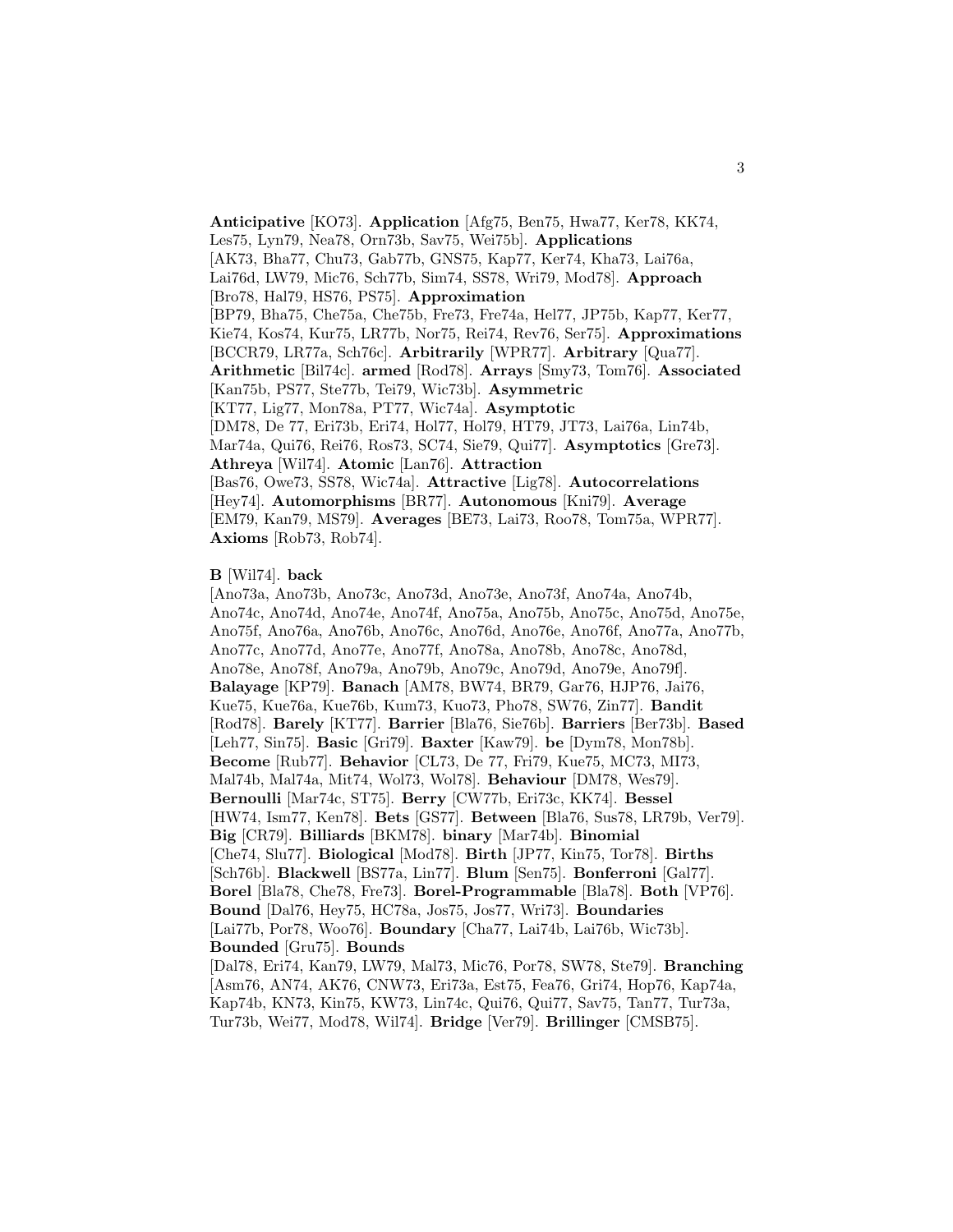**Brownian** [Adl80, Adl78a, Dav78, Dav79a, Dro73, DI77, DIM77, Fra73, Get79a, JT73, KP79, Kha77, Kue75, Lan78, Mon78b, Qua77, Ste77c, Tay75a, Tra79, Ver79, Wal74a, Wan77, Wan79, Wen77, Yod75, de 74b]. **Building** [Let75]. **Burkholder** [Pra75]. **By-product** [Fre73].

**Can** [Rub77, Mon78b]. **Cancellation** [Jon76]. **Cantelli** [Che78, Fre73, Sin75]. **Capacity** [Ahl74]. **Carrying** [DH79]. **Case** [KN79, Sim74, Sim75, Ste78b]. **Cauchy** [Mon78a, PT77]. **Cells** [SC74]. **Central** [Mic76, Mye76, Nor74, Afg75, Bas74, Ber73a, Bha77, Bol76, Cuz76, Deo75, Dud78, Dud79, Gar76, Gor73, Hah77, HC78a, HJP76, HT79, Igl74, M.74, Mae78, Mat75, McL74, Sen76c, Swe77, Won79, Zin77]. **Century** [Cra76]. **Certain** [Dav76, Dav77, Hos78a, KMPQ74, Man76, Res74, Sen76a, Tom76]. **Chain** [Cha74a, Cha77, Cog75, DO75, Kes74, NA76, O'B74b, Tor78]. **Chain-Dependent** [DO75]. **Chains** [AMN78, Cha76a, CI78, Cox77a, Gri76, JP77, Kai75b, KS75, Kus74, NT78, Num79, Sil74, Twe74a, Twe74b, CI80]. **Change** [Kan75c, VW74]. **Changed** [Gzy77]. **Changes** [Lyn79]. **Channel** [Ahl74]. **Characteristic** [Ben75, Mal74b, Mal74a, Wol73, Wol75, Wol78]. **Characterization** [EG73, KS78, PR74, Tay75b]. **Characterizations** [Wan75]. **Chebyshev** [Eri73b]. **Chernoff** [PS75]. **Chung** [Cin76, Cin77]. **Circle** [Sie79]. **Class** [Boo75, Dym78, Hal75, Har76, Kos74, Kum73, KS78, LS78, Muc73, Ros73, Sch77b, Teu75, Wei75b, Yam78]. **Classes** [Fre74c, KP78]. **Classical** [Tei73]. **Closed** [ST75]. **Closure** [BS76]. **CLT** [Jai76]. **CLTs** [PSW75]. **Clustering** [Hwa77]. **Coding** [GNO75, PG77]. **Coefficient** [Bar75]. **Coin** [DS78]. **Coincidence** [HN75, Hwa77]. **Collision** [Gis73]. **Combinations** [Hel77]. **Combinatorial** [HC78a]. **Compacité** [BR74]. **Compact** [AV75, DMW74, Lin74a]. **Compactification** [Glo79]. **Compactness** [BR74, Man76, dHR79b]. **Comparative** [FG76, Fis75, KF77]. **Compared** [Cin76]. **Comparison** [Mar73a, O'B75, Pro79]. **Complements** [Ram79a]. **Complete** [Nai77]. **Completely** [Wic74a]. **Component** [Ros79d]. **Components** [Hen73, LP79, Lin73, NR75]. **Computing** [Ros73]. **Concept** [HL77]. **Concernant** [Pra75]. **Concerning** [Bas76, Cox79a, GS75, Jai76, Pra75]. **Condenser** [CG77]. **Condition** [Mar74c, Mit79, Ros79a, Ros79b]. **Conditional** [Bil74a, BD75, Bru75, Che78, Dub75, Isa79, Kai75a, LR76, Pfa74, Pfa79, Ram79a, Rog74, Tom75b, Zab79, dJ79]. **Conditioned** [Bol76, Dur78, Igl74, Kai76, Kur75, LR77a]. **Conditioning** [JP77]. **Conditions** [Cuz75, Dav76, Dym78, Hah77, Kal73, Mar73a, Mat77, VP76, Kal76]. **Confidence** [Lai76b]. **Conglomerability** [Dub75]. **Conjecture** [Lai76c, Van78b]. **Conjectures** [WR78]. **Conjugate** [dHR79a]. **Consolidation** [Saw77]. **Constant** [PR74, Ste77c]. **Construction** [Hal75, NA76]. **Constructive** [Cha74c, Cha74b, Cha76b]. **Contact**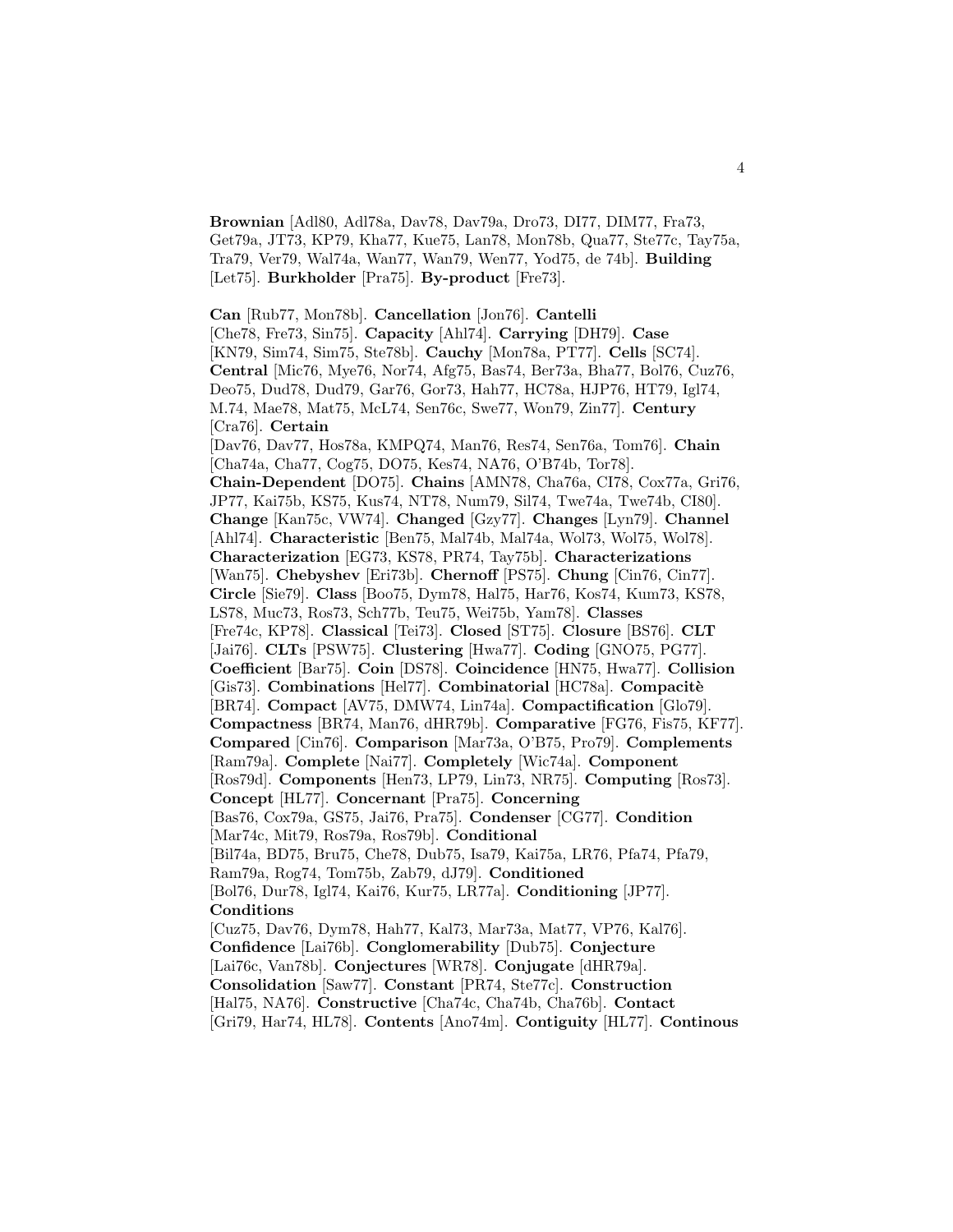## [Zab79]. **Continuity**

[Cam75, Hah77, HK77, Kal73, Kal76, Kuo73, Mar73a, Mar73b, WZ77b]. **Continuous** [Cha74a, Cha77, DS79, Hal75, Imh76, Kni75, M.74, Mar74a, Mar77a, Mar73c, PR73, PG77, Win73, Win78]. **Continuous-time** [PG77]. **Continuum** [Gis73, Ste73]. **Contractions** [Dun77]. **Contributions** [KH73]. **Controlled** [GS75, Gra78, KS75, Put74]. **Converge** [Roo76, Ste77a]. **Convergence** [Adl78b, Afg75, Asm76, AK76, BS77a, Bol78, Boo75, Bro78, Cha74c, Che74, CHL79, Deo73c, DS75a, Dro73, Dun77, DIM77, Eag75, EF75, Fra73, Gab77b, GH76, GPW73, Gri74, Gut74a, Gut78, Hey75, Ker78, KN79, Kha73, Kud74, Kue76b, Kum73, Kus74, Lai76c, Lai77a, LR76, Les75, Lig74, LdMR75, Lin74c, Mac73, MR75, Mon75, Mon76, Nai77, O'R74a, O'R74b, Pro77, PS75, Res75, Res74, Rob76, RR73, Sch76c, Sen74a, Sen74b, Sen77, Ser73, Sie76a, Ste78b, Stu77, Swe77, SW76, Wei76, Wel73, Wic73a, de 74b]. **Converse** [Lyn78]. **Conversion** [Cin77]. **Converting** [LPQ78]. **Convex** [Gar73, Kie79, Lyn79, Mat75, Pit77]. **Convexity** [Pfa74, Rin76]. **Convolutions** [Che75a, Sie76a]. **Corput** [dJS79]. **Correction** [Adl80, Ber80, Bha80, CI80, Cuz87, Dar76, Dud73a, Kal76, Kan75a, Kar79, Kie76a, PS75, Qui77, Rob74, Rob83, Ros79b, She77, Wei77]. **Corrections** [Dud79, Rob83]. **Correlation** [Har77, Pit77]. **Corresponding** [Kuo73]. **Cotype** [AM78]. **Countable** [FP75, Gab77a, Kes76]. **Counterexample** [Dud73a, Kie73, Kie76a, Kue76a, LR77b, Mon76]. **Coupling** [Gri76, Lig76]. **Coverage** [GN79, Sie79]. **Cox** [GS75]. **Cramér** [Eri73b, Ivk75]. **Critère** [BR74]. **Criteria** [Bha78, Bha80]. **Criterion** [BR74, GNO75, Loy76, RR73]. **Critical** [AN74, Est75]. **Cross** [Bri74]. **Cross-Spectral** [Bri74]. **Crossing** [Lai74b, Lai76b, Ven79, Wic73b]. **Crossings** [AH76, Cuz75, Lin74b, LdMR75, Mar77a]. **Curious** [Lyn78]. **Curved** [Woo76].

**D** [Wic74a]. **D.** [Smy75]. **Darling** [Sho79]. **d'Arrêt** [Bis79]. **Death** [JP77, Tor78]. **Deaths** [Sch76b]. **Decomposability** [SvH79]. **Decomposition** [Del77, Gru75, Mil78, SG75, Sza77b]. **Decompositions** [Eis76]. **Deduction** [Ivk75]. **Defined** [O'B74b]. **Degeneracy** [CNW73]. **Degrees** [Gro76]. **Delayed** [Lai74a]. **Densities** [JM78, Kan75c, Kan76]. **Density** [Bas74, JM78, Ros76]. **Density-Preserving** [JM78]. **Denumerable** [O'B74b]. **Dependence** [Fea76]. **Dependent** [Adl78b, AK76, Ber73a, BP79, Che75b, DO75, DR78, Eri73c, Eri74, Est75, Fea76, Fre74a, Isa79, Kap77, KW73, LPQ78, LP79, Lin74b, McL74, McL75, Mey73, Phi77, Sav76, Vil74, Wei77, Kin75, Wan79]. **Derivatives** [Pfa79, SK75, She77, Wol75]. **Derived** [LM73]. **Detection** [Lai73]. **Determinism** [Ber74a]. **Deterministic** [Jof74, Sus78]. **Deux** [Pra75]. **Deviation** [Boo75, GOR79, Lyn79, Rob77, Rob83, Ros76, Ste78b]. **Deviations** [BZ79, GB77, KD79, Kos73, McD79, Mic74, Mic76, Nag79]. **Dichotomous** [CP76]. **Difference** [Lyn79, Tom75a]. **Different** [LR79b]. **Differential** [McK73, Sus78]. **Diffusion**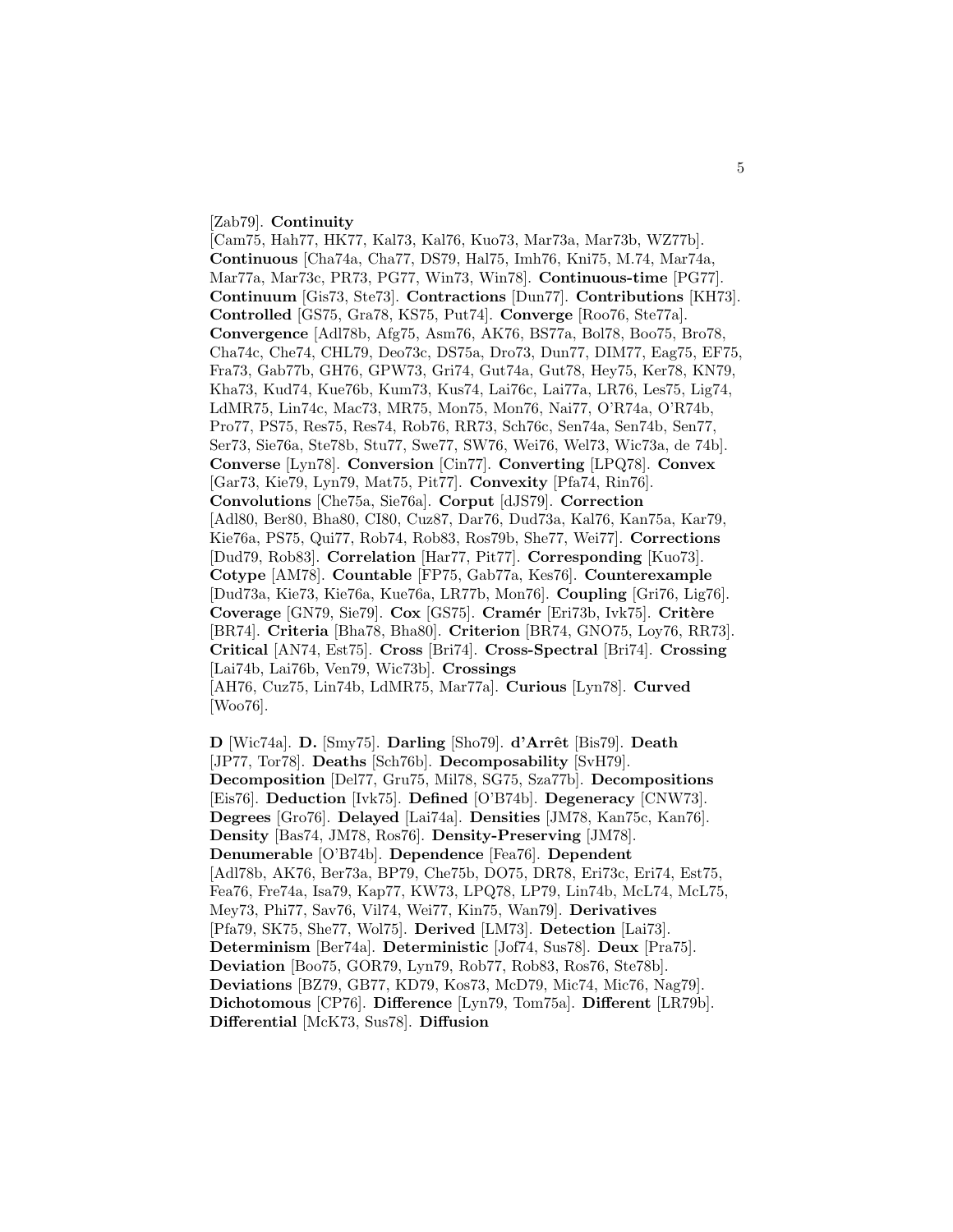[DH79, Kni73, Kuo73, Kus74, Leh77, Nor75, Por75]. **Diffusions** [Bha78, Cox77b, Cox79b, Put74, Bha80]. **Diffussion** [Ros79c]. **digits** [Dia77, Mar74b]. **Dimension** [Adl77, Adl78a, Adl80, DH79, Hen73, Tra77]. **Dimensional** [AK76, BG79, Cox77b, Dav78, Eri77, Ete76, Fla76, Gab77b, Gor73, Kes76, Kiu75, Put74, Ros76, Ros79c, Sch76a, Sen76c, Smy73, Cox79b, She74]. **Dimensions** [Afg75, Yod75]. **Direct** [NA76]. **Directed** [Ast78]. **Dirichlet** [KH73]. **Discontinuities** [Kal73, Kal74, Kal76]. **Discontinuity** [Ber74a]. **Discontinuous** [Ker74, SK75]. **Discount** [Put74]. **Discrepancies** [Ste78a]. **Discrepancy** [Stu77]. **Discrete** [Hos78a, Mey75, SvH79, BE73]. **Discrete-Time** [Hos78a]. **Discussion** [BDK<sup>+</sup>73, CMSB75, Orn73a]. **Disintegrations** [Dub75]. **Dissonant** [Mat77]. **Distance** [GNS75]. **Distinguishing** [Kan75a]. **Distortion** [SNDL78]. **Distortion-Rate** [SNDL78]. **Distributed** [GS79, McD79, Van78a, VP76, Wei75a, Wic74b, WPR77]. **Distribution** [AK76, Ben75, BS77a, BS77b, Bur73, Gem73, GY75, Gle75, Goo76, Gro76, HM77, HW74, Ism77, JP75b, Let75, Mal73, MT75, MS75, O'B74b, Phi77, PS77, Roo76, SW78, SB75, Sim74, Sim75, Slu77, Van78a, Yam78, Dia77]. **Distributions** [Bil74a, BD75, Che74, Csi75, De 74a, Dok74, EM79, GM77, Gut74b, HT75, HM75, Hud76, Jam75, KS74, KS78, LMRS73, MS79, Mey75, Mil75, Nai77, O'C79, Pfa79, PR74, SC74, Sch77a, Sch78a, Sch74, SG75, Sie79, Teu75, Wes79, Wri73, Zab79]. **Divergence** [Csi75, KMPQ74]. **Divisibility** [Bon79, Ism77, Jam76, Mil79]. **Divisible** [Bro77, Eag75, Gro76, HT75, HM75, O'C79, SG75, Yam78]. **Domain**

[Bas76, Owe73, Wic74a]. **Domains** [SS78]. **Down** [Eri77]. **Downcrossings** [Fra76]. **Drift** [Ste77c]. **Dual** [GS78]. **Dualité** [Alv76, GM73]. **Duality** [KD79, Nev76, Sch77b, Alv76, GM73]. **Dym** [Mar77b]. **Dynamic** [BFO74, Fre74c, KN79]. **Dynkin** [AK73].

**E.** [Sen73b]. **Edgeworth** [Hip77]. **Elements** [BR79, TW79, Wac78]. **Embedded** [Mon78b]. **Empirical**

[BCCR79, Deo73a, Dud78, Dud79, GS79, GOR79, Jam75, MR75, O'R74b, Phi77, PS75, Rev76, Sen74b, SW78, Ste78a, Van78a, Wel77]. **Empiricals** [Sin75]. **Ensemble** [Alv76, GM73]. **Ensembles** [Air78]. **Entrance** [Cox77a, Kal77]. **Entropy** [PR73, ST75]. **Enumeration** [FG76]. **Envelopes** [Ven79]. **Environment** [Sol75, Tan77, Tor78]. **Environments** [Kap74a, Kap74b, KN73, Lin74c]. **Epsilon** [PR73]. **Equation** [Por75, Wei77]. **Equations** [Pro77, Sus78]. **Equilibrium** [Kal77, McD77]. **Equivalence** [Bak73, HT75, HM75, Sie76b]. **Equivalent** [KO73]. **Erdos** [Sho79]. **Ergodic** [BR77, Der73, Eis76, HL75, Jon76, Kie74, Kin73, Lig77, MC73, MI73, Orn73b, Rei77, Sch76b, Wri76]. **Ergodicity** [Gri79, Mat77, NT78]. **Erlang** [Oak76]. **Error** [Kan79, Sal79]. **Errors** [Bha75]. **Escape** [BF73, Get79a]. **Esseen** [CW77b, Eri73c, KK74]. **Essential** [LPQ78]. **Estimate** [Ben75, Kos73, Owe73]. **Estimated** [BCCR79]. **Estimates**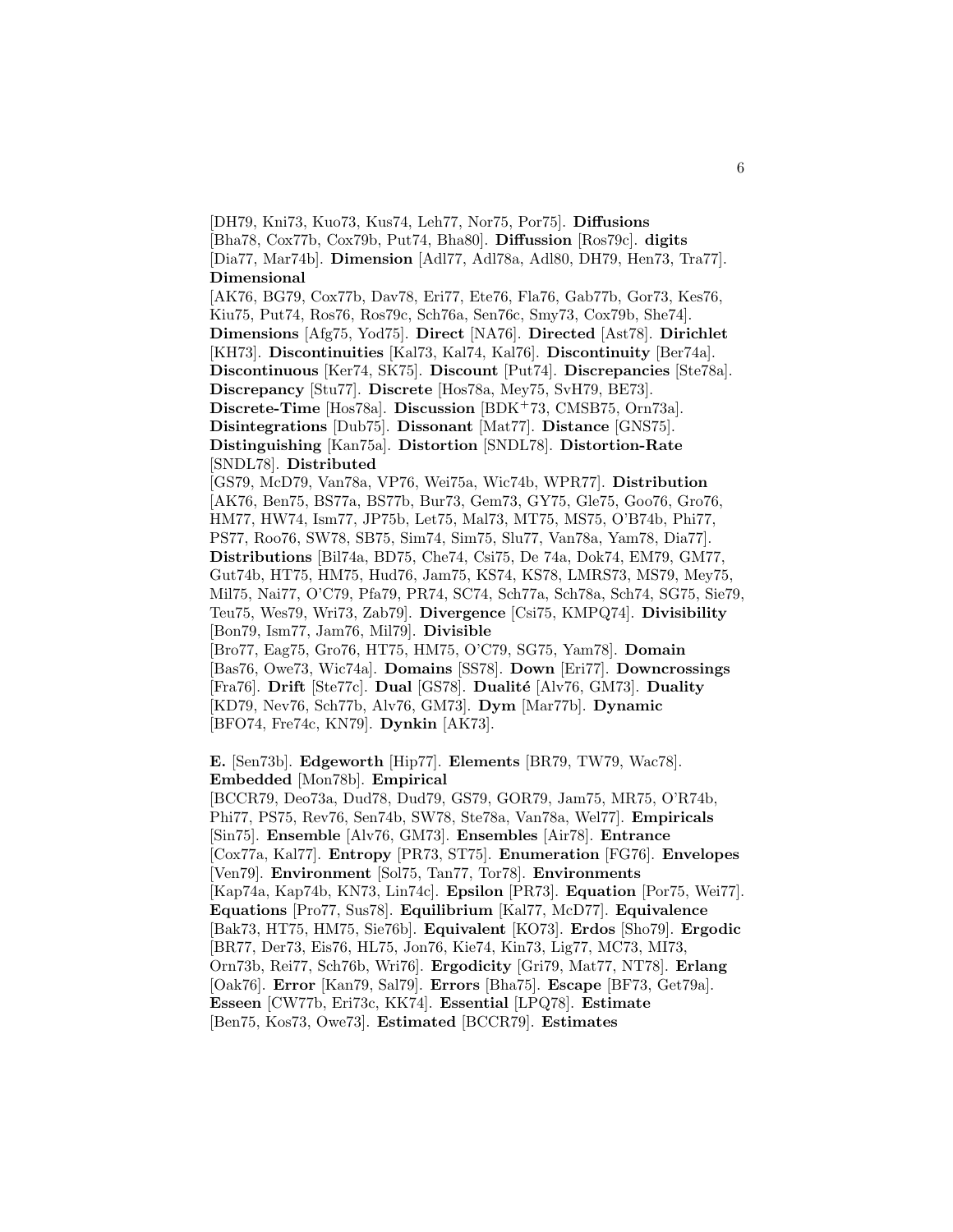[Ben75, Goo76, KK74, Ros76]. **Estimation** [BS77b, Kie79]. **Estimator** [BS77a]. **Estimators** [PKG79, Qui76, Qui77]. **Euclidean** [Gor73]. **Events** [AP79, Fre74a, Kap77, Mey73]. **Every** [Gil77]. **Evolutinos** [Ker74]. **Evolution** [Gue74]. **Exact** [Dav77]. **Example** [Ber76, DS75b, Jai76]. **exceptional** [Air78]. **Exceptionnels** [Air78]. **Excessive** [Cha74a]. **Exchangeability** [Kin78]. **Exchangeable** [AP79]. **Exclusion** [Lig76, Lig77]. **Excursion** [DI77, DIM77, Ver79]. **Excursions** [Ber73b, Get79b]. **Existence** [Bha78, Bha80, BD75, Kal75, Kes76, MS75, Pro77, Ram79a]. **Exists** [Ste73]. **Exit** [Cha77, GS73, Lai77b, LW79, Mai75, Mon77]. **Exits** [Por78]. **Expansions** [Eri73b, Hip77, Rei76]. **Expectation** [NR75, Sim77, dJ79]. **Expectations** [Isa79, Mal73, Pfa74, Rog74]. **Expected** [Kla74, Lin73, Nai77, Rob76, Ros73]. **Explicit** [Hal75]. **Explosions** [Pro77]. **Exponential** [EG73, MT75]. **Exponentiality** [KS74]. **Expression** [HN75]. **Extended** [CHL79, Kla73, McL78]. **Extended-Valued** [Kla73]. **Extension** [Mac73, Sho79, WZ77a]. **Extensions** [Dub74]. **Extent** [Mey75]. **Extinction** [Tor78]. **Extrapolations** [Hos78b]. **Extrema** [Sen76a]. **Extremal** [Adl78b, Fra76, Res75, Wei75a, Wei76]. **Extreme** [DO75, Dyn78, Gre75, Wei75b, Wel73]. **Extremes** [Ber74b, Ber80, Roo78, dHR79b].

**F** [Smy75]. **Failure** [PR74]. **Falling** [SC74]. **Families** [Ste77a]. **Family** [DV74, Mon75, PR74]. **Features** [LPQ78]. **Feller** [Chu73, Sen73b]. **Fidelity** [GNO75]. **Field** [Ros79c]. **Fields** [AH76, Adl77, Cox79a, Cuz78b, DV74, Deo75, Dob79, GZ78, Isa79, Kaw79, Kes76, Lan78, Nea78, PT79, Spi75]. **Filtering** [Bre73, Gab77b, Gab77a]. **Fine** [Rob74, Rob73]. **Finite** [Cuz75, Gab77b, Gia77, KT77, Kun74, Rip76b, Rob77, Rob83, RS77, Sim75]. **Finite-Memory** [RS77]. **Finitely** [Dub74, Dub75, PS76]. **First** [Gut74a, Gut74b, Kin75, Lai76d, Lai77b, LW79, Mil75, Por78, Rob76, Ros73, WR78, Woo76]. **Fixed** [Kie76b]. **Flip** [Gra78]. **Fluctuations** [Roo76, RS76]. **Form** [Wic74b]. **Forms** [GPW73, WW79, Wri73]. **Formula** [Oak76, Ste74, Ste75, Tay75a]. **Formulas** [Leh77]. **Foundations** [Rip76a, Rip76b]. **Fourier** [Dal78, Mar73b]. **Frank** [The74]. **Freedom** [Gro76]. **French** [Air78, Alv76, Bis79, BR74, GM73, Pra75]. **front** [Ano73g, Ano73h, Ano73i, Ano73j, Ano73k, Ano73l, Ano74g, Ano74h, Ano74i, Ano74j, Ano74k, Ano74l, Ano75g, Ano75h, Ano75i, Ano75j, Ano75k, Ano75l, Ano76g, Ano76h, Ano76i, Ano76j, Ano76k, Ano76l, Ano77g, Ano77h, Ano77i, Ano77j, Ano77k, Ano77l, Ano78g, Ano78h, Ano78i, Ano78j, Ano78k, Ano78l, Ano79g, Ano79h, Ano79i, Ano79j, Ano79k, Ano79l]. **Function** [Ben75, BS77a, BS77b, Bur73, Dal76, Dal78, Gar73, Jon76, Kli77, Mal74a, Mar77b, Mon77, Pit79, SNDL78, SW78, Ste73, Van78a, VP76, WZ77b]. **Functional** [Bol76, Deo75, DR78, Gar76, Igl74, Jam75, LR79b, Phi77, Sen76c, Vil74, Wic74b, Wic74a]. **Functionals** [AN74, Dud77, DI77, Dyn77, GS73, Goo76, Kes74, Lev75, O'R74a, Wan77]. **Functions** [Ber74a, Bil74c, Bla78, Cha74a, Cha73, Che79, Dav79a, Dub73,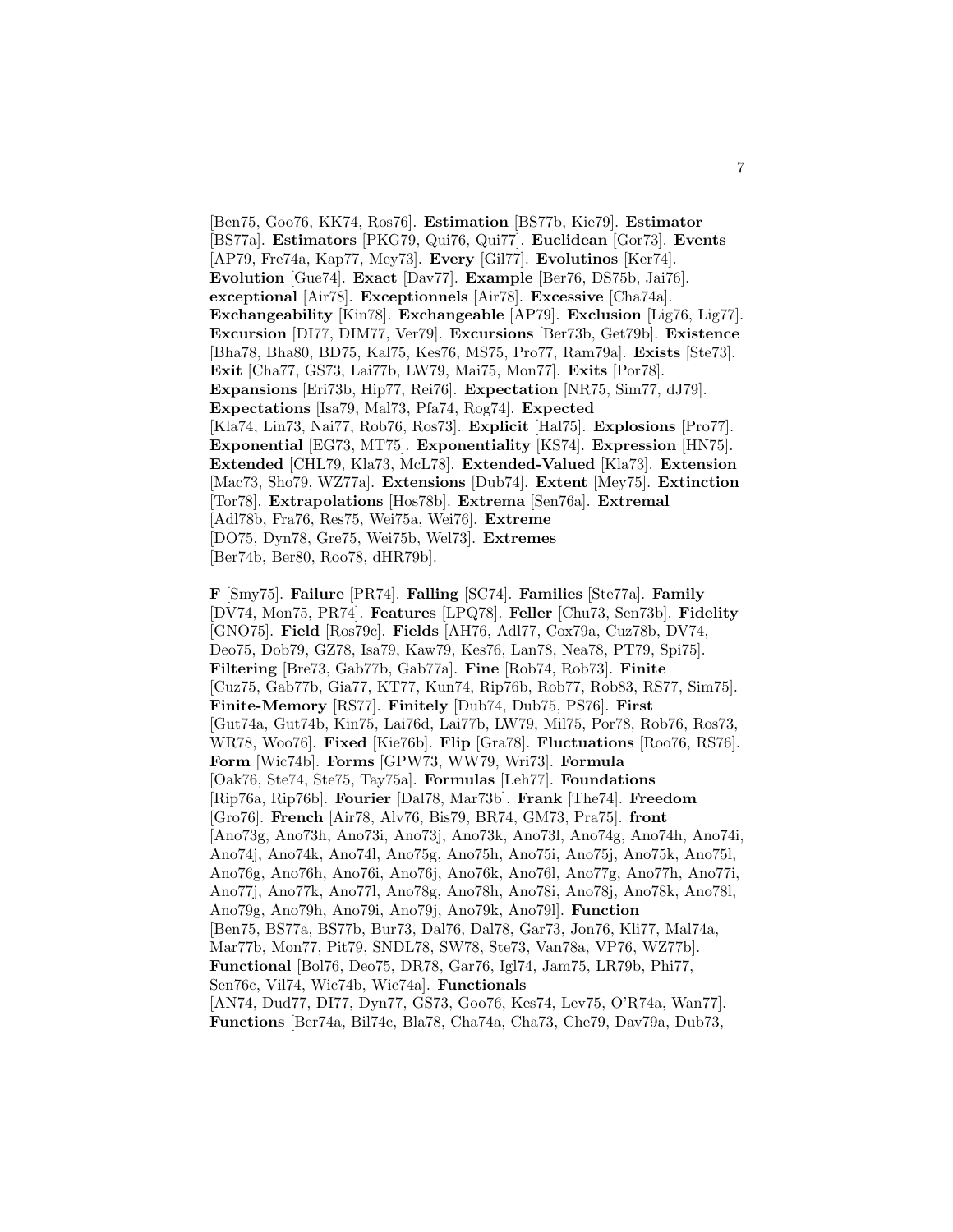Dud73b, EP77, Gru75, HW74, Hel77, Hen73, Hip77, Hol79, Ism77, JJS75, Jos75, Jos77, KP78, Ken78, KD79, LR79b, Lyn79, Mal74b, Mal73, Mon78a, Mou79, O'C79, OP73, Phi77, Sav75, Sen76a, Sim74, Sim75, Wan79, Wei75b, Wol73, Wol75, Wol78, Yam78]. **Further** [Cox79b].

**G** [MS75, Smy75]. **Galton** [DS76, Hop77, Kap73]. **Gap** [Sus78]. **Gaussian** [Ber80, She77, Adl77, Ber73b, Ber74a, Ber74b, CR73, Cuz75, Cuz76, Cuz78a, Cuz78b, Cuz87, Dav76, Dav77, Deo73b, Deo73c, Deo74, Dob79, Dud73b, Dym78, EGBD75, HJSD79, HC78b, Hwa76, KO73, Kaw79, KG75, Kle76, Lai73, LS78, Lin74b, LdMR75, Man76, Mar73a, Mar73b, Mar74a, Mar77b, Mar73c, Mit74, MY76, Mit78, Mit79, Ood73, Pit77, PT79, Qua77, Wel73]. **Genealogical** [LM73]. **General**

[BZ79, Bon79, Kes74, NA76, NT78, Ser75, Twe74a, Twe74b].

**Generalisation** [Les75]. **Generalization**

[AK73, GNS75, Hwa77, Kie73, Kie76a, Kle78, Oak76]. **Generalized** [Dob79, EP77, Kie75, MR75, Sch77a, Sch78a, Sen74a, Sen77, Sim74, Sim75]. **Generated** [Adl78b, Wei75a]. **Generation** [Fea76]. **Generators** [Gzy78, Kun74]. **Genetic** [Eth79, LM73]. **Genetics** [Saw76]. **Geometric** [NT78]. **Geometry** [Csi75, EP77, McK73, Rip76a]. **Germ** [Kni79]. **GI** [MS75]. **GI/G/s** [MS75]. **Gibbs** [Nea78]. **Given** [Bru75, LR76, Let75, PS79, Sch74]. **Glivenko** [Sin75]. **Governed** [Fel77]. **Graph** [Yod75]. **Graphical** [Har78]. **Graphs** [Lin73, NR75]. **Great** [BdH74]. **Group** [Kie75, Sie76a]. **Groupes** [BR74]. **Groups** [BE73, BR74, DMW74, EP77, FP75, Kun74]. **Growing** [Tei79]. **Growth** [KN73, LP79, Mon77].

**H** [Mar77b]. **H.** [Mar77b]. **Half** [Cra76]. **Hammersley** [dJS79]. **Harding** [Smy75]. **Harmonic** [Sav75]. **Hausdorff** [Adl77, Dav77, PT77, Tra77, Yod75]. **Hawkins** [Hey78]. **Hazard** [EM79, MS79]. **Heads** [KT75]. **Heavy** [WPR77]. **High** [Ber73b, Lin74b, LdMR75, Mar73c]. **Hilbert** [Bro77, KK74]. **Hitting** [Gem73, Sch78b]. **Holder** [Dav76]. **Holomorphic** [CW77a]. **Homogeneous** [Ros79c]. **Houses** [DS79]. **Hypercontraction** [AG76]. **Hypothesis** [Hey78, Ste73].

**Ibragimov** [Les75]. **Identically** [GS79, Wic74b, WPR77]. **Identification** [Bri75, CMSB75, Ste73]. **Identity** [AK73, De 73]. **IFRA** [BS76]. **II** [Alv76, Lig77, McD78, Sch78a, Twe74b]. **Immigration** [Kap73, Qui76, Qui77]. **Improved** [Jos77]. **Improvement** [Hey78, Maj79]. **Including** [Bri74]. **Increasing** [DV74, EM79, MS79]. **Increment** [SK75]. **Increments** [Bri74, CR79, GZ78, Gre73, Gre75, HS73, KG75, Mil75, Wal74b, Wic73c].

**Independence** [HT79, Kal78, Lin74b, Ste77c]. **Independent** [BP79, CL73, Eri73c, Gab77b, GS79, GY75, Gle75, Gre73, Gre75, GPW73,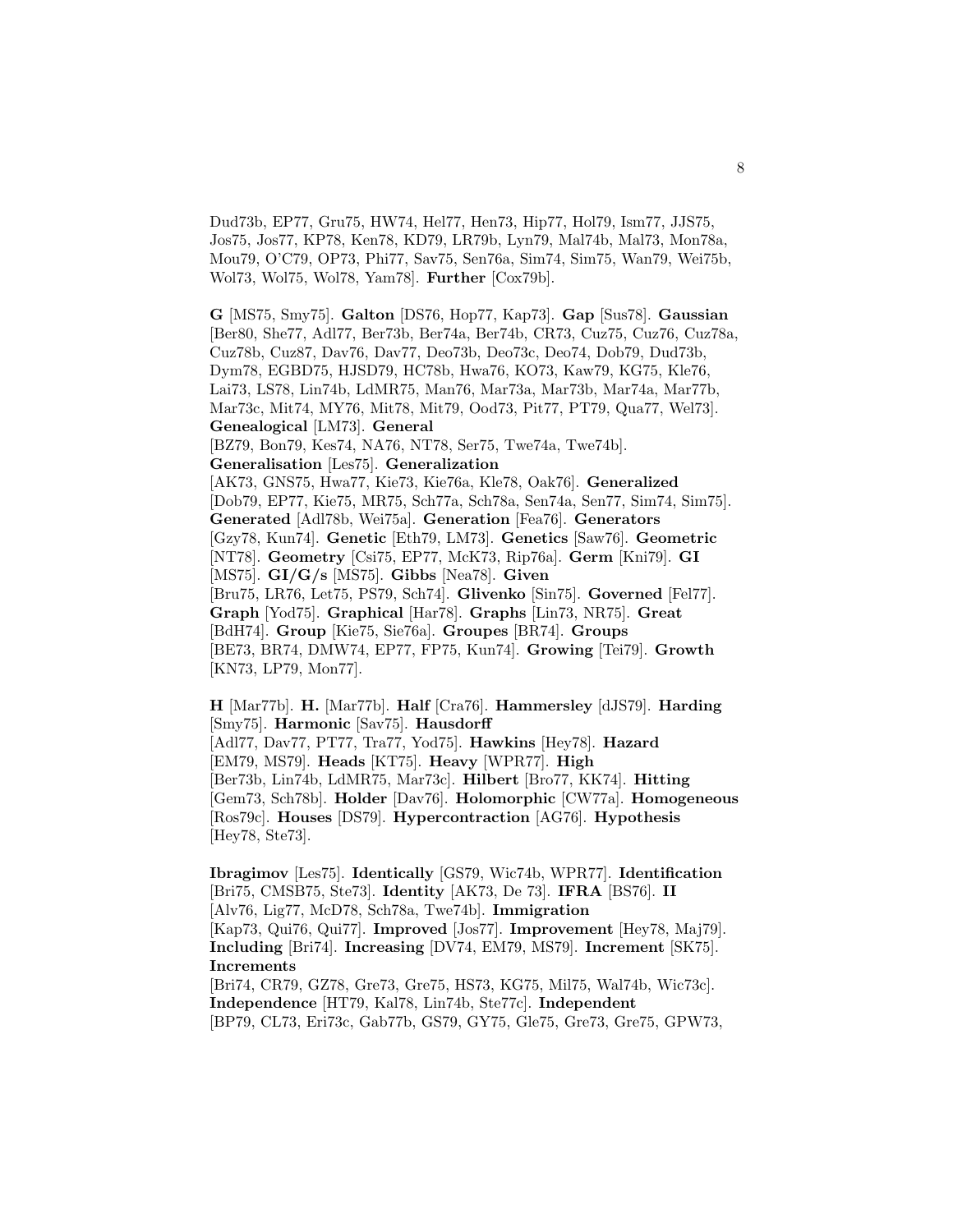HGS79, Jof74, Ker77, Lai77b, LPQ78, McD79, Mil75, Nag79, Ram79a, SK75, She74, Sho78, Sin75, Smy74, Van78a, Wac78, Wal74b, Wei75a, Wic73c, Wic74b, Wri73, WPR77, Mar74b]. **Independent-Increment** [SK75]. **Index** [Bas76, Gab77a, LM73, Owe73]. **Indexed** [Ast78, Gab77b, Gut74a, Nea78, Wri79]. **Indicator** [LR79b]. **Indices** [De 74a, Gut78]. **Individual** [BR77, Rei77]. **Induced** [SK75, Sen76b]. **In´egalit´es** [Pra75]. **Inequalities** [Bru75, Bur73, Gal77, KKO77, Kan75c, KS74, LR77a, Rog74, Slu77, Sto73, Tur73a, Tur73b, Pra75]. **Inequality** [Bur79, Che79, Gab77b, Gar73, Har77, Kli77, McL75, Mou79, Pit77, Pit79, Sch76a, Wel77]. **Infima** [HGS79]. **Infinite** [Bon79, Fis75, GS76, Gia77, HL75, HS76, Ism77, Jam76, Lig73, Lig74, Mil79, PSW75, Sch76b, Spi75]. **Infinitely** [Bro77, Eag75, Gro76, HT75, HM75, O'C79, SG75, Yam78]. **Information** [Ano73n, Ano74n, Ano75m, Ano76m, Ano77m, Ano78m, Ano79m, GNS75, Kie79]. **Initial** [Ker74]. **Insensitivity** [Sch77a, Sch78a]. **Instability** [Tor78]. **Instance** [dJS79]. **Integer** [Jam76]. **Integer-Valued** [Jam76]. **Integers** [Lig78]. **Integrability** [Der73, Gut79]. **Integrable** [HK77, Lan76]. **Integral** [Pro77, Wei77]. **Integrals** [Dud77, Hip77, HC78b, Kal75, Pro79, WZ76, WZ77a, WZ77b]. **Integration** [Gar78]. **Inter** [SB75]. **Inter-Record** [SB75]. **Interacting** [HL75, HS76]. **Interactions** [Har74, Lig73, Lig74]. **Interpolated** [Kus74]. **Interpolation** [Hea77, Sal79]. **Interpolator** [Sal79]. **Interval** [Won79]. **Intervals** [EN74, Oak76, Van78b]. **Introduction** [Chu73]. **Invariance** [Hal77, Hal79, HGS79, HS73, Kai76, Maj79, McL74, McL77, McL78, Sen73a, Sen76a, Sen76b, SS78, Tei73, Wel78]. **Invariant** [Bha78, Bha80, BP73, Hal75, Hop77, Kun74, NA76]. **Inverse** [KP79, Mar77b]. **Inversion** [dHR79a]. **Involving** [LP79]. **Isotone** [Wri79]. **Isotrope** [Stu77]. **Itˆo** [Dud77]. **Iterated** [Ber79, Bol78, HS73, Hey74, JP75a, Jam75, KP78, KT77, KK74, LS78, Ood73, Phi77, Qua77, She74, Sto73, Tei74, Tom75a, Tom78, Wic73b, Wic73c, Wic74b, Wic74a].

**Jagers** [Mod78]. **Jensen** [Sch76a]. **Joint** [KF77, SB75].

**K.** [Wil74]. **Kakutani** [Van78b]. **Karlin** [Hwa77]. **Kendall** [Smy75]. **Kernel** [Tay75b]. **Kernels** [Le 73, MC73]. **Kesten** [Cox79a]. **Khintchine** [Kos73]. **Kind** [Kal73, Kal74, Kal76]. **Kingman** [BDK<sup>+</sup>73]. **Knight** [Glo79]. **Known** [Lem74]. **Kolmogorov** [Dym78, Sen73a]. **Komlos** [HR79].

**Lack** [MT75]. **Ladder** [Lai76a]. **Landau** [Sen73b]. **Large** [AV75, BZ79, BW74, BE75, Boo75, BR79, DT79, GS77, GOR79, Gut78, HJP76, KD79, Kos73, Lyn79, McD79, Nag79, Rob77, Smy73, Ste78b, TW79, Wel78, Rob83]. **Last** [Cha77, GS73, Mon77, Mon78a]. **Late** [Kai76]. **Lattice** [Ben75, Har74, LR76]. **Lattices** [Bru75, SW76]. **Law** [AP79, AV75, Bas76, Ber79, Bol78, BR79, EG73, HS73, JP75a, Jam75, Kal77, KP78, KK74, LS78, Ood73, Owe73, Phi77, Qua77, Sen75, Slu77, Sto73, Tei74,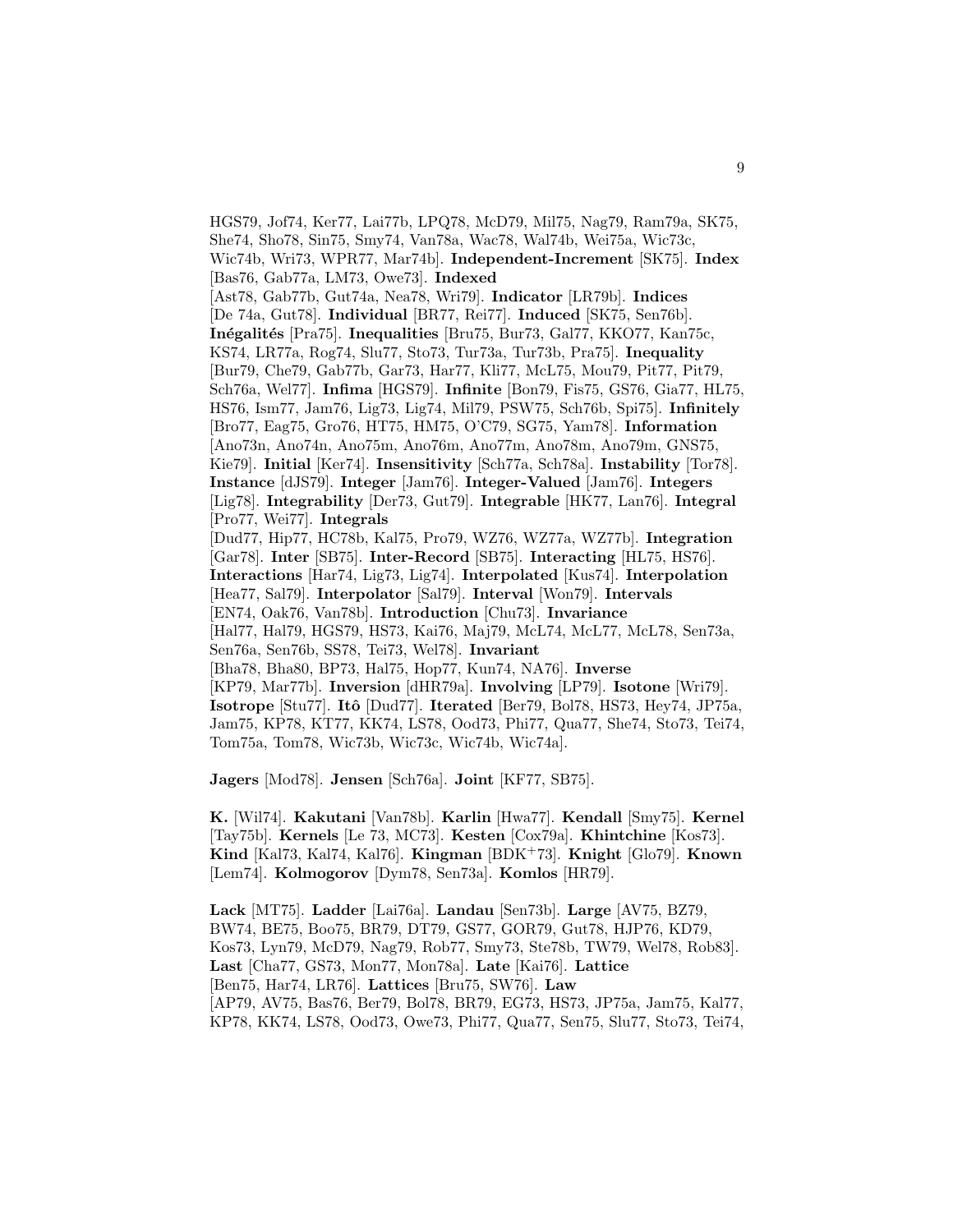Tom78, VW74, Wel78, Wic73b, Wic74b, Wic74a, Win73, Wri79, BE75, Fre73, Fre74b, Gut78, HJP76, Lai77a, WPR77, dJS79]. **Laws** [BW74, CR73, Cox77a, DT79, Eag75, Gut78, JT73, KT77, Moh76, Mor76, Smy73, TW79, Wic73c, Wic74a, McL75, MY76]. **leading** [Dia77]. **Learning** [The74]. **Lebesgue** [Dub74]. **Lebesgue-like** [Dub74]. **Lemma** [Che78, Fre73]. **Length** [Kie76b, MS75]. **Level** [AH76, Adl78a, Adl80, Lin74b, LdMR75, Mar77a, Mar73c]. **L´evy** [Ano73m, AM78, Gzy77, Kar78, Kar79, Kaw79, Loe73, O'C79, Tra79]. **Life** [BdH74]. **Lifts** [Sza77a]. **like** [Dub74]. **LIL** [Jai76]. **Limit** [Afg75, AE78, AMN78, Bas74, Bas76, Ben75, Ber73a, Bha77, Bol76, Cuz76, Dar75, Dar76, De 74a, DO75, Deo75, DS76, Dud78, Dud79, Dur78, DR78, EK74, Eth79, Gar76, Gia77, Gis73, Gor73, Gri78, Gue74, Gut74b, Hah77, HC78a, HJP76, HT79, Igl74, Kai75a, Kai75b, Kap75, Ker74, KW73, Lai74a, LS73, LMRS73, M.74, Mac78, Mae78, Mat75, McD79, McL74, Mey73, Mic76, Min74, Mor76, Nea78, Nor74, Num79, O'B74a, Oma77, Ros73, Sen76c, Sho78, Ste77b, Ste73, Swe77, Tan77, Tei73, Tho77, Tom76, Vil74, Won79, Zin77]. **Limiting** [CL73, MS75, Mit74, O'B74b, Wei75b]. **Limits** [Rud73, Wac78]. **Line** [Cha74c, GN79, Lee74, PS77, WN73, Wol78]. **Linear** [Hel77, Hey74, Hos78b, Lin73, Mac73, NR75, Pho78, Por75, Sal79, Sen76c, SW78, TW79]. **Linearity** [LR79a]. **Linearly** [Sim74]. **Lines** [Ker74]. **LLN** [DMW74]. **Local** [Bas76, Ben75, Cin75, Cuz78a, Cuz78b, Cuz87, Dav76, DS76, Fri79, JT73, Kai75a, Kle76, Kni73, Mal74b, Mal74a, McD79, Min74, PT79, Sho78, Tho77, VW74, Wol73]. **Locally** [DMW74, Rip76b]. **Location** [Wei75b]. **Log** [Hey78]. **Logarithm** [Ber79, Bol78, HS73, Hey74, JP75a, Jam75, KP78, KT77, KK74, LS78, Ood73, Phi77, Qua77, She74, Sto73, Tei74, Tom75a, Tom78, Wic73b, Wic73c, Wic74b, Wic74a]. **Longest** [Van78b]. **Loss** [Gri76, Oak76]. **Lower** [HJSD79, JJS75, Kan79, Kos74, LS78, Sim75, Ste79].

**M.** [The74]. **Majorization** [EP77]. **Many** [Rod78]. **Many-armed** [Rod78]. **Mappings** [Won79]. **Marcinkiewicz** [Gut78]. **Market** [GS74]. **Markov** [CI80, AG76, AMN78, Cha74a, Cha76a, Cha77, CI78, Cog75, Cox77a, Cox79a, Dur78, Dyn77, Fel77, Get79b, Gri76, Gri78, Hal75, Har76, Har77, Har78, Isa79, JP77, Kai75b, Ker74, Kes74, KS75, Kes76, Kiu75, Kle78, Kni79, Kur75, Kus74, Lai74b, Lev73, Lev75, LS73, Lin74a, MI73, McD77, McD78, Mil78, Mye76, Nev76, Nor74, NA76, NT78, Num79, O'B74b, Sch77a, Sch78a, Sch77b, Sch76c, Sie76b, Sil74, Spi75, Twe74a, Twe74b, Win78, The74]. **Markov-Dependent** [Isa79]. **Markovian** [KD79, Nor75, Tay75b, Wan79]. **Martingale** [Ber76, Bro78, Bur79, CW77a, Cha73, Che79, Eag75, Gil77, Hal77, Hal79, HS76, Mac73, McL78, Tom75a, Wel77]. **Martingales** [Bur73, Fre75, Gab77a, Gar73, Hea77, HS73, JJS75, Kan75b, Lai74b, Lan76, Lan78, Loy76, Mon76, Pra75, PS79, VW74, WZ76]. **Martintote** [Gre74]. **Math** [Mar74b]. **Mathematical** [KD79]. **Matrices** [Wac78]. **Matrix** [Wac78]. **Maxima** [Dav79b, EGBD75, LdMR75, Mar74a, Mit74, MY76, Mit78, Mor76, O'B74b, Res73, Wic74b]. **Maximal**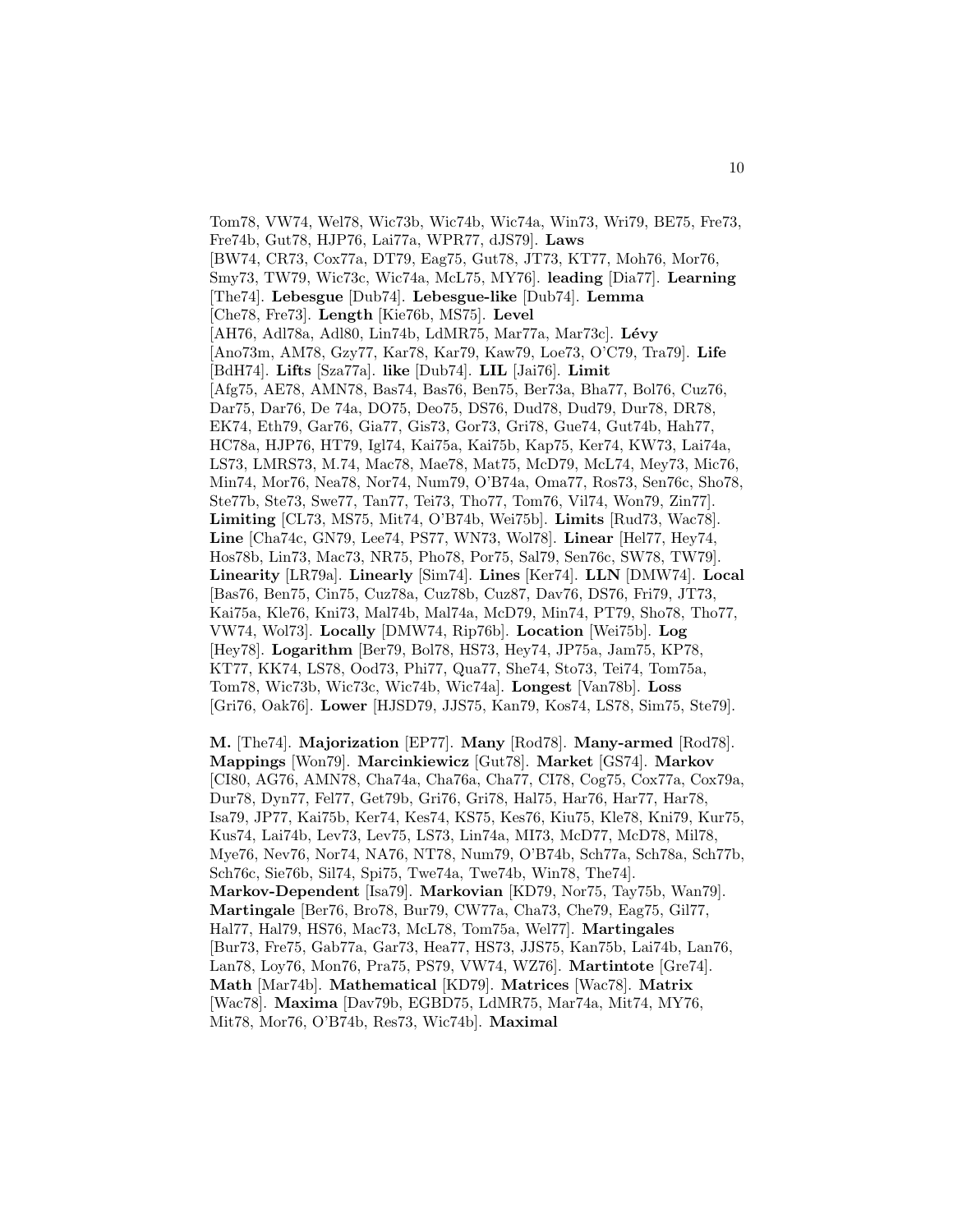[Che79, Gri73, Jon76, McL75, Ros76, Sto73]. **Maximum** [GY75, Kaw79, Leh77, O'B74a, Sho79]. **McGregor** [Hwa77]. **McKean** [Mar77b]. **McMillan** [Kie76a, Kie73, Kie75]. **Mean** [BZ79, DS75a, Gut74a, KT77]. **Meander** [DI77, DIM77]. **Means** [Bru75, JM78, LR76, Ste77a, LR79b]. **Measurable** [Dud73a]. **Measure** [BP73, Dav77, DH79, Hoc78, Kha77, NA76, PS77, PT77, Sza77b]. **Measure-Invariant** [BP73]. **Measures** [AT78, AM78, Bak73, Bha78, Bha80, BE73, Bro77, Cha74c, Che75a, De 77, Dub74, Dud78, GOR79, Hal75, Hop77, Kar78, KS74, Kie74, Kum73, Kun74, Kuo73, McD77, Ram74, Ram79b, Res74, Rin76, Rud73, SK75, Sie76a, Twe74b, dA75, Dud79, Kan75a, Kar79, She77]. **Medians** [Tom75b]. **Memory** [Gri76, MT75, RS77]. **Method** [O'B75, Ros73]. **Methods** [Dal78, Har78]. **Metric** [ST75]. **Metrics** [O'R74b]. **Migration** [Saw76, Saw77]. **Mills** [Ste79]. **Minima** [Dav79b]. **Minimal** [Sal79]. **Minimax** [Bre73]. **Minimization** [Csi75]. **Minimum** [Kie76b]. **Miscellaneous** [Ano73a, Ano73b, Ano73c, Ano73d, Ano73e, Ano73f, Ano73g, Ano73h, Ano73i, Ano73j, Ano73k, Ano73l, Ano74a, Ano74b, Ano74c, Ano74d, Ano74e, Ano74f, Ano74g, Ano74h, Ano74i, Ano74j, Ano74k, Ano74l, Ano75a, Ano75b, Ano75c, Ano75d, Ano75e, Ano75f, Ano75g, Ano75h, Ano75i, Ano75j, Ano75k, Ano75l, Ano76a, Ano76b, Ano76c, Ano76d, Ano76e, Ano76f, Ano76g, Ano76h, Ano76i, Ano76j, Ano76k, Ano76l, Ano77a, Ano77b, Ano77c, Ano77d, Ano77e, Ano77f, Ano77g, Ano77h, Ano77i, Ano77j, Ano77k, Ano77l, Ano78a, Ano78b, Ano78c, Ano78d, Ano78e, Ano78f, Ano78g, Ano78h, Ano78i, Ano78j, Ano78k, Ano78l, Ano79a, Ano79b, Ano79c, Ano79d, Ano79e, Ano79f, Ano79g, Ano79h, Ano79i, Ano79j, Ano79k, Ano79l]. **Mixing** [AE78, BS77b, Deo73a, Deo73b, Dym78, GB77, JJS75, Lai77a, Mar74c, MR75, Mey73, Mit79, Mor76, Nea78, Ros79b, Ros79a, Sen74b]. **Mixingales** [McL77]. **Mixtures** [Eag75, KS74, Ram74, Ram79b]. **Model** [BG79, HL75, LP79, LM73, Mat77, Sav76, Saw76, Saw77, Sch78b]. **Models** [EM73, Eth79, Gue74, LPQ78, MS79, The74]. **Moderate** [GB77, Mic74]. **Modified** [HW74]. **Modulus** [Ben75]. **Moment** [CHL79, KS74]. **Moments** [Cuz75, Gut74b, Lai76a, Mal74a, Woo76]. **Monotone** [Sie76b]. **Monotonic** [Won79]. **Monro** [GH76, Ker77, Ker78]. **Motion** [Dav78, Dav79a, Dro73, Fra73, JT73, KP79, Kha77, Kue75, Mon78b, Mye74, Qua77, Ste77c, Tay75a, Tra79, Wal74a, Wan77, Wan79, Wen77, Yod75]. **Motions** [Gor73]. **Motoo** [Wic73b]. **Move** [Nor74]. **Moving** [Ber73b, BE73, Kan79, Lai73, Lai77b, Por78, Roo78]. **Multidimensional** [Bha77, Bha78, Bha80, GZ78, Gut78, Kap74b, Rev76, Rya76, Sen74b, Ste78b, Swe77]. **Multiparameter** [Smy76, Wic73c]. **Multiple** [Fla76, GN79, HC78b]. **Multiplicity** [DV74]. **Multiply** [Nea78]. **Multitype** [AN74, Hop76, Hop77, Kap73, Tur73b]. **Multivalued** [Ros79d]. **Multivariate** [Ber79, EM79, HT79, MS79, Mat75, PR74, Ste79]. **Mutivariate** [Sen73a].

**near** [Alv76, GM73]. **Nearest** [HN75, Lig78, Sch74, WN73]. **Nearly** [Mye74].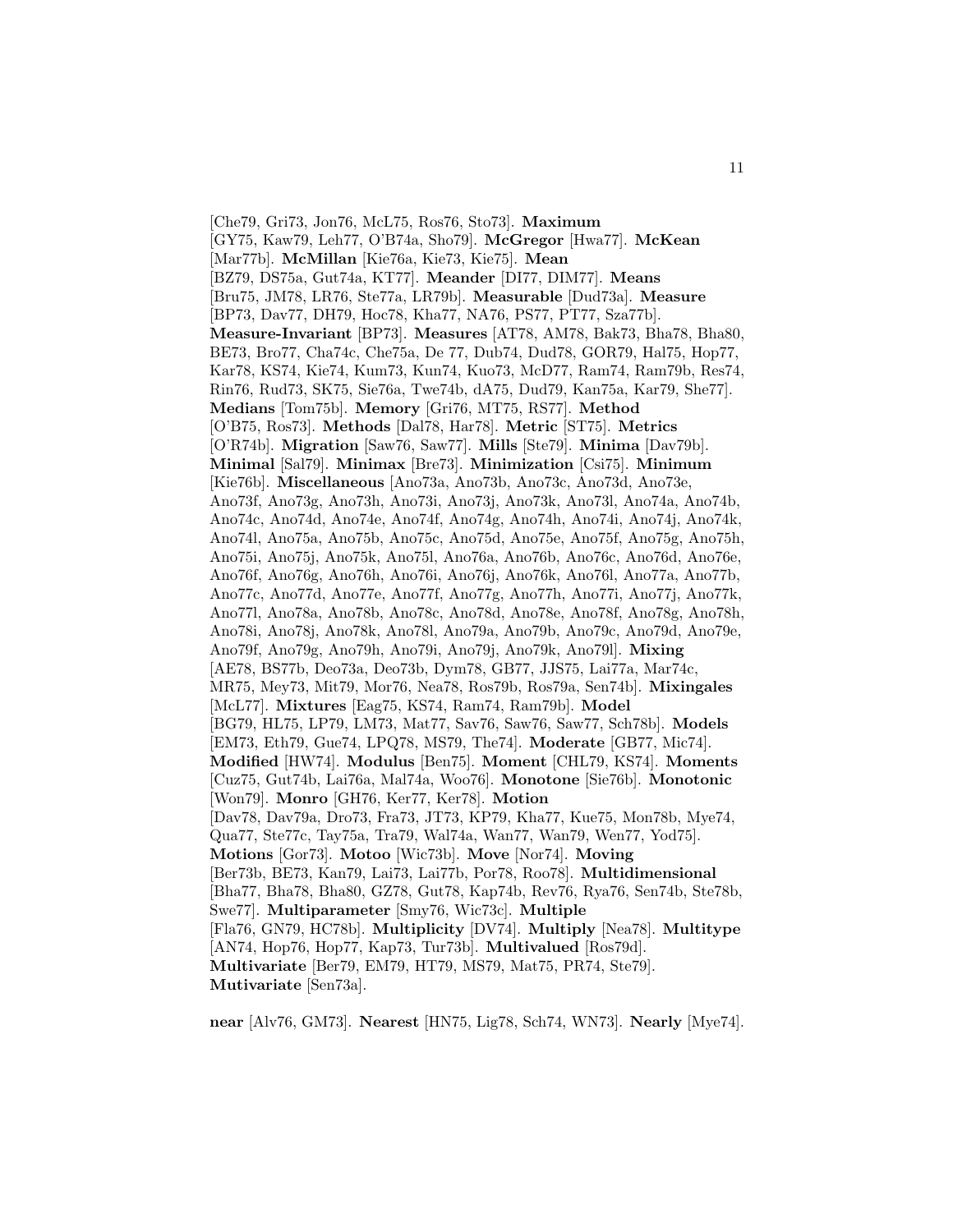**Necessarily** [Wri73]. **Needed** [BF73]. **Neighbor** [HN75, Lig78, WN73]. **Neutral** [Dok74, Saw77]. **Ney** [Wil74]. **Nikodym** [She77, SK75]. **Non** [BD75, BE73, KO73, MI73, Nor75, Por75]. **Non-Anticipative** [KO73]. **Non-discrete** [BE73]. **Non-Existence** [BD75]. **Non-Linear** [Por75]. **Non-Markovian** [Nor75]. **Non-Stationary** [MI73]. **Nonblock** [GNO75]. **Nondeterminism** [Cuz78a, Cuz87]. **Nonergodic** [Gri78, SNDL78]. **Nonexistence** [KW73]. **Nonidentically** [McD79, Van78a, Wei75a]. **Noninteracting** [Kal78]. **Noninvariance** [Sch76c]. **Nonlattice** [Sho78]. **Nonlinear** [Kan79]. **Nonnegative** [Gil77, MC73]. **Nonparametric** [Sim74]. **Nonstable** [Rub77]. **Nonstationary** [KN79, McL77]. **Nonuniform** [Hey75, Mic76]. **Nonuniformly** [Lan76]. **Nonuniqueness** [GG77]. **norm** [O'R74b]. **Normal** [Bas76, Bha75, Hel77, JP75b, LR77a, Owe73, Rei74, RR73, Ste79, HW74]. **Normality** [Eri74, Hey75, Hol79, KS74, Les75]. **Normalized** [DS75a, EK74, Sho79, LMRS73]. **Norman** [The74]. **Normed** [Eri76, TW79]. **Note** [Bha80, Bil74b, BE73, Bre73, Cha73, Che78, Dar75, Dar76, Deo73a, Deo73b, Deo74, Dud73a, Fra76, Fre73, Gem73, Glo79, Kal76, Kan75a, Kap74a, Kar79, Kha73, Kie76a, Kud74, Kum73, Lin74b, MT75, Pit79, PS75, Rob73, Rob74, Ros79b, Sch76a, Sen76b, Sen75, Ste75, Wei77, Wen77, Wic73a, Win73, Zin77, Dar76]. **Notes** [Adl80, Ano74m, Ber80, Cha74b, CI80, Qui77, She77]. **Null** [Dur78]. **Number** [Ano73a, Ano73b, Ano73c, Ano73d, Ano73e, Ano73f, Ano73g, Ano73h, Ano73i, Ano73j, Ano73k, Ano73l, Ano74a, Ano74b, Ano74c, Ano74d, Ano74e, Ano74f, Ano74g, Ano74h, Ano74i, Ano74j, Ano74k, Ano74l, Ano75a, Ano75b, Ano75c, Ano75d, Ano75e, Ano75f, Ano75g, Ano75h, Ano75i, Ano75j, Ano75k, Ano75l, Ano76a, Ano76b, Ano76c, Ano76d, Ano76e, Ano76f, Ano76g, Ano76h, Ano76i, Ano76j, Ano76k, Ano76l, Ano77a, Ano77b, Ano77c, Ano77d, Ano77e, Ano77f, Ano77g, Ano77h, Ano77i, Ano77j, Ano77k, Ano77l, Ano78a, Ano78b, Ano78c, Ano78d, Ano78e, Ano78f, Ano78g, Ano78h, Ano78i, Ano78j, Ano78k, Ano78l, Ano79a, Ano79b, Ano79c, Ano79d, Ano79e, Ano79f, Ano79g, Ano79h, Ano79i, Ano79j, Ano79k, Ano79l]. **Number** [Cuz75, Cuz76, Gle75, Kie76b, Lin73, NR75]. **Numbers** [DT79, Smy73, TW79, dJS79, AV75, BW74, BE75, BR79, Gut78, HJP76, Wel78].

## **Observations** [PKG79]. **Observed** [Kai75b]. **Occupancy**

[Hol77, Lig74, SC74]. **Occupation** [GH73, Mar73c]. **Odd** [Gro76]. **One** [AK76, CR73, Cox77b, Cox79b, Kes76, LdMR75, Put74, Ros79c, Sen75, AP79]. **One-Dimensional** [AK76, Cox77b, Kes76, Put74, Ros79c, Cox79b]. **ones** [LPQ78]. **Opérateurs** [Pra75]. **Operator** [AG76, BFO74, Fre74c]. **Operators** [Lin74a, Pra75]. **Optimal** [Bis79, BFO74, CP76, Fel77, Fre74c, GS74, KN79, Kla73, Wal74b, Wal74a, Bis79]. **Optimality** [Put74]. **Optimization** [DM74]. **Order**

[Cam75, Hel77, Ivk75, JP75b, Mal73, Nai77, Sen76b, Hos78b]. **Order-** [Mal73]. **Ordered** [De 73, Har77, KKO77, Sim74, Smy74, Wri79]. **Ordering** [KK78, Ste77b, dJ79]. **Orders** [KF77]. **Ordinary** [Sus78]. **Ornstein**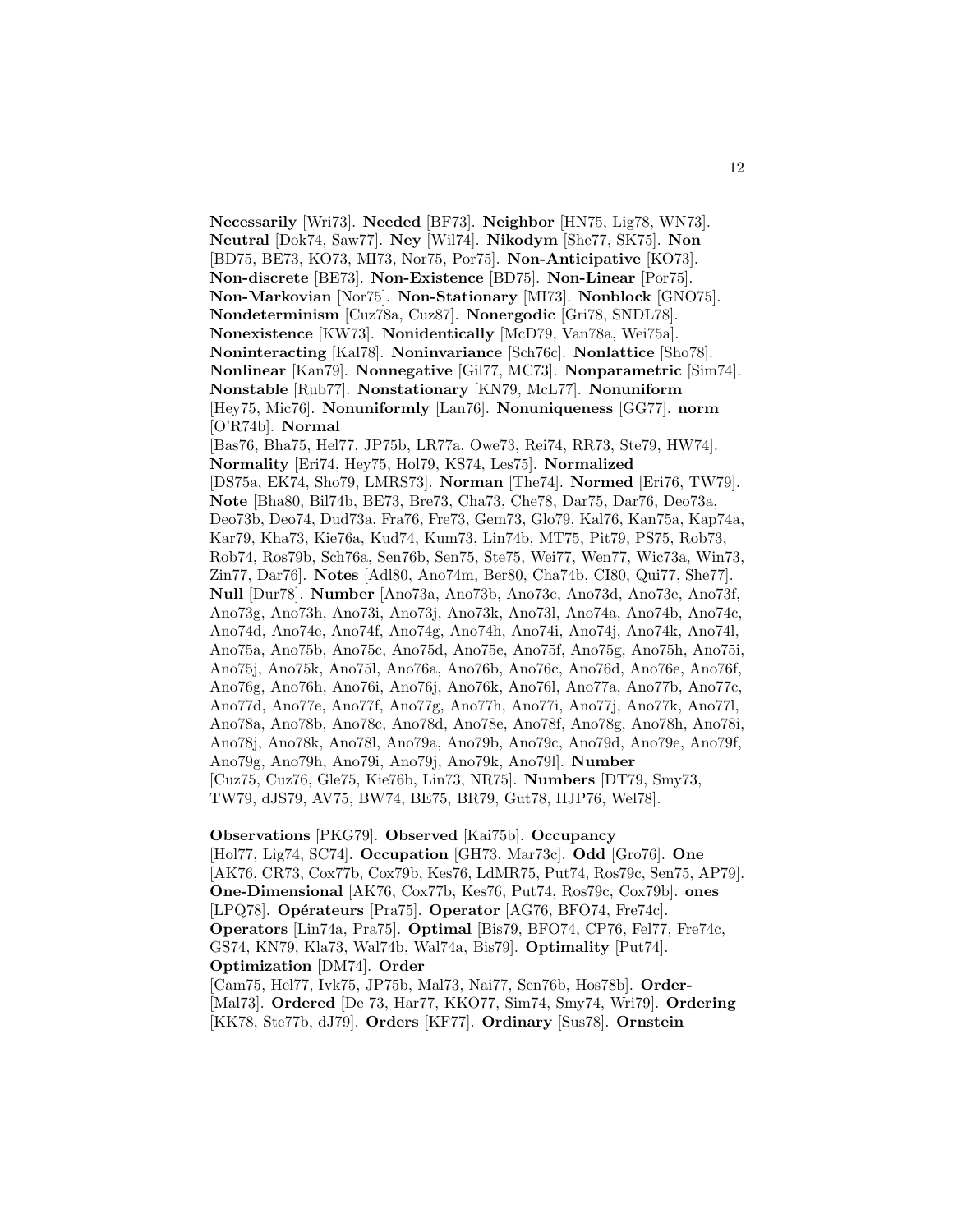[GNS75, Orn73a]. **Orthogonal** [BW74]. **Oscillation** [Gri73, Kha77]. **Oscillations** [Imh76]. **Other** [JP75a]. **Overlapping** [Oak76].

**P** [Mar77b, Mod78, Wil74]. **pages** [Ano73a, Ano73b, Ano73c, Ano73d, Ano73e, Ano73f, Ano73g, Ano73h, Ano73i, Ano73j, Ano73k, Ano73l, Ano74a, Ano74b, Ano74c, Ano74d, Ano74e, Ano74f, Ano74g, Ano74h, Ano74i, Ano74j, Ano74k, Ano74l, Ano75a, Ano75b, Ano75c, Ano75d, Ano75e, Ano75f, Ano75g, Ano75h, Ano75i, Ano75j, Ano75k, Ano75l, Ano76a, Ano76b, Ano76c, Ano76d, Ano76e, Ano76f, Ano76g, Ano76h, Ano76i, Ano76j, Ano76k, Ano76l, Ano77a, Ano77b, Ano77c, Ano77d, Ano77e, Ano77f, Ano77g, Ano77h, Ano77i, Ano77j, Ano77k, Ano77l, Ano78a, Ano78b, Ano78c, Ano78d, Ano78e, Ano78f, Ano78g, Ano78h, Ano78i, Ano78j, Ano78k, Ano78l, Ano79a, Ano79b, Ano79c, Ano79d, Ano79e, Ano79f, Ano79g, Ano79h, Ano79i, Ano79j, Ano79k, Ano79l]. **Pairs** [GS78]. **Paper** [BDK<sup>+</sup>73, CMSB75, Orn73a]. **Paradox** [Ber74a]. **Parameter** [Cox77b, Cox79b, Goo76, Kie79, OP73, Tra77, Tra79, Win73, Win78, Yod75]. **Parameters** [BCCR79]. **Parental** [Sav76]. **Part** [Sch77a, Sch78a]. **Partial** [De 73, DS75a, Gri76, Gut74a, HM77, HGS79, KK78, LS78, Mac78, Mit78, Ser73, Ste77b, Wic74b, Wic74a]. **Partially** [Har77, Kai75b, KKO77, Smy74, Wri79]. **Particle** [Lig73, Lig74, PSW75, Sch76b, Sch78b]. **Particles** [EN74, Kal78]. **Particular** [EGBD75]. **Passage** [Gut74a, Gut74b, Lai76d, Mil75, Rob76, Ros73, WR78, Woo76]. **Passages** [EGBD75]. **Path** [Cam75, Hoc78, Kal75, Kue75, Mil78, PT79]. **Pathak** [Sen75]. **Paths** [Le 73, Mar77a, PR73]. **Paul** [Ano73m, Loe73]. **Percolation** [WR78]. **Perez** [Kie76a, Kie73]. **Perfect** [Ram74, Ram79b]. **Periodic** [Kie74]. **Permutational** [Sen76c]. **Persistently** [KN79]. **Personal** [Cra76]. **Phenomena** [Gri73]. **Piecewise** [Won79]. **Planar** [Wen77]. **Plane** [WZ76, WZ77a, WZ77b]. **Plans** [KN79]. **Play** [GS77]. **Point** [Bri75, Bro78, CMSB75, GS75, Lin75, Rip76b, Rip76c, Wes76]. **Points** [Dyn78, EK74]. **Pointwise** [Dun77, Gri79]. **Poisson** [Bro78, Che74, Che75b, Fre73, Fre74a, Kap77, Mey73, Mon75, Ser75]. **Poisson-Type** [Mey73]. **Polaire** [Alv76, GM73]. **polar** [Alv76, GM73]. **Pollaczek** [De 73]. **Polygons** [BKM78]. **Population** [Rob77, Saw76, Rob83]. **Positive** [Bol76, Igl74, SC74]. **positivity** [NT78]. **Posterior** [Dok74]. **Postulates** [Ham74]. **potential** [Air78]. **Potentials** [Nev76]. **Potentiel** [Air78]. **Prediction** [Eis76, Kan79, Kni79, Lin75, Pho78]. **Predictive** [Kni75]. **Predictors** [LR79a]. **Près** [Alv76, GM73]. **Preserves** [GM77]. **Preserving** [JM78, LPQ78]. **Principle** [HGS79, Kai76, Maj79, McL77, McL78, Sen73a, Sen76a, SS78]. **Principles** [Hal77, Hal79, HS73, McL74, Sen76b]. **Priority** [Ste75, Mar74b]. **Probab** [Ano73a, Ano73b, Ano73c, Ano73d, Ano73e, Ano73f, Ano73g, Ano73h, Ano73i, Ano73j, Ano73k, Ano73l, Ano74a, Ano74b, Ano74c, Ano74d, Ano74e, Ano74f, Ano74g, Ano74h, Ano74i, Ano74j, Ano74k, Ano74l, Ano75a, Ano75b, Ano75c, Ano75d, Ano75e, Ano75f, Ano75g, Ano75h, Ano75i, Ano75j, Ano75k,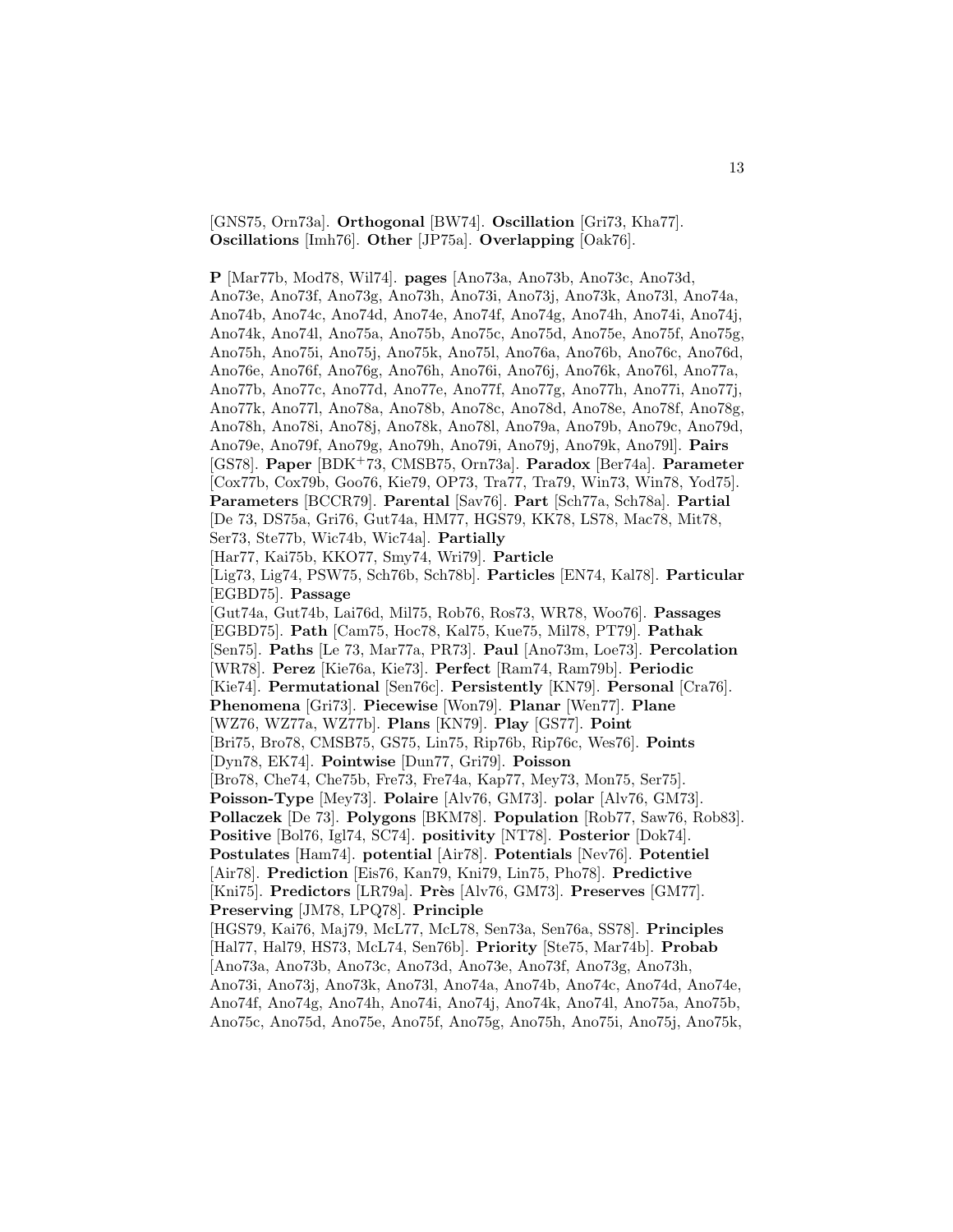Ano75l, Ano76a, Ano76b, Ano76c, Ano76d, Ano76e, Ano76f, Ano76g, Ano76h, Ano76i, Ano76j, Ano76k, Ano76l, Ano77a, Ano77b, Ano77c, Ano77d, Ano77e, Ano77f, Ano77g, Ano77h, Ano77i, Ano77j, Ano77k, Ano77l, Ano78a, Ano78b, Ano78c, Ano78d, Ano78e, Ano78f, Ano78g, Ano78h, Ano78i, Ano78j, Ano78k, Ano78l, Ano79a, Ano79b, Ano79c, Ano79d, Ano79e, Ano79f, Ano79g, Ano79h, Ano79i, Ano79j, Ano79k, Ano79l]. **Probabiliste** [BR74]. **Probabilistic** [BR74, Ken78, Lin77, RR73]. **Probabilities** [Boo75, Cog75, Dok74, Dub75, Fre75, GB77, HN75, Hwa77, Lai74b, Lai76b, Mic74, Mic76, Rob77, Rob83, Sch78b, Ste78b, WN73, Wic73b, Wri73]. **Probability** [Bak73, Bil74c, Cha74b, Che75a, Chu73, Cra76, Csi75, Dro73, FG76, Fis75, GOR79, Hud76, KF77, Kie75, Kie76b, Kum73, KS78, O'R74a, Orn73b, Por78, PS76, Ram74, Ram79a, Rob73, SC74, Sha79, Sie76a, Ste73, dJS79, Ano74m, Rob74]. **Problem** [BS76, CP76, CG77, GS75, GS76, Gia77, Gri73, Kin75, Rod78, RS77, Sza77a, WN73, KP79, Mar77b]. **Problems** [Csi75, DM74, EN74, Fre74c, Hol77, Ker74, Lai73, Lai76d, Muc73, SC74, Sie76b, Tak74]. **Process** [AK76, BE75, Bri75, BCCR79, Cin75, CMSB75, CR79, Cuz76, Del77, DS76, Dud73b, EGBD75, Get79a, Get79b, Gis73, Goo76, GH76, GM77, Gri79, Hey74, Kap73, Ker77, Ker78, Kin75, KW73, Lig76, Lig77, Mar77a, O'B74a, OP73, Pho78, PS75, Qui76, Qui77, Rev76, Rip76b, Ros79c, Tra77, Wal74b, Wel77, Wes79, Wri76, dHR79a]. **Processes** [Adl78b, Asm76, AN74, AMN78, Ber73b, Ber74b, Bil74b, Bri74, Bro78, CW77a, CR73, Cam75, CNW73, Cin76, Cin77, Cuz75, Cuz78a, Cuz87, DM78, Dav76, Dav77, DO75, Deo73a, DMW74, Dur78, Dym78, Eri73a, EF75, EM73, Est75, Fea76, Fel77, Fra76, GS75, GS79, GH73, GB77, GG77, Gre75, Gri78, Gri74, Gzy77, HK77, Hal75, Ham74, Har76, Har77, Har78, Hen73, HS73, HS76, HL78, Hop76, Hop77, Hos78a, Hos78b, HC78b, Ivk75, JJS75, Kal73, Kal74, Kal76, KO73, Kan79, Kap74a, Kap74b, KN73, Ker74, Kiu75, KG75, Kle76, Kle78, Kni75, Kni79, KH73, Kuo73, Kur75, Lai73, Lai74b, Leh77, Lev73, Lev75, LS73, Lin74b, LdMR75, Lin74c, M.74, Mac78, MI73, Mar73a, Mar73b, Mar74a, Mar77b, Mar73c, McD77, McD78, MR75, Mil73, Mil75]. **Processes** [Mil78, MS75, Mil79, MY76, Mit79, Mod78, Mon77, Mon78a, Mon78b, Mor76, Nev76, Nor74, Nor75, O'B75, O'R74b, Ood73, PR73, PT77, PG77, Qua77, Res75, Rip76c, Roo78, RS76, Sal79, Sav75, Sch77a, Sch78a, Sch77b, SK75, Sen74b, ST75, Sie76b, Smy76, Ste78a, Tan77, The74, Tur73a, Tur73b, Ven79, Wan75, Wei75a, Wei75b, Wei76, Wes76, Wic73a, Wic73c, Win78, Ber80, Dud73a, Wei77, Wil74]. **Product** [AG76, Fre73]. **Products** [Let77]. **Professor** [BDK<sup>+</sup>73, CMSB75, Orn73a]. **Profitable** [GS77]. **Programmable** [Bla78]. **Programming** [BFO74, Fre74c, KN79, KD79]. **Proof** [Cox79a, De 73, Lin77, RR73, Sen75, Van78b, Wes76, Lem74]. **Proper** [BD75]. **Properties** [Bar75, CNW73, Cuz78b, Hos78a, Kal75, Ken78, Kla73, Kle76, PT79, PT77, Ste77b, Twe74a, Van78a]. **Property** [Hwa76, Kni79, MT75]. **Proximity** [GG77]. **Pseudorandom** [dJS79]. **Publications** [Ano73m]. **Pure** [KT75]. **Purely** [Lan76].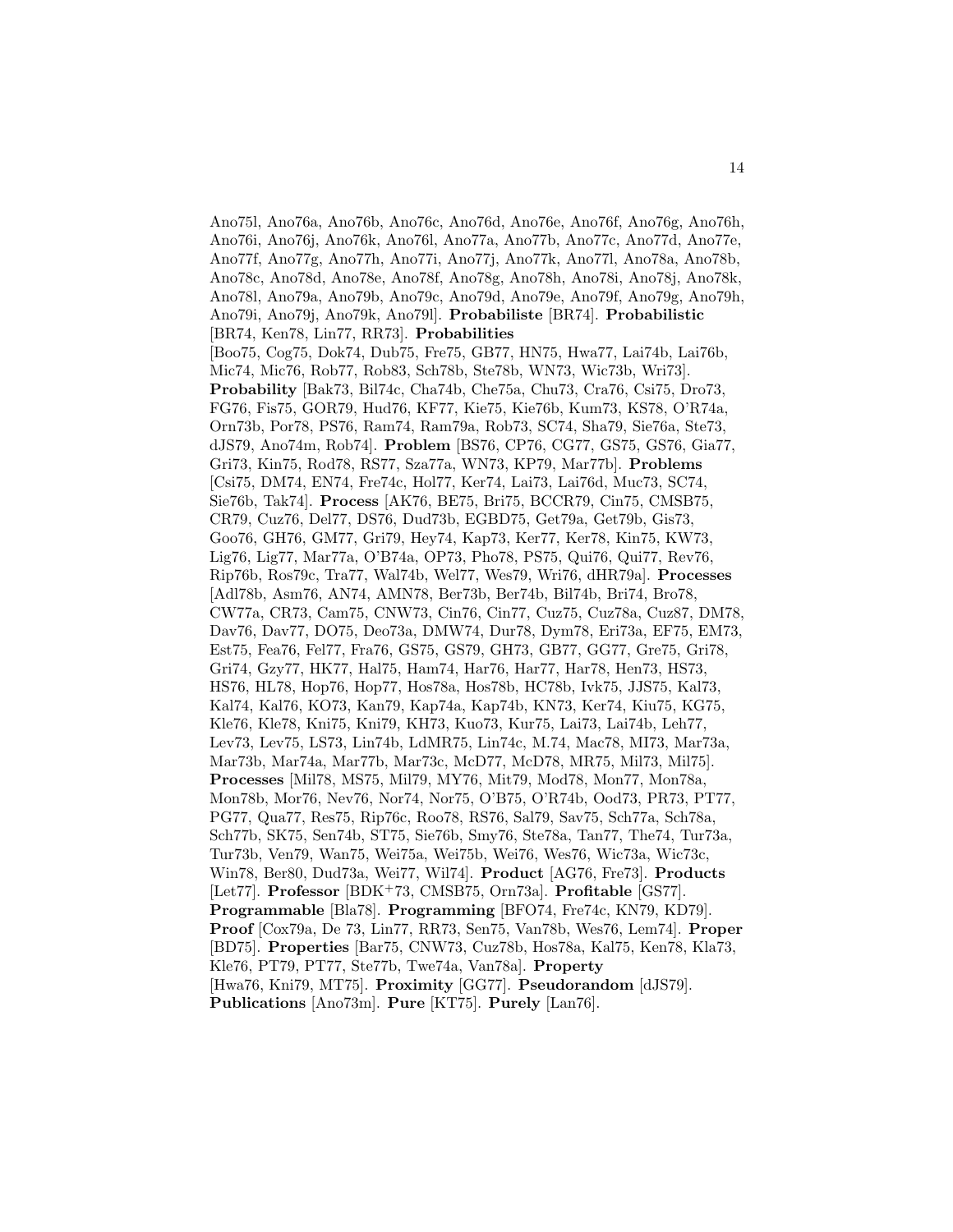**Quadratic** [GPW73, KG75, Mon76, Wan77, WW79, Wri73, de 74b]. **Qualitative** [Rob73, Rob74]. **Quantiles** [Rei74, Rei76]. **Quasi** [Bis79, Lin74a]. **Quasi-Compact** [Lin74a]. **quasi-stopping** [Bis79]. **Quasi-Temps** [Bis79]. **Quelques** [Air78]. **Queue** [Bri74, Kap75, MS75]. **Quick** [Lai73, Lai76c, Lai77a].

**R** [NT78]. **R-positivity** [NT78]. **Radial** [Mil73]. **Radon** [SK75, She77]. **Random** [AH76, Adl78b, AT78, AV75, Bar75, BW74, Ber73a, BP79, Bla76, BE73, Bol76, BR79, CP76, CL73, Cox79a, DM78, De 74a, Deo75, Dob79, Dok74, Dur79, EN74, EK74, Eri76, Eri77, Ete76, FP75, Fra73, Gab77b, GS79, GZ78, GY75, Gor73, GM77, GS78, GPW73, Gut78, HGS79, Hey78, Igl74, Imh76, Jam76, Jof74, Kai75a, Kai76, Kal73, Kal74, Kal76, Kap74a, Kap74b, Kar78, Kar79, Kaw79, KN73, Ker77, Ker74, Kes76, Kha77, KT77, KMPQ74, Kue76a, Kue76b, KZ79, Lai76a, Lai77b, LW79, LR77b, Lee74, Lem74, Let75, Lev73, Lin75, Lin74c, Lin73, Man76, Mar73b, Mar74b, McD79, Mye74, Nag79, NR75, Nea78, O'B74b, Oak76, Phi77, PS77, Rip76b, Sch74, She74, Sho78, Sin75, Smy73, Smy74, Sol75, Spi75, Ste77b, Tan77, TW79, Tei79]. **Random** [Tom76, Tor78, Van78a, Van78b, Ven79, Vil74, Wac78, Wei75a, Wes79, Wic74b, Wic74a, Wri73, WPR77]. **Randomly** [Gre73, Gut74a, Ser73]. **Range** [CI78, CI80, Ete76, Fla76, Gar78, Lig73, Tra77, Tra79, Yod75]. **Rank** [FP75, JP75b, Sen76c, Tho77]. **Rao** [BS77a]. **Rapidly** [Tei79]. **'Rare** [Mey73]. **Rate** [Afg75, EM79, Fra73, Kha73, MS79, SNDL78]. **Rates** [Asm76, Boo75, Gut78, Lai77a, Lyn79, O'R74a, PR74, Saw77, Ste78b, Stu77, Ven79]. **Ratio** [Num79, Oma77, Ste79]. **Ratios** [Der73, Rud73]. **Ray** [Glo79]. **Reaches** [Kal77]. **Real** [Cha74c, Kie79, Lee74, PS77, Wol78]. **Receivers** [Ahl74]. **Recollections** [Cra76]. **Reconstructability** [Cha76a]. **Reconstructing** [HM77]. **Record** [Res73, SB75, Wes79]. **Record-Time** [Wes79]. **Recurrence** [Bha78, Bha80, Eri76, GHZ76, Hwa76, Let77]. **Recurrent** [CI78, CI80, Dur78, FP75, Fla76, Kai75a, Num79, Twe74a]. **Refinements** [Bha77]. **Reflecting** [Bla76, Sie76b]. **Reflection** [EP77, Tei73]. **Regenerative** [Gri73]. **Region** [Ahl74]. **Regression** [Mac78, VP76, Wri79]. **Regular** [BD75, GM77, Mat75, Ram79a, Zab79]. **Related** [DS78, Hoc78]. **Relatedness** [LM73]. **Relation** [Ver79]. **Relations** [FG76]. **Relationship** [LR79b]. **Relative** [MR75]. **Reliability** [LP79]. **Remainder** [Ben75, HC78a]. **Remark** [Fre74b, Mal74b]. **Remarks** [Ros79b, Ros79a]. **Renewal** [AMN78, Cha76b, CHL79, Dal76, DM78, Dal78, Kes74, Lai76a, Lai76d, Let77, Lin77, MS75, Moh76, Rya76, Sza77b, Woo76]. **Renormalizing** [BG79]. **Replacement** [Fel77]. **Representation** [Fol73, Hal79, Ivk75, Kle76]. **Representations** [CW77a, Hop77, KO73]. **Reproducing** [Le 73]. **Residual** [BdH74]. **Residuals** [Mac78]. **Resolvents** [Tay75b]. **Respect** [SK75]. **Result** [Bon79, Hey74, Lem74, Wes76]. **Results** [Adl78b, Cox79b, GS79, Hol77, Kap74b, KZ79, Les75, Mic74, Qui76, Qui77, Saw76, She74, Tom75a]. **Retournement** [Bis79]. **Return** [Kai76]. **reversal** [Bis79]. **Reversible** [LS73]. **Review**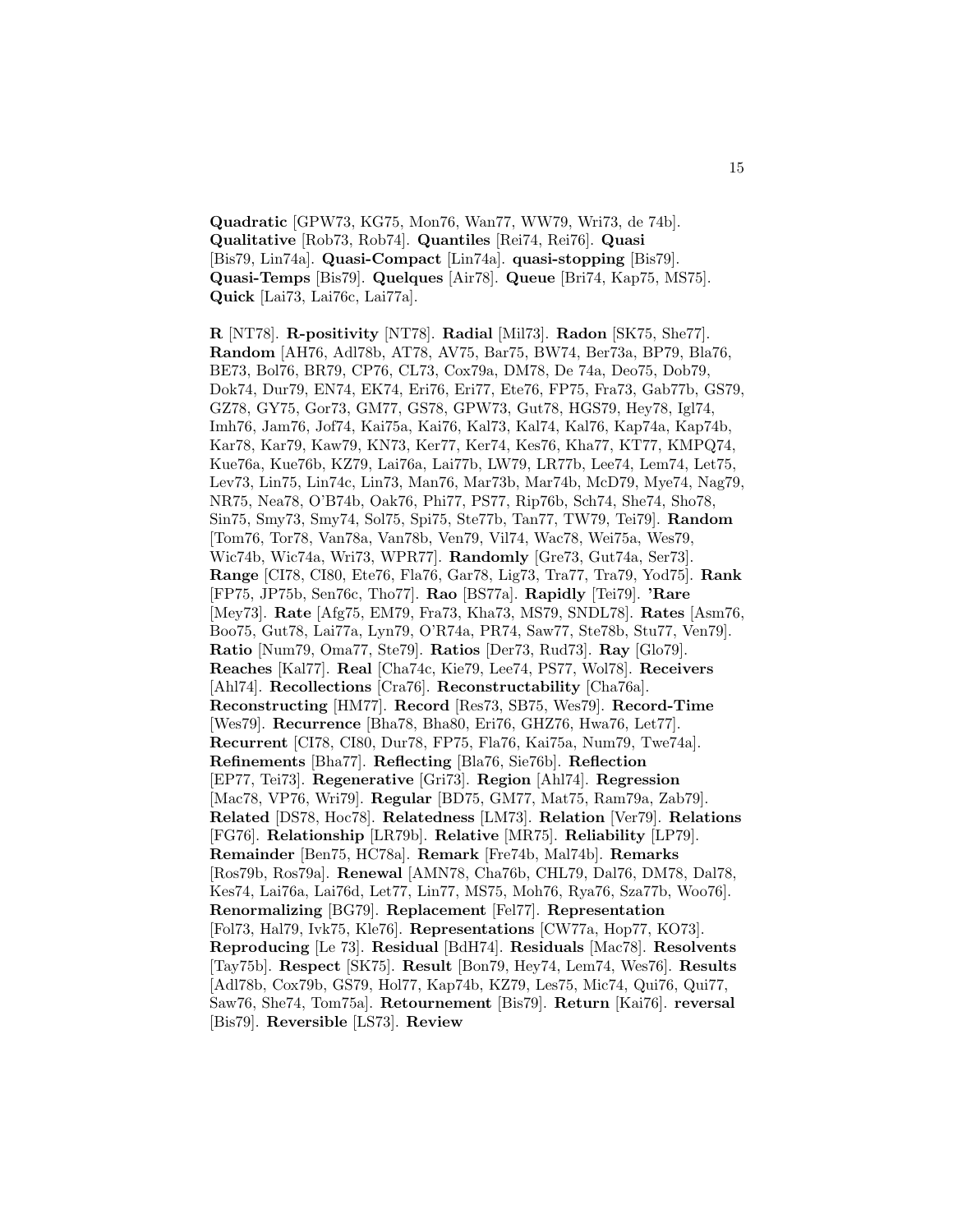[Chu73, Mar77b, Mod78, Smy75, The74, Wil74]. **Reward** [BFO74, Fre74c]. **Riemann** [Hey78]. **Robbins** [GH76, Ker77, Ker78]. **Robust** [Hos78b]. **Robustness** [PKG79]. **Rosenblatt** [Mar74c]. **Rules** [Kla73, Kla74].

**s** [MS75]. **Sample** [BZ79, Ber74a, Dud73b, Hah77, HK77, Hen73, JM78, Kan75b, Kue75, Lai76b, M.74, Mar77a, Mon77, Mon78a, OP73, PT79, Rei76, Sen76a, Ste77a, Wac78, WZ77b, dHR79b, PS75]. **Sample-Continuity** [Hah77, HK77]. **Samples** [HM77, Mit78, Rob77, Rob83]. **Savage** [PS75]. **Sawyer** [O'R74a]. **Scale** [Kan75c, Wei75b]. **Scheme** [Kos74]. **Schur** [EP77]. **Second** [Cam75, Hos78b, Ivk75, Kal73, Kal74, Kal76, Mor76]. **Second-Order** [Ivk75, Hos78b]. **Secretary** [GS76, Gia77, Muc73, RS77]. **Selected** [Ser73]. **Selectively** [Saw77]. **Self** [Dob79, Dun77, Eri73a, LMRS73, SvH79]. **Self-Adjoint** [Dun77]. **Self-Decomposability** [SvH79]. **Self-normalized** [LMRS73]. **Self-similar** [Dob79]. **Semi** [AMN78, Kiu75, McD77, McD78, Sch77a, Sch78a]. **Semi-Markov** [AMN78, McD77, McD78, Sch77a, Sch78a]. **Semi-Stable** [Kiu75]. **Semigroups** [Gzy78, Kur75]. **Semimarkov** [Cin76, Cin77]. **Semimartingales** [Fol73]. **Seminorms** [HJSD79, dA75]. **Semiregenerative** [McD78]. **Senders** [Ahl74]. **sense** [Wri76]. **Sensitive** [Put74]. **Separable** [Bil74b, BR79]. **Sequence** [GY75, Loy76, dJS79]. **Sequences** [Bar75, BW74, Dav79b, Deo73a, Deo73b, Deo73c, Deo74, GHZ76, Gre73, Gri74, Kie76b, KT75, Kos74, Lai76b, Lai77a, LS78, Let77, Mac78, Man76, Mey73, Mit74, Mit78, Qua77, Roo76, Tom75a, Wel73]. **Sequential** [Man76]. **Series** [Gab77b, Hwa76, Kal74, KMPQ74, Mar73b, Wic73a]. **Set** [Cox77b, Dav77, Gab77a, Gri78, Har76, Har78, Jof74, Wri79, Cox79b]. **Set-Valued** [Gri78, Har76, Har78]. **Sets** [Adl78a, Adl80, AG76, AV75, Ast78, BP73, Eri76, Fis75, Gab77b, Mat75, Pit77, Rip76b, Smy74, Air78]. **Shannon** [Kie76a, Kie73, Kie75]. **Shape** [Dur79]. **Sharp** [Bur79]. **Sheet** [Adl78a, Adl80]. **Shifts** [Kur75, Mar74c]. **Shock** [EM73, Fel77, MS79]. **Short** [Che78]. **Sieve** [Hey78]. **Siever** [Lyn78]. **Sign** [Lyn79]. **Signed** [Hoc78]. **similar** [Dob79]. **Simple** [Bro78, De 73, Lem74, Lig76, Lig77, Wes76]. **Simpler** [HN75]. **Size** [Kun74]. **Skorohod** [Kos74]. **Skorokhod** [Hal79]. **SLLNs** [PSW75]. **Slowing** [Eri77]. **Slowly** [Ste77a]. **Small** [Nor74]. **Smirnov** [Sen73a]. **Smooth** [GH73, Hel77, Hip77]. **Sojourn** [Tak74]. **Sojourns** [Ber74b, Ber80]. **Solidarity** [Twe74a]. **Solutions** [Pro77]. **Solvability** [Por75]. **Some** [AK73, CR73, Cra76, Cuz78b, DS78, Dur78, EN74, GB77, Gue74, Gut74a, Gut74b, Hol77, Kan75b, Kap74b, Ken78, Kle76, KZ79, Lan78, Les75, Mae78, O'R74a, PS76, Rob76, Ros79a, She74, Vil74, Wan75, Wic73c, Air78, Ros79b]. **Source** [GNO75, Kie79, PG77]. **Sources** [SNDL78]. **Space** [BW74, Bro77, Gor73, Hoc78, Jai76, Kes74, Kie75, KK74, Kue76a, Kue76b, Kuo73, McK73, NA76, Pho78, Sav75, Tra79, Twe74a, Twe74b, Yod75]. **Space-time** [Sav75]. **Space-Valued** [BW74]. **Spaces** [AG76, AM78, BZ79, BR79, Gar76, Har77, HJP76, KKO77, Kue75, Kum73, Ram79a, TW79, Zin77].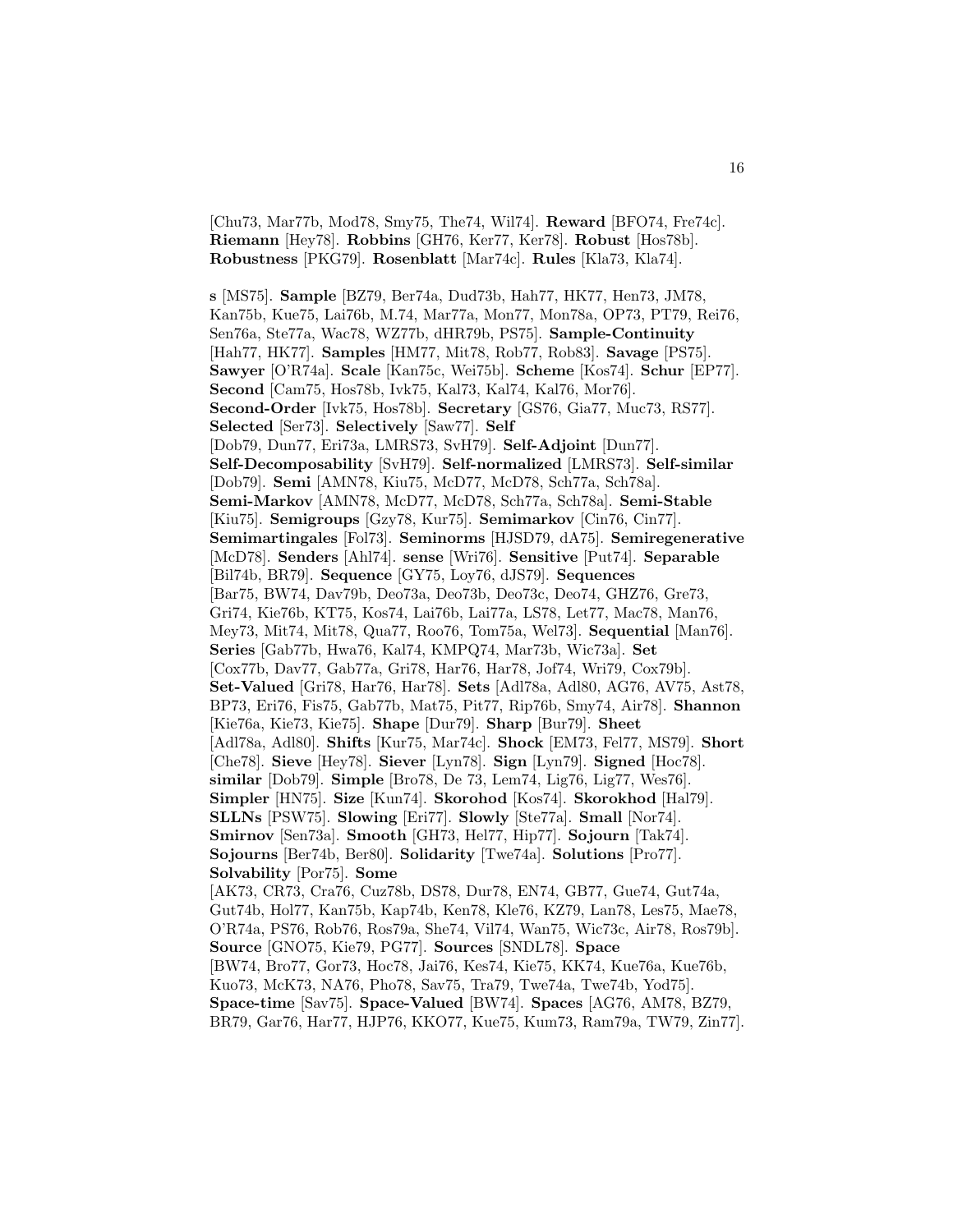**Spacing** [PS77]. **Spacings** [Hol79, Kan75b]. **Special** [Fre74c]. **Spectra** [Wac78]. **Spectral** [Bri74, Eis76, Mar77b, O'C79]. **Speed** [Bol78]. **Speeds** [Swe77]. **Spheres** [HW74]. **Spin** [Gra78, Lig78]. **Spin-Flip** [Gra78]. **Spreading** [AG76]. **Square** [Cha73, Che79, HK77, Kli77, Pit79, Wri76]. **Square-Integrable** [HK77]. **Stability** [AE78, DM74, KZ79, SvH79, WW79]. **Stable** [Bas76, De 77, Fri79, Hen73, Hos78a, Kan75c, Kan76, Kiu75, Kum73, Min74, Moh76, Mon77, Owe73, Roo78, Rub77, Wic74a, dA75]. **Standard** [Jos75, Jos77]. **Starting** [Lev73]. **State** [Hal75, Har77, Kes74, NA76, Ros79d, Rub77, Sch77a, Twe74a, Twe74b, Sch78a]. **Stationarity** [Rip76c]. **Stationary** [Ber73b, BE75, Bri74, Cuz76, Dav76, Dav77, Dav79b, Deo74, Deo75, DMW74, DS75b, DS79, Dym78, GH73, GHZ76, GB77, Gre75, HS73, Hey74, Hos78b, Ivk75, Kie74, Kle76, Lai77a, LS78, MI73, Mit74, MY76, Mit79, O'B74a, PKG79, Pho78, PS77, PG77, Qua77, Sal79, Sen74b, Wri76]. **Statist** [Mar74b]. **Statistics** [CW77b, Dyn78, Hel77, JM78, JP75b, Mal73, Nai77, Sen73a, Sen74a, Sen76b, Sen76c, Sen77, Sim74]. **Stay** [Bol76, Igl74]. **Steady** [Sch77a, Sch78a]. **Steady-State** [Sch77a, Sch78a]. **Stein** [Eri74]. **Step** [Mye74, Sch76c]. **Stepping** [Saw76]. **Steps** [Nor74]. **Stirring** [Lee74]. **Stochastic** [Bil74b, DH79, Del77, EF75, Gar78, Gre75, Gue74, HC78b, Kal75, KKO77, KK78, Mar77a, Mil79, O'B75, Pho78, PR73, Pro77, Pro79, PG77, Rip76a, Sal79, Sus78, Wal74b, Wan75, Wic73a, Wic73c, WZ76, WZ77a, WZ77b, dHR79b, Smy75]. **Stochastically** [Sie76b]. **Stock** [GS74]. **Stone** [Saw76, Sza77b]. **Stopped** [Gre73, Leh77, Tay75a]. **Stopping** [Ald78, CP76, Dav78, Dub73, GM77, GS78, GS74, Kla73, Kla74, Leh77, Tei79, Wal74b, Wal74a, Bis79]. **Storage** [Cin75]. **Strassen** [Bol78, Kos74, Lai76c, Maj79, Wic73c]. **Strassen-Type** [Wic73c]. **Strategies** [DS75b, DS79, HR79]. **String** [Dur79]. **strip** [BF73]. **Strong** [Deo73a, Deo73b, EK74, Kud74, Kue76b, Kun74, MR75, Mor76, Num79, Rev76, Smy73, Tom76, Wac78, Wel78, Wri79, AV75, BW74, BR79, Fre73, Fre74b, Lai77a, McL75, MY76, Wel78, WPR77]. **Strong-Mixing** [Deo73a, Deo73b, Mor76]. **Strongly** [MI73]. **Structure** [Cin76]. **Structures** [Lan76]. **Student** [Gro76, Ism77]. **Sub** [Tay75b]. **Sub-Markovian** [Tay75b]. **Subadditive** [Del77, Ham74, Kin73, Smy76, Ste78a]. **Subclasses** [KS78]. **Subcritical** [CNW73, KW73, Qui76, Qui77]. **Subdivision** [Van78b]. **Subexponential** [Teu75]. **Subgroups** [Le 73]. **Subinvariant** [Twe74b]. **Submartingale** [Gil77]. **Submartingales** [SW76]. **Subordinate** [Gzy78]. **Subordinated** [Dob79]. **Subordination** [Rub77]. **Subordinators** [Fri79]. **Subsequences** [BE75, BR79, Gut79, Rei77]. **Subterminal** [Oma77]. **Successes** [Gle75]. **Sufficient** [Dyn78]. **Sum** [Hol79, Tho77]. **Sum-Functions** [Hol79]. **Summation** [LR77b]. **Sums** [CP76, CL73, Cog75, De 73, DS75a, Eri74, Gab77b, GY75, Gut74a, HM77, HGS79, Ker77, Lai74a, Lai76b, Lai77b, LS78, LMRS73, Mac78, McD79, Nag79, Ser73, She74, Sho79, Smy74, Wic74a]. **Sup** [O'R74b]. **Sup-norm** [O'R74b]. **Supercritical** [AK76, Fea76, Hop76, Kap74a, KN73].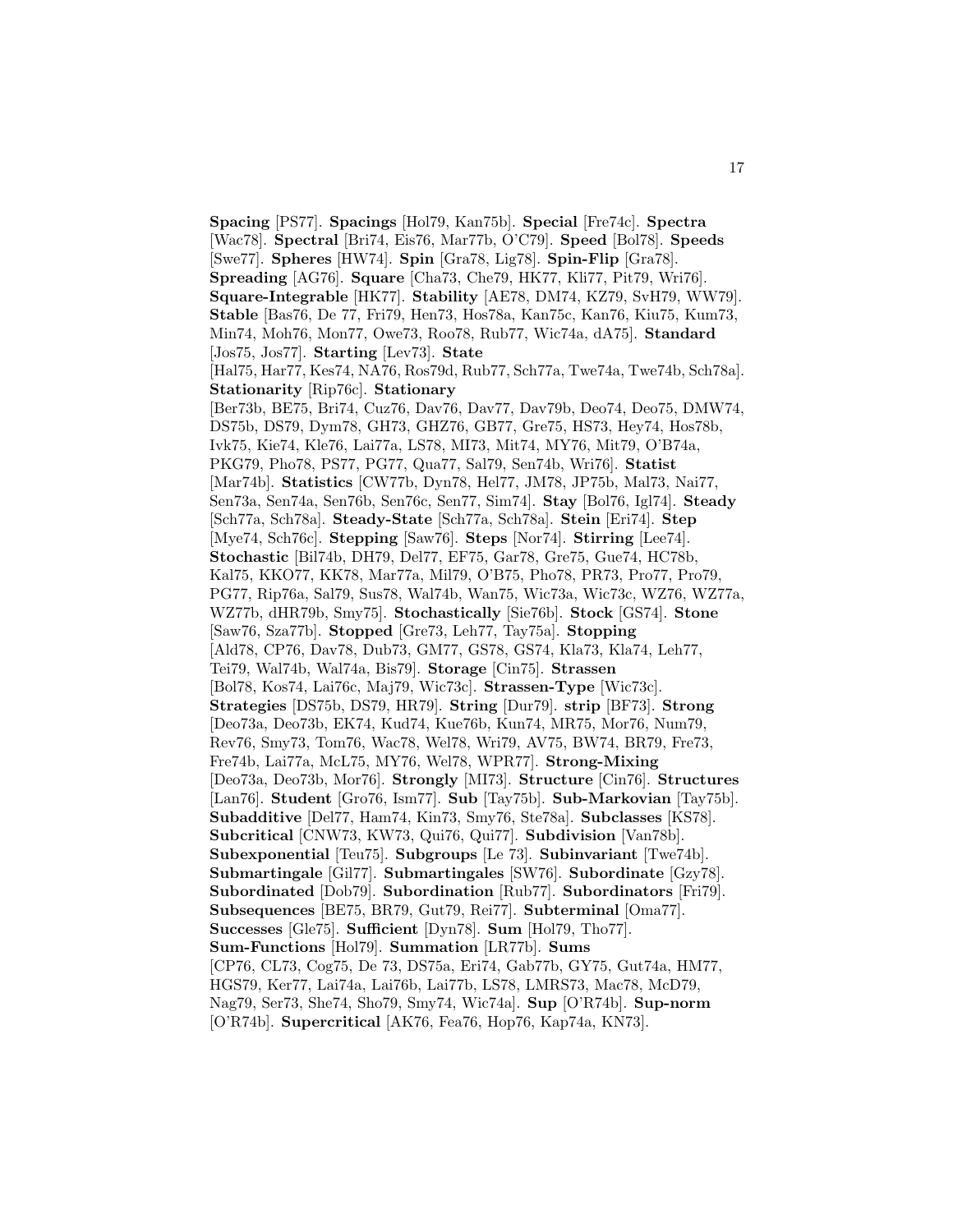**Superposition** [Rip76c]. **Superpositions** [Ser73]. **Superprocesses** [Lev75]. **Supporting** [Lan76]. **Supports** [Bro77]. **Supremum** [Der73, Kla74]. **Sure** [GH76, HGS79, Ker77, Lin74c, Mon76, Sen73a, Sen76a, Sen77, WW79, de 74b]. **Survey** [GS79]. **Survival** [HL78, Sav76]. **Symmetric** [Imh76, Mal74a, Pit77, Sil74, Wri73]. **System** [Kal78, Lig73, Lig74, Sch76b]. **Systems** [Bri75, CMSB75, Dyn77, Fel77, Gra78, Gzy77, HL75, HS76, Lig78, Mai75, PSW75, Pro77, Ros79d].

**Tail** [Fre75, HJSD79, Ros79c, Wes79, Wri73]. **Tailfree** [Dok74]. **Tails** [Rud73, WPR77]. **Tauberian** [DS78, Lai76d, Sen73b]. **Taylor** [Hwa76]. **Technique** [Eri74]. **Temps** [Bis79]. **Term** [Ben75, O'B74a]. **Terms** [Mal73, Mye76]. **Test** [JP75b]. **Tests** [LS78]. **Teugels** [Moh76]. **th** [HN75, WN73]. **Their** [Dok74, Dyn77, Hos78a, Ven79, Dob79, Lai76d, Lyn79]. **Theorem** [Bas76, BR77, Cha76b, CW77b, Che75a, CHL79, Cox79a, Dar75, Deo73c, DS76, Eri73c, HR79, Hen73, Hwa77, Kai75a, Kai75b, Kaw79, Ker78, Kie73, Kie75, Kle76, Kue76b, Lin77, Lyn78, Mac73, McD79, Mey73, Min74, Moh76, Oma77, Rei77, Rya76, Sen73b, Ser75, Sho79, Sho78, Sin75, Tei73, Tho77, Wel78, Wel73, Woo76, Wri76, Nor74, Afg75, Bas74, Ber73a, Bha77, Bol76, Cuz76, Dar76, Deo75, Gor73, Hah77, HC78a, HJP76, HT79, Kie76a, M.74, Mae78, Mat75, Sen76c, Swe77, Won79, Zin77]. **Theorems** [AE78, AMN78, Ben75, DO75, DS78, Dud79, Dun77, Dur78, DR78, Gis73, Gri78, GOR79, Gue74, HL75, Kap75, Ker74, Lai74a, Lai76d, LS73, Lig77, Nea78, Num79, O'B74a, PG77, Sch76b, Tan77, Tom76, Tor78, Vil74, Eth79, Dud78, Gar76, Igl74, McL74, PS75]. **Théorie** [Air78, Alv76, GM73]. **Theory** [AMN78, Bil74c, Cha74b, CHL79, Chu73, Cog75, Cra76, Eis76, GNS75, Kes74, Kin73, KH73, Lai76a, Lai76d, LR77b, Lem74, Mar77b, Orn73b, Rip76b, Twe74a, Twe74b, Wei75b, WR78, dJS79, Air78, Alv76, GM73]. **Thinned** [Wes76]. **Thorems** [BP79]. **Tight** [TW79]. **Tightness** [Ald78, Bil74a, Loy76]. **Time** [BdH74, Cha74a, Cha77, Cin75, Cox77b, Cox79b, Ete76, Gre75, Gzy77, Hos78a, Kni73, Kni75, LW79, Lev73, Lin75, Mon77, Ros79c, SC74, Tak74, Tei79, Wan79, Wes79, Bis79, PG77, Sav75]. **Time-Changed** [Gzy77]. **Time-dependent** [Wan79]. **Time-Homogeneous** [Ros79c]. **Times** [Ald78, Cha77, Dav76, Dav78, Dub73, Eth79, Gem73, GH73, GS73, GS78, Gut74a, Gut74b, Lai77b, Leh77, Mar73c, Oma77, Rob76, Ros73, SB75, Woo76]. **Timid** [GS77]. **Topological** [Sie76a]. **Topology** [KN79]. **Tossing** [DS78]. **Total** [Kan75c, Kie76b, Lig74]. **Transformation** [VW74]. **Transformations** [Kun74]. **Transforms** [Bur79]. **Transience** [Por75]. **Transient** [Twe74b]. **Transition** [Cog75]. **Transitions** [KD79]. **Translated** [MS75]. **Translates** [Hud76, Kan75a]. **Tree** [Spi75]. **Trees** [Mon75]. **Trials** [Che75b, Gle75]. **Two** [Afg75, Ahl74, Ete76, Fla76, Goo76, Kap77, Kiu75, PS75, Sen76c, She74, Sza77a, Win73, Pra75]. **Two-Dimensional** [Ete76, Fla76, Sen76c, She74]. **Two-Parameter** [Goo76]. **Two-sample** [PS75]. **Type** [AM78, Mey73, Wic73c].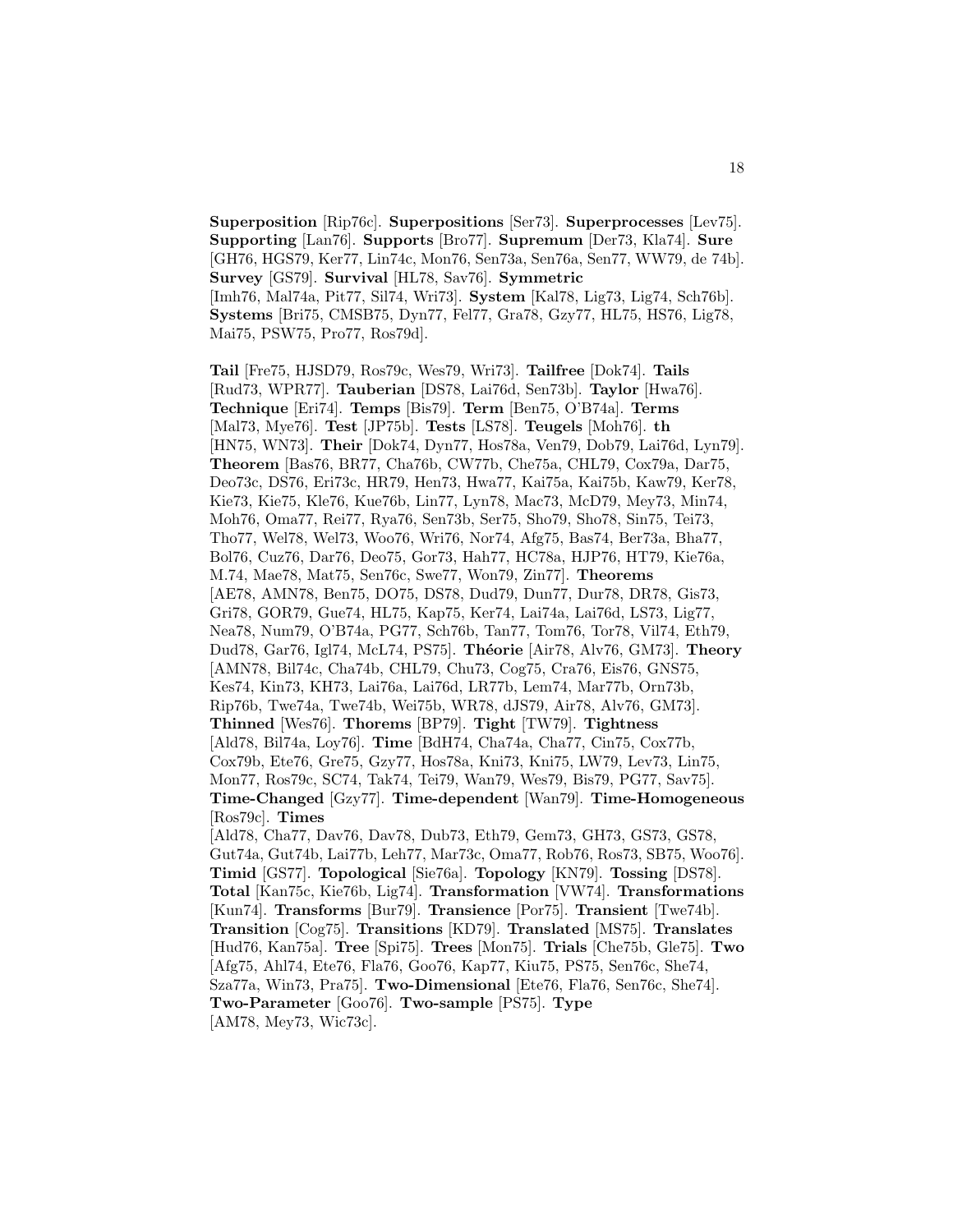**Unbounded** [Ber73a]. **Undominated** [Lan76]. **Unexpected** [Sim77]. **Uniform**

[Adl78a, Adl80, Bru75, Cog75, Fri79, KP78, Lai76d, Mye74, Rog74, Dia77]. **Uniformity** [Sza77b]. **Uniformly** [VP76]. **Unimodal** [O'C79]. **Unimodality** [Kan76, Yam78]. **Uniqueness** [GG77, Kes76, Pro77]. **Unit** [Won79]. **Unitary** [Dun77]. **Univariate** [Bas74]. **Unknown** [Kie79]. **Upper** [Dal76, Dal78, JJS75, Jos77, LS78]. **Upper-Lower** [LS78]. **Uses** [Kin78]. **Using** [Eri74].

**Vague** [EF75]. **Value** [Gil77, Ker74, PS79, Wei75b]. **Valued** [BW74, Gri78, Har76, Har78, Jam76, Kla73, Kue76a, Kue76b, Pho78, Res74]. **Values** [DO75, KZ79, Man76, Nai77, Res73, SB75, Wel73]. **Variability** [GS75]. **Variable** [Bar75]. **Variables** [Adl78b, Bas76, BW74, Ber73a, CP76, CL73, DR78, Eri73c, Gab77b, GS79, GY75, GPW73, Gut78, HGS79, Jam76, Jof74, Ker77, KT77, Kue76a, Kue76b, KZ79, Lai76a, Lai77b, Let75, Man76, McD79, Nag79, Nea78, O'B74b, Owe73, Phi77, Sch74, She74, Sho78, Sin75, Smy73, Smy74, Ste77b, Tom76, Van78a, Vil74, VP76, Wal74b, Wal74a, Wei75a, Wic74b, Wic74a, Wri73, WPR77, Wri79, Mar74b]. **Variance** [BF73, DM78, NR75]. **Variation**

[GM77, Gru75, Kan75c, KG75, Kni73, Mon76, Wan77, dHR79a, de 74b]. **Varying** [Lin74c]. **Vector** [BZ79, Cuz78b, KZ79, Res74, Ven79]. **Vector-valued** [Res74]. **Vectors** [BP79]. **Velocities** [Kal78]. **Version** [Eri73c]. **Versions** [Bas74, Lai77a, Mae78, Zab79]. **Via** [Dal78]. **View** [Kni75]. **Volume**

[Ano73a, Ano73b, Ano73c, Ano73d, Ano73e, Ano73f, Ano73g, Ano73h, Ano73i, Ano73j, Ano73k, Ano73l, Ano73n, Ano74a, Ano74b, Ano74c, Ano74d, Ano74e, Ano74f, Ano74g, Ano74h, Ano74i, Ano74j, Ano74k, Ano74l, Ano74m, Ano74n, Ano75a, Ano75b, Ano75c, Ano75d, Ano75e, Ano75f, Ano75g, Ano75h, Ano75i, Ano75j, Ano75k, Ano75l, Ano75m, Ano76a, Ano76b, Ano76c, Ano76d, Ano76e, Ano76f, Ano76g, Ano76h, Ano76i, Ano76j, Ano76k, Ano76l, Ano76m, Ano77a, Ano77b, Ano77c, Ano77d, Ano77e, Ano77f, Ano77g, Ano77h, Ano77i, Ano77j, Ano77k, Ano77l, Ano77m, Ano78a, Ano78b, Ano78c, Ano78d, Ano78e, Ano78f, Ano78g, Ano78h, Ano78i, Ano78j, Ano78k, Ano78l, Ano78m, Ano79a, Ano79b, Ano79c, Ano79d, Ano79e, Ano79f]. **Volume** [Ano79g, Ano79h, Ano79i, Ano79j, Ano79k, Ano79l, Ano79m]. **Voter** [BG79, HL75]. **Voting** [Mat77].

**W.** [Sen73b]. **Waiting** [SC74]. **Walk** [Bla76, EK74, Eri76, Ete76, Fla76, Fra73, GS78, Imh76, Kai75a, Kai76, LW79, Lem74, Mye74]. **Walks** [Bol76, DM78, Eri77, FP75, Igl74, Lai76a, Mye76, Sol75, Tei79]. **Watson** [DS76, Hop77, Kap73]. **Weak** [Adl78b, Ber76, BS77a, Deo73c, DIM77, EK74, Fis75, Ker78, KN79, Kus74, LdMR75, MR75, O'R74b, Res75, Res74, Sen74a, Sen74b, Ser73, SS78, Wei76, WZ76, PS75]. **Weakly** [BW74, BP79, DMW74, HL75, Phi77]. **Wear** [EM73]. **Weight** [Hel77].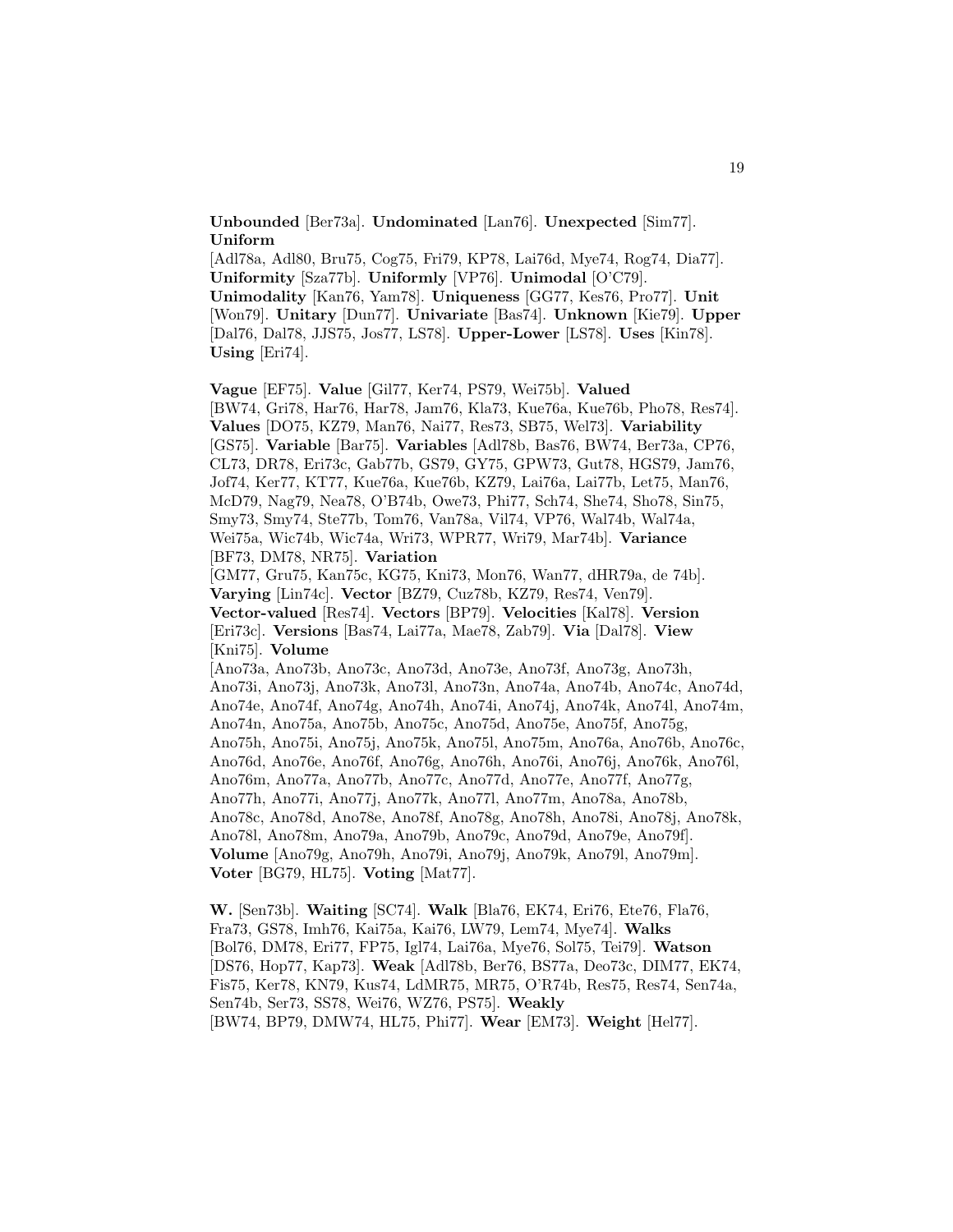**Weighted** [CL73, Jam75, Sin75, Tom75a, WPR77]. **Wendel** [De 73]. **Which** [Dub73, DS75b, Kal77, Roo76]. **Whose** [Wri73]. **Wide** [Wri76]. **Wide-sense** [Wri76]. **Wiener** [CR79, Dud77, Goo76, Hoc78, HC78b, OP73, Tra77]. **Wilcoxon** [Tho77]. **William** [Chu73]. **Without** [Kal76, KT77, Tei73, Kal73, Kal74, Kun74, Nev76]. **Wold** [Ivk75].

**Yaglom** [KW73].

**Zero** [AP79, CR73, Cuz75, Dav77, GPW73, Kai76, Lig73, Mon78a, Sen75, ST75, Win73]. **Zero-One** [CR73, Sen75, AP79]. **Zero-Two** [Win73]. **Zeros** [Cuz76, Cuz78a, Cuz87].

# **References**

## **Adler:1977:HDG**

[Adl77] Robert J. Adler. Hausdorff dimension and Gaussian fields. Annals of Probability, 5(1):145-151, February 1977. CODEN AP-BYAE. ISSN 0091-1798 (print), 2168-894X (electronic). URL http: //projecteuclid.org/euclid.aop/1176995900.

## **Adler:1978:UDL**

[Adl78a] Robert J. Adler. The uniform dimension of the level sets of a Brownian sheet. Annals of Probability, 6(3):509–515, June 1978. CODEN APBYAE. ISSN 0091-1798 (print), 2168-894X (electronic). URL http://projecteuclid.org/euclid.aop/1176995535. See correction [Adl80].

## **Adler:1978:WCR**

[Adl78b] Robert J. Adler. Weak convergence results for extremal processes generated by dependent random variables. Annals of Probability, 6(4): 660–667, August 1978. CODEN APBYAE. ISSN 0091-1798 (print), 2168-894X (electronic). URL http://projecteuclid.org/euclid. aop/1176995486.

## **Adler:1980:CNC**

[Adl80] Robert J. Adler. Correction notes: Correction to "The Uniform Dimension of the Level Sets of a Brownian Sheet". Annals of Probability, 8(5):1001–1002, October 1980. CODEN APBYAE. ISSN 0091-1798 (print), 2168-894X (electronic). URL http://projecteuclid.org/ euclid.aop/1176994630. See [Adl78a].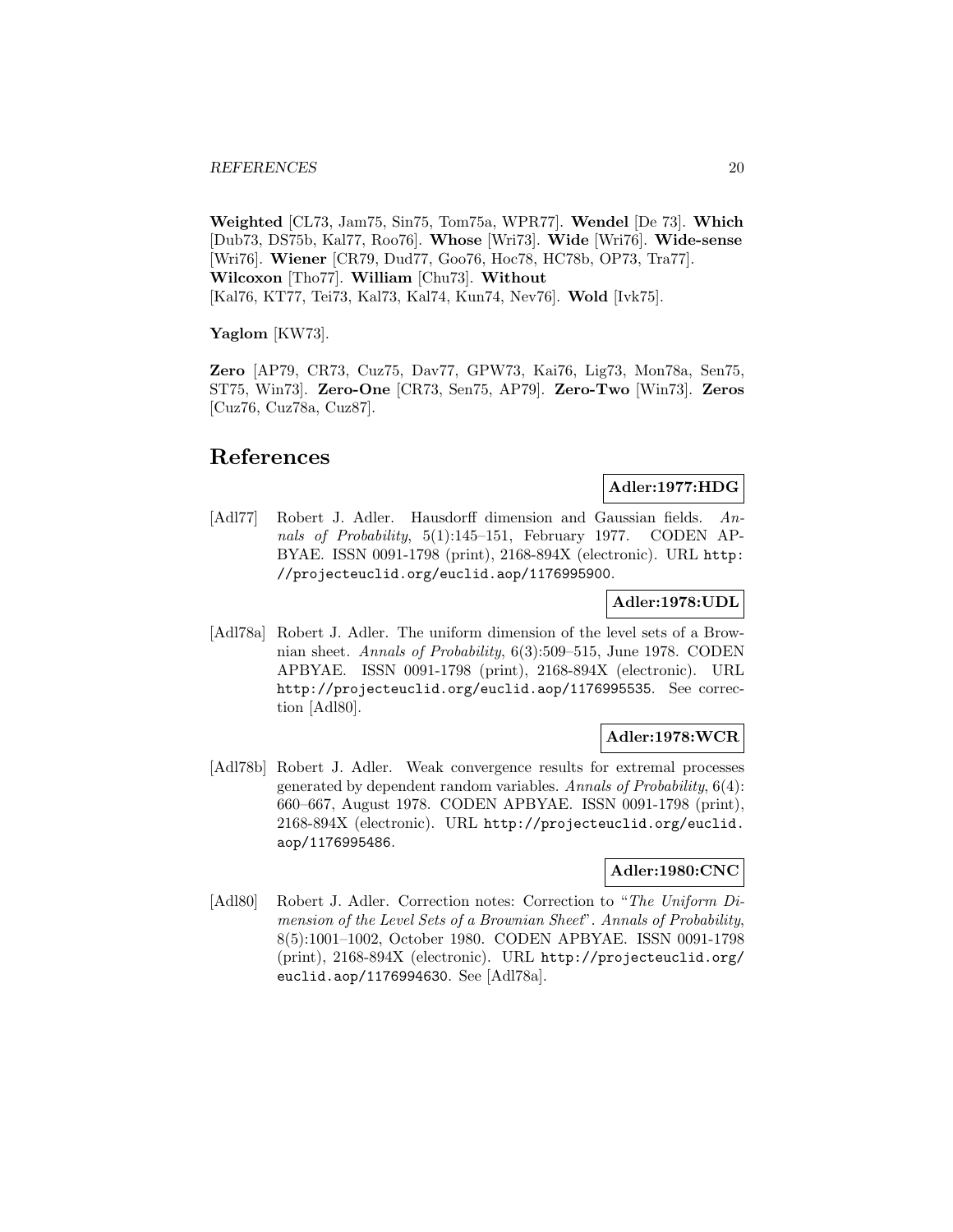## **Aldous:1978:MSL**

[AE78] D. J. Aldous and G. K. Eagleson. On mixing and stability of limit theorems. Annals of Probability, 6(2):325–331, April 1978. CODEN AP-BYAE. ISSN 0091-1798 (print), 2168-894X (electronic). URL http: //projecteuclid.org/euclid.aop/1176995577.

## **Afghahi:1975:RCC**

[Afg75] M. H. Afghahi. On the rate of convergence in the Central Limit Theorem in two dimensions and its application. Annals of Probability, 3(5):802–814, October 1975. CODEN APBYAE. ISSN 0091-1798 (print), 2168-894X (electronic). URL http://projecteuclid.org/ euclid.aop/1176996267.

## **Ahlswede:1976:SSP**

[AG76] Rudolf Ahlswede and Peter Gacs. Spreading of sets in product spaces and hypercontraction of the Markov operator. Annals of Probability, 4(6):925–939, December 1976. CODEN APBYAE. ISSN 0091-1798 (print), 2168-894X (electronic). URL http://projecteuclid.org/ euclid.aop/1176995937.

## **Adler:1976:LCR**

[AH76] Robert J. Adler and A. M. Hasofer. Level crossings for random fields. Annals of Probability, 4(1):1–12, February 1976. CODEN AP-BYAE. ISSN 0091-1798 (print), 2168-894X (electronic). URL http: //projecteuclid.org/euclid.aop/1176996176.

## **Ahlswede:1974:CRC**

[Ahl74] R. Ahlswede. The capacity region of a channel with two senders and two receivers. Annals of Probability, 2(5):805–814, October 1974. CO-DEN APBYAE. ISSN 0091-1798 (print), 2168-894X (electronic). URL http://projecteuclid.org/euclid.aop/1176996549.

## **Airault:1978:QEE**

[Air78] Hélène Airault. Quelques ensembles exceptionnels en théorie du potentiel. (French) [Some exceptional sets in potential theory]. Annals of Probability, 6(2):316–320, April 1978. CODEN APBYAE. ISSN 0091- 1798 (print), 2168-894X (electronic). URL http://projecteuclid. org/euclid.aop/1176995575.

## **Athreya:1973:GDI**

[AK73] Krishna B. Athreya and Thomas G. Kurtz. A generalization of Dynkin's identity and some applications. Annals of Probability, 1(4):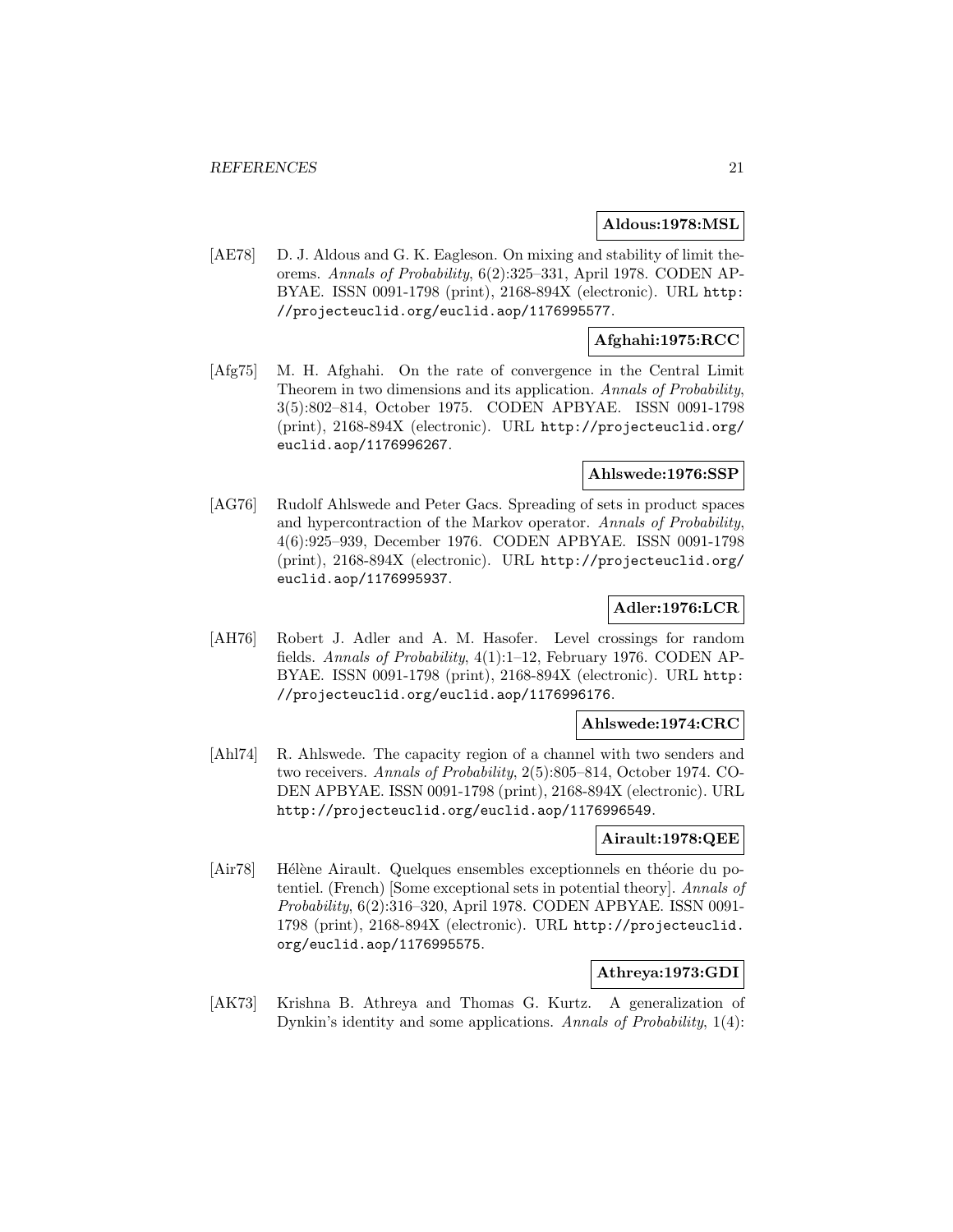570–579, August 1973. CODEN APBYAE. ISSN 0091-1798 (print), 2168-894X (electronic). URL http://projecteuclid.org/euclid. aop/1176996886.

## **Athreya:1976:CAD**

[AK76] K. B. Athreya and N. Kaplan. Convergence of the age distribution in the one-dimensional supercritical age-dependent branching process. Annals of Probability, 4(1):38–50, February 1976. CODEN AP-BYAE. ISSN 0091-1798 (print), 2168-894X (electronic). URL http: //projecteuclid.org/euclid.aop/1176996179.

## **Aldous:1978:STT**

[Ald78] David Aldous. Stopping times and tightness. Annals of Probability, 6 (2):335–340, April 1978. CODEN APBYAE. ISSN 0091-1798 (print), 2168-894X (electronic). URL http://projecteuclid.org/euclid. aop/1176995579.

## **Alvarez:1976:TDE**

 $\begin{bmatrix} \text{Alv76} \\ \text{M. A. Garcia Alvarez.} \end{bmatrix}$  The théorie de la dualité à ensemble polaire près II. (French)  $\left[\right]$ A duality theory for the near polar ensemble II. Annals of Probability, 4(6):947–976, December 1976. CODEN AP-BYAE. ISSN 0091-1798 (print), 2168-894X (electronic). URL http: //projecteuclid.org/euclid.aop/1176995939.

## **Araujo:1978:TCL**

[AM78] Aloisio Araujo and Evarist Gine M. Type, cotype and Lévy measures in Banach spaces. Annals of Probability, 6(4):637–643, August 1978. CODEN APBYAE. ISSN 0091-1798 (print), 2168-894X (electronic). URL http://projecteuclid.org/euclid.aop/1176995483.

## **Athreya:1978:LTS**

[AMN78] K. B. Athreya, D. McDonald, and P. Ney. Limit theorems for semi-Markov processes and renewal theory for Markov chains. Annals of Probability, 6(5):788–797, October 1978. CODEN APBYAE. ISSN 0091-1798 (print), 2168-894X (electronic). URL http:// projecteuclid.org/euclid.aop/1176995429.

## **Athreya:1974:FCM**

[AN74] K. Athreya and P. Ney. Functionals of critical multitype branching processes. Annals of Probability, 2(2):339–343, April 1974. CO-DEN APBYAE. ISSN 0091-1798 (print), 2168-894X (electronic). URL http://projecteuclid.org/euclid.aop/1176996716.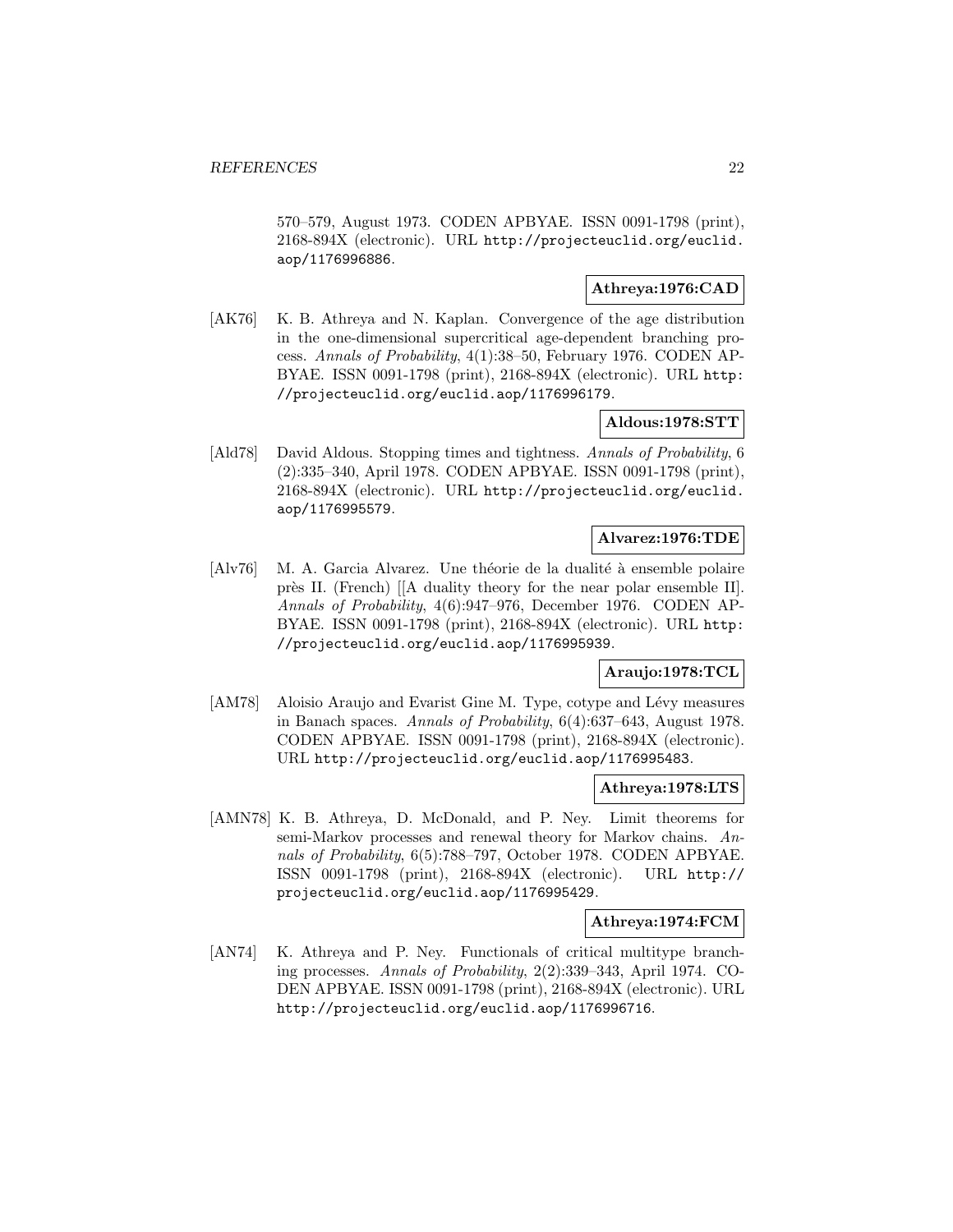#### **Anonymous:1973:MBPa**

[Ano73a] Anonymous. Miscellaneous back pages, Ann. Probab., Volume 1, Number 1 (1973). Annals of Probability, 1(1):??, February 1973. CO-DEN APBYAE. ISSN 0091-1798 (print), 2168-894X (electronic). URL http://projecteuclid.org/euclid.aop/1176997040.

## **Anonymous:1973:MBPb**

[Ano73b] Anonymous. Miscellaneous back pages, Ann. Probab., Volume 1, Number 2 (1973). Annals of Probability, 1(2):??, April 1973. CO-DEN APBYAE. ISSN 0091-1798 (print), 2168-894X (electronic). URL http://projecteuclid.org/euclid.aop/1176996995.

## **Anonymous:1973:MBPc**

[Ano73c] Anonymous. Miscellaneous back pages, Ann. Probab., Volume 1, Number 3 (1973). Annals of Probability, 1(3):??, June 1973. CO-DEN APBYAE. ISSN 0091-1798 (print), 2168-894X (electronic). URL http://projecteuclid.org/euclid.aop/1176996949.

## **Anonymous:1973:MBPd**

[Ano73d] Anonymous. Miscellaneous back pages, Ann. Probab., Volume 1, Number 4 (1973). Annals of Probability, 1(4):??, August 1973. CO-DEN APBYAE. ISSN 0091-1798 (print), 2168-894X (electronic). URL http://projecteuclid.org/euclid.aop/1176996901.

#### **Anonymous:1973:MBPe**

[Ano73e] Anonymous. Miscellaneous back pages, Ann. Probab., Volume 1, Number 5 (1973). Annals of Probability, 1(5):??, October 1973. CO-DEN APBYAE. ISSN 0091-1798 (print), 2168-894X (electronic). URL http://projecteuclid.org/euclid.aop/1176996857.

## **Anonymous:1973:MBPf**

[Ano73f] Anonymous. Miscellaneous back pages, Ann. Probab., Volume 1, Number 6 (1973). Annals of Probability, 1(6):??, December 1973. CODEN APBYAE. ISSN 0091-1798 (print), 2168-894X (electronic). URL http://projecteuclid.org/euclid.aop/1176996817.

#### **Anonymous:1973:MFPa**

[Ano73g] Anonymous. Miscellaneous front pages, Ann. Probab., Volume 1, Number 1 (1973). Annals of Probability, 1(1):??, February 1973. CO-DEN APBYAE. ISSN 0091-1798 (print), 2168-894X (electronic). URL http://projecteuclid.org/euclid.aop/1176997020.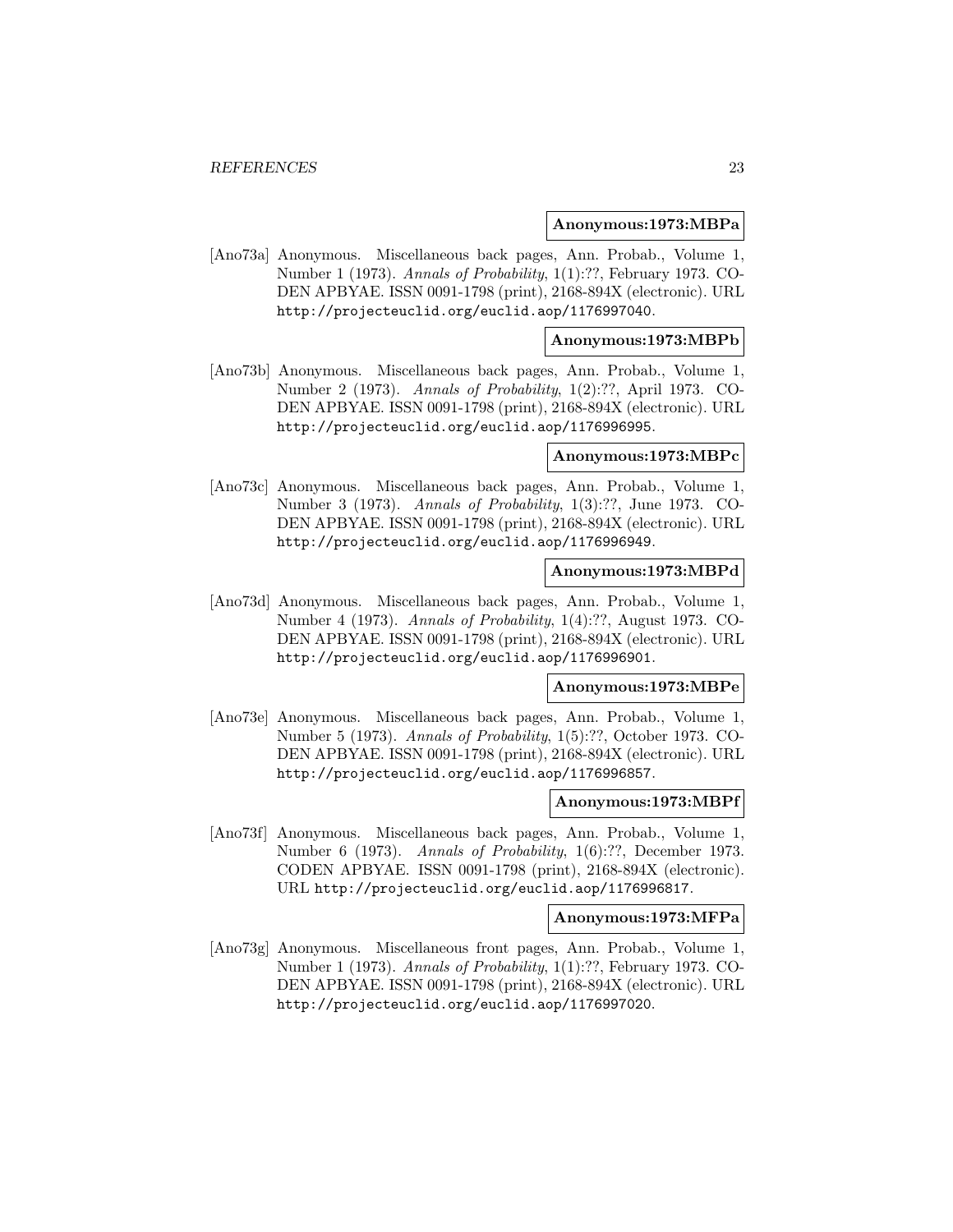#### **Anonymous:1973:MFPb**

[Ano73h] Anonymous. Miscellaneous front pages, Ann. Probab., Volume 1, Number 2 (1973). Annals of Probability, 1(2):??, April 1973. CO-DEN APBYAE. ISSN 0091-1798 (print), 2168-894X (electronic). URL http://projecteuclid.org/euclid.aop/1176996972.

## **Anonymous:1973:MFPc**

[Ano73i] Anonymous. Miscellaneous front pages, Ann. Probab., Volume 1, Number 3 (1973). Annals of Probability, 1(3):??, June 1973. CO-DEN APBYAE. ISSN 0091-1798 (print), 2168-894X (electronic). URL http://projecteuclid.org/euclid.aop/1176996931.

## **Anonymous:1973:MFPd**

[Ano73j] Anonymous. Miscellaneous front pages, Ann. Probab., Volume 1, Number 4 (1973). Annals of Probability, 1(4):??, August 1973. CO-DEN APBYAE. ISSN 0091-1798 (print), 2168-894X (electronic). URL http://projecteuclid.org/euclid.aop/1176996883.

## **Anonymous:1973:MFPe**

[Ano73k] Anonymous. Miscellaneous front pages, Ann. Probab., Volume 1, Number 5 (1973). Annals of Probability, 1(5):??, October 1973. CO-DEN APBYAE. ISSN 0091-1798 (print), 2168-894X (electronic). URL http://projecteuclid.org/euclid.aop/1176996842.

#### **Anonymous:1973:MFPf**

[Ano73l] Anonymous. Miscellaneous front pages, Ann. Probab., Volume 1, Number 6 (1973). Annals of Probability, 1(6):??, December 1973. CODEN APBYAE. ISSN 0091-1798 (print), 2168-894X (electronic). URL http://projecteuclid.org/euclid.aop/1176996797.

## **Anonymous:1973:PPL**

[Ano73m] Anonymous. Publications of Paul Lévy. Annals of Probability,  $1(1)$ : 9–18, February 1973. CODEN APBYAE. ISSN 0091-1798 (print), 2168-894X (electronic). URL http://projecteuclid.org/euclid. aop/1176997022.

#### **Anonymous:1973:VI**

[Ano73n] Anonymous. Volume information. Annals of Probability, 1(6):??, December 1973. CODEN APBYAE. ISSN 0091-1798 (print), 2168- 894X (electronic). URL http://projecteuclid.org/euclid.aop/ 1176996796.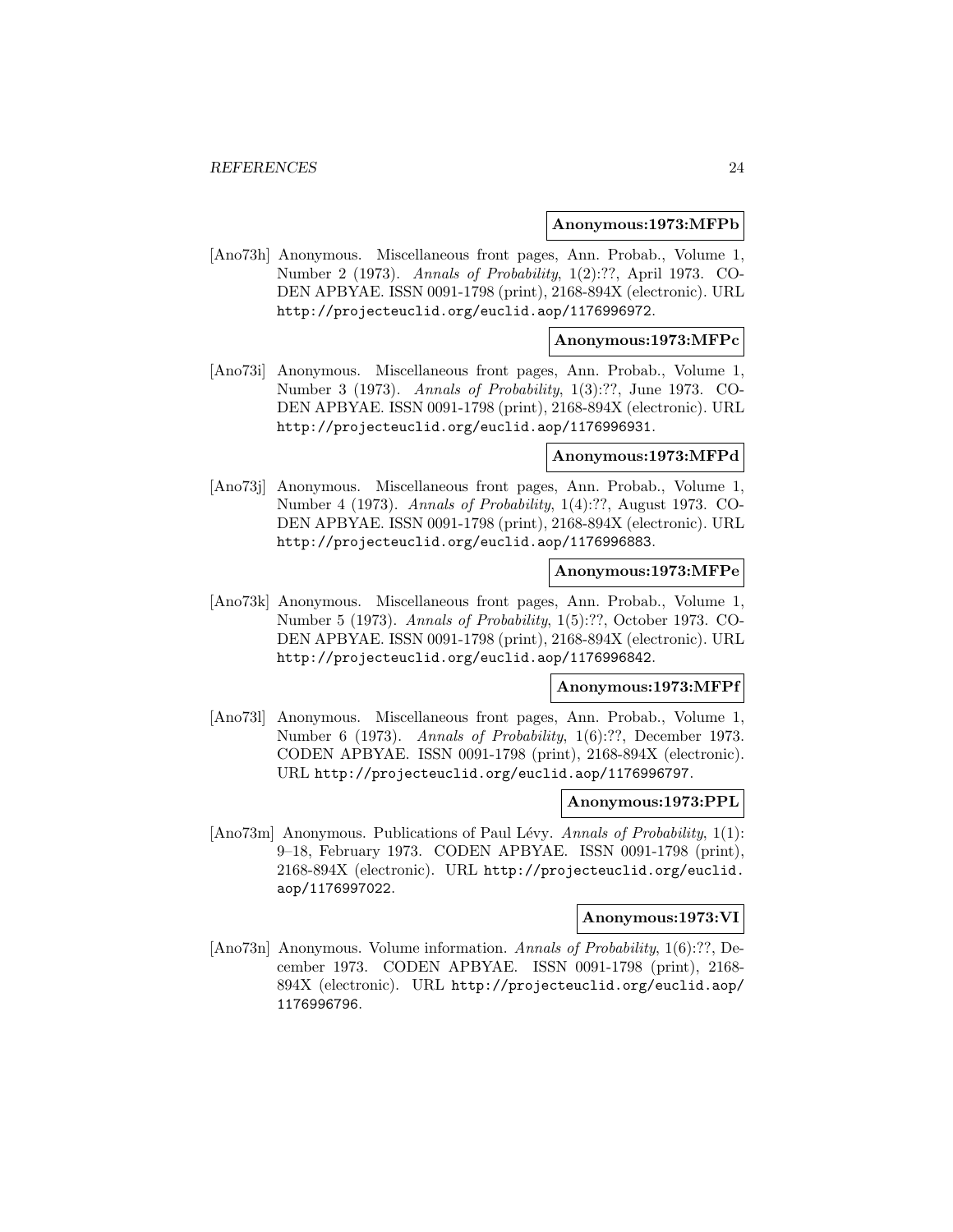#### **Anonymous:1974:MBPa**

[Ano74a] Anonymous. Miscellaneous back pages, Ann. Probab., Volume 2, Number 1 (1974). Annals of Probability, 2(1):??, February 1974. CO-DEN APBYAE. ISSN 0091-1798 (print), 2168-894X (electronic). URL http://projecteuclid.org/euclid.aop/1176996769.

## **Anonymous:1974:MBPb**

[Ano74b] Anonymous. Miscellaneous back pages, Ann. Probab., Volume 2, Number 2 (1974). Annals of Probability, 2(2):??, April 1974. CO-DEN APBYAE. ISSN 0091-1798 (print), 2168-894X (electronic). URL http://projecteuclid.org/euclid.aop/1176996720.

## **Anonymous:1974:MBPc**

[Ano74c] Anonymous. Miscellaneous back pages, Ann. Probab., Volume 2, Number 3 (1974). Annals of Probability, 2(3):??, June 1974. CO-DEN APBYAE. ISSN 0091-1798 (print), 2168-894X (electronic). URL http://projecteuclid.org/euclid.aop/1176996676.

## **Anonymous:1974:MBPd**

[Ano74d] Anonymous. Miscellaneous back pages, Ann. Probab., Volume 2, Number 4 (1974). Annals of Probability, 2(4):??, August 1974. CO-DEN APBYAE. ISSN 0091-1798 (print), 2168-894X (electronic). URL http://projecteuclid.org/euclid.aop/1176996621.

## **Anonymous:1974:MBPe**

[Ano74e] Anonymous. Miscellaneous back pages, Ann. Probab., Volume 2, Number 5 (1974). Annals of Probability, 2(5):??, October 1974. CO-DEN APBYAE. ISSN 0091-1798 (print), 2168-894X (electronic). URL http://projecteuclid.org/euclid.aop/1176996565.

## **Anonymous:1974:MBPf**

[Ano74f] Anonymous. Miscellaneous back pages, Ann. Probab., Volume 2, Number 6 (1974). Annals of Probability, 2(6):??, December 1974. CODEN APBYAE. ISSN 0091-1798 (print), 2168-894X (electronic). URL http://projecteuclid.org/euclid.aop/1176996508.

#### **Anonymous:1974:MFPa**

[Ano74g] Anonymous. Miscellaneous front pages, Ann. Probab., Volume 2, Number 1 (1974). Annals of Probability, 2(1):??, February 1974. CO-DEN APBYAE. ISSN 0091-1798 (print), 2168-894X (electronic). URL http://projecteuclid.org/euclid.aop/1176996746.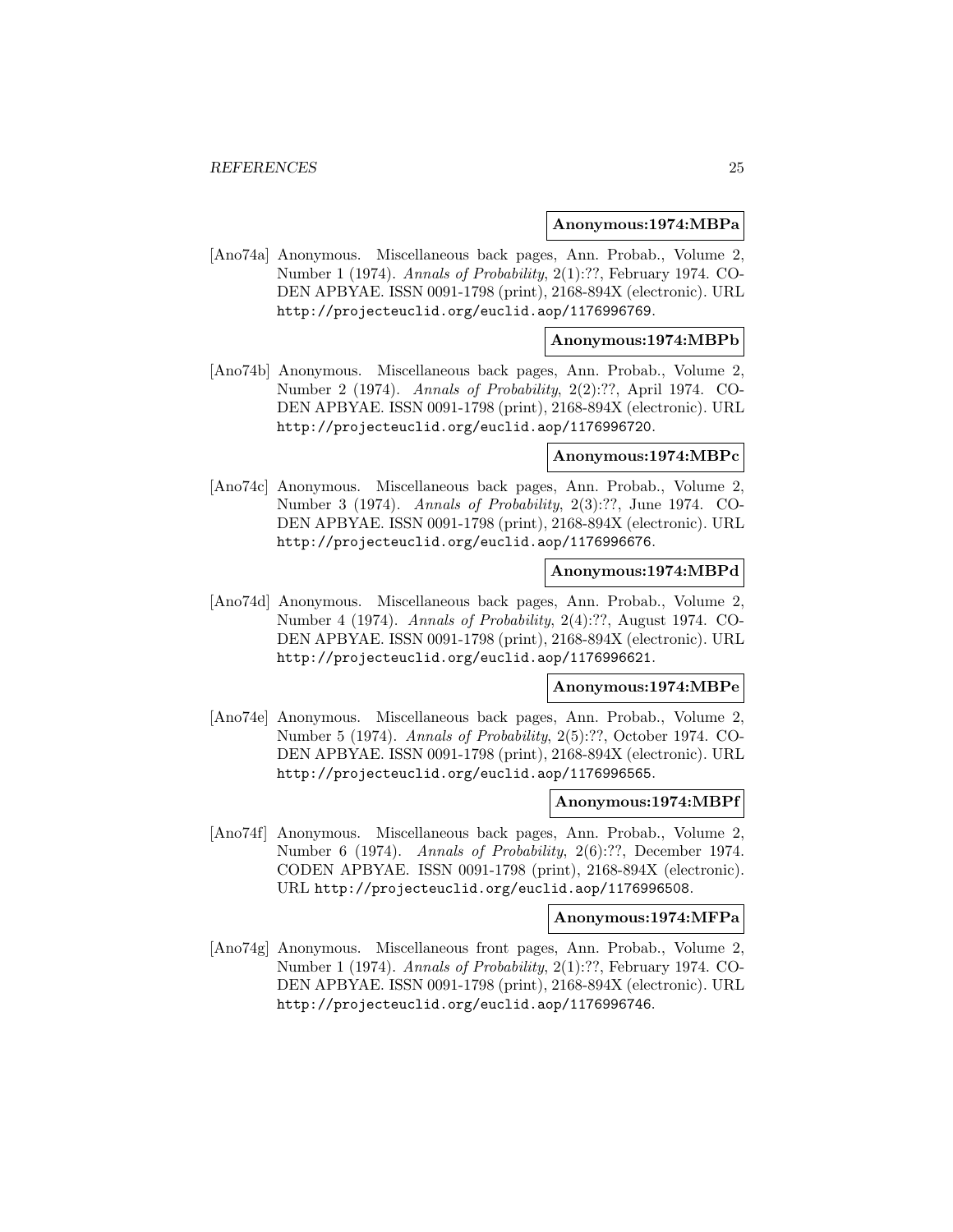#### **Anonymous:1974:MFPb**

[Ano74h] Anonymous. Miscellaneous front pages, Ann. Probab., Volume 2, Number 2 (1974). Annals of Probability, 2(2):??, April 1974. CO-DEN APBYAE. ISSN 0091-1798 (print), 2168-894X (electronic). URL http://projecteuclid.org/euclid.aop/1176996702.

## **Anonymous:1974:MFPc**

[Ano74i] Anonymous. Miscellaneous front pages, Ann. Probab., Volume 2, Number 3 (1974). Annals of Probability, 2(3):??, June 1974. CO-DEN APBYAE. ISSN 0091-1798 (print), 2168-894X (electronic). URL http://projecteuclid.org/euclid.aop/1176996653.

## **Anonymous:1974:MFPd**

[Ano74j] Anonymous. Miscellaneous front pages, Ann. Probab., Volume 2, Number 4 (1974). Annals of Probability, 2(4):??, August 1974. CO-DEN APBYAE. ISSN 0091-1798 (print), 2168-894X (electronic). URL http://projecteuclid.org/euclid.aop/1176996603.

## **Anonymous:1974:MFPe**

[Ano74k] Anonymous. Miscellaneous front pages, Ann. Probab., Volume 2, Number 5 (1974). Annals of Probability, 2(5):??, October 1974. CO-DEN APBYAE. ISSN 0091-1798 (print), 2168-894X (electronic). URL http://projecteuclid.org/euclid.aop/1176996546.

#### **Anonymous:1974:MFPf**

[Ano74l] Anonymous. Miscellaneous front pages, Ann. Probab., Volume 2, Number 6 (1974). Annals of Probability, 2(6):??, December 1974. CODEN APBYAE. ISSN 0091-1798 (print), 2168-894X (electronic). URL http://projecteuclid.org/euclid.aop/1176996492.

## **Anonymous:1974:NAB**

[Ano74m] Anonymous. Notes: Addendum to "The Annals of Probability, Contents of Volume 1 1973.". Annals of Probability, 2(4):747, August 1974. CODEN APBYAE. ISSN 0091-1798 (print), 2168-894X (electronic). URL http://projecteuclid.org/euclid.aop/1176996620.

## **Anonymous:1974:VI**

[Ano74n] Anonymous. Volume information. Annals of Probability, 2(6):??, December 1974. CODEN APBYAE. ISSN 0091-1798 (print), 2168- 894X (electronic). URL http://projecteuclid.org/euclid.aop/ 1176996491.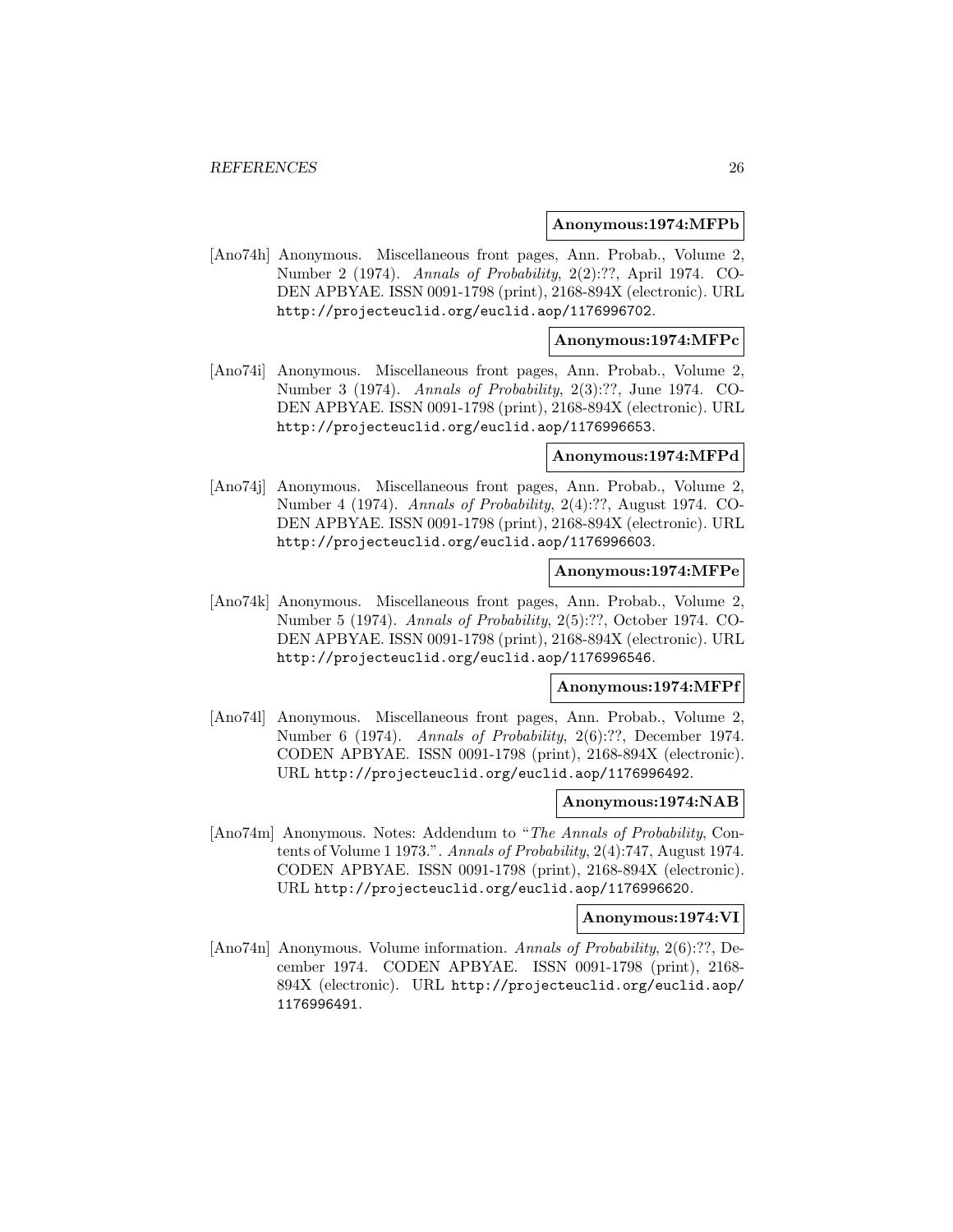#### **Anonymous:1975:MBPa**

[Ano75a] Anonymous. Miscellaneous back pages, Ann. Probab., Volume 3, Number 1 (1975). Annals of Probability, 3(1):??, February 1975. CO-DEN APBYAE. ISSN 0091-1798 (print), 2168-894X (electronic). URL http://projecteuclid.org/euclid.aop/1176996463.

## **Anonymous:1975:MBPb**

[Ano75b] Anonymous. Miscellaneous back pages, Ann. Probab., Volume 3, Number 2 (1975). Annals of Probability, 3(2):??, April 1975. CO-DEN APBYAE. ISSN 0091-1798 (print), 2168-894X (electronic). URL http://projecteuclid.org/euclid.aop/1176996413.

## **Anonymous:1975:MBPc**

[Ano75c] Anonymous. Miscellaneous back pages, Ann. Probab., Volume 3, Number 3 (1975). Annals of Probability, 3(3):??, June 1975. CO-DEN APBYAE. ISSN 0091-1798 (print), 2168-894X (electronic). URL http://projecteuclid.org/euclid.aop/1176996365.

## **Anonymous:1975:MBPd**

[Ano75d] Anonymous. Miscellaneous back pages, Ann. Probab., Volume 3, Number 4 (1975). Annals of Probability, 3(4):??, August 1975. CO-DEN APBYAE. ISSN 0091-1798 (print), 2168-894X (electronic). URL http://projecteuclid.org/euclid.aop/1176996317.

#### **Anonymous:1975:MBPe**

[Ano75e] Anonymous. Miscellaneous back pages, Ann. Probab., Volume 3, Number 5 (1975). Annals of Probability, 3(5):??, October 1975. CO-DEN APBYAE. ISSN 0091-1798 (print), 2168-894X (electronic). URL http://projecteuclid.org/euclid.aop/1176996281.

## **Anonymous:1975:MBPf**

[Ano75f] Anonymous. Miscellaneous back pages, Ann. Probab., Volume 3, Number 6 (1975). Annals of Probability, 3(6):??, December 1975. CODEN APBYAE. ISSN 0091-1798 (print), 2168-894X (electronic). URL http://projecteuclid.org/euclid.aop/1176996238.

#### **Anonymous:1975:MFPa**

[Ano75g] Anonymous. Miscellaneous front pages, Ann. Probab., Volume 3, Number 1 (1975). Annals of Probability, 3(1):??, February 1975. CO-DEN APBYAE. ISSN 0091-1798 (print), 2168-894X (electronic). URL http://projecteuclid.org/euclid.aop/1176996443.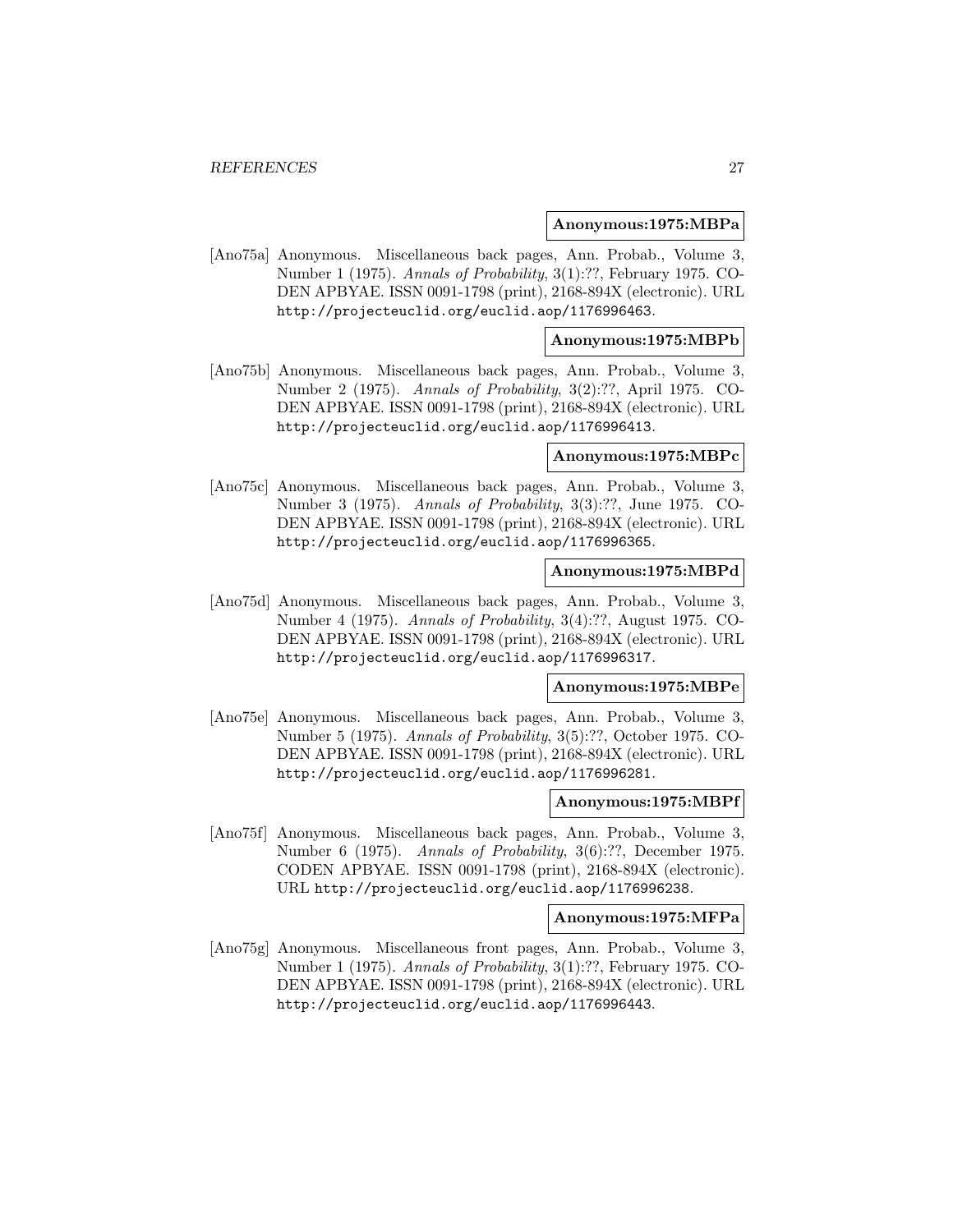#### **Anonymous:1975:MFPb**

[Ano75h] Anonymous. Miscellaneous front pages, Ann. Probab., Volume 3, Number 2 (1975). Annals of Probability, 3(2):??, April 1975. CO-DEN APBYAE. ISSN 0091-1798 (print), 2168-894X (electronic). URL http://projecteuclid.org/euclid.aop/1176996392.

## **Anonymous:1975:MFPc**

[Ano75i] Anonymous. Miscellaneous front pages, Ann. Probab., Volume 3, Number 3 (1975). Annals of Probability, 3(3):??, June 1975. CO-DEN APBYAE. ISSN 0091-1798 (print), 2168-894X (electronic). URL http://projecteuclid.org/euclid.aop/1176996346.

## **Anonymous:1975:MFPd**

[Ano75j] Anonymous. Miscellaneous front pages, Ann. Probab., Volume 3, Number 4 (1975). Annals of Probability, 3(4):??, August 1975. CO-DEN APBYAE. ISSN 0091-1798 (print), 2168-894X (electronic). URL http://projecteuclid.org/euclid.aop/1176996301.

## **Anonymous:1975:MFPe**

[Ano75k] Anonymous. Miscellaneous front pages, Ann. Probab., Volume 3, Number 5 (1975). Annals of Probability, 3(5):??, October 1975. CO-DEN APBYAE. ISSN 0091-1798 (print), 2168-894X (electronic). URL http://projecteuclid.org/euclid.aop/1176996260.

#### **Anonymous:1975:MFPf**

[Ano75l] Anonymous. Miscellaneous front pages, Ann. Probab., Volume 3, Number 6 (1975). Annals of Probability, 3(6):??, December 1975. CODEN APBYAE. ISSN 0091-1798 (print), 2168-894X (electronic). URL http://projecteuclid.org/euclid.aop/1176996217.

## **Anonymous:1975:VI**

[Ano75m] Anonymous. Volume information. Annals of Probability, 3(6):??, December 1975. CODEN APBYAE. ISSN 0091-1798 (print), 2168- 894X (electronic). URL http://projecteuclid.org/euclid.aop/ 1176996216.

## **Anonymous:1976:MBPa**

[Ano76a] Anonymous. Miscellaneous back pages, Ann. Probab., Volume 4, Number 1 (1976). Annals of Probability, 4(1):??, February 1976. CO-DEN APBYAE. ISSN 0091-1798 (print), 2168-894X (electronic). URL http://projecteuclid.org/euclid.aop/1176996197.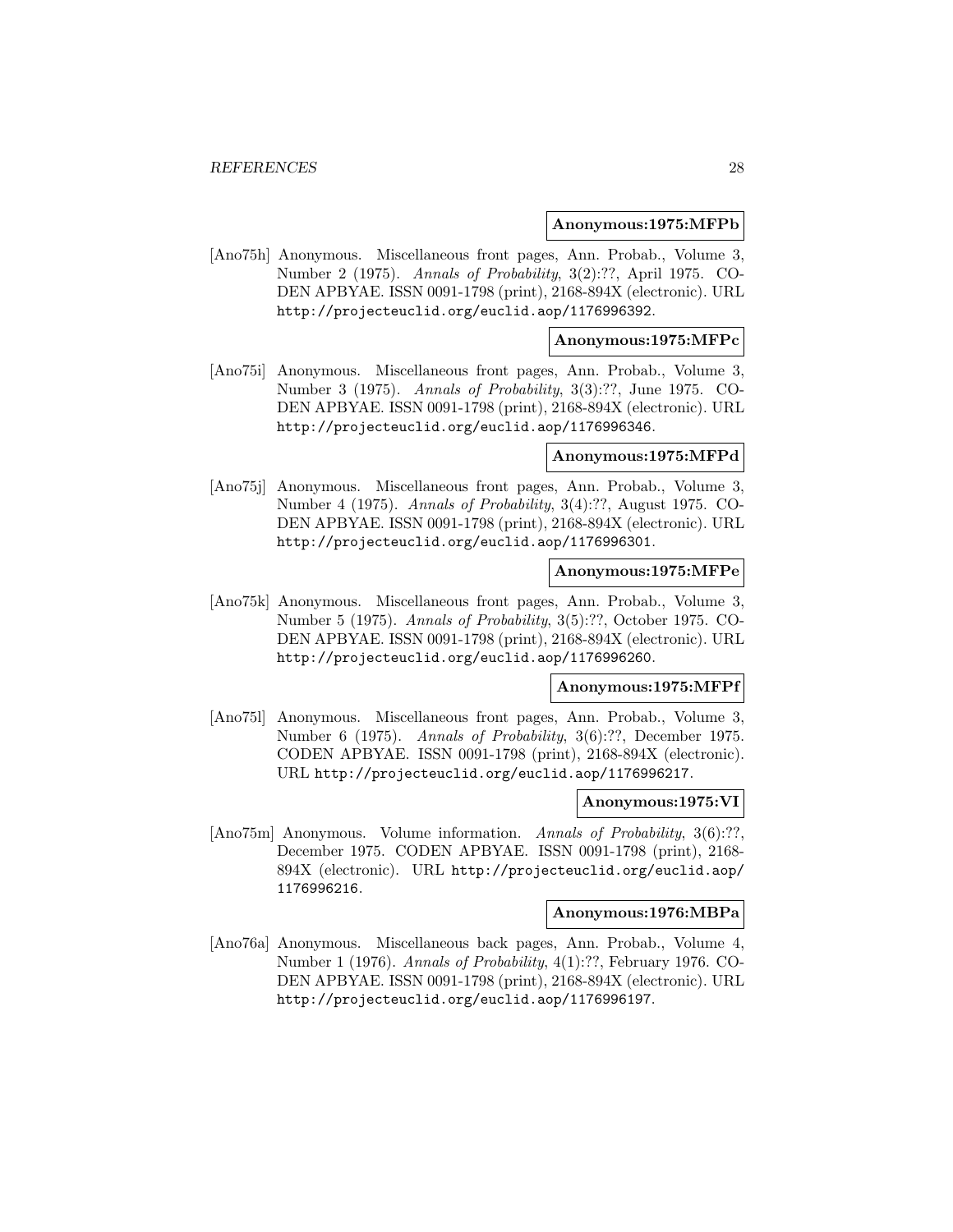#### **Anonymous:1976:MBPb**

[Ano76b] Anonymous. Miscellaneous back pages, Ann. Probab., Volume 4, Number 2 (1976). Annals of Probability, 4(2):??, April 1976. CO-DEN APBYAE. ISSN 0091-1798 (print), 2168-894X (electronic). URL http://projecteuclid.org/euclid.aop/1176996141.

## **Anonymous:1976:MBPc**

[Ano76c] Anonymous. Miscellaneous back pages, Ann. Probab., Volume 4, Number 3 (1976). Annals of Probability, 4(3):??, June 1976. CO-DEN APBYAE. ISSN 0091-1798 (print), 2168-894X (electronic). URL http://projecteuclid.org/euclid.aop/1176996104.

#### **Anonymous:1976:MBPd**

[Ano76d] Anonymous. Miscellaneous back pages, Ann. Probab., Volume 4, Number 4 (1976). Annals of Probability, 4(4):??, August 1976. CO-DEN APBYAE. ISSN 0091-1798 (print), 2168-894X (electronic). URL http://projecteuclid.org/euclid.aop/1176996043.

## **Anonymous:1976:MBPe**

[Ano76e] Anonymous. Miscellaneous back pages, Ann. Probab., Volume 4, Number 5 (1976). Annals of Probability, 4(5):??, October 1976. CO-DEN APBYAE. ISSN 0091-1798 (print), 2168-894X (electronic). URL http://projecteuclid.org/euclid.aop/1176995993.

#### **Anonymous:1976:MBPf**

[Ano76f] Anonymous. Miscellaneous back pages, Ann. Probab., Volume 4, Number 6 (1976). Annals of Probability, 4(6):??, December 1976. CODEN APBYAE. ISSN 0091-1798 (print), 2168-894X (electronic). URL http://projecteuclid.org/euclid.aop/1176995951.

## **Anonymous:1976:MFPa**

[Ano76g] Anonymous. Miscellaneous front pages, Ann. Probab., Volume 4, Number 1 (1976). Annals of Probability, 4(1):??, February 1976. CO-DEN APBYAE. ISSN 0091-1798 (print), 2168-894X (electronic). URL http://projecteuclid.org/euclid.aop/1176996175.

#### **Anonymous:1976:MFPb**

[Ano76h] Anonymous. Miscellaneous front pages, Ann. Probab., Volume 4, Number 2 (1976). Annals of Probability, 4(2):??, April 1976. CO-DEN APBYAE. ISSN 0091-1798 (print), 2168-894X (electronic). URL http://projecteuclid.org/euclid.aop/1176996127.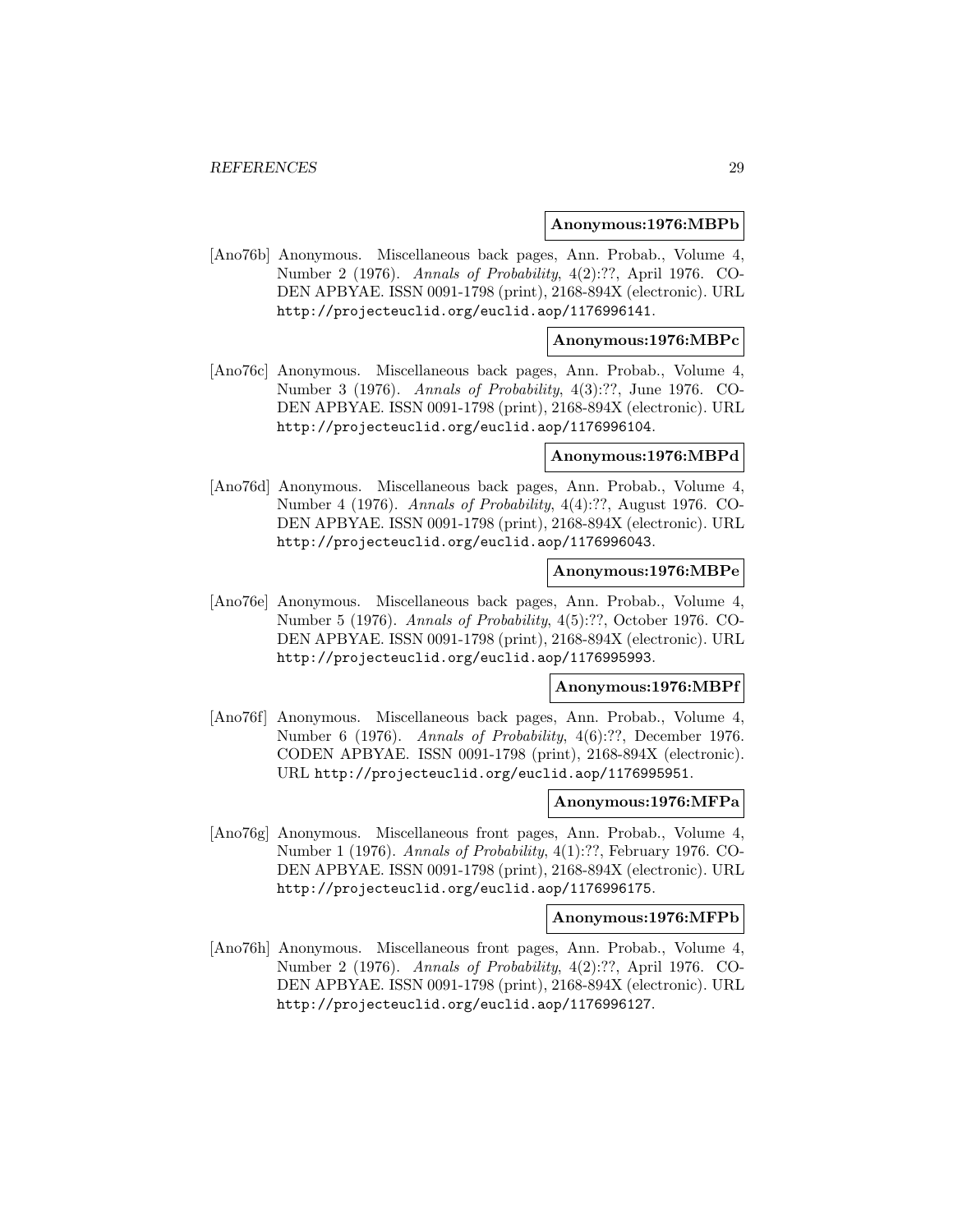#### **Anonymous:1976:MFPc**

[Ano76i] Anonymous. Miscellaneous front pages, Ann. Probab., Volume 4, Number 3 (1976). Annals of Probability, 4(3):??, June 1976. CO-DEN APBYAE. ISSN 0091-1798 (print), 2168-894X (electronic). URL http://projecteuclid.org/euclid.aop/1176996083.

## **Anonymous:1976:MFPd**

[Ano76j] Anonymous. Miscellaneous front pages, Ann. Probab., Volume 4, Number 4 (1976). Annals of Probability, 4(4):??, August 1976. CO-DEN APBYAE. ISSN 0091-1798 (print), 2168-894X (electronic). URL http://projecteuclid.org/euclid.aop/1176996024.

## **Anonymous:1976:MFPe**

[Ano76k] Anonymous. Miscellaneous front pages, Ann. Probab., Volume 4, Number 5 (1976). Annals of Probability, 4(5):??, October 1976. CO-DEN APBYAE. ISSN 0091-1798 (print), 2168-894X (electronic). URL http://projecteuclid.org/euclid.aop/1176995979.

## **Anonymous:1976:MFPf**

[Ano76l] Anonymous. Miscellaneous front pages, Ann. Probab., Volume 4, Number 6 (1976). Annals of Probability, 4(6):??, December 1976. CODEN APBYAE. ISSN 0091-1798 (print), 2168-894X (electronic). URL http://projecteuclid.org/euclid.aop/1176995932.

## **Anonymous:1976:VI**

[Ano76m] Anonymous. Volume information. Annals of Probability, 4(6):??, December 1976. CODEN APBYAE. ISSN 0091-1798 (print), 2168- 894X (electronic). URL http://projecteuclid.org/euclid.aop/ 1176995931.

## **Anonymous:1977:MBPa**

[Ano77a] Anonymous. Miscellaneous back pages, Ann. Probab., Volume 5, Number 1 (1977). Annals of Probability, 5(1):??, February 1977. CO-DEN APBYAE. ISSN 0091-1798 (print), 2168-894X (electronic). URL http://projecteuclid.org/euclid.aop/1176995904.

#### **Anonymous:1977:MBPb**

[Ano77b] Anonymous. Miscellaneous back pages, Ann. Probab., Volume 5, Number 2 (1977). Annals of Probability, 5(2):??, April 1977. CO-DEN APBYAE. ISSN 0091-1798 (print), 2168-894X (electronic). URL http://projecteuclid.org/euclid.aop/1176995860.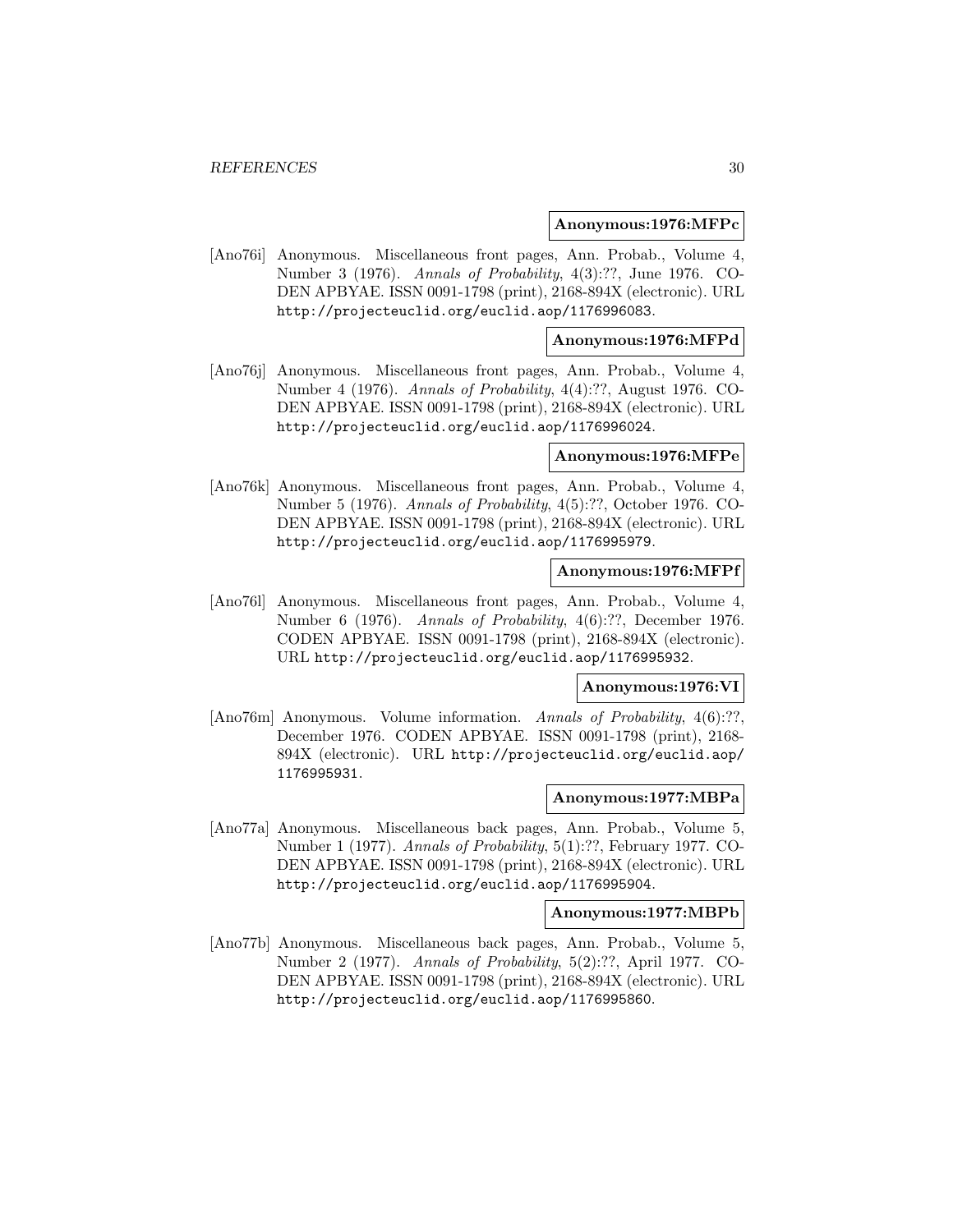#### **Anonymous:1977:MBPc**

[Ano77c] Anonymous. Miscellaneous back pages, Ann. Probab., Volume 5, Number 3 (1977). Annals of Probability, 5(3):??, June 1977. CO-DEN APBYAE. ISSN 0091-1798 (print), 2168-894X (electronic). URL http://projecteuclid.org/euclid.aop/1176995814.

## **Anonymous:1977:MBPd**

[Ano77d] Anonymous. Miscellaneous back pages, Ann. Probab., Volume 5, Number 4 (1977). Annals of Probability, 5(4):??, August 1977. CO-DEN APBYAE. ISSN 0091-1798 (print), 2168-894X (electronic). URL http://projecteuclid.org/euclid.aop/1176995777.

## **Anonymous:1977:MBPe**

[Ano77e] Anonymous. Miscellaneous back pages, Ann. Probab., Volume 5, Number 5 (1977). Annals of Probability, 5(5):??, October 1977. CO-DEN APBYAE. ISSN 0091-1798 (print), 2168-894X (electronic). URL http://projecteuclid.org/euclid.aop/1176995729.

## **Anonymous:1977:MBPf**

[Ano77f] Anonymous. Miscellaneous back pages, Ann. Probab., Volume 5, Number 6 (1977). Annals of Probability, 5(6):??, December 1977. CODEN APBYAE. ISSN 0091-1798 (print), 2168-894X (electronic). URL http://projecteuclid.org/euclid.aop/1176995675.

#### **Anonymous:1977:MFPa**

[Ano77g] Anonymous. Miscellaneous front pages, Ann. Probab., Volume 5, Number 1 (1977). Annals of Probability, 5(1):??, February 1977. CO-DEN APBYAE. ISSN 0091-1798 (print), 2168-894X (electronic). URL http://projecteuclid.org/euclid.aop/1176995886.

## **Anonymous:1977:MFPb**

[Ano77h] Anonymous. Miscellaneous front pages, Ann. Probab., Volume 5, Number 2 (1977). Annals of Probability, 5(2):??, April 1977. CO-DEN APBYAE. ISSN 0091-1798 (print), 2168-894X (electronic). URL http://projecteuclid.org/euclid.aop/1176995842.

#### **Anonymous:1977:MFPc**

[Ano77i] Anonymous. Miscellaneous front pages, Ann. Probab., Volume 5, Number 3 (1977). Annals of Probability, 5(3):??, June 1977. CO-DEN APBYAE. ISSN 0091-1798 (print), 2168-894X (electronic). URL http://projecteuclid.org/euclid.aop/1176995794.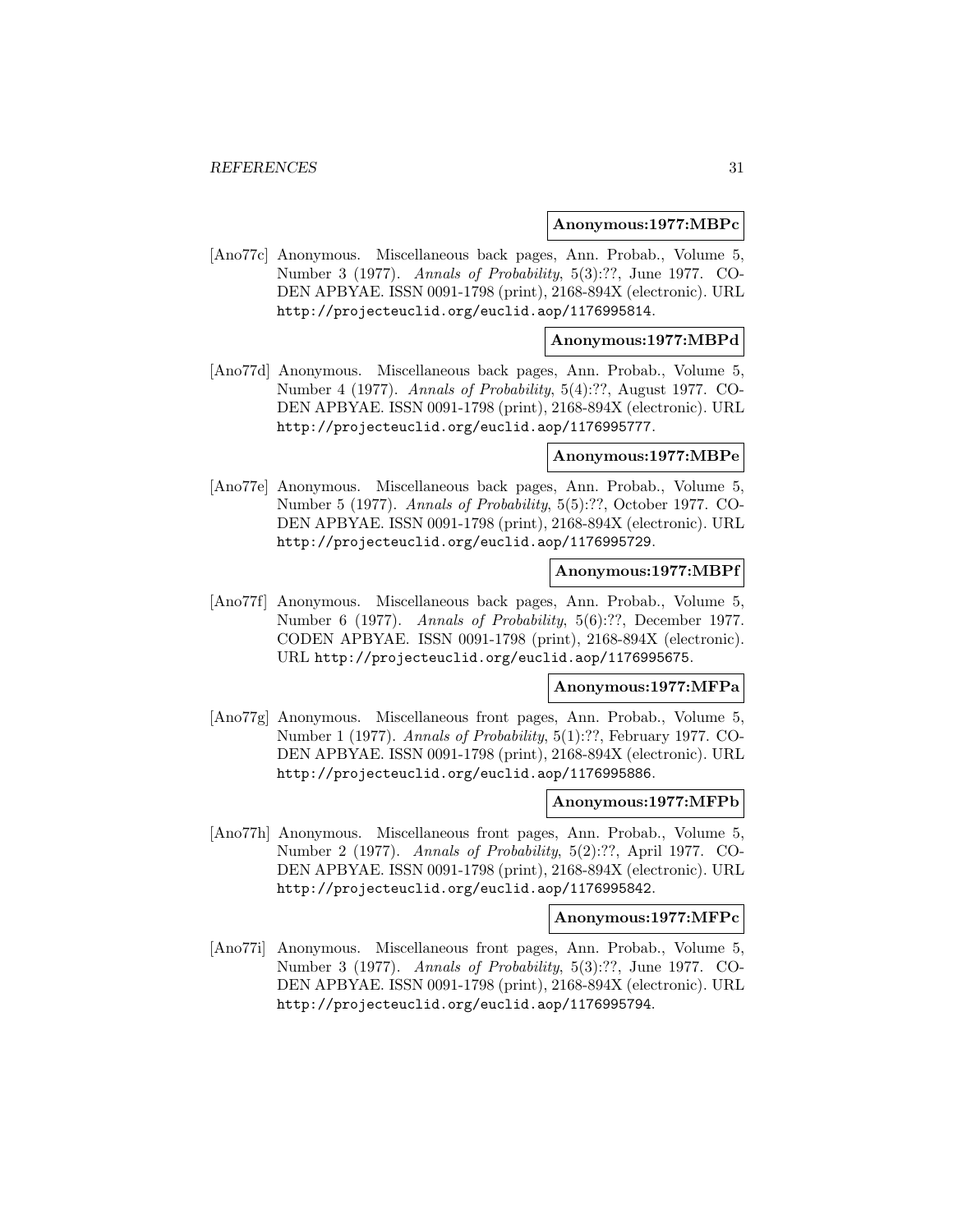#### **Anonymous:1977:MFPd**

[Ano77j] Anonymous. Miscellaneous front pages, Ann. Probab., Volume 5, Number 4 (1977). Annals of Probability, 5(4):??, August 1977. CO-DEN APBYAE. ISSN 0091-1798 (print), 2168-894X (electronic). URL http://projecteuclid.org/euclid.aop/1176995756.

## **Anonymous:1977:MFPe**

[Ano77k] Anonymous. Miscellaneous front pages, Ann. Probab., Volume 5, Number 5 (1977). Annals of Probability, 5(5):??, October 1977. CO-DEN APBYAE. ISSN 0091-1798 (print), 2168-894X (electronic). URL http://projecteuclid.org/euclid.aop/1176995710.

## **Anonymous:1977:MFPf**

[Ano77l] Anonymous. Miscellaneous front pages, Ann. Probab., Volume 5, Number 6 (1977). Annals of Probability, 5(6):??, December 1977. CODEN APBYAE. ISSN 0091-1798 (print), 2168-894X (electronic). URL http://projecteuclid.org/euclid.aop/1176995654.

## **Anonymous:1977:VI**

[Ano77m] Anonymous. Volume information. Annals of Probability, 5(6):??, December 1977. CODEN APBYAE. ISSN 0091-1798 (print), 2168- 894X (electronic). URL http://projecteuclid.org/euclid.aop/ 1176995653.

## **Anonymous:1978:MBPa**

[Ano78a] Anonymous. Miscellaneous back pages, Ann. Probab., Volume 6, Number 1 (1978). Annals of Probability, 6(1):??, February 1978. CO-DEN APBYAE. ISSN 0091-1798 (print), 2168-894X (electronic). URL http://projecteuclid.org/euclid.aop/1176995625.

## **Anonymous:1978:MBPb**

[Ano78b] Anonymous. Miscellaneous back pages, Ann. Probab., Volume 6, Number 2 (1978). Annals of Probability, 6(2):??, April 1978. CO-DEN APBYAE. ISSN 0091-1798 (print), 2168-894X (electronic). URL http://projecteuclid.org/euclid.aop/1176995583.

## **Anonymous:1978:MBPc**

[Ano78c] Anonymous. Miscellaneous back pages, Ann. Probab., Volume 6, Number 3 (1978). Annals of Probability, 6(3):??, June 1978. CO-DEN APBYAE. ISSN 0091-1798 (print), 2168-894X (electronic). URL http://projecteuclid.org/euclid.aop/1176995537.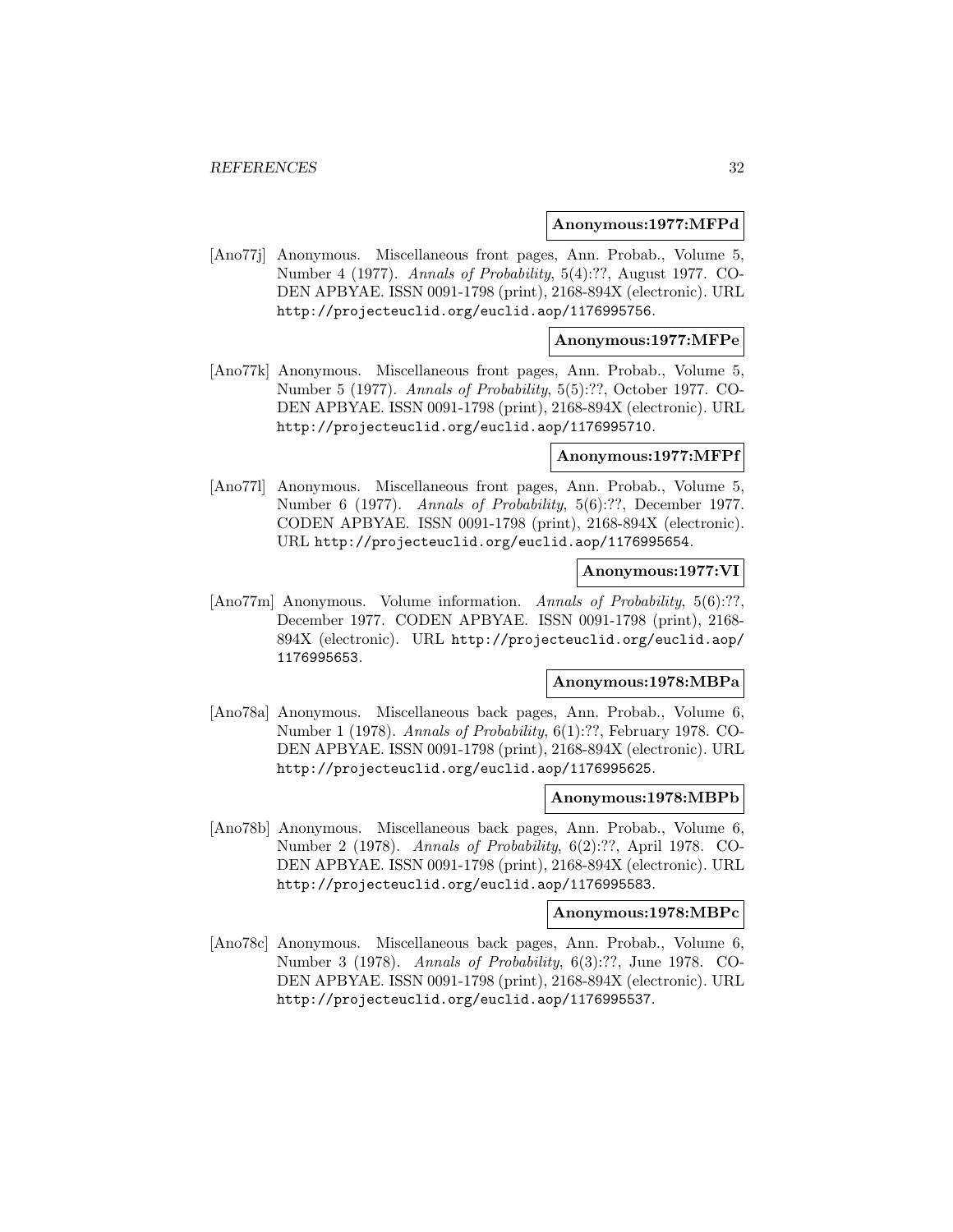#### **Anonymous:1978:MBPd**

[Ano78d] Anonymous. Miscellaneous back pages, Ann. Probab., Volume 6, Number 4 (1978). Annals of Probability, 6(4):??, August 1978. CO-DEN APBYAE. ISSN 0091-1798 (print), 2168-894X (electronic). URL http://projecteuclid.org/euclid.aop/1176995494.

## **Anonymous:1978:MBPe**

[Ano78e] Anonymous. Miscellaneous back pages, Ann. Probab., Volume 6, Number 5 (1978). Annals of Probability, 6(5):??, October 1978. CO-DEN APBYAE. ISSN 0091-1798 (print), 2168-894X (electronic). URL http://projecteuclid.org/euclid.aop/1176995437.

## **Anonymous:1978:MBPf**

[Ano78f] Anonymous. Miscellaneous back pages, Ann. Probab., Volume 6, Number 6 (1978). Annals of Probability, 6(6):??, December 1978. CODEN APBYAE. ISSN 0091-1798 (print), 2168-894X (electronic). URL http://projecteuclid.org/euclid.aop/1176995393.

## **Anonymous:1978:MFPa**

[Ano78g] Anonymous. Miscellaneous front pages, Ann. Probab., Volume 6, Number 1 (1978). Annals of Probability, 6(1):??, February 1978. CO-DEN APBYAE. ISSN 0091-1798 (print), 2168-894X (electronic). URL http://projecteuclid.org/euclid.aop/1176995606.

#### **Anonymous:1978:MFPb**

[Ano78h] Anonymous. Miscellaneous front pages, Ann. Probab., Volume 6, Number 2 (1978). Annals of Probability, 6(2):??, April 1978. CO-DEN APBYAE. ISSN 0091-1798 (print), 2168-894X (electronic). URL http://projecteuclid.org/euclid.aop/1176995565.

## **Anonymous:1978:MFPc**

[Ano78i] Anonymous. Miscellaneous front pages, Ann. Probab., Volume 6, Number 3 (1978). Annals of Probability, 6(3):??, June 1978. CO-DEN APBYAE. ISSN 0091-1798 (print), 2168-894X (electronic). URL http://projecteuclid.org/euclid.aop/1176995522.

#### **Anonymous:1978:MFPd**

[Ano78j] Anonymous. Miscellaneous front pages, Ann. Probab., Volume 6, Number 4 (1978). Annals of Probability, 6(4):??, August 1978. CO-DEN APBYAE. ISSN 0091-1798 (print), 2168-894X (electronic). URL http://projecteuclid.org/euclid.aop/1176995473.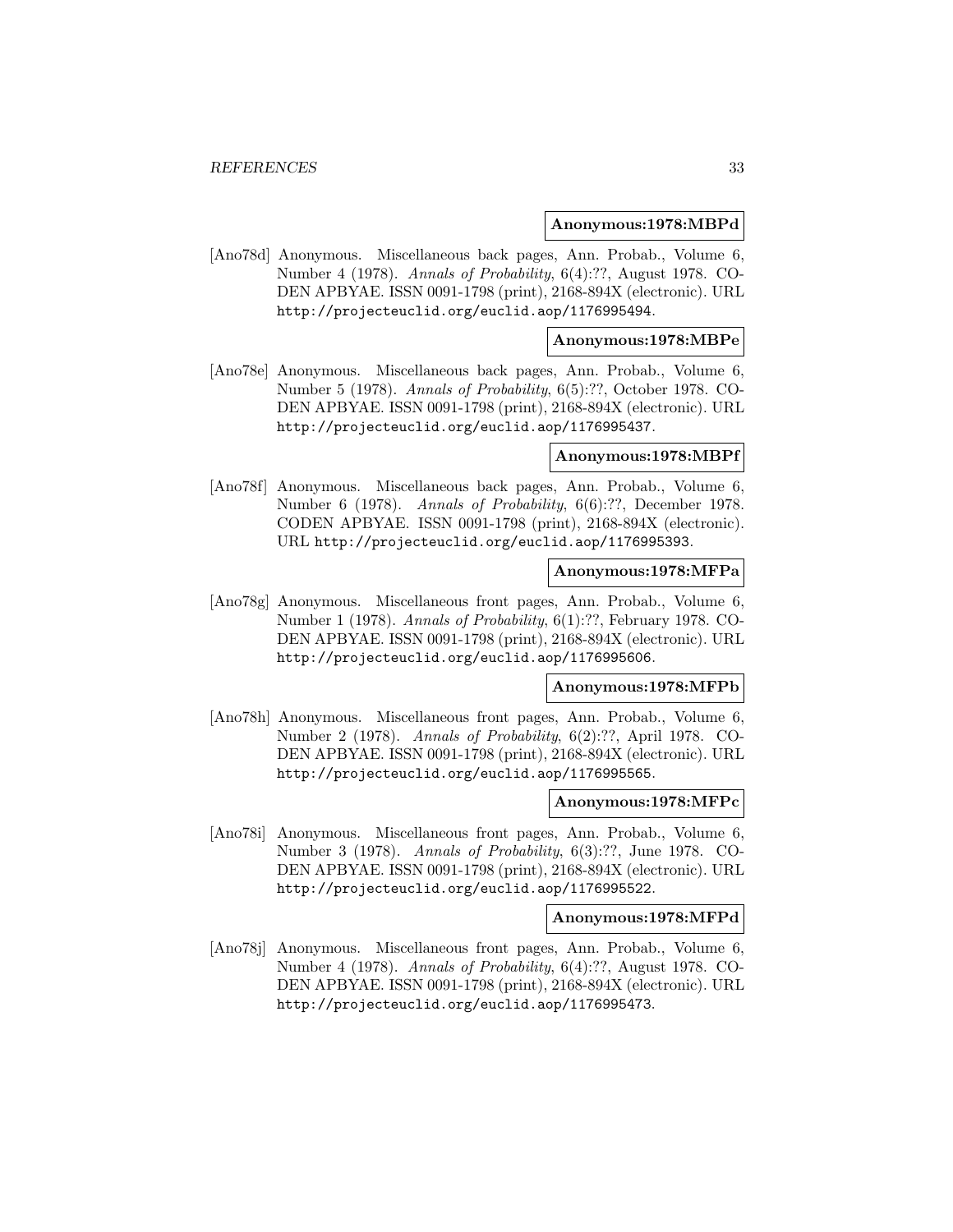#### **Anonymous:1978:MFPe**

[Ano78k] Anonymous. Miscellaneous front pages, Ann. Probab., Volume 6, Number 5 (1978). Annals of Probability, 6(5):??, October 1978. CO-DEN APBYAE. ISSN 0091-1798 (print), 2168-894X (electronic). URL http://projecteuclid.org/euclid.aop/1176995423.

## **Anonymous:1978:MFPf**

[Ano78l] Anonymous. Miscellaneous front pages, Ann. Probab., Volume 6, Number 6 (1978). Annals of Probability, 6(6):??, December 1978. CODEN APBYAE. ISSN 0091-1798 (print), 2168-894X (electronic). URL http://projecteuclid.org/euclid.aop/1176995383.

## **Anonymous:1978:VI**

[Ano78m] Anonymous. Volume information. Annals of Probability, 6(6):??, December 1978. CODEN APBYAE. ISSN 0091-1798 (print), 2168- 894X (electronic). URL http://projecteuclid.org/euclid.aop/ 1176995382.

## **Anonymous:1979:MBPa**

[Ano79a] Anonymous. Miscellaneous back pages, Ann. Probab., Volume 7, Number 1 (1979). Annals of Probability, 7(1):??, February 1979. CO-DEN APBYAE. ISSN 0091-1798 (print), 2168-894X (electronic). URL http://projecteuclid.org/euclid.aop/1176995165.

## **Anonymous:1979:MBPb**

[Ano79b] Anonymous. Miscellaneous back pages, Ann. Probab., Volume 7, Number 2 (1979). Annals of Probability, 7(2):??, April 1979. CO-DEN APBYAE. ISSN 0091-1798 (print), 2168-894X (electronic). URL http://projecteuclid.org/euclid.aop/1176995097.

## **Anonymous:1979:MBPc**

[Ano79c] Anonymous. Miscellaneous back pages, Ann. Probab., Volume 7, Number 3 (1979). Annals of Probability, 7(3):??, June 1979. CO-DEN APBYAE. ISSN 0091-1798 (print), 2168-894X (electronic). URL http://projecteuclid.org/euclid.aop/1176995057.

## **Anonymous:1979:MBPd**

[Ano79d] Anonymous. Miscellaneous back pages, Ann. Probab., Volume 7, Number 4 (1979). Annals of Probability, 7(4):??, August 1979. CO-DEN APBYAE. ISSN 0091-1798 (print), 2168-894X (electronic). URL http://projecteuclid.org/euclid.aop/1176994996.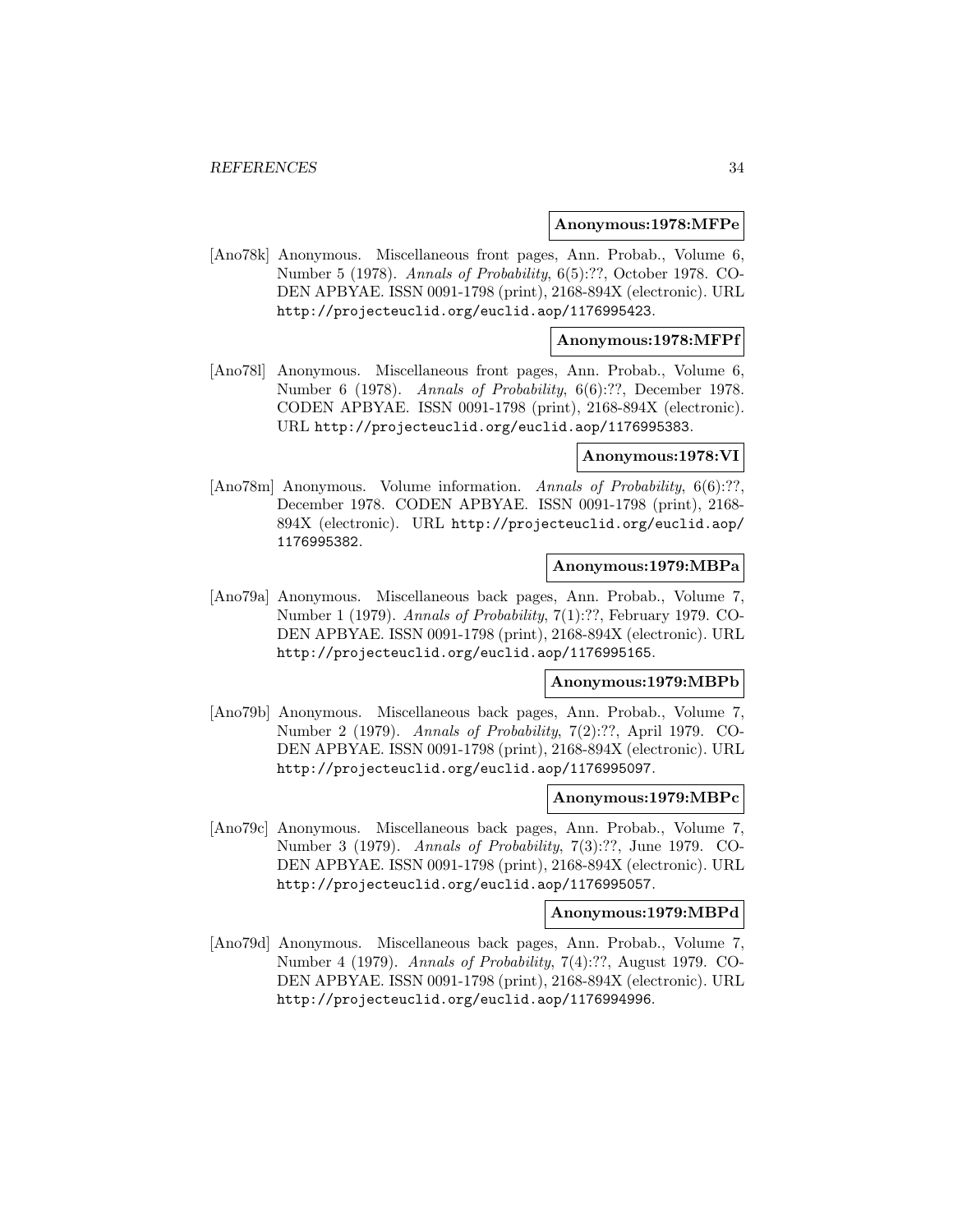#### **Anonymous:1979:MBPe**

[Ano79e] Anonymous. Miscellaneous back pages, Ann. Probab., Volume 7, Number 5 (1979). Annals of Probability, 7(5):??, October 1979. CO-DEN APBYAE. ISSN 0091-1798 (print), 2168-894X (electronic). URL http://projecteuclid.org/euclid.aop/1176994954.

## **Anonymous:1979:MBPf**

[Ano79f] Anonymous. Miscellaneous back pages, Ann. Probab., Volume 7, Number 6 (1979). Annals of Probability, 7(6):??, December 1979. CODEN APBYAE. ISSN 0091-1798 (print), 2168-894X (electronic). URL http://projecteuclid.org/euclid.aop/1176994909.

## **Anonymous:1979:MFPa**

[Ano79g] Anonymous. Miscellaneous front pages, Ann. Probab., Volume 7, Number 1 (1979). Annals of Probability, 7(1):??, February 1979. CO-DEN APBYAE. ISSN 0091-1798 (print), 2168-894X (electronic). URL http://projecteuclid.org/euclid.aop/1176995144.

## **Anonymous:1979:MFPb**

[Ano79h] Anonymous. Miscellaneous front pages, Ann. Probab., Volume 7, Number 2 (1979). Annals of Probability, 7(2):??, April 1979. CO-DEN APBYAE. ISSN 0091-1798 (print), 2168-894X (electronic). URL http://projecteuclid.org/euclid.aop/1176995084.

#### **Anonymous:1979:MFPc**

[Ano79i] Anonymous. Miscellaneous front pages, Ann. Probab., Volume 7, Number 3 (1979). Annals of Probability, 7(3):??, June 1979. CO-DEN APBYAE. ISSN 0091-1798 (print), 2168-894X (electronic). URL http://projecteuclid.org/euclid.aop/1176995040.

## **Anonymous:1979:MFPd**

[Ano79j] Anonymous. Miscellaneous front pages, Ann. Probab., Volume 7, Number 4 (1979). Annals of Probability, 7(4):??, August 1979. CO-DEN APBYAE. ISSN 0091-1798 (print), 2168-894X (electronic). URL http://projecteuclid.org/euclid.aop/1176994983.

#### **Anonymous:1979:MFPe**

[Ano79k] Anonymous. Miscellaneous front pages, Ann. Probab., Volume 7, Number 5 (1979). Annals of Probability, 7(5):??, October 1979. CO-DEN APBYAE. ISSN 0091-1798 (print), 2168-894X (electronic). URL http://projecteuclid.org/euclid.aop/1176994937.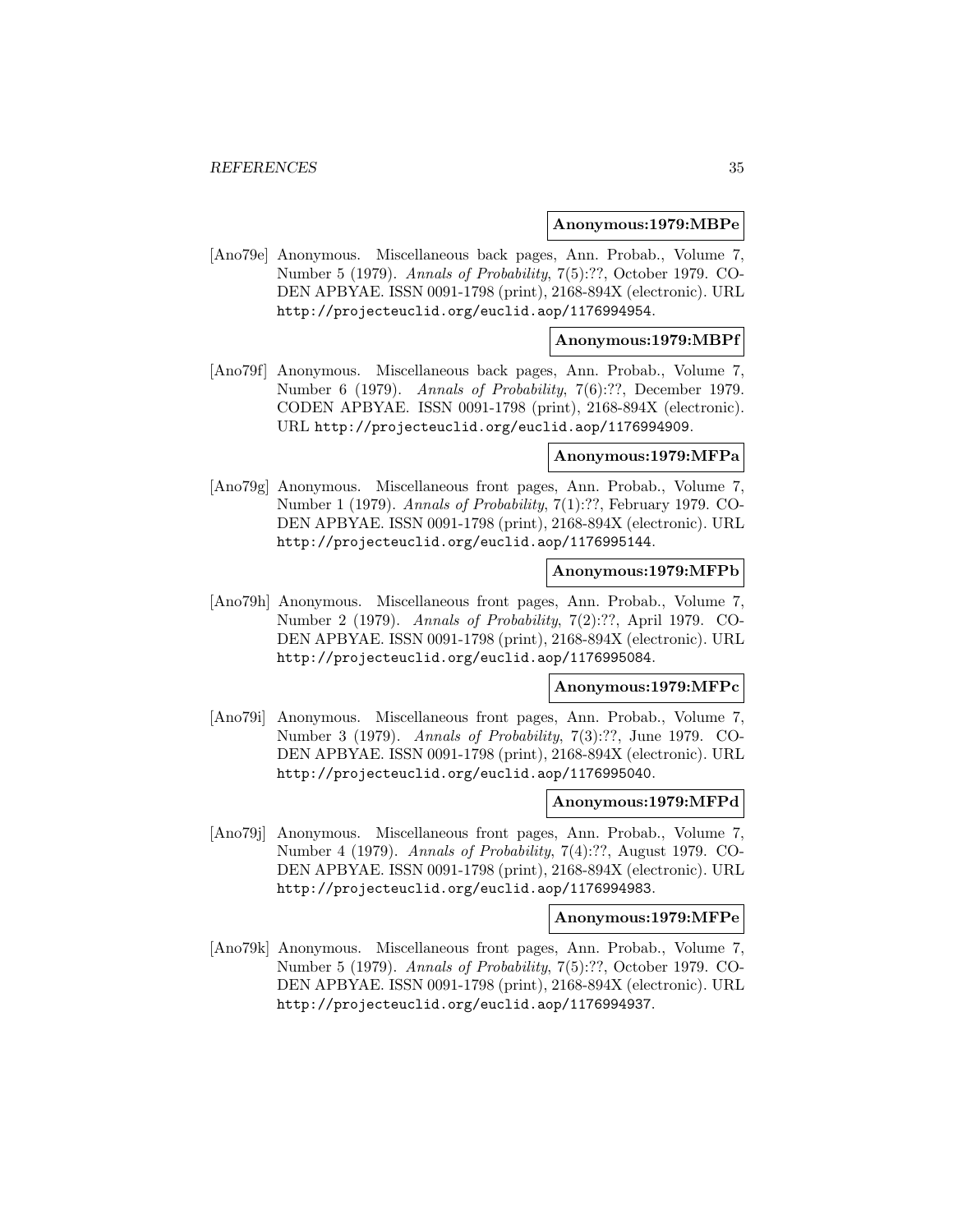## **Anonymous:1979:MFPf**

[Ano79l] Anonymous. Miscellaneous front pages, Ann. Probab., Volume 7, Number 6 (1979). Annals of Probability, 7(6):??, December 1979. CODEN APBYAE. ISSN 0091-1798 (print), 2168-894X (electronic). URL http://projecteuclid.org/euclid.aop/1176994887.

## **Anonymous:1979:VI**

[Ano79m] Anonymous. Volume information. Annals of Probability, 7(6):??, December 1979. CODEN APBYAE. ISSN 0091-1798 (print), 2168- 894X (electronic). URL http://projecteuclid.org/euclid.aop/ 1176994886.

## **Aldous:1979:ZOL**

[AP79] David Aldous and Jim Pitman. On the zero-one law for exchangeable events. Annals of Probability, 7(4):704–723, August 1979. CO-DEN APBYAE. ISSN 0091-1798 (print), 2168-894X (electronic). URL http://projecteuclid.org/euclid.aop/1176994992.

## **Asmussen:1976:CRB**

[Asm76] Soren Asmussen. Convergence rates for branching processes. Annals of Probability, 4(1):139–146, February 1976. CODEN AP-BYAE. ISSN 0091-1798 (print), 2168-894X (electronic). URL http: //projecteuclid.org/euclid.aop/1176996193.

## **Astbury:1978:AID**

[Ast78] Kenneth A. Astbury. Amarts indexed by directed sets. Annals of Probability, 6(2):267–278, April 1978. CODEN APBYAE. ISSN 0091- 1798 (print), 2168-894X (electronic). URL http://projecteuclid. org/euclid.aop/1176995572.

## **Ammann:1978:RMA**

[AT78] Larry P. Ammann and Peter F. Thall. Random measures with aftereffects. Annals of Probability, 6(2):216–230, April 1978. CODEN AP-BYAE. ISSN 0091-1798 (print), 2168-894X (electronic). URL http: //projecteuclid.org/euclid.aop/1176995569.

## **Artstein:1975:SLL**

[AV75] Zvi Artstein and Richard A. Vitale. A Strong Law of Large Numbers for random compact sets. Annals of Probability, 3(5):879–882, October 1975. CODEN APBYAE. ISSN 0091-1798 (print), 2168- 894X (electronic). URL http://projecteuclid.org/euclid.aop/ 1176996275.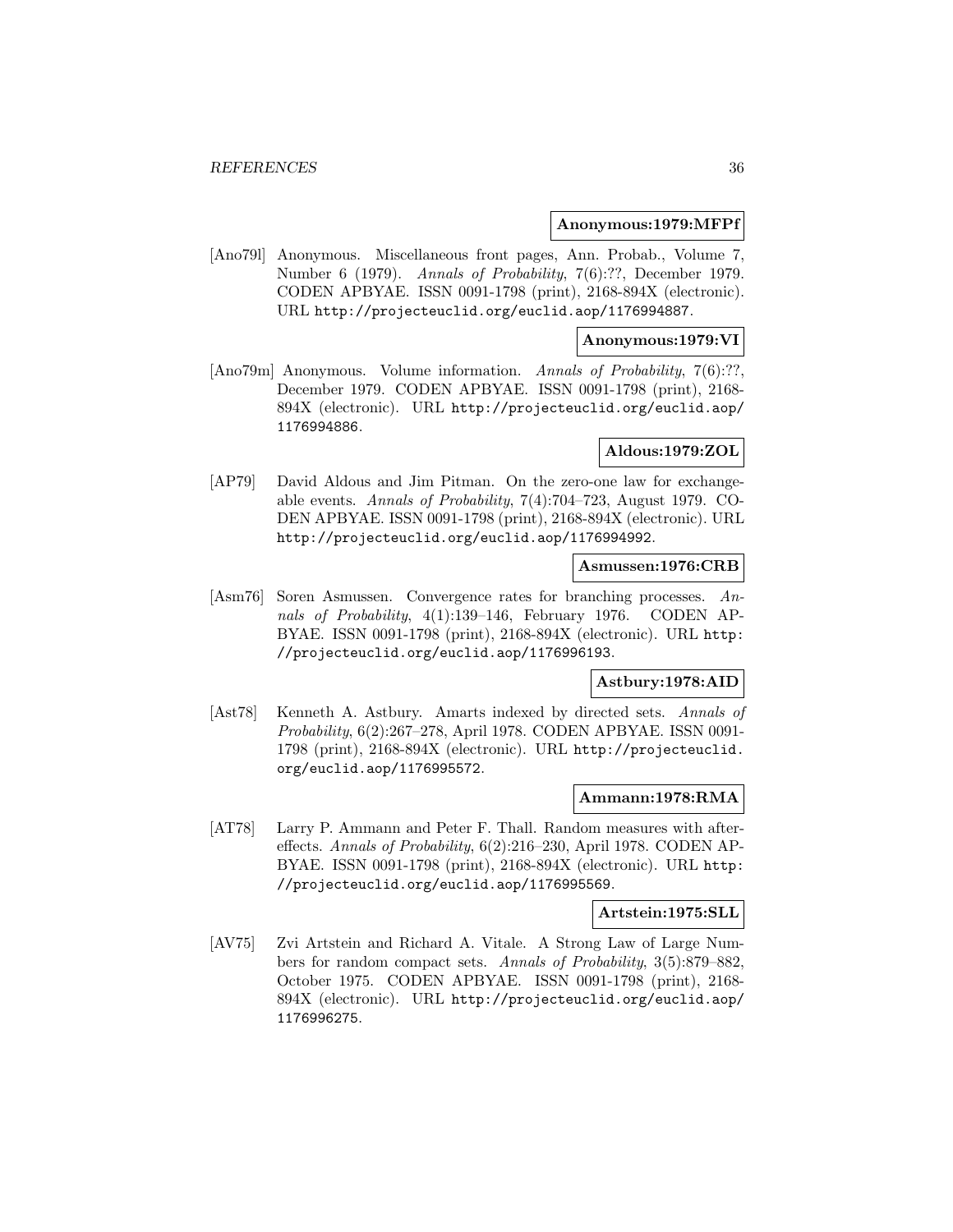#### **Baker:1973:EPM**

[Bak73] Charles R. Baker. On equivalence of probability measures. Annals of Probability, 1(4):690–698, August 1973. CODEN APBYAE. ISSN 0091-1798 (print), 2168-894X (electronic). URL http:// projecteuclid.org/euclid.aop/1176996895.

## **Barlow:1975:CPR**

[Bar75] William J. Barlow. Coefficient properties of random variable sequences. Annals of Probability, 3(5):840–848, October 1975. CO-DEN APBYAE. ISSN 0091-1798 (print), 2168-894X (electronic). URL http://projecteuclid.org/euclid.aop/1176996270.

#### **Basu:1974:DVU**

[Bas74] Sujit K. Basu. Density versions of the univariate Central Limit Theorem. Annals of Probability, 2(2):270–276, April 1974. CODEN AP-BYAE. ISSN 0091-1798 (print), 2168-894X (electronic). URL http: //projecteuclid.org/euclid.aop/1176996708.

### **Basu:1976:LLT**

[Bas76] Sujit K. Basu. On a local limit theorem concerning variables in the domain of normal attraction of a stable law of index  $\alpha$ ,  $1 < \alpha <$ 2. Annals of Probability, 4(3):486–489, June 1976. CODEN AP-BYAE. ISSN 0091-1798 (print), 2168-894X (electronic). URL http: //projecteuclid.org/euclid.aop/1176996099.

### **Burke:1979:AEP**

[BCCR79] M. D. Burke, M. Csörgő, S. Csörgő, and P. Revesz. Approximations of the empirical process when parameters are estimated. Annals of Probability, 7(5):790–810, October 1979. CODEN AP-BYAE. ISSN 0091-1798 (print), 2168-894X (electronic). URL http: //projecteuclid.org/euclid.aop/1176994939.

#### **Blackwell:1975:ENE**

[BD75] David Blackwell and Lester E. Dubins. On existence and non-existence of proper, regular, conditional distributions. Annals of Probability, 3(5):741–752, October 1975. CODEN APBYAE. ISSN 0091-1798 (print), 2168-894X (electronic). URL http://projecteuclid.org/ euclid.aop/1176996261.

#### **Balkema:1974:RLT**

[BdH74] A. A. Balkema and L. de Haan. Residual life time at great age. Annals of Probability, 2(5):792–804, October 1974. CODEN AP-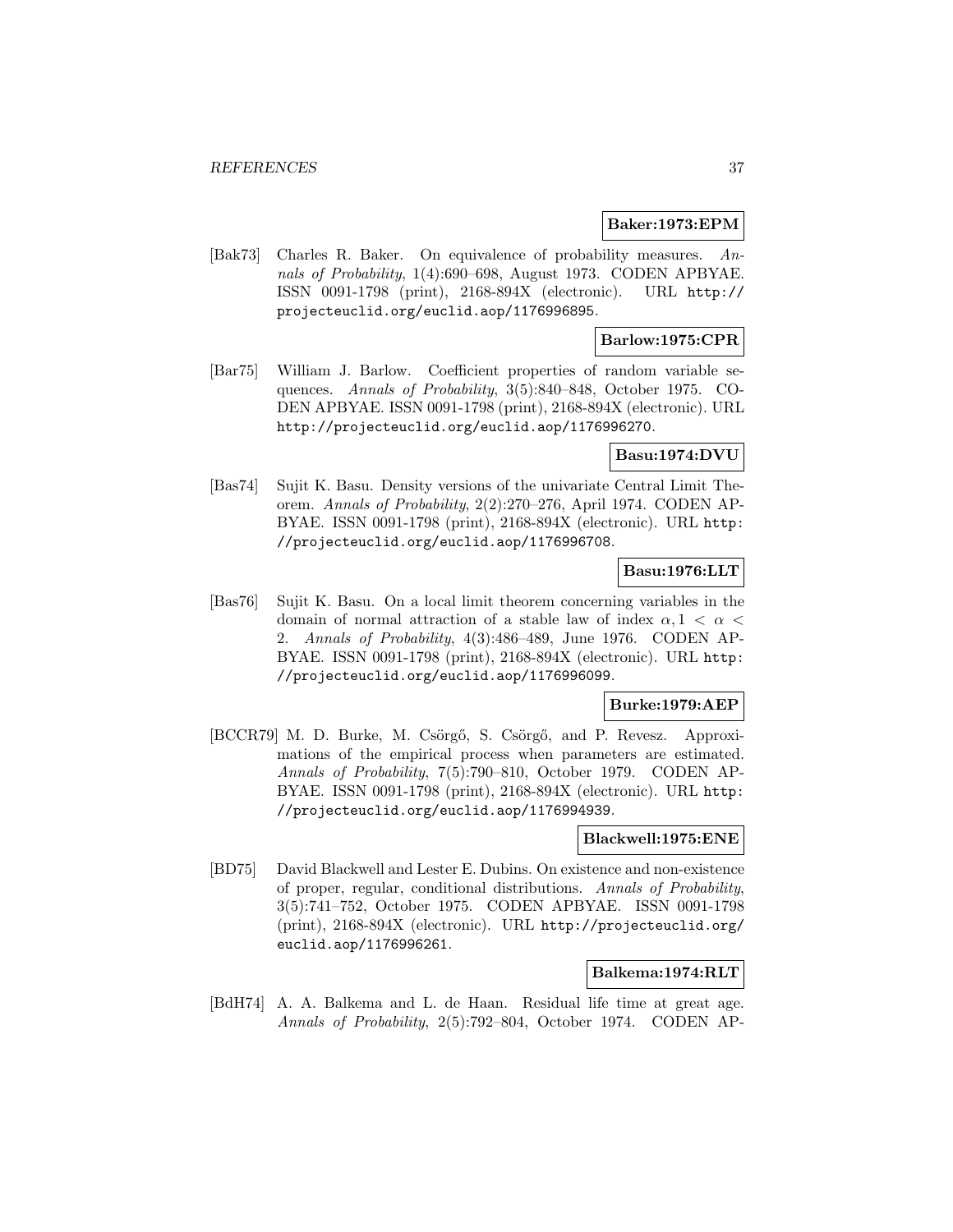BYAE. ISSN 0091-1798 (print), 2168-894X (electronic). URL http: //projecteuclid.org/euclid.aop/1176996548.

#### **Burkholder:1973:DPK**

[BDK<sup>+</sup>73] D. L. Burkholder, Daryl Daley, H. Kesten, P. Ney, Frank Spitzer, J. M. Hammersley, and J. F. C. Kingman. Discussion on Professor Kingman's paper. Annals of Probability, 1(6):900–909, December 1973. CODEN APBYAE. ISSN 0091-1798 (print), 2168- 894X (electronic). URL http://projecteuclid.org/euclid.aop/ 1176996799.

## **Blum:1973:NRM**

[BE73] Julius Blum and Bennett Eisenberg. A note on random measures and moving averages on non-discrete groups. Annals of Probability,  $1(2)$ : 336–337, April 1973. CODEN APBYAE. ISSN 0091-1798 (print), 2168-894X (electronic). URL http://projecteuclid.org/euclid. aop/1176996987.

## **Blum:1975:LLN**

[BE75] Julius Blum and Bennett Eisenberg. The Law of Large Numbers for subsequences of a stationary process. Annals of Probability, 3(2): 281–288, April 1975. CODEN APBYAE. ISSN 0091-1798 (print), 2168-894X (electronic). URL http://projecteuclid.org/euclid. aop/1176996398.

#### **Benedicks:1975:EMC**

[Ben75] Michael Benedicks. An estimate of the modulus of the characteristic function of a lattice distribution with application to remainder term estimates in local limit theorems. Annals of Probability, 3(1):162– 165, February 1975. CODEN APBYAE. ISSN 0091-1798 (print), 2168-894X (electronic). URL http://projecteuclid.org/euclid. aop/1176996456.

# **Berk:1973:CLT**

[Ber73a] Kenneth N. Berk. A Central Limit Theorem for m-dependent random variables with unbounded m. Annals of Probability,  $1(2):352-$ 354, April 1973. CODEN APBYAE. ISSN 0091-1798 (print), 2168- 894X (electronic). URL http://projecteuclid.org/euclid.aop/ 1176996992.

#### **Berman:1973:ESG**

[Ber73b] Simeon M. Berman. Excursions of stationary Gaussian processes above high moving barriers. Annals of Probability, 1(3):365–387,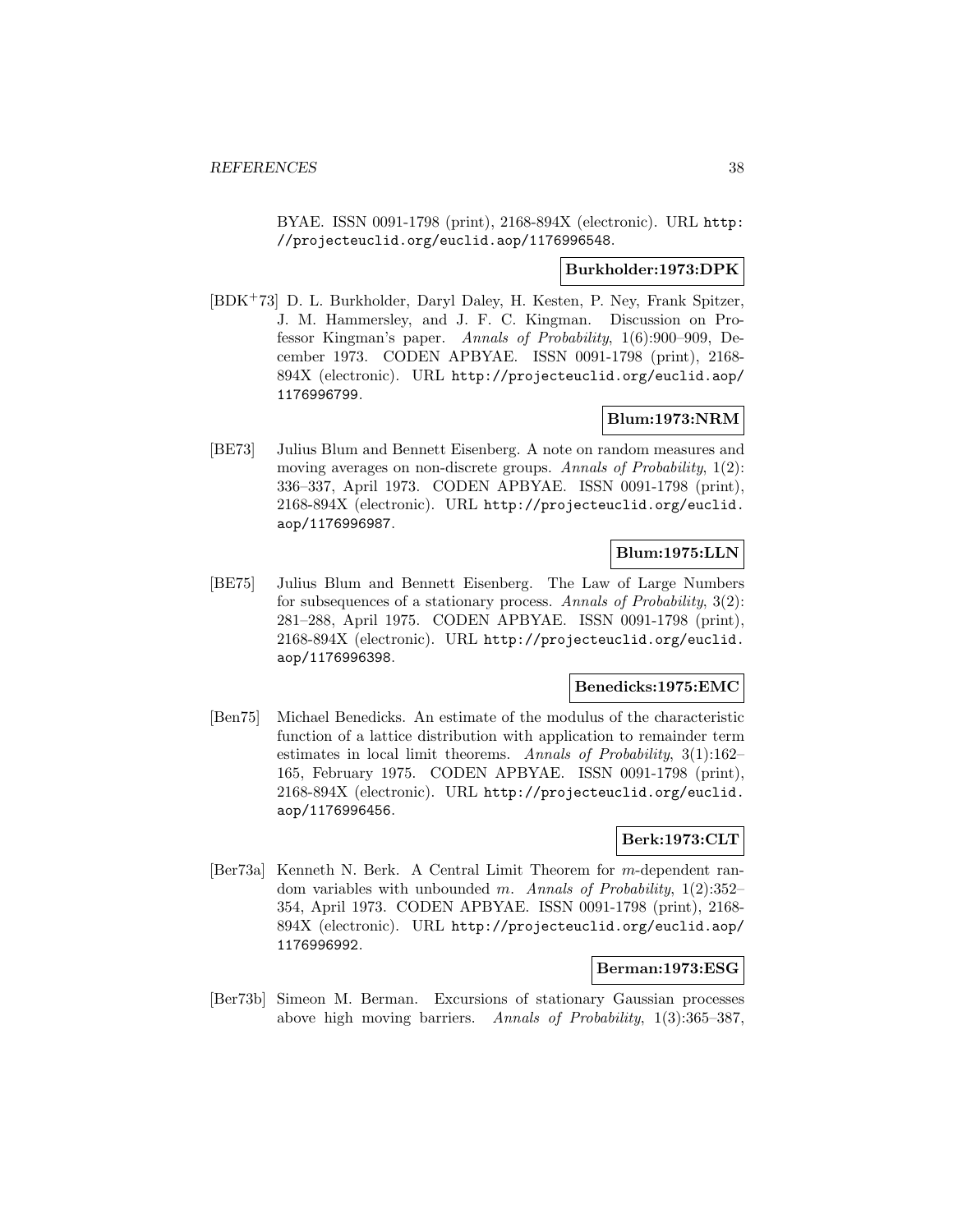June 1973. CODEN APBYAE. ISSN 0091-1798 (print), 2168- 894X (electronic). URL http://projecteuclid.org/euclid.aop/ 1176996932.

## **Berman:1974:GPD**

[Ber74a] Simeon M. Berman. A Gaussian paradox: Determinism and discontinuity of sample functions. Annals of Probability, 2(5):950–953, October 1974. CODEN APBYAE. ISSN 0091-1798 (print), 2168- 894X (electronic). URL http://projecteuclid.org/euclid.aop/ 1176996560.

## **Berman:1974:SEG**

[Ber74b] Simeon M. Berman. Sojourns and extremes of Gaussian processes. Annals of Probability, 2(6):999–1026, December 1974. CODEN AP-BYAE. ISSN 0091-1798 (print), 2168-894X (electronic). URL http://projecteuclid.org/euclid.aop/1176996495. See correction [Ber80].

## **Berman:1976:EWM**

[Ber76] Jeremy Berman. An example of a weak martingale. Annals of Probability, 4(1):107–108, February 1976. CODEN APBYAE. ISSN 0091- 1798 (print), 2168-894X (electronic). URL http://projecteuclid. org/euclid.aop/1176996187.

### **Berning:1979:MLI**

[Ber79] John A. Berning. On the multivariate law of the iterated logarithm. Annals of Probability, 7(6):980–988, December 1979. CODEN AP-BYAE. ISSN 0091-1798 (print), 2168-894X (electronic). URL http: //projecteuclid.org/euclid.aop/1176994891.

### **Berman:1980:CNC**

[Ber80] Simeon M. Berman. Correction notes: Correction to "Sojourns and Extremes of Gaussian Processes". Annals of Probability, 8(5):999, October 1980. CODEN APBYAE. ISSN 0091-1798 (print), 2168- 894X (electronic). URL http://projecteuclid.org/euclid.aop/ 1176994628. See [Ber74b].

### **Blackwell:1973:AVN**

[BF73] David Blackwell and David Freedman. On the amount of variance needed to escape from a strip. Annals of Probability, 1(5):772–787, October 1973. CODEN APBYAE. ISSN 0091-1798 (print), 2168- 894X (electronic). URL http://projecteuclid.org/euclid.aop/ 1176996845.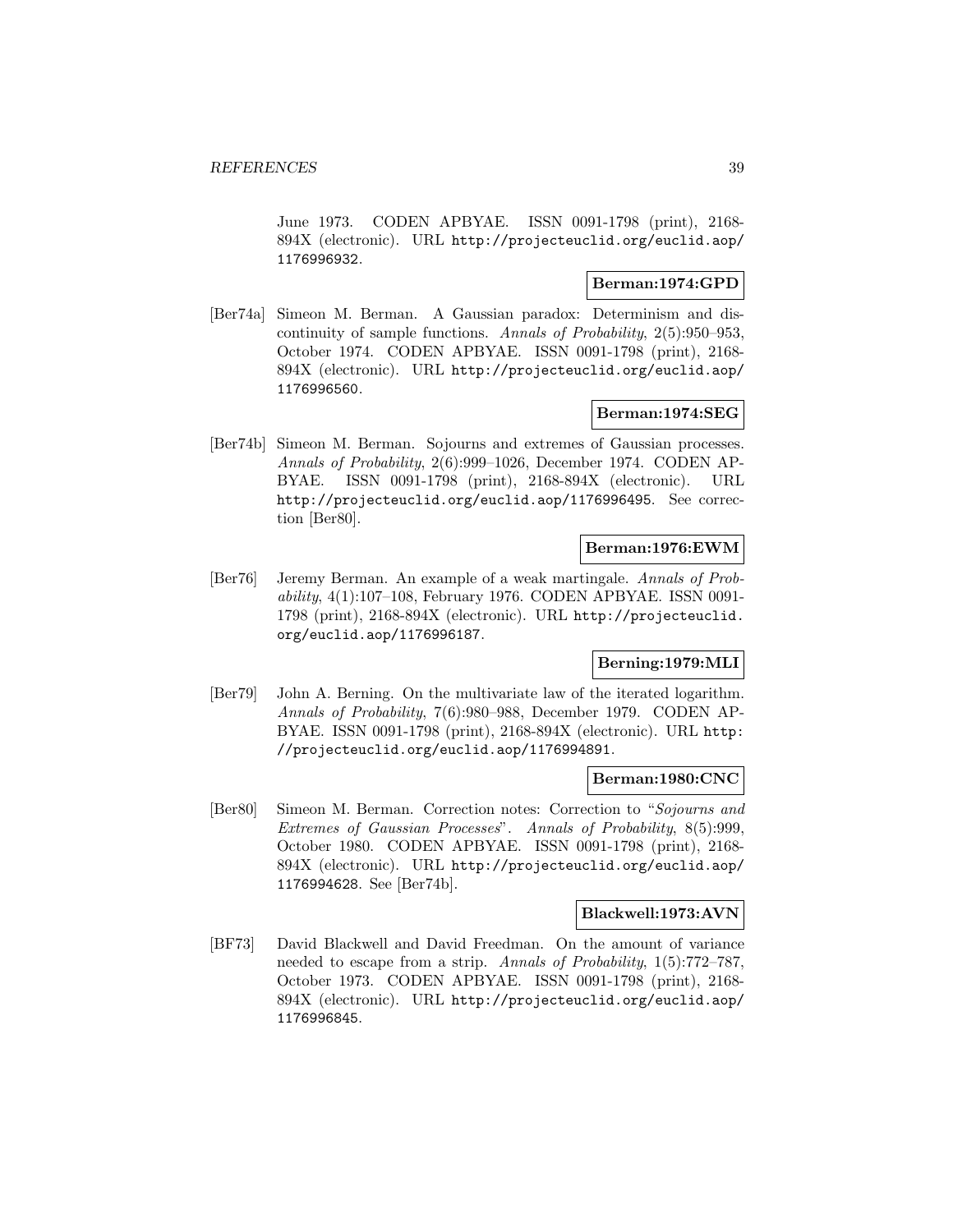#### **Blackwell:1974:ORO**

[BFO74] D. Blackwell, D. Freedman, and M. Orkin. The optimal reward operator in dynamic programming. Annals of Probability, 2(5):926–941, October 1974. CODEN APBYAE. ISSN 0091-1798 (print), 2168- 894X (electronic). URL http://projecteuclid.org/euclid.aop/ 1176996558.

## **Bramson:1979:RDV**

[BG79] Maury Bramson and David Griffeath. Renormalizing the 3 dimensional voter model. Annals of Probability, 7(3):418–432, June 1979. CODEN APBYAE. ISSN 0091-1798 (print), 2168- 894X (electronic). URL http://projecteuclid.org/euclid.aop/ 1176995043.

#### **Bhattacharya:1975:ENA**

[Bha75] R. N. Bhattacharya. On errors of normal approximation. Annals of Probability, 3(5):815–828, October 1975. CODEN APBYAE. ISSN 0091-1798 (print), 2168-894X (electronic). URL http:// projecteuclid.org/euclid.aop/1176996268.

## **Bhattacharya:1977:RMC**

[Bha77] R. N. Bhattacharya. Refinements of the multidimensional Central Limit Theorem and applications. Annals of Probability, 5(1):1–27, February 1977. CODEN APBYAE. ISSN 0091-1798 (print), 2168- 894X (electronic). URL http://projecteuclid.org/euclid.aop/ 1176995887.

#### **Bhattacharya:1978:CRE**

[Bha78] R. N. Bhattacharya. Criteria for recurrence and existence of invariant measures for multidimensional diffusions. Annals of Probability, 6(4): 541–553, August 1978. CODEN APBYAE. ISSN 0091-1798 (print), 2168-894X (electronic). URL http://projecteuclid.org/euclid. aop/1176995476. See correction [Bha80].

### **Bhattacharya:1980:CNC**

[Bha80] R. N. Bhattacharya. Correction note: Correction to "Criteria for Recurrence and Existence of Invariant Measures for Multidimensional Diffusions". Annals of Probability, 8(6):1194–1195, December 1980. CODEN APBYAE. ISSN 0091-1798 (print), 2168- 894X (electronic). URL http://projecteuclid.org/euclid.aop/ 1176994584. See [Bha78].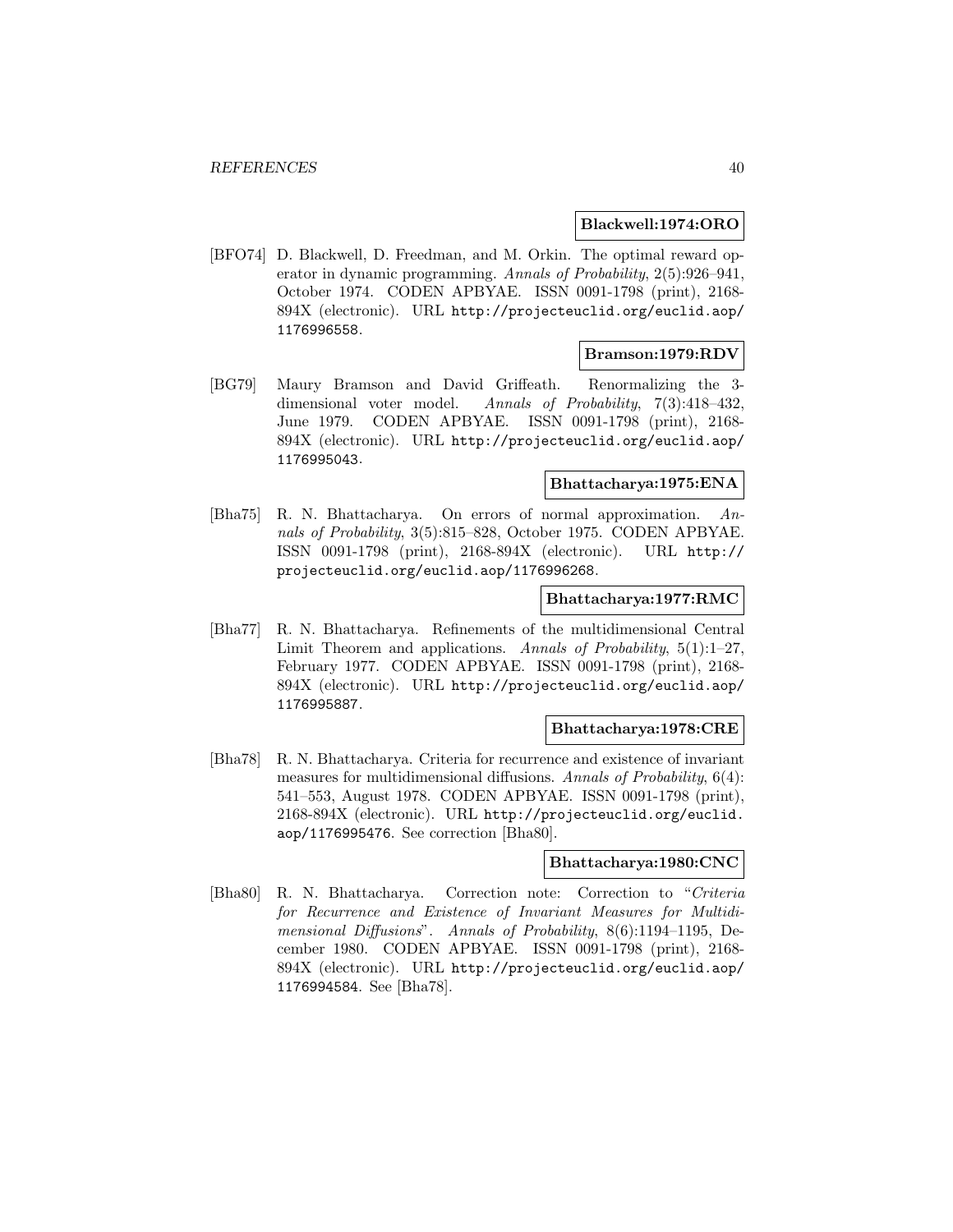#### **Billingsley:1974:CDT**

[Bil74a] Patrick Billingsley. Conditional distributions and tightness. Annals of Probability, 2(3):480–485, June 1974. CODEN APBYAE. ISSN 0091- 1798 (print), 2168-894X (electronic). URL http://projecteuclid. org/euclid.aop/1176996663.

## **Billingsley:1974:NSS**

[Bil74b] Patrick Billingsley. A note on separable stochastic processes. Annals of Probability, 2(3):476–479, June 1974. CODEN APBYAE. ISSN 0091- 1798 (print), 2168-894X (electronic). URL http://projecteuclid. org/euclid.aop/1176996662.

### **Billingsley:1974:PTA**

[Bil74c] Patrick Billingsley. The probability theory of additive arithmetic functions. Annals of Probability, 2(5):749–791, October 1974. CODEN APBYAE. ISSN 0091-1798 (print), 2168-894X (electronic). URL http://projecteuclid.org/euclid.aop/1176996547.

## **Bismut:1979:TAO**

[Bis79] Jean-Michel Bismut. Temps d'arrˆet optimal, quasi-temps d'arrˆet et retournement du temps. (French) [Optimal stopping time, quasistopping time, and time reversal]. Annals of Probability, 7(6):933– 964, December 1979. CODEN APBYAE. ISSN 0091-1798 (print), 2168-894X (electronic). URL http://projecteuclid.org/euclid. aop/1176994889.

### **Boldrighini:1978:BP**

[BKM78] Carlo Boldrighini, Michael Keane, and Federico Marchetti. Billiards in polygons. Annals of Probability, 6(4):532–540, August 1978. CO-DEN APBYAE. ISSN 0091-1798 (print), 2168-894X (electronic). URL http://projecteuclid.org/euclid.aop/1176995475.

### **Blasi:1976:RWB**

[Bla76] Alessandro Blasi. On a random walk between a reflecting and an absorbing barrier. Annals of Probability, 4(4):695–696, August 1976. CODEN APBYAE. ISSN 0091-1798 (print), 2168-894X (electronic). URL http://projecteuclid.org/euclid.aop/1176996041.

### **Blackwell:1978:BPF**

[Bla78] D. Blackwell. Borel-programmable functions. Annals of Probability, 6 (2):321–324, April 1978. CODEN APBYAE. ISSN 0091-1798 (print),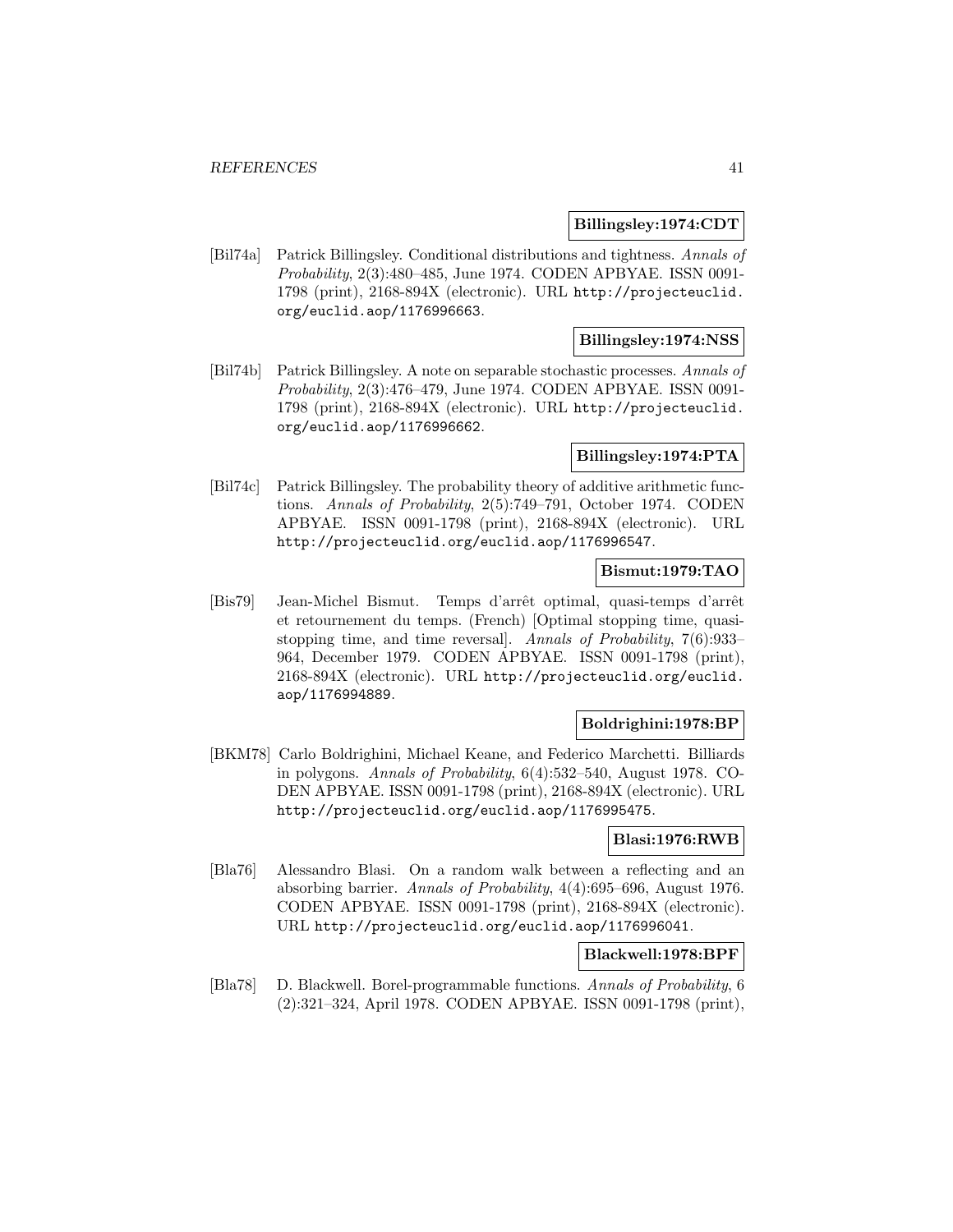2168-894X (electronic). URL http://projecteuclid.org/euclid. aop/1176995576.

### **Bolthausen:1976:FCL**

[Bol76] Erwin Bolthausen. On a functional Central Limit Theorem for random walks conditioned to stay positive. Annals of Probability, 4(3):480– 485, June 1976. CODEN APBYAE. ISSN 0091-1798 (print), 2168- 894X (electronic). URL http://projecteuclid.org/euclid.aop/ 1176996098.

### **Bolthausen:1978:SCS**

[Bol78] E. Bolthausen. On the speed of convergence in Strassen's law of the iterated logarithm. Annals of Probability, 6(4):668–672, August 1978. CODEN APBYAE. ISSN 0091-1798 (print), 2168-894X (electronic). URL http://projecteuclid.org/euclid.aop/1176995487.

### **Bondesson:1979:GRI**

[Bon79] Lennart Bondesson. A general result on infinite divisibility. Annals of Probability, 7(6):965–979, December 1979. CODEN AP-BYAE. ISSN 0091-1798 (print), 2168-894X (electronic). URL http: //projecteuclid.org/euclid.aop/1176994890.

### **Book:1975:CRC**

[Boo75] Stephen A. Book. Convergence rates for a class of large deviation probabilities. Annals of Probability, 3(3):516–525, June 1975. CO-DEN APBYAE. ISSN 0091-1798 (print), 2168-894X (electronic). URL http://projecteuclid.org/euclid.aop/1176996357.

### **Blum:1973:MIS**

[BP73] Julius R. Blum and Pramod K. Pathak. Measure-invariant sets. Annals of Probability, 1(4):590–602, August 1973. CODEN AP-BYAE. ISSN 0091-1798 (print), 2168-894X (electronic). URL http: //projecteuclid.org/euclid.aop/1176996888.

### **Berkes:1979:ATI**

[BP79] István Berkes and Walter Philipp. Approximation thorems for independent and weakly dependent random vectors. Annals of Probability, 7(1):29–54, February 1979. CODEN APBYAE. ISSN 0091-1798 (print), 2168-894X (electronic). URL http://projecteuclid.org/ euclid.aop/1176995146.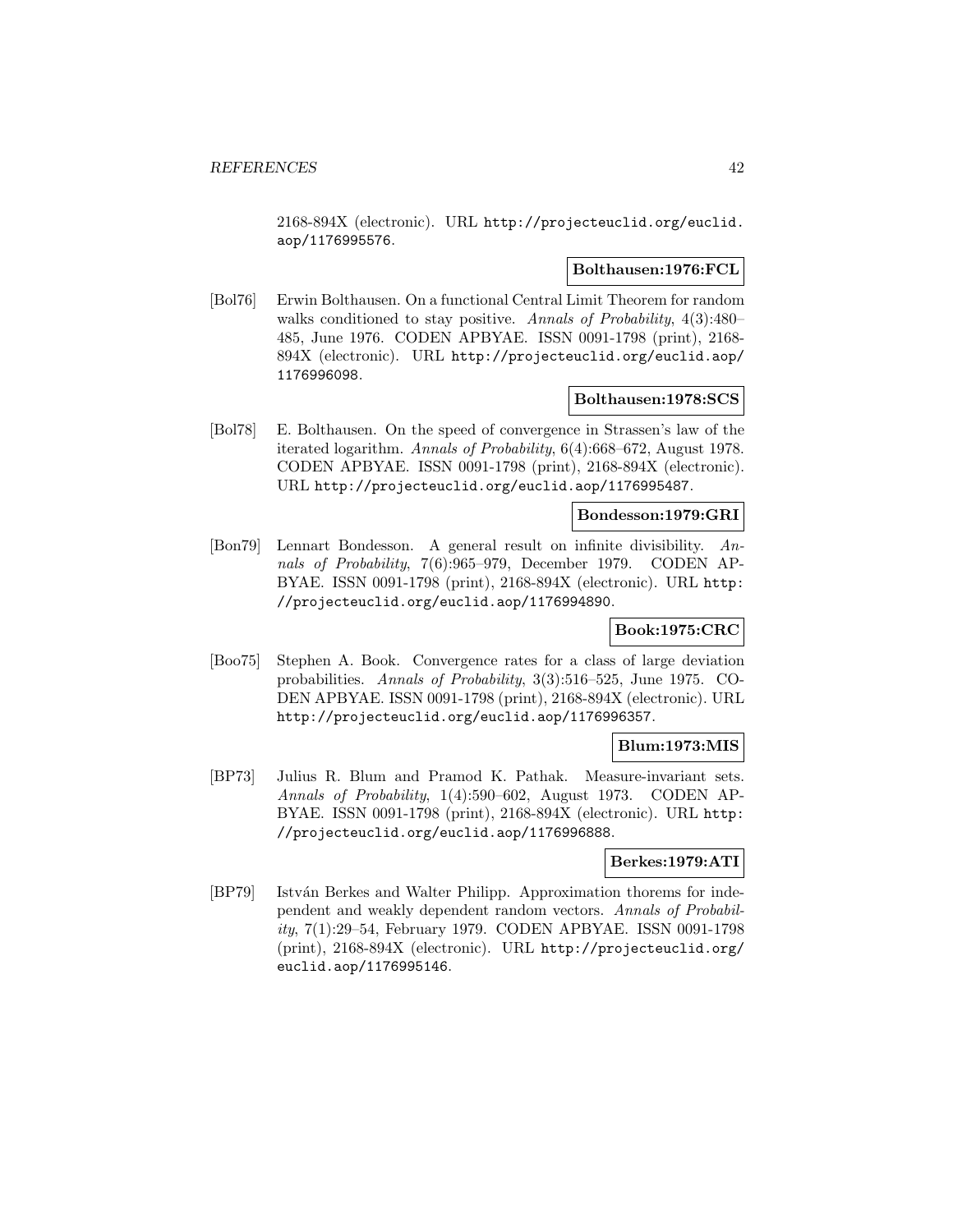### **Brunel:1974:CPC**

[BR74] A. Brunel and D. Revuz. Un critère probabiliste de compacité des groupes. (French) [A probabilistic criterion for the compactness of groups]. Annals of Probability, 2(4):745–746, August 1974. CODEN APBYAE. ISSN 0091-1798 (print), 2168-894X (electronic). URL http://projecteuclid.org/euclid.aop/1176996618.

# **Blum:1977:IET**

[BR77] J. R. Blum and J. I. Reich. On the individual ergodic theorem for K-automorphisms. Annals of Probability, 5(2):309–314, April 1977. CODEN APBYAE. ISSN 0091-1798 (print), 2168-894X (electronic). URL http://projecteuclid.org/euclid.aop/1176995857.

### **Bozorgnia:1979:SLL**

[BR79] A. Bozorgnia and M. Bhaskara Rao. A Strong Law of Large Numbers for subsequences of random elements in separable Banach spaces. Annals of Probability, 7(1):156–158, February 1979. CODEN AP-BYAE. ISSN 0091-1798 (print), 2168-894X (electronic). URL http: //projecteuclid.org/euclid.aop/1176995157.

#### **Breiman:1973:NMF**

[Bre73] Leo Breiman. A note on minimax filtering. Annals of Probability, 1(1):175–179, February 1973. CODEN APBYAE. ISSN 0091-1798 (print), 2168-894X (electronic). URL http://projecteuclid.org/ euclid.aop/1176997033.

### **Brillinger:1974:CSA**

[Bri74] David R. Brillinger. Cross-spectral analysis of processes with stationary increments including the stationary  $G/G/\infty$  queue. Annals of Probability, 2(5):815–827, October 1974. CODEN APBYAE. ISSN 0091-1798 (print), 2168-894X (electronic). URL http:// projecteuclid.org/euclid.aop/1176996550.

## **Brillinger:1975:IPP**

[Bri75] David R. Brillinger. The identification of point process systems. Annals of Probability, 3(6):909–924, December 1975. CODEN AP-BYAE. ISSN 0091-1798 (print), 2168-894X (electronic). URL http: //projecteuclid.org/euclid.aop/1176996218.

### **Brockett:1977:SID**

[Bro77] Patrick L. Brockett. Supports of infinitely divisible measures on Hilbert space. Annals of Probability, 5(6):1012–1017, December 1977.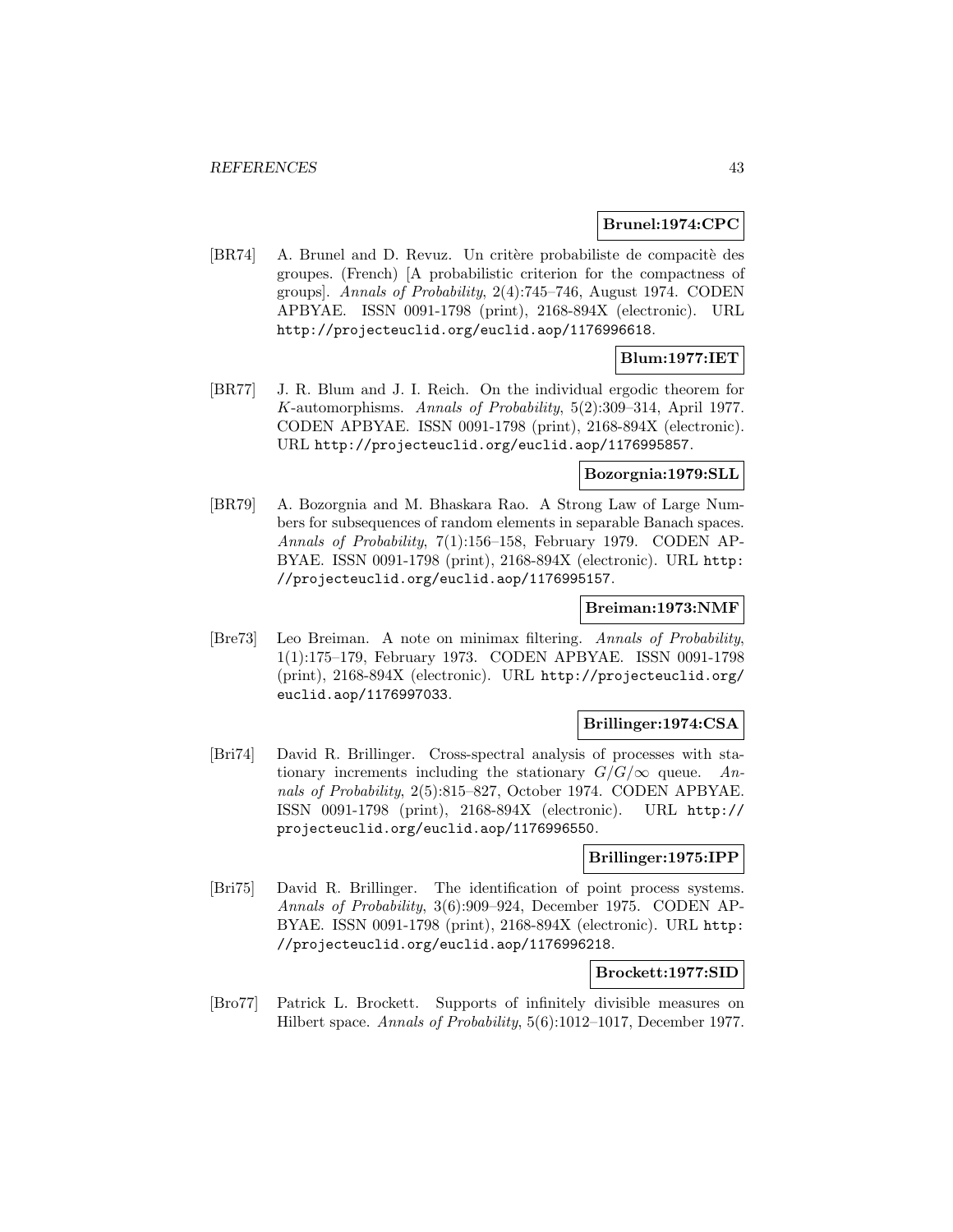CODEN APBYAE. ISSN 0091-1798 (print), 2168-894X (electronic). URL http://projecteuclid.org/euclid.aop/1176995668.

## **Brown:1978:MAP**

[Bro78] Tim Brown. A martingale approach to the Poisson convergence of simple point processes. Annals of Probability, 6(4):615–628, August 1978. CODEN APBYAE. ISSN 0091-1798 (print), 2168-894X (electronic). URL http://projecteuclid.org/euclid.aop/1176995481.

# **Brunk:1975:UIC**

 $|Bru75|$  H. D. Brunk. Uniform inequalities for conditional *p*-means given  $\sigma$ lattices. Annals of Probability, 3(6):1025–1030, December 1975. CO-DEN APBYAE. ISSN 0091-1798 (print), 2168-894X (electronic). URL http://projecteuclid.org/euclid.aop/1176996229.

#### **Block:1976:ICP**

[BS76] Henry W. Block and T. H. Savits. The IFRA closure problem. Annals of Probability, 4(6):1030–1032, December 1976. CODEN AP-BYAE. ISSN 0091-1798 (print), 2168-894X (electronic). URL http: //projecteuclid.org/euclid.aop/1176995949.

#### **Bhattacharyya:1977:WCR**

[BS77a] B. B. Bhattacharyya and P. K. Sen. Weak convergence of the Rao– Blackwell estimator of a distribution function. Annals of Probability, 5(3):500–510, June 1977. CODEN APBYAE. ISSN 0091-1798 (print), 2168-894X (electronic). URL http://projecteuclid.org/euclid. aop/1176995813.

## **Blum:1977:EMD**

[BS77b] J. R. Blum and V. Susarla. Estimation of a mixing distribution function. Annals of Probability, 5(2):200–209, April 1977. CODEN AP-BYAE. ISSN 0091-1798 (print), 2168-894X (electronic). URL http: //projecteuclid.org/euclid.aop/1176995845.

## **Burkholder:1973:DFI**

[Bur73] D. L. Burkholder. Distribution function inequalities for martingales. Annals of Probability, 1(1):19–42, February 1973. CODEN APBYAE. ISSN 0091-1798 (print), 2168-894X (electronic). URL http://projecteuclid.org/euclid.aop/1176997023.

## **Burkholder:1979:SIM**

[Bur79] D. L. Burkholder. A sharp inequality for martingale transforms. Annals of Probability, 7(5):858–863, October 1979. CODEN AP-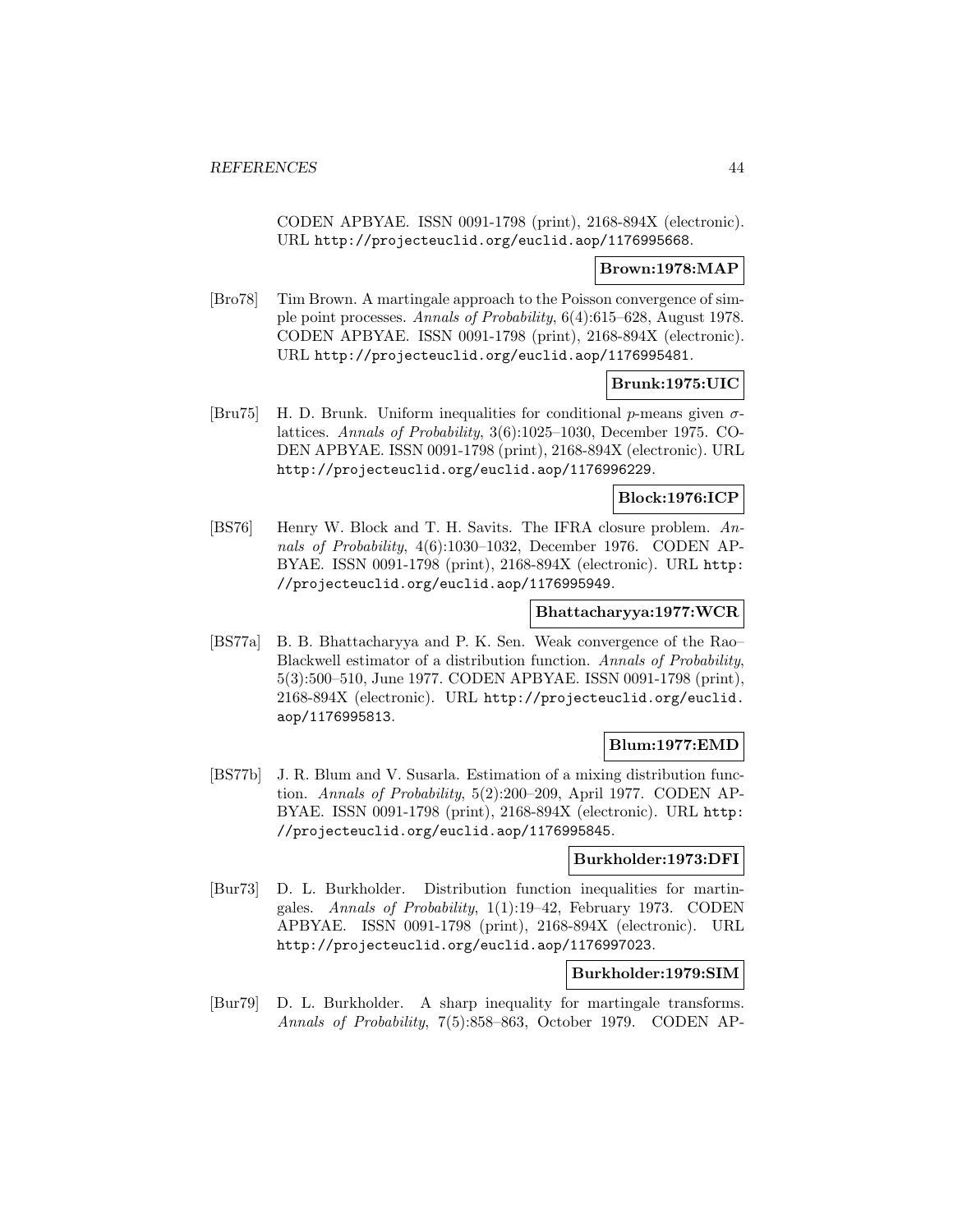BYAE. ISSN 0091-1798 (print), 2168-894X (electronic). URL http: //projecteuclid.org/euclid.aop/1176994944.

## **Beck:1974:SLL**

[BW74] Anatole Beck and Peter Warren. Strong Laws of Large Numbers for weakly orthogonal sequences of Banach space-valued random variables. Annals of Probability, 2(5):918–925, October 1974. CODEN APBYAE. ISSN 0091-1798 (print), 2168-894X (electronic). URL http://projecteuclid.org/euclid.aop/1176996557.

#### **Bahadur:1979:LDS**

[BZ79] R. R. Bahadur and S. L. Zabell. Large deviations of the sample mean in general vector spaces. Annals of Probability, 7(4):587–621, August 1979. CODEN APBYAE. ISSN 0091-1798 (print), 2168- 894X (electronic). URL http://projecteuclid.org/euclid.aop/ 1176994985.

#### **Cambanis:1975:PAC**

[Cam75] Stamatis Cambanis. On the path absolute continuity of second order processes. Annals of Probability, 3(6):1050–1054, December 1975. CODEN APBYAE. ISSN 0091-1798 (print), 2168-894X (electronic). URL http://projecteuclid.org/euclid.aop/1176996233.

#### **Chung:1977:CP**

[CG77] K. L. Chung and R. K. Getoor. The condenser problem. Annals of Probability, 5(1):82–86, February 1977. CODEN APBYAE. ISSN 0091-1798 (print), 2168-894X (electronic). URL http:// projecteuclid.org/euclid.aop/1176995892.

#### **Chao:1973:NMS**

[Cha73] Jia-Arng Chao. A note on martingale square functions. Annals of Probability, 1(6):1059–1060, December 1973. CODEN AP-BYAE. ISSN 0091-1798 (print), 2168-894X (electronic). URL http: //projecteuclid.org/euclid.aop/1176996812.

#### **Chamberlain:1974:EFC**

[Cha74a] Michael W. Chamberlain. The excessive functions of a continuous time Markov chain. Annals of Probability, 2(6):1075–1089, December 1974. CODEN APBYAE. ISSN 0091-1798 (print), 2168-894X (electronic). URL http://projecteuclid.org/euclid.aop/1176996499.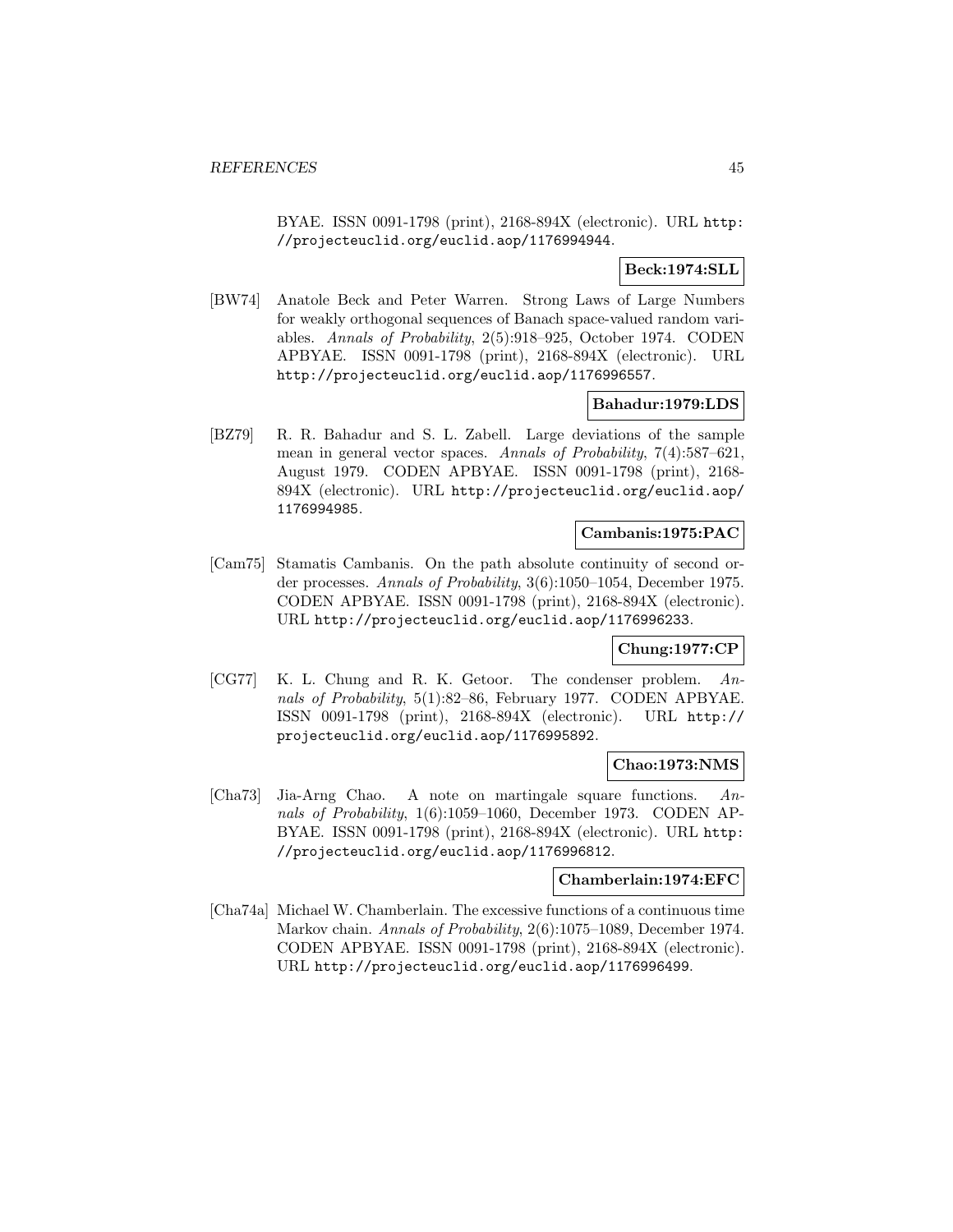## **Chan:1974:NCP**

[Cha74b] Y. K. Chan. Notes on constructive probability theory. Annals of Probability, 2(1):51–75, February 1974. CODEN APBYAE. ISSN 0091- 1798 (print), 2168-894X (electronic). URL http://projecteuclid. org/euclid.aop/1176996751.

# **Chan:1974:CCM**

[Cha74c] Y. K. Chan. On constructive convergence of measures on the real line. Annals of Probability, 2(1):131–135, February 1974. CODEN APBYAE. ISSN 0091-1798 (print), 2168-894X (electronic). URL http://projecteuclid.org/euclid.aop/1176996757.

## **Chamberlain:1976:RMC**

[Cha76a] Michael W. Chamberlain. The reconstructability of Markov chains. Annals of Probability, 4(1):127–132, February 1976. CODEN AP-BYAE. ISSN 0091-1798 (print), 2168-894X (electronic). URL http: //projecteuclid.org/euclid.aop/1176996191.

# **Chan:1976:CRT**

[Cha76b] Y. K. Chan. A constructive renewal theorem. Annals of Probability, 4(4):644–655, August 1976. CODEN APBYAE. ISSN 0091-1798 (print), 2168-894X (electronic). URL http://projecteuclid.org/ euclid.aop/1176996033.

### **Chamberlain:1977:LET**

[Cha77] Michael W. Chamberlain. Last exit times from the boundary of a continuous time Markov chain. Annals of Probability, 5(1):152–156, February 1977. CODEN APBYAE. ISSN 0091-1798 (print), 2168- 894X (electronic). URL http://projecteuclid.org/euclid.aop/ 1176995901.

# **Chen:1974:CPB**

[Che74] Louis H. Y. Chen. On the convergence of Poisson binomial to Poisson distributions. Annals of Probability, 2(1):178–180, February 1974. CODEN APBYAE. ISSN 0091-1798 (print), 2168-894X (electronic). URL http://projecteuclid.org/euclid.aop/1176996766.

#### **Chen:1975:ATC**

[Che75a] Louis H. Y. Chen. An approximation theorem for convolutions of probability measures. Annals of Probability, 3(6):992–999, December 1975. CODEN APBYAE. ISSN 0091-1798 (print), 2168- 894X (electronic). URL http://projecteuclid.org/euclid.aop/ 1176996224.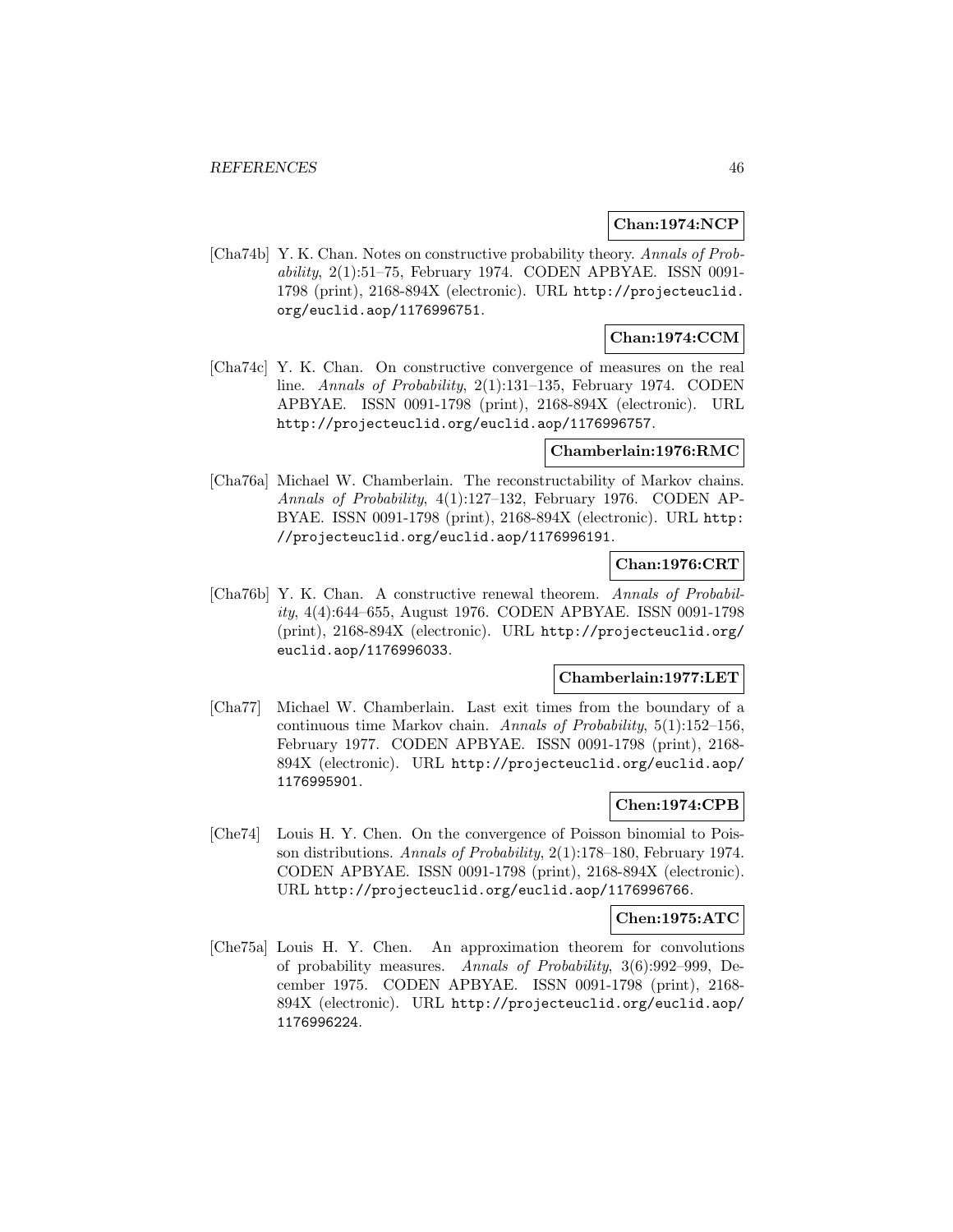### **Chen:1975:PAD**

[Che75b] Louis H. Y. Chen. Poisson approximation for dependent trials. Annals of Probability, 3(3):534–545, June 1975. CODEN APBYAE. ISSN 0091-1798 (print), 2168-894X (electronic). URL http:// projecteuclid.org/euclid.aop/1176996359.

## **Chen:1978:SNC**

[Che78] Louis H. Y. Chen. A short note on the conditional Borel–Cantelli lemma. Annals of Probability, 6(4):699–700, August 1978. CODEN APBYAE. ISSN 0091-1798 (print), 2168-894X (electronic). URL http://projecteuclid.org/euclid.aop/1176995492.

#### **Chen:1979:MIS**

[Che79] Louis H. Y. Chen. A martingale inequality for the square and maximal functions. Annals of Probability, 7(6):1051–1055, December 1979. CODEN APBYAE. ISSN 0091-1798 (print), 2168-894X (electronic). URL http://projecteuclid.org/euclid.aop/1176994898.

## **Chow:1979:ERT**

[CHL79] Y. S. Chow, Chao A. Hsiung, and T. L. Lai. Extended renewal theory and moment convergence in Anscombe's theorem. Annals of Probability, 7(2):304–318, April 1979. CODEN APBYAE. ISSN 0091-1798 (print), 2168-894X (electronic). URL http://projecteuclid.org/ euclid.aop/1176995090.

## **Chung:1973:RWF**

[Chu73] Kai Lai Chung. Review: William Feller, An Introduction to Probability Theory and its Applications 2. Annals of Probability, 1(1):193–196, February 1973. CODEN APBYAE. ISSN 0091-1798 (print), 2168- 894X (electronic). URL http://projecteuclid.org/euclid.aop/ 1176997039.

#### **Chosid:1978:RRM**

[CI78] Leo Chosid and Richard Isaac. On the range of recurrent Markov chains. Annals of Probability, 6(4):680–687, August 1978. CODEN APBYAE. ISSN 0091-1798 (print), 2168-894X (electronic). URL http://projecteuclid.org/euclid.aop/1176995489. See correction [CI80].

### **Chosid:1980:CNC**

[CI80] Leo Chosid and Richard Isaac. Correction notes: Correction to "On the Range of Recurrent Markov Chains". Annals of Probability, 8(5):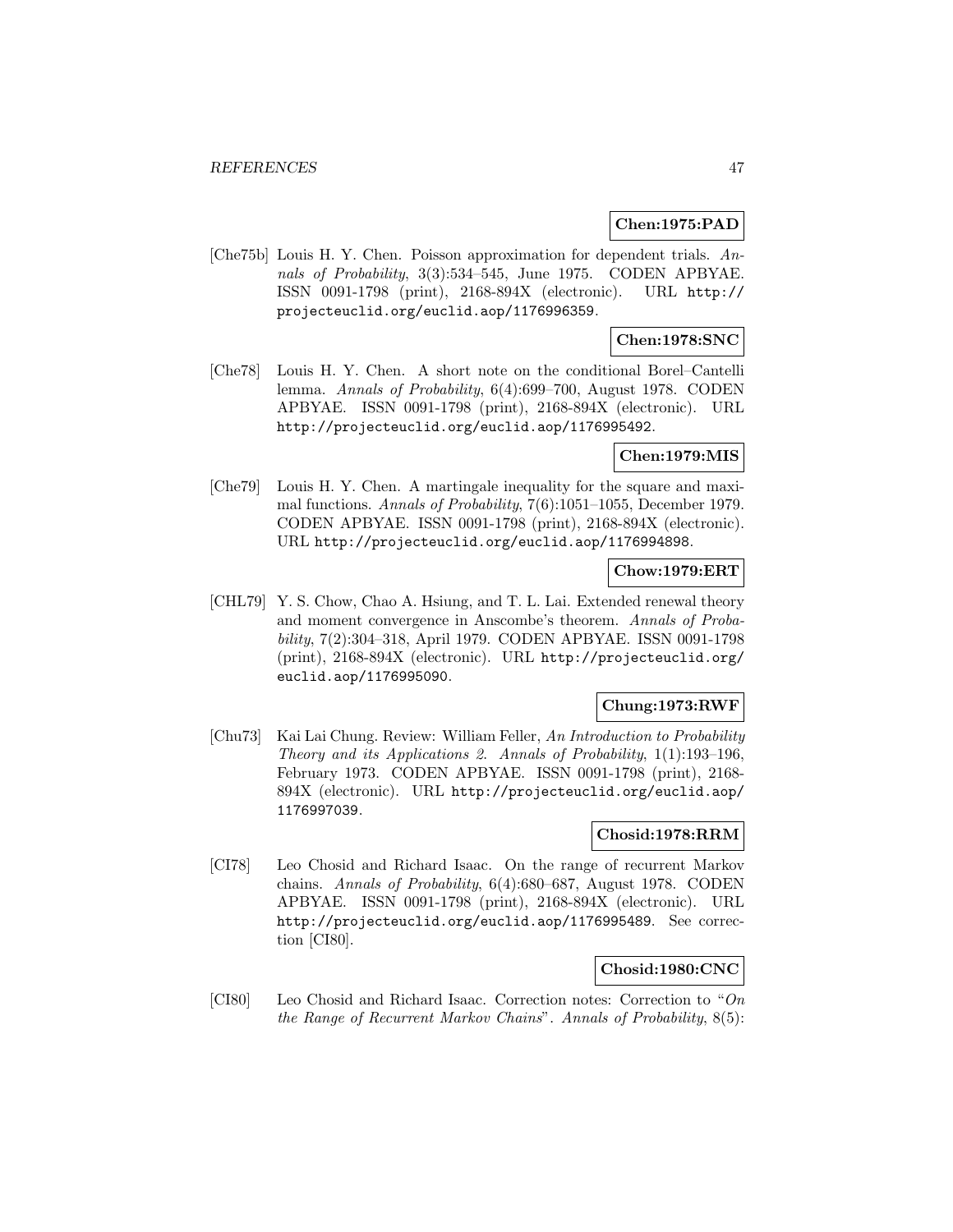1000, October 1980. CODEN APBYAE. ISSN 0091-1798 (print), 2168-894X (electronic). URL http://projecteuclid.org/euclid. aop/1176994629. See [CI78].

# **Cinlar:1975:LTS**

[Cin75] Erhan Cinlar. A local time for a storage process. Annals of Probability, 3(6):930–950, December 1975. CODEN APBYAE. ISSN 0091-1798 (print), 2168-894X (electronic). URL http://projecteuclid.org/ euclid.aop/1176996220.

### **Cinlar:1976:SSP**

[Cin76] Erhan Cinlar. On the structure of semimarkov processes compared with Chung processes. Annals of Probability,  $4(3):402-417$ , June 1976. CODEN APBYAE. ISSN 0091-1798 (print), 2168-894X (electronic). URL http://projecteuclid.org/euclid.aop/1176996089.

## **Cinlar:1977:CSP**

[Cin77] Erhan Cinlar. Conversion of semimarkov processes to Chung processes. Annals of Probability, 5(2):180–199, April 1977. CODEN AP-BYAE. ISSN 0091-1798 (print), 2168-894X (electronic). URL http: //projecteuclid.org/euclid.aop/1176995844.

## **Chow:1973:LBW**

[CL73] Y. S. Chow and T. L. Lai. Limiting behavior of weighted sums of independent random variables. Annals of Probability, 1(5):810–824, October 1973. CODEN APBYAE. ISSN 0091-1798 (print), 2168- 894X (electronic). URL http://projecteuclid.org/euclid.aop/ 1176996847.

## **Cox:1975:IPP**

[CMSB75] D. R. Cox, P. Z. Marmarelis, J. P. Segundo, and David R. Brillinger. [the identification of point process systems]: Discussion of Professor Brillinger's paper. Annals of Probability, 3(6):924–929, December 1975. CODEN APBYAE. ISSN 0091-1798 (print), 2168- 894X (electronic). URL http://projecteuclid.org/euclid.aop/ 1176996219.

#### **Chover:1973:DPS**

[CNW73] J. Chover, P. Ney, and S. Wainger. Degeneracy properties of subcritical branching processes. Annals of Probability, 1(4):663–673, August 1973. CODEN APBYAE. ISSN 0091-1798 (print), 2168- 894X (electronic). URL http://projecteuclid.org/euclid.aop/ 1176996893.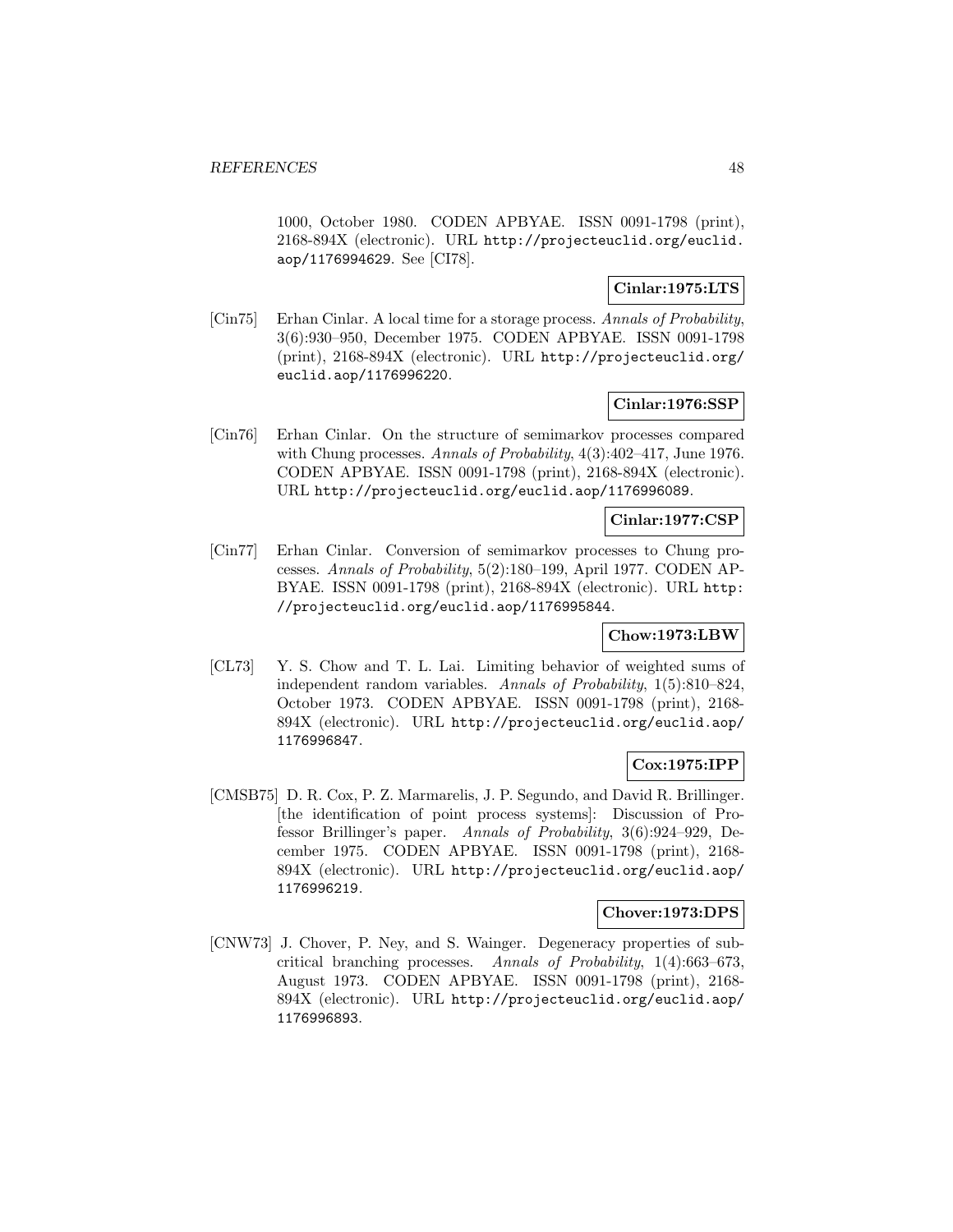#### **Cogburn:1975:UTS**

[Cog75] Robert Cogburn. A uniform theory for sums of Markov chain transition probabilities. Annals of Probability, 3(2):191–214, April 1975. CODEN APBYAE. ISSN 0091-1798 (print), 2168-894X (electronic). URL http://projecteuclid.org/euclid.aop/1176996393.

### **Cox:1977:ELM**

[Cox77a] J. Theodore Cox. Entrance laws for Markov chains. Annals of Probability, 5(4):533–549, August 1977. CODEN APBYAE. ISSN 0091-1798 (print), 2168-894X (electronic). URL http://projecteuclid.org/ euclid.aop/1176995759.

## **Cox:1977:ODD**

[Cox77b] J. Theodore Cox. On one-dimensional diffusions with time parameter set  $(-\infty, \infty)$ . Annals of Probability, 5(5):807–813, October 1977. CODEN APBYAE. ISSN 0091-1798 (print), 2168-894X (electronic). URL http://projecteuclid.org/euclid.aop/1176995724.

### **Cox:1979:APT**

[Cox79a] J. Theodore Cox. An alternate proof of a theorem of Kesten concerning Markov random fields. Annals of Probability, 7(2):377–378, April 1979. CODEN APBYAE. ISSN 0091-1798 (print), 2168- 894X (electronic). URL http://projecteuclid.org/euclid.aop/ 1176995095.

## **Cox:1979:FRO**

[Cox79b] J. Theodore Cox. Further results on one-dimensional diffusions with time parameter set  $S(-\infty, \infty)$ . Annals of Probability, 7(3):537– 542, June 1979. CODEN APBYAE. ISSN 0091-1798 (print), 2168- 894X (electronic). URL http://projecteuclid.org/euclid.aop/ 1176995054.

## **Chernoff:1976:OSP**

[CP76] H. Chernoff and A. J. Petkau. An optimal stopping problem for sums of dichotomous random variables. Annals of Probability, 4(6):875– 889, December 1976. CODEN APBYAE. ISSN 0091-1798 (print), 2168-894X (electronic). URL http://projecteuclid.org/euclid. aop/1176995933.

#### **Cambanis:1973:SZO**

[CR73] Stamatis Cambanis and Balram S. Rajput. Some zero-one laws for Gaussian processes. Annals of Probability, 1(2):304–312, April 1973.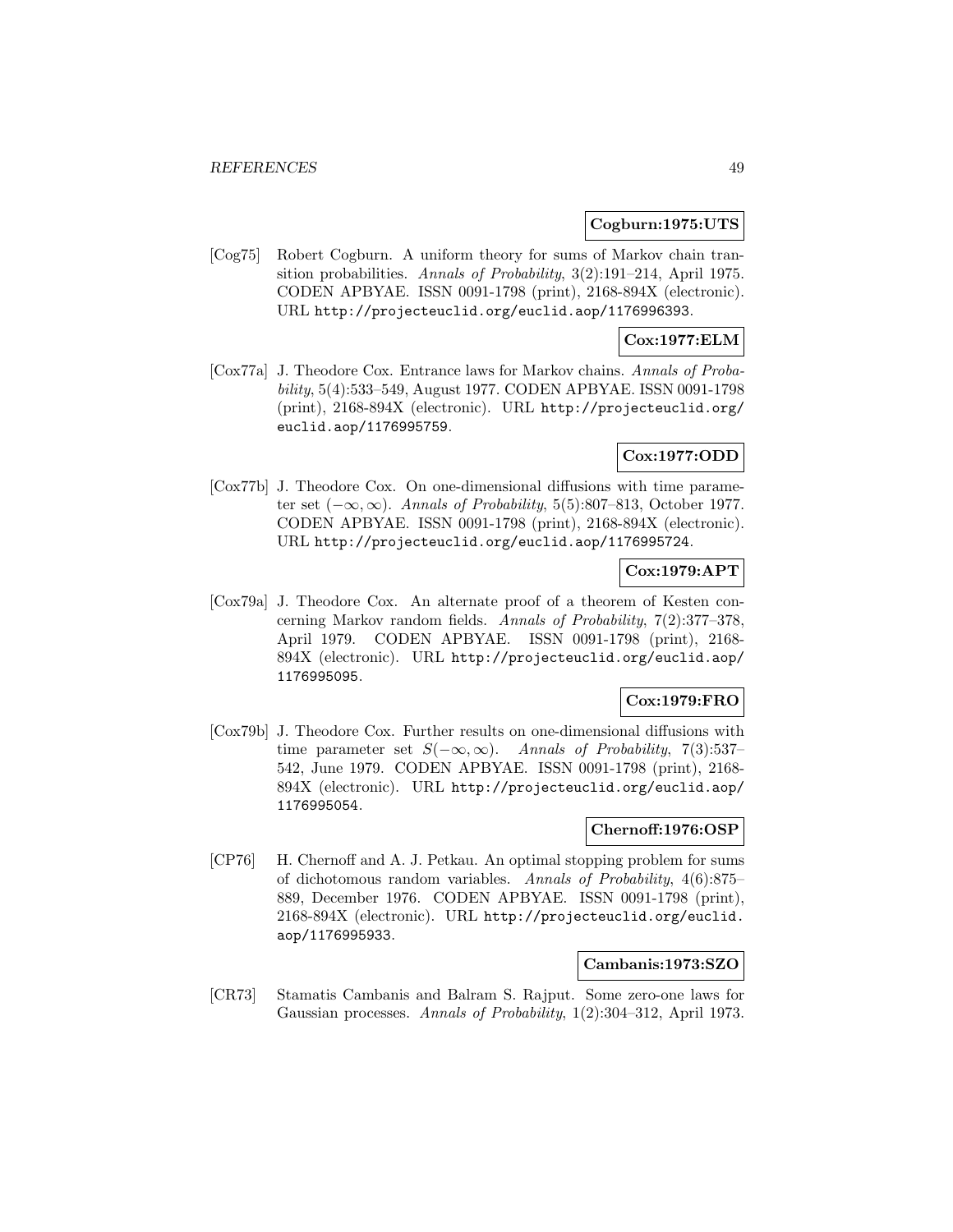CODEN APBYAE. ISSN 0091-1798 (print), 2168-894X (electronic). URL http://projecteuclid.org/euclid.aop/1176996982.

## **Csorgo:1979:HBI**

[CR79] M. Csörgő and P. Revesz. How big are the increments of a Wiener process? Annals of Probability, 7(4):731–737, August 1979. CO-DEN APBYAE. ISSN 0091-1798 (print), 2168-894X (electronic). URL http://projecteuclid.org/euclid.aop/1176994994.

### **Cramer:1976:HCP**

[Cra76] Harald Cramér. Half a century with probability theory: Some personal recollections. Annals of Probability, 4(4):509–546, August 1976. CODEN APBYAE. ISSN 0091-1798 (print), 2168-894X (electronic). URL http://projecteuclid.org/euclid.aop/1176996025.

### **Csiszar:1975:DGP**

[Csi75] I. Csiszar. I-divergence geometry of probability distributions and minimization problems. Annals of Probability, 3(1):146–158, February 1975. CODEN APBYAE. ISSN 0091-1798 (print), 2168- 894X (electronic). URL http://projecteuclid.org/euclid.aop/ 1176996454.

## **Cuzick:1975:CFM**

[Cuz75] Jack Cuzick. Conditions for finite moments of the number of zero crossings for Gaussian processes. Annals of Probability, 3(5):849–858, October 1975. CODEN APBYAE. ISSN 0091-1798 (print), 2168- 894X (electronic). URL http://projecteuclid.org/euclid.aop/ 1176996271.

## **Cuzick:1976:CLT**

[Cuz76] Jack Cuzick. A Central Limit Theorem for the number of zeros of a stationary Gaussian process. Annals of Probability, 4(4):547–556, August 1976. CODEN APBYAE. ISSN 0091-1798 (print), 2168- 894X (electronic). URL http://projecteuclid.org/euclid.aop/ 1176996026.

## **Cuzick:1978:LNZ**

[Cuz78a] Jack Cuzick. Local nondeterminism and the zeros of Gaussian processes. Annals of Probability, 6(1):72–84, February 1978. CODEN APBYAE. ISSN 0091-1798 (print), 2168-894X (electronic). URL http://projecteuclid.org/euclid.aop/1176995611. See correction [Cuz87].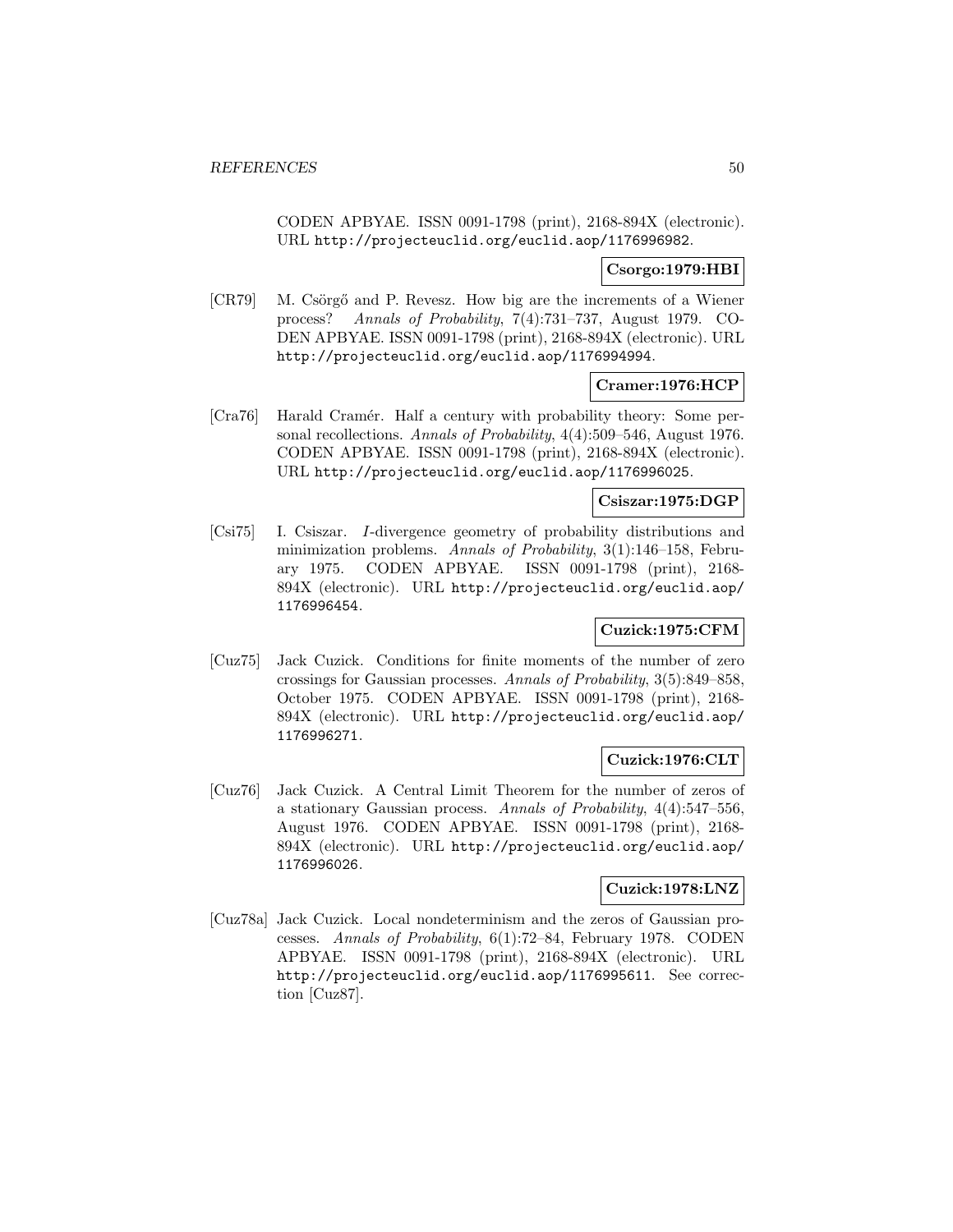#### **Cuzick:1978:SLP**

[Cuz78b] Jack Cuzick. Some local properties of Gaussian vector fields. Annals of Probability, 6(6):984–994, December 1978. CODEN AP-BYAE. ISSN 0091-1798 (print), 2168-894X (electronic). URL http: //projecteuclid.org/euclid.aop/1176995388.

## **Cuzick:1987:CLN**

[Cuz87] Jack Cuzick. Correction: Local nondeterminism and the zeros of Gaussian processes. Annals of Probability, 15(3):1229, July 1987. CODEN APBYAE. ISSN 0091-1798 (print), 2168-894X (electronic). URL http://projecteuclid.org/euclid.aop/1176992096. See [Cuz78a].

## **Cairoli:1977:MRH**

[CW77a] R. Cairoli and J. B. Walsh. Martingale representations and holomorphic processes. Annals of Probability, 5(4):511–521, August 1977. CODEN APBYAE. ISSN 0091-1798 (print), 2168-894X (electronic). URL http://projecteuclid.org/euclid.aop/1176995757.

## **Chan:1977:BET**

[CW77b] Y.-K. Chan and John Wierman. On the Berry–Esseen theorem for U-statistics. Annals of Probability, 5(1):136–139, February 1977. CO-DEN APBYAE. ISSN 0091-1798 (print), 2168-894X (electronic). URL http://projecteuclid.org/euclid.aop/1176995897.

#### **deAcosta:1975:SMS**

[dA75] Alejandro de Acosta. Stable measures and seminorms. Annals of Probability, 3(5):865–875, October 1975. CODEN APBYAE. ISSN 0091- 1798 (print), 2168-894X (electronic). URL http://projecteuclid. org/euclid.aop/1176996273.

## **Daley:1976:AUB**

[Dal76] D. J. Daley. Another upper bound for the renewal function. Annals of Probability, 4(1):109–114, February 1976. CODEN AP-BYAE. ISSN 0091-1798 (print), 2168-894X (electronic). URL http: //projecteuclid.org/euclid.aop/1176996188.

### **Daley:1978:UBR**

[Dal78] D. J. Daley. Upper bounds for the renewal function via Fourier methods. Annals of Probability, 6(5):876–884, October 1978. CODEN AP-BYAE. ISSN 0091-1798 (print), 2168-894X (electronic). URL http: //projecteuclid.org/euclid.aop/1176995434.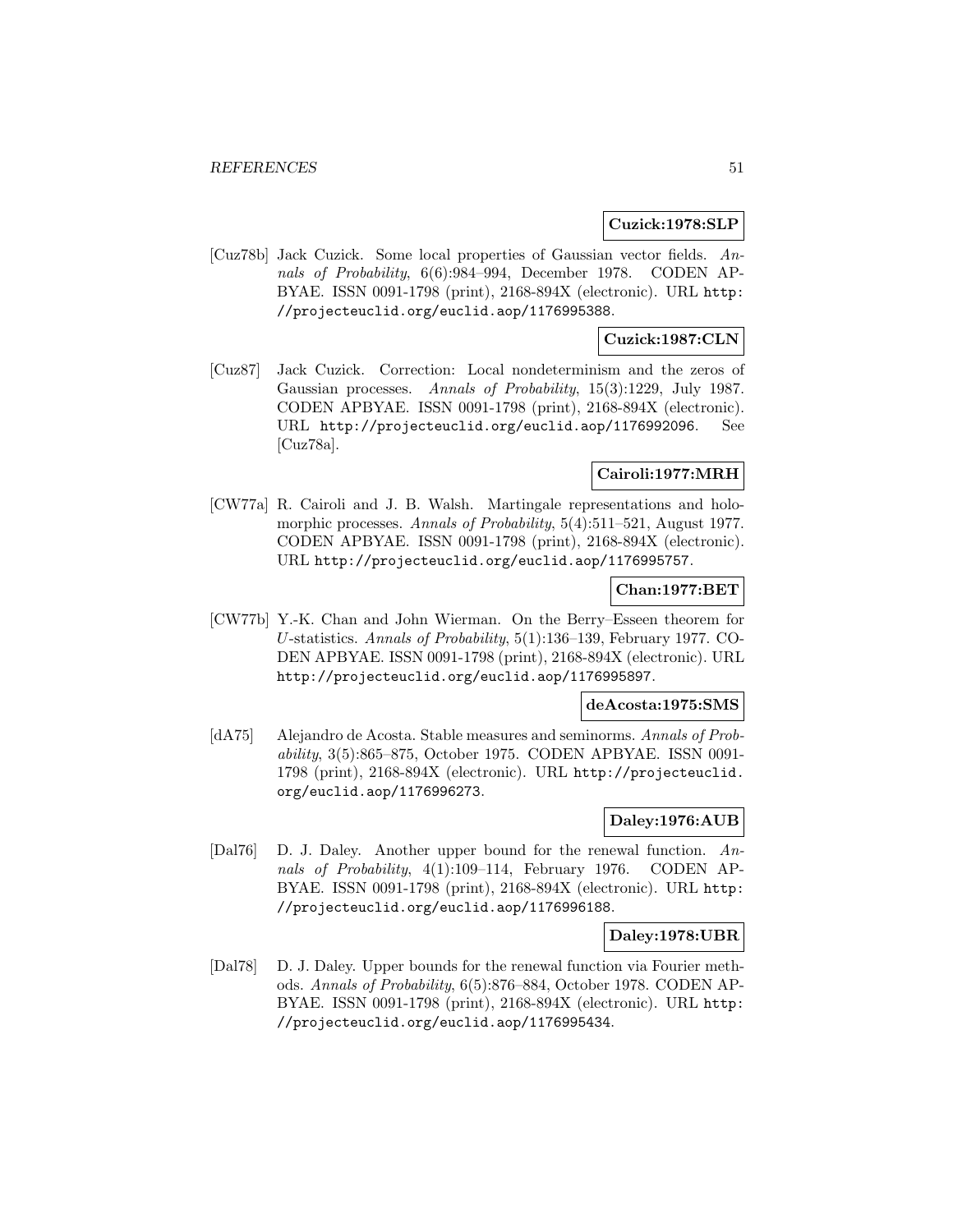#### **Darling:1975:NLT**

[Dar75] D. A. Darling. Note on a limit theorem. Annals of Probability, 3(5): 876–878, October 1975. CODEN APBYAE. ISSN 0091-1798 (print), 2168-894X (electronic). URL http://projecteuclid.org/euclid. aop/1176996274. See correction [Dar76].

## **Darling:1976:NCB**

[Dar76] D. A. Darling. Note: Correction to "Note on a Limit Theorem". Annals of Probability, 4(4):697, August 1976. CODEN AP-BYAE. ISSN 0091-1798 (print), 2168-894X (electronic). URL http: //projecteuclid.org/euclid.aop/1176996042. See [Dar75].

## **Davies:1976:LHC**

[Dav76] Laurie Davies. Local holder conditions for the local times of certain stationary Gaussian processes. Annals of Probability, 4(2):277– 298, April 1976. CODEN APBYAE. ISSN 0091-1798 (print), 2168- 894X (electronic). URL http://projecteuclid.org/euclid.aop/ 1176996134.

### **Davies:1977:EHM**

[Dav77] P. Laurie Davies. The exact Hausdorff measure of the zero set of certain stationary Gaussian processes. Annals of Probability, 5(5): 740–755, October 1977. CODEN APBYAE. ISSN 0091-1798 (print), 2168-894X (electronic). URL http://projecteuclid.org/euclid. aop/1176995716.

#### **Davis:1978:STD**

 $[DaV78]$  Burgess Davis. On stopping times for *n* dimensional Brownian motion. Annals of Probability, 6(4):651–659, August 1978. CODEN AP-BYAE. ISSN 0091-1798 (print), 2168-894X (electronic). URL http: //projecteuclid.org/euclid.aop/1176995485.

### **Davis:1979:BMA**

[Dav79a] Burgess Davis. Brownian motion and analytic functions. Annals of Probability, 7(6):913–932, December 1979. CODEN AP-BYAE. ISSN 0091-1798 (print), 2168-894X (electronic). URL http: //projecteuclid.org/euclid.aop/1176994888.

#### **Davis:1979:MMS**

[Dav79b] Richard A. Davis. Maxima and minima of stationary sequences. Annals of Probability, 7(3):453–460, June 1979. CODEN APBYAE. ISSN 0091-1798 (print), 2168-894X (electronic). URL http:// projecteuclid.org/euclid.aop/1176995046.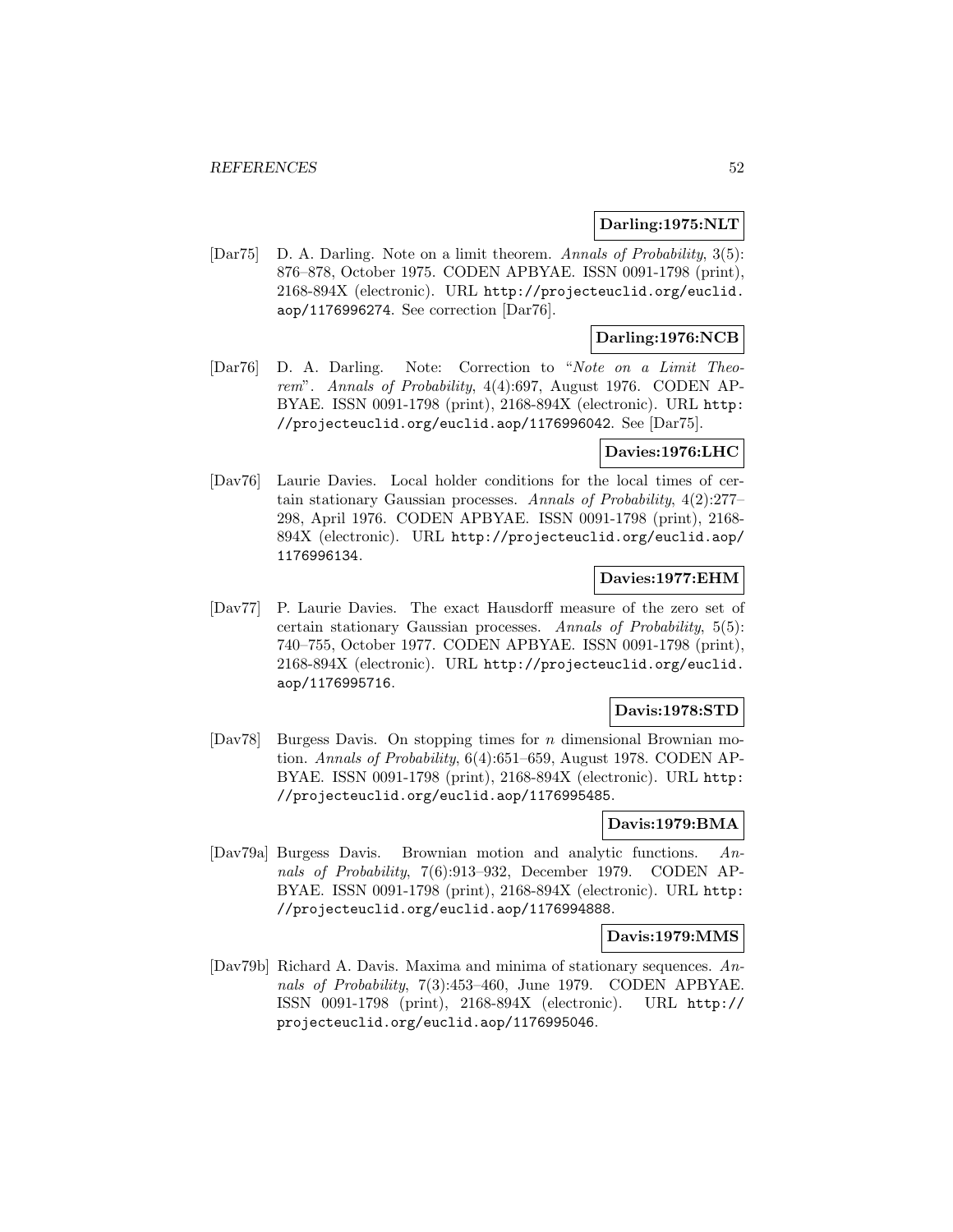#### **DeSmit:1973:SAP**

[De 73] Jos H. A. De Smit. A simple analytic proof of the Pollaczek–Wendel identity for ordered partial sums. Annals of Probability, 1(2):348– 351, April 1973. CODEN APBYAE. ISSN 0091-1798 (print), 2168- 894X (electronic). URL http://projecteuclid.org/euclid.aop/ 1176996991.

### **DeHaan:1974:RIL**

[De 74a] Laurens De Haan. On random indices and limit distributions. Annals of Probability, 2(1):181, February 1974. CODEN APBYAE. ISSN 0091-1798 (print), 2168-894X (electronic). URL http:// projecteuclid.org/euclid.aop/1176996767.

# **deLaVega:1974:ASC**

[de 74b] W. Fernandez de La Vega. On almost sure convergence of quadratic Brownian variation. Annals of Probability, 2(3):551–552, June 1974. CODEN APBYAE. ISSN 0091-1798 (print), 2168-894X (electronic). URL http://projecteuclid.org/euclid.aop/1176996675.

### **DeAcosta:1977:ABS**

[De 77] Alejandro De Acosta. Asymptotic behavior of stable measures. Annals of Probability, 5(3):494–499, June 1977. CODEN APBYAE. ISSN 0091-1798 (print), 2168-894X (electronic). URL http:// projecteuclid.org/euclid.aop/1176995812.

## **DelJunco:1977:DSS**

[Del77] Andres Del Junco. On the decomposition of a subadditive stochastic process. Annals of Probability, 5(2):298–302, April 1977. CODEN AP-BYAE. ISSN 0091-1798 (print), 2168-894X (electronic). URL http: //projecteuclid.org/euclid.aop/1176995855.

### **Deo:1973:NEP**

[Deo73a] Chandrakant M. Deo. A note on empirical processes of strong-mixing sequences. Annals of Probability, 1(5):870–875, October 1973. CO-DEN APBYAE. ISSN 0091-1798 (print), 2168-894X (electronic). URL http://projecteuclid.org/euclid.aop/1176996855.

#### **Deo:1973:NSM**

[Deo73b] Chandrakant M. Deo. A note on strong-mixing Gaussian sequences. Annals of Probability, 1(1):186–187, February 1973. CODEN AP-BYAE. ISSN 0091-1798 (print), 2168-894X (electronic). URL http: //projecteuclid.org/euclid.aop/1176997036.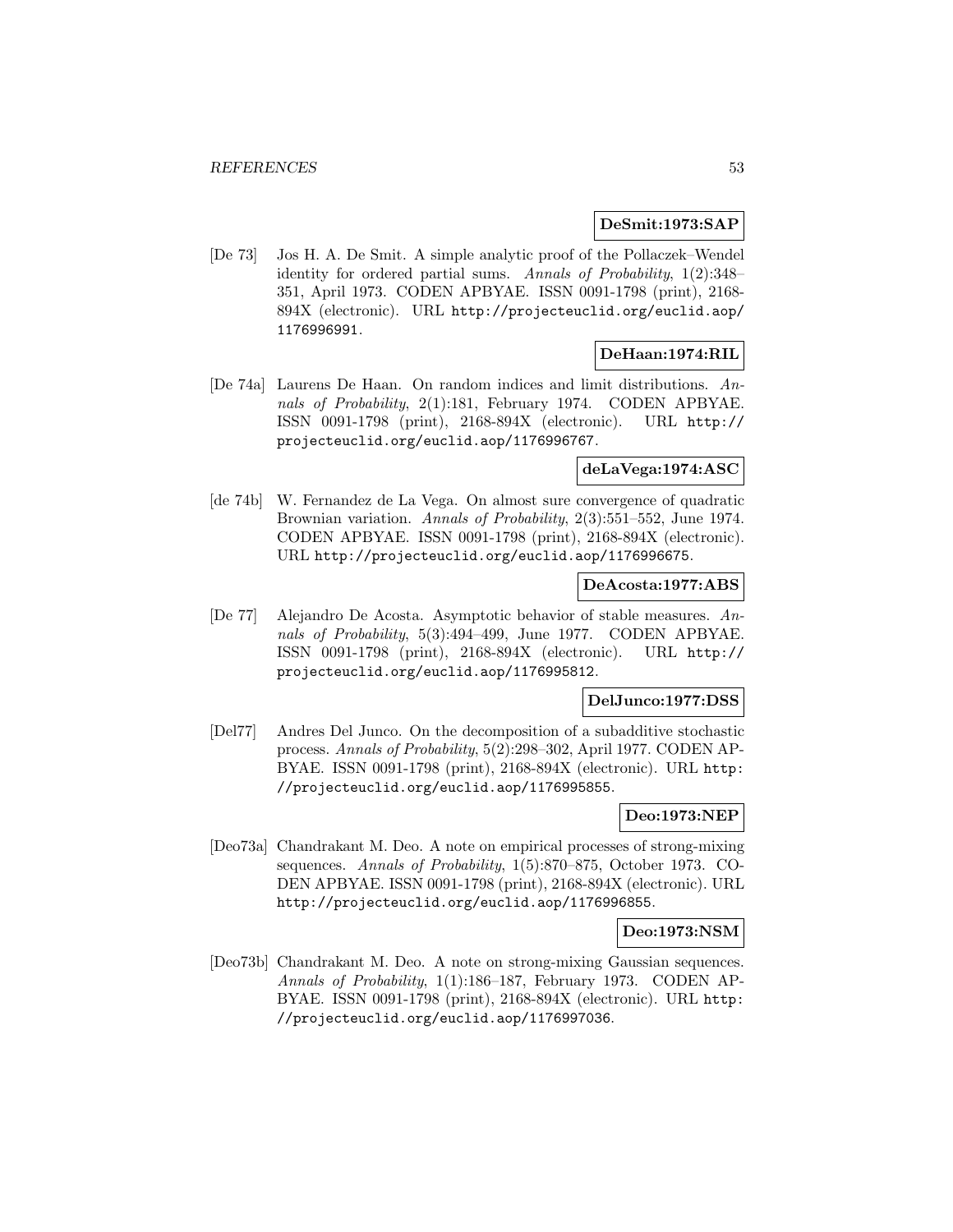#### **Deo:1973:WCT**

[Deo73c] Chandrakant M. Deo. A weak convergence theorem for Gaussian sequences. Annals of Probability, 1(6):1061–1064, December 1973. CO-DEN APBYAE. ISSN 0091-1798 (print), 2168-894X (electronic). URL http://projecteuclid.org/euclid.aop/1176996813.

#### **Deo:1974:NSG**

[Deo74] Chandrakant M. Deo. A note on stationary Gaussian sequences. Annals of Probability, 2(5):954–957, October 1974. CODEN AP-BYAE. ISSN 0091-1798 (print), 2168-894X (electronic). URL http: //projecteuclid.org/euclid.aop/1176996561.

### **Deo:1975:FCL**

[Deo75] Chandrakant M. Deo. A functional Central Limit Theorem for stationary random fields. Annals of Probability, 3(4):708–715, August 1975. CODEN APBYAE. ISSN 0091-1798 (print), 2168-894X (electronic). URL http://projecteuclid.org/euclid.aop/1176996310.

## **Derriennic:1973:ISE**

[Der73] Yves Derriennic. On the integrability of the supremum of ergodic ratios. Annals of Probability, 1(2):338–340, April 1973. CODEN AP-BYAE. ISSN 0091-1798 (print), 2168-894X (electronic). URL http: //projecteuclid.org/euclid.aop/1176996988.

#### **Dawson:1979:CDS**

[DH79] Donald A. Dawson and Kenneth J. Hochberg. The carrying dimension of a stochastic measure diffusion. Annals of Probability, 7(4):693– 703, August 1979. CODEN APBYAE. ISSN 0091-1798 (print), 2168- 894X (electronic). URL http://projecteuclid.org/euclid.aop/ 1176994991.

### **deHaan:1979:CVP**

[dHR79a] L. de Haan and S. I. Resnick. Conjugate Π-variation and process inversion. Annals of Probability, 7(6):1028–1035, December 1979. CO-DEN APBYAE. ISSN 0091-1798 (print), 2168-894X (electronic). URL http://projecteuclid.org/euclid.aop/1176994895.

#### **deHaan:1979:SCS**

[dHR79b] Laurens de Haan and Geert Ridder. Stochastic compactness of sample extremes. Annals of Probability, 7(2):290–303, April 1979. CO-DEN APBYAE. ISSN 0091-1798 (print), 2168-894X (electronic). URL http://projecteuclid.org/euclid.aop/1176995089.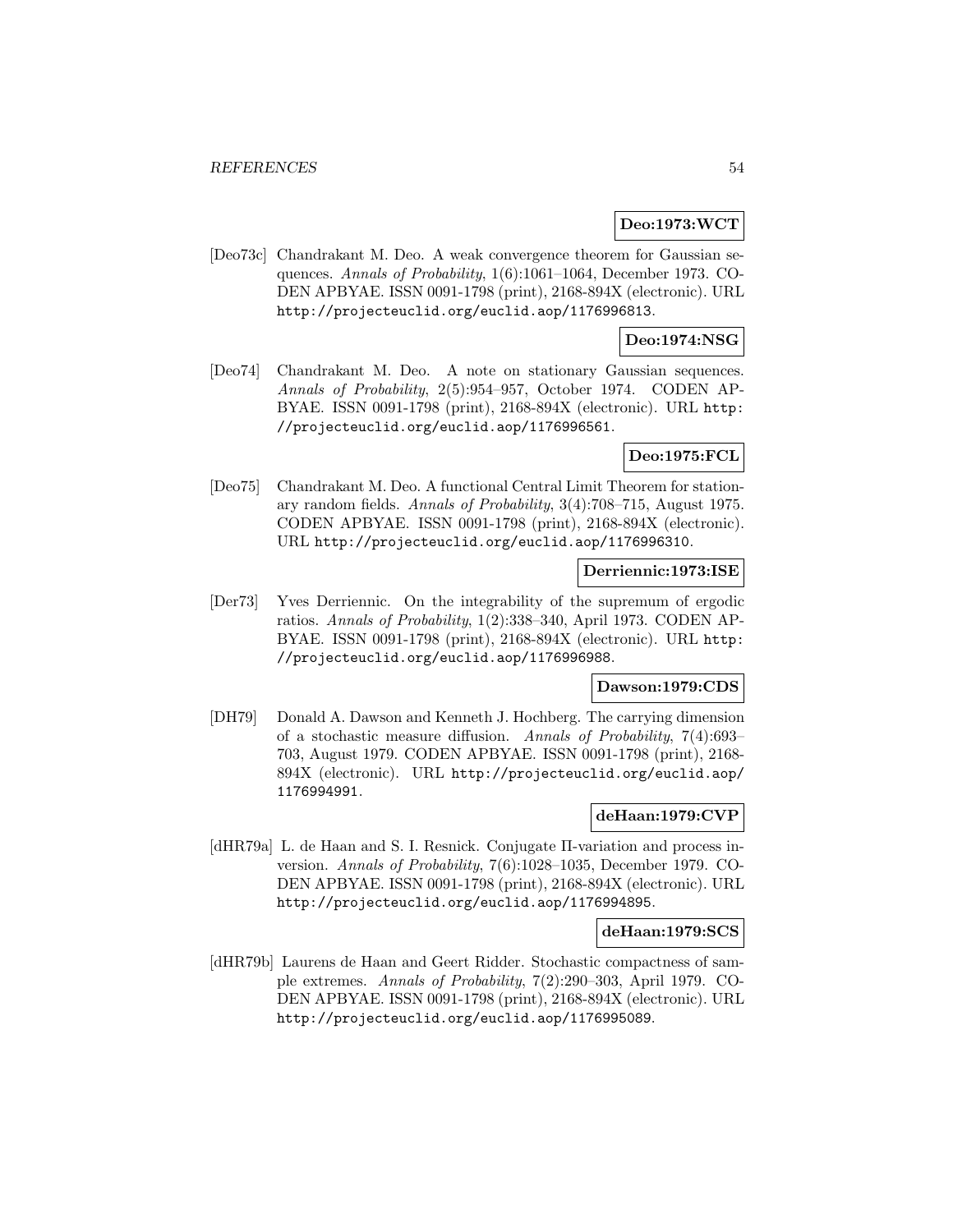### **Durrett:1977:FBM**

[DI77] Richard T. Durrett and Donald L. Iglehart. Functionals of Brownian meander and Brownian excursion. Annals of Probability, 5(1):130– 135, February 1977. CODEN APBYAE. ISSN 0091-1798 (print), 2168-894X (electronic). URL http://projecteuclid.org/euclid. aop/1176995896.

## **Diaconis:1977:DLD**

[Dia77] Persi Diaconis. The distribution of leading digits and uniform distribution mod1. Annals of Probability, 5(1):72–81, February 1977. CODEN APBYAE. ISSN 0091-1798 (print), 2168-894X (electronic). URL http://projecteuclid.org/euclid.aop/1176995891.

### **Durrett:1977:WCB**

[DIM77] Richard T. Durrett, Donald L. Iglehart, and Douglas R. Miller. Weak convergence to Brownian meander and Brownian excursion. Annals of Probability, 5(1):117–129, February 1977. CODEN AP-BYAE. ISSN 0091-1798 (print), 2168-894X (electronic). URL http: //projecteuclid.org/euclid.aop/1176995895.

## **deJonge:1979:CEO**

[dJ79] Ep de Jonge. Conditional expectation and ordering. Annals of Probability, 7(1):179–183, February 1979. CODEN APBYAE. ISSN 0091- 1798 (print), 2168-894X (electronic). URL http://projecteuclid. org/euclid.aop/1176995162.

#### **delJunco:1979:HLV**

[dJS79] A. del Junco and J. Michael Steele. Hammersley's Law for the Van Der Corput sequence: An instance of probability theory for pseudorandom numbers. Annals of Probability, 7(2):267–275, April 1979. CODEN APBYAE. ISSN 0091-1798 (print), 2168-894X (electronic). URL http://www.jstor.org/stable/pdfplus/2242879. pdf; http://projecteuclid.org/euclid.aop/1176995087.

#### **Dubins:1974:SOP**

[DM74] Lester E. Dubins and Isaac Meilijson. On stability for optimization problems. Annals of Probability, 2(2):243–255, April 1974. CODEN APBYAE. ISSN 0091-1798 (print), 2168-894X (electronic). URL http://projecteuclid.org/euclid.aop/1176996706.

## **Daley:1978:ABV**

[DM78] D. J. Daley and N. R. Mohan. Asymptotic behaviour of the variance of renewal processes and random walks. Annals of Probability, 6(3):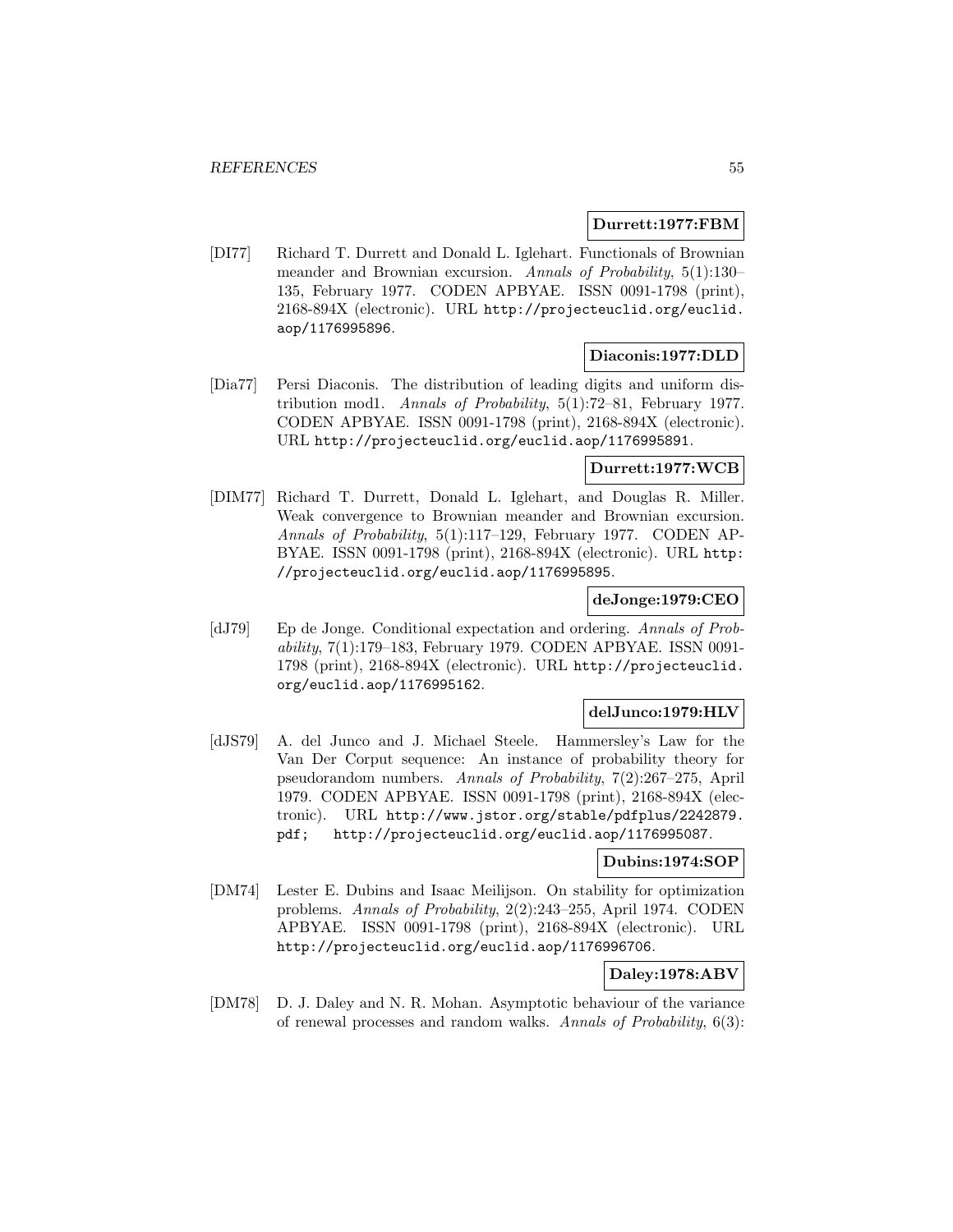516–521, June 1978. CODEN APBYAE. ISSN 0091-1798 (print), 2168-894X (electronic). URL http://projecteuclid.org/euclid. aop/1176995536.

### **Driscoll:1974:LWS**

[DMW74] M. F. Driscoll, J. N. McDonald, and N. A. Weiss. LLN for weakly stationary processes on locally compact Abelian groups. Annals of Probability, 2(6):1168–1171, December 1974. CODEN AP-BYAE. ISSN 0091-1798 (print), 2168-894X (electronic). URL http: //projecteuclid.org/euclid.aop/1176996504.

## **Denzel:1975:LTE**

[DO75] G. E. Denzel and G. L. O'Brien. Limit theorems for extreme values of chain-dependent processes. Annals of Probability, 3(5):773–779, October 1975. CODEN APBYAE. ISSN 0091-1798 (print), 2168- 894X (electronic). URL http://projecteuclid.org/euclid.aop/ 1176996264.

## **Dobrushin:1979:GTS**

[Dob79] R. L. Dobrushin. Gaussian and their subordinated self-similar random generalized fields. Annals of Probability, 7(1):1–28, February 1979. CODEN APBYAE. ISSN 0091-1798 (print), 2168-894X (electronic). URL http://projecteuclid.org/euclid.aop/1176995145.

### **Doksum:1974:TNR**

[Dok74] Kjell Doksum. Tailfree and neutral random probabilities and their posterior distributions. Annals of Probability, 2(2):183–201, April 1974. CODEN APBYAE. ISSN 0091-1798 (print), 2168- 894X (electronic). URL http://projecteuclid.org/euclid.aop/ 1176996703.

## **Durrett:1978:FLT**

[DR78] Richard Durrett and Sidney I. Resnick. Functional limit theorems for dependent variables. Annals of Probability, 6(5):829–846, October 1978. CODEN APBYAE. ISSN 0091-1798 (print), 2168- 894X (electronic). URL http://projecteuclid.org/euclid.aop/ 1176995431.

## **Drogin:1973:CPB**

[Dro73] Richard Drogin. On convergence in probability to Brownian motion. Annals of Probability, 1(2):254–262, April 1973. CODEN AP-BYAE. ISSN 0091-1798 (print), 2168-894X (electronic). URL http: //projecteuclid.org/euclid.aop/1176996978.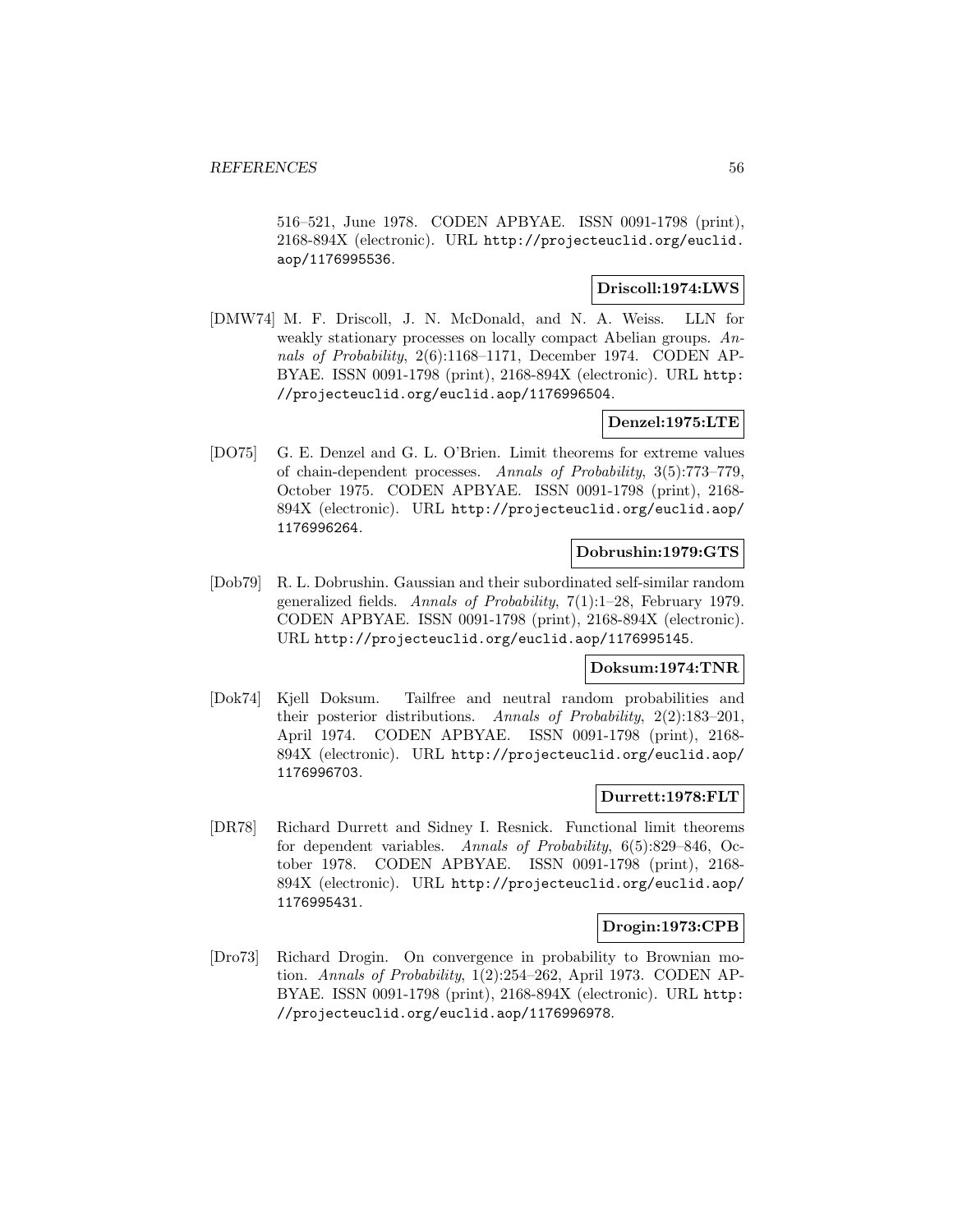#### **Dharmadhikari:1975:CMN**

[DS75a] S. W. Dharmadhikari and M. Sreehari. On convergence in r-mean of normalized partial sums. Annals of Probability, 3(6):1023–1024, December 1975. CODEN APBYAE. ISSN 0091-1798 (print), 2168- 894X (electronic). URL http://projecteuclid.org/euclid.aop/ 1176996228.

### **Dubins:1975:EWS**

[DS75b] Lester E. Dubins and William D. Sudderth. An example in which stationary strategies are not adequate. Annals of Probability, 3(4): 722–725, August 1975. CODEN APBYAE. ISSN 0091-1798 (print), 2168-894X (electronic). URL http://projecteuclid.org/euclid. aop/1176996312.

## **Dubuc:1976:LLT**

[DS76] S. Dubuc and E. Seneta. The local limit theorem for the Galton– Watson process. Annals of Probability, 4(3):490–496, June 1976. CO-DEN APBYAE. ISSN 0091-1798 (print), 2168-894X (electronic). URL http://projecteuclid.org/euclid.aop/1176996100.

#### **Diaconis:1978:STT**

[DS78] Persi Diaconis and Charles Stein. Some Tauberian theorems related to coin tossing. Annals of Probability, 6(3):483–490, June 1978. CO-DEN APBYAE. ISSN 0091-1798 (print), 2168-894X (electronic). URL http://projecteuclid.org/euclid.aop/1176995532.

## **Dubins:1979:SSA**

[DS79] Lester E. Dubins and William D. Sudderth. On stationary strategies for absolutely continuous houses. Annals of Probability, 7(3):461– 476, June 1979. CODEN APBYAE. ISSN 0091-1798 (print), 2168- 894X (electronic). URL http://projecteuclid.org/euclid.aop/ 1176995047.

### **Daffer:1979:LLN**

[DT79] Peter Z. Daffer and Robert L. Taylor. Laws of large numbers for  $D[0, 1]$ . Annals of Probability, 7(1):85–95, February 1979. CODEN APBYAE. ISSN 0091-1798 (print), 2168-894X (electronic). URL http://projecteuclid.org/euclid.aop/1176995150.

#### **Dubins:1973:WFS**

[Dub73] Lester E. Dubins. Which functions of stopping times are stopping times? Annals of Probability, 1(2):313–316, April 1973. CODEN AP-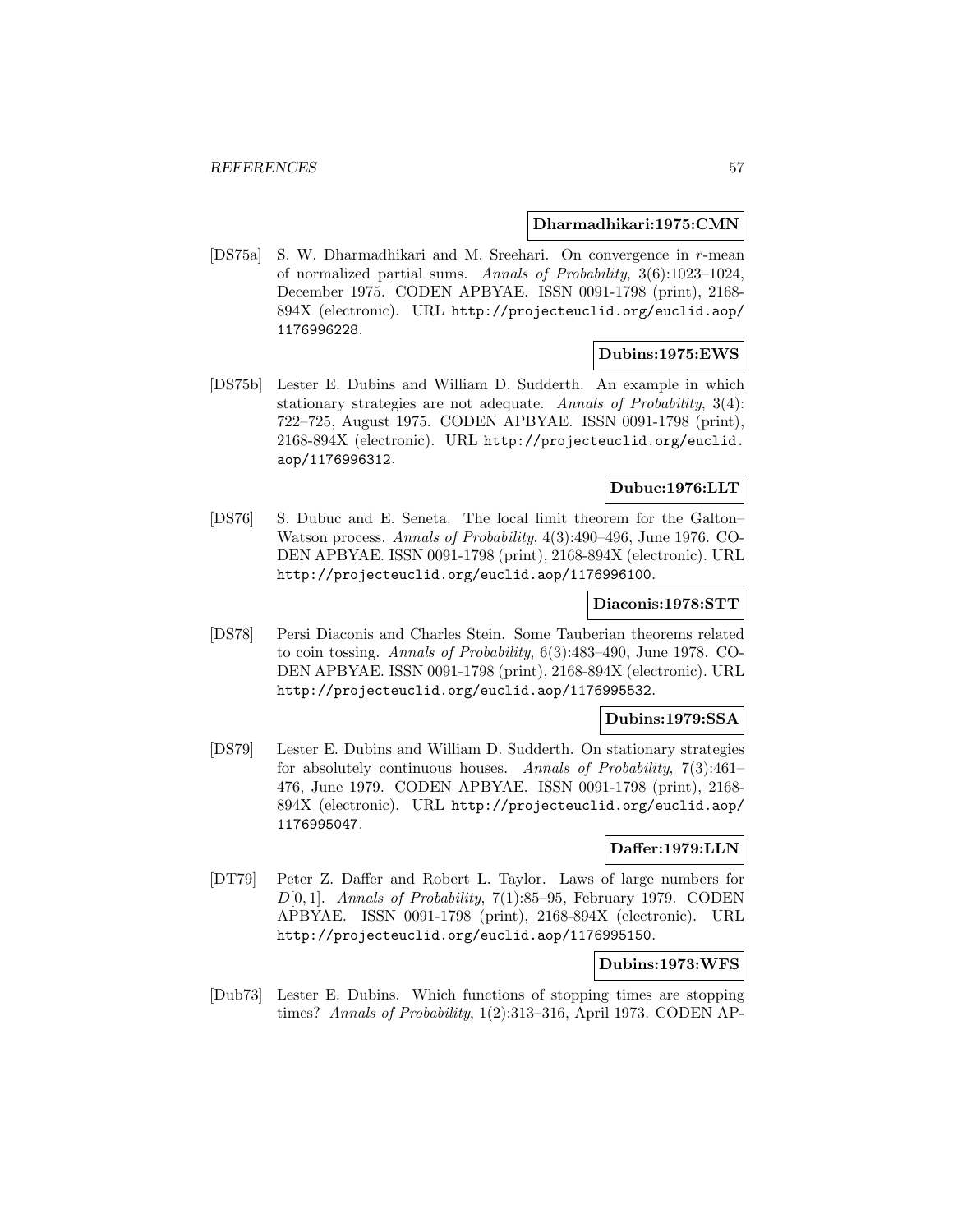BYAE. ISSN 0091-1798 (print), 2168-894X (electronic). URL http: //projecteuclid.org/euclid.aop/1176996983.

### **Dubins:1974:LLE**

[Dub74] Lester E. Dubins. On Lebesgue-like extensions of finitely additive measures. Annals of Probability, 2(3):456–463, June 1974. CODEN AP-BYAE. ISSN 0091-1798 (print), 2168-894X (electronic). URL http: //projecteuclid.org/euclid.aop/1176996660.

### **Dubins:1975:FAC**

[Dub75] Lester E. Dubins. Finitely additive conditional probabilities, conglomerability and disintegrations. Annals of Probability, 3(1):89–99, February 1975. CODEN APBYAE. ISSN 0091-1798 (print), 2168- 894X (electronic). URL http://projecteuclid.org/euclid.aop/ 1176996451.

# **Dudley:1973:CNC**

[Dud73a] R. M. Dudley. Correction note: Correction to "A Counterexample on Measurable Processes". Annals of Probability, 1(1):191–192, February 1973. CODEN APBYAE. ISSN 0091-1798 (print), 2168- 894X (electronic). URL http://projecteuclid.org/euclid.aop/ 1176997038.

## **Dudley:1973:SFG**

[Dud73b] R. M. Dudley. Sample functions of the Gaussian process. Annals of Probability, 1(1):66–103, February 1973. CODEN APBYAE. ISSN 0091-1798 (print), 2168-894X (electronic). URL http:// projecteuclid.org/euclid.aop/1176997026.

## **Dudley:1977:WFI**

[Dud77] R. M. Dudley. Wiener functionals as Itô integrals. Annals of Probability, 5(1):140–141, February 1977. CODEN APBYAE. ISSN 0091-1798 (print), 2168-894X (electronic). URL http://projecteuclid.org/ euclid.aop/1176995898.

## **Dudley:1978:CLT**

[Dud78] R. M. Dudley. Central Limit Theorems for empirical measures. Annals of Probability, 6(6):899–929, December 1978. CODEN AP-BYAE. ISSN 0091-1798 (print), 2168-894X (electronic). URL http://projecteuclid.org/euclid.aop/1176995384. See corrections [Dud79].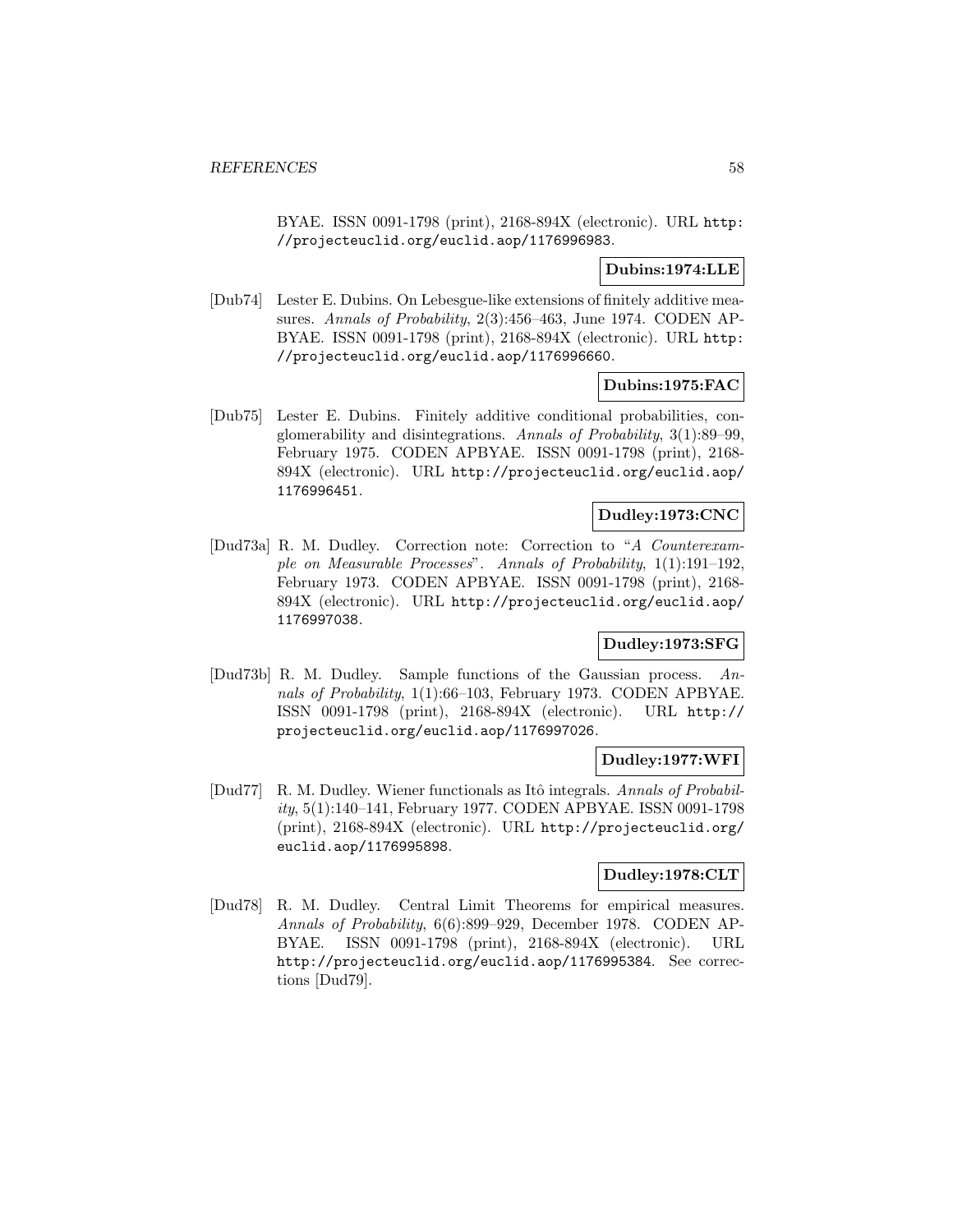## **Dudley:1979:CBL**

[Dud79] R. M. Dudley. Corrections to "Central Limit Theorems for Empirical Measures". Annals of Probability, 7(5):909–911, October 1979. CO-DEN APBYAE. ISSN 0091-1798 (print), 2168-894X (electronic). URL http://projecteuclid.org/euclid.aop/1176994953. See [Dud78].

### **Duncan:1977:PCT**

[Dun77] Richard Duncan. Pointwise convergence theorems for self-adjoint and unitary contractions. Annals of Probability, 5(4):622–626, August 1977. CODEN APBYAE. ISSN 0091-1798 (print), 2168- 894X (electronic). URL http://projecteuclid.org/euclid.aop/ 1176995773.

## **Durrett:1978:CLT**

[Dur78] Richard Durrett. Conditioned limit theorems for some null recurrent Markov processes. Annals of Probability, 6(5):798–828, October 1978. CODEN APBYAE. ISSN 0091-1798 (print), 2168-894X (electronic). URL http://projecteuclid.org/euclid.aop/1176995430.

### **Durrett:1979:SRS**

[Dur79] Richard Durrett. On the shape of a random string. Annals of Probability, 7(6):1014–1027, December 1979. CODEN APBYAE. ISSN 0091- 1798 (print), 2168-894X (electronic). URL http://projecteuclid. org/euclid.aop/1176994894.

## **Davis:1974:MIF**

[DV74] M. H. A. Davis and P. Varaiya. The multiplicity of an increasing family of  $\Sigma$ -fields. Annals of Probability, 2(5):958–963, October 1974. CODEN APBYAE. ISSN 0091-1798 (print), 2168-894X (electronic). URL http://projecteuclid.org/euclid.aop/1176996562.

### **Dym:1978:CCS**

[Dym78] Harry Dym. Conditions for a class of stationary Gaussian processes to be Kolmogorov mixing. Annals of Probability, 6(1):159–161, February 1978. CODEN APBYAE. ISSN 0091-1798 (print), 2168- 894X (electronic). URL http://projecteuclid.org/euclid.aop/ 1176995621.

### **Dynkin:1977:MST**

[Dyn77] E. B. Dynkin. Markov systems and their additive functionals. Annals of Probability, 5(5):653–677, October 1977. CODEN AP-BYAE. ISSN 0091-1798 (print), 2168-894X (electronic). URL http: //projecteuclid.org/euclid.aop/1176995711.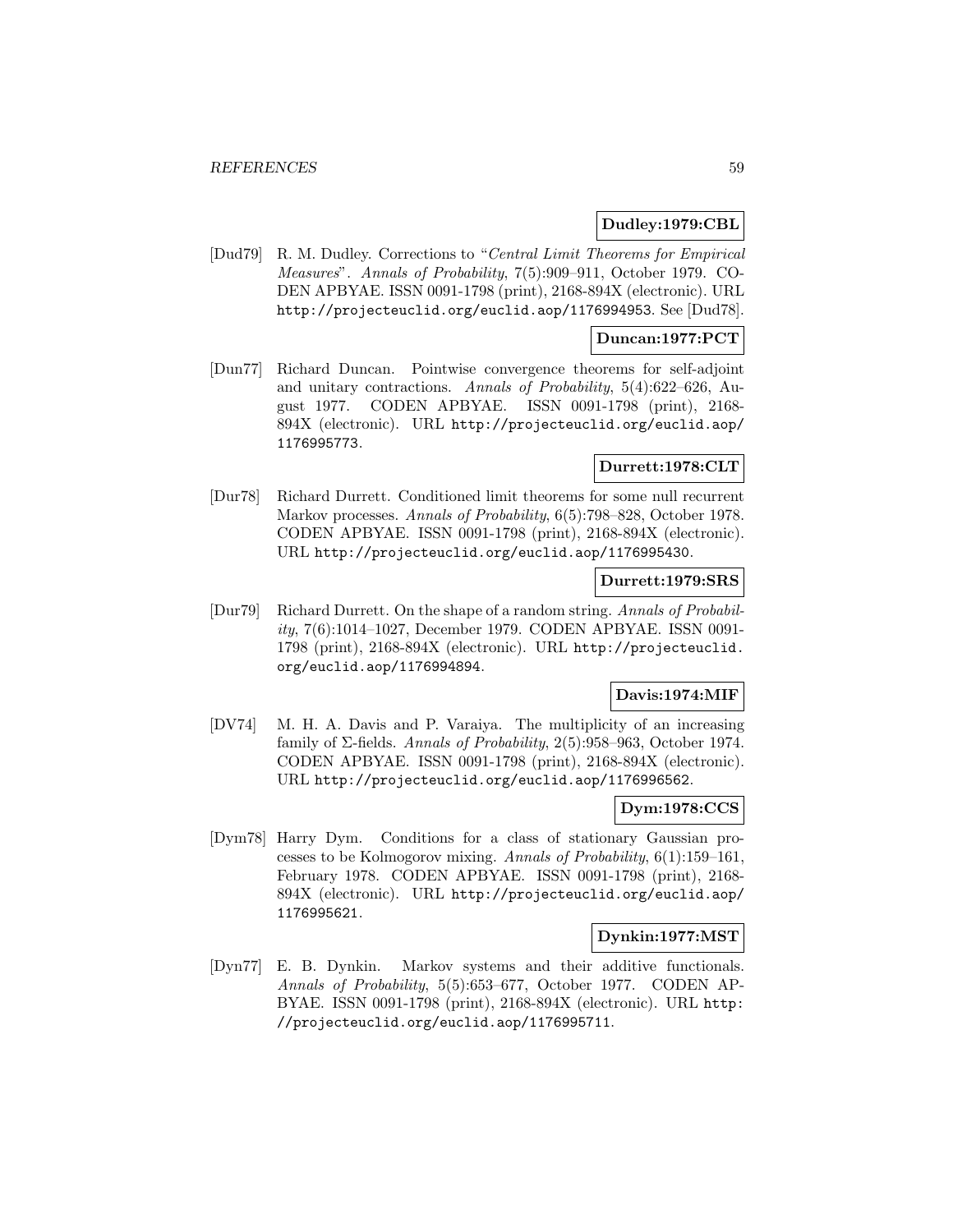### **Dynkin:1978:SSE**

[Dyn78] E. B. Dynkin. Sufficient statistics and extreme points. Annals of Probability, 6(5):705–730, October 1978. CODEN APBYAE. ISSN 0091- 1798 (print), 2168-894X (electronic). URL http://projecteuclid. org/euclid.aop/1176995424.

## **Eagleson:1975:MCM**

[Eag75] G. K. Eagleson. Martingale convergence to mixtures of infinitely divisible laws. Annals of Probability, 3(3):557–562, June 1975. CO-DEN APBYAE. ISSN 0091-1798 (print), 2168-894X (electronic). URL http://projecteuclid.org/euclid.aop/1176996362.

#### **Erickson:1975:VCS**

[EF75] R. V. Erickson and Vaclav Fabian. On vague convergence of stochastic processes. Annals of Probability, 3(6):1014–1022, December 1975. CODEN APBYAE. ISSN 0091-1798 (print), 2168-894X (electronic). URL http://projecteuclid.org/euclid.aop/1176996227.

# **Erickson:1973:CEL**

[EG73] K. Bruce Erickson and Harry Guess. A characterization of the exponential law. Annals of Probability, 1(1):183–185, February 1973. CODEN APBYAE. ISSN 0091-1798 (print), 2168-894X (electronic). URL http://projecteuclid.org/euclid.aop/1176997035.

### **Ein-Gal:1975:PMP**

[EGBD75] Moshe Ein-Gal and Israel Bar-David. Passages and maxima for a particular Gaussian process. Annals of Probability, 3(3):549–556, June 1975. CODEN APBYAE. ISSN 0091-1798 (print), 2168- 894X (electronic). URL http://projecteuclid.org/euclid.aop/ 1176996361.

### **Eisenberg:1976:PTE**

[Eis76] Bennett Eisenberg. Prediction theory and ergodic spectral decompositions. Annals of Probability, 4(1):98–101, February 1976. CO-DEN APBYAE. ISSN 0091-1798 (print), 2168-894X (electronic). URL http://projecteuclid.org/euclid.aop/1176996185.

#### **Erickson:1974:SWL**

[EK74] K. Bruce Erickson and Harry Kesten. Strong and weak limit points of a normalized random walk. Annals of Probability, 2(4):553–579, August 1974. CODEN APBYAE. ISSN 0091-1798 (print), 2168- 894X (electronic). URL http://projecteuclid.org/euclid.aop/ 1176996604.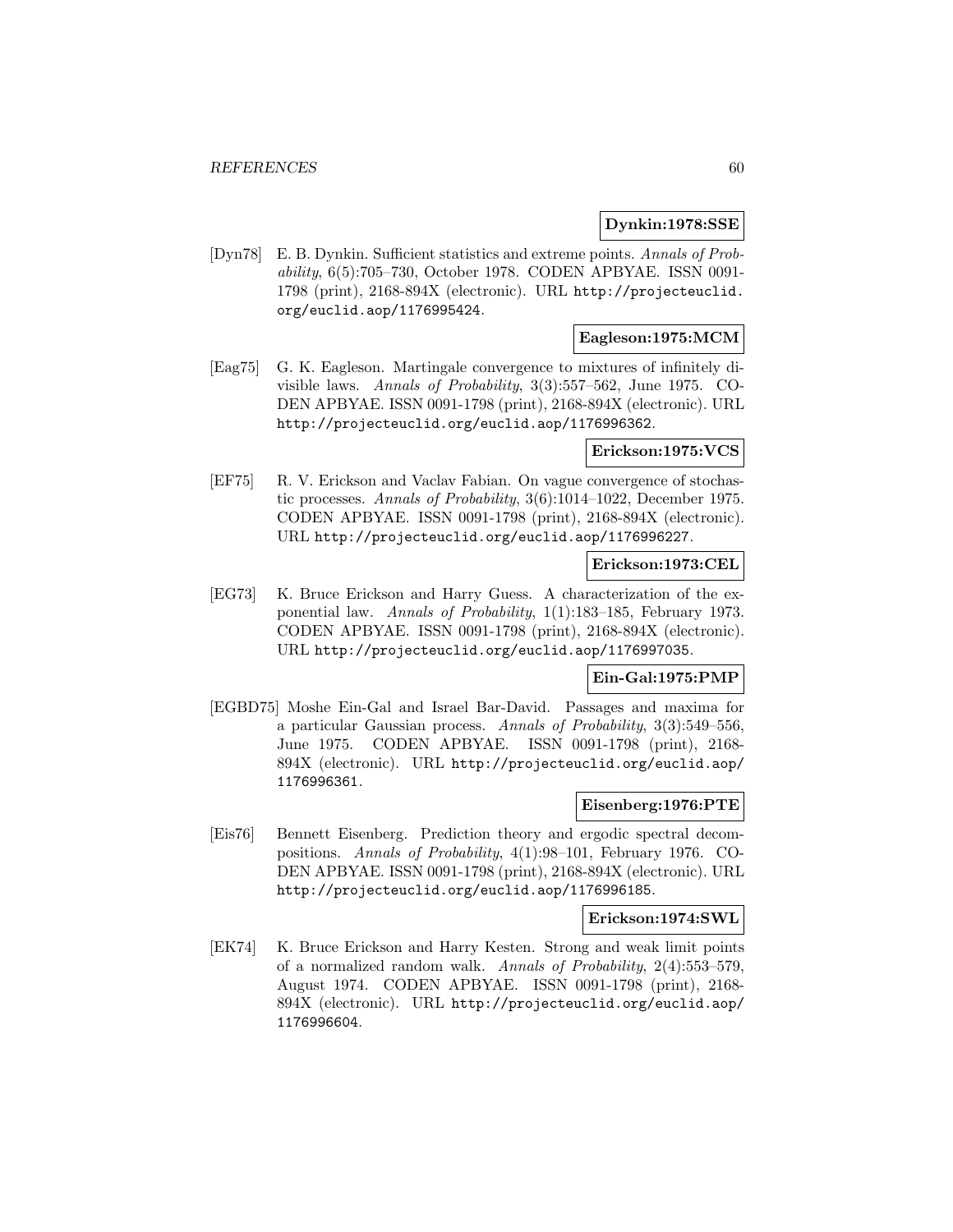#### **Esary:1973:SMW**

[EM73] J. D. Esary and A. W. Marshall. Shock models and wear processes. Annals of Probability, 1(4):627–649, August 1973. CODEN APBYAE. ISSN 0091-1798 (print), 2168-894X (electronic). URL http://projecteuclid.org/euclid.aop/1176996891.

### **Esary:1979:MDI**

[EM79] J. D. Esary and A. W. Marshall. Multivariate distributions with increasing hazard rate average. Annals of Probability, 7(2):359–370, April 1979. CODEN APBYAE. ISSN 0091-1798 (print), 2168- 894X (electronic). URL http://projecteuclid.org/euclid.aop/ 1176995093.

## **Erdos:1974:SPR**

[EN74] P. Erdős and P. Ney. Some problems on random intervals and annihilating particles. Annals of Probability, 2(5):828–839, October 1974. CODEN APBYAE. ISSN 0091-1798 (print), 2168-894X (electronic). URL http://projecteuclid.org/euclid.aop/1176996551.

## **Eaton:1977:RGG**

[EP77] Morris L. Eaton and Michael D. Perlman. Reflection groups, generalized Schur functions, and the geometry of majorization. Annals of Probability, 5(6):829–860, December 1977. CODEN AP-BYAE. ISSN 0091-1798 (print), 2168-894X (electronic). URL http: //projecteuclid.org/euclid.aop/1176995655.

### **Erickson:1973:SAB**

[Eri73a] K. Bruce Erickson. Self annihilating branching processes. Annals of Probability, 1(6):926–946, December 1973. CODEN AP-BYAE. ISSN 0091-1798 (print), 2168-894X (electronic). URL http: //projecteuclid.org/euclid.aop/1176996801.

#### **Erickson:1973:CCA**

[Eri73b] R. V. Erickson. On  $L_p$  Chebyshev–Cramér asymptotic expansions. Annals of Probability, 1(2):355–361, April 1973. CODEN APBYAE. ISSN 0091-1798 (print), 2168-894X (electronic). URL http:// projecteuclid.org/euclid.aop/1176996993.

#### **Erickson:1973:VBE**

[Eri73c] R. V. Erickson. On an  $L_p$  version of the Berry–Esseen theorem for independent and m-dependent variables. Annals of Probability, 1(3): 497–503, June 1973. CODEN APBYAE. ISSN 0091-1798 (print),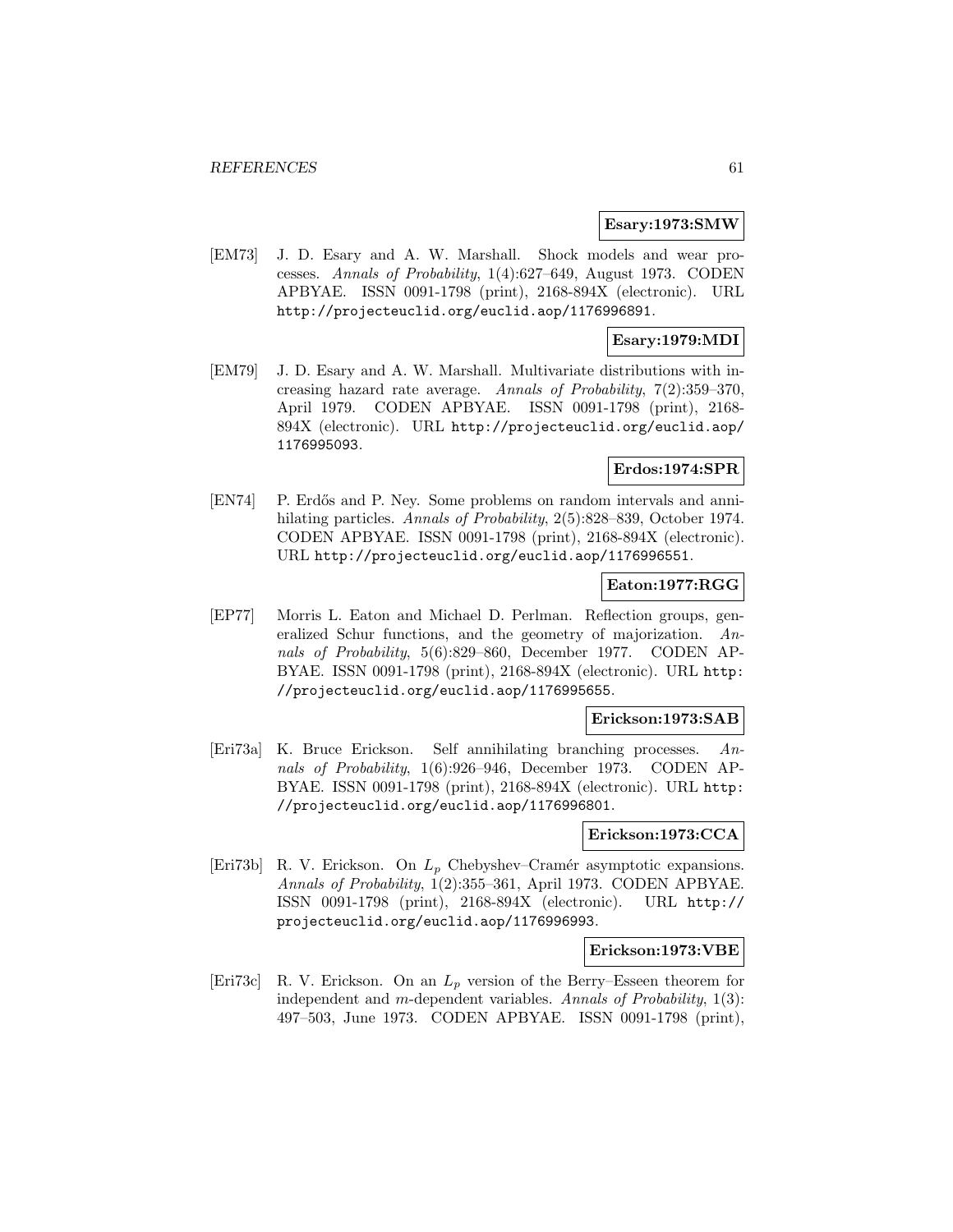2168-894X (electronic). URL http://projecteuclid.org/euclid. aop/1176996944.

#### **Erickson:1974:BAN**

[Eri74] R. V. Erickson.  $L_1$  bounds for asymptotic normality of m-dependent sums using Stein's technique. Annals of Probability, 2(3):522–529, June 1974. CODEN APBYAE. ISSN 0091-1798 (print), 2168- 894X (electronic). URL http://projecteuclid.org/euclid.aop/ 1176996670.

### **Erickson:1976:RSN**

[Eri76] K. Bruce Erickson. Recurrence sets of normed random walk in  $R^d$ . Annals of Probability, 4(5):802–828, October 1976. CODEN AP-BYAE. ISSN 0091-1798 (print), 2168-894X (electronic). URL http: //projecteuclid.org/euclid.aop/1176995985.

## **Erickson:1977:SDR**

[Eri77] K. Bruce Erickson. Slowing down d-dimensional random walks. Annals of Probability, 5(4):645–651, August 1977. CODEN AP-BYAE. ISSN 0091-1798 (print), 2168-894X (electronic). URL http: //projecteuclid.org/euclid.aop/1176995776.

### **Esty:1975:CAD**

[Est75] Warren W. Esty. Critical age-dependent branching processes. Annals of Probability, 3(1):49–60, February 1975. CODEN APBYAE. ISSN 0091-1798 (print), 2168-894X (electronic). URL http:// projecteuclid.org/euclid.aop/1176996447.

### **Etemadi:1976:RRW**

[Ete76] Nasrollah Etemadi. The range of a random walk in two-dimensional time. Annals of Probability, 4(5):836–843, October 1976. CODEN AP-BYAE. ISSN 0091-1798 (print), 2168-894X (electronic). URL http: //projecteuclid.org/euclid.aop/1176995987.

### **Ethier:1979:LTA**

[Eth79] S. N. Ethier. Limit theorems for absorption times of genetic models. Annals of Probability, 7(4):622–638, August 1979. CODEN AP-BYAE. ISSN 0091-1798 (print), 2168-894X (electronic). URL http: //projecteuclid.org/euclid.aop/1176994986.

## **Fearn:1976:SAD**

[Fea76] Dean H. Fearn. Supercritical age dependent branching processes with generation dependence. Annals of Probability, 4(1):27–37, Febru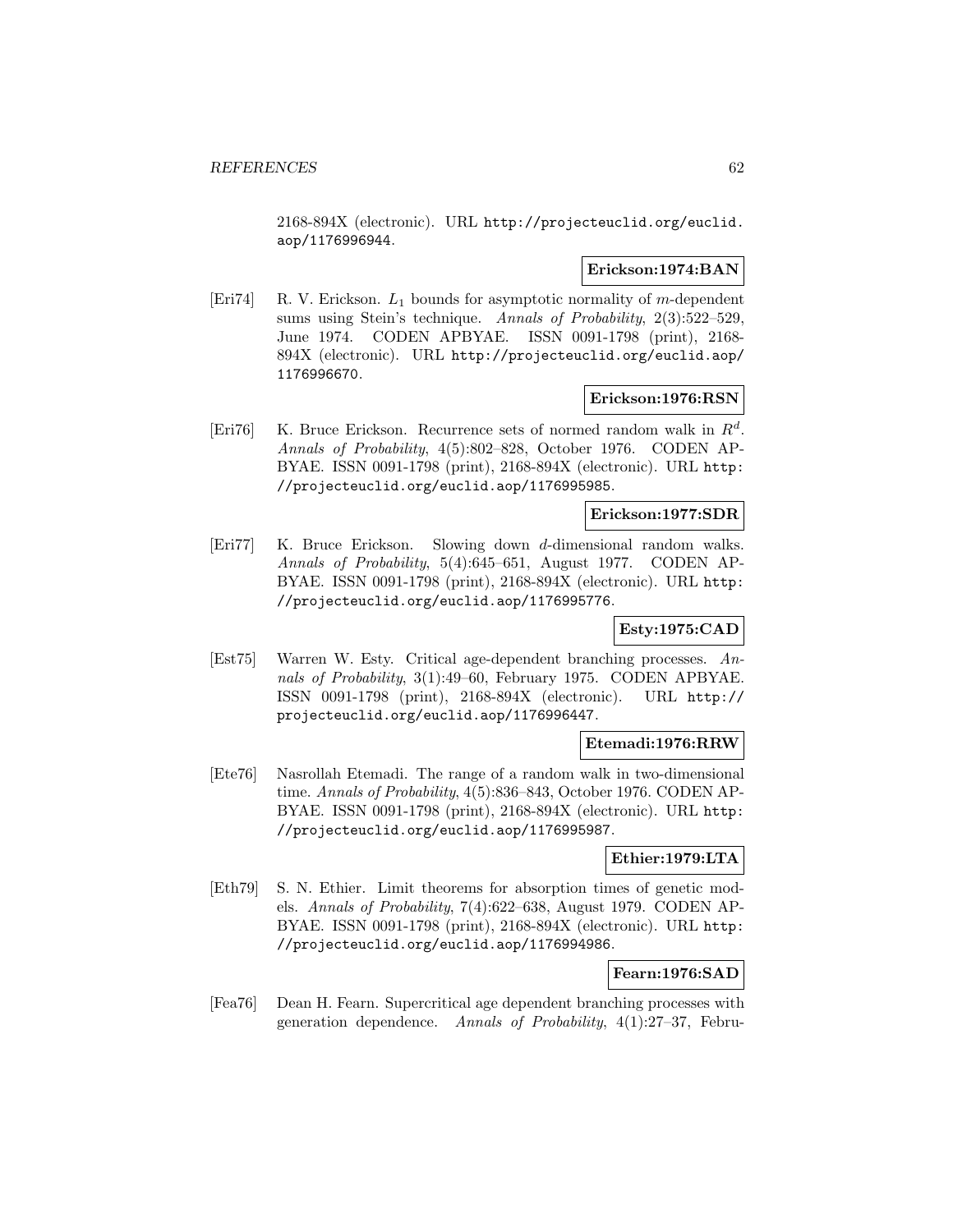ary 1976. CODEN APBYAE. ISSN 0091-1798 (print), 2168- 894X (electronic). URL http://projecteuclid.org/euclid.aop/ 1176996178.

## **Feldman:1977:ORS**

[Fel77] Richard M. Feldman. Optimal replacement for systems governed by Markov additive shock processes. Annals of Probability, 5(3):413– 429, June 1977. CODEN APBYAE. ISSN 0091-1798 (print), 2168- 894X (electronic). URL http://projecteuclid.org/euclid.aop/ 1176995802.

## **Fine:1976:ECP**

[FG76] Terrence Fine and John Gill. The enumeration of comparative probability relations. Annals of Probability, 4(4):667–673, August 1976. CODEN APBYAE. ISSN 0091-1798 (print), 2168-894X (electronic). URL http://projecteuclid.org/euclid.aop/1176996036.

## **Fishburn:1975:WCP**

[Fis75] Peter C. Fishburn. Weak comparative probability on infinite sets. Annals of Probability, 3(5):889–893, October 1975. CODEN AP-BYAE. ISSN 0091-1798 (print), 2168-894X (electronic). URL http: //projecteuclid.org/euclid.aop/1176996277.

### **Flatto:1976:MRT**

[Fla76] Leopold Flatto. The multiple range of two-dimensional recurrent walk. Annals of Probability, 4(2):229–248, April 1976. CODEN AP-BYAE. ISSN 0091-1798 (print), 2168-894X (electronic). URL http: //projecteuclid.org/euclid.aop/1176996131.

## **Follmer:1973:RS**

[Fol73] Hans Follmer. On the representation of semimartingales. Annals of Probability, 1(4):580–589, August 1973. CODEN APBYAE. ISSN 0091-1798 (print), 2168-894X (electronic). URL http:// projecteuclid.org/euclid.aop/1176996887.

#### **Flatto:1975:RRW**

[FP75] Leopold Flatto and Joel Pitt. Recurrent random walks on countable Abelian groups of rank 2. Annals of Probability, 3(2):380– 386, April 1975. CODEN APBYAE. ISSN 0091-1798 (print), 2168- 894X (electronic). URL http://projecteuclid.org/euclid.aop/ 1176996412.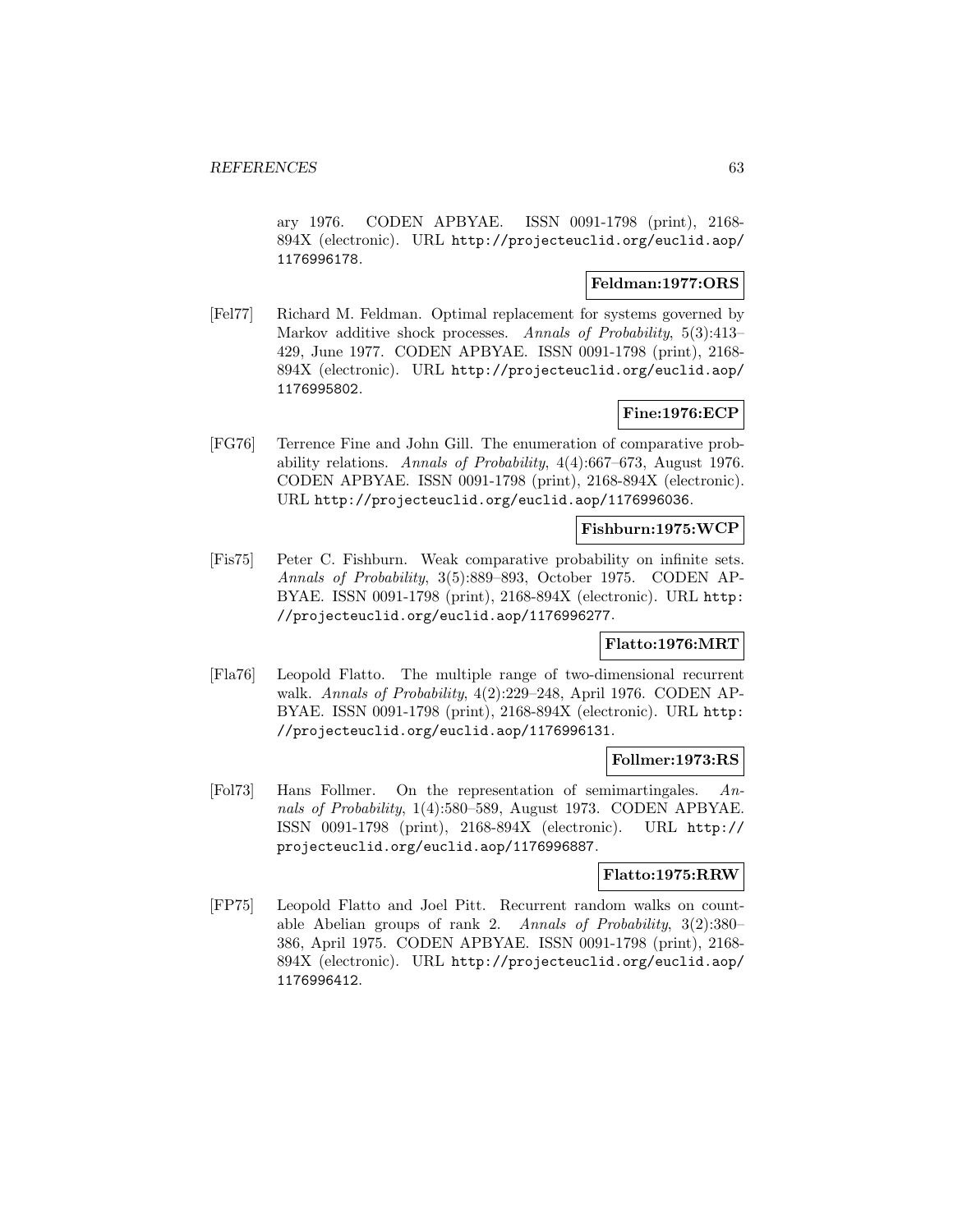#### **Fraser:1973:RCR**

[Fra73] David F. Fraser. The rate of convergence of a random walk to Brownian motion. Annals of Probability, 1(4):699–701, August 1973. CO-DEN APBYAE. ISSN 0091-1798 (print), 2168-894X (electronic). URL http://projecteuclid.org/euclid.aop/1176996896.

### **Frankel:1976:NDE**

[Fra76] Judah M. Frankel. A note on downcrossings for extremal processes. Annals of Probability, 4(1):151–152, February 1976. CODEN AP-BYAE. ISSN 0091-1798 (print), 2168-894X (electronic). URL http: //projecteuclid.org/euclid.aop/1176996195.

#### **Freedman:1973:ANB**

[Fre73] David Freedman. Another note on the Borel–Cantelli lemma and the Strong Law, with the Poisson approximation as a by-product. Annals of Probability, 1(6):910–925, December 1973. CODEN AP-BYAE. ISSN 0091-1798 (print), 2168-894X (electronic). URL http: //projecteuclid.org/euclid.aop/1176996800.

### **Freedman:1974:PAD**

[Fre74a] David Freedman. The Poisson approximation for dependent events. Annals of Probability, 2(2):256–269, April 1974. CODEN APBYAE. ISSN 0091-1798 (print), 2168-894X (electronic). URL http:// projecteuclid.org/euclid.aop/1176996707.

# **Freedman:1974:RSL**

[Fre74b] David Freedman. A remark on the Strong Law. Annals of Probability, 2(2):324–327, April 1974. CODEN APBYAE. ISSN 0091-1798 (print), 2168-894X (electronic). URL http://projecteuclid.org/euclid. aop/1176996713.

#### **Freedman:1974:ORO**

[Fre74c] David A. Freedman. The optimal reward operator in special classes of dynamic programming problems. Annals of Probability, 2(5):942–949, October 1974. CODEN APBYAE. ISSN 0091-1798 (print), 2168- 894X (electronic). URL http://projecteuclid.org/euclid.aop/ 1176996559.

#### **Freedman:1975:TPM**

[Fre75] David A. Freedman. On tail probabilities for martingales. Annals of Probability, 3(1):100–118, February 1975. CODEN AP-BYAE. ISSN 0091-1798 (print), 2168-894X (electronic). URL http: //projecteuclid.org/euclid.aop/1176996452.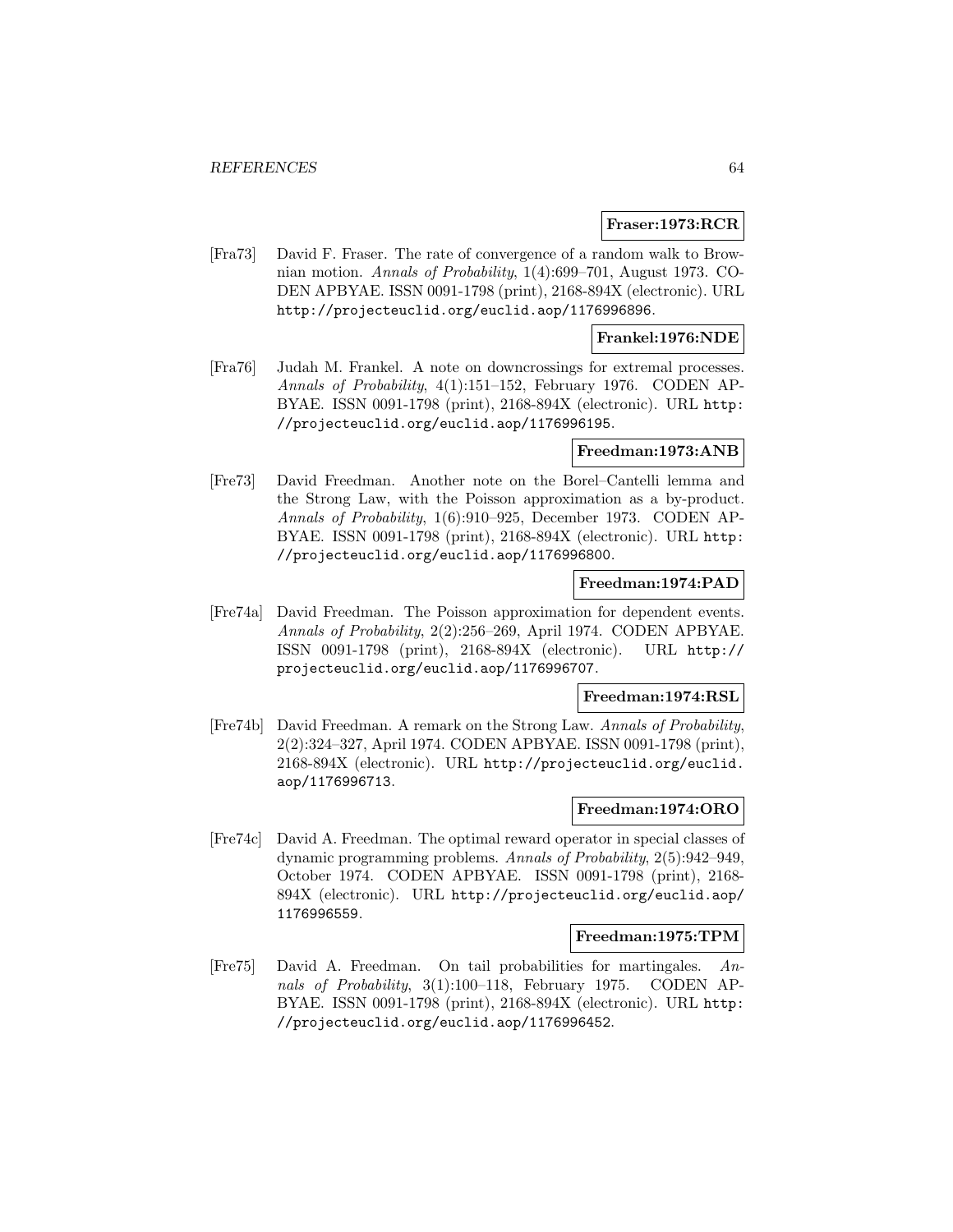#### **Fristedt:1979:ULB**

[Fri79] Bert Fristedt. Uniform local behavior of stable subordinators. Annals of Probability, 7(6):1003–1013, December 1979. CODEN AP-BYAE. ISSN 0091-1798 (print), 2168-894X (electronic). URL http: //projecteuclid.org/euclid.aop/1176994893.

# **Gabriel:1977:MCF**

[Gab77a] J.-P. Gabriel. Martingales with a countable filtering index set. Annals of Probability, 5(6):888–898, December 1977. CODEN AP-BYAE. ISSN 0091-1798 (print), 2168-894X (electronic). URL http: //projecteuclid.org/euclid.aop/1176995658.

## **Gabriel:1977:ISI**

[Gab77b] Jean-Pierre Gabriel. An inequality for sums of independent random variables indexed by finite dimensional filtering sets and its applications to the convergence of series. Annals of Probability, 5(5):779–786, October 1977. CODEN APBYAE. ISSN 0091-1798 (print), 2168- 894X (electronic). URL http://projecteuclid.org/euclid.aop/ 1176995719.

## **Galambos:1977:BI**

[Gal77] Janos Galambos. Bonferroni inequalities. Annals of Probability, 5(4): 577–581, August 1977. CODEN APBYAE. ISSN 0091-1798 (print), 2168-894X (electronic). URL http://projecteuclid.org/euclid. aop/1176995765.

### **Garsia:1973:CFI**

[Gar73] Adriano M. Garsia. On a convex function inequality for martingales. Annals of Probability, 1(1):171–174, February 1973. CODEN AP-BYAE. ISSN 0091-1798 (print), 2168-894X (electronic). URL http: //projecteuclid.org/euclid.aop/1176997032.

### **Garling:1976:FCL**

[Gar76] D. J. H. Garling. Functional Central Limit Theorems in Banach spaces. Annals of Probability, 4(4):600–611, August 1976. CODEN APBYAE. ISSN 0091-1798 (print), 2168-894X (electronic). URL http://projecteuclid.org/euclid.aop/1176996030.

### **Garling:1978:RSI**

[Gar78] D. J. H. Garling. The range of stochastic integration. Annals of Probability, 6(2):332–334, April 1978. CODEN APBYAE. ISSN 0091- 1798 (print), 2168-894X (electronic). URL http://projecteuclid. org/euclid.aop/1176995578.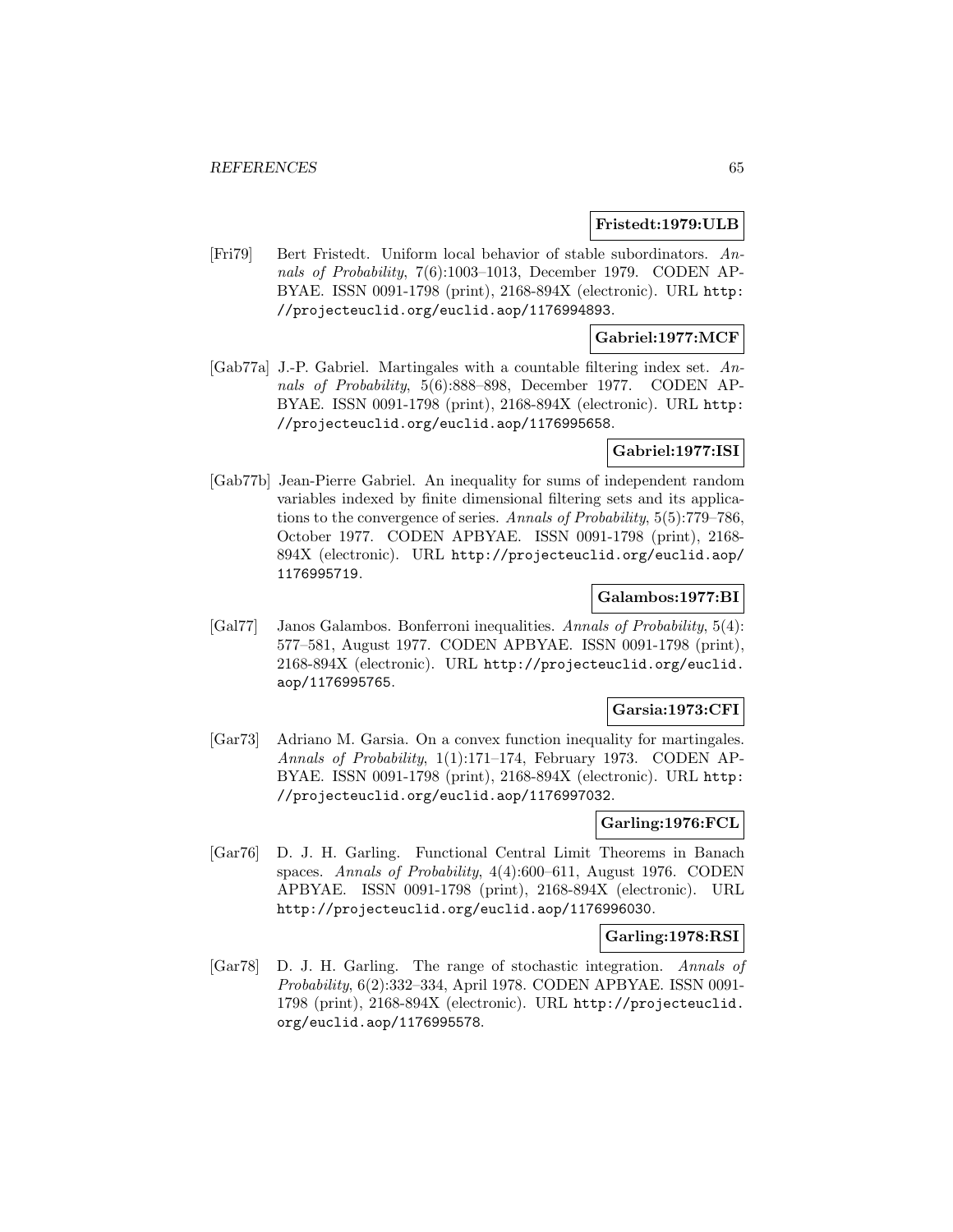### **Ghosh:1977:PMD**

[GB77] Malay Ghosh and Gutti Jogesh Babu. Probabilities of moderate deviations for some stationary  $\phi$ -mixing processes. Annals of Probability, 5 (2):222–234, April 1977. CODEN APBYAE. ISSN 0091-1798 (print), 2168-894X (electronic). URL http://projecteuclid.org/euclid. aop/1176995847.

## **Geman:1973:NDH**

[Gem73] Donald Geman. A note on the distribution of hitting times. Annals of Probability, 1(5):854–856, October 1973. CODEN APBYAE. ISSN 0091-1798 (print), 2168-894X (electronic). URL http:// projecteuclid.org/euclid.aop/1176996851.

### **Getoor:1979:BEP**

[Get79a] R. K. Getoor. The Brownian escape process. Annals of Probability, 7(5):864–867, October 1979. CODEN APBYAE. ISSN 0091-1798 (print), 2168-894X (electronic). URL http://projecteuclid.org/ euclid.aop/1176994945.

### **Getoor:1979:EMP**

[Get79b] R. K. Getoor. Excursions of a Markov process. Annals of Probability, 7(2):244–266, April 1979. CODEN APBYAE. ISSN 0091-1798 (print), 2168-894X (electronic). URL http://projecteuclid.org/euclid. aop/1176995086.

### **Gray:1977:UNP**

[GG77] Lawrence Gray and David Griffeath. On the uniqueness and nonuniqueness of proximity processes. Annals of Probability, 5(5): 678–692, October 1977. CODEN APBYAE. ISSN 0091-1798 (print), 2168-894X (electronic). URL http://projecteuclid.org/euclid. aop/1176995712.

## **Geman:1973:OTS**

[GH73] D. Geman and J. Horowitz. Occupation times for smooth stationary processes. Annals of Probability, 1(1):131–137, February 1973. CODEN APBYAE. ISSN 0091-1798 (print), 2168-894X (electronic). URL http://projecteuclid.org/euclid.aop/1176997029.

### **Goodsell:1976:ASC**

[GH76] C. A. Goodsell and D. L. Hanson. Almost sure convergence for the Robbins–Monro process. Annals of Probability, 4(6):890–901, December 1976. CODEN APBYAE. ISSN 0091-1798 (print), 2168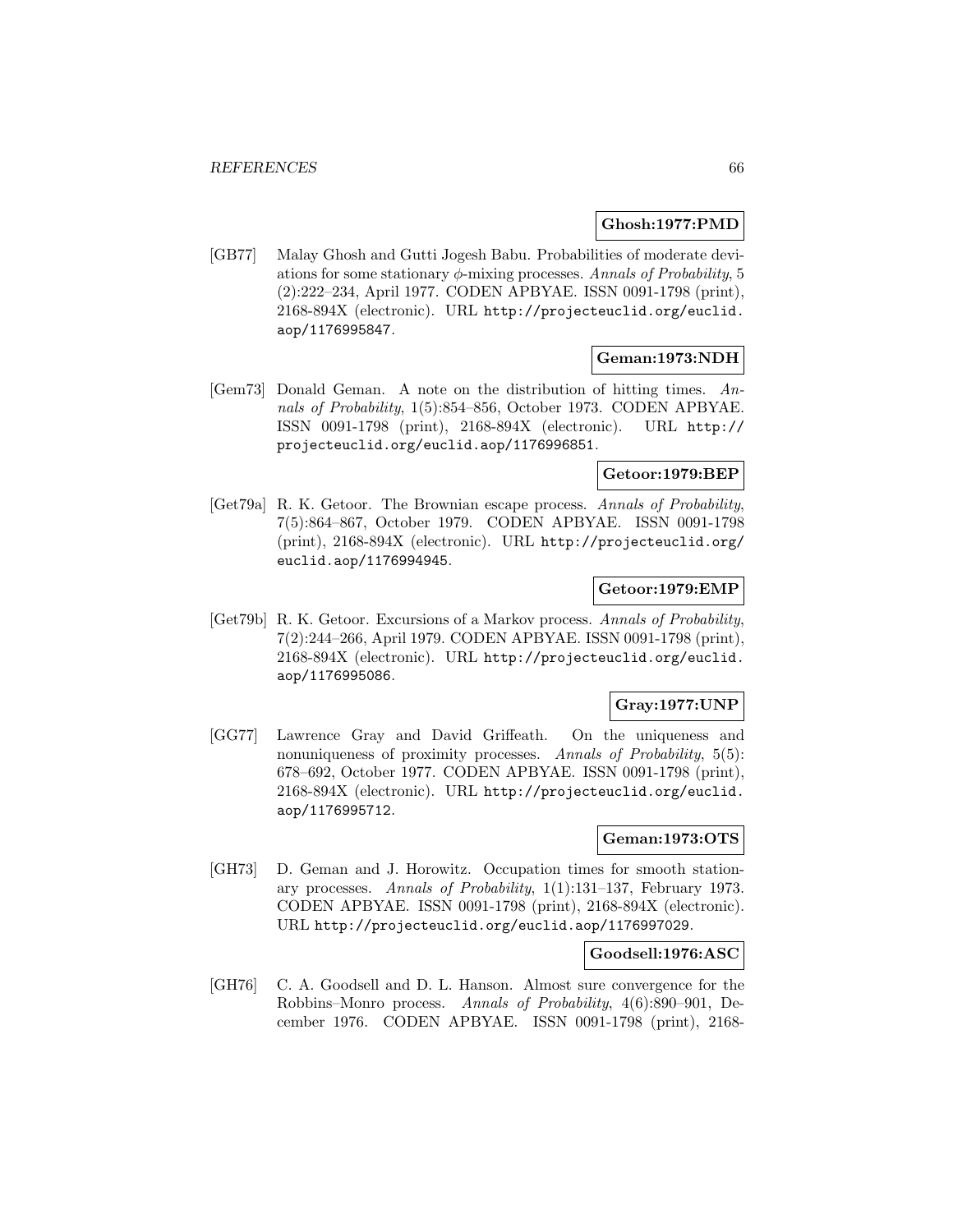894X (electronic). URL http://projecteuclid.org/euclid.aop/ 1176995934.

# **Geman:1976:RSS**

[GHZ76] Donald Geman, Joseph Horowitz, and Joel Zinn. Recurrence of stationary sequences. Annals of Probability, 4(3):372–381, June 1976. CODEN APBYAE. ISSN 0091-1798 (print), 2168-894X (electronic). URL http://projecteuclid.org/euclid.aop/1176996086.

## **Gianini:1977:ISP**

[Gia77] Jacqueline Gianini. The infinite secretary problem as the limit of the finite problem. Annals of Probability, 5(4):636–644, August 1977. CODEN APBYAE. ISSN 0091-1798 (print), 2168-894X (electronic). URL http://projecteuclid.org/euclid.aop/1176995775.

## **Gilat:1977:ENS**

[Gil77] David Gilat. Every nonnegative submartingale is the absolute value of a martingale. Annals of Probability, 5(3):475–481, June 1977. CO-DEN APBYAE. ISSN 0091-1798 (print), 2168-894X (electronic). URL http://projecteuclid.org/euclid.aop/1176995809.

#### **Gisselquist:1973:CCP**

[Gis73] Richard Gisselquist. A continuum of collision process limit theorems. Annals of Probability, 1(2):231–239, April 1973. CODEN AP-BYAE. ISSN 0091-1798 (print), 2168-894X (electronic). URL http: //projecteuclid.org/euclid.aop/1176996976.

### **Gleser:1975:DNS**

[Gle75] Leon Jay Gleser. On the distribution of the number of successes in independent trials. Annals of Probability, 3(1):182–188, February 1975. CODEN APBYAE. ISSN 0091-1798 (print), 2168-894X (electronic). URL http://projecteuclid.org/euclid.aop/1176996461.

#### **Glover:1979:NRK**

[Glo79] Joseph Glover. Note on the Ray–Knight compactification. Annals of Probability, 7(3):543–546, June 1979. CODEN APBYAE. ISSN 0091- 1798 (print), 2168-894X (electronic). URL http://projecteuclid. org/euclid.aop/1176995055.

### **GarciaAlvarez:1973:TDE**

[GM73] M. A. Garcia Alvarez and P. A. Meyer. Une théorie de la dualité à ensemble polaire près I. (French) [A duality theory for the near polar ensemble I]. Annals of Probability, 1(2):207–222, April 1973.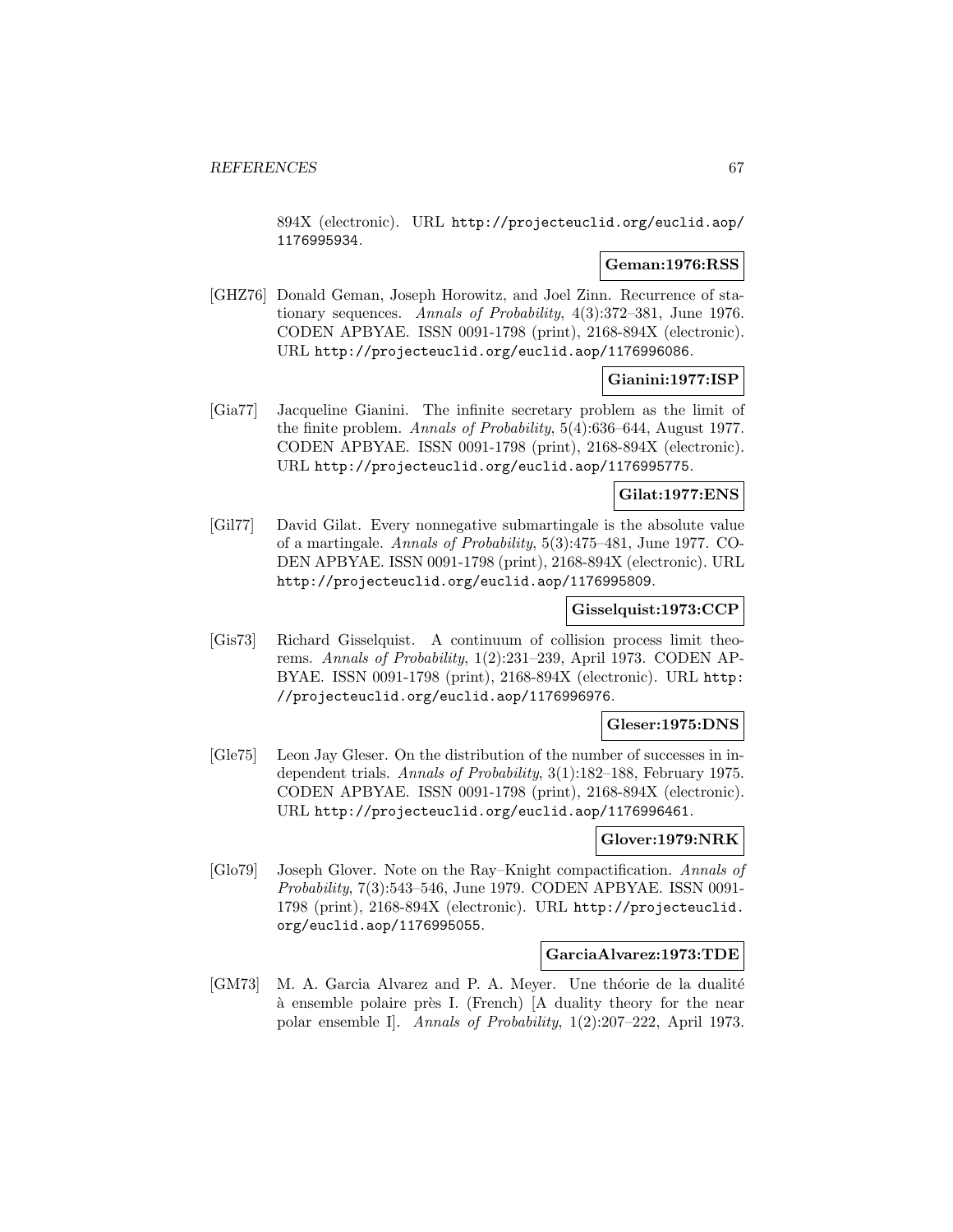CODEN APBYAE. ISSN 0091-1798 (print), 2168-894X (electronic). URL http://projecteuclid.org/euclid.aop/1176996974.

#### **Greenwood:1977:RSP**

[GM77] Priscilla Greenwood and Itrel Monroe. Random stopping preserves regular variation of process distributions. Annals of Probability, 5(1): 42–51, February 1977. CODEN APBYAE. ISSN 0091-1798 (print), 2168-894X (electronic). URL http://projecteuclid.org/euclid. aop/1176995889.

## **Glaz:1979:MCL**

[GN79] Joseph Glaz and Joseph Naus. Multiple coverage of the line. Annals of Probability, 7(5):900–906, October 1979. CODEN APBYAE. ISSN 0091-1798 (print), 2168-894X (electronic). URL http:// projecteuclid.org/euclid.aop/1176994951.

## **Gray:1975:NSC**

[GNO75] Robert M. Gray, David L. Neuhoff, and Donald S. Ornstein. Nonblock source coding with a fidelity criterion. Annals of Probability, 3(3): 478–491, June 1975. CODEN APBYAE. ISSN 0091-1798 (print), 2168-894X (electronic). URL http://projecteuclid.org/euclid. aop/1176996354.

## **Gray:1975:GOD**

[GNS75] Robert M. Gray, David L. Neuhoff, and Paul C. Shields. A generalization of Ornstein's  $\bar{d}$  distance with applications to information theory. Annals of Probability, 3(2):315–328, April 1975. CODEN AP-BYAE. ISSN 0091-1798 (print), 2168-894X (electronic). URL http: //projecteuclid.org/euclid.aop/1176996402.

#### **Goodman:1976:DEF**

[Goo76] Victor Goodman. Distribution estimates for functionals of the twoparameter Wiener process. Annals of Probability, 4(6):977–982, December 1976. CODEN APBYAE. ISSN 0091-1798 (print), 2168- 894X (electronic). URL http://projecteuclid.org/euclid.aop/ 1176995940.

#### **Gorostiza:1973:CLT**

[Gor73] Luis G. Gorostiza. The Central Limit Theorem for random motions of d-dimensional Euclidean space. Annals of Probability, 1(4):603– 612, August 1973. CODEN APBYAE. ISSN 0091-1798 (print), 2168- 894X (electronic). URL http://projecteuclid.org/euclid.aop/ 1176996889.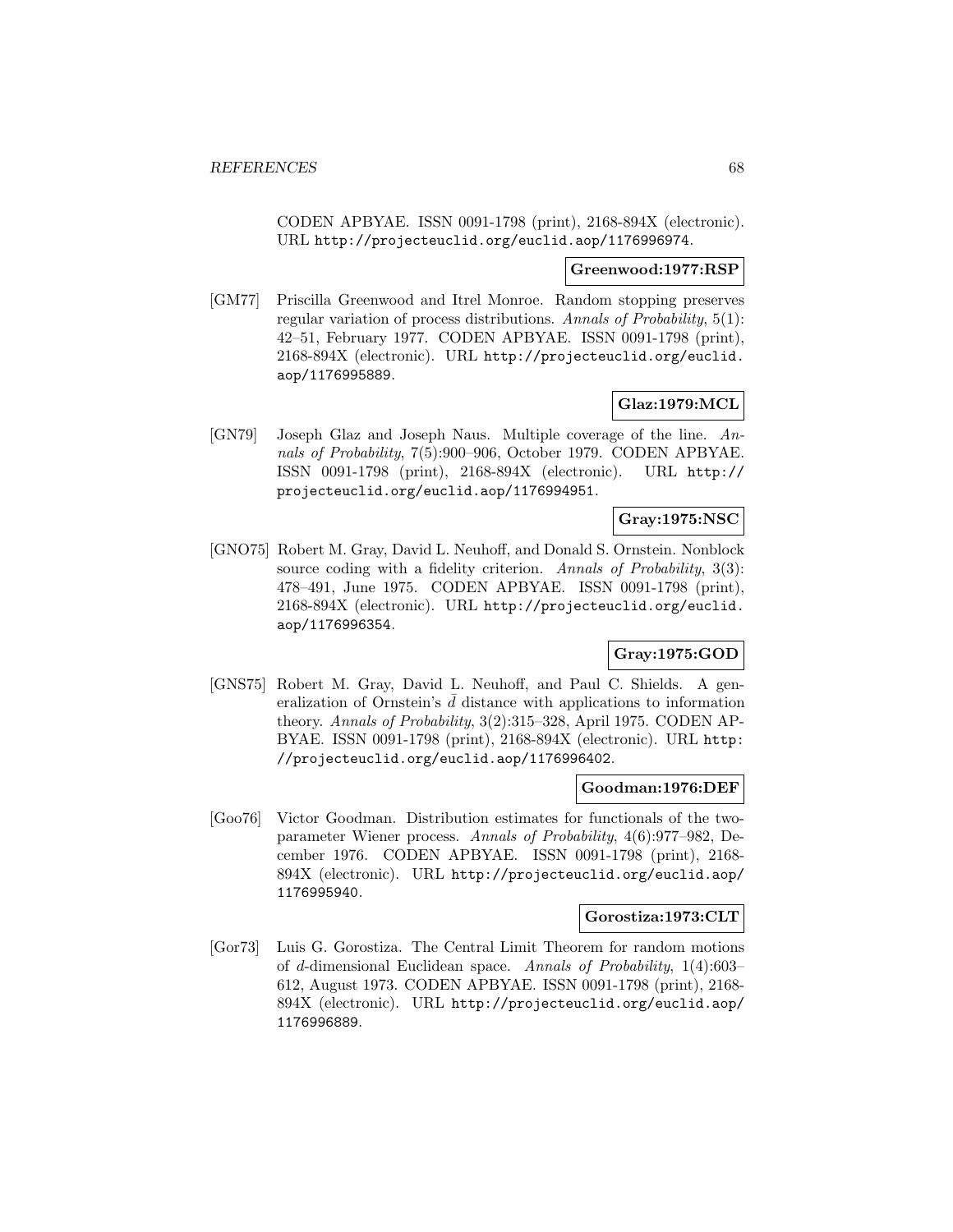#### **Groeneboom:1979:LDT**

[GOR79] P. Groeneboom, J. Oosterhoff, and F. H. Ruymgaart. Large deviation theorems for empirical probability measures. Annals of Probability, 7(4):553–586, August 1979. CODEN APBYAE. ISSN 0091-1798 (print), 2168-894X (electronic). URL http://projecteuclid.org/ euclid.aop/1176994984.

## **Griffiths:1973:CZQ**

[GPW73] Gary N. Griffiths, Ronald D. Platt, and F. T. Wright. Convergence to zero of quadratic forms in independent random variables. Annals of Probability, 1(5):838–848, October 1973. CODEN AP-BYAE. ISSN 0091-1798 (print), 2168-894X (electronic). URL http: //projecteuclid.org/euclid.aop/1176996849.

## **Gray:1978:CSF**

[Gra78] Lawrence Gray. Controlled spin-flip systems. Annals of Probability, 6(6):953–974, December 1978. CODEN APBYAE. ISSN 0091-1798 (print), 2168-894X (electronic). URL http://projecteuclid.org/ euclid.aop/1176995386.

#### **Greenwood:1973:ARS**

[Gre73] Priscilla Greenwood. Asymptotics of randomly stopped sequences with independent increments. Annals of Probability, 1(2):317–321, April 1973. CODEN APBYAE. ISSN 0091-1798 (print), 2168- 894X (electronic). URL http://projecteuclid.org/euclid.aop/ 1176996984.

#### **Greenwood:1974:M**

[Gre74] Priscilla Greenwood. The martintote. Annals of Probability, 2(1): 84–89, February 1974. CODEN APBYAE. ISSN 0091-1798 (print), 2168-894X (electronic). URL http://projecteuclid.org/euclid. aop/1176996753.

### **Greenwood:1975:ETS**

[Gre75] Priscilla Greenwood. Extreme time of stochastic processes with stationary independent increments. Annals of Probability, 3(4):664–676, August 1975. CODEN APBYAE. ISSN 0091-1798 (print), 2168- 894X (electronic). URL http://projecteuclid.org/euclid.aop/ 1176996307.

## **Griffeath:1973:MOP**

[Gri73] David Griffeath. The maximal oscillation problem for regenerative phenomena. Annals of Probability, 1(3):405–416, June 1973. CO-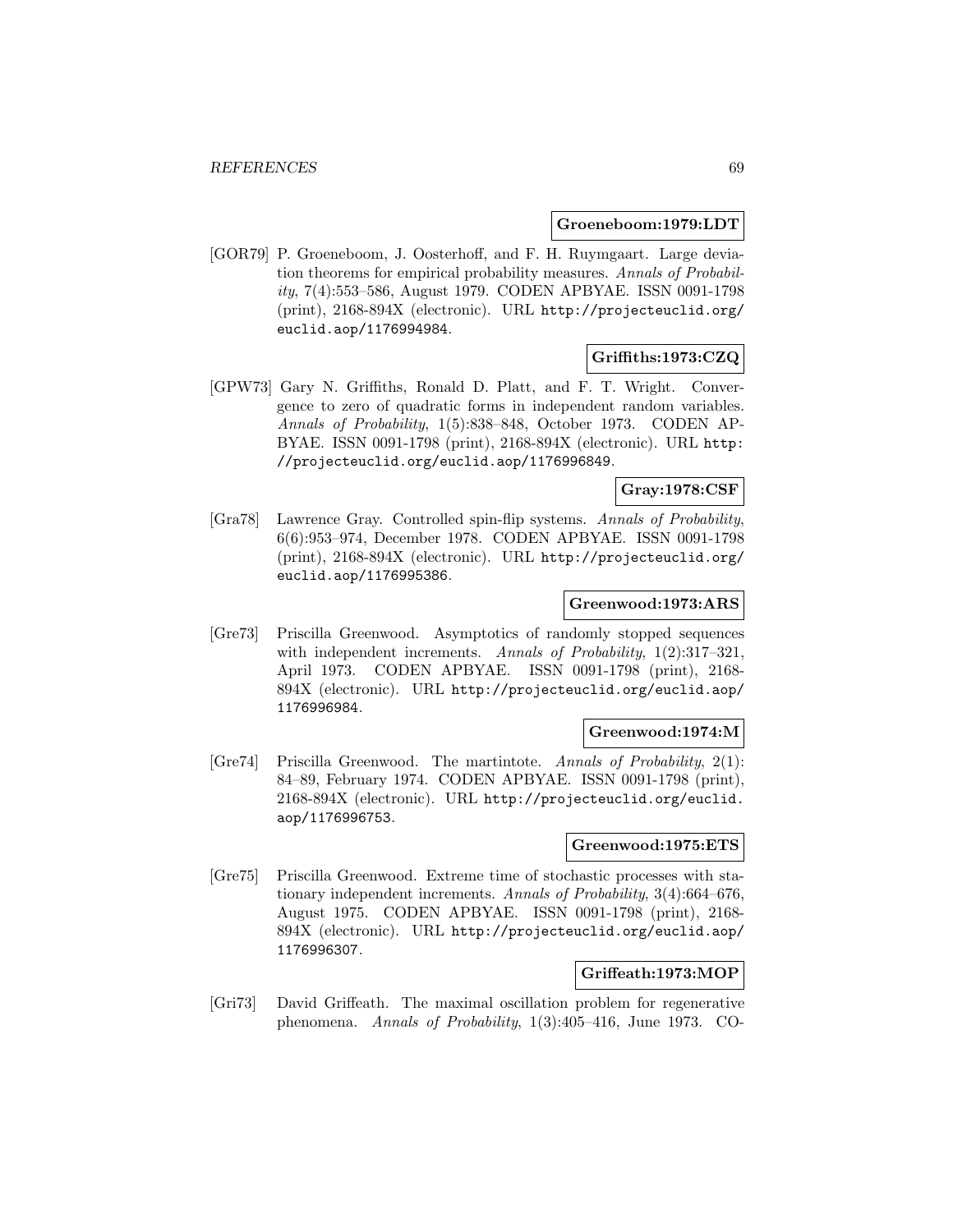DEN APBYAE. ISSN 0091-1798 (print), 2168-894X (electronic). URL http://projecteuclid.org/euclid.aop/1176996935.

# **Grimvall:1974:CSB**

[Gri74] Anders Grimvall. On the convergence of sequences of branching processes. Annals of Probability, 2(6):1027–1045, December 1974. CO-DEN APBYAE. ISSN 0091-1798 (print), 2168-894X (electronic). URL http://projecteuclid.org/euclid.aop/1176996496.

## **Griffeath:1976:PCL**

[Gri76] David Griffeath. Partial coupling and loss of memory for Markov chains. Annals of Probability, 4(5):850–858, October 1976. CODEN APBYAE. ISSN 0091-1798 (print), 2168-894X (electronic). URL http://projecteuclid.org/euclid.aop/1176995989.

#### **Griffeath:1978:LTN**

[Gri78] David Griffeath. Limit theorems for nonergodic set-valued Markov processes. Annals of Probability, 6(3):379–387, June 1978. CODEN APBYAE. ISSN 0091-1798 (print), 2168-894X (electronic). URL http://projecteuclid.org/euclid.aop/1176995524.

## **Griffeath:1979:PEB**

[Gri79] David Griffeath. Pointwise ergodicity of the basic contact process. Annals of Probability, 7(1):139–142, February 1979. CODEN AP-BYAE. ISSN 0091-1798 (print), 2168-894X (electronic). URL http: //projecteuclid.org/euclid.aop/1176995154.

#### **Grosswald:1976:SDO**

[Gro76] Emil Grosswald. The Student t-distribution for odd degrees of freedom is infinitely divisible. Annals of Probability, 4(4):680–683, August 1976. CODEN APBYAE. ISSN 0091-1798 (print), 2168- 894X (electronic). URL http://projecteuclid.org/euclid.aop/ 1176996038.

### **Grunkemeier:1975:DFB**

[Gru75] Gary L. Grunkemeier. Decomposition of functions of bounded variation. Annals of Probability, 3(2):329–337, April 1975. CODEN AP-BYAE. ISSN 0091-1798 (print), 2168-894X (electronic). URL http: //projecteuclid.org/euclid.aop/1176996403.

## **Getoor:1973:LET**

[GS73] R. K. Getoor and M. J. Sharpe. Last exit times and additive functionals. Annals of Probability, 1(4):550–569, August 1973. CODEN AP-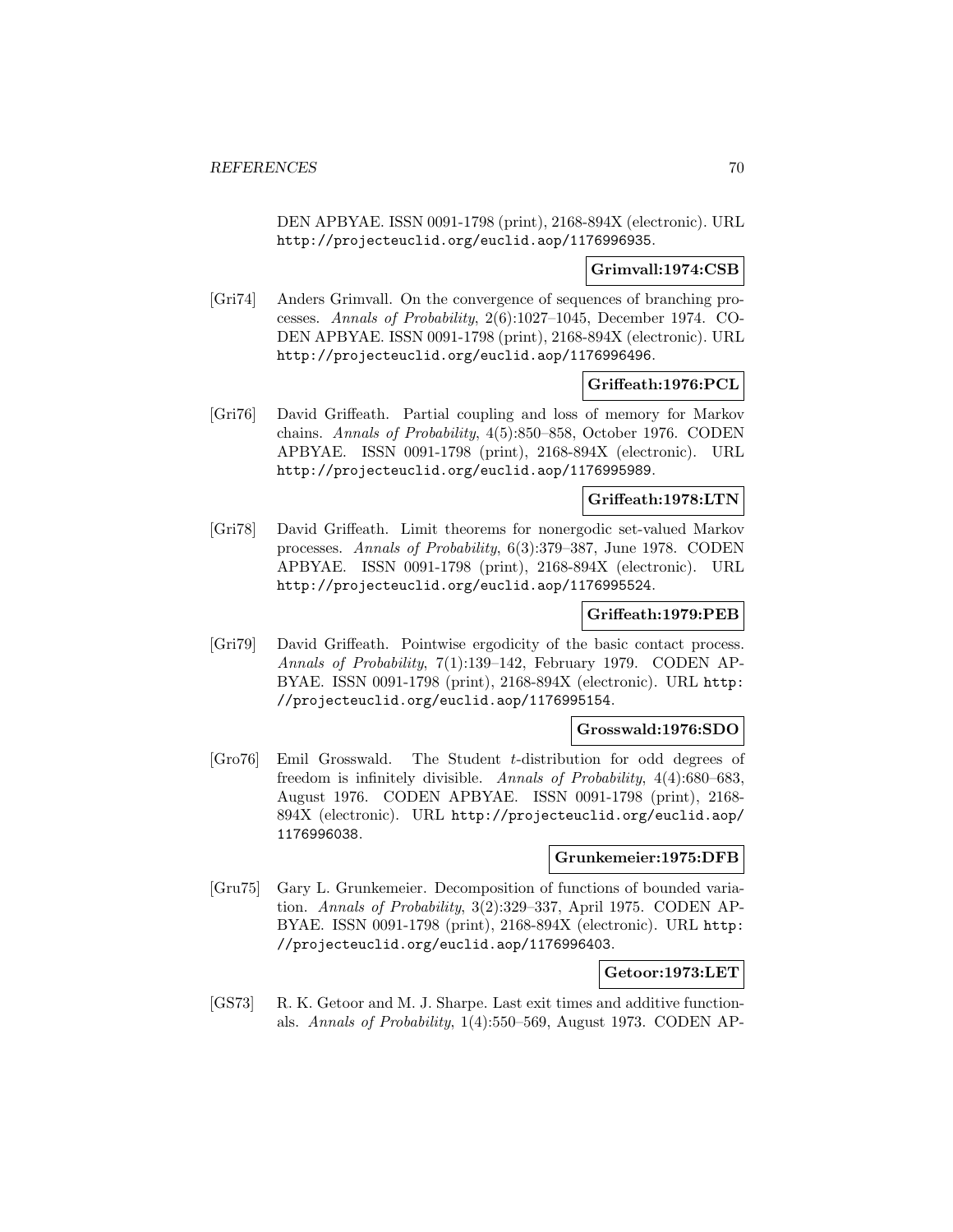BYAE. ISSN 0091-1798 (print), 2168-894X (electronic). URL http: //projecteuclid.org/euclid.aop/1176996885.

## **Griffeath:1974:OSS**

[GS74] David Griffeath and J. Laurie Snell. Optimal stopping in the stock market. Annals of Probability, 2(1):1–13, February 1974. CODEN AP-BYAE. ISSN 0091-1798 (print), 2168-894X (electronic). URL http: //projecteuclid.org/euclid.aop/1176996747.

## **Gacs:1975:PCC**

[GS75] P. Gacs and D. Szasz. On a problem of Cox concerning point processes in  $R^k$  of "controlled variability". Annals of Probability, 3(4):597– 607, August 1975. CODEN APBYAE. ISSN 0091-1798 (print), 2168- 894X (electronic). URL http://projecteuclid.org/euclid.aop/ 1176996303.

## **Gianini:1976:ISP**

[GS76] Jacqueline Gianini and Stephen M. Samuels. The infinite secretary problem. Annals of Probability, 4(3):418–432, June 1976. CODEN APBYAE. ISSN 0091-1798 (print), 2168-894X (electronic). URL http://projecteuclid.org/euclid.aop/1176996090.

# **Gilat:1977:TPW**

[GS77] David Gilat and William Sudderth. Timid play when large bets are profitable. Annals of Probability, 5(4):573–576, August 1977. CO-DEN APBYAE. ISSN 0091-1798 (print), 2168-894X (electronic). URL http://projecteuclid.org/euclid.aop/1176995764.

### **Greenwood:1978:DPS**

[GS78] Priscilla Greenwood and Moshe Shaked. Dual pairs of stopping times for random walk. Annals of Probability, 6(4):644–650, August 1978. CODEN APBYAE. ISSN 0091-1798 (print), 2168-894X (electronic). URL http://projecteuclid.org/euclid.aop/1176995484.

#### **Gaenssler:1979:EPS**

[GS79] Peter Gaenssler and Winfried Stute. Empirical processes: A survey of results for independent and identically distributed random variables. Annals of Probability, 7(2):193–243, April 1979. CODEN AP-BYAE. ISSN 0091-1798 (print), 2168-894X (electronic). URL http: //projecteuclid.org/euclid.aop/1176995085.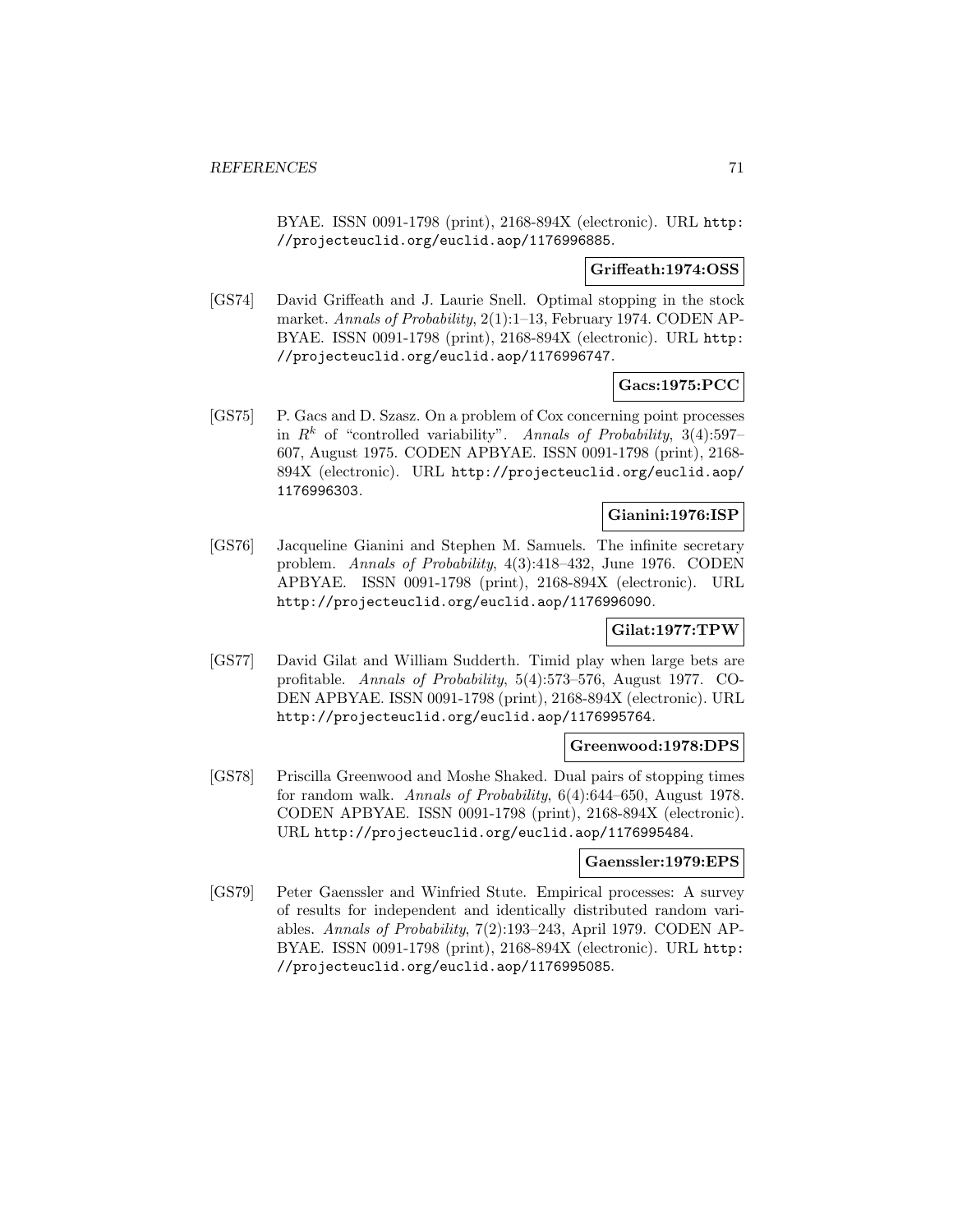#### **Guess:1974:LTS**

[Gue74] Harry A. Guess. Limit theorems for some stochastic evolution models. Annals of Probability, 2(1):14–31, February 1974. CODEN AP-BYAE. ISSN 0091-1798 (print), 2168-894X (electronic). URL http: //projecteuclid.org/euclid.aop/1176996748.

### **Gut:1974:CMS**

[Gut74a] Allan Gut. On convergence in r-mean of some first passage times and randomly indexed partial sums. Annals of Probability, 2(2):321– 323, April 1974. CODEN APBYAE. ISSN 0091-1798 (print), 2168- 894X (electronic). URL http://projecteuclid.org/euclid.aop/ 1176996712.

# **Gut:1974:MLD**

[Gut74b] Allan Gut. On the moments and limit distributions of some first passage times. Annals of Probability, 2(2):277–308, April 1974. CO-DEN APBYAE. ISSN 0091-1798 (print), 2168-894X (electronic). URL http://projecteuclid.org/euclid.aop/1176996709.

# **Gut:1978:MLC**

[Gut78] Allan Gut. Marcinkiewicz laws and convergence rates in the Law of Large Numbers for random variables with multidimensional indices. Annals of Probability, 6(3):469–482, June 1978. CODEN AP-BYAE. ISSN 0091-1798 (print), 2168-894X (electronic). URL http: //projecteuclid.org/euclid.aop/1176995531.

# **Gut:1979:IS**

[Gut79] Allan Gut. On the integrability of  $\sup |S_n/n|$  for subsequences. Annals of Probability, 7(6):1059–1065, December 1979. CODEN AP-BYAE. ISSN 0091-1798 (print), 2168-894X (electronic). URL http: //projecteuclid.org/euclid.aop/1176994900.

### **Gergley:1975:DMS**

[GY75] T. Gergley and I. I. Yezhow. On the distribution of the maximum of the sequence of sums of independent random variables. Annals of Probability, 3(2):289–297, April 1975. CODEN APBYAE. ISSN 0091- 1798 (print), 2168-894X (electronic). URL http://projecteuclid. org/euclid.aop/1176996399.

#### **Geman:1978:IMR**

[GZ78] Donald Geman and Joel Zinn. On the increments of multidimensional random fields. Annals of Probability, 6(1):151–158, February 1978.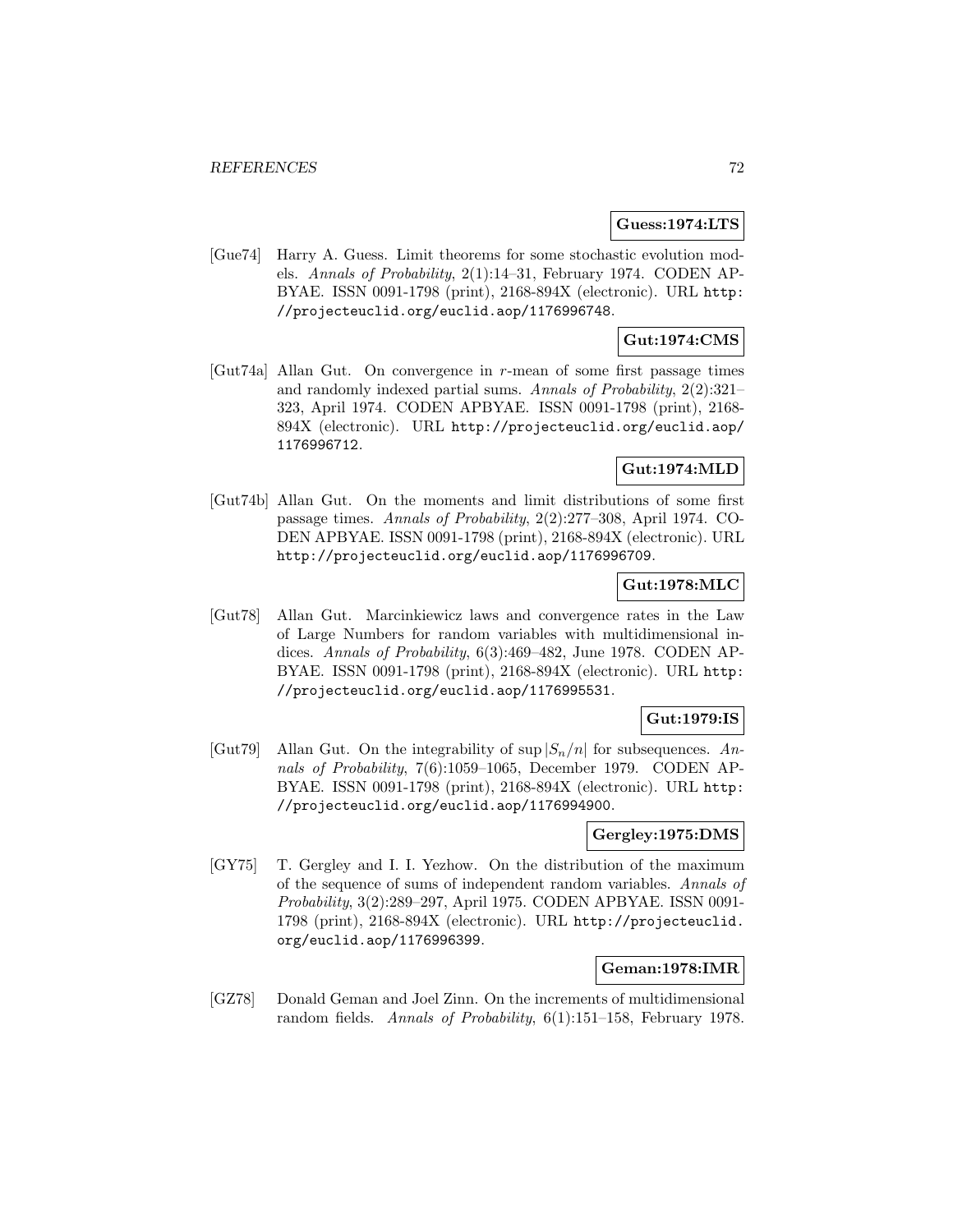CODEN APBYAE. ISSN 0091-1798 (print), 2168-894X (electronic). URL http://projecteuclid.org/euclid.aop/1176995620.

# **Gzyl:1977:LST**

 $[Gzy77]$  Henryk Gzyl. Lévy systems for time-changed processes. Annals of Probability, 5(4):565–570, August 1977. CODEN APBYAE. ISSN 0091-1798 (print), 2168-894X (electronic). URL http:// projecteuclid.org/euclid.aop/1176995762.

# **Gzyl:1978:GSS**

[Gzy78] Henryk Gzyl. On generators of subordinate semigroups. Annals of Probability, 6(6):975–983, December 1978. CODEN APBYAE. ISSN 0091-1798 (print), 2168-894X (electronic). URL http:// projecteuclid.org/euclid.aop/1176995387.

## **Hahn:1977:CSC**

[Hah77] Marjorie G. Hahn. Conditions for sample-continuity and the Central Limit Theorem. Annals of Probability, 5(3):351–360, June 1977. CODEN APBYAE. ISSN 0091-1798 (print), 2168-894X (electronic). URL http://projecteuclid.org/euclid.aop/1176995796.

## **Halfin:1975:ECI**

[Hal75] S. Halfin. Explicit construction of invariant measures for a class of continuous state Markov processes. Annals of Probability, 3(5):859– 864, October 1975. CODEN APBYAE. ISSN 0091-1798 (print), 2168- 894X (electronic). URL http://projecteuclid.org/euclid.aop/ 1176996272.

# **Hall:1977:MIP**

[Hal77] Peter Hall. Martingale invariance principles. Annals of Probability, 5(6):875–887, December 1977. CODEN APBYAE. ISSN 0091-1798 (print), 2168-894X (electronic). URL http://projecteuclid.org/ euclid.aop/1176995657.

## **Hall:1979:SRA**

[Hal79] Peter Hall. On the Skorokhod representation approach to martingale invariance principles. Annals of Probability, 7(2):371–376, April 1979. CODEN APBYAE. ISSN 0091-1798 (print), 2168-894X (electronic). URL http://projecteuclid.org/euclid.aop/1176995094.

### **Hammersley:1974:PSP**

[Ham74] J. M. Hammersley. Postulates for subadditive processes. Annals of Probability, 2(4):652–680, August 1974. CODEN APBYAE.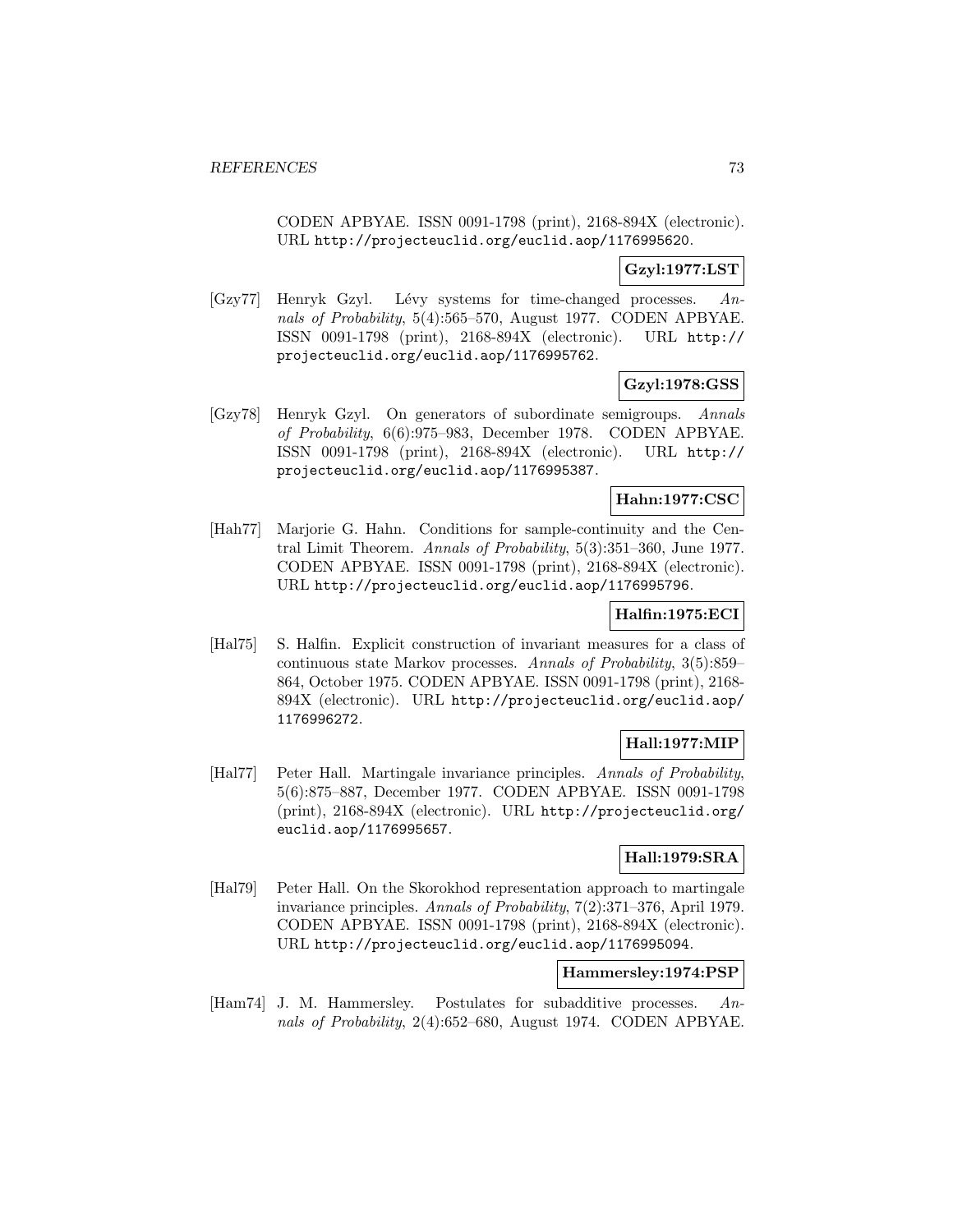ISSN 0091-1798 (print), 2168-894X (electronic). URL http:// projecteuclid.org/euclid.aop/1176996611.

## **Harris:1974:CIL**

[Har74] T. E. Harris. Contact interactions on a lattice. Annals of Probability, 2(6):969–988, December 1974. CODEN APBYAE. ISSN 0091-1798 (print), 2168-894X (electronic). URL http://projecteuclid.org/ euclid.aop/1176996493.

# **Harris:1976:CSV**

[Har76] T. E. Harris. On a class of set-valued Markov processes. Annals of Probability, 4(2):175–194, April 1976. CODEN APBYAE. ISSN 0091- 1798 (print), 2168-894X (electronic). URL http://projecteuclid. org/euclid.aop/1176996129.

# **Harris:1977:CIM**

[Har77] T. E. Harris. A correlation inequality for Markov processes in partially ordered state spaces. Annals of Probability, 5(3):451–454, June 1977. CODEN APBYAE. ISSN 0091-1798 (print), 2168-894X (electronic). URL http://projecteuclid.org/euclid.aop/1176995804.

# **Harris:1978:ASV**

[Har78] T. E. Harris. Additive set-valued Markov processes and graphical methods. Annals of Probability, 6(3):355–378, June 1978. CODEN APBYAE. ISSN 0091-1798 (print), 2168-894X (electronic). URL http://projecteuclid.org/euclid.aop/1176995523.

# **Ho:1978:BRC**

[HC78a] Soo-Thong Ho and Louis H. Y. Chen. An  $L_p$  bound for the remainder in a combinatorial Central Limit Theorem. Annals of Probability, 6 (2):231–249, April 1978. CODEN APBYAE. ISSN 0091-1798 (print), 2168-894X (electronic). URL http://projecteuclid.org/euclid. aop/1176995570.

## **Huang:1978:SMW**

[HC78b] Steel T. Huang and Stamatis Cambanis. Stochastic and multiple Wiener integrals for Gaussian processes. Annals of Probability, 6(4): 585–614, August 1978. CODEN APBYAE. ISSN 0091-1798 (print), 2168-894X (electronic). URL http://projecteuclid.org/euclid. aop/1176995480.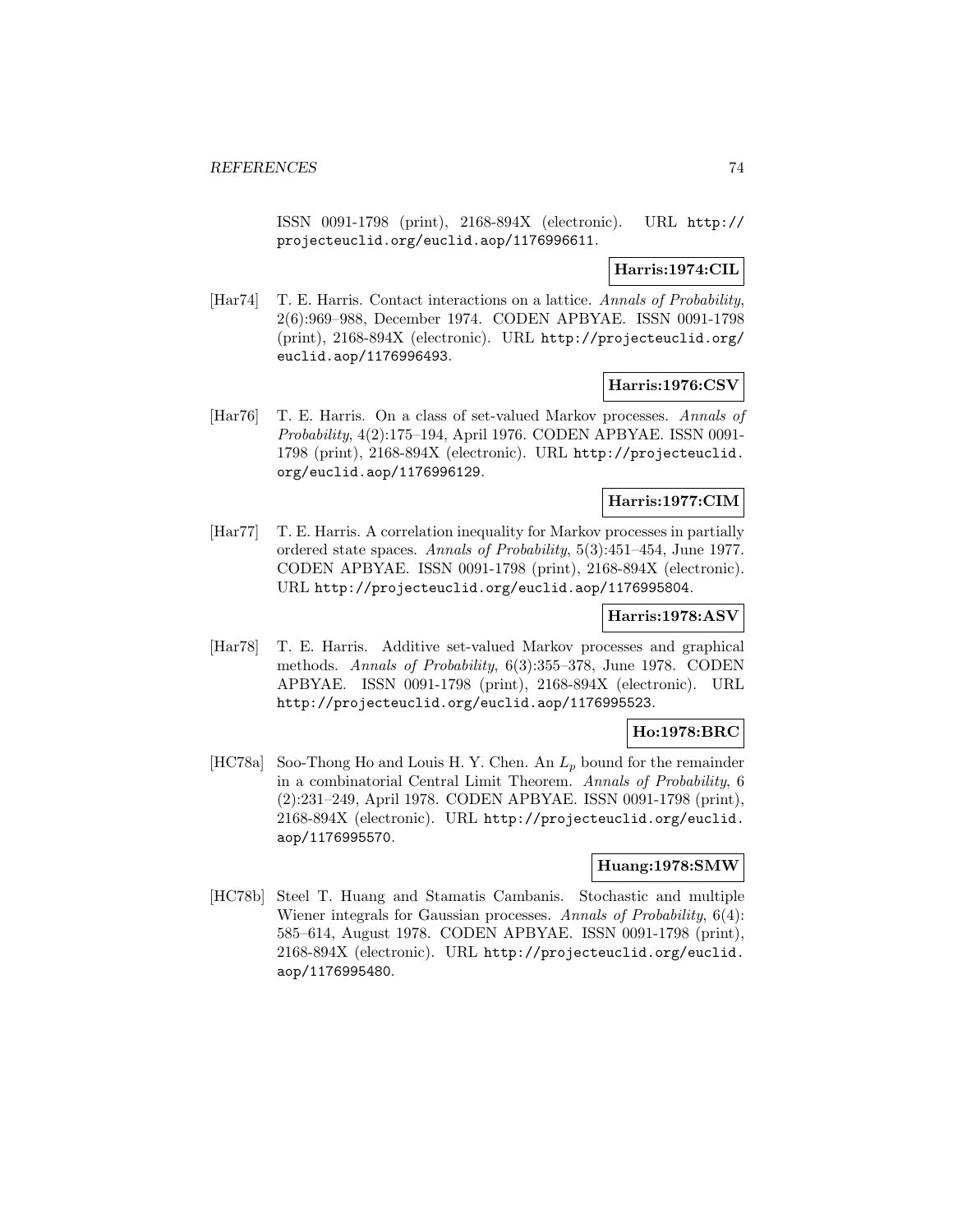## **Heath:1977:IM**

[Hea77] David Heath. Interpolation of martingales. Annals of Probability, 5(5): 804–806, October 1977. CODEN APBYAE. ISSN 0091-1798 (print), 2168-894X (electronic). URL http://projecteuclid.org/euclid. aop/1176995723.

## **Helmers:1977:ONA**

[Hel77] R. Helmers. The order of the normal approximation for linear combinations of order statistics with smooth weight functions. Annals of Probability, 5(6):940–953, December 1977. CODEN AP-BYAE. ISSN 0091-1798 (print), 2168-894X (electronic). URL http: //projecteuclid.org/euclid.aop/1176995662.

#### **Hendricks:1973:DTS**

[Hen73] W. J. Hendricks. A dimension theorem for sample functions of processes with stable components. Annals of Probability, 1(5):849–853, October 1973. CODEN APBYAE. ISSN 0091-1798 (print), 2168- 894X (electronic). URL http://projecteuclid.org/euclid.aop/ 1176996850.

## **Heyde:1974:ILR**

[Hey74] C. C. Heyde. An iterated logarithm result for autocorrelations of a stationary linear process. Annals of Probability, 2(2):328–332, April 1974. CODEN APBYAE. ISSN 0091-1798 (print), 2168-894X (electronic). URL http://projecteuclid.org/euclid.aop/1176996714.

## **Heyde:1975:NBC**

[Hey75] C. C. Heyde. A nonuniform bound on convergence to normality. Annals of Probability, 3(5):903–907, October 1975. CODEN AP-BYAE. ISSN 0091-1798 (print), 2168-894X (electronic). URL http: //projecteuclid.org/euclid.aop/1176996280.

## **Heyde:1978:LLI**

[Hey78] C. C. Heyde. A log log improvement to the Riemann hypothesis for the Hawkins random sieve. Annals of Probability, 6(5):870–875, October 1978. CODEN APBYAE. ISSN 0091-1798 (print), 2168- 894X (electronic). URL http://projecteuclid.org/euclid.aop/ 1176995433.

#### **Hebda-Grabowska:1979:ASI**

[HGS79] H. Hebda-Grabowska and D. Szynal. An almost sure invariance principle for the partial sums of infima of independent random variables.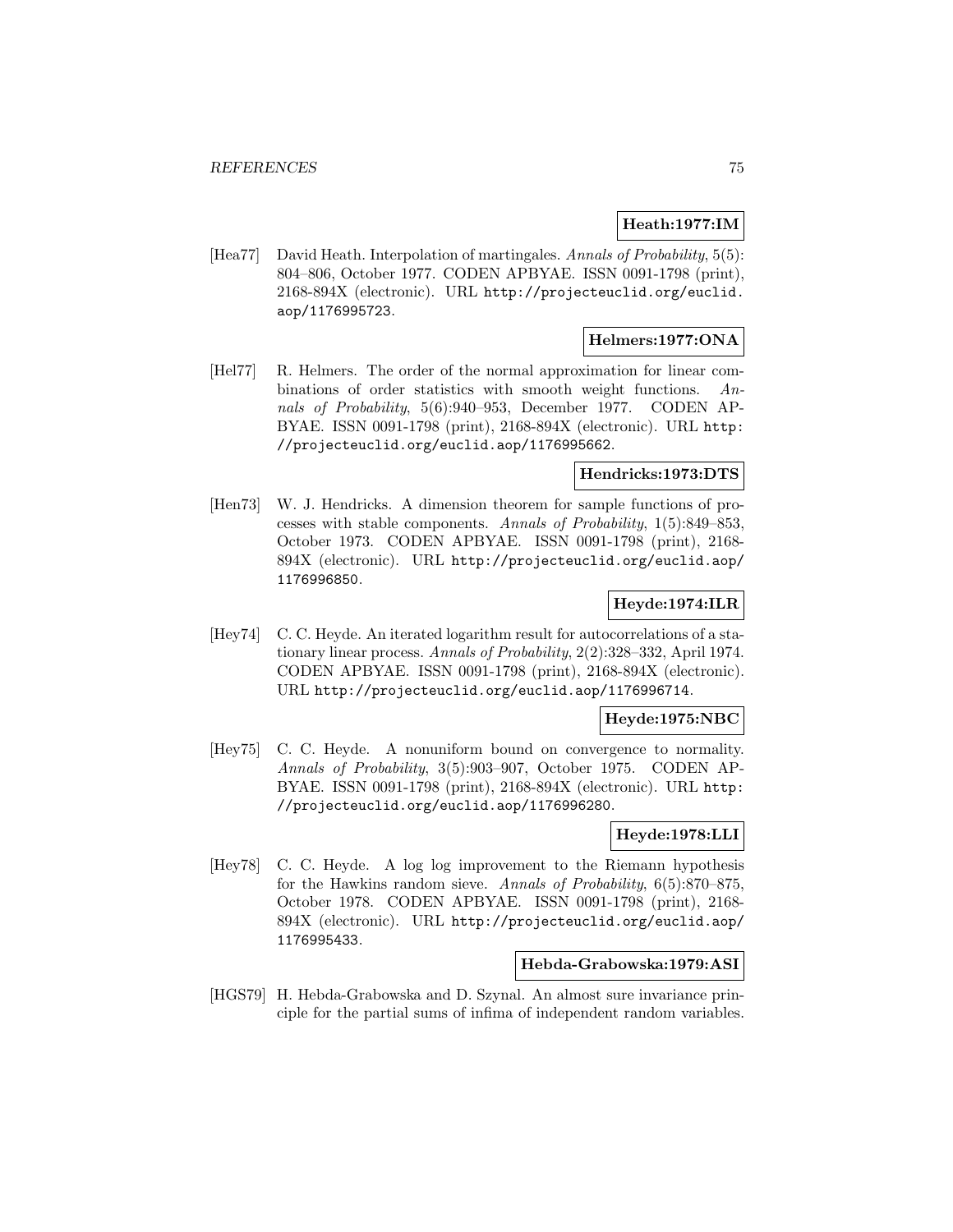Annals of Probability, 7(6):1036–1045, December 1979. CODEN AP-BYAE. ISSN 0091-1798 (print), 2168-894X (electronic). URL http: //projecteuclid.org/euclid.aop/1176994896.

**Hipp:1977:EEI**

[Hip77] C. Hipp. Edgeworth expansions for integrals of smooth functions. Annals of Probability, 5(6):1004–1011, December 1977. CODEN AP-BYAE. ISSN 0091-1798 (print), 2168-894X (electronic). URL http: //projecteuclid.org/euclid.aop/1176995667.

#### **Hoffmann-Jorgensen:1976:LLN**

[HJP76] J. Hoffmann-Jorgensen and G. Pisier. The Law of Large Numbers and the Central Limit Theorem in Banach spaces. Annals of Probability, 4(4):587–599, August 1976. CODEN APBYAE. ISSN 0091-1798 (print), 2168-894X (electronic). URL http://projecteuclid.org/ euclid.aop/1176996029.

## **Hoffmann-Jorgensen:1979:LTG**

[HJSD79] J. Hoffmann-Jorgensen, L. A. Shepp, and R. M. Dudley. On the lower tail of Gaussian seminorms. Annals of Probability, 7(2):319– 342, April 1979. CODEN APBYAE. ISSN 0091-1798 (print), 2168- 894X (electronic). URL http://projecteuclid.org/euclid.aop/ 1176995091.

## **Hahn:1977:SCS**

[HK77] Marjorie G. Hahn and Michael J. Klass. Sample-continuity of squareintegrable processes. Annals of Probability, 5(3):361–370, June 1977. CODEN APBYAE. ISSN 0091-1798 (print), 2168-894X (electronic). URL http://projecteuclid.org/euclid.aop/1176995797.

### **Holley:1975:ETW**

[HL75] Richard A. Holley and Thomas M. Liggett. Ergodic theorems for weakly interacting infinite systems and the voter model. Annals of Probability, 3(4):643–663, August 1975. CODEN APBYAE. ISSN 0091-1798 (print), 2168-894X (electronic). URL http:// projecteuclid.org/euclid.aop/1176996306.

### **Hall:1977:CC**

[HL77] W. J. Hall and R. M. Loynes. On the concept of contiguity. Annals of Probability, 5(2):278–282, April 1977. CODEN APBYAE. ISSN 0091- 1798 (print), 2168-894X (electronic). URL http://projecteuclid. org/euclid.aop/1176995851.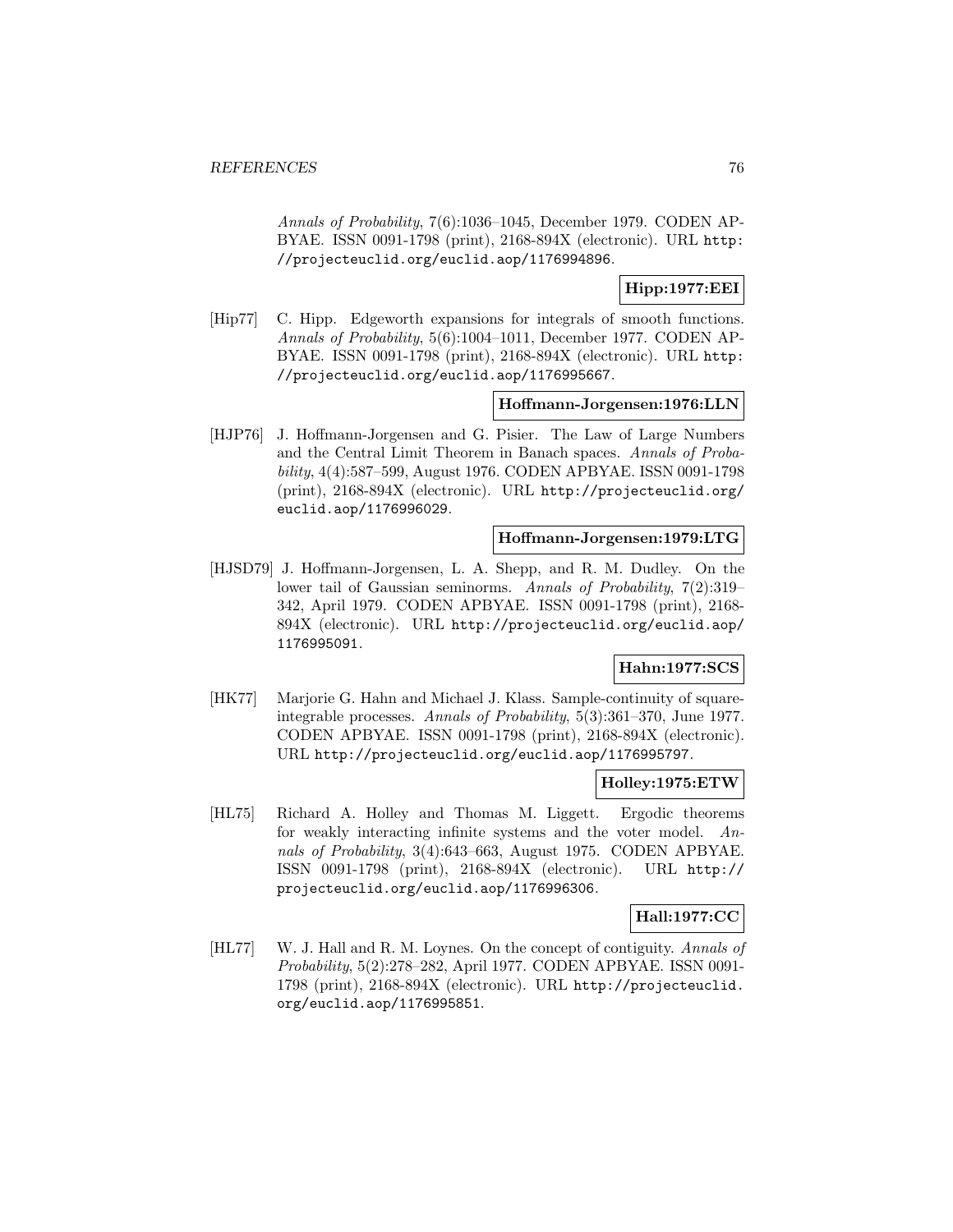### **Holley:1978:SCP**

[HL78] R. Holley and T. M. Liggett. The survival of contact processes. Annals of Probability, 6(2):198–206, April 1978. CODEN APBYAE. ISSN 0091-1798 (print), 2168-894X (electronic). URL http:// projecteuclid.org/euclid.aop/1176995567.

## **Hudson:1975:MEI**

[HM75] W. N. Hudson and J. D. Mason. More on equivalence of infinitely divisible distributions. Annals of Probability, 3(3):563–568, June 1975. CODEN APBYAE. ISSN 0091-1798 (print), 2168-894X (electronic). URL http://projecteuclid.org/euclid.aop/1176996363.

#### **Halasz:1977:RDP**

[HM77] G. Halasz and P. Major. Reconstructing the distribution from partial sums of samples. Annals of Probability, 5(6):987–998, December 1977. CODEN APBYAE. ISSN 0091-1798 (print), 2168-894X (electronic). URL http://projecteuclid.org/euclid.aop/1176995665.

#### **Huntington:1975:SET**

[HN75] Raymond J. Huntington and Joseph I. Naus. A simpler expression for K th nearest neighbor coincidence probabilities. Annals of Probability, 3(5):894–896, October 1975. CODEN APBYAE. ISSN 0091-1798 (print), 2168-894X (electronic). URL http://projecteuclid.org/ euclid.aop/1176996278.

#### **Hochberg:1978:SMP**

[Hoc78] Kenneth J. Hochberg. A signed measure on path space related to Wiener measure. Annals of Probability, 6(3):433–458, June 1978. CO-DEN APBYAE. ISSN 0091-1798 (print), 2168-894X (electronic). URL http://projecteuclid.org/euclid.aop/1176995529.

## **Holst:1977:SAR**

[Hol77] Lars Holst. Some asymptotic results for occupancy problems. Annals of Probability, 5(6):1028–1035, December 1977. CODEN AP-BYAE. ISSN 0091-1798 (print), 2168-894X (electronic). URL http: //projecteuclid.org/euclid.aop/1176995671.

#### **Holst:1979:ANS**

[Hol79] Lars Holst. Asymptotic normality of sum-functions of spacings. Annals of Probability, 7(6):1066–1072, December 1979. CODEN AP-BYAE. ISSN 0091-1798 (print), 2168-894X (electronic). URL http: //projecteuclid.org/euclid.aop/1176994901.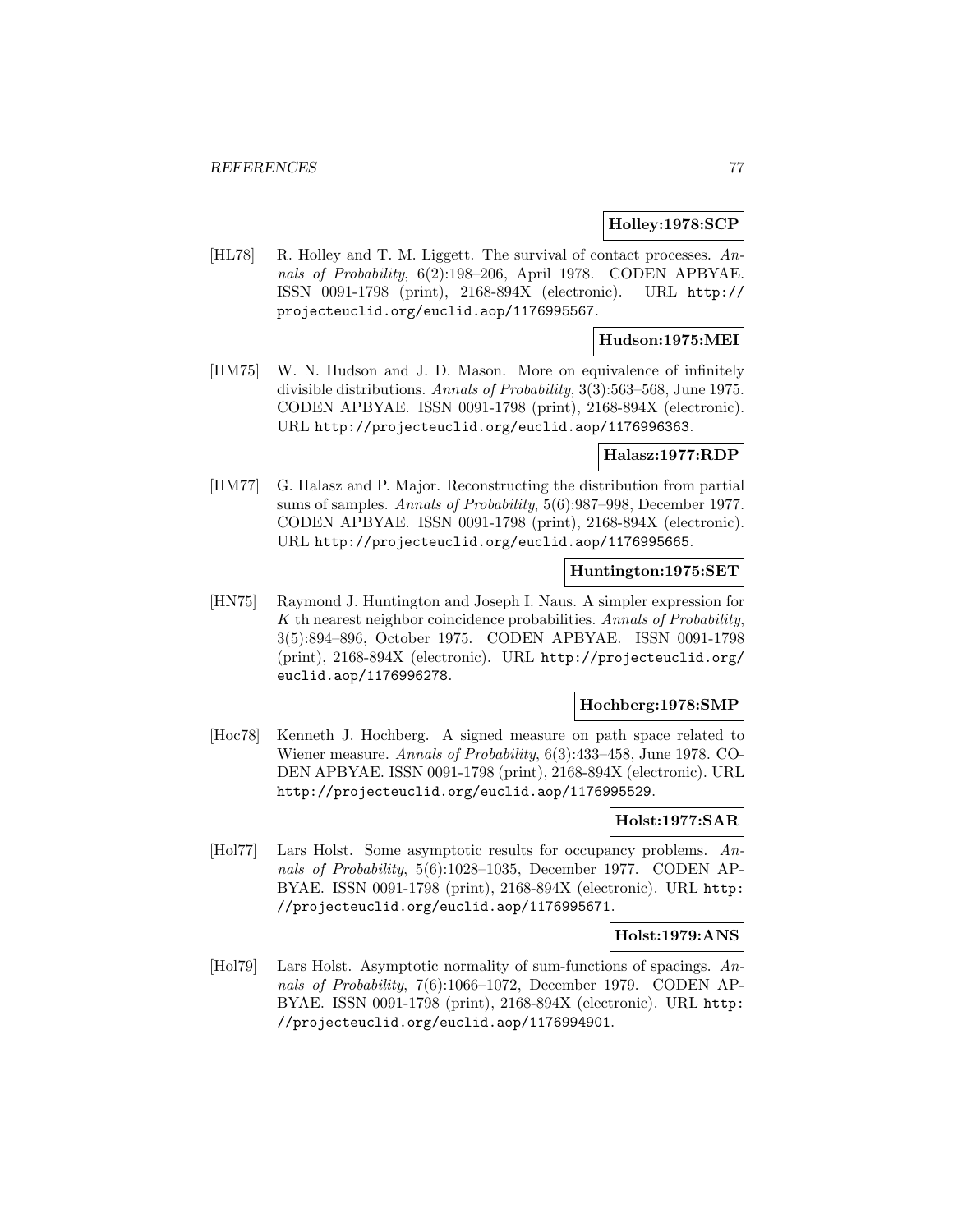### **Hoppe:1976:SMB**

[Hop76] Fred M. Hoppe. Supercritical multitype branching processes. Annals of Probability, 4(3):393–401, June 1976. CODEN APBYAE. ISSN 0091-1798 (print), 2168-894X (electronic). URL http:// projecteuclid.org/euclid.aop/1176996088.

## **Hoppe:1977:RIM**

[Hop77] Fred M. Hoppe. Representations of invariant measures on multitype Galton–Watson processes. Annals of Probability, 5(2):291–297, April 1977. CODEN APBYAE. ISSN 0091-1798 (print), 2168- 894X (electronic). URL http://projecteuclid.org/euclid.aop/ 1176995854.

# **Hosoya:1978:DTS**

[Hos78a] Yuzo Hosoya. Discrete-time stable processes and their certain properties. Annals of Probability, 6(1):94–105, February 1978. CODEN APBYAE. ISSN 0091-1798 (print), 2168-894X (electronic). URL http://projecteuclid.org/euclid.aop/1176995613.

#### **Hosoya:1978:RLE**

[Hos78b] Yuzo Hosoya. Robust linear extrapolations of second-order stationary processes. Annals of Probability, 6(4):574–584, August 1978. CO-DEN APBYAE. ISSN 0091-1798 (print), 2168-894X (electronic). URL http://projecteuclid.org/euclid.aop/1176995479.

### **Halevy:1979:AKT**

[HR79] Avner Halevy and M. Bhaskara Rao. On an analogue of Komlos' theorem for strategies. Annals of Probability, 7(6):1073–1077, December 1979. CODEN APBYAE. ISSN 0091-1798 (print), 2168- 894X (electronic). URL http://projecteuclid.org/euclid.aop/ 1176994902.

# **Heyde:1973:IPL**

[HS73] C. C. Heyde and D. J. Scott. Invariance principles for the law of the iterated logarithm for martingales and processes with stationary increments. Annals of Probability, 1(3):428–436, June 1973. CO-DEN APBYAE. ISSN 0091-1798 (print), 2168-894X (electronic). URL http://projecteuclid.org/euclid.aop/1176996937.

## **Holley:1976:MAI**

[HS76] R. A. Holley and D. W. Stroock. A martingale approach to infinite systems of interacting processes. Annals of Probability, 4(2):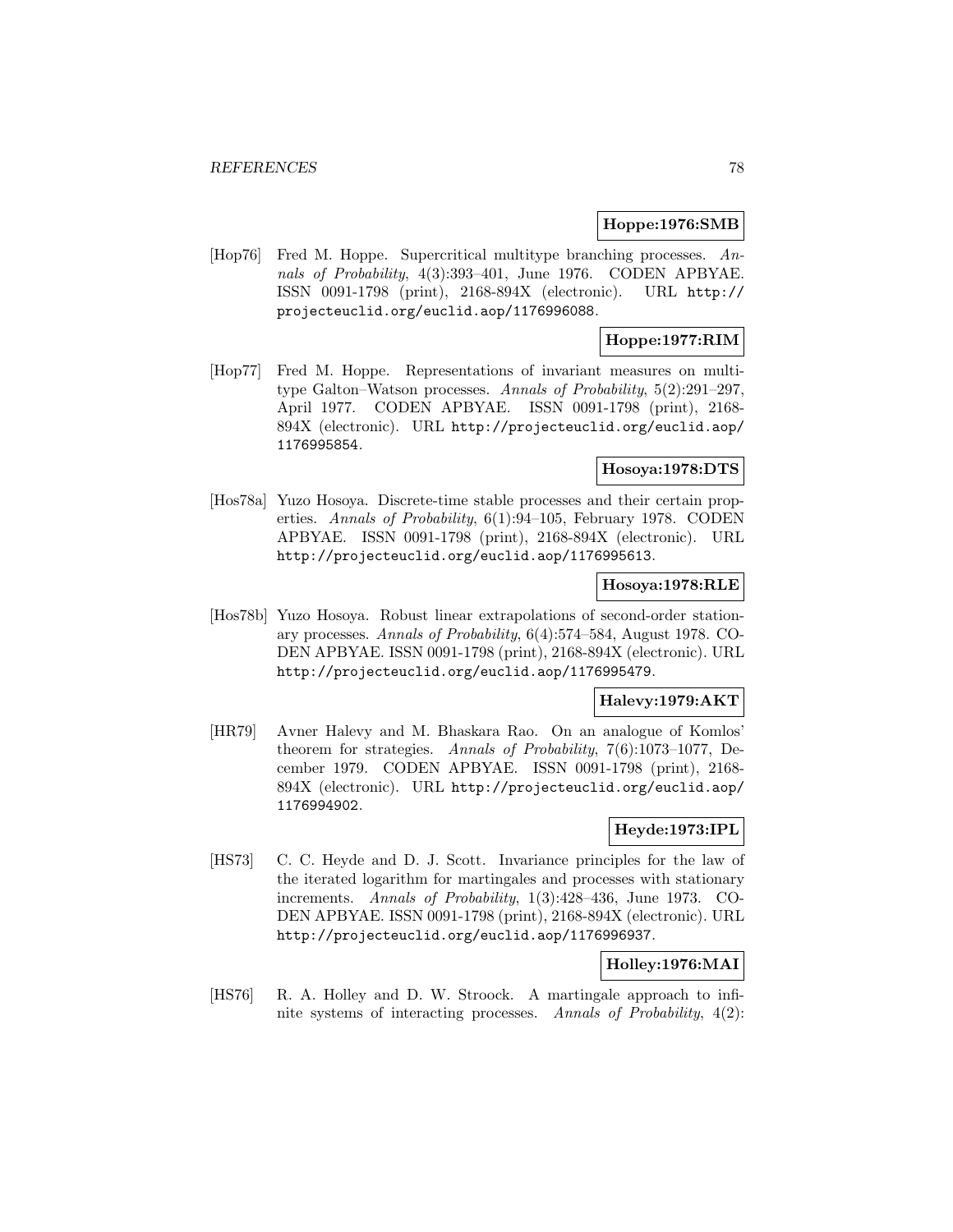195–228, April 1976. CODEN APBYAE. ISSN 0091-1798 (print), 2168-894X (electronic). URL http://projecteuclid.org/euclid. aop/1176996130.

# **Hudson:1975:EID**

[HT75] William N. Hudson and Howard G. Tucker. Equivalence of infinitely divisible distributions. Annals of Probability, 3(1):70–79, February 1975. CODEN APBYAE. ISSN 0091-1798 (print), 2168- 894X (electronic). URL http://projecteuclid.org/euclid.aop/ 1176996449.

## **Hudson:1979:AIM**

[HT79] William N. Hudson and Howard G. Tucker. Asymptotic independence in the multivariate Central Limit Theorem. Annals of Probability, 7(4):662–671, August 1979. CODEN APBYAE. ISSN 0091-1798 (print), 2168-894X (electronic). URL http://projecteuclid.org/ euclid.aop/1176994989.

## **Hudson:1976:ATP**

[Hud76] William N. Hudson. Admissible translates for probability distributions. Annals of Probability, 4(3):505–508, June 1976. CODEN AP-BYAE. ISSN 0091-1798 (print), 2168-894X (electronic). URL http: //projecteuclid.org/euclid.aop/1176996103.

## **Hartman:1974:NDF**

[HW74] Philip Hartman and Geoffrey S. Watson. "Normal" distribution functions on spheres and the modified Bessel functions. Annals of Probability, 2(4):593–607, August 1974. CODEN APBYAE. ISSN 0091-1798 (print), 2168-894X (electronic). URL http://projecteuclid.org/ euclid.aop/1176996606.

### **Hwang:1976:RPG**

[Hwa76] J. S. Hwang. On the recurrence property of Gaussian Taylor series. Annals of Probability, 4(3):453–455, June 1976. CODEN AP-BYAE. ISSN 0091-1798 (print), 2168-894X (electronic). URL http: //projecteuclid.org/euclid.aop/1176996093.

#### **Hwang:1977:GKM**

[Hwa77] F. K. Hwang. A generalization of the Karlin–McGregor theorem on coincidence probabilities and an application to clustering. Annals of Probability, 5(5):814–817, October 1977. CODEN AP-BYAE. ISSN 0091-1798 (print), 2168-894X (electronic). URL http: //projecteuclid.org/euclid.aop/1176995725.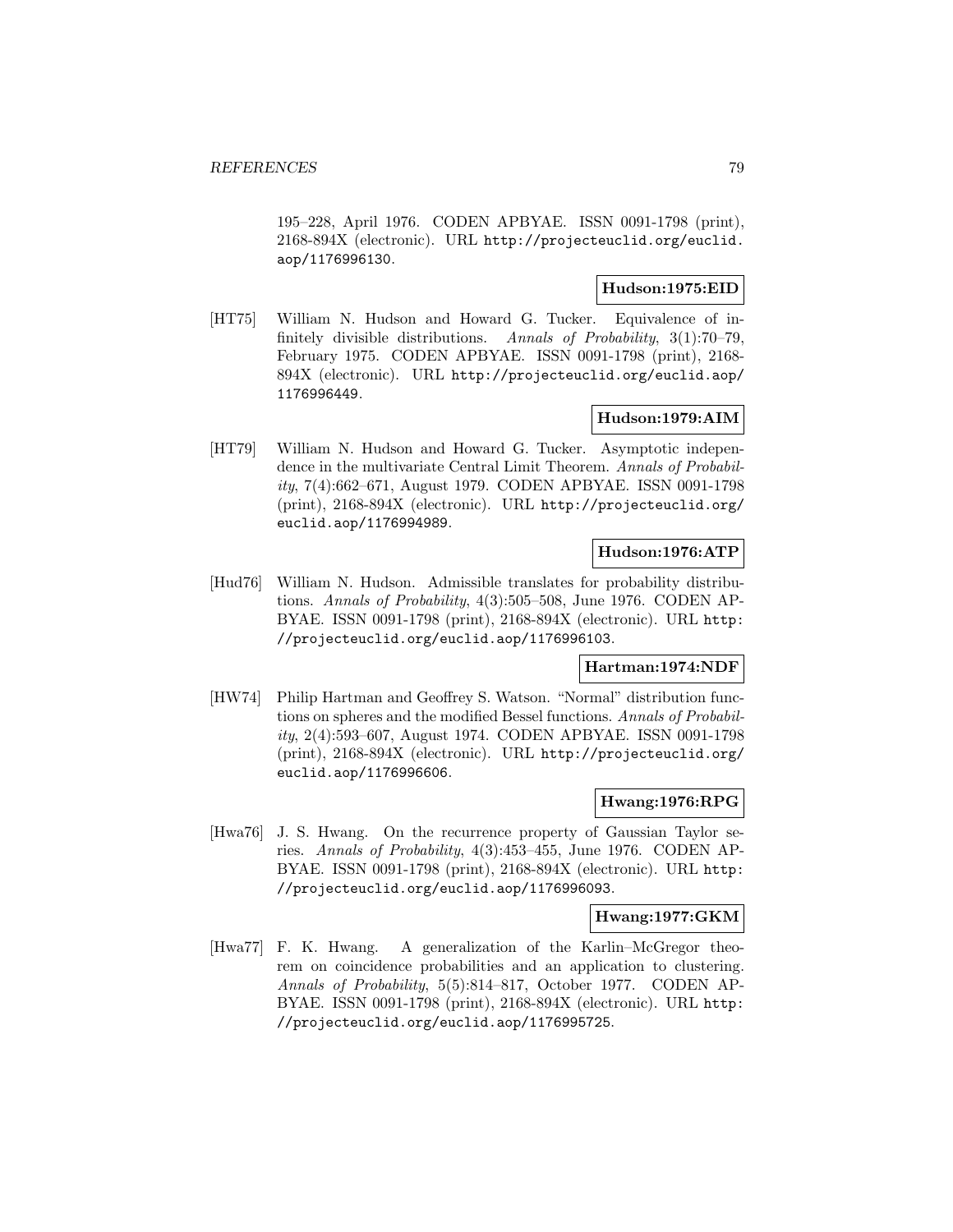### **Iglehart:1974:FCL**

[Igl74] Donald L. Iglehart. Functional Central Limit Theorems for random walks conditioned to stay positive. Annals of Probability, 2(4):608– 619, August 1974. CODEN APBYAE. ISSN 0091-1798 (print), 2168- 894X (electronic). URL http://projecteuclid.org/euclid.aop/ 1176996607.

# **Imhof:1976:OCS**

[Imh76] J. P. Imhof. Oscillations of continuous symmetric random walk. Annals of Probability, 4(4):662–666, August 1976. CODEN AP-BYAE. ISSN 0091-1798 (print), 2168-894X (electronic). URL http: //projecteuclid.org/euclid.aop/1176996035.

## **Isaac:1979:MDF**

[Isa79] Richard Isaac. Markov-dependent  $\sigma$ -fields and conditional expectations. Annals of Probability, 7(6):1088–1091, December 1979. CO-DEN APBYAE. ISSN 0091-1798 (print), 2168-894X (electronic). URL http://projecteuclid.org/euclid.aop/1176994905.

### **Ismail:1977:BFI**

[Ism77] Mourad E. H. Ismail. Bessel functions and the infinite divisibility of the Student t-distribution. Annals of Probability, 5(4):582–585, August 1977. CODEN APBYAE. ISSN 0091-1798 (print), 2168- 894X (electronic). URL http://projecteuclid.org/euclid.aop/ 1176995766.

## **Ivkovic:1975:DWR**

[Ivk75] Z. Ivkovic. Deduction of Wold representation of stationary processes from Cramér representation of second-order processes. Annals of Probability, 3(3):546–548, June 1975. CODEN APBYAE. ISSN 0091- 1798 (print), 2168-894X (electronic). URL http://projecteuclid. org/euclid.aop/1176996360.

## **Jain:1976:ECC**

[Jai76] Naresh C. Jain. An example concerning CLT and LIL in Banach space. Annals of Probability, 4(4):690–694, August 1976. CODEN APBYAE. ISSN 0091-1798 (print), 2168-894X (electronic). URL http://projecteuclid.org/euclid.aop/1176996040.

#### **James:1975:FLI**

[Jam75] Barry R. James. A functional law of the iterated logarithm for weighted empirical distributions. Annals of Probability,  $3(5)$ :762–772,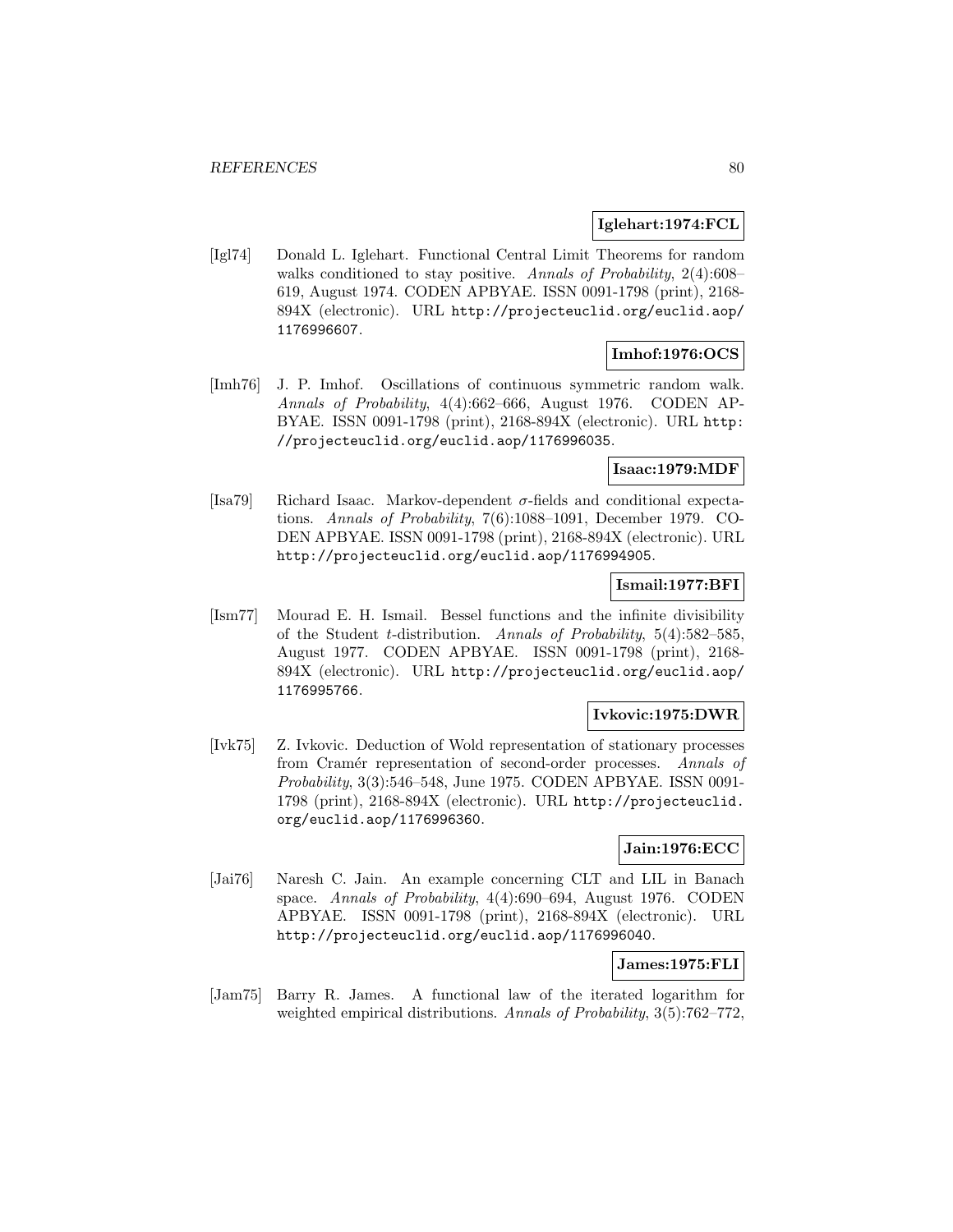October 1975. CODEN APBYAE. ISSN 0091-1798 (print), 2168- 894X (electronic). URL http://projecteuclid.org/euclid.aop/ 1176996263.

## **James:1976:IDI**

[Jam76] Ian R. James. Infinite F-divisibility of integer-valued random variables. Annals of Probability, 4(2):326–334, April 1976. CODEN AP-BYAE. ISSN 0091-1798 (print), 2168-894X (electronic). URL http: //projecteuclid.org/euclid.aop/1176996138.

## **Jain:1975:ULF**

[JJS75] Naresh C. Jain, Kumar Jogdeo, and William F. Stout. Upper and lower functions for martingales and mixing processes. Annals of Probability, 3(1):119–145, February 1975. CODEN APBYAE. ISSN 0091- 1798 (print), 2168-894X (electronic). URL http://projecteuclid. org/euclid.aop/1176996453.

## **Jupp:1978:DPS**

[JM78] P. E. Jupp and K. V. Mardia. Density-preserving statistics and densities for sample means. Annals of Probability, 6(4):688–694, August 1978. CODEN APBYAE. ISSN 0091-1798 (print), 2168- 894X (electronic). URL http://projecteuclid.org/euclid.aop/ 1176995490.

## **Joffe:1974:SAD**

[Jof74] A. Joffe. On a set of almost deterministic k-independent random variables. Annals of Probability, 2(1):161–162, February 1974. CO-DEN APBYAE. ISSN 0091-1798 (print), 2168-894X (electronic). URL http://projecteuclid.org/euclid.aop/1176996762.

### **Jones:1976:EMF**

[Jon76] Roger L. Jones. The ergodic maximal function with cancellation. Annals of Probability, 4(1):91–97, February 1976. CODEN AP-BYAE. ISSN 0091-1798 (print), 2168-894X (electronic). URL http: //projecteuclid.org/euclid.aop/1176996184.

#### **Joshi:1975:NBS**

[Jos75] V. M. Joshi. A new bound for standard p-functions. Annals of Probability, 3(2):346–352, April 1975. CODEN APBYAE. ISSN 0091-1798 (print), 2168-894X (electronic). URL http://projecteuclid.org/ euclid.aop/1176996405.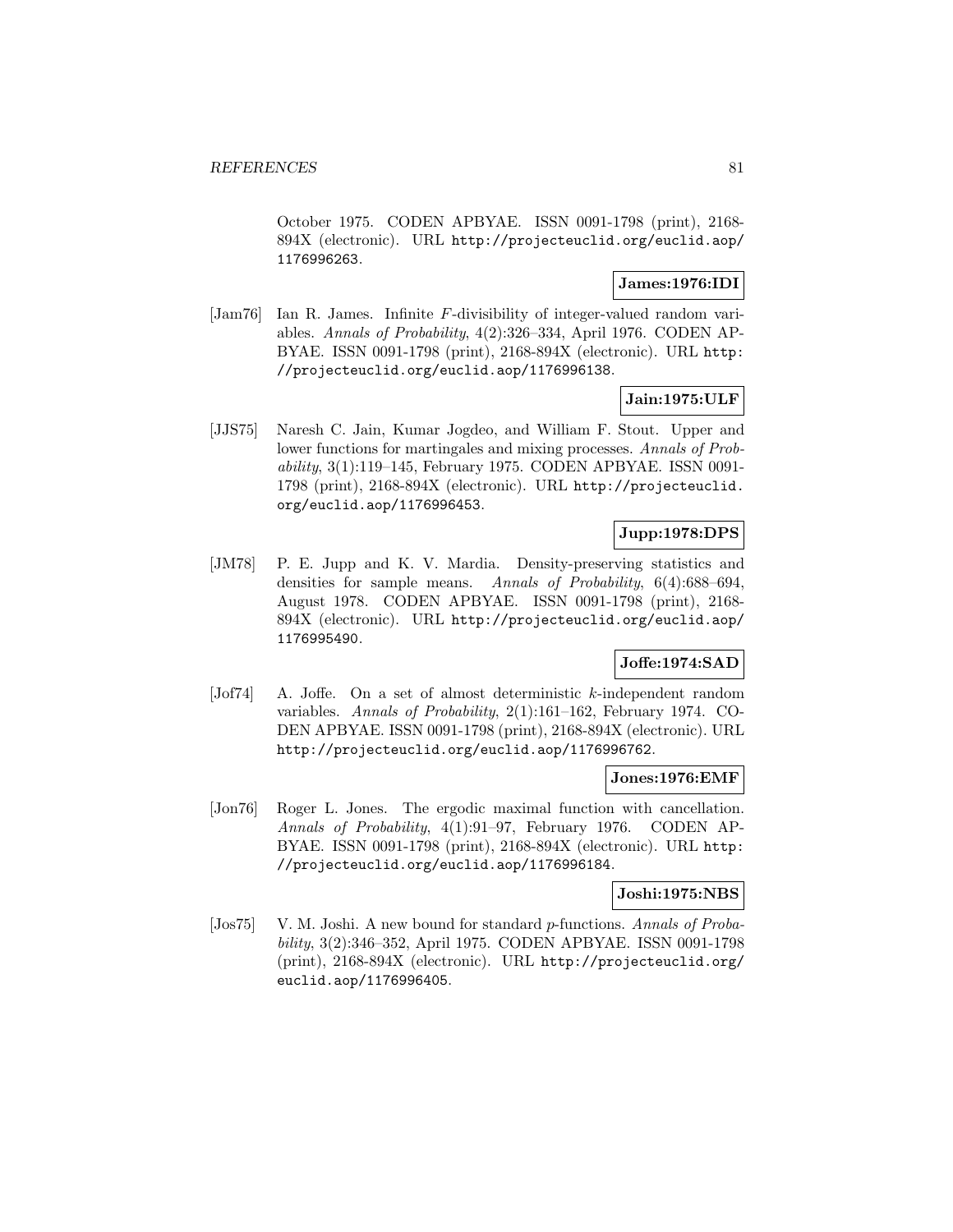### **Joshi:1977:IUB**

[Jos77] V. M. Joshi. An improved upper bound for standard p-functions. Annals of Probability, 5(6):999–1003, December 1977. CODEN AP-BYAE. ISSN 0091-1798 (print), 2168-894X (electronic). URL http: //projecteuclid.org/euclid.aop/1176995666.

## **Jain:1975:OLI**

[JP75a] Naresh C. Jain and William E. Pruitt. The other law of the iterated logarithm. Annals of Probability, 3(6):1046–1049, December 1975. CODEN APBYAE. ISSN 0091-1798 (print), 2168-894X (electronic). URL http://projecteuclid.org/euclid.aop/1176996232.

#### **Jureckova:1975:ONA**

[JP75b] Jana Jureckova and Madan L. Puri. Order of normal approximation for rank test statistics distribution. Annals of Probability, 3(3):526– 533, June 1975. CODEN APBYAE. ISSN 0091-1798 (print), 2168- 894X (electronic). URL http://projecteuclid.org/euclid.aop/ 1176996358.

#### **Jacobsen:1977:BDC**

[JP77] M. Jacobsen and J. W. Pitman. Birth, death and conditioning of Markov chains. Annals of Probability, 5(3):430–450, June 1977. CO-DEN APBYAE. ISSN 0091-1798 (print), 2168-894X (electronic). URL http://projecteuclid.org/euclid.aop/1176995803.

#### **Jain:1973:LAL**

[JT73] N. C. Jain and S. J. Taylor. Local asymptotic laws for Brownian motion. Annals of Probability, 1(4):527–549, August 1973. CODEN AP-BYAE. ISSN 0091-1798 (print), 2168-894X (electronic). URL http: //projecteuclid.org/euclid.aop/1176996884.

## **Kaigh:1975:CLL**

[Kai75a] W. D. Kaigh. A conditional local limit theorem for recurrent random walk. Annals of Probability, 3(5):883–888, October 1975. CO-DEN APBYAE. ISSN 0091-1798 (print), 2168-894X (electronic). URL http://projecteuclid.org/euclid.aop/1176996276.

## **Kaijser:1975:LTP**

[Kai75b] Thomas Kaijser. A limit theorem for partially observed Markov chains. Annals of Probability, 3(4):677–696, August 1975. CODEN APBYAE. ISSN 0091-1798 (print), 2168-894X (electronic). URL http://projecteuclid.org/euclid.aop/1176996308.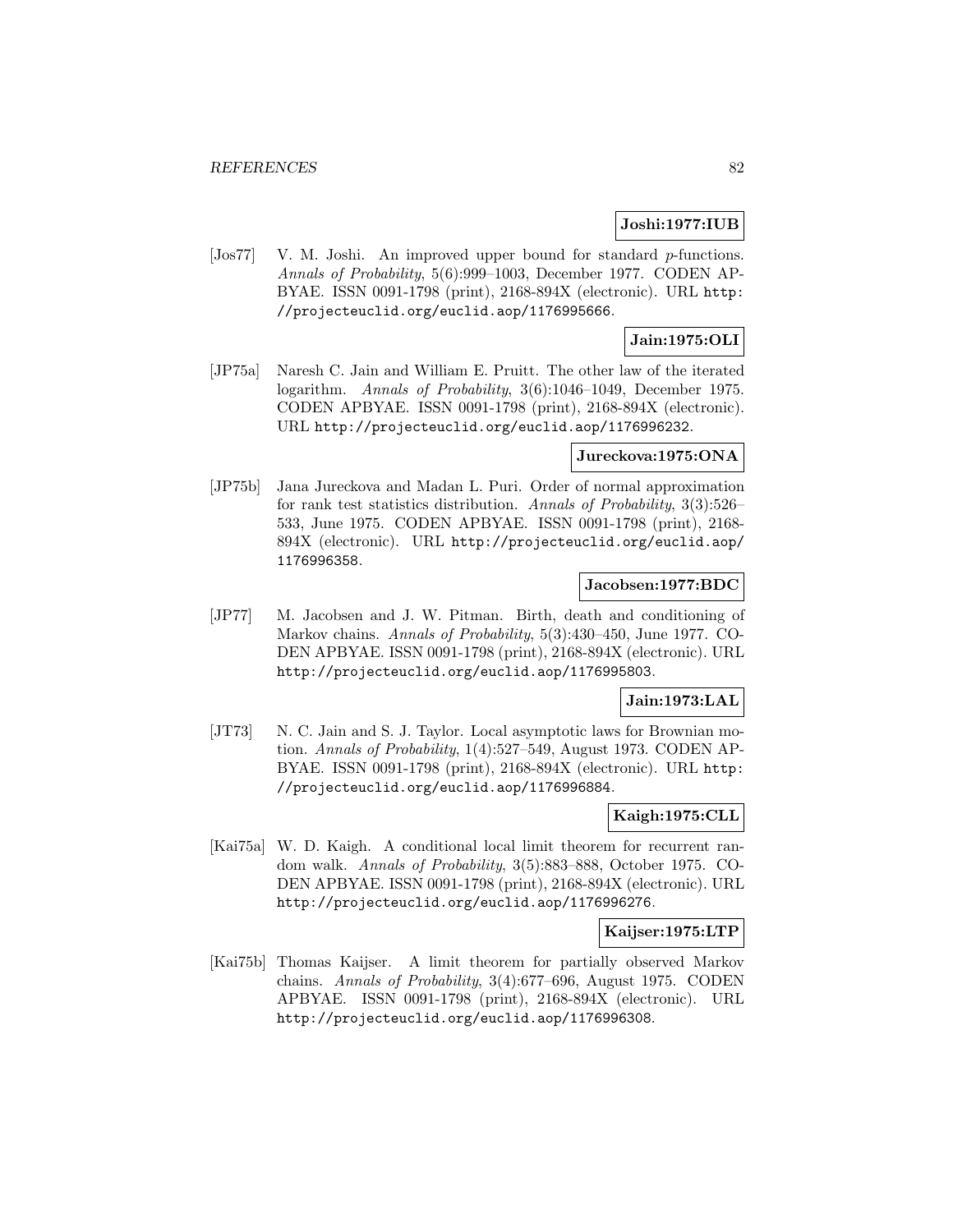## **Kaigh:1976:IPR**

[Kai76] W. D. Kaigh. An invariance principle for random walk conditioned by a late return to zero. Annals of Probability, 4(1):115–121, February 1976. CODEN APBYAE. ISSN 0091-1798 (print), 2168- 894X (electronic). URL http://projecteuclid.org/euclid.aop/ 1176996189.

## **Kallenberg:1973:CCR**

[Kal73] Olav Kallenberg. Conditions for continuity of random processes without discontinuities of the second kind. Annals of Probability, 1(3): 519–526, June 1973. CODEN APBYAE. ISSN 0091-1798 (print), 2168-894X (electronic). URL http://projecteuclid.org/euclid. aop/1176996948. See correction [Kal76].

## **Kallenberg:1974:SRP**

[Kal74] Olav Kallenberg. Series of random processes without discontinuities of the second kind. Annals of Probability, 2(4):729–737, August 1974. CODEN APBYAE. ISSN 0091-1798 (print), 2168-894X (electronic). URL http://projecteuclid.org/euclid.aop/1176996615.

#### **Kallenberg:1975:EPP**

[Kal75] Olav Kallenberg. On the existence and path properties of stochastic integrals. Annals of Probability, 3(2):262–280, April 1975. CO-DEN APBYAE. ISSN 0091-1798 (print), 2168-894X (electronic). URL http://projecteuclid.org/euclid.aop/1176996397.

# **Kallenberg:1976:NCB**

[Kal76] Olav Kallenberg. Note: Correction to "Conditions for Continuity of Random Processes Without Discontinuities of the Second Kind". Annals of Probability, 4(2):338, April 1976. CODEN APBYAE. ISSN 0091-1798 (print), 2168-894X (electronic). URL http:// projecteuclid.org/euclid.aop/1176996140. See [Kal73].

#### **Kalikow:1977:ELW**

[Kal77] Steven Kalikow. An entrance law which reaches equilibrium. Annals of Probability, 5(3):467–469, June 1977. CODEN APBYAE. ISSN 0091- 1798 (print), 2168-894X (electronic). URL http://projecteuclid. org/euclid.aop/1176995807.

## **Kallenberg:1978:IVS**

[Kal78] Olav Kallenberg. On the independence of velocities in a system of noninteracting particles. Annals of Probability, 6(5):885–890, Oc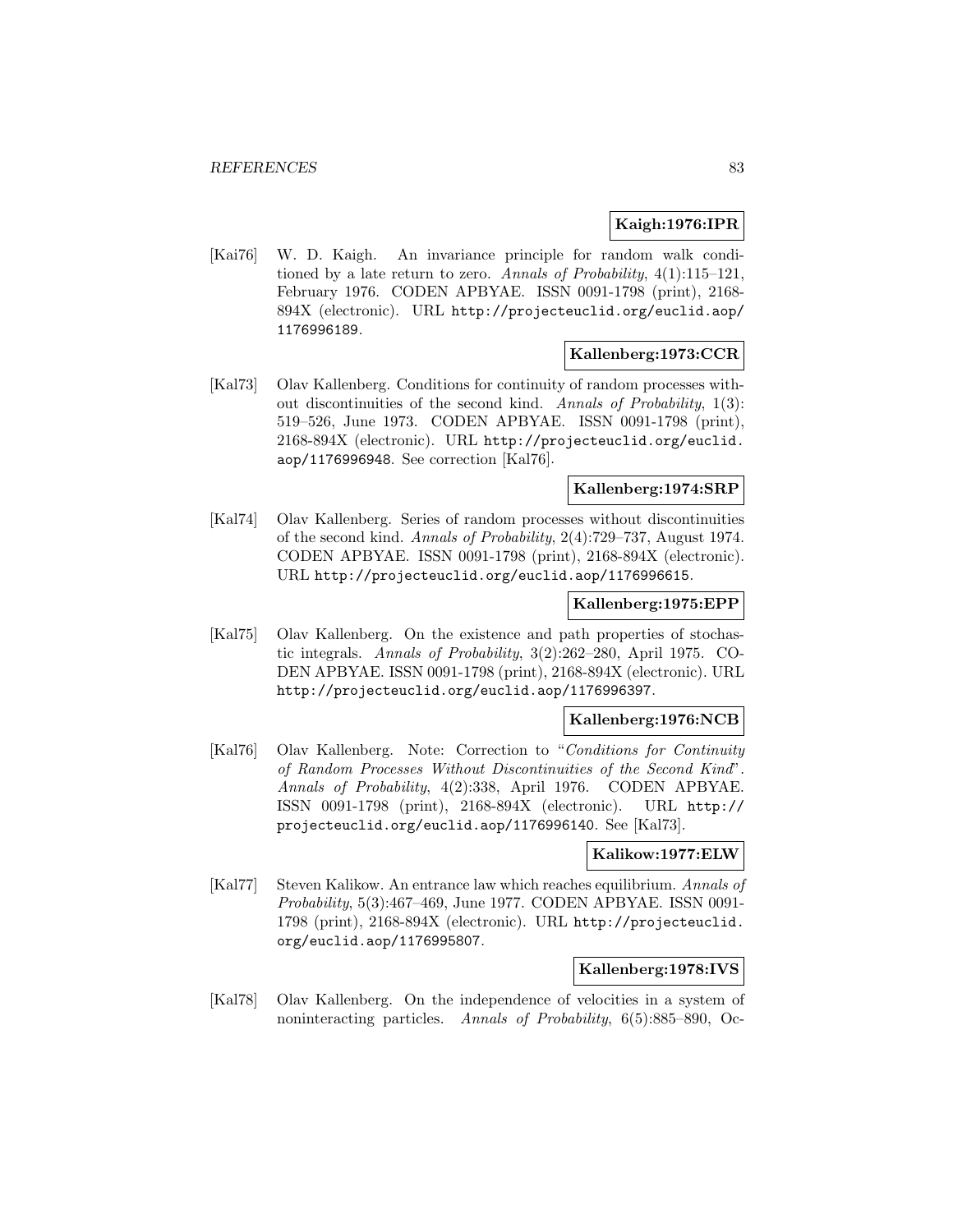tober 1978. CODEN APBYAE. ISSN 0091-1798 (print), 2168- 894X (electronic). URL http://projecteuclid.org/euclid.aop/ 1176995435.

# **Kanter:1975:CNC**

[Kan75a] Marek Kanter. Correction note: Correction to "On Distinguishing Translates of Measures". Annals of Probability, 3(1):189–190, February 1975. CODEN APBYAE. ISSN 0091-1798 (print), 2168- 894X (electronic). URL http://projecteuclid.org/euclid.aop/ 1176996462.

# **Kanter:1975:SMA**

[Kan75b] Marek Kanter. Some martingales associated with sample spacings. Annals of Probability, 3(3):569–572, June 1975. CODEN AP-BYAE. ISSN 0091-1798 (print), 2168-894X (electronic). URL http: //projecteuclid.org/euclid.aop/1176996364.

### **Kanter:1975:SDU**

[Kan75c] Marek Kanter. Stable densities under change of scale and total variation inequalities. Annals of Probability, 3(4):697–707, August 1975. CODEN APBYAE. ISSN 0091-1798 (print), 2168-894X (electronic). URL http://projecteuclid.org/euclid.aop/1176996309.

### **Kanter:1976:USD**

[Kan76] Marek Kanter. On the unimodality of stable densities. Annals of Probability, 4(6):1006–1008, December 1976. CODEN APBYAE. ISSN 0091-1798 (print), 2168-894X (electronic). URL http:// projecteuclid.org/euclid.aop/1176995944.

### **Kanter:1979:LBN**

[Kan79] Marek Kanter. Lower bounds for nonlinear prediction error in moving average processes. Annals of Probability, 7(1):128–138, February 1979. CODEN APBYAE. ISSN 0091-1798 (print), 2168-894X (electronic). URL http://projecteuclid.org/euclid.aop/1176995153.

### **Kaplan:1973:MGW**

[Kap73] Norman Kaplan. The multitype Galton–Watson process with immigration. Annals of Probability, 1(6):947–953, December 1973. CO-DEN APBYAE. ISSN 0091-1798 (print), 2168-894X (electronic). URL http://projecteuclid.org/euclid.aop/1176996802.

### **Kaplan:1974:NSB**

[Kap74a] Norman Kaplan. A note on the supercritical branching processes with random environments. Annals of Probability, 2(3):509–514, June 1974.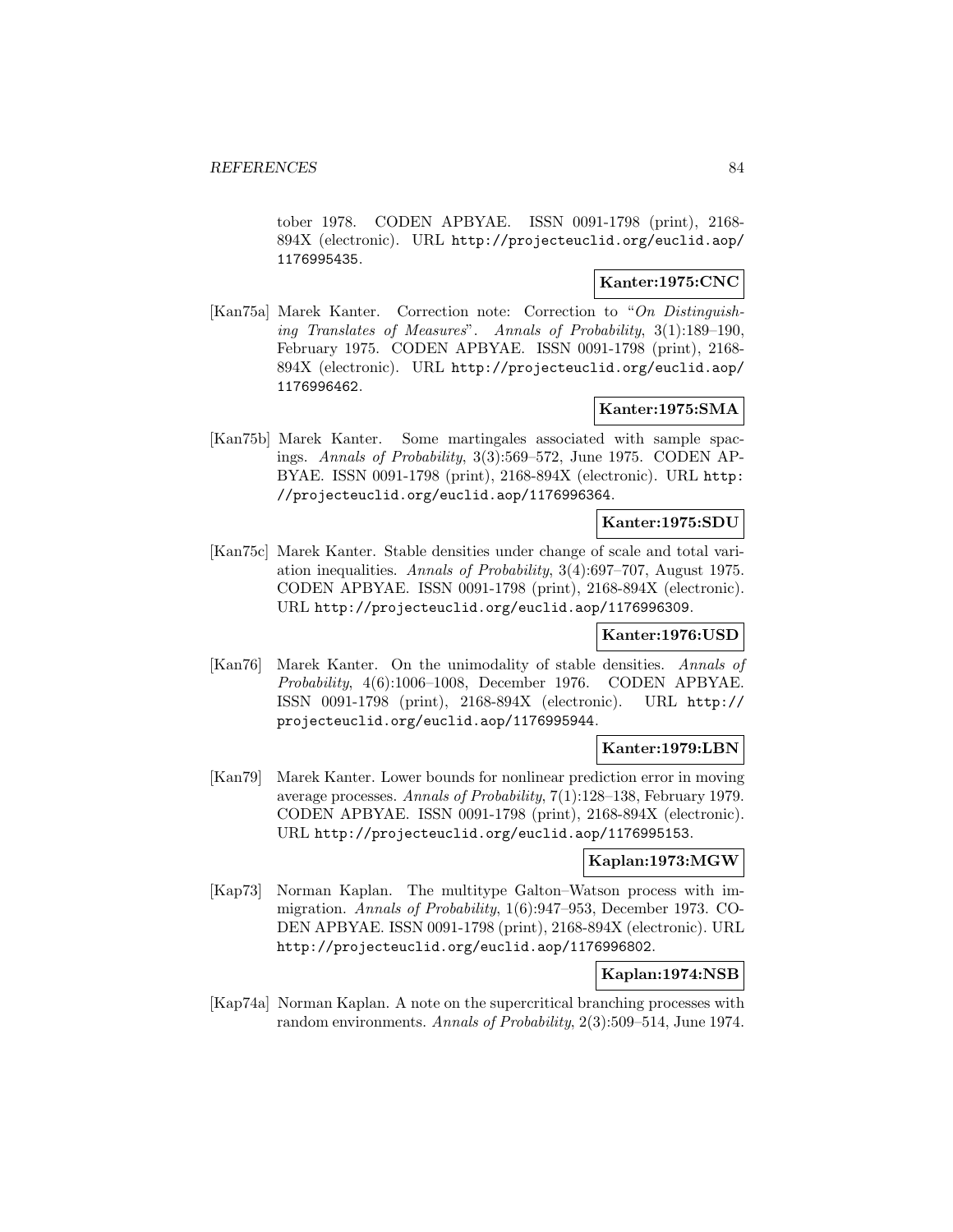CODEN APBYAE. ISSN 0091-1798 (print), 2168-894X (electronic). URL http://projecteuclid.org/euclid.aop/1176996668.

## **Kaplan:1974:SRA**

[Kap74b] Norman Kaplan. Some results about multidimensional branching processes with random environments. Annals of Probability, 2(3): 441–455, June 1974. CODEN APBYAE. ISSN 0091-1798 (print), 2168-894X (electronic). URL http://projecteuclid.org/euclid. aop/1176996659.

# **Kaplan:1975:LTQ**

[Kap75] Norman Kaplan. Limit theorems for a  $GI/G/\infty$  queue. Annals of Probability, 3(5):780–789, October 1975. CODEN APBYAE. ISSN 0091-1798 (print), 2168-894X (electronic). URL http:// projecteuclid.org/euclid.aop/1176996265.

## **Kaplan:1977:TAP**

[Kap77] Norman Kaplan. Two applications of a Poisson approximation for dependent events. Annals of Probability, 5(5):787–794, October 1977. CODEN APBYAE. ISSN 0091-1798 (print), 2168-894X (electronic). URL http://projecteuclid.org/euclid.aop/1176995720.

### **Karr:1978:LRM**

[Kar78] Alan F. Karr. Lévy random measures. Annals of Probability,  $6(1)$ : 57–71, February 1978. CODEN APBYAE. ISSN 0091-1798 (print), 2168-894X (electronic). URL http://projecteuclid.org/euclid. aop/1176995610. See correction [Kar79].

## **Karr:1979:NCB**

[Kar79] Alan F. Karr. Note: Correction to "Lévy Random Measures". Annals of Probability, 7(6):1098, December 1979. CODEN AP-BYAE. ISSN 0091-1798 (print), 2168-894X (electronic). URL http: //projecteuclid.org/euclid.aop/1176994908. See [Kar78].

### **Kawada:1979:MLB**

[Kaw79] Takayuki Kawada. Maximum in the Lévy–Baxter theorem for Gaussian random fields. Annals of Probability, 7(1):173–178, February 1979. CODEN APBYAE. ISSN 0091-1798 (print), 2168- 894X (electronic). URL http://projecteuclid.org/euclid.aop/ 1176995161.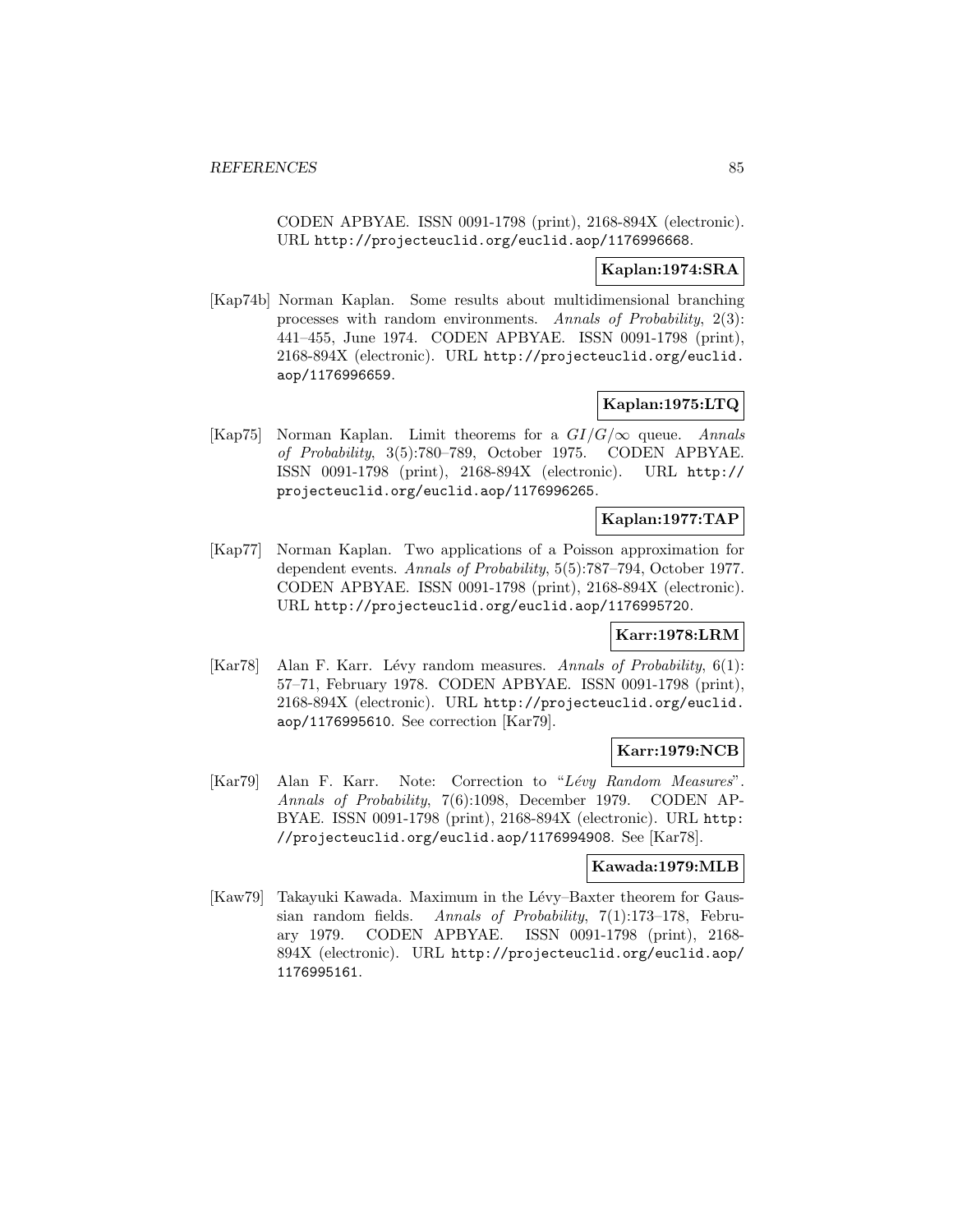## **Kim:1979:LDF**

[KD79] Geung-Ho Kim and H. T. David. Large deviations of functions of Markovian transitions and mathematical programming duality. Annals of Probability, 7(5):874–881, October 1979. CODEN AP-BYAE. ISSN 0091-1798 (print), 2168-894X (electronic). URL http: //projecteuclid.org/euclid.aop/1176994947.

# **Kent:1978:SPP**

[Ken78] John Kent. Some probabilistic properties of Bessel functions. Annals of Probability, 6(5):760–770, October 1978. CODEN APBYAE. ISSN 0091-1798 (print), 2168-894X (electronic). URL http:// projecteuclid.org/euclid.aop/1176995427.

# **Kertz:1974:LTD**

[Ker74] Robert P. Kertz. Limit theorems for discontinuous random evolutinos with applications to initial value problems and to Markov processes on N lines. Annals of Probability, 2(6):1046–1064, December 1974. CODEN APBYAE. ISSN 0091-1798 (print), 2168-894X (electronic). URL http://projecteuclid.org/euclid.aop/1176996497.

## **Kersting:1977:ASA**

[Ker77] Gotz Kersting. Almost sure approximation of the Robbins–Monro process by sums of independent random variables. Annals of Probability, 5(6):954–965, December 1977. CODEN APBYAE. ISSN 0091-1798 (print), 2168-894X (electronic). URL http://projecteuclid.org/ euclid.aop/1176995663.

## **Kersting:1978:WCT**

[Ker78] Gotz D. Kersting. A weak convergence theorem with application to the Robbins–Monro process. Annals of Probability, 6(6):1015–1025, December 1978. CODEN APBYAE. ISSN 0091-1798 (print), 2168- 894X (electronic). URL http://projecteuclid.org/euclid.aop/ 1176995390.

### **Kesten:1974:RTF**

[Kes74] Harry Kesten. Renewal theory for functionals of a Markov chain with general state space. Annals of Probability, 2(3):355–386, June 1974. CODEN APBYAE. ISSN 0091-1798 (print), 2168-894X (electronic). URL http://projecteuclid.org/euclid.aop/1176996654.

# **Kesten:1976:EUC**

[Kes76] Harry Kesten. Existence and uniqueness of countable one-dimensional Markov random fields. Annals of Probability, 4(4):557–569, Au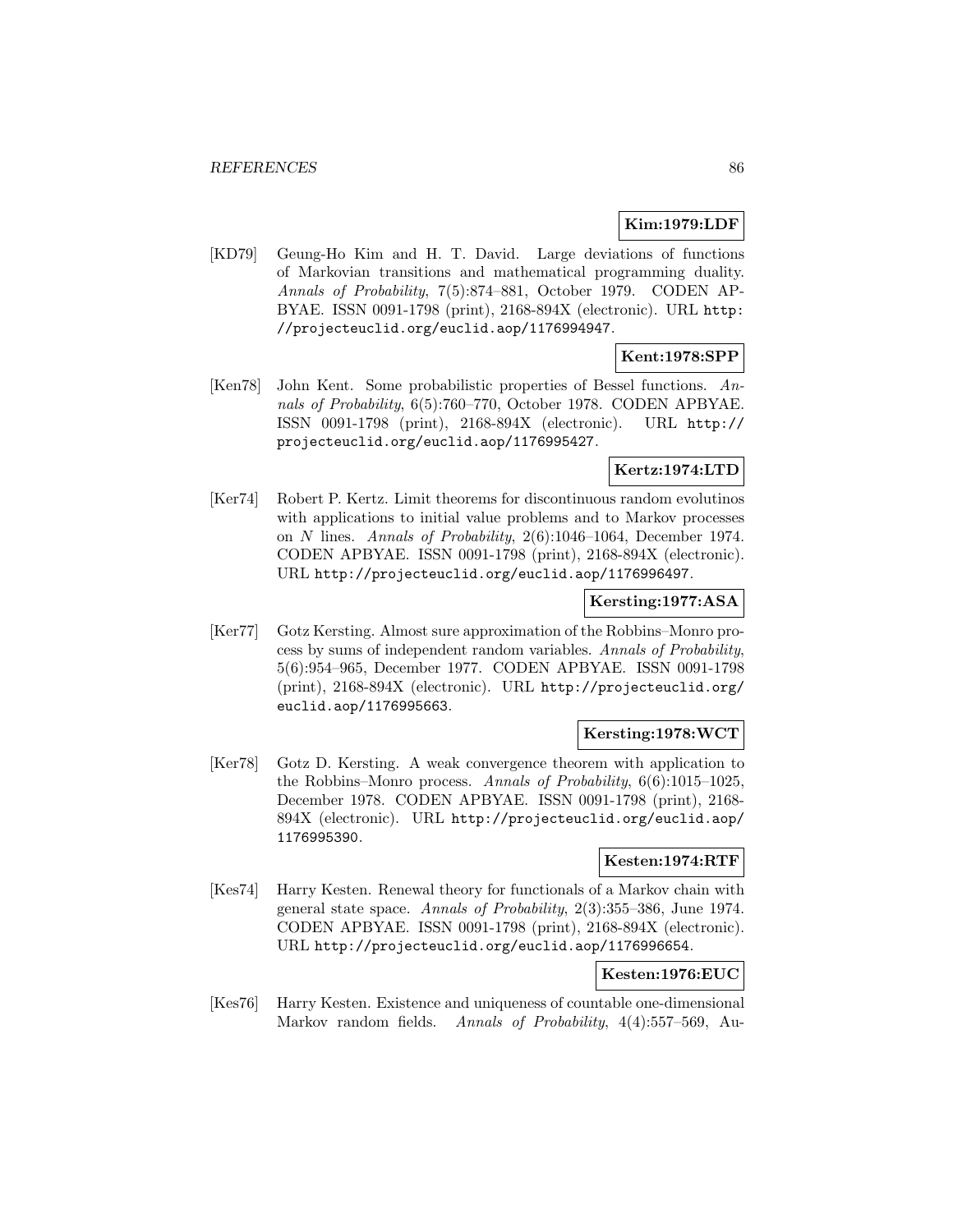gust 1976. CODEN APBYAE. ISSN 0091-1798 (print), 2168- 894X (electronic). URL http://projecteuclid.org/euclid.aop/ 1176996027.

### **Kaplan:1977:JOC**

[KF77] Michael Kaplan and Terrence L. Fine. Joint orders in comparative probability. Annals of Probability, 5(2):161–179, April 1977. CO-DEN APBYAE. ISSN 0091-1798 (print), 2168-894X (electronic). URL http://projecteuclid.org/euclid.aop/1176995843.

## **Klein:1975:QVP**

[KG75] Ruben Klein and Evarist Gine. On quadratic variation of processes with Gaussian increments. Annals of Probability, 3(4):716– 721, August 1975. CODEN APBYAE. ISSN 0091-1798 (print), 2168- 894X (electronic). URL http://projecteuclid.org/euclid.aop/ 1176996311.

#### **Korwar:1973:CTD**

[KH73] Ramesh M. Korwar and Myles Hollander. Contributions to the theory of Dirichlet processes. Annals of Probability, 1(4):705–711, August 1973. CODEN APBYAE. ISSN 0091-1798 (print), 2168- 894X (electronic). URL http://projecteuclid.org/euclid.aop/ 1176996898.

## **Khan:1973:NRC**

[Kha73] Rasul A. Khan. A note on the rate of convergence and its applications. Annals of Probability, 1(3):504–508, June 1973. CODEN AP-BYAE. ISSN 0091-1798 (print), 2168-894X (electronic). URL http: //projecteuclid.org/euclid.aop/1176996945.

### **Khalili:1977:OBM**

[Kha77] Siamak Khalili. On the oscillation of the Brownian motion random measure. Annals of Probability, 5(1):142–144, February 1977. CO-DEN APBYAE. ISSN 0091-1798 (print), 2168-894X (electronic). URL http://projecteuclid.org/euclid.aop/1176995899.

### **Kieffer:1973:CPG**

[Kie73] J. C. Kieffer. A counterexample to Perez's generalization of the Shannon–McMillan theorem. Annals of Probability, 1(2):362–364, April 1973. CODEN APBYAE. ISSN 0091-1798 (print), 2168- 894X (electronic). URL http://projecteuclid.org/euclid.aop/ 1176996994. See correction [Kie76a].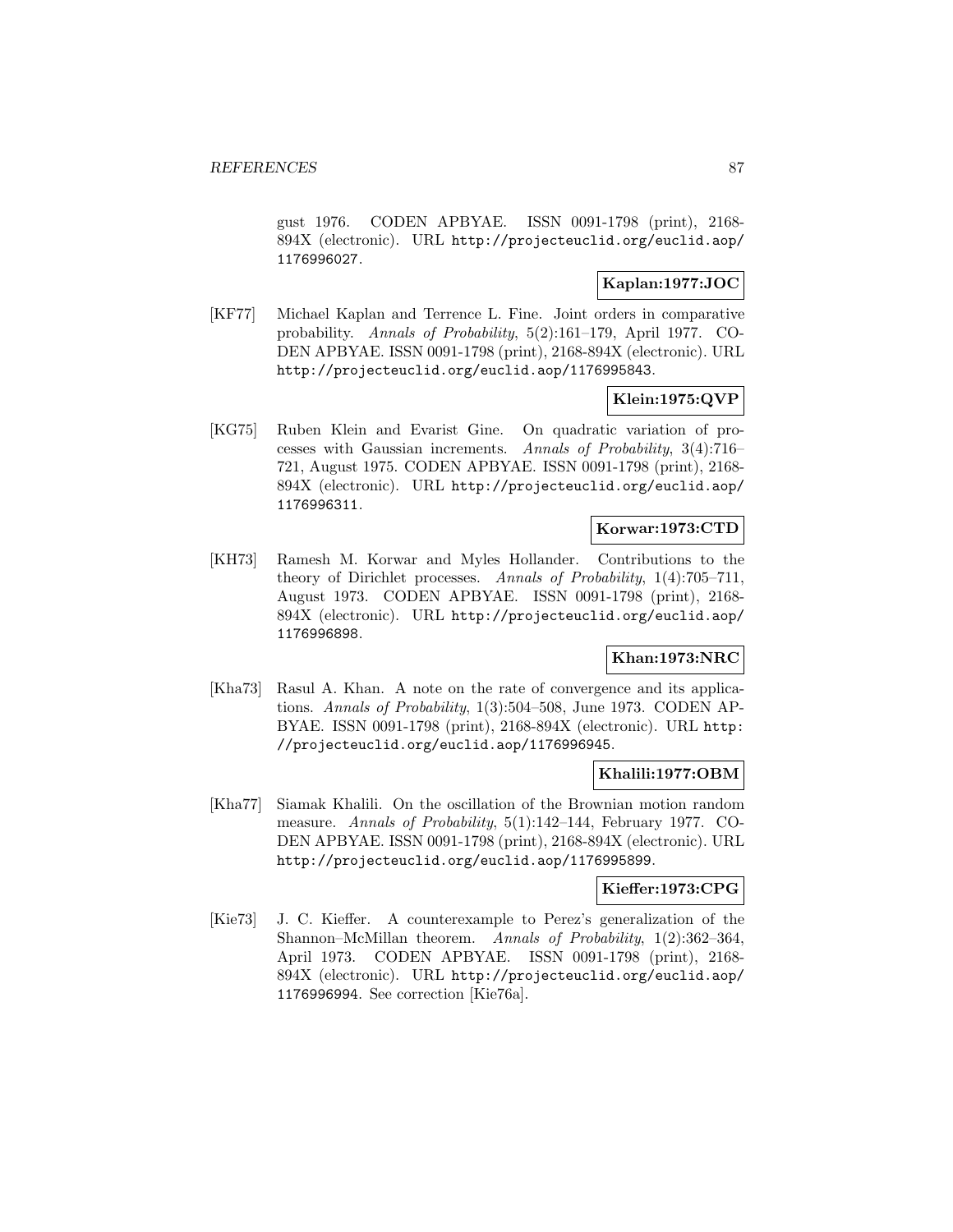### **Kieffer:1974:ASM**

[Kie74] J. C. Kieffer. On the approximation of stationary measures by periodic and ergodic measures. Annals of Probability, 2(3):530–534, June 1974. CODEN APBYAE. ISSN 0091-1798 (print), 2168-894X (electronic). URL http://projecteuclid.org/euclid.aop/1176996671.

## **Kieffer:1975:GSM**

[Kie75] J. C. Kieffer. A generalized Shannon–McMillan theorem for the action of an amenable group on a probability space. Annals of Probability, 3 (6):1031–1037, December 1975. CODEN APBYAE. ISSN 0091-1798 (print), 2168-894X (electronic). URL http://projecteuclid.org/ euclid.aop/1176996230.

## **Kieffer:1976:NCB**

[Kie76a] John C. Kieffer. Note: Correction to "A Counterexample to Perez's Generalization of the Shannon–McMillan Theorem". Annals of Probability, 4(1):153–154, February 1976. CODEN APBYAE. ISSN 0091- 1798 (print), 2168-894X (electronic). URL http://projecteuclid. org/euclid.aop/1176996196. See [Kie73].

## **Kieffer:1976:MNF**

[Kie76b] John C. Kieffer. On the minimum number of fixed length sequences with fixed total probability. Annals of Probability,  $4(2):335-337$ , April 1976. CODEN APBYAE. ISSN 0091-1798 (print), 2168- 894X (electronic). URL http://projecteuclid.org/euclid.aop/ 1176996139.

## **Kieffer:1979:ECR**

[Kie79] John C. Kieffer. Estimation of a convex real parameter of an unknown information source. Annals of Probability, 7(5):882–886, October 1979. CODEN APBYAE. ISSN 0091-1798 (print), 2168- 894X (electronic). URL http://projecteuclid.org/euclid.aop/ 1176994948.

## **Kingman:1973:SET**

[Kin73] J. F. C. Kingman. Subadditive ergodic theory. Annals of Probability, 1(6):883–899, December 1973. CODEN APBYAE. ISSN 0091-1798 (print), 2168-894X (electronic). URL http://projecteuclid.org/ euclid.aop/1176996798.

## **Kingman:1975:FBP**

[Kin75] J. F. C. Kingman. The first birth problem for an age-dependent branching process. Annals of Probability, 3(5):790–801, October 1975.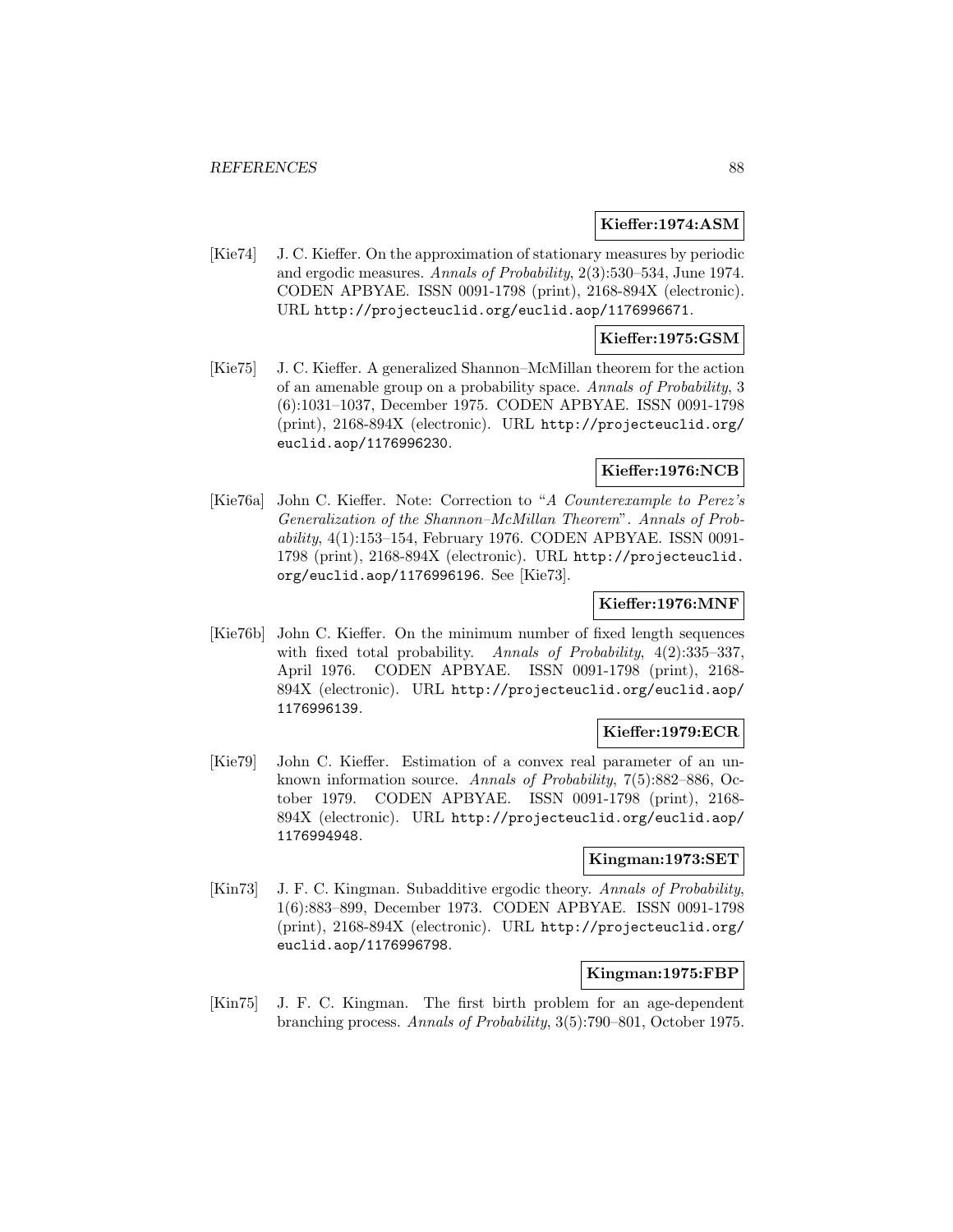CODEN APBYAE. ISSN 0091-1798 (print), 2168-894X (electronic). URL http://projecteuclid.org/euclid.aop/1176996266.

### **Kingman:1978:UE**

[Kin78] J. F. C. Kingman. Uses of exchangeability. Annals of Probability, 6 (2):183–197, April 1978. CODEN APBYAE. ISSN 0091-1798 (print), 2168-894X (electronic). URL http://projecteuclid.org/euclid. aop/1176995566.

## **Kiu:1975:TDS**

[Kiu75] Sun-Wah Kiu. Two dimensional semi-stable Markov processes. Annals of Probability, 3(3):440–448, June 1975. CODEN APBYAE. ISSN 0091-1798 (print), 2168-894X (electronic). URL http:// projecteuclid.org/euclid.aop/1176996351.

## **Kuelbs:1974:BEE**

[KK74] J. Kuelbs and T. Kurtz. Berry–Esseen estimates in Hilbert space and an application to the law of the iterated logarithm. Annals of Probability, 2(3):387–407, June 1974. CODEN APBYAE. ISSN 0091- 1798 (print), 2168-894X (electronic). URL http://projecteuclid. org/euclid.aop/1176996655.

### **Kamae:1978:SPO**

[KK78] T. Kamae and U. Krengel. Stochastic partial ordering. Annals of Probability, 6(6):1044–1049, December 1978. CODEN APBYAE. ISSN 0091-1798 (print), 2168-894X (electronic). URL http:// projecteuclid.org/euclid.aop/1176995392.

### **Kamae:1977:SIP**

[KKO77] T. Kamae, U. Krengel, and G. L. O'Brien. Stochastic inequalities on partially ordered spaces. Annals of Probability, 5(6):899–912, December 1977. CODEN APBYAE. ISSN 0091-1798 (print), 2168- 894X (electronic). URL http://projecteuclid.org/euclid.aop/ 1176995659.

### **Klass:1973:POE**

[Kla73] Michael J. Klass. Properties of optimal extended-valued stopping rules for  $S_n/n^1$ . Annals of Probability, 1(5):719–757, October 1973. CODEN APBYAE. ISSN 0091-1798 (print), 2168-894X (electronic). URL http://projecteuclid.org/euclid.aop/1176996843.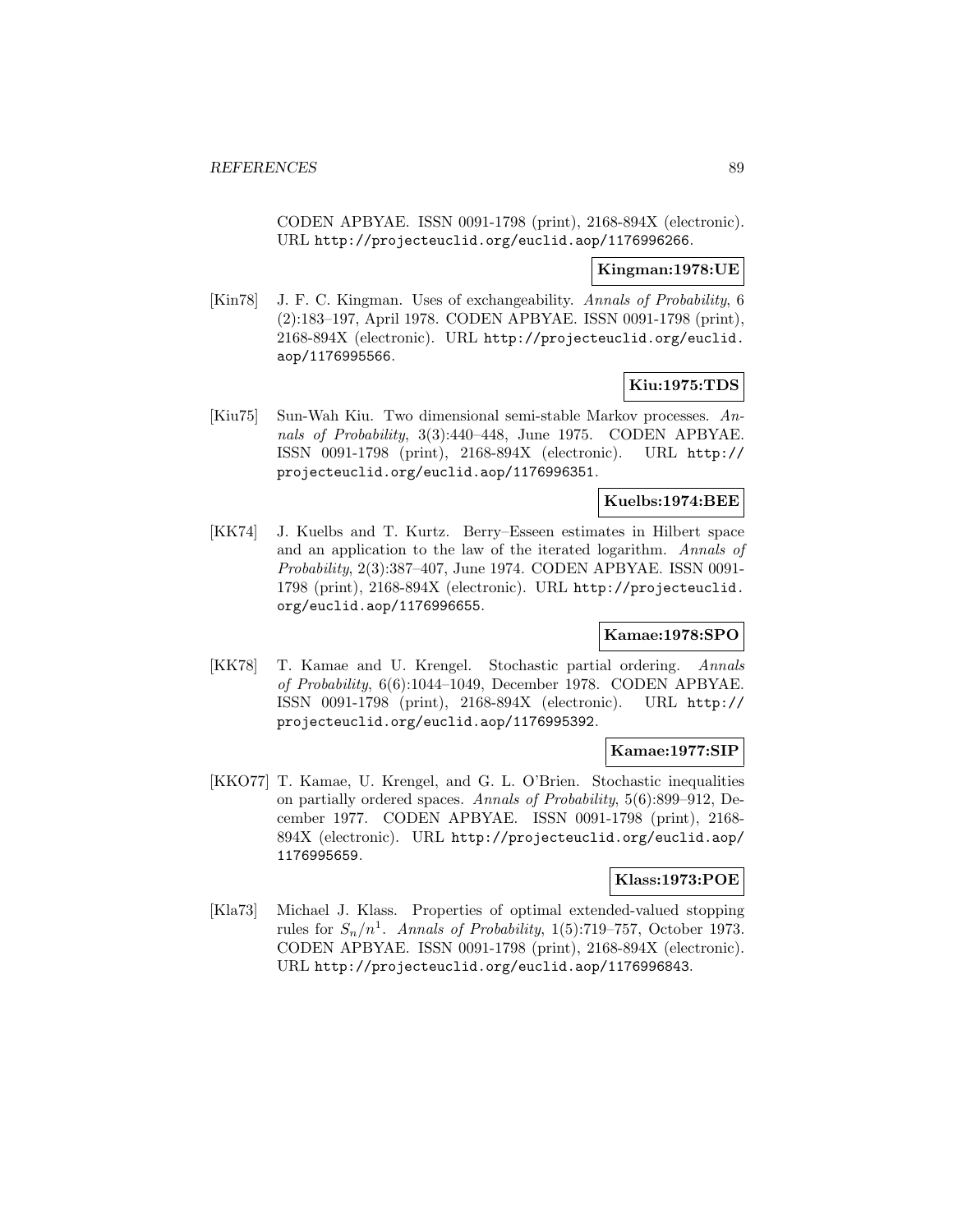#### **Klass:1974:SRE**

[Kla74] Michael J. Klass. On stopping rules and the expected supremum of  $S_n/a_n$  and  $|S_n|/a_n$ . Annals of Probability, 2(5):889-905, October 1974. CODEN APBYAE. ISSN 0091-1798 (print), 2168- 894X (electronic). URL http://projecteuclid.org/euclid.aop/ 1176996555.

### **Klein:1976:RTS**

[Kle76] Ruben Klein. A representation theorem on stationary Gaussian processes and some local properties. Annals of Probability, 4(5):844–849, October 1976. CODEN APBYAE. ISSN 0091-1798 (print), 2168- 894X (electronic). URL http://projecteuclid.org/euclid.aop/ 1176995988.

### **Klein:1978:GMP**

[Kle78] Abel Klein. A generalization of Markov processes. Annals of Probability, 6(1):128–132, February 1978. CODEN APBYAE. ISSN 0091-1798 (print), 2168-894X (electronic). URL http://projecteuclid.org/ euclid.aop/1176995616.

### **Klincsek:1977:SFI**

[Kli77] G. Klincsek. A square function inequality. Annals of Probability, 5(5): 823–825, October 1977. CODEN APBYAE. ISSN 0091-1798 (print), 2168-894X (electronic). URL http://projecteuclid.org/euclid. aop/1176995727.

### **Koopmans:1974:DCR**

[KMPQ74] L. H. Koopmans, N. Martin, P. K. Pathak, and C. Qualls. On the divergence of a certain random series. Annals of Probability, 2 (3):546–550, June 1974. CODEN APBYAE. ISSN 0091-1798 (print), 2168-894X (electronic). URL http://projecteuclid.org/euclid. aop/1176996674.

### **Keiding:1973:GSB**

[KN73] Niels Keiding and John E. Nielsen. The growth of supercritical branching processes with random environments. Annals of Probability, 1 (6):1065–1067, December 1973. CODEN APBYAE. ISSN 0091-1798 (print), 2168-894X (electronic). URL http://projecteuclid.org/ euclid.aop/1176996814.

# **Kertz:1979:POP**

[KN79] Robert P. Kertz and David C. Nachman. Persistently optimal plans for nonstationary dynamic programming: The topology of weak con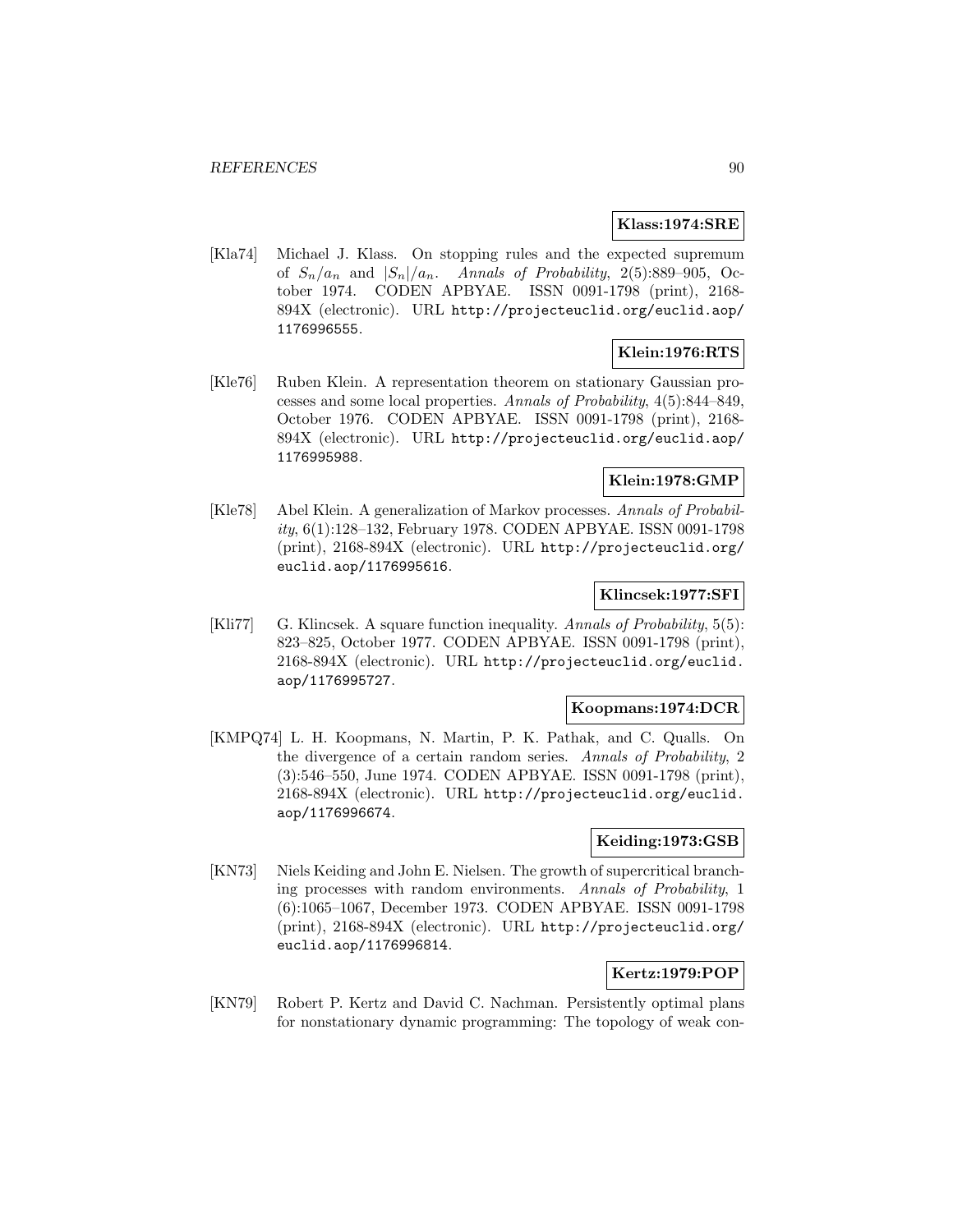vergence case. Annals of Probability, 7(5):811–826, October 1979. CODEN APBYAE. ISSN 0091-1798 (print), 2168-894X (electronic). URL http://projecteuclid.org/euclid.aop/1176994940.

### **Knight:1973:LVD**

[Kni73] Frank B. Knight. Local variation of diffusion in local time. Annals of Probability, 1(6):1026–1034, December 1973. CODEN AP-BYAE. ISSN 0091-1798 (print), 2168-894X (electronic). URL http: //projecteuclid.org/euclid.aop/1176996808.

### **Knight:1975:PVC**

[Kni75] Frank B. Knight. A predictive view of continuous time processes. Annals of Probability, 3(4):573–596, August 1975. CODEN AP-BYAE. ISSN 0091-1798 (print), 2168-894X (electronic). URL http: //projecteuclid.org/euclid.aop/1176996302.

### **Knight:1979:PPA**

[Kni79] Frank B. Knight. Prediction processes and an autonomous germ– Markov property. Annals of Probability, 7(3):385–405, June 1979. CODEN APBYAE. ISSN 0091-1798 (print), 2168-894X (electronic). URL http://projecteuclid.org/euclid.aop/1176995041.

### **Kallianpur:1973:NAR**

[KO73] G. Kallianpur and H. Oodaira. Non-anticipative representations of equivalent Gaussian processes. Annals of Probability, 1(1):104–122, February 1973. CODEN APBYAE. ISSN 0091-1798 (print), 2168- 894X (electronic). URL http://projecteuclid.org/euclid.aop/ 1176997027.

### **Kostka:1973:KEL**

[Kos73] David G. Kostka. On Khintchine's estimate for large deviations. Annals of Probability, 1(3):509–512, June 1973. CODEN APBYAE. ISSN 0091-1798 (print), 2168-894X (electronic). URL http:// projecteuclid.org/euclid.aop/1176996946.

#### **Kostka:1974:LCS**

[Kos74] David G. Kostka. Lower class sequences for the Skorohod–Strassen approximation scheme. Annals of Probability, 2(6):1172–1178, December 1974. CODEN APBYAE. ISSN 0091-1798 (print), 2168- 894X (electronic). URL http://projecteuclid.org/euclid.aop/ 1176996505.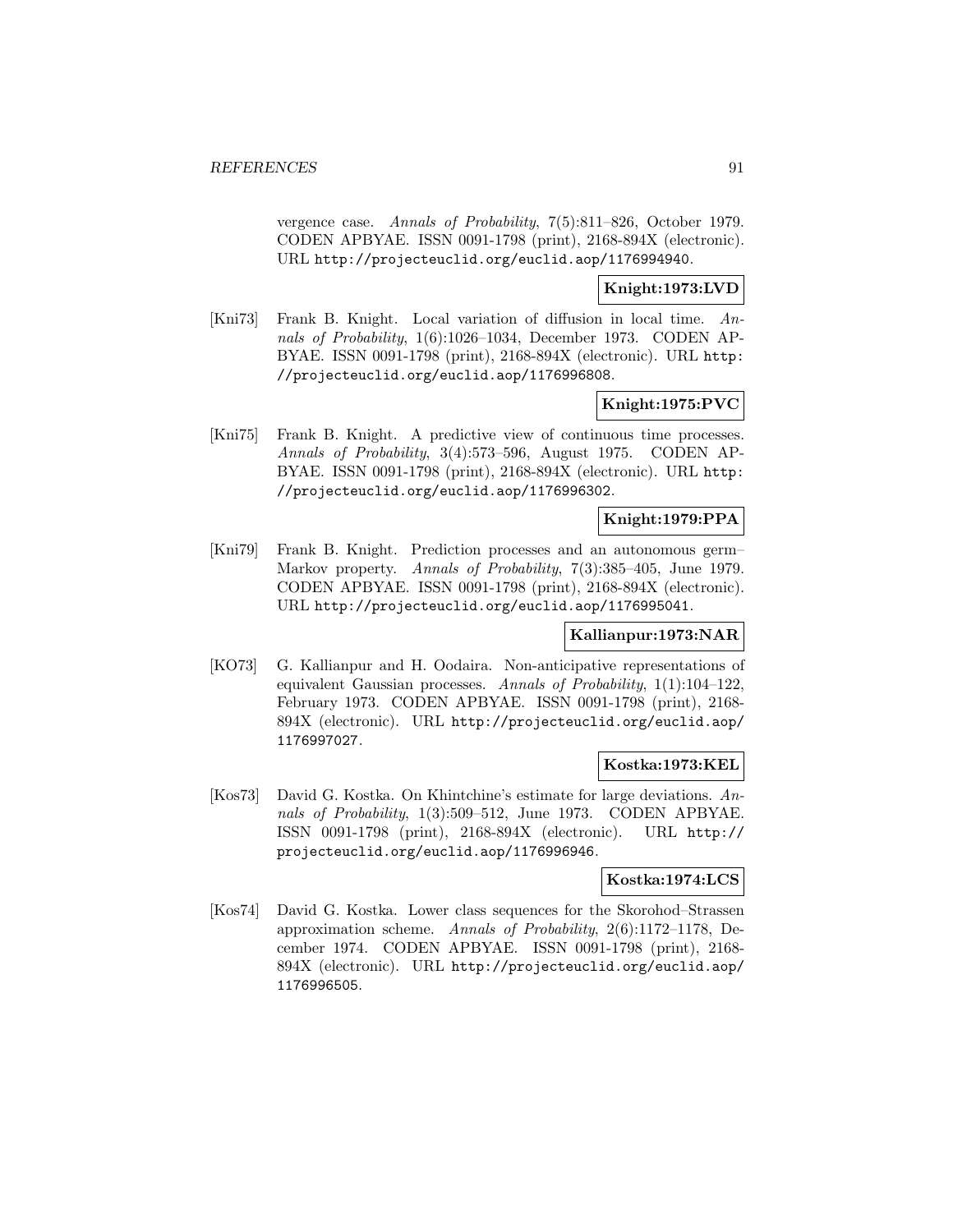### **Kaufman:1978:ULI**

[KP78] R. Kaufman and Walter Philipp. A uniform law of the iterated logarithm for classes of functions. Annals of Probability, 6(6):930–952, December 1978. CODEN APBYAE. ISSN 0091-1798 (print), 2168- 894X (electronic). URL http://projecteuclid.org/euclid.aop/ 1176995385.

# **Karr:1979:IBP**

[KP79] A. F. Karr and A. O. Pittenger. An inverse balayage problem for Brownian motion. Annals of Probability, 7(1):186–191, February 1979. CODEN APBYAE. ISSN 0091-1798 (print), 2168-894X (electronic). URL http://projecteuclid.org/euclid.aop/1176995164.

### **Keilson:1974:MDM**

[KS74] Julian Keilson and F. W. Steutel. Mixtures of distributions, moment inequalities and measures of exponentiality and normality. Annals of Probability, 2(1):112–130, February 1974. CODEN AP-BYAE. ISSN 0091-1798 (print), 2168-894X (electronic). URL http: //projecteuclid.org/euclid.aop/1176996756.

# **Kesten:1975:CMC**

[KS75] Harry Kesten and Frank Spitzer. Controlled Markov chains. Annals of Probability, 3(1):32–40, February 1975. CODEN APBYAE. ISSN 0091-1798 (print), 2168-894X (electronic). URL http:// projecteuclid.org/euclid.aop/1176996445.

## **Kumar:1978:CSC**

[KS78] A. Kumar and B. M. Schreiber. Characterization of subclasses of class L probability distributions. Annals of Probability, 6(2):279– 293, April 1978. CODEN APBYAE. ISSN 0091-1798 (print), 2168- 894X (electronic). URL http://projecteuclid.org/euclid.aop/ 1176995573.

## **Komlos:1975:SPH**

[KT75] J. Komlos and G. Tusnady. On sequences of "pure heads". Annals of Probability, 3(4):608–617, August 1975. CODEN APBYAE. ISSN 0091-1798 (print), 2168-894X (electronic). URL http:// projecteuclid.org/euclid.aop/1176996304.

### **Klass:1977:ILL**

[KT77] Michael Klass and Henry Teicher. Iterated logarithm laws for asymmetric random variables barely with or without finite mean. An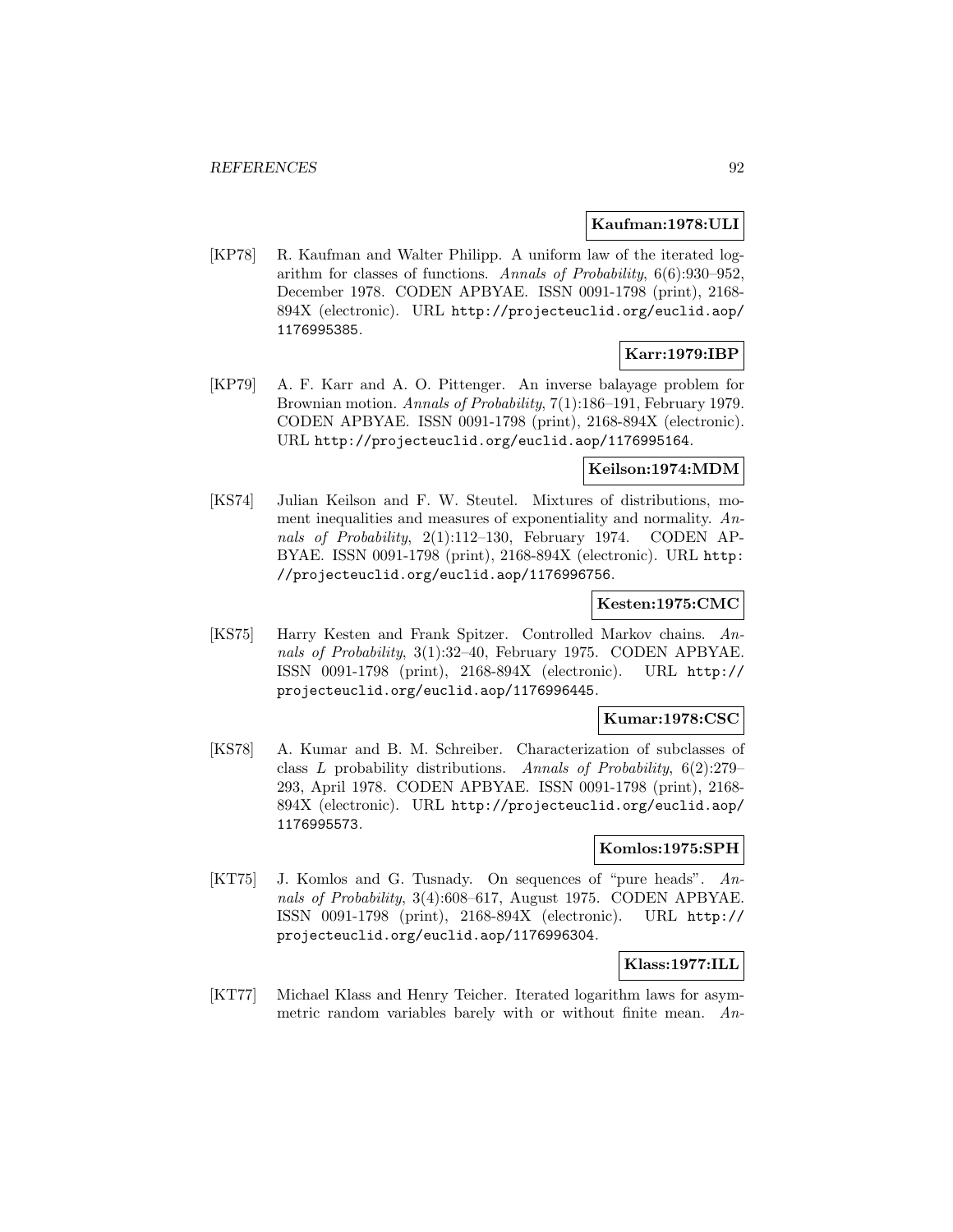nals of Probability, 5(6):861–874, December 1977. CODEN AP-BYAE. ISSN 0091-1798 (print), 2168-894X (electronic). URL http: //projecteuclid.org/euclid.aop/1176995656.

### **Kudo:1974:NSC**

[Kud74] Hirokichi Kudo. A note on the strong convergence of Σ-algebras. Annals of Probability, 2(1):76–83, February 1974. CODEN AP-BYAE. ISSN 0091-1798 (print), 2168-894X (electronic). URL http: //projecteuclid.org/euclid.aop/1176996752.

### **Kuelbs:1975:SPB**

[Kue75] J. Kuelbs. Sample path behavior for Brownian motion in Banach spaces. Annals of Probability, 3(2):247–261, April 1975. CODEN AP-BYAE. ISSN 0091-1798 (print), 2168-894X (electronic). URL http: //projecteuclid.org/euclid.aop/1176996396.

### **Kuelbs:1976:CBS**

[Kue76a] J. Kuelbs. A counterexample for Banach space valued random variables. Annals of Probability, 4(4):684–689, August 1976. CODEN AP-BYAE. ISSN 0091-1798 (print), 2168-894X (electronic). URL http: //projecteuclid.org/euclid.aop/1176996039.

#### **Kuelbs:1976:SCT**

[Kue76b] J. Kuelbs. A strong convergence theorem for Banach space valued random variables. Annals of Probability, 4(5):744–771, October 1976. CODEN APBYAE. ISSN 0091-1798 (print), 2168-894X (electronic). URL http://projecteuclid.org/euclid.aop/1176995982.

#### **Kumar:1973:NCS**

[Kum73] A. Kumar. A note on the convergence of stable and class L probability measures on Banach spaces. Annals of Probability, 1(4):716–718, August 1973. CODEN APBYAE. ISSN 0091-1798 (print), 2168- 894X (electronic). URL http://projecteuclid.org/euclid.aop/ 1176996900.

## **Kuntz:1974:GTF**

[Kun74] Amy J. Kuntz. Groups of transformations without finite invariant measures have strong generators of size 2. Annals of Probability, 2(1): 143–146, February 1974. CODEN APBYAE. ISSN 0091-1798 (print), 2168-894X (electronic). URL http://projecteuclid.org/euclid. aop/1176996759.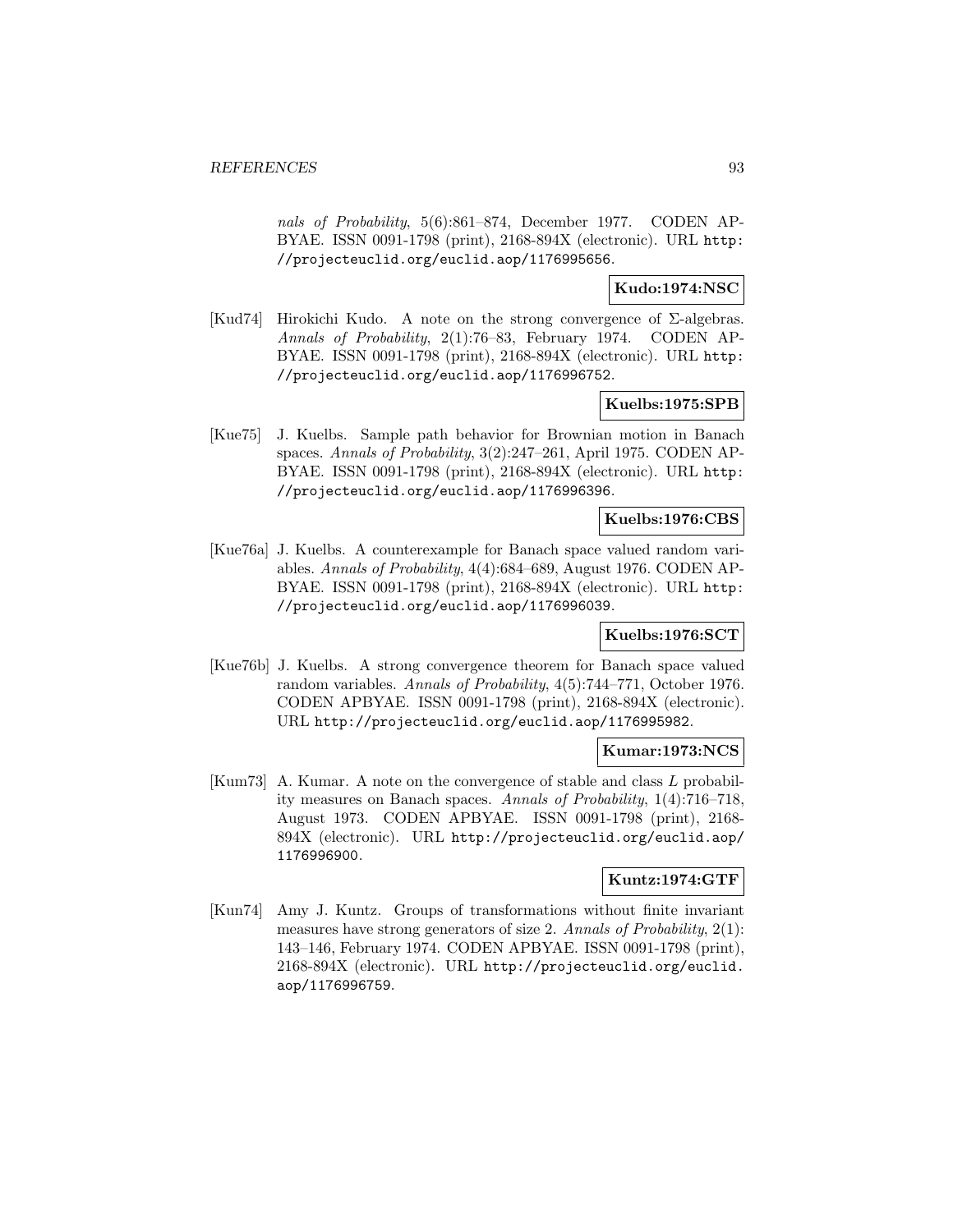## **Kuo:1973:ACM**

[Kuo73] Hui-Hsiung Kuo. Absolute continuity of measures corresponding to diffusion processes in Banach space. Annals of Probability, 1(3):513– 518, June 1973. CODEN APBYAE. ISSN 0091-1798 (print), 2168- 894X (electronic). URL http://projecteuclid.org/euclid.aop/ 1176996947.

## **Kurtz:1975:SCS**

[Kur75] Thomas G. Kurtz. Semigroups of conditioned shifts and approximation of Markov processes. Annals of Probability, 3(4):618–642, August 1975. CODEN APBYAE. ISSN 0091-1798 (print), 2168- 894X (electronic). URL http://projecteuclid.org/euclid.aop/ 1176996305.

### **Kushner:1974:WCI**

[Kus74] Harold J. Kushner. On the weak convergence of interpolated Markov chains to a diffusion. Annals of Probability, 2(1):40–50, February 1974. CODEN APBYAE. ISSN 0091-1798 (print), 2168-894X (electronic). URL http://projecteuclid.org/euclid.aop/1176996750.

# **Kurtz:1973:NYL**

[KW73] Thomas G. Kurtz and Stephen Wainger. The nonexistence of the Yaglom limit for an age dependent subcritical branching process. Annals of Probability, 1(5):857–861, October 1973. CODEN AP-BYAE. ISSN 0091-1798 (print), 2168-894X (electronic). URL http: //projecteuclid.org/euclid.aop/1176996852.

### **Kuelbs:1979:SSR**

[KZ79] J. Kuelbs and Joel Zinn. Some stability results for vector values random variables. Annals of Probability, 7(1):75–84, February 1979. CO-DEN APBYAE. ISSN 0091-1798 (print), 2168-894X (electronic). URL http://projecteuclid.org/euclid.aop/1176995149.

#### **Lai:1973:GPM**

[Lai73] Tze Leung Lai. Gaussian processes, moving averages and quick detection problems. Annals of Probability, 1(5):825–837, October 1973. CODEN APBYAE. ISSN 0091-1798 (print), 2168-894X (electronic). URL http://projecteuclid.org/euclid.aop/1176996848.

### **Lai:1974:LTD**

[Lai74a] Tze Leung Lai. Limit theorems for delayed sums. Annals of Probability, 2(3):432–440, June 1974. CODEN APBYAE. ISSN 0091-1798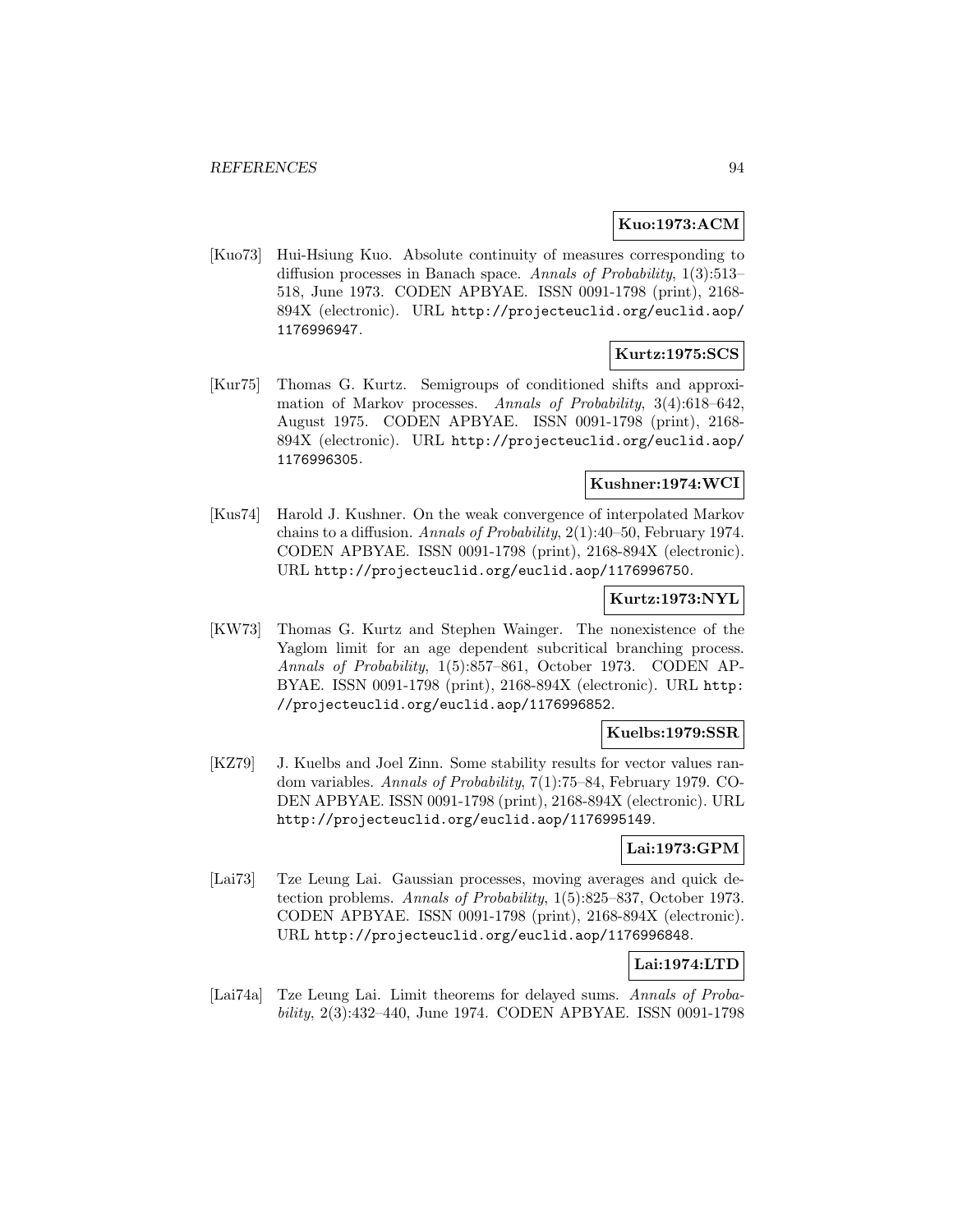(print), 2168-894X (electronic). URL http://projecteuclid.org/ euclid.aop/1176996658.

# **Lai:1974:MBC**

[Lai74b] Tze Leung Lai. Martingales and boundary crossing probabilities for Markov processes. Annals of Probability, 2(6):1152–1167, December 1974. CODEN APBYAE. ISSN 0091-1798 (print), 2168- 894X (electronic). URL http://projecteuclid.org/euclid.aop/ 1176996503.

## **Lai:1976:AMR**

[Lai76a] Tze Leung Lai. Asymptotic moments of random walks with applications to ladder variables and renewal theory. Annals of Probability, 4(1):51–66, February 1976. CODEN APBYAE. ISSN 0091-1798 (print), 2168-894X (electronic). URL http://projecteuclid.org/ euclid.aop/1176996180.

# **Lai:1976:BCP**

[Lai76b] Tze Leung Lai. Boundary crossing probabilities for sample sums and confidence sequences. Annals of Probability, 4(2):299–312, April 1976. CODEN APBYAE. ISSN 0091-1798 (print), 2168-894X (electronic). URL http://projecteuclid.org/euclid.aop/1176996135.

## **Lai:1976:QCC**

[Lai76c] Tze Leung Lai. On r-quick convergence and a conjecture of Strassen. Annals of Probability, 4(4):612–627, August 1976. CODEN AP-BYAE. ISSN 0091-1798 (print), 2168-894X (electronic). URL http: //projecteuclid.org/euclid.aop/1176996031.

# **Lai:1976:UTT**

[Lai76d] Tze Leung Lai. Uniform Tauberian theorems and their applications to renewal theory and first passage problems. Annals of Probability, 4(4): 628–643, August 1976. CODEN APBYAE. ISSN 0091-1798 (print), 2168-894X (electronic). URL http://projecteuclid.org/euclid. aop/1176996032.

## **Lai:1977:CRQ**

[Lai77a] Tze Leung Lai. Convergence rates and r-quick versions of the Strong Law for stationary mixing sequences. Annals of Probability, 5(5): 693–706, October 1977. CODEN APBYAE. ISSN 0091-1798 (print), 2168-894X (electronic). URL http://projecteuclid.org/euclid. aop/1176995713.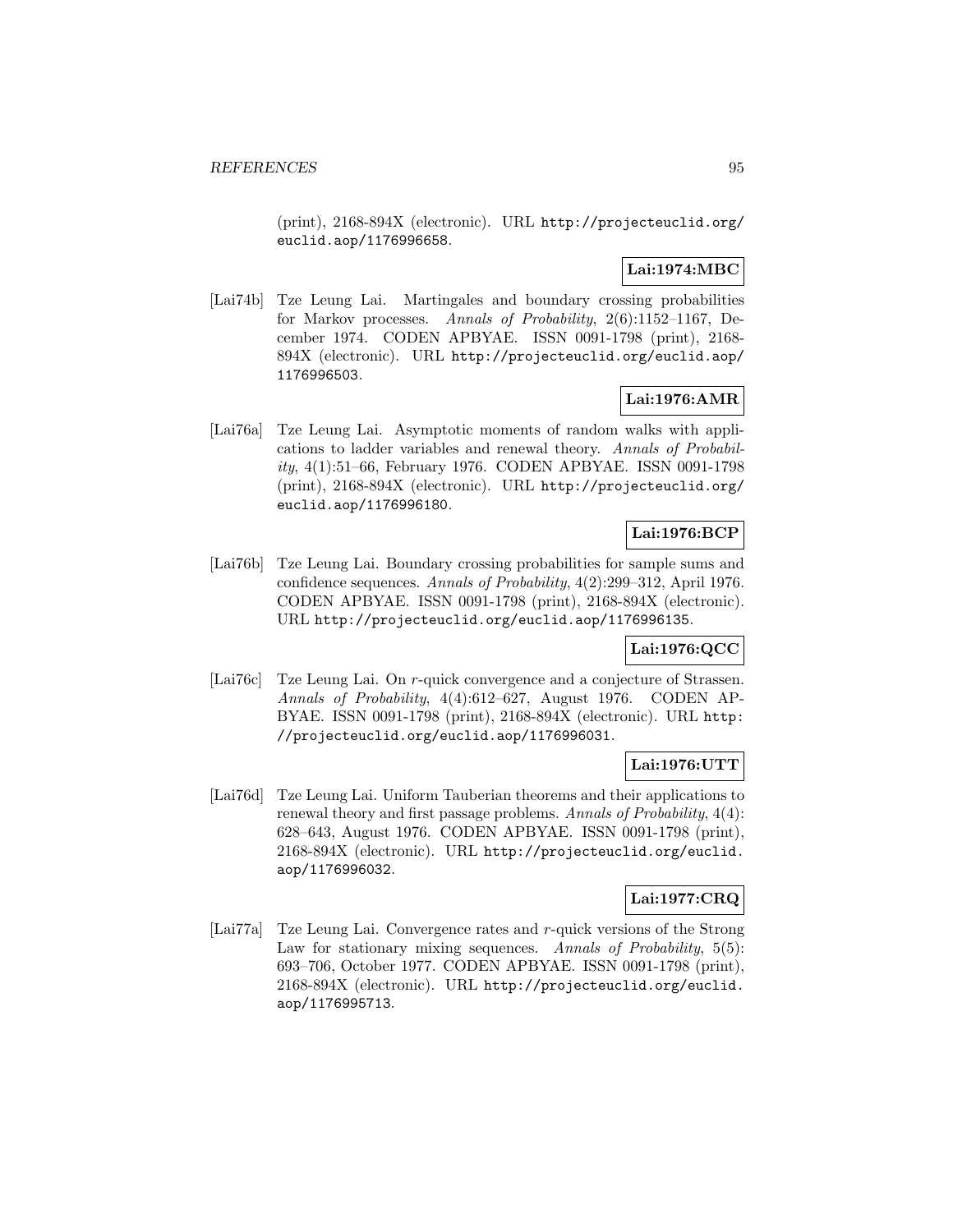# **Lai:1977:FET**

[Lai77b] Tze Leung Lai. First exit times from moving boundaries for sums of independent random variables. Annals of Probability, 5(2):210– 221, April 1977. CODEN APBYAE. ISSN 0091-1798 (print), 2168- 894X (electronic). URL http://projecteuclid.org/euclid.aop/ 1176995846.

## **Lane:1976:PAS**

[Lan76] David A. Lane. Purely atomic structures supporting undominated and nonuniformly integrable martingales. Annals of Probability, 4 (6):1016–1019, December 1976. CODEN APBYAE. ISSN 0091-1798 (print), 2168-894X (electronic). URL http://projecteuclid.org/ euclid.aop/1176995946.

## **Lane:1978:FSB**

[Lan78] David A. Lane. On the fields of some Brownian martingales. Annals of Probability, 6(3):499–508, June 1978. CODEN APBYAE. ISSN 0091- 1798 (print), 2168-894X (electronic). URL http://projecteuclid. org/euclid.aop/1176995534.

### **Lindgren:1975:WCH**

[LdMR75] Georg Lindgren, Jacques de Mare, and Holger Rootzen. Weak convergence of high level crossings and maxima for one or more Gaussian processes. Annals of Probability, 3(6):961–978, December 1975. CO-DEN APBYAE. ISSN 0091-1798 (print), 2168-894X (electronic). URL http://projecteuclid.org/euclid.aop/1176996222.

### **LePage:1973:SPR**

[Le 73] Raoul Le Page. Subgroups of paths and reproducing kernels. Annals of Probability, 1(2):345–347, April 1973. CODEN APBYAE. ISSN 0091- 1798 (print), 2168-894X (electronic). URL http://projecteuclid. org/euclid.aop/1176996990.

## **Lee:1974:RSR**

[Lee74] Wang Chung Lee. Random stirring of the real line. Annals of Probability, 2(4):580–592, August 1974. CODEN APBYAE. ISSN 0091-1798 (print), 2168-894X (electronic). URL http://projecteuclid.org/ euclid.aop/1176996605.

#### **Lehoczky:1977:FSD**

[Leh77] John P. Lehoczky. Formulas for stopped diffusion processes with stopping times based on the maximum. Annals of Probability, 5(4):601–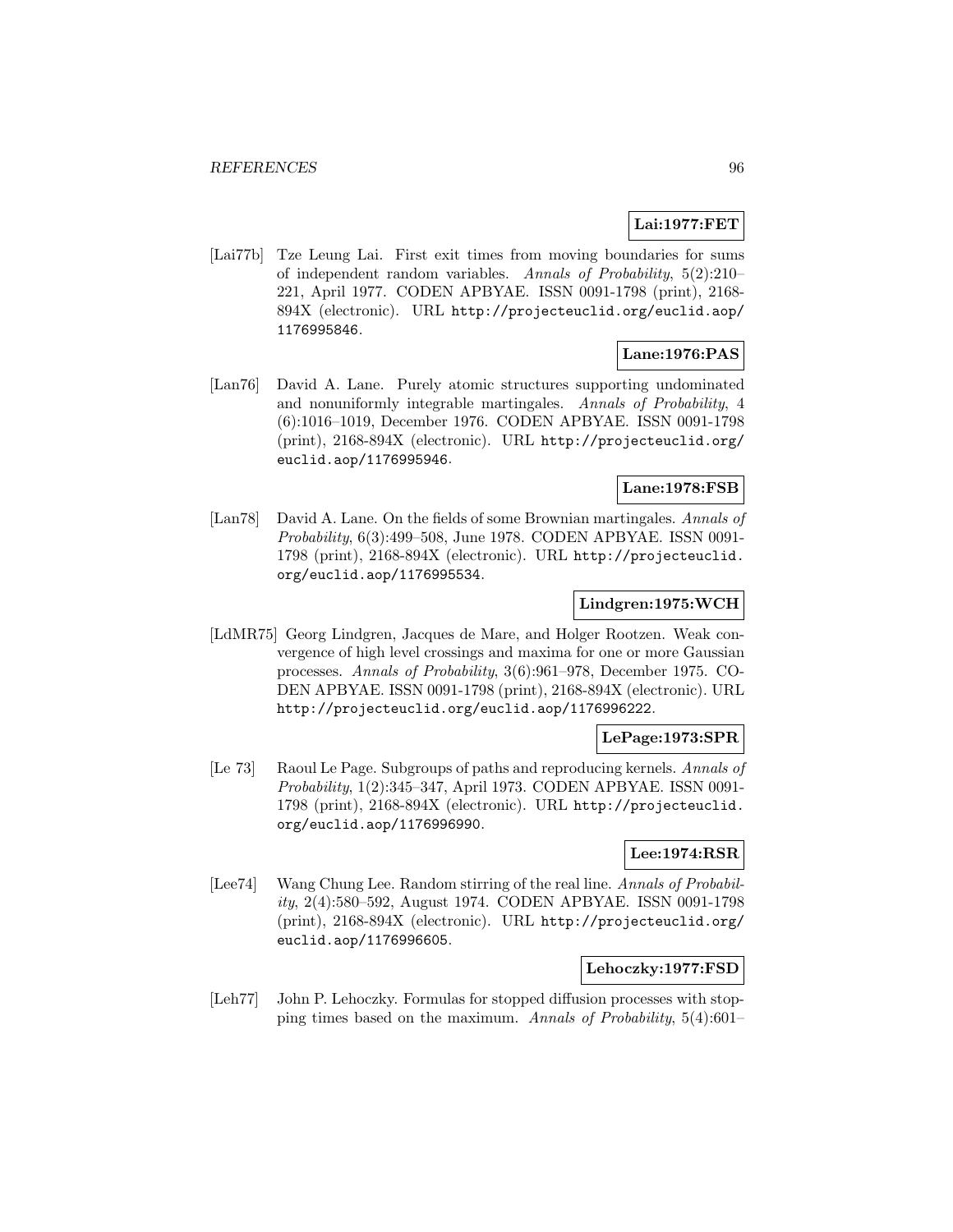607, August 1977. CODEN APBYAE. ISSN 0091-1798 (print), 2168- 894X (electronic). URL http://projecteuclid.org/euclid.aop/ 1176995770.

## **Lemoine:1974:SPK**

[Lem74] Austin J. Lemoine. A simple proof of a known result in random walk theory. Annals of Probability, 2(2):347–348, April 1974. CODEN AP-BYAE. ISSN 0091-1798 (print), 2168-894X (electronic). URL http: //projecteuclid.org/euclid.aop/1176996718.

## **Leslie:1975:GAS**

[Les75] Julian Leslie. Generalisation and application of some results of Ibragimov on convergence to normality. Annals of Probability, 3(5):897–902, October 1975. CODEN APBYAE. ISSN 0091-1798 (print), 2168- 894X (electronic). URL http://projecteuclid.org/euclid.aop/ 1176996279.

## **Letac:1975:BRV**

[Let75] Gerard Letac. On building random variables of a given distribution. Annals of Probability, 3(2):298–306, April 1975. CODEN AP-BYAE. ISSN 0091-1798 (print), 2168-894X (electronic). URL http: //projecteuclid.org/euclid.aop/1176996400.

## **Letac:1977:RPR**

[Let77] Gerard Letac. Recurrence for products of renewal sequences. Annals of Probability, 5(4):591–594, August 1977. CODEN APBYAE. ISSN 0091-1798 (print), 2168-894X (electronic). URL http:// projecteuclid.org/euclid.aop/1176995768.

# **Leviatan:1973:MPR**

[Lev73] Talma Leviatan. On Markov processes with random starting time. Annals of Probability, 1(2):223–230, April 1973. CODEN APBYAE. ISSN 0091-1798 (print), 2168-894X (electronic). URL http:// projecteuclid.org/euclid.aop/1176996975.

### **Leviatan:1975:FMP**

[Lev75] Talma Leviatan. Functionals of Markov processes and superprocesses. Annals of Probability, 3(1):41–48, February 1975. CODEN APBYAE. ISSN 0091-1798 (print), 2168-894X (electronic). URL http://projecteuclid.org/euclid.aop/1176996446.

## **Liggett:1973:IPS**

[Lig73] Thomas M. Liggett. An infinite particle system with zero range interactions. Annals of Probability, 1(2):240–253, April 1973. CODEN AP-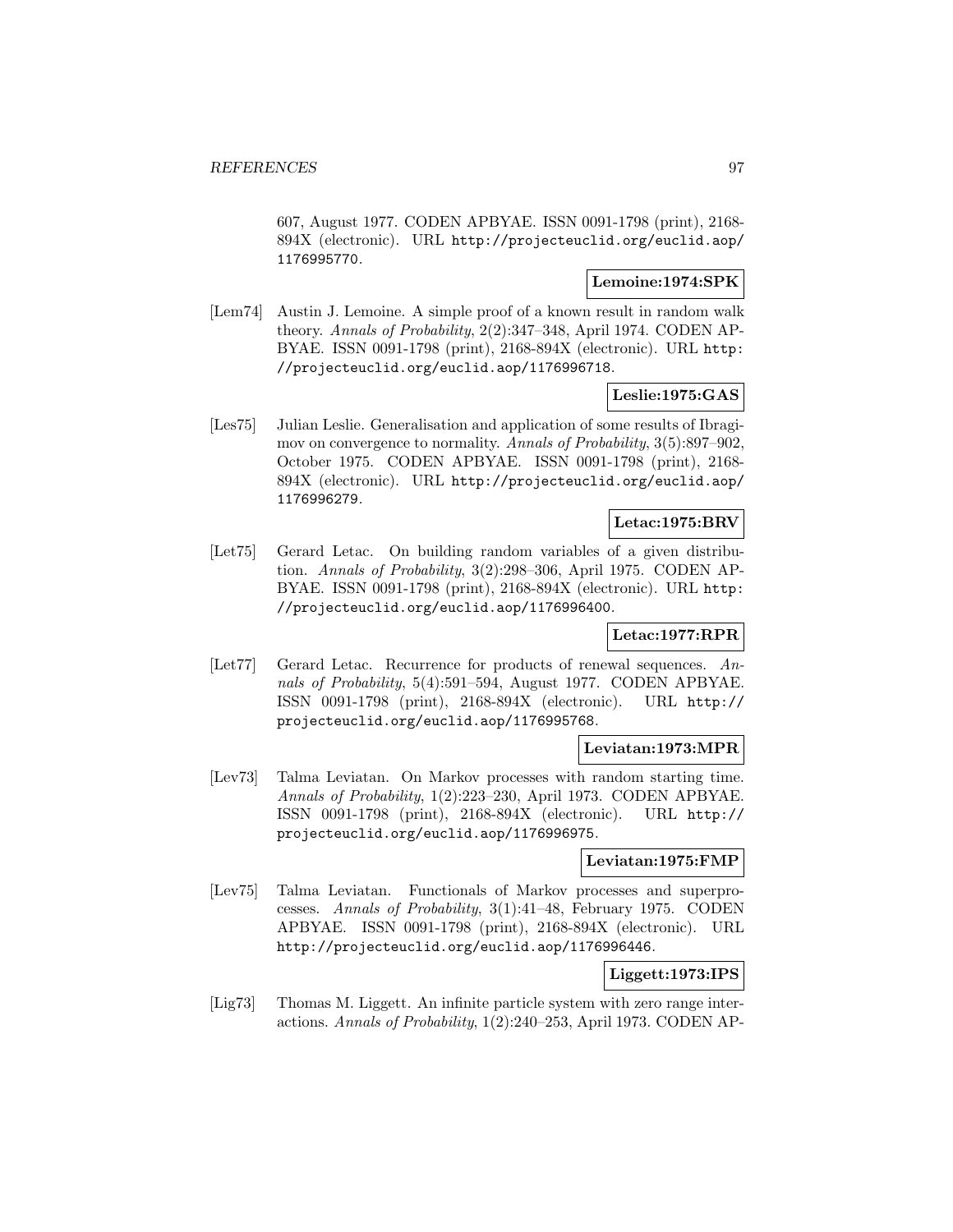BYAE. ISSN 0091-1798 (print), 2168-894X (electronic). URL http: //projecteuclid.org/euclid.aop/1176996977.

# **Liggett:1974:CTO**

[Lig74] Thomas M. Liggett. Convergence to total occupancy in an infinite particle system with interactions. Annals of Probability, 2(6):989– 998, December 1974. CODEN APBYAE. ISSN 0091-1798 (print), 2168-894X (electronic). URL http://projecteuclid.org/euclid. aop/1176996494.

# **Liggett:1976:CSE**

[Lig76] Thomas M. Liggett. Coupling the simple exclusion process. Annals of Probability, 4(3):339–356, June 1976. CODEN APBYAE. ISSN 0091- 1798 (print), 2168-894X (electronic). URL http://projecteuclid. org/euclid.aop/1176996084.

# **Liggett:1977:ETA**

[Lig77] Thomas M. Liggett. Ergodic theorems for the asymmetric simple exclusion process II. Annals of Probability, 5(5):795–801, October 1977. CODEN APBYAE. ISSN 0091-1798 (print), 2168-894X (electronic). URL http://projecteuclid.org/euclid.aop/1176995721.

### **Liggett:1978:ANN**

[Lig78] Thomas M. Liggett. Attractive nearest neighbor spin systems on the integers. Annals of Probability, 6(4):629–636, August 1978. CODEN APBYAE. ISSN 0091-1798 (print), 2168-894X (electronic). URL http://projecteuclid.org/euclid.aop/1176995482.

## **Ling:1973:ENC**

[Lin73] Robert F. Ling. The expected number of components in random linear graphs. Annals of Probability, 1(5):876–881, October 1973. CO-DEN APBYAE. ISSN 0091-1798 (print), 2168-894X (electronic). URL http://projecteuclid.org/euclid.aop/1176996856.

# **Lin:1974:QCM**

[Lin74a] Michael Lin. On quasi-compact Markov operators. Annals of Probability, 2(3):464–475, June 1974. CODEN APBYAE. ISSN 0091-1798 (print), 2168-894X (electronic). URL http://projecteuclid.org/ euclid.aop/1176996661.

## **Lindgren:1974:NAI**

[Lin74b] Georg Lindgren. A note on the asymptotic independence of high level crossings for dependent Gaussian processes. Annals of Probability, 2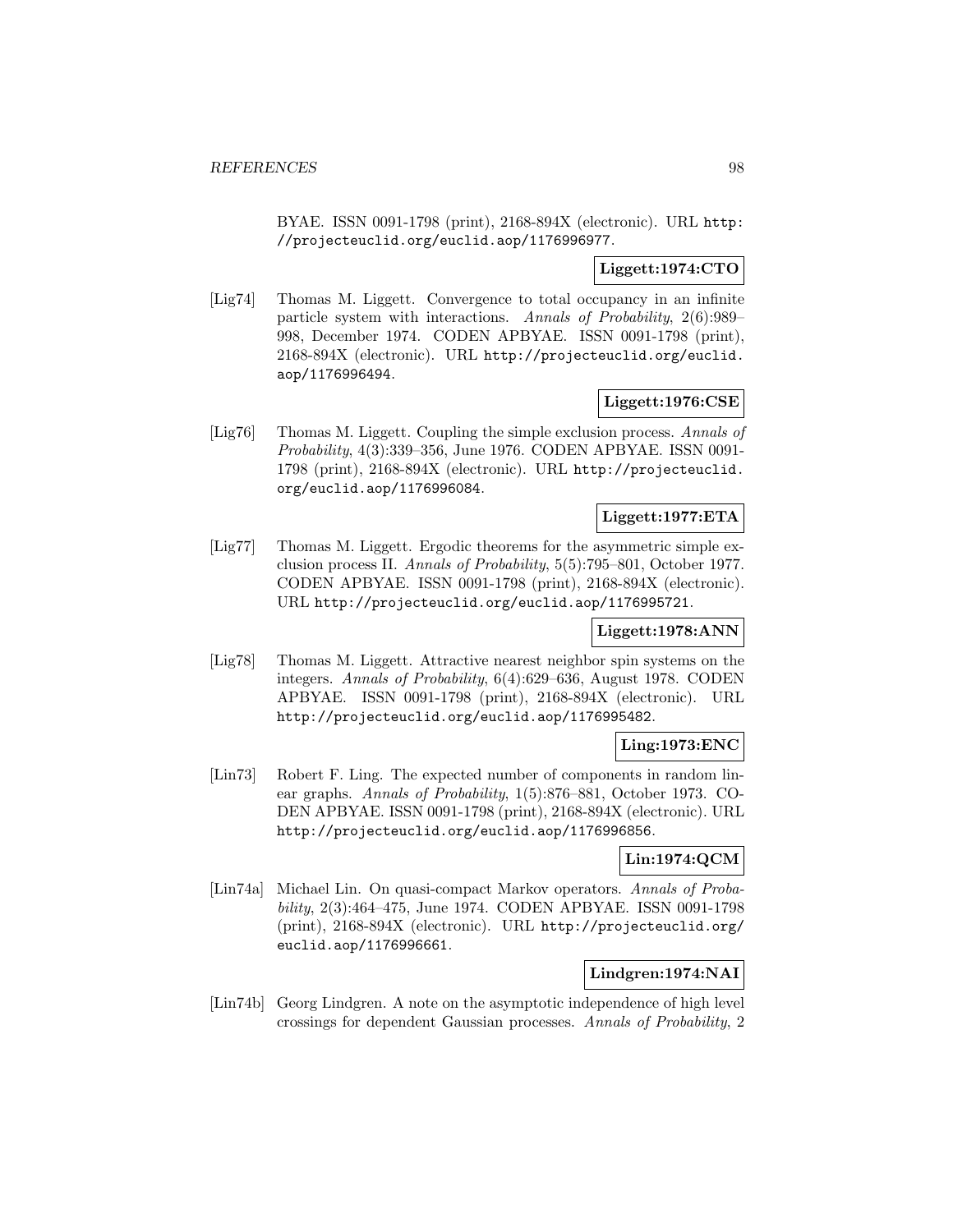(3):535–539, June 1974. CODEN APBYAE. ISSN 0091-1798 (print), 2168-894X (electronic). URL http://projecteuclid.org/euclid. aop/1176996672.

## **Lindvall:1974:ASC**

[Lin74c] Torgny Lindvall. Almost sure convergence of branching processes in varying and random environments. Annals of Probability, 2(2):344– 346, April 1974. CODEN APBYAE. ISSN 0091-1798 (print), 2168- 894X (electronic). URL http://projecteuclid.org/euclid.aop/ 1176996717.

## **Lindgren:1975:PRT**

[Lin75] Georg Lindgren. Prediction from a random time point. Annals of Probability, 3(3):412–423, June 1975. CODEN APBYAE. ISSN 0091- 1798 (print), 2168-894X (electronic). URL http://projecteuclid. org/euclid.aop/1176996349.

### **Lindvall:1977:PPB**

[Lin77] Torgny Lindvall. A probabilistic proof of Blackwell's renewal theorem. Annals of Probability, 5(3):482–485, June 1977. CODEN AP-BYAE. ISSN 0091-1798 (print), 2168-894X (electronic). URL http: //projecteuclid.org/euclid.aop/1176995810.

# **Lloyd:1973:IGR**

[LM73] Stuart P. Lloyd and Colin L. Mallows. An index of genealogical relatedness derived from a genetic model. Annals of Probability, 1(5): 758–771, October 1973. CODEN APBYAE. ISSN 0091-1798 (print), 2168-894X (electronic). URL http://projecteuclid.org/euclid. aop/1176996844.

## **Logan:1973:LDS**

[LMRS73] B. F. Logan, C. L. Mallows, S. O. Rice, and L. A. Shepp. Limit distributions of self-normalized sums. Annals of Probability, 1(5):788– 809, October 1973. CODEN APBYAE. ISSN 0091-1798 (print), 2168- 894X (electronic). URL http://projecteuclid.org/euclid.aop/ 1176996846.

### **Loeve:1973:PL**

[Loe73] Michel Loeve. Paul Lévy, 1886–1971. Annals of Probability,  $1(1)$ : 1–8, February 1973. CODEN APBYAE. ISSN 0091-1798 (print), 2168-894X (electronic). URL http://projecteuclid.org/euclid. aop/1176997021.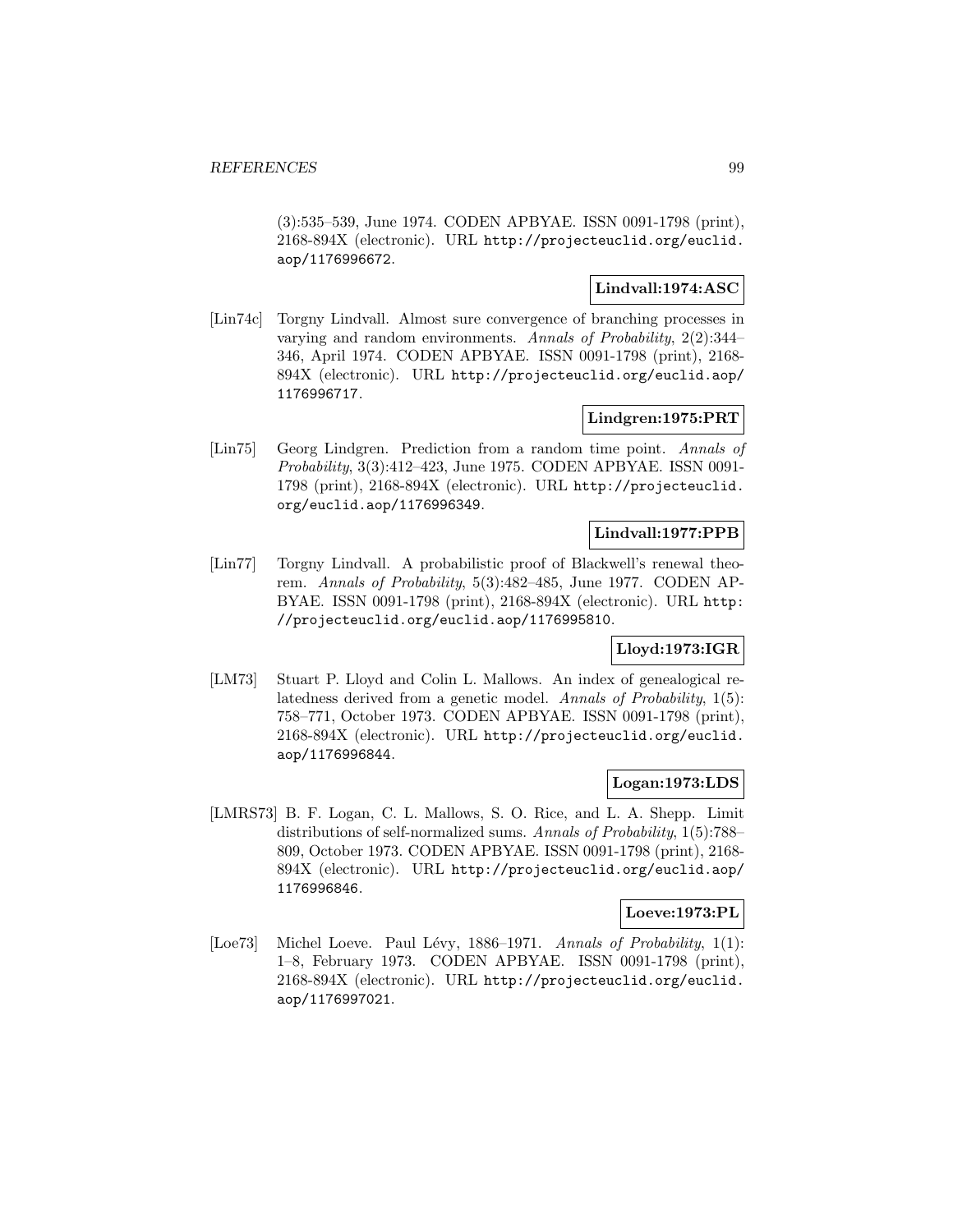#### **Loynes:1976:CTS**

[Loy76] R. M. Loynes. A criterion for tightness for a sequence of martingales. Annals of Probability, 4(5):859–862, October 1976. CODEN APBYAE. ISSN 0091-1798 (print), 2168-894X (electronic). URL http://projecteuclid.org/euclid.aop/1176995990.

### **Langberg:1979:RGM**

[LP79] N. A. Langberg and F. Proschan. A reliability growth model involving dependent components. Annals of Probability, 7(6):1082–1087, December 1979. CODEN APBYAE. ISSN 0091-1798 (print), 2168- 894X (electronic). URL http://projecteuclid.org/euclid.aop/ 1176994904.

## **Langberg:1978:CDM**

[LPQ78] N. Langberg, F. Proschan, and A. J. Quinzi. Converting dependent models into independent ones, preserving essential features. Annals of Probability, 6(1):174–181, February 1978. CODEN AP-BYAE. ISSN 0091-1798 (print), 2168-894X (electronic). URL http: //projecteuclid.org/euclid.aop/1176995624.

### **Landers:1976:CCM**

[LR76] D. Landers and L. Rogge. Convergence of conditional  $p$ -means given a  $\sigma$ -lattice. Annals of Probability, 4(1):147–150, February 1976. CO-DEN APBYAE. ISSN 0091-1798 (print), 2168-894X (electronic). URL http://projecteuclid.org/euclid.aop/1176996194.

### **Landers:1977:ICN**

[LR77a] D. Landers and L. Rogge. Inequalities for conditioned normal approximations. Annals of Probability, 5(4):595–600, August 1977. CO-DEN APBYAE. ISSN 0091-1798 (print), 2168-894X (electronic). URL http://projecteuclid.org/euclid.aop/1176995769.

#### **Landers:1977:CAT**

[LR77b] Dieter Landers and Lothar Rogge. A counterexample in the approximation theory of random summation. Annals of Probability, 5(6): 1018–1023, December 1977. CODEN APBYAE. ISSN 0091-1798 (print), 2168-894X (electronic). URL http://projecteuclid.org/ euclid.aop/1176995669.

### **Lander:1979:LP**

[LR79a] Dieter Lander and Lothar Rogge. On linearity of s-predictors. Annals of Probability, 7(5):887–892, October 1979. CODEN AP-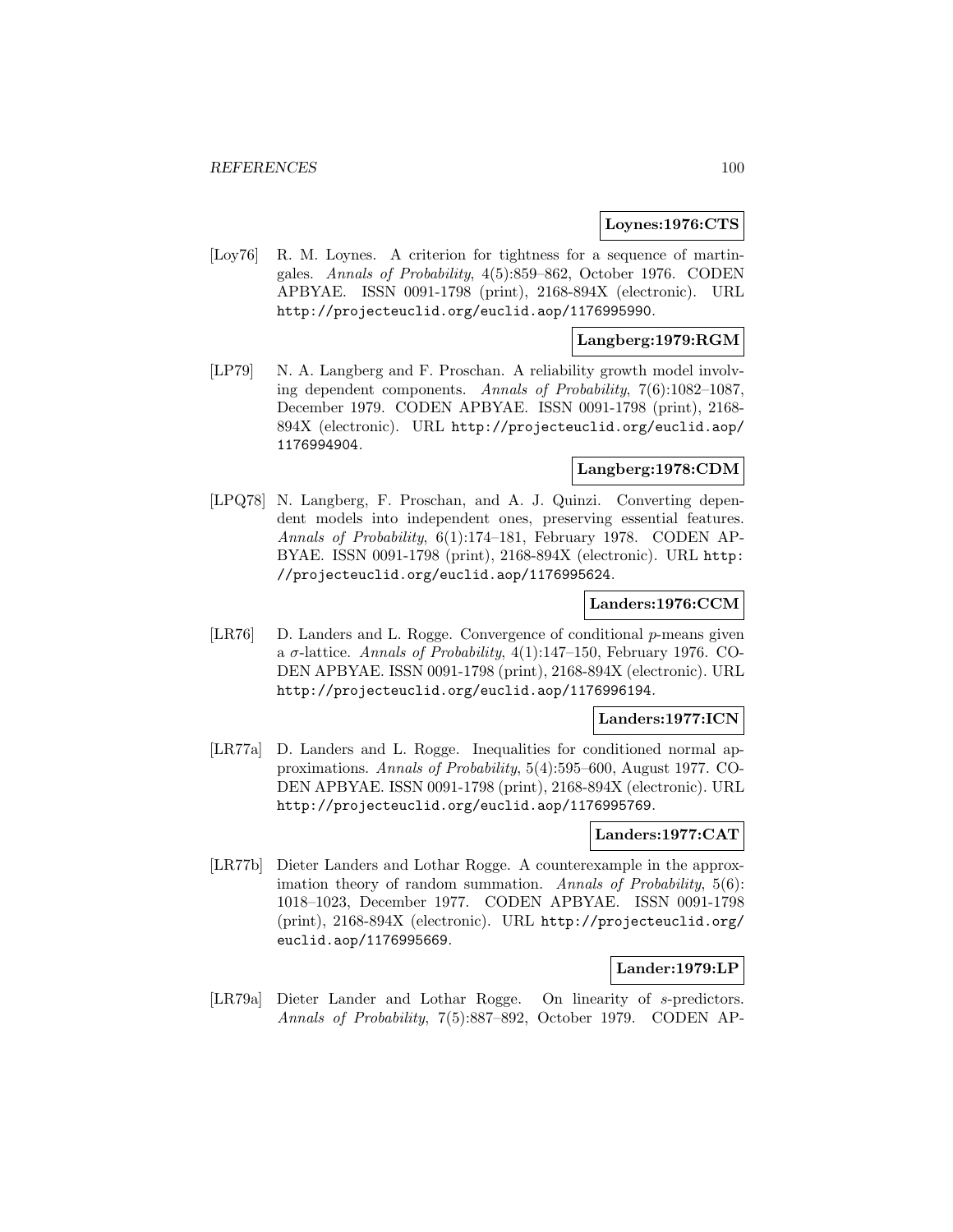BYAE. ISSN 0091-1798 (print), 2168-894X (electronic). URL http: //projecteuclid.org/euclid.aop/1176994949.

### **Landers:1979:FRB**

[LR79b] D. Landers and L. Rogge. A functional relationship between the different r-means for indicator functions. Annals of Probability,  $7(1)$ : 166–169, February 1979. CODEN APBYAE. ISSN 0091-1798 (print), 2168-894X (electronic). URL http://projecteuclid.org/euclid. aop/1176995159.

# **Levita:1973:LTR**

[LS73] Michael L. Levita and Lawrence H. Smolowitz. Limit theorems for reversible Markov processes. Annals of Probability, 1(6):1014–1025, December 1973. CODEN APBYAE. ISSN 0091-1798 (print), 2168- 894X (electronic). URL http://projecteuclid.org/euclid.aop/ 1176996807.

# **Lai:1978:LIL**

[LS78] Tze Leung Lai and William Stout. The law of the iterated logarithm and upper-lower class tests for partial sums of stationary Gaussian sequences. Annals of Probability, 6(5):731–750, October 1978. CO-DEN APBYAE. ISSN 0091-1798 (print), 2168-894X (electronic). URL http://projecteuclid.org/euclid.aop/1176995425.

# **Lai:1979:FET**

[LW79] T. L. Lai and R. A. Wijsman. First exit time of a random walk from the bounds  $f(n) \pm cg(n)$ , with applications. Annals of Probability, 7(4): 672–692, August 1979. CODEN APBYAE. ISSN 0091-1798 (print), 2168-894X (electronic). URL http://projecteuclid.org/euclid. aop/1176994990.

## **Lynch:1978:CCS**

[Lyn78] James Lynch. A curious converse of Siever's theorem. Annals of Probability, 6(1):169–173, February 1978. CODEN APBYAE. ISSN 0091- 1798 (print), 2168-894X (electronic). URL http://projecteuclid. org/euclid.aop/1176995623.

### **Lynch:1979:SCD**

[Lyn79] James Lynch. Sign changes of the difference of convex functions and their application to large deviation rates. Annals of Probability, 7(1): 96–108, February 1979. CODEN APBYAE. ISSN 0091-1798 (print), 2168-894X (electronic). URL http://projecteuclid.org/euclid. aop/1176995151.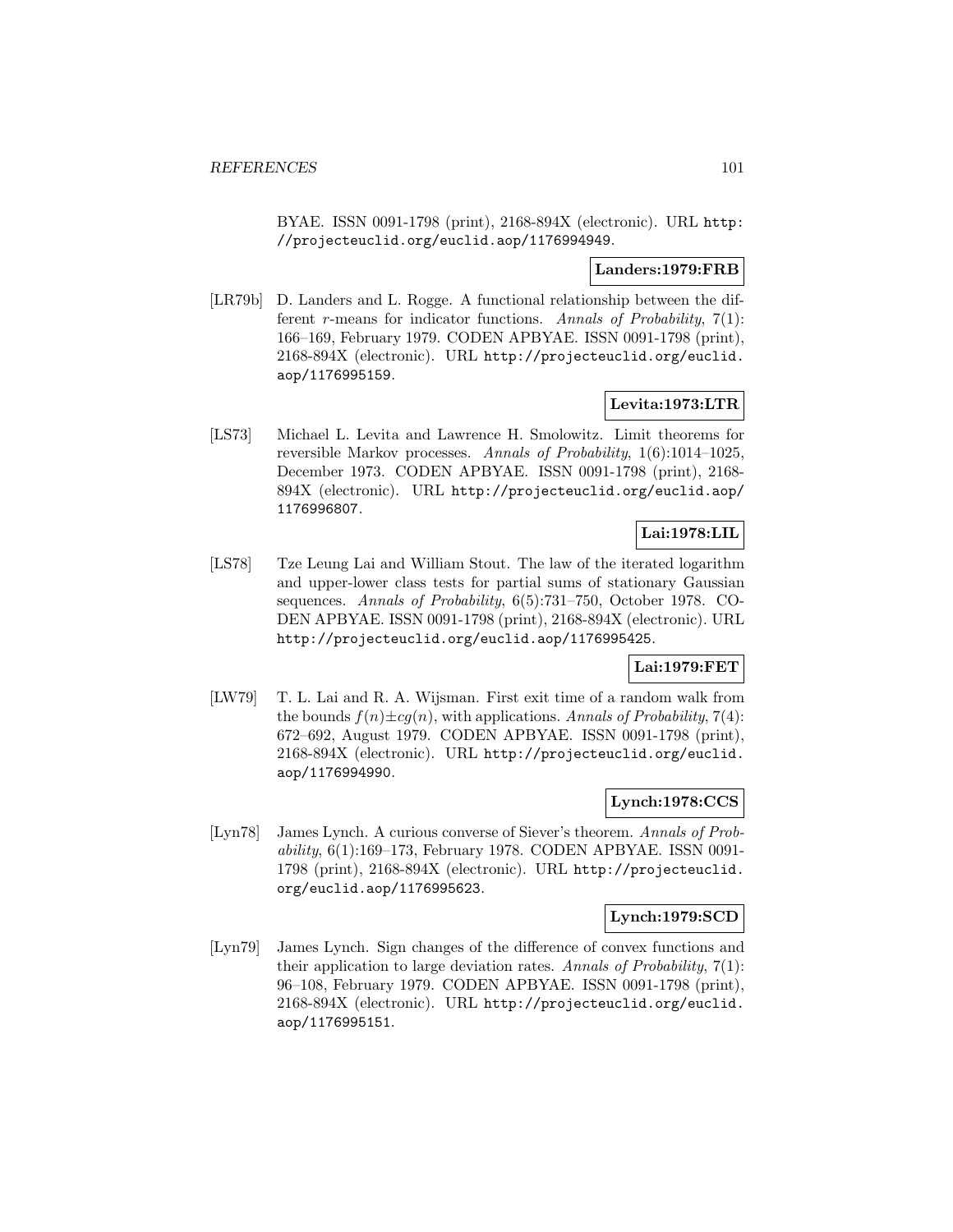# **M:1974:CLT**

[M.74] Evarist Gine M. On the Central Limit Theorem for sample continuous processes. Annals of Probability, 2(4):629–641, August 1974. CODEN APBYAE. ISSN 0091-1798 (print), 2168-894X (electronic). URL http://projecteuclid.org/euclid.aop/1176996609.

#### **MacQueen:1973:LEM**

[Mac73] James B. MacQueen. A linear extension of the martingale convergence theorem. Annals of Probability, 1(2):263–271, April 1973. CO-DEN APBYAE. ISSN 0091-1798 (print), 2168-894X (electronic). URL http://projecteuclid.org/euclid.aop/1176996979.

#### **MacNeill:1978:LPS**

[Mac78] Ian B. MacNeill. Limit processes for sequences of partial sums of regression residuals. Annals of Probability, 6(4):695–698, August 1978. CODEN APBYAE. ISSN 0091-1798 (print), 2168-894X (electronic). URL http://projecteuclid.org/euclid.aop/1176995491.

### **Maejima:1978:SVC**

[Mae78] Makoto Maejima. Some  $L_p$  versions for the Central Limit Theorem. Annals of Probability, 6(2):341–344, April 1978. CODEN AP-BYAE. ISSN 0091-1798 (print), 2168-894X (electronic). URL http: //projecteuclid.org/euclid.aop/1176995580.

#### **Maisonneuve:1975:ES**

[Mai75] Bernard Maisonneuve. Exit systems. Annals of Probability, 3(3): 399–411, June 1975. CODEN APBYAE. ISSN 0091-1798 (print), 2168-894X (electronic). URL http://projecteuclid.org/euclid. aop/1176996348.

#### **Major:1979:ISI**

[Maj79] P. Major. An improvement of Strassen's invariance principle. Annals of Probability, 7(1):55–61, February 1979. CODEN APBYAE. ISSN 0091-1798 (print), 2168-894X (electronic). URL http:// projecteuclid.org/euclid.aop/1176995147.

#### **Mallows:1973:BDF**

[Mal73] C. L. Mallows. Bounds on distribution functions in terms of expectations of order- statistics. Annals of Probability, 1(2):297–303, April 1973. CODEN APBYAE. ISSN 0091-1798 (print), 2168- 894X (electronic). URL http://projecteuclid.org/euclid.aop/ 1176996981.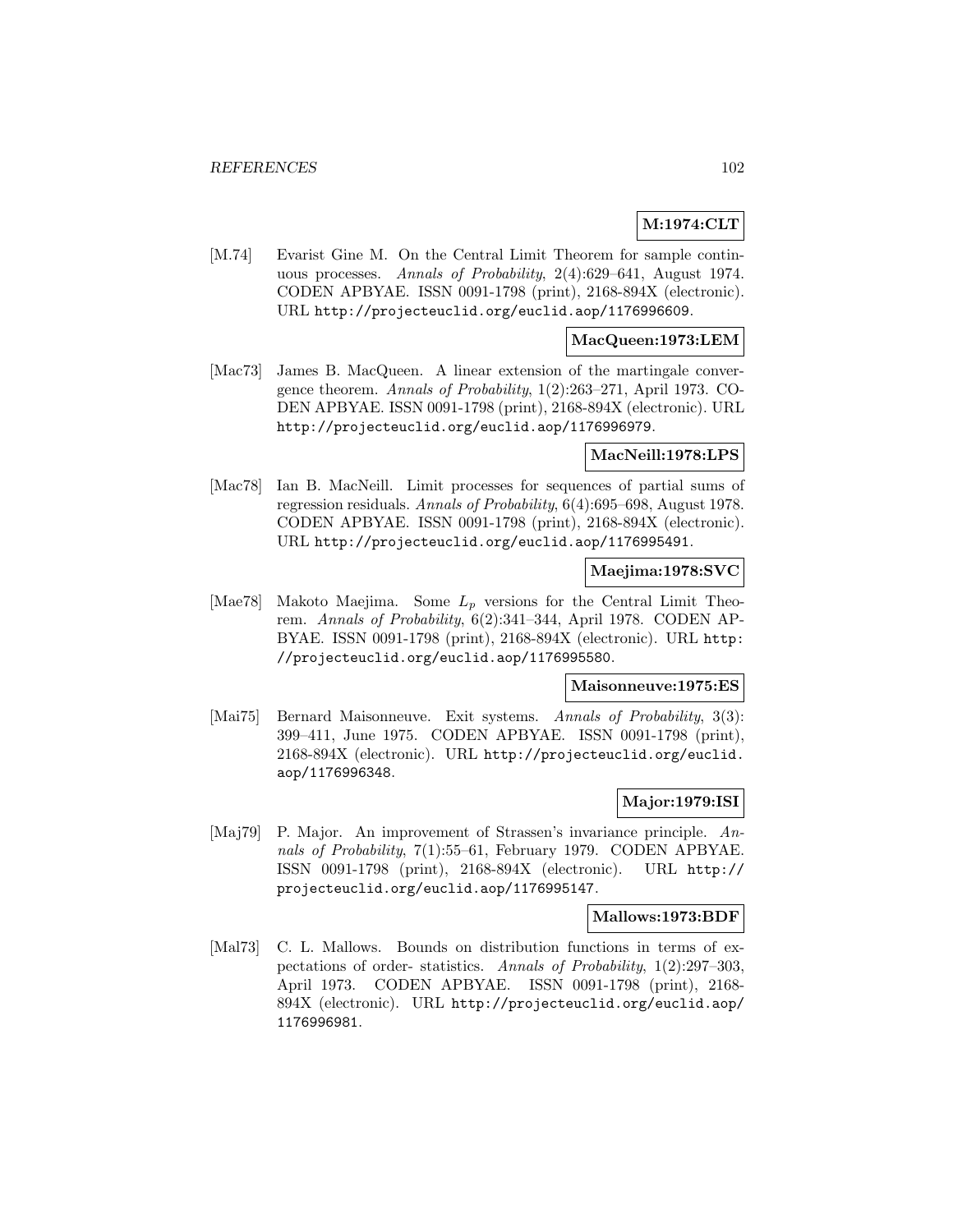#### **Maller:1974:SML**

[Mal74a] R. A. Maller. On symmetric moments and local behavior of the characteristic function. Annals of Probability, 2(1):173–177, February 1974. CODEN APBYAE. ISSN 0091-1798 (print), 2168-894X (electronic). URL http://projecteuclid.org/euclid.aop/1176996765.

### **Maller:1974:RLB**

[Mal74b] R. A. Maller. A remark on local behavior of characteristic functions. Annals of Probability, 2(6):1185–1187, December 1974. CODEN AP-BYAE. ISSN 0091-1798 (print), 2168-894X (electronic). URL http: //projecteuclid.org/euclid.aop/1176996507.

#### **Mangano:1976:SCC**

[Man76] Gian-Carlo Mangano. Sequential compactness of certain sequences of Gaussian random variables with values in  $C[0, 1]$ . Annals of Probability, 4(6):902–913, December 1976. CODEN APBYAE. ISSN 0091- 1798 (print), 2168-894X (electronic). URL http://projecteuclid. org/euclid.aop/1176995935.

### **Marcus:1973:CCC**

[Mar73a] M. B. Marcus. A comparison of continuity conditions for Gaussian processes. Annals of Probability, 1(1):123–130, February 1973. CO-DEN APBYAE. ISSN 0091-1798 (print), 2168-894X (electronic). URL http://projecteuclid.org/euclid.aop/1176997028.

#### **Marcus:1973:CGP**

[Mar73b] M. B. Marcus. Continuity of Gaussian processes and random Fourier series. Annals of Probability, 1(6):968–981, December 1973. CODEN APBYAE. ISSN 0091-1798 (print), 2168-894X (electronic). URL http://projecteuclid.org/euclid.aop/1176996804.

### **Marlow:1973:HLO**

[Mar73c] Norman A. Marlow. High level occupation times for continuous Gaussian processes. Annals of Probability, 1(3):388–397, June 1973. CO-DEN APBYAE. ISSN 0091-1798 (print), 2168-894X (electronic). URL http://projecteuclid.org/euclid.aop/1176996933.

#### **Marcus:1974:AMC**

[Mar74a] M. B. Marcus. Asymptotic maxima of continuous Gaussian processes. Annals of Probability, 2(4):702–713, August 1974. CODEN APBYAE. ISSN 0091-1798 (print), 2168-894X (electronic). URL http://projecteuclid.org/euclid.aop/1176996613.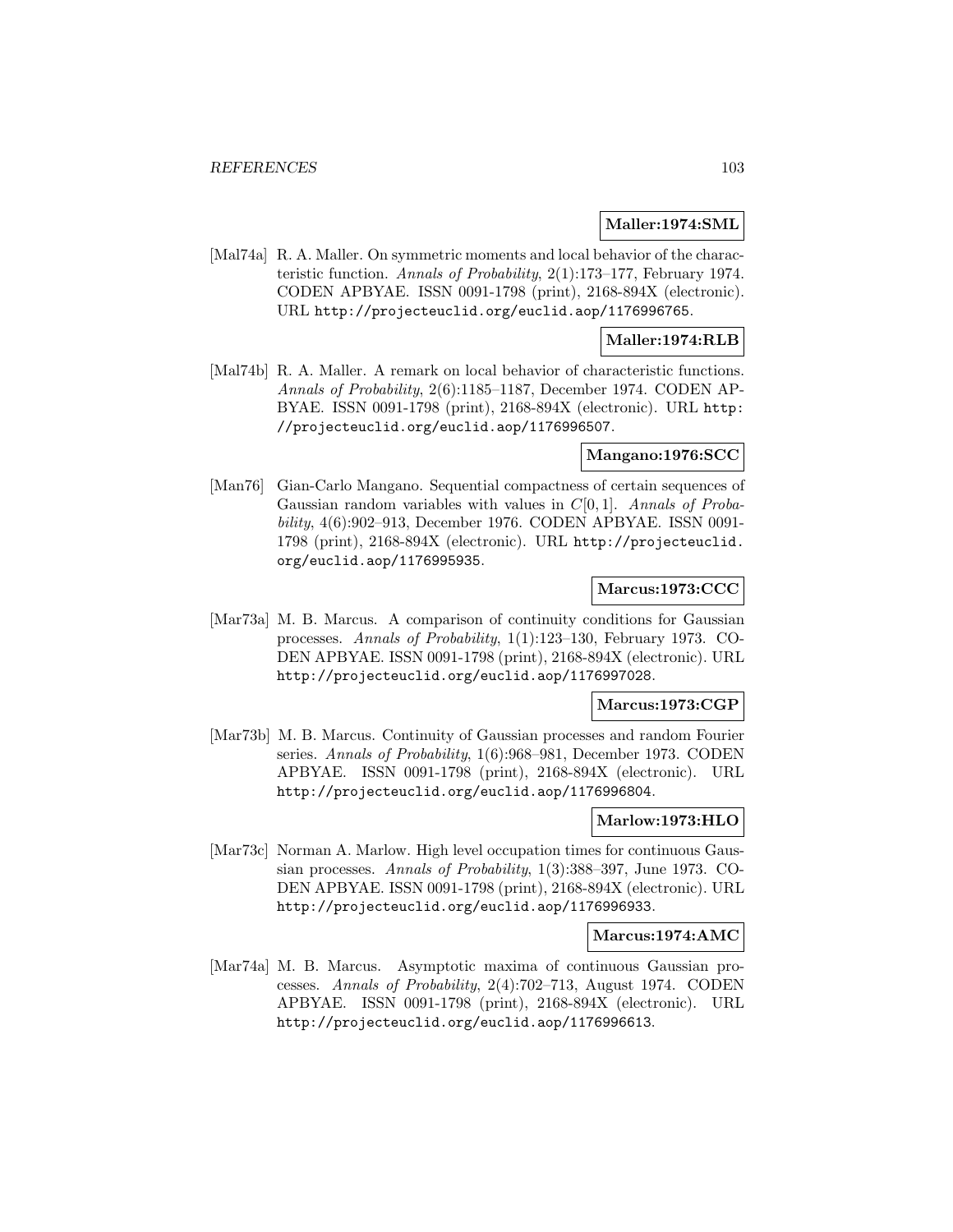#### **Marsaglia:1974:APRa**

[Mar74b] George Marsaglia. Acknowledgement of priority to: "Random variables with independent binary digits" (Ann. Math. Statist. **42** (1971), 1922–1929). Annals of Probability, 2(4):747, August 1974. CODEN APBYAE. ISSN 0091-1798 (print), 2168-894X (electronic). URL http://projecteuclid.org/euclid.aop/1176996619.

## **Martin:1974:RMC**

[Mar74c] N. F. G. Martin. The Rosenblatt mixing condition and Bernoulli shifts. Annals of Probability, 2(2):333–338, April 1974. CODEN AP-BYAE. ISSN 0091-1798 (print), 2168-894X (electronic). URL http: //projecteuclid.org/euclid.aop/1176996715.

### **Marcus:1977:LCS**

[Mar77a] Michael B. Marcus. Level crossings of a stochastic process with absolutely continuous sample paths. Annals of Probability, 5(1):52–71, February 1977. CODEN APBYAE. ISSN 0091-1798 (print), 2168- 894X (electronic). URL http://projecteuclid.org/euclid.aop/ 1176995890.

### **Marcus:1977:RHD**

[Mar77b] Michael B. Marcus. Review: H. Dym, H. P. McKean, Gaussian Processes, Function Theory and the Inverse Spectral Problem. Annals of Probability, 5(6):1047–1051, December 1977. CODEN AP-BYAE. ISSN 0091-1798 (print), 2168-894X (electronic). URL http: //projecteuclid.org/euclid.aop/1176995674.

### **Matthes:1975:MCL**

[Mat75] T. K. Matthes. The multivariate Central Limit Theorem for regular convex sets. Annals of Probability, 3(3):503–515, June 1975. CO-DEN APBYAE. ISSN 0091-1798 (print), 2168-894X (electronic). URL http://projecteuclid.org/euclid.aop/1176996356.

#### **Matloff:1977:ECD**

[Mat77] Norman S. Matloff. Ergodicity conditions for a dissonant voting model. Annals of Probability, 5(3):371–386, June 1977. CODEN AP-BYAE. ISSN 0091-1798 (print), 2168-894X (electronic). URL http: //projecteuclid.org/euclid.aop/1176995798.

#### **Madsen:1973:EBN**

[MC73] Richard W. Madsen and Patricia S. Conn. Ergodic behavior for nonnegative kernels. Annals of Probability, 1(6):995–1013, Decem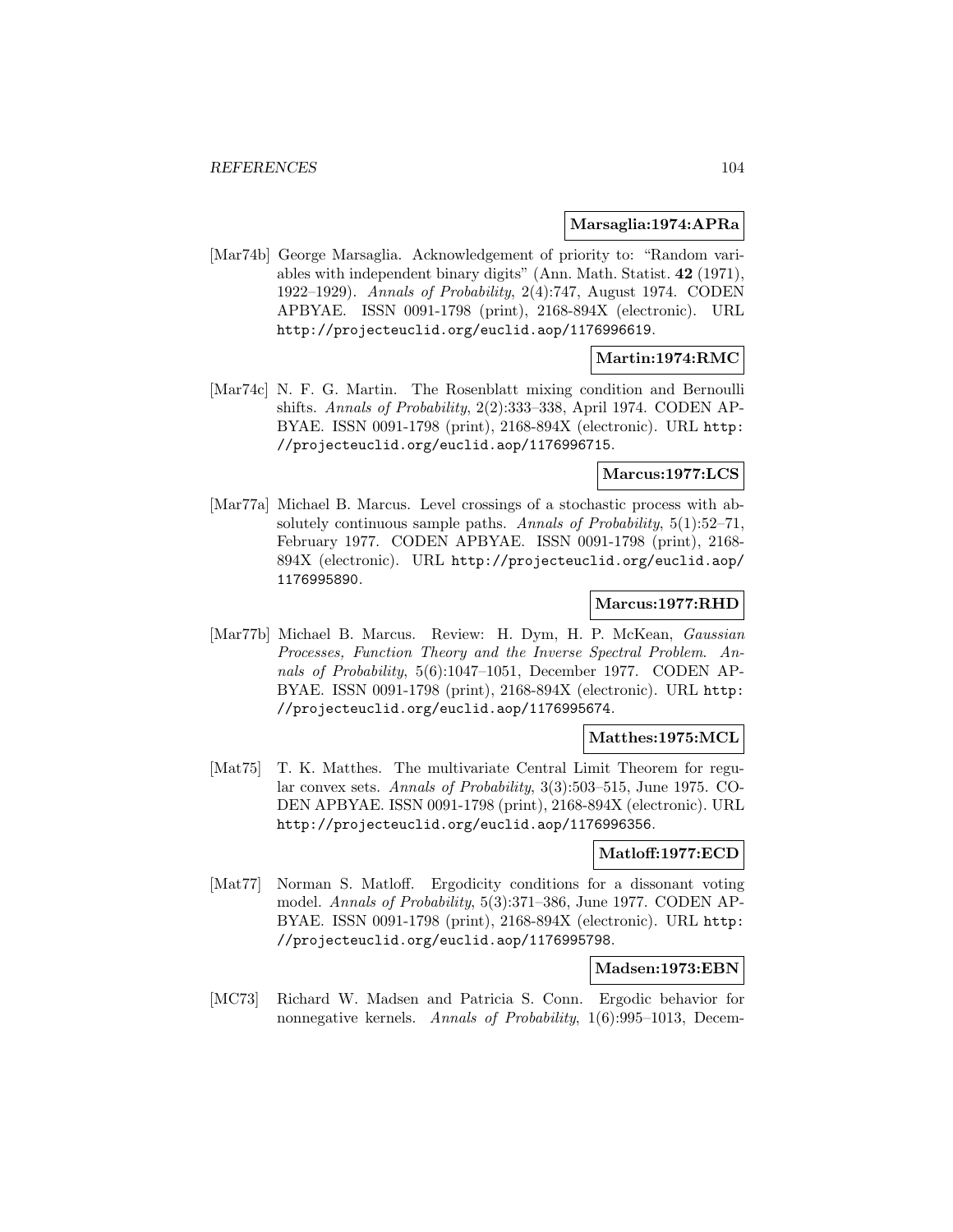ber 1973. CODEN APBYAE. ISSN 0091-1798 (print), 2168- 894X (electronic). URL http://projecteuclid.org/euclid.aop/ 1176996806.

## **McDonald:1977:EMS**

[McD77] David R. McDonald. Equilibrium measures for semi-Markov processes. Annals of Probability, 5(5):818–822, October 1977. CODEN APBYAE. ISSN 0091-1798 (print), 2168-894X (electronic). URL http://projecteuclid.org/euclid.aop/1176995726.

### **McDonald:1978:SMS**

[McD78] David McDonald. On semi-Markov and semiregenerative processes II. Annals of Probability, 6(6):995–1014, December 1978. CODEN AP-BYAE. ISSN 0091-1798 (print), 2168-894X (electronic). URL http: //projecteuclid.org/euclid.aop/1176995389.

## **McDonald:1979:LLT**

[McD79] David McDonald. A local limit theorem for large deviations of sums of independent, nonidentically distributed random variables. Annals of Probability, 7(3):526–531, June 1979. CODEN APBYAE. ISSN 0091- 1798 (print), 2168-894X (electronic). URL http://projecteuclid. org/euclid.aop/1176995052.

# **McKean:1973:GDS**

[McK73] H. P. McKean. Geometry of differential space. Annals of Probability, 1 (2):197–206, April 1973. CODEN APBYAE. ISSN 0091-1798 (print), 2168-894X (electronic). URL http://projecteuclid.org/euclid. aop/1176996973.

### **McLeish:1974:DCL**

[McL74] D. L. McLeish. Dependent Central Limit Theorems and invariance principles. Annals of Probability, 2(4):620–628, August 1974. CO-DEN APBYAE. ISSN 0091-1798 (print), 2168-894X (electronic). URL http://projecteuclid.org/euclid.aop/1176996608.

#### **McLeish:1975:MID**

[McL75] D. L. McLeish. A maximal inequality and dependent Strong Laws. Annals of Probability, 3(5):829–839, October 1975. CODEN AP-BYAE. ISSN 0091-1798 (print), 2168-894X (electronic). URL http: //projecteuclid.org/euclid.aop/1176996269.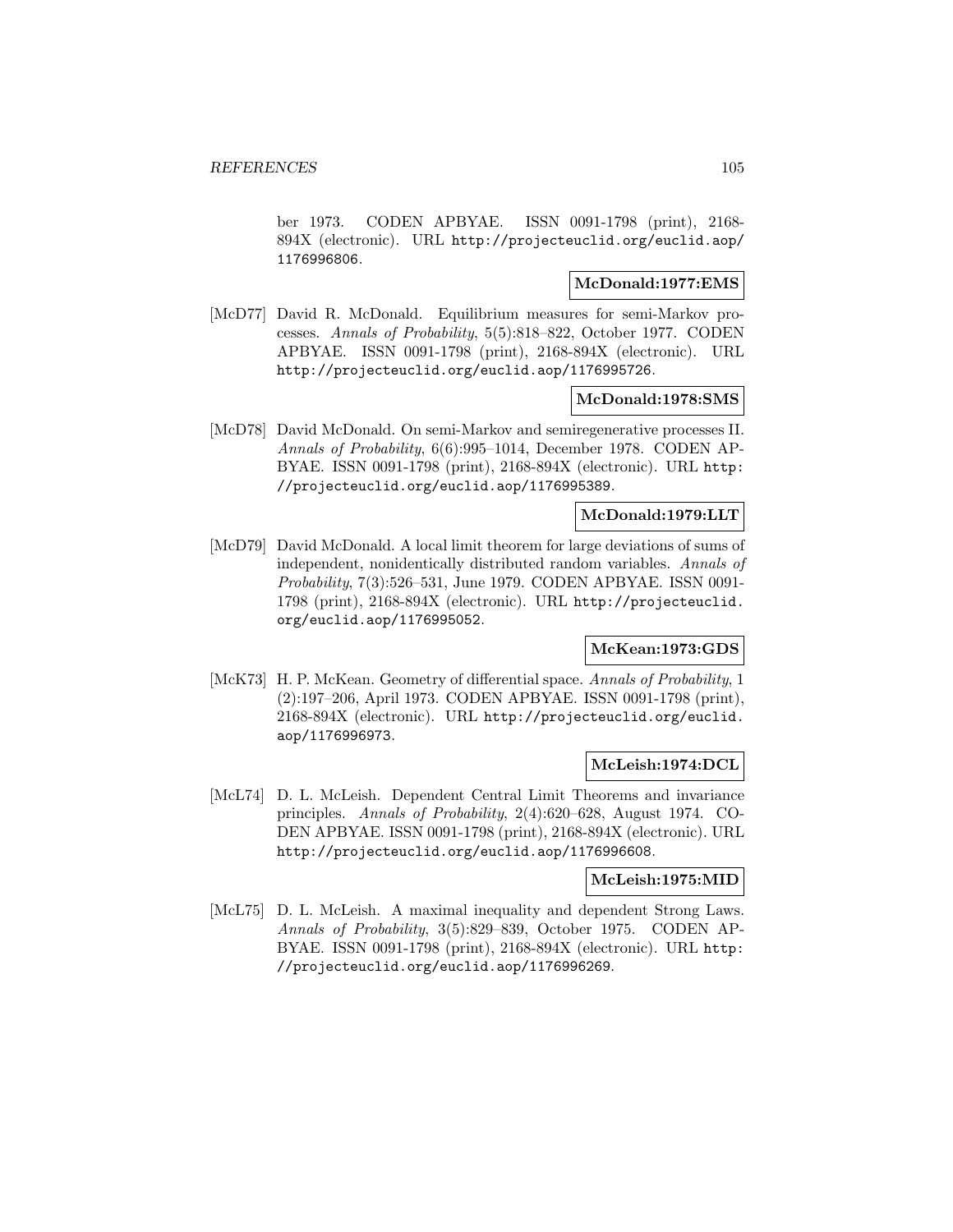### **McLeish:1977:IPN**

[McL77] D. L. McLeish. On the invariance principle for nonstationary mixingales. Annals of Probability, 5(4):616–621, August 1977. CODEN AP-BYAE. ISSN 0091-1798 (print), 2168-894X (electronic). URL http: //projecteuclid.org/euclid.aop/1176995772.

# **McLeish:1978:EMI**

[McL78] D. L. McLeish. An extended martingale invariance principle. Annals of Probability, 6(1):144-150, February 1978. CODEN AP-BYAE. ISSN 0091-1798 (print), 2168-894X (electronic). URL http: //projecteuclid.org/euclid.aop/1176995619.

## **Meyer:1973:PTL**

[Mey73] R. M. Meyer. A Poisson-type limit theorem for mixing sequences of dependent 'rare' events. Annals of Probability, 1(3):480–483, June 1973. CODEN APBYAE. ISSN 0091-1798 (print), 2168-894X (electronic). URL http://projecteuclid.org/euclid.aop/1176996941.

## **Meyer:1975:EDD**

[Mey75] R. M. Meyer. The extent of discrete distributions. Annals of Probability, 3(1):166–168, February 1975. CODEN APBYAE. ISSN 0091-1798 (print), 2168-894X (electronic). URL http://projecteuclid.org/ euclid.aop/1176996457.

## **Madsen:1973:SEB**

[MI73] Richard W. Madsen and Dean L. Isaacson. Strongly ergodic behavior for non-stationary Markov processes. Annals of Probability, 1(2):329– 335, April 1973. CODEN APBYAE. ISSN 0091-1798 (print), 2168- 894X (electronic). URL http://projecteuclid.org/euclid.aop/ 1176996986.

### **Michel:1974:RPM**

[Mic74] R. Michel. Results on probabilities of moderate deviations. Annals of Probability, 2(2):349–353, April 1974. CODEN APBYAE. ISSN 0091- 1798 (print), 2168-894X (electronic). URL http://projecteuclid. org/euclid.aop/1176996719.

#### **Michel:1976:NCL**

[Mic76] R. Michel. Nonuniform central limit bounds with applications to probabilities of deviations. Annals of Probability, 4(1):102–106, February 1976. CODEN APBYAE. ISSN 0091-1798 (print), 2168- 894X (electronic). URL http://projecteuclid.org/euclid.aop/ 1176996186.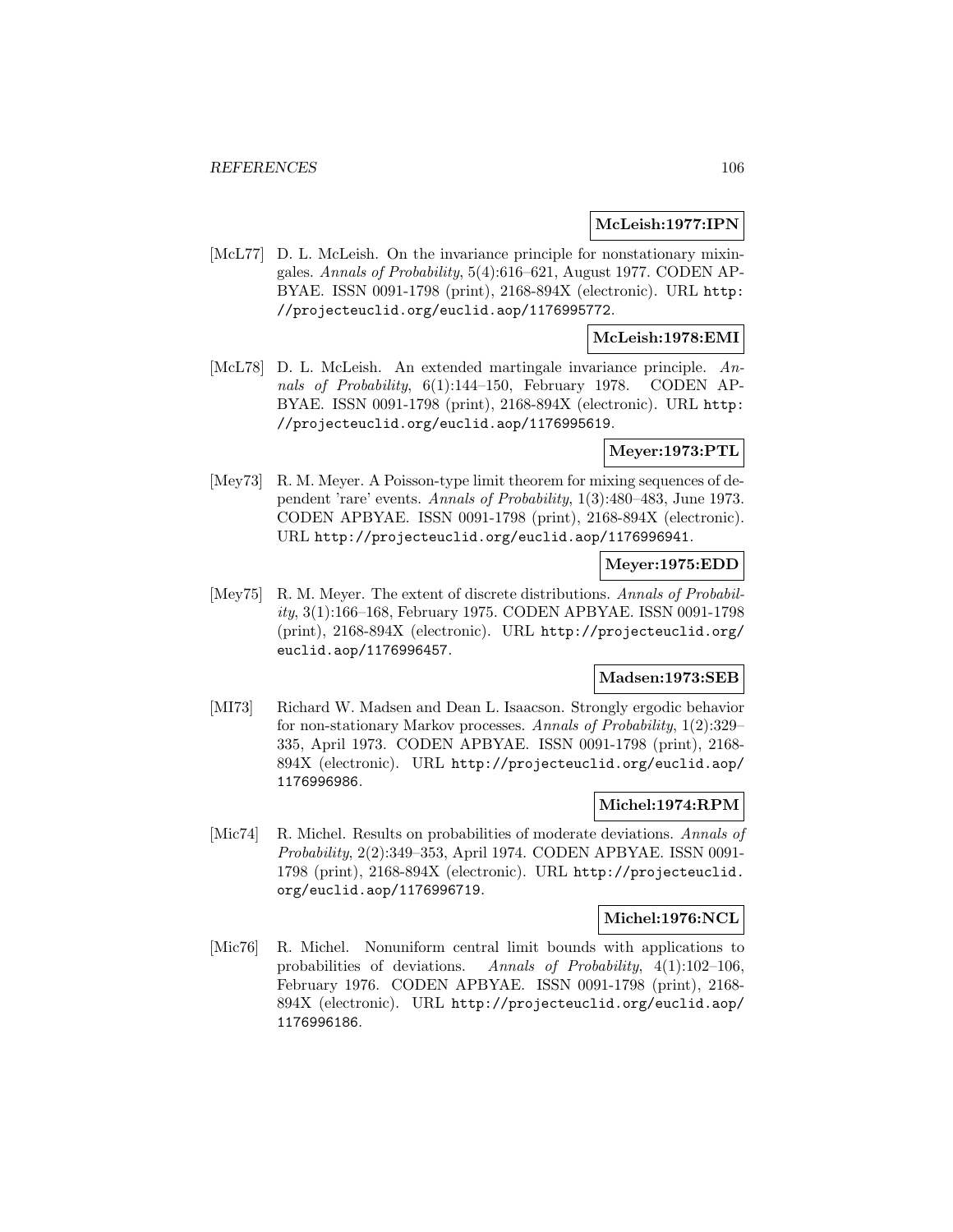## **Millar:1973:RP**

[Mil73] P. W. Millar. Radial processes. Annals of Probability, 1(4):613–626, August 1973. CODEN APBYAE. ISSN 0091-1798 (print), 2168- 894X (electronic). URL http://projecteuclid.org/euclid.aop/ 1176996890.

## **Millar:1975:FPD**

[Mil75] P. W. Millar. First passage distributions of processes with independent increments. Annals of Probability, 3(2):215–233, April 1975. CO-DEN APBYAE. ISSN 0091-1798 (print), 2168-894X (electronic). URL http://projecteuclid.org/euclid.aop/1176996394.

## **Millar:1978:PDM**

[Mil78] P. W. Millar. A path decomposition for Markov processes. Annals of Probability, 6(2):345–348, April 1978. CODEN APBYAE. ISSN 0091- 1798 (print), 2168-894X (electronic). URL http://projecteuclid. org/euclid.aop/1176995581.

## **Miller:1979:IDS**

[Mil79] H. D. Miller. Infinite divisibility in stochastic processes. Annals of Probability, 7(3):406–417, June 1979. CODEN APBYAE. ISSN 0091- 1798 (print), 2168-894X (electronic). URL http://projecteuclid. org/euclid.aop/1176995042.

# **Mineka:1974:SLL**

[Min74] J. Mineka. A stable local limit theorem. Annals of Probability, 2(1): 167–172, February 1974. CODEN APBYAE. ISSN 0091-1798 (print), 2168-894X (electronic). URL http://projecteuclid.org/euclid. aop/1176996764.

## **Mittal:1974:LBM**

[Mit74] Yash Mittal. Limiting behavior of maxima in stationary Gaussian sequences. Annals of Probability, 2(2):231–242, April 1974. CODEN APBYAE. ISSN 0091-1798 (print), 2168-894X (electronic). URL http://projecteuclid.org/euclid.aop/1176996705.

#### **Mittal:1978:MPS**

[Mit78] Yashaswini Mittal. Maxima of partial samples in Gaussian sequences. Annals of Probability, 6(3):421–432, June 1978. CODEN APBYAE. ISSN 0091-1798 (print), 2168-894X (electronic). URL http://projecteuclid.org/euclid.aop/1176995528.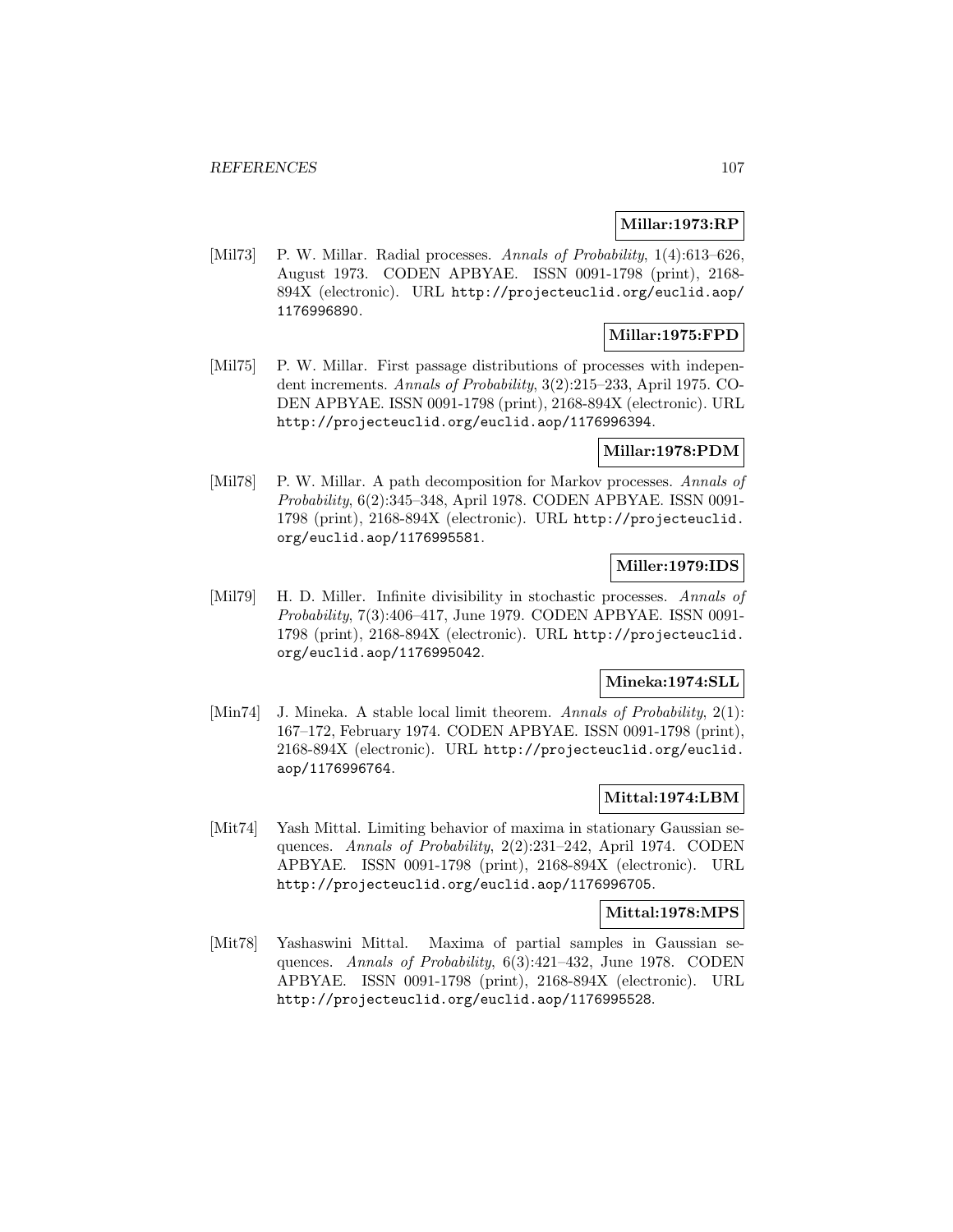#### **Mittal:1979:NMC**

[Mit79] Yashaswini Mittal. A new mixing condition for stationary Gaussian processes. Annals of Probability, 7(4):724–730, August 1979. CO-DEN APBYAE. ISSN 0091-1798 (print), 2168-894X (electronic). URL http://projecteuclid.org/euclid.aop/1176994993.

## **Mode:1978:RJP**

[Mod78] Charles J. Mode. Review: Jagers P., Branching Processes with Biological Applications. Annals of Probability, 6(4):701–704, August 1978. CODEN APBYAE. ISSN 0091-1798 (print), 2168-894X (electronic). URL http://projecteuclid.org/euclid.aop/1176995493.

### **Mohan:1976:TRT**

[Moh76] N. R. Mohan. Teugels' renewal theorem and stable laws. Annals of Probability, 4(5):863–868, October 1976. CODEN APBYAE. ISSN 0091-1798 (print), 2168-894X (electronic). URL http:// projecteuclid.org/euclid.aop/1176995991.

### **Moncayo:1975:PCF**

[Mon75] A. R. Moncayo. Poisson convergence and family trees. Annals of Probability, 3(6):1059–1061, December 1975. CODEN APBYAE. ISSN 0091-1798 (print), 2168-894X (electronic). URL http:// projecteuclid.org/euclid.aop/1176996235.

#### **Monroe:1976:ASC**

[Mon76] Itrel Monroe. Almost sure convergence of the quadratic variation of martingales: A counterexample. Annals of Probability, 4(1):133–138, February 1976. CODEN APBYAE. ISSN 0091-1798 (print), 2168- 894X (electronic). URL http://projecteuclid.org/euclid.aop/ 1176996192.

#### **Monrad:1977:SPS**

[Mon77] Ditlev Monrad. Stable processes: Sample function growth at a last exit time. Annals of Probability, 5(3):455–462, June 1977. CODEN APBYAE. ISSN 0091-1798 (print), 2168-894X (electronic). URL http://projecteuclid.org/euclid.aop/1176995805.

### **Monrad:1978:ACP**

[Mon78a] Ditlev Monrad. Asymmetric Cauchy processes: Sample functions at last zero. Annals of Probability, 6(5):771–787, October 1978. CO-DEN APBYAE. ISSN 0091-1798 (print), 2168-894X (electronic). URL http://projecteuclid.org/euclid.aop/1176995428.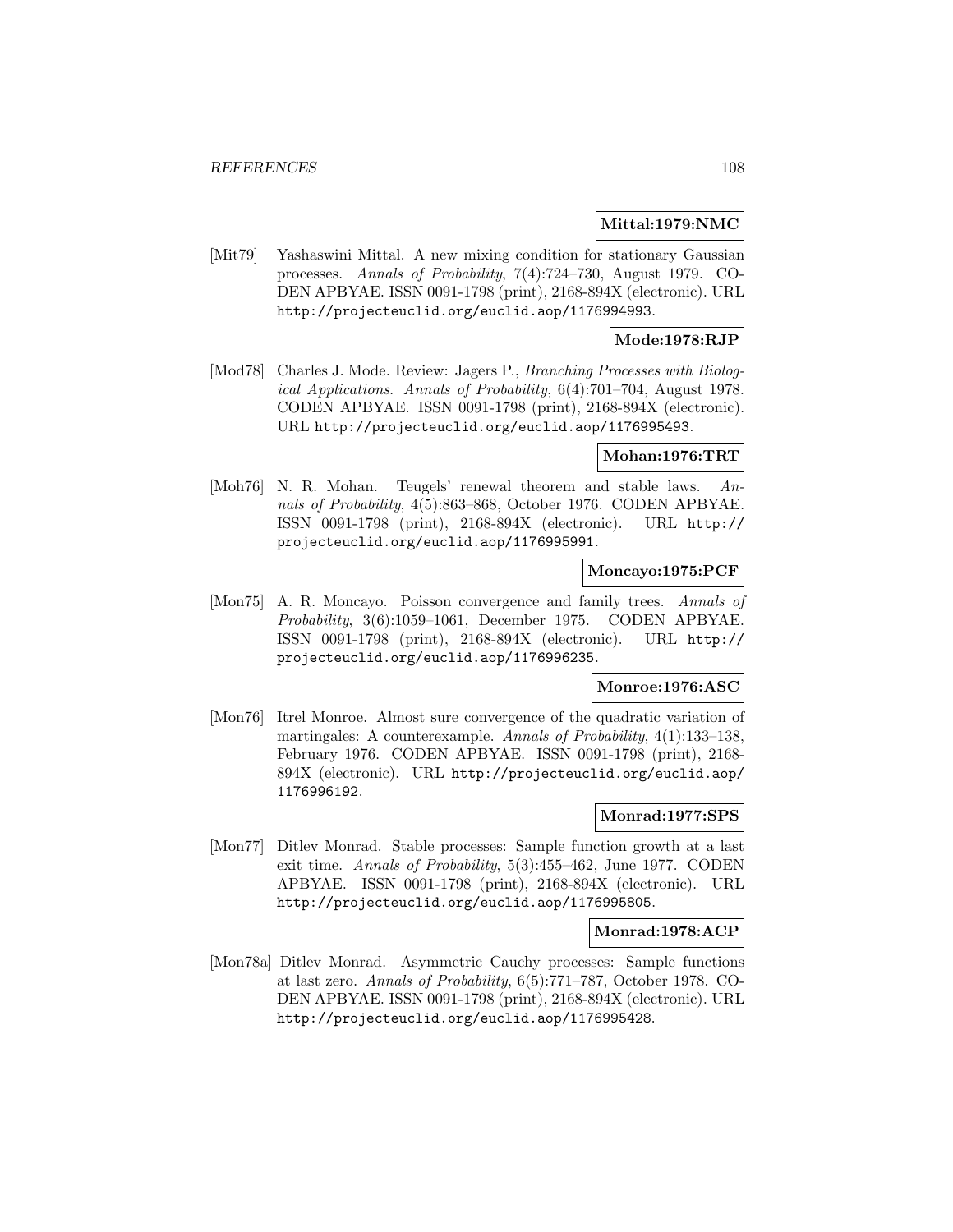#### **Monroe:1978:PCE**

[Mon78b] Itrel Monroe. Processes that can be embedded in Brownian motion. Annals of Probability, 6(1):42–56, February 1978. CODEN AP-BYAE. ISSN 0091-1798 (print), 2168-894X (electronic). URL http: //projecteuclid.org/euclid.aop/1176995609.

## **Mori:1976:LLM**

[Mor76] Toshio Mori. Limit laws for maxima and second maxima from strongmixing processes. Annals of Probability,  $4(1)$ :122–126, February 1976. CODEN APBYAE. ISSN 0091-1798 (print), 2168-894X (electronic). URL http://projecteuclid.org/euclid.aop/1176996190.

#### **Mountford:1979:IF**

[Mou79] David Mountford. An inequality in p-functions. Annals of Probability, 7(1):184–185, February 1979. CODEN APBYAE. ISSN 0091-1798 (print), 2168-894X (electronic). URL http://projecteuclid.org/ euclid.aop/1176995163.

### **Mehra:1975:WCG**

[MR75] K. L. Mehra and M. Sudhakara Rao. Weak convergence of generalized empirical processes relative to  $d_q$  under strong mixing. Annals of Probability, 3(6):979–991, December 1975. CODEN APBYAE. ISSN 0091- 1798 (print), 2168-894X (electronic). URL http://projecteuclid. org/euclid.aop/1176996223.

# **Miller:1975:TRP**

[MS75] Douglas R. Miller and F. Dennis Sentilles. Translated renewal processes and the existence of a limiting distribution for the queue length of the GI/G/s queue. Annals of Probability, 3(3):424–439, June 1975. CODEN APBYAE. ISSN 0091-1798 (print), 2168-894X (electronic). URL http://projecteuclid.org/euclid.aop/1176996350.

#### **Marshall:1979:MSM**

[MS79] Albert W. Marshall and Moshe Shaked. Multivariate shock models for distributions with increasing hazard rate average. Annals of Probability, 7(2):343–358, April 1979. CODEN APBYAE. ISSN 0091-1798 (print), 2168-894X (electronic). URL http://projecteuclid.org/ euclid.aop/1176995092.

### **Marsaglia:1975:NLM**

[MT75] George Marsaglia and Alberto Tubilla. A note on the "lack of memory" property of the exponential distribution. Annals of Probability, 3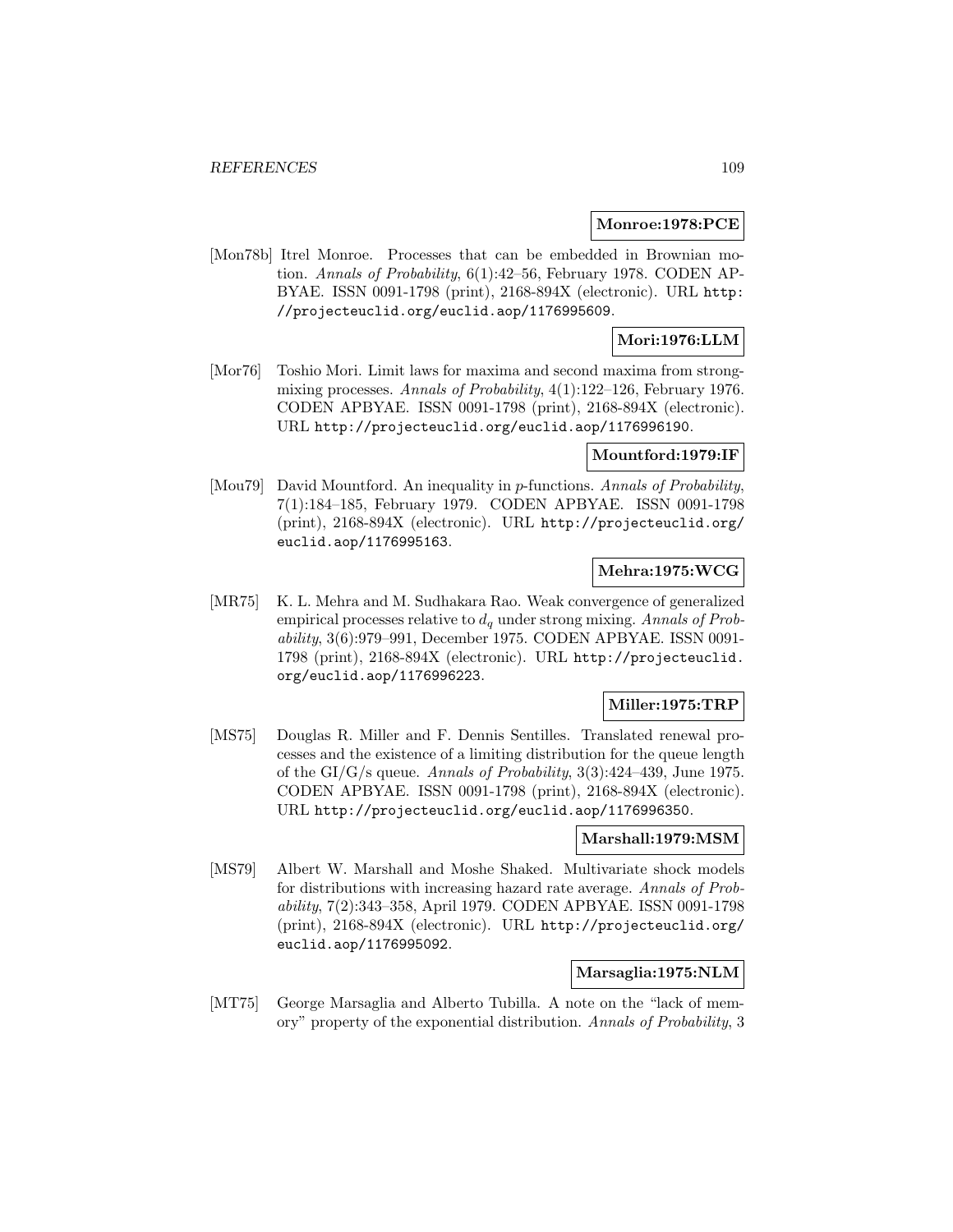(2):353–354, April 1975. CODEN APBYAE. ISSN 0091-1798 (print), 2168-894X (electronic). URL http://projecteuclid.org/euclid. aop/1176996406.

## **Mucci:1973:CSP**

[Muc73] Anthony G. Mucci. On a class of secretary problems. Annals of Probability, 1(3):417–427, June 1973. CODEN APBYAE. ISSN 0091- 1798 (print), 2168-894X (electronic). URL http://projecteuclid. org/euclid.aop/1176996936.

### **Mittal:1976:SLM**

[MY76] Yash Mittal and Donald Ylvisaker. Strong Laws for the maxima of stationary Gaussian processes. Annals of Probability, 4(3):357– 371, June 1976. CODEN APBYAE. ISSN 0091-1798 (print), 2168- 894X (electronic). URL http://projecteuclid.org/euclid.aop/ 1176996085.

### **Myers:1974:RWN**

[Mye74] Lawrence E. Myers. A random walk with nearly uniform N-step motion. Annals of Probability, 2(1):32–39, February 1974. CODEN AP-BYAE. ISSN 0091-1798 (print), 2168-894X (electronic). URL http: //projecteuclid.org/euclid.aop/1176996749.

## **Myers:1976:CTM**

[Mye76] L. E. Myers. Central terms of Markov walks. Annals of Probability, 4 (2):313–318, April 1976. CODEN APBYAE. ISSN 0091-1798 (print), 2168-894X (electronic). URL http://projecteuclid.org/euclid. aop/1176996136.

#### **Nummelin:1976:DCI**

[NA76] Esa Nummelin and Elja Arjas. A direct construction of the Rinvariant measure for a Markov chain on a general state space. Annals of Probability, 4(4):674–679, August 1976. CODEN AP-BYAE. ISSN 0091-1798 (print), 2168-894X (electronic). URL http: //projecteuclid.org/euclid.aop/1176996037.

### **Nagaev:1979:LDS**

[Nag79] S. V. Nagaev. Large deviations of sums of independent random variables. Annals of Probability, 7(5):745–789, October 1979. CODEN APBYAE. ISSN 0091-1798 (print), 2168-894X (electronic). URL http://projecteuclid.org/euclid.aop/1176994938.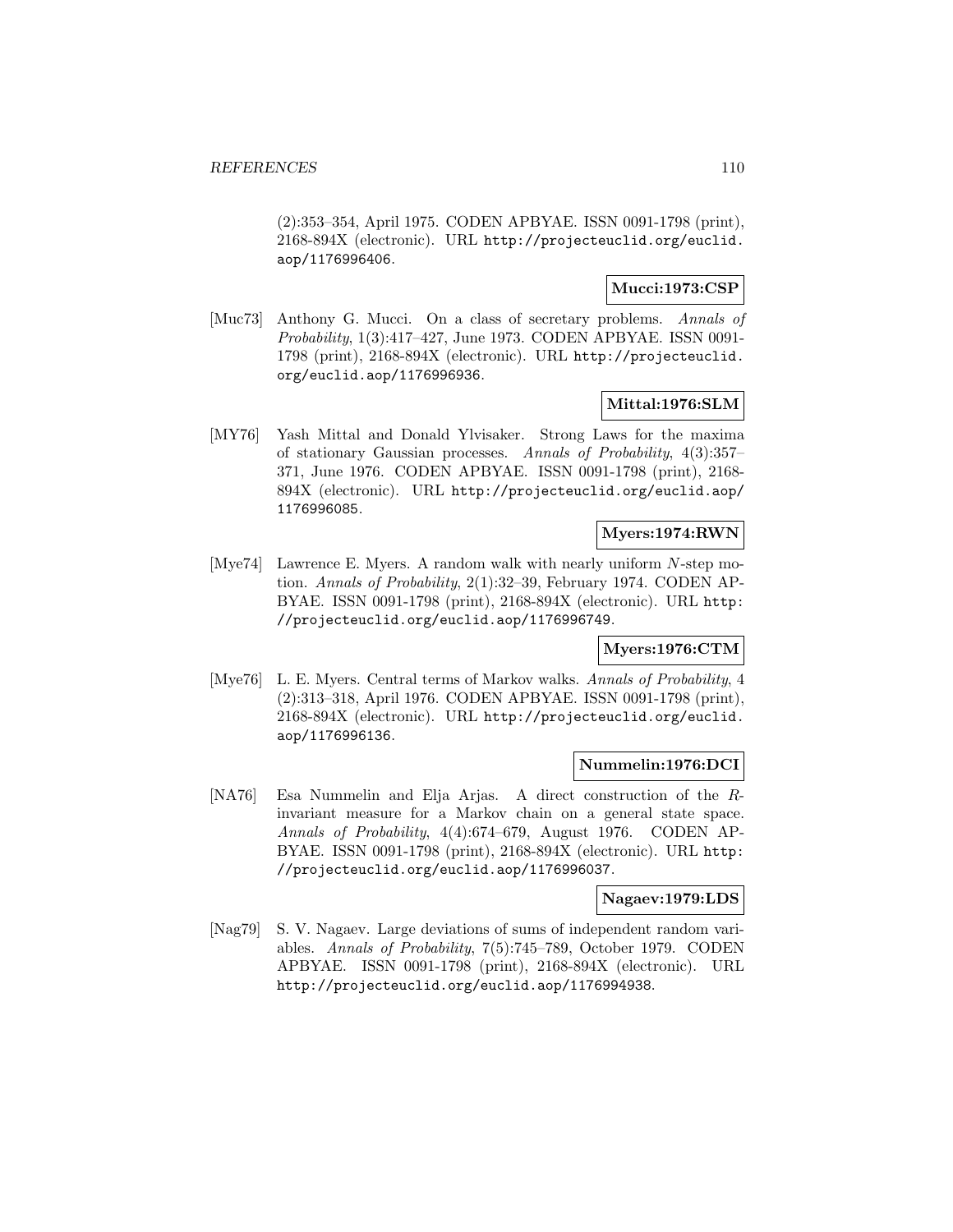### **Nair:1977:CCD**

[Nai77] K. Aiyappan Nair. On complete convergence of distributions and expected values of order statistics. Annals of Probability, 5(5):826– 827, October 1977. CODEN APBYAE. ISSN 0091-1798 (print), 2168- 894X (electronic). URL http://projecteuclid.org/euclid.aop/ 1176995728.

### **Neaderhouser:1978:LTM**

[Nea78] Carla C. Neaderhouser. Limit theorems for multiply indexed mixing random variables, with application to Gibbs random fields. Annals of Probability, 6(2):207–215, April 1978. CODEN APBYAE. ISSN 0091- 1798 (print), 2168-894X (electronic). URL http://projecteuclid. org/euclid.aop/1176995568.

### **Nevison:1976:PMP**

[Nev76] Christopher H. Nevison. Potentials of Markov processes without duality. Annals of Probability, 4(3):497–501, June 1976. CODEN AP-BYAE. ISSN 0091-1798 (print), 2168-894X (electronic). URL http: //projecteuclid.org/euclid.aop/1176996101.

### **Norman:1974:CLT**

[Nor74] M. Frank Norman. A central limit theorem for Markov processes that move by small steps. Annals of Probability, 2(6):1065–1074, December 1974. CODEN APBYAE. ISSN 0091-1798 (print), 2168- 894X (electronic). URL http://projecteuclid.org/euclid.aop/ 1176996498.

### **Norman:1975:DAN**

[Nor75] M. Frank Norman. Diffusion approximation of non-Markovian processes. Annals of Probability, 3(2):358–364, April 1975. CODEN AP-BYAE. ISSN 0091-1798 (print), 2168-894X (electronic). URL http: //projecteuclid.org/euclid.aop/1176996408.

## **Naus:1975:EVN**

[NR75] Joseph I. Naus and Larry Rabinowitz. The expectation and variance of the number of components in random linear graphs. Annals of Probability, 3(1):159–161, February 1975. CODEN APBYAE. ISSN 0091- 1798 (print), 2168-894X (electronic). URL http://projecteuclid. org/euclid.aop/1176996455.

# **Nummelin:1978:GER**

[NT78] E. Nummelin and R. L. Tweedie. Geometric ergodicity and rpositivity for general Markov chains. Annals of Probability, 6(3):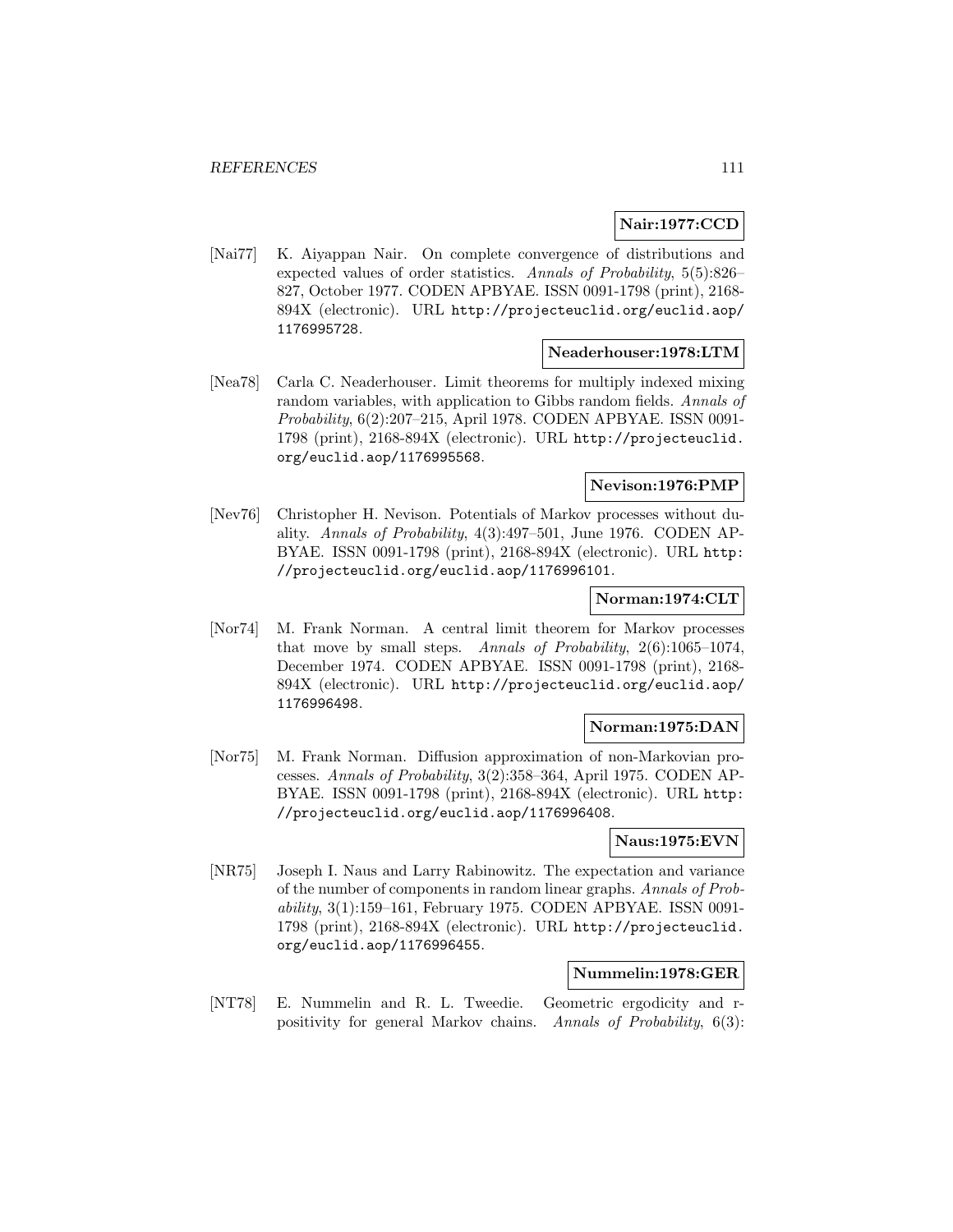404–420, June 1978. CODEN APBYAE. ISSN 0091-1798 (print), 2168-894X (electronic). URL http://projecteuclid.org/euclid. aop/1176995527.

# **Nummelin:1979:SRL**

[Num79] E. Nummelin. Strong ratio limit theorems for  $\phi$ -recurrent Markov chains. Annals of Probability, 7(4):639–650, August 1979. CODEN APBYAE. ISSN 0091-1798 (print), 2168-894X (electronic). URL http://projecteuclid.org/euclid.aop/1176994987.

### **Oakes:1976:ROI**

[Oak76] David Oakes. Random overlapping intervals — a generalization of Erlang's loss formula. Annals of Probability, 4(6):940–946, December 1976. CODEN APBYAE. ISSN 0091-1798 (print), 2168- 894X (electronic). URL http://projecteuclid.org/euclid.aop/ 1176995938.

#### **OBrien:1974:LTM**

[O'B74a] G. L. O'Brien. Limit theorems for the maximum term of a stationary process. Annals of Probability, 2(3):540–545, June 1974. CODEN AP-BYAE. ISSN 0091-1798 (print), 2168-894X (electronic). URL http: //projecteuclid.org/euclid.aop/1176996673.

# **OBrien:1974:LDM**

[O'B74b] George O'Brien. The limiting distribution of maxima of random variables defined on a denumerable Markov chain. Annals of Probability, 2(1):103–111, February 1974. CODEN APBYAE. ISSN 0091-1798 (print), 2168-894X (electronic). URL http://projecteuclid.org/ euclid.aop/1176996755.

#### **OBrien:1975:CMS**

[O'B75] G. L. O'Brien. The comparison method for stochastic processes. Annals of Probability, 3(1):80–88, February 1975. CODEN AP-BYAE. ISSN 0091-1798 (print), 2168-894X (electronic). URL http: //projecteuclid.org/euclid.aop/1176996450.

### **OConnor:1979:IDD**

[O'C79] Thomas A. O'Connor. Infinitely divisible distributions with unimodal Lévy spectral functions. Annals of Probability,  $7(3):494-499$ , June 1979. CODEN APBYAE. ISSN 0091-1798 (print), 2168- 894X (electronic). URL http://projecteuclid.org/euclid.aop/ 1176995049.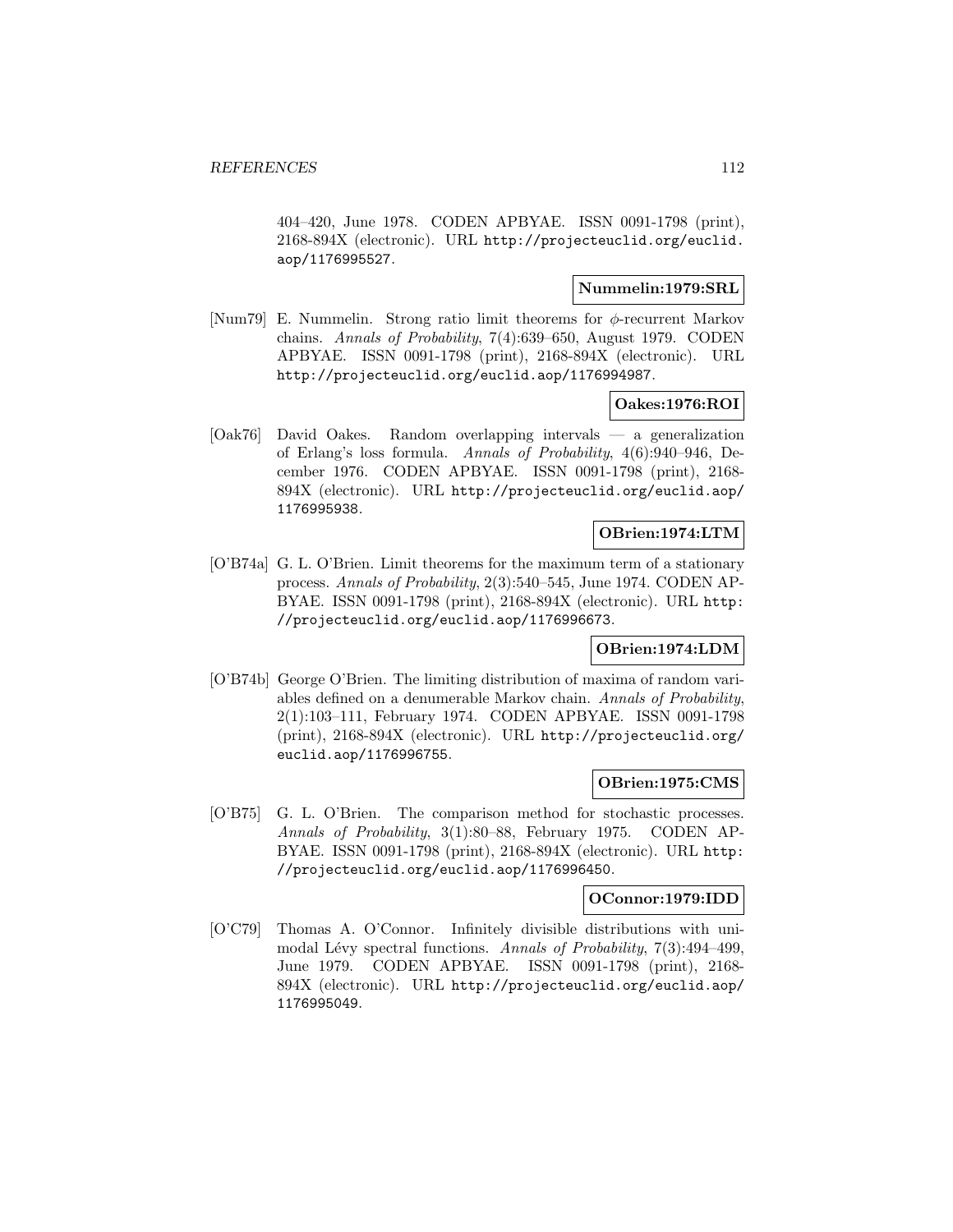## **Oman:1977:RLT**

[Oma77] Samuel D. Oman. A ratio limit theorem for subterminal times. Annals of Probability, 5(2):262–277, April 1977. CODEN APBYAE. ISSN 0091-1798 (print), 2168-894X (electronic). URL http:// projecteuclid.org/euclid.aop/1176995850.

## **Oodaira:1973:LIL**

[Ood73] Hiroshi Oodaira. The law of the iterated logarithm for Gaussian processes. Annals of Probability, 1(6):954–967, December 1973. CO-DEN APBYAE. ISSN 0091-1798 (print), 2168-894X (electronic). URL http://projecteuclid.org/euclid.aop/1176996803.

### **Orey:1973:SFP**

[OP73] Steven Orey and William E. Pruitt. Sample functions of the Nparameter Wiener process. Annals of Probability, 1(1):138–163, February 1973. CODEN APBYAE. ISSN 0091-1798 (print), 2168- 894X (electronic). URL http://projecteuclid.org/euclid.aop/ 1176997030.

## **OReilly:1974:SRC**

[O'R74a] Neville E. O'Reilly. On Sawyer's rates of convergence for some functionals in probability. Annals of Probability, 2(6):1179–1184, December 1974. CODEN APBYAE. ISSN 0091-1798 (print), 2168- 894X (electronic). URL http://projecteuclid.org/euclid.aop/ 1176996506.

## **OReilly:1974:WCE**

[O'R74b] Neville E. O'Reilly. On the weak convergence of empirical processes in sup-norm metrics. Annals of Probability, 2(4):642–651, August 1974. CODEN APBYAE. ISSN 0091-1798 (print), 2168-894X (electronic). URL http://projecteuclid.org/euclid.aop/1176996610.

### **Ornstein:1973:DPO**

[Orn73a] Donald Ornstein. Discussion on Professor Ornstein's paper. Annals of Probability, 1(1):59–65, February 1973. CODEN APBYAE. ISSN 0091-1798 (print), 2168-894X (electronic). URL http:// projecteuclid.org/euclid.aop/1176997025.

### **Ornstein:1973:AET**

[Orn73b] Donald S. Ornstein. An application of ergodic theory to probability theory. Annals of Probability, 1(1):43–58, February 1973. CODEN APBYAE. ISSN 0091-1798 (print), 2168-894X (electronic). URL http://projecteuclid.org/euclid.aop/1176997024.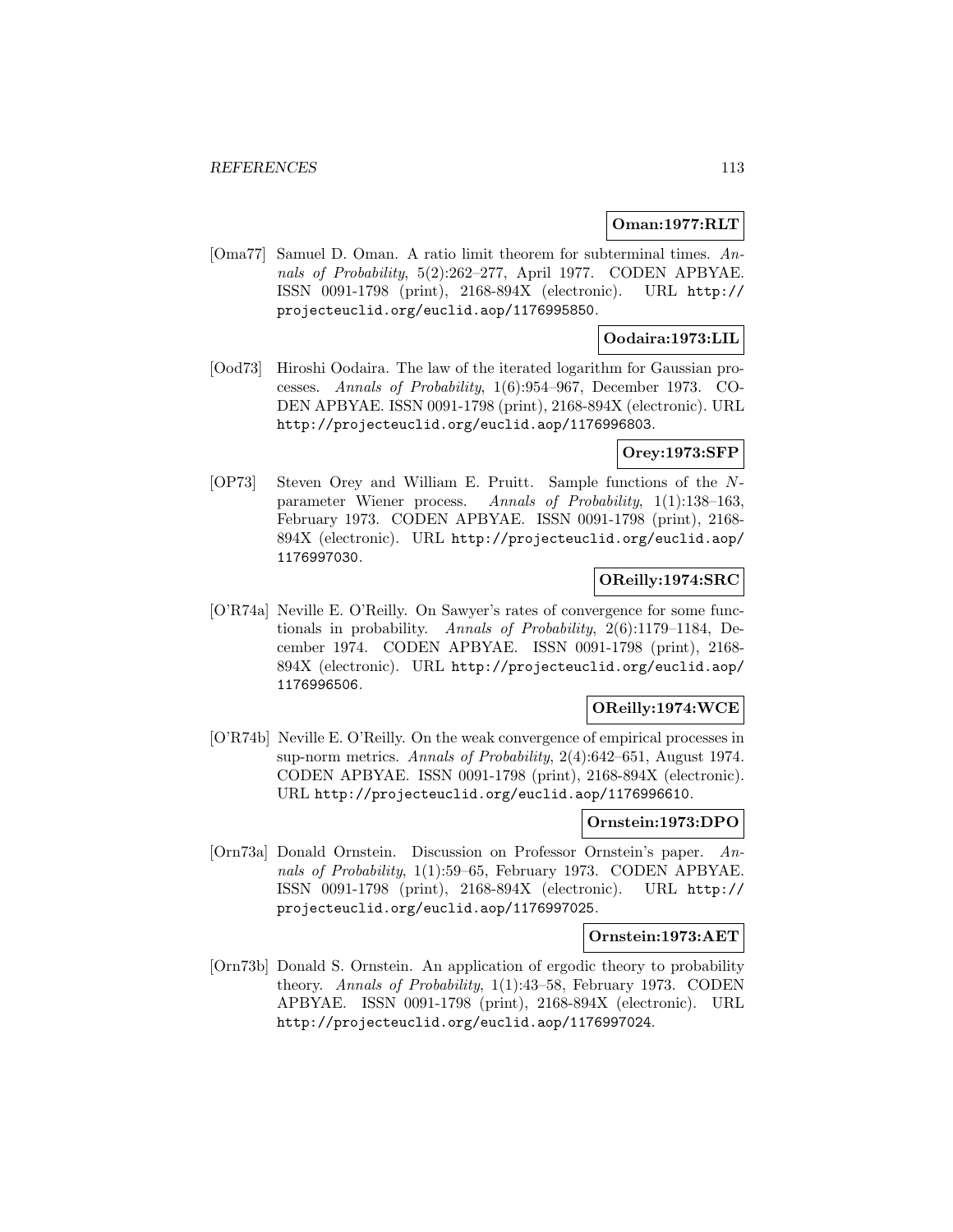## **Owen:1973:EVD**

[Owe73] Willis L. Owen. An estimate for  $E(|S_n|)$  for variables in the domain of normal attraction of a stable law of index  $\alpha$ ,  $1 < \alpha < 2$ . Annals of Probability, 1(6):1071–1073, December 1973. CODEN AP-BYAE. ISSN 0091-1798 (print), 2168-894X (electronic). URL http: //projecteuclid.org/euclid.aop/1176996816.

# **Pfanzagl:1974:CCE**

[Pfa74] J. Pfanzagl. Convexity and conditional expectations. Annals of Probability, 2(3):490–494, June 1974. CODEN APBYAE. ISSN 0091-1798 (print), 2168-894X (electronic). URL http://projecteuclid.org/ euclid.aop/1176996665.

# **Pfanzagl:1979:CDD**

[Pfa79] P. Pfanzagl. Conditional distributions as derivatives. Annals of Probability, 7(6):1046–1050, December 1979. CODEN APBYAE. ISSN 0091-1798 (print), 2168-894X (electronic). URL http:// projecteuclid.org/euclid.aop/1176994897.

### **Pursley:1977:SCT**

[PG77] Michael B. Pursley and Robert M. Gray. Source coding theorems for stationary, continuous-time stochastic processes. Annals of Probability, 5(6):966–986, December 1977. CODEN APBYAE. ISSN 0091- 1798 (print), 2168-894X (electronic). URL http://projecteuclid. org/euclid.aop/1176995664.

# **Philipp:1977:FLI**

[Phi77] Walter Philipp. A functional law of the iterated logarithm for empirical distribution functions of weakly dependent random variables. Annals of Probability, 5(3):319–350, June 1977. CODEN AP-BYAE. ISSN 0091-1798 (print), 2168-894X (electronic). URL http: //projecteuclid.org/euclid.aop/1176995795.

### **Phoha:1978:ALP**

[Pho78] Shashi Phoha. An algorithm for linear prediction of a Banach space valued stationary stochastic process. Annals of Probability, 6(5):891– 898, October 1978. CODEN APBYAE. ISSN 0091-1798 (print), 2168- 894X (electronic). URL http://projecteuclid.org/euclid.aop/ 1176995436.

# **Pitt:1977:GCI**

[Pit77] Loren D. Pitt. A Gaussian correlation inequality for symmetric convex sets. Annals of Probability, 5(3):470–474, June 1977. CODEN AP-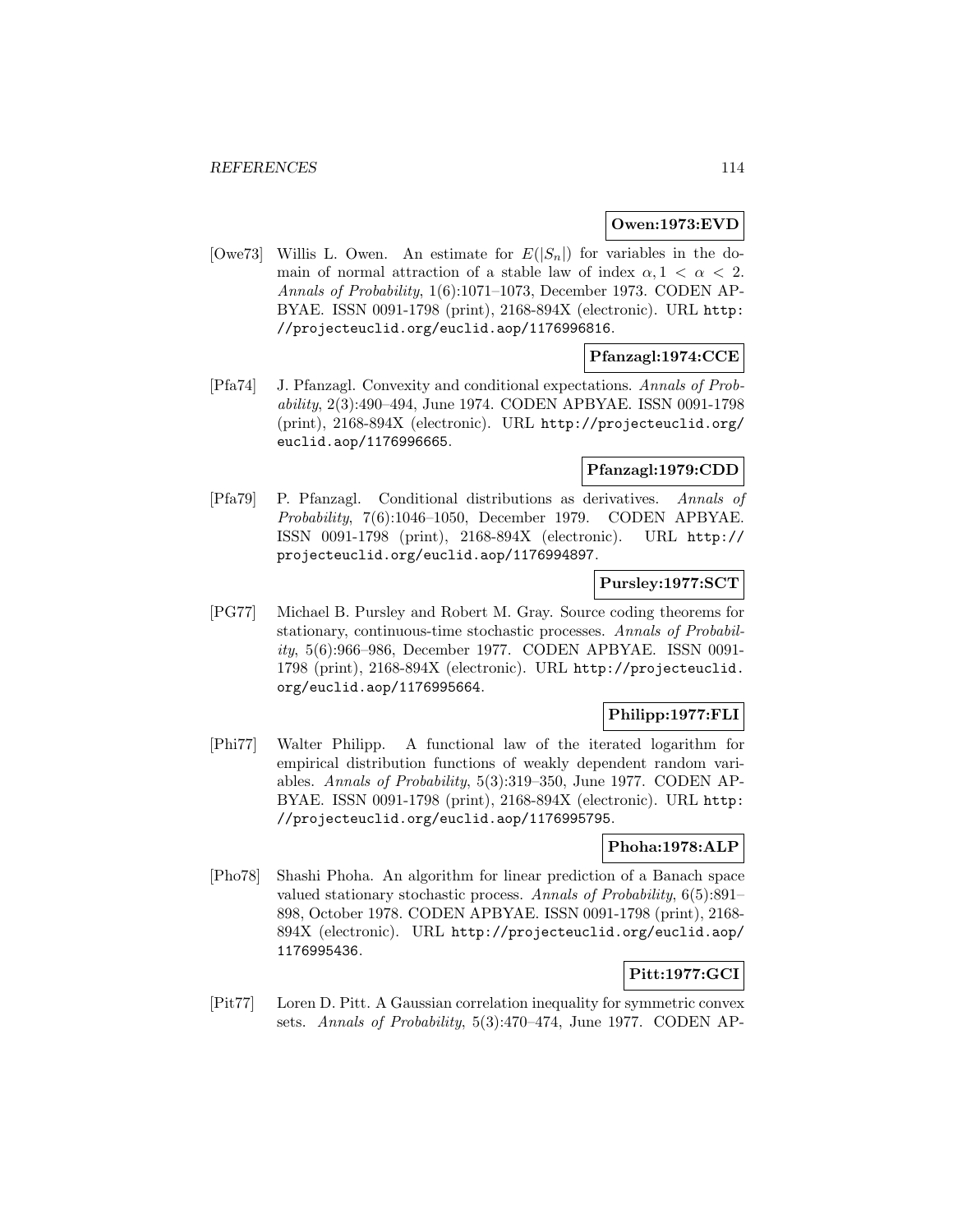BYAE. ISSN 0091-1798 (print), 2168-894X (electronic). URL http: //projecteuclid.org/euclid.aop/1176995808.

#### **Pittenger:1979:NSF**

[Pit79] A. O. Pittenger. Note on a square function inequality. Annals of Probability, 7(5):907–908, October 1979. CODEN APBYAE. ISSN 0091- 1798 (print), 2168-894X (electronic). URL http://projecteuclid. org/euclid.aop/1176994952.

#### **Papantoni-Kazakos:1979:RES**

[PKG79] P. Papantoni-Kazakos and Robert M. Gray. Robustness of estimators on stationary observations. Annals of Probability, 7(6):989–1002, December 1979. CODEN APBYAE. ISSN 0091-1798 (print), 2168- 894X (electronic). URL http://projecteuclid.org/euclid.aop/ 1176994892.

# **Portnoy:1975:TSN**

[Por75] Stephen L. Portnoy. Transience and solvability of a non-linear diffusion equation. Annals of Probability, 3(3):465–477, June 1975. CO-DEN APBYAE. ISSN 0091-1798 (print), 2168-894X (electronic). URL http://projecteuclid.org/euclid.aop/1176996353.

### **Portnoy:1978:PBF**

[Por78] Stephen Portnoy. Probability bounds for first exits through moving boundaries. Annals of Probability, 6(1):106–117, February 1978. CO-DEN APBYAE. ISSN 0091-1798 (print), 2168-894X (electronic). URL http://projecteuclid.org/euclid.aop/1176995614.

#### **Posner:1973:EES**

[PR73] Edward C. Posner and Eugene R. Rodemich. Epsilon entropy of stochastic processes with continuous paths. Annals of Probability, 1(4):674–689, August 1973. CODEN APBYAE. ISSN 0091-1798 (print), 2168-894X (electronic). URL http://projecteuclid.org/ euclid.aop/1176996894.

## **Puri:1974:CFD**

[PR74] Prem S. Puri and Herman Rubin. On a characterization of the family of distributions with constant multivariate failure rates. Annals of Probability, 2(4):738–740, August 1974. CODEN APBYAE. ISSN 0091-1798 (print), 2168-894X (electronic). URL http:// projecteuclid.org/euclid.aop/1176996616.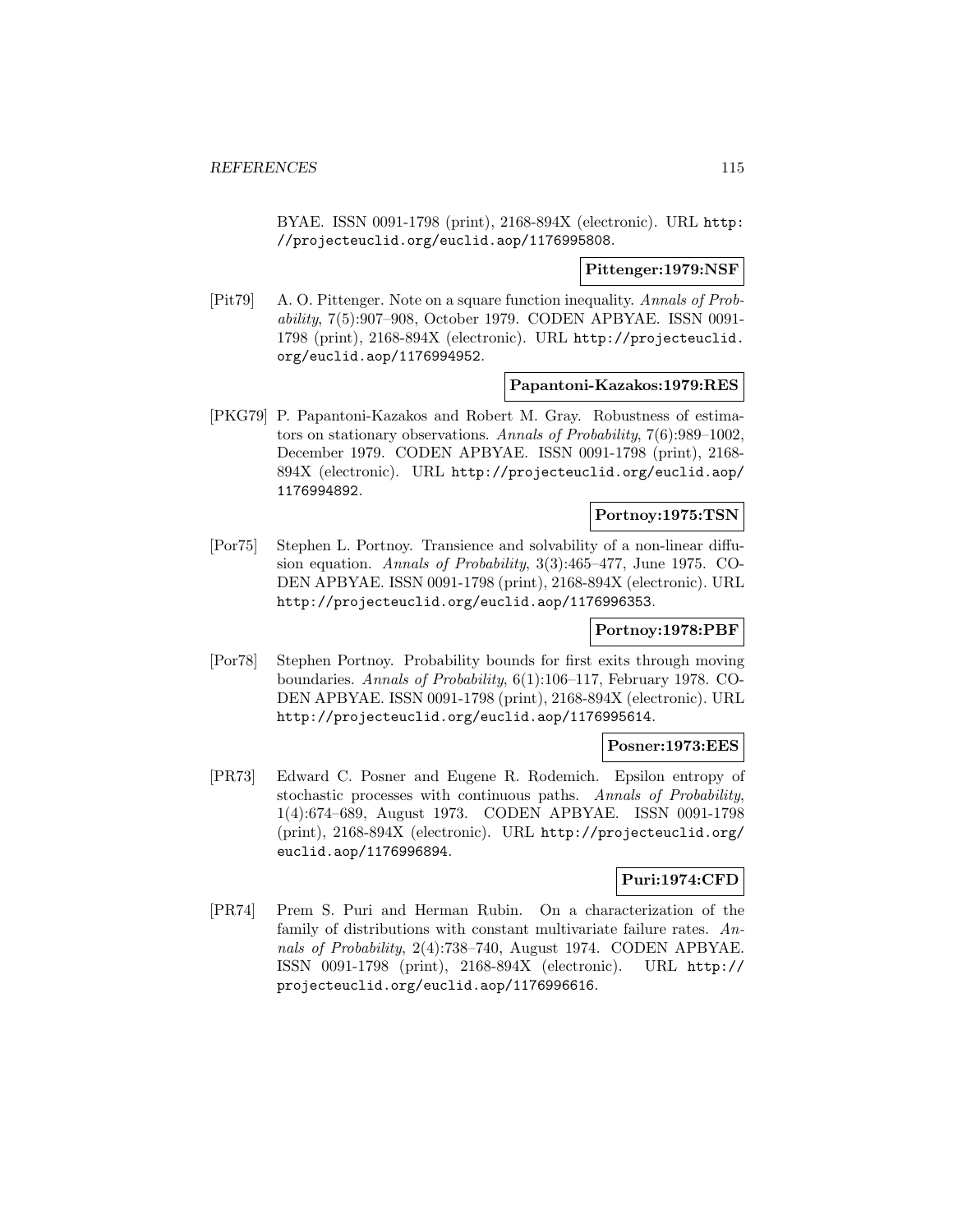### **Pratelli:1975:DIC**

[Pra75] Maurizio Pratelli. Deux inégalités concernant les opérateurs de Burkholder sur les martingales. (French) [Two inequalities concerning Burkholder operators on martingales]. Annals of Probability, 3 (2):365–370, April 1975. CODEN APBYAE. ISSN 0091-1798 (print), 2168-894X (electronic). URL http://projecteuclid.org/euclid. aop/1176996409.

## **Protter:1977:EUC**

[Pro77] Philip E. Protter. On the existence, uniqueness, convergence and explosions of solutions of systems of stochastic integral equations. Annals of Probability, 5(2):243–261, April 1977. CODEN APBYAE. ISSN 0091-1798 (print), 2168-894X (electronic). URL http:// projecteuclid.org/euclid.aop/1176995849.

# **Protter:1979:CSI**

[Pro79] Philip Protter. A comparison of stochastic integrals. Annals of Probability, 7(2):276–289, April 1979. CODEN APBYAE. ISSN 0091-1798 (print), 2168-894X (electronic). URL http://projecteuclid.org/ euclid.aop/1176995088.

# **Pyke:1975:CNC**

[PS75] Ronald Pyke and Galen Shorack. Correction note: Correction to "Weak Convergence of a Two-sample Empirical Process and a New Approach to Chernoff–Savage Theorems". Annals of Probability, 3(6): 1068, December 1975. CODEN APBYAE. ISSN 0091-1798 (print), 2168-894X (electronic). URL http://projecteuclid.org/euclid. aop/1176996237.

### **Purves:1976:SFA**

[PS76] Roger A. Purves and William D. Sudderth. Some finitely additive probability. Annals of Probability, 4(2):259–276, April 1976. CO-DEN APBYAE. ISSN 0091-1798 (print), 2168-894X (electronic). URL http://projecteuclid.org/euclid.aop/1176996133.

### **Port:1977:SDA**

[PS77] Sidney C. Port and Charles J. Stone. Spacing distribution associated with a stationary random measure on the real line. Annals of Probability, 5(3):387–394, June 1977. CODEN APBYAE. ISSN 0091-1798 (print), 2168-894X (electronic). URL http://projecteuclid.org/ euclid.aop/1176995799.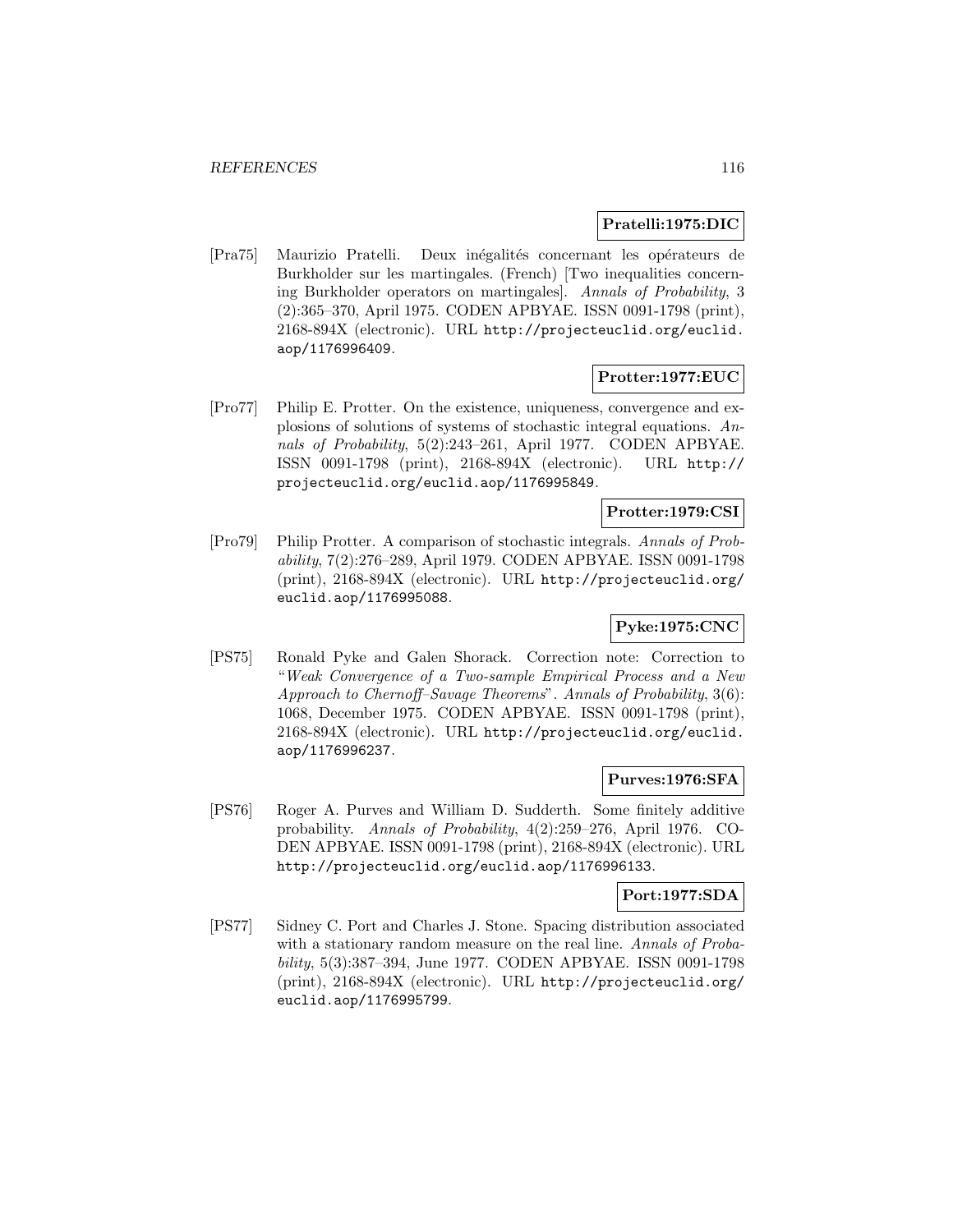#### **Protter:1979:MGA**

[PS79] P. Protter and M. J. Sharpe. Martingales with given absolute value. Annals of Probability, 7(6):1056–1058, December 1979. CODEN AP-BYAE. ISSN 0091-1798 (print), 2168-894X (electronic). URL http: //projecteuclid.org/euclid.aop/1176994899.

### **Port:1975:SCI**

[PSW75] S. C. Port, C. J. Stone, and N. A. Weiss. SLLNs and CLTs for infinite particle systems. Annals of Probability, 3(5):753–761, October 1975. CODEN APBYAE. ISSN 0091-1798 (print), 2168-894X (electronic). URL http://projecteuclid.org/euclid.aop/1176996262.

### **Pruitt:1977:HMP**

[PT77] William E. Pruitt and S. James Taylor. Hausdorff measure properties of the asymmetric Cauchy processes. Annals of Probability, 5(4):608– 615, August 1977. CODEN APBYAE. ISSN 0091-1798 (print), 2168- 894X (electronic). URL http://projecteuclid.org/euclid.aop/ 1176995771.

# **Pitt:1979:LSP**

[PT79] Loren D. Pitt and Lanh Tat Tran. Local sample path properties of Gaussian fields. Annals of Probability, 7(3):477–493, June 1979. CODEN APBYAE. ISSN 0091-1798 (print), 2168-894X (electronic). URL http://projecteuclid.org/euclid.aop/1176995048.

### **Puterman:1974:SDO**

[Put74] Martin L. Puterman. Sensitive discount optimality in controlled one-dimensional diffusions. Annals of Probability, 2(3):408–419, June 1974. CODEN APBYAE. ISSN 0091-1798 (print), 2168- 894X (electronic). URL http://projecteuclid.org/euclid.aop/ 1176996656.

# **Qualls:1977:LIL**

[Qua77] Clifford Qualls. The law of the iterated logarithm on arbitrary sequences for stationary Gaussian processes and Brownian motion. Annals of Probability, 5(5):724–739, October 1977. CODEN AP-BYAE. ISSN 0091-1798 (print), 2168-894X (electronic). URL http: //projecteuclid.org/euclid.aop/1176995715.

### **Quine:1976:ARE**

[Qui76] M. P. Quine. Asymptotic results for estimators in a subcritical branching process with immigration. Annals of Probability, 4(2):319–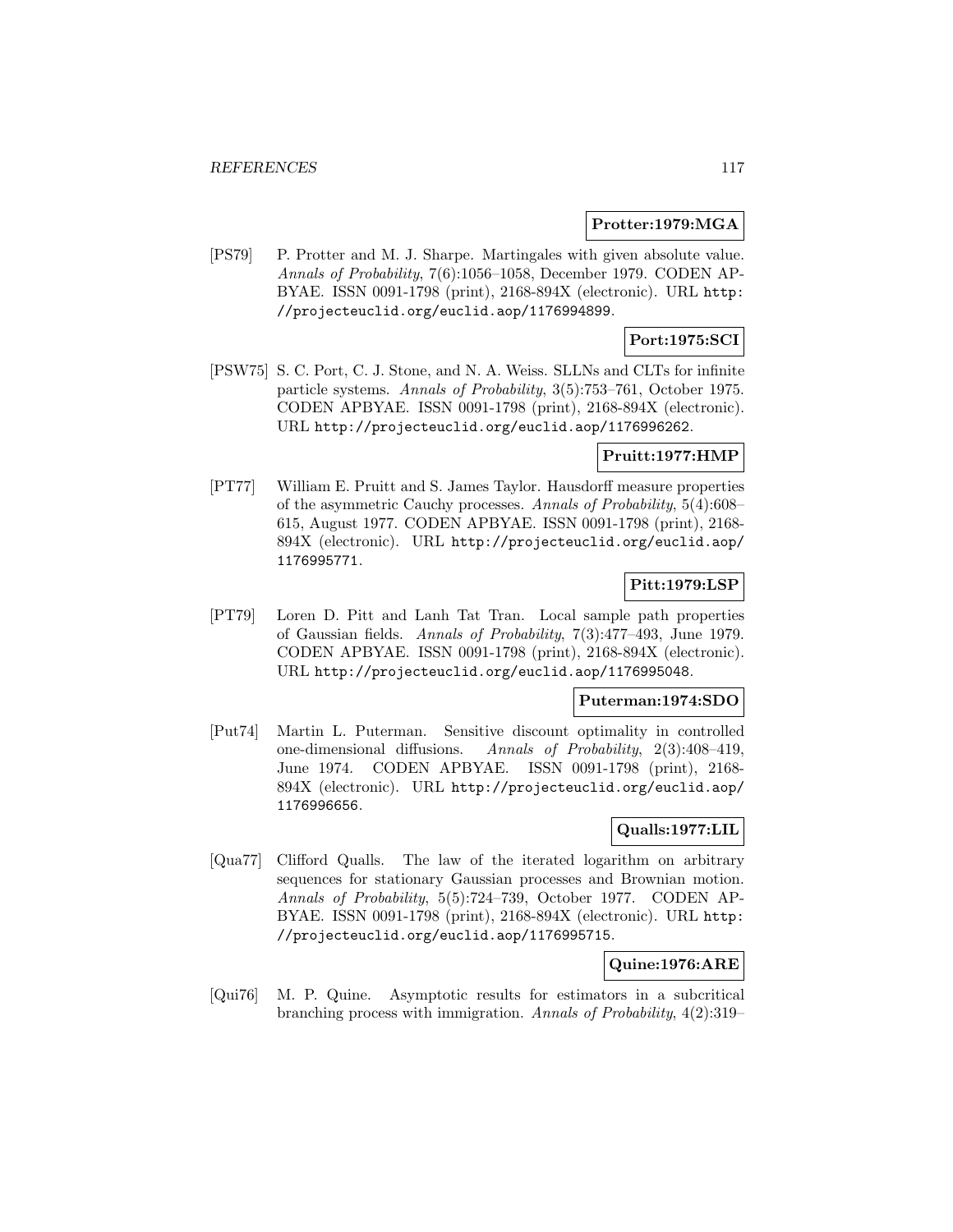325, April 1976. CODEN APBYAE. ISSN 0091-1798 (print), 2168- 894X (electronic). URL http://projecteuclid.org/euclid.aop/ 1176996137. See correction [Qui77].

# **Quine:1977:NCB**

[Qui77] M. P. Quine. Notes: Correction to "Asymptotic Results for Estimators in a Subcritical Branching Process with Immigration". Annals of Probability, 5(2):318, April 1977. CODEN APBYAE. ISSN 0091-1798 (print), 2168-894X (electronic). URL http://projecteuclid.org/ euclid.aop/1176995859. See [Qui76].

## **Ramachandran:1974:MPP**

[Ram74] D. Ramachandran. Mixtures of perfect probability measures. Annals of Probability, 2(3):495–500, June 1974. CODEN APBYAE. ISSN 0091-1798 (print), 2168-894X (electronic). URL http:// projecteuclid.org/euclid.aop/1176996666.

## **Ramachandran:1979:EIC**

[Ram79a] D. Ramachandran. Existence of independent complements in regular conditional probability spaces. Annals of Probability, 7(3):433– 443, June 1979. CODEN APBYAE. ISSN 0091-1798 (print), 2168- 894X (electronic). URL http://projecteuclid.org/euclid.aop/ 1176995044.

# **Ramachandran:1979:PMP**

[Ram79b] D. Ramachandran. Perfect mixtures of perfect measures. Annals of Probability, 7(3):444–452, June 1979. CODEN APBYAE. ISSN 0091- 1798 (print), 2168-894X (electronic). URL http://projecteuclid. org/euclid.aop/1176995045.

# **Reiss:1974:ANA**

[Rei74] R.-D. Reiss. On the accuracy of the normal approximation for quantiles. Annals of Probability, 2(4):741–744, August 1974. CODEN AP-BYAE. ISSN 0091-1798 (print), 2168-894X (electronic). URL http: //projecteuclid.org/euclid.aop/1176996617.

# **Reiss:1976:AES**

[Rei76] R.-D. Reiss. Asymptotic expansions for sample quantiles. Annals of Probability, 4(2):249–258, April 1976. CODEN APBYAE. ISSN 0091- 1798 (print), 2168-894X (electronic). URL http://projecteuclid. org/euclid.aop/1176996132.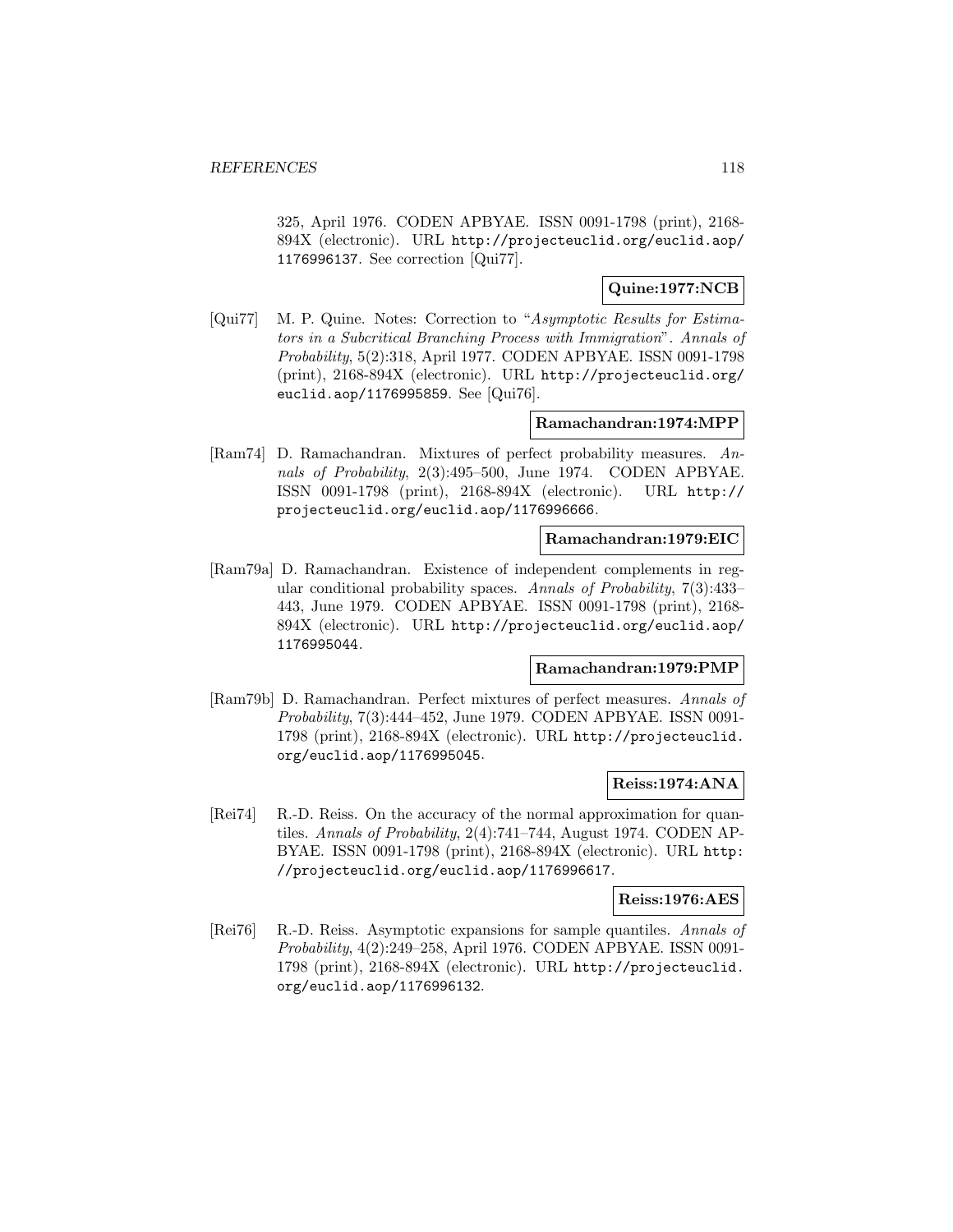#### **Reich:1977:IET**

[Rei77] Jakob I. Reich. On the individual ergodic theorem for subsequences. Annals of Probability, 5(6):1039–1046, December 1977. CODEN AP-BYAE. ISSN 0091-1798 (print), 2168-894X (electronic). URL http: //projecteuclid.org/euclid.aop/1176995673.

## **Resnick:1973:RVM**

[Res73] Sidney I. Resnick. Record values and maxima. Annals of Probability, 1(4):650–662, August 1973. CODEN APBYAE. ISSN 0091-1798 (print), 2168-894X (electronic). URL http://projecteuclid.org/ euclid.aop/1176996892.

#### **Ressel:1974:WCC**

[Res74] Paul Ressel. Weak convergence of certain vector-valued measures. Annals of Probability, 2(1):136–142, February 1974. CODEN AP-BYAE. ISSN 0091-1798 (print), 2168-894X (electronic). URL http: //projecteuclid.org/euclid.aop/1176996758.

## **Resnick:1975:WCE**

[Res75] Sidney I. Resnick. Weak convergence to extremal processes. Annals of Probability, 3(6):951–960, December 1975. CODEN AP-BYAE. ISSN 0091-1798 (print), 2168-894X (electronic). URL http: //projecteuclid.org/euclid.aop/1176996221.

#### **Revesz:1976:SAM**

[Rev76] P. Revesz. On strong approximation of the multidimensional empirical process. Annals of Probability, 4(5):729–743, October 1976. CODEN APBYAE. ISSN 0091-1798 (print), 2168-894X (electronic). URL http://projecteuclid.org/euclid.aop/1176995981.

## **Rinott:1976:CM**

[Rin76] Yosef Rinott. On convexity of measures. Annals of Probability, 4 (6):1020–1026, December 1976. CODEN APBYAE. ISSN 0091-1798 (print), 2168-894X (electronic). URL http://projecteuclid.org/ euclid.aop/1176995947.

#### **Ripley:1976:FSG**

[Rip76a] B. D. Ripley. The foundations of stochastic geometry. Annals of Probability, 4(6):995–998, December 1976. CODEN APBYAE. ISSN 0091- 1798 (print), 2168-894X (electronic). URL http://projecteuclid. org/euclid.aop/1176995942.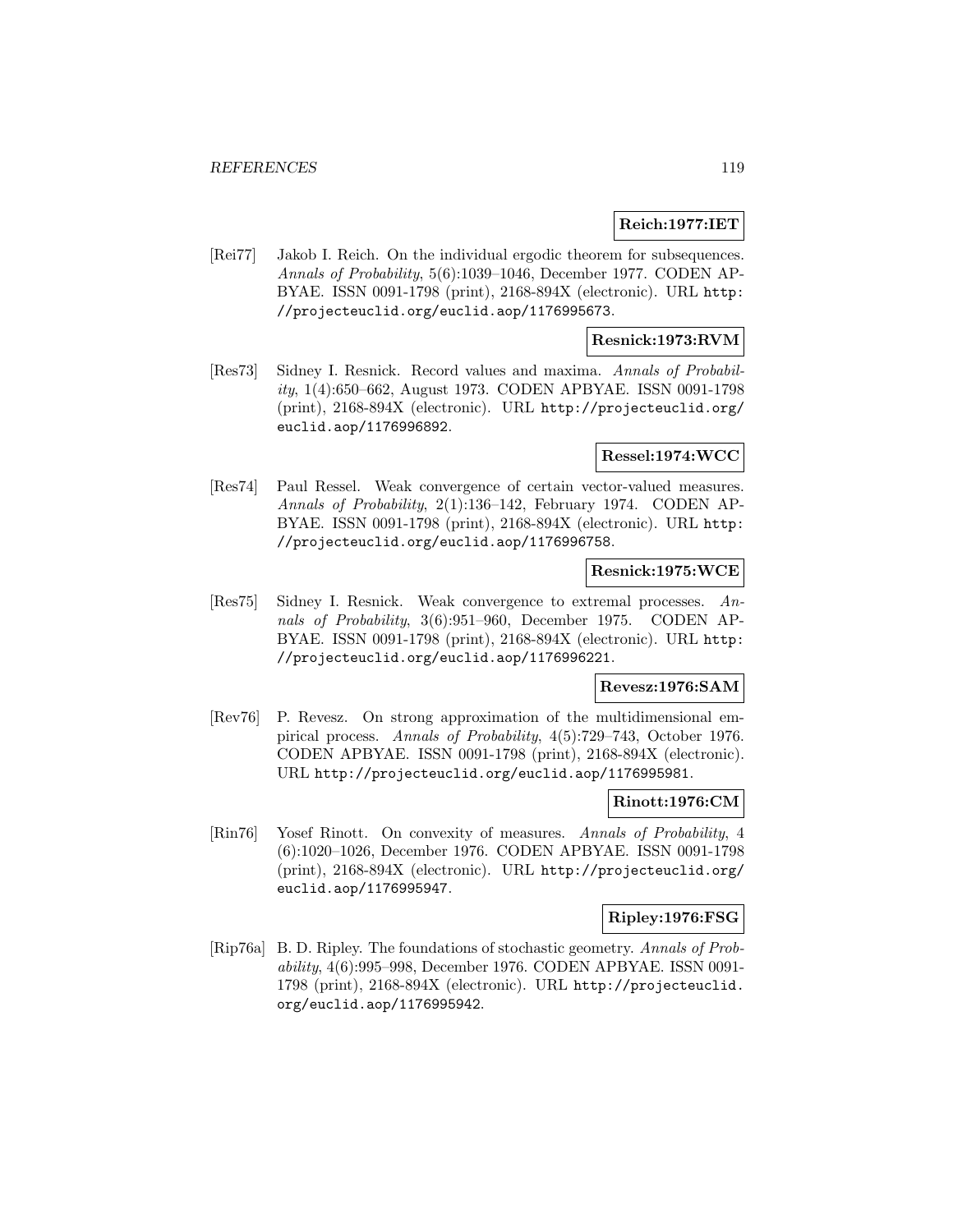### **Ripley:1976:LFR**

[Rip76b] B. D. Ripley. Locally finite random sets: Foundations for point process theory. Annals of Probability, 4(6):983–994, December 1976. CO-DEN APBYAE. ISSN 0091-1798 (print), 2168-894X (electronic). URL http://projecteuclid.org/euclid.aop/1176995941.

### **Ripley:1976:SSP**

[Rip76c] B. D. Ripley. On stationarity and superposition of point processes. Annals of Probability, 4(6):999–1005, December 1976. CODEN AP-BYAE. ISSN 0091-1798 (print), 2168-894X (electronic). URL http: //projecteuclid.org/euclid.aop/1176995943.

#### **Roberts:1973:NFA**

[Rob73] Fred S. Roberts. A note on Fine's axioms for qualitative probability. Annals of Probability, 1(3):484–487, June 1973. CODEN APBYAE. ISSN 0091-1798 (print), 2168-894X (electronic). URL http://projecteuclid.org/euclid.aop/1176996942. See correction [Rob74].

# **Roberts:1974:CNC**

[Rob74] Fred S. Roberts. Correction note: Correction to "A Note on Fine's Axioms for Qualitative Probability". Annals of Probability, 2(1):182, February 1974. CODEN APBYAE. ISSN 0091-1798 (print), 2168- 894X (electronic). URL http://projecteuclid.org/euclid.aop/ 1176996768. See [Rob73].

#### **Robbins:1976:CSE**

[Rob76] Naomi B. Robbins. Convergence of some expected first passage times. Annals of Probability, 4(6):1027–1029, December 1976. CODEN AP-BYAE. ISSN 0091-1798 (print), 2168-894X (electronic). URL http: //projecteuclid.org/euclid.aop/1176995948.

### **Robinson:1977:LDP**

[Rob77] J. Robinson. Large deviation probabilities for samples from a finite population. Annals of Probability, 5(6):913–925, December 1977. CO-DEN APBYAE. ISSN 0091-1798 (print), 2168-894X (electronic). URL http://projecteuclid.org/euclid.aop/1176995660. See correction [Rob83].

### **Robinson:1983:CCB**

[Rob83] J. Robinson. Corrections: Correction to "Large Deviation Probabilities for Samples from a Finite Population". Annals of Probability, 11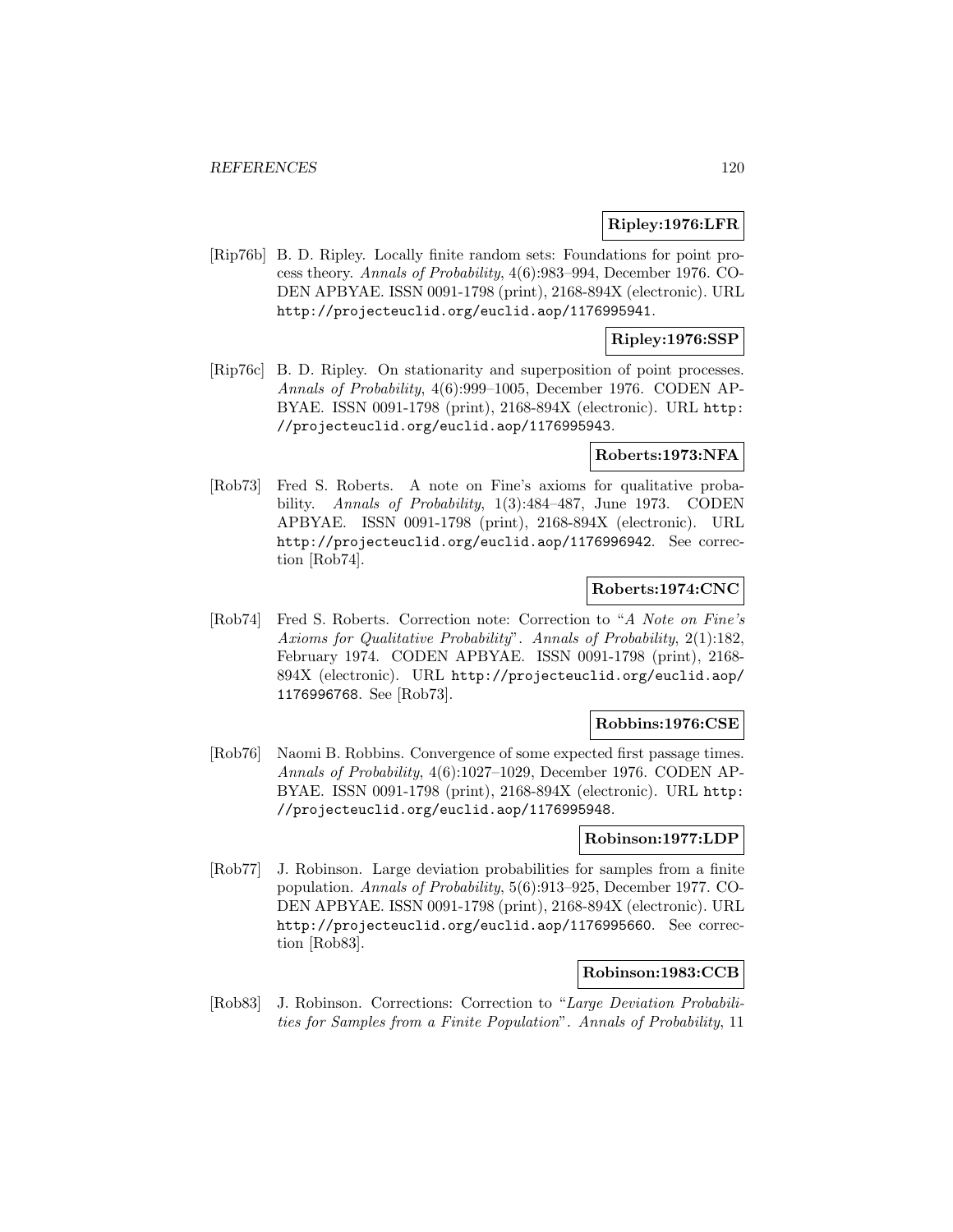(4):1055, November 1983. CODEN APBYAE. ISSN 0091-1798 (print), 2168-894X (electronic). URL http://projecteuclid.org/euclid. aop/1176993456. See [Rob77].

## **Rodman:1978:MAB**

[Rod78] Leiba Rodman. On the many-armed bandit problem. Annals of Probability, 6(3):491–498, June 1978. CODEN APBYAE. ISSN 0091-1798 (print), 2168-894X (electronic). URL http://projecteuclid.org/ euclid.aop/1176995533.

### **Rogge:1974:UIC**

[Rog74] L. Rogge. Uniform inequalities for conditional expectations. Annals of Probability, 2(3):486–489, June 1974. CODEN APBYAE. ISSN 0091- 1798 (print), 2168-894X (electronic). URL http://projecteuclid. org/euclid.aop/1176996664.

### **Rootzen:1976:FSW**

[Roo76] Holger Rootzen. Fluctuations of sequences which converge in distribution. Annals of Probability, 4(3):456–463, June 1976. CODEN AP-BYAE. ISSN 0091-1798 (print), 2168-894X (electronic). URL http: //projecteuclid.org/euclid.aop/1176996094.

### **Rootzen:1978:EMA**

[Roo78] Holger Rootzen. Extremes of moving averages of stable processes. Annals of Probability, 6(5):847–869, October 1978. CODEN AP-BYAE. ISSN 0091-1798 (print), 2168-894X (electronic). URL http: //projecteuclid.org/euclid.aop/1176995432.

### **Rosenkrantz:1973:MCA**

[Ros73] Walter A. Rosenkrantz. A method for computing the asymptotic limit of a class of expected first passage times. Annals of Probability, 1(6):1035–1043, December 1973. CODEN APBYAE. ISSN 0091-1798 (print), 2168-894X (electronic). URL http://projecteuclid.org/ euclid.aop/1176996809.

#### **Rosenblatt:1976:MDD**

[Ros76] M. Rosenblatt. On the maximal deviation of k-dimensional density estimates. Annals of Probability, 4(6):1009–1015, December 1976. CO-DEN APBYAE. ISSN 0091-1798 (print), 2168-894X (electronic). URL http://projecteuclid.org/euclid.aop/1176995945.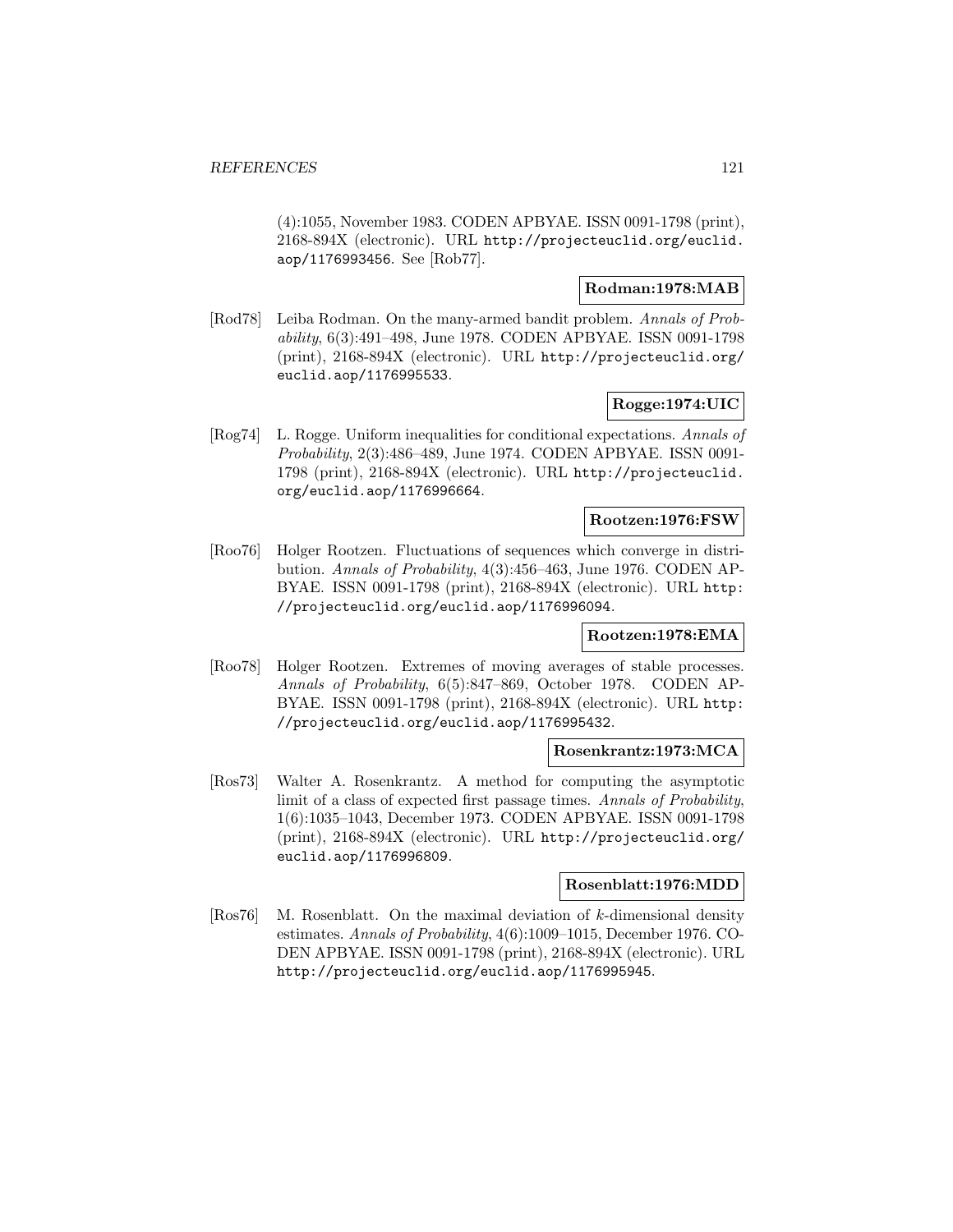#### **Rosenblatt:1979:SRM**

[Ros79a] M. Rosenblatt. Some remarks on a mixing condition. Annals of Probability, 7(1):170–172, February 1979. CODEN APBYAE. ISSN 0091- 1798 (print), 2168-894X (electronic). URL http://projecteuclid. org/euclid.aop/1176995160. See correction [Ros79b].

## **Rosenblatt:1979:NCB**

[Ros79b] Murray Rosenblatt. Note: Correction to "Some Remarks on a Mixing Condition". Annals of Probability, 7(6):1097, December 1979. CODEN APBYAE. ISSN 0091-1798 (print), 2168-894X (electronic). URL http://projecteuclid.org/euclid.aop/1176994907. See [Ros79a].

# **Rosler:1979:TFT**

[Ros79c] Uwe Rosler. The tail  $\sigma$ -field of time-homogeneous one-dimensional diffussion process. Annals of Probability, 7(5):847–857, October 1979. CODEN APBYAE. ISSN 0091-1798 (print), 2168-894X (electronic). URL http://projecteuclid.org/euclid.aop/1176994943.

### **Ross:1979:MSC**

[Ros79d] Sheldon M. Ross. Multivalued state component systems. Annals of Probability, 7(2):379–383, April 1979. CODEN APBYAE. ISSN 0091- 1798 (print), 2168-894X (electronic). URL http://projecteuclid. org/euclid.aop/1176995096.

### **Root:1973:PPN**

[RR73] D. Root and H. Rubin. A probabilistic proof of the normal convergence criterion. Annals of Probability, 1(5):867–869, October 1973. CODEN APBYAE. ISSN 0091-1798 (print), 2168-894X (electronic). URL http://projecteuclid.org/euclid.aop/1176996854.

# **Rosen:1976:FP**

[RS76] Jay Rosen and Barry Simon. Fluctuations in  $P(\phi)$ <sub>1</sub> processes. Annals of Probability, 4(2):155–174, April 1976. CODEN APBYAE. ISSN 0091-1798 (print), 2168-894X (electronic). URL http:// projecteuclid.org/euclid.aop/1176996128.

#### **Rubin:1977:FMS**

[RS77] H. Rubin and S. M. Samuels. The finite-memory secretary problem. Annals of Probability, 5(4):627–635, August 1977. CODEN AP-BYAE. ISSN 0091-1798 (print), 2168-894X (electronic). URL http: //projecteuclid.org/euclid.aop/1176995774.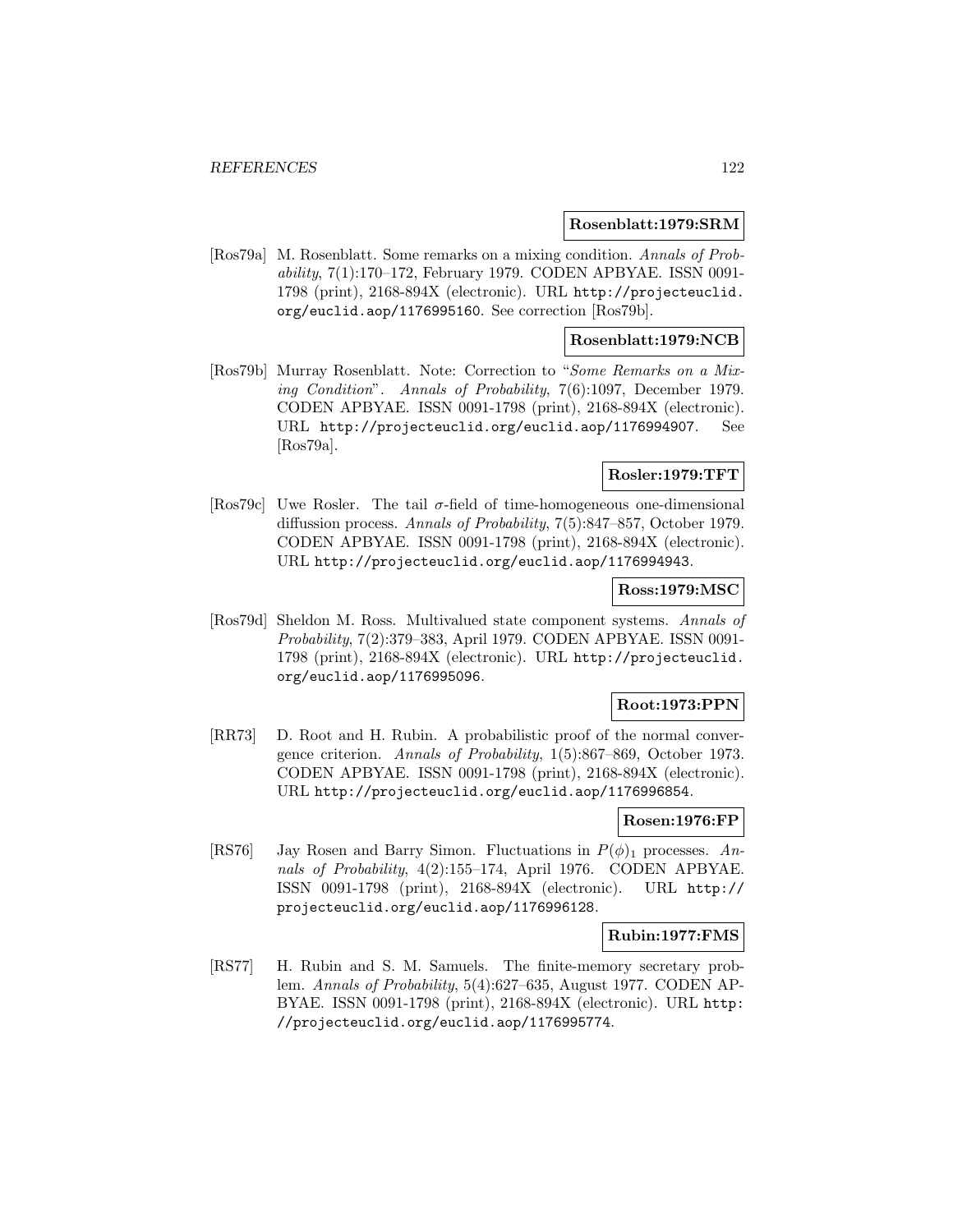### **Rubinovitch:1977:CNS**

[Rub77] Michael Rubinovitch. Can a nonstable state become stable by subordination? Annals of Probability, 5(3):463–466, June 1977. CO-DEN APBYAE. ISSN 0091-1798 (print), 2168-894X (electronic). URL http://projecteuclid.org/euclid.aop/1176995806.

### **Rudin:1973:LRT**

[Rud73] Walter Rudin. Limits of ratios of tails of measures. Annals of Probability, 1(6):982–994, December 1973. CODEN APBYAE. ISSN 0091- 1798 (print), 2168-894X (electronic). URL http://projecteuclid. org/euclid.aop/1176996805.

# **Ryan:1976:MRT**

[Rya76] Thomas A. Ryan. A multidimensional renewal theorem. Annals of Probability, 4(4):656–661, August 1976. CODEN APBYAE. ISSN 0091-1798 (print), 2168-894X (electronic). URL http:// projecteuclid.org/euclid.aop/1176996034.

## **Salehi:1979:ALI**

[Sal79] H. Salehi. Algorithms for linear interpolator and interpolation error for minimal stationary stochastic processes. Annals of Probability, 7(5):840–846, October 1979. CODEN APBYAE. ISSN 0091-1798 (print), 2168-894X (electronic). URL http://projecteuclid.org/ euclid.aop/1176994942.

# **Savits:1975:AST**

[Sav75] Thomas H. Savits. Application of space-time harmonic functions to branching processes. Annals of Probability, 3(1):61–69, February 1975. CODEN APBYAE. ISSN 0091-1798 (print), 2168-894X (electronic). URL http://projecteuclid.org/euclid.aop/1176996448.

### **Savits:1976:ADM**

[Sav76] Thomas H. Savits. An age-dependent model with parental survival. Annals of Probability, 4(3):382–392, June 1976. CODEN AP-BYAE. ISSN 0091-1798 (print), 2168-894X (electronic). URL http: //projecteuclid.org/euclid.aop/1176996087.

#### **Sawyer:1976:RSS**

[Saw76] Stanley Sawyer. Results for the stepping stone model for migration in population genetics. Annals of Probability, 4(5):699–728, October 1976. CODEN APBYAE. ISSN 0091-1798 (print), 2168- 894X (electronic). URL http://projecteuclid.org/euclid.aop/ 1176995980.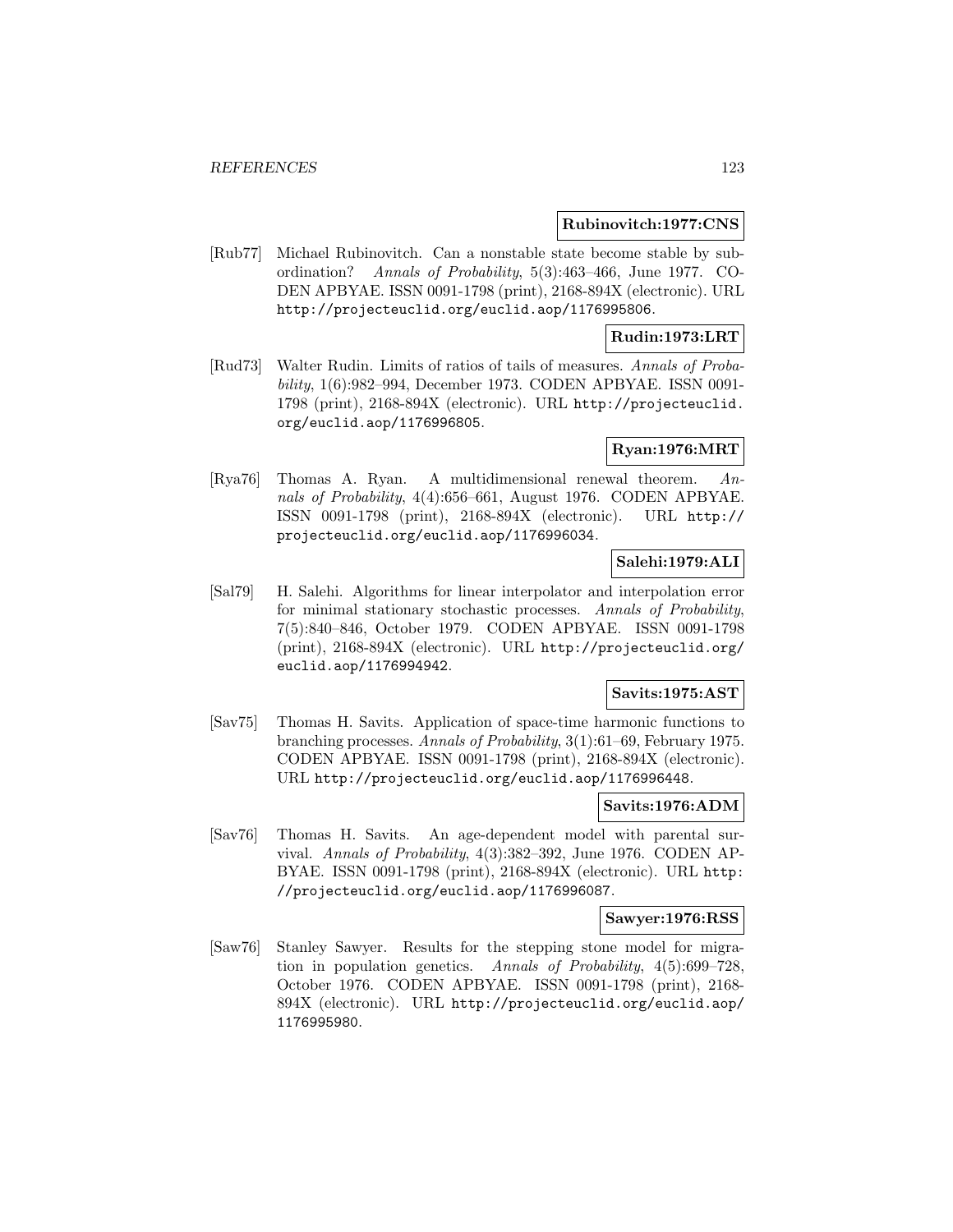#### **Sawyer:1977:RCS**

[Saw77] Stanley Sawyer. Rates of consolidation in a selectively neutral migration model. Annals of Probability, 5(3):486–493, June 1977. CO-DEN APBYAE. ISSN 0091-1798 (print), 2168-894X (electronic). URL http://projecteuclid.org/euclid.aop/1176995811.

### **Siddiqui:1975:JDR**

[SB75] M. M. Siddiqui and Ronald W. Biondini. The joint distribution of record values and inter-record times. Annals of Probability, 3(6):1012– 1013, December 1975. CODEN APBYAE. ISSN 0091-1798 (print), 2168-894X (electronic). URL http://projecteuclid.org/euclid. aop/1176996226.

#### **Samuel-Cahn:1974:ADO**

[SC74] Ester Samuel-Cahn. Asymptotic distributions for occupancy and waiting time problems with positive probability of falling through the cells. Annals of Probability, 2(3):515–521, June 1974. CODEN AP-BYAE. ISSN 0091-1798 (print), 2168-894X (electronic). URL http: //projecteuclid.org/euclid.aop/1176996669.

### **Schay:1974:NRV**

[Sch74] Geza Schay. Nearest random variables with given distributions. Annals of Probability, 2(1):163–166, February 1974. CODEN AP-BYAE. ISSN 0091-1798 (print), 2168-894X (electronic). URL http: //projecteuclid.org/euclid.aop/1176996763.

### **Schaefer:1976:NDJ**

[Sch76a] Martin Schaefer. Note on the k-dimensional Jensen inequality. Annals of Probability, 4(3):502–504, June 1976. CODEN APBYAE. ISSN 0091-1798 (print), 2168-894X (electronic). URL http:// projecteuclid.org/euclid.aop/1176996102.

#### **Schwartz:1976:ETI**

[Sch76b] Diane Schwartz. Ergodic theorems for an infinite particle system with births and deaths. Annals of Probability, 4(5):783–801, October 1976. CODEN APBYAE. ISSN 0091-1798 (print), 2168-894X (electronic). URL http://projecteuclid.org/euclid.aop/1176995984.

#### **Schwarz:1976:NCS**

[Sch76c] Gideon Schwarz. Noninvariance of  $\bar{d}$ -convergence of k-step Markov approximations. Annals of Probability, 4(6):1033–1035, December 1976.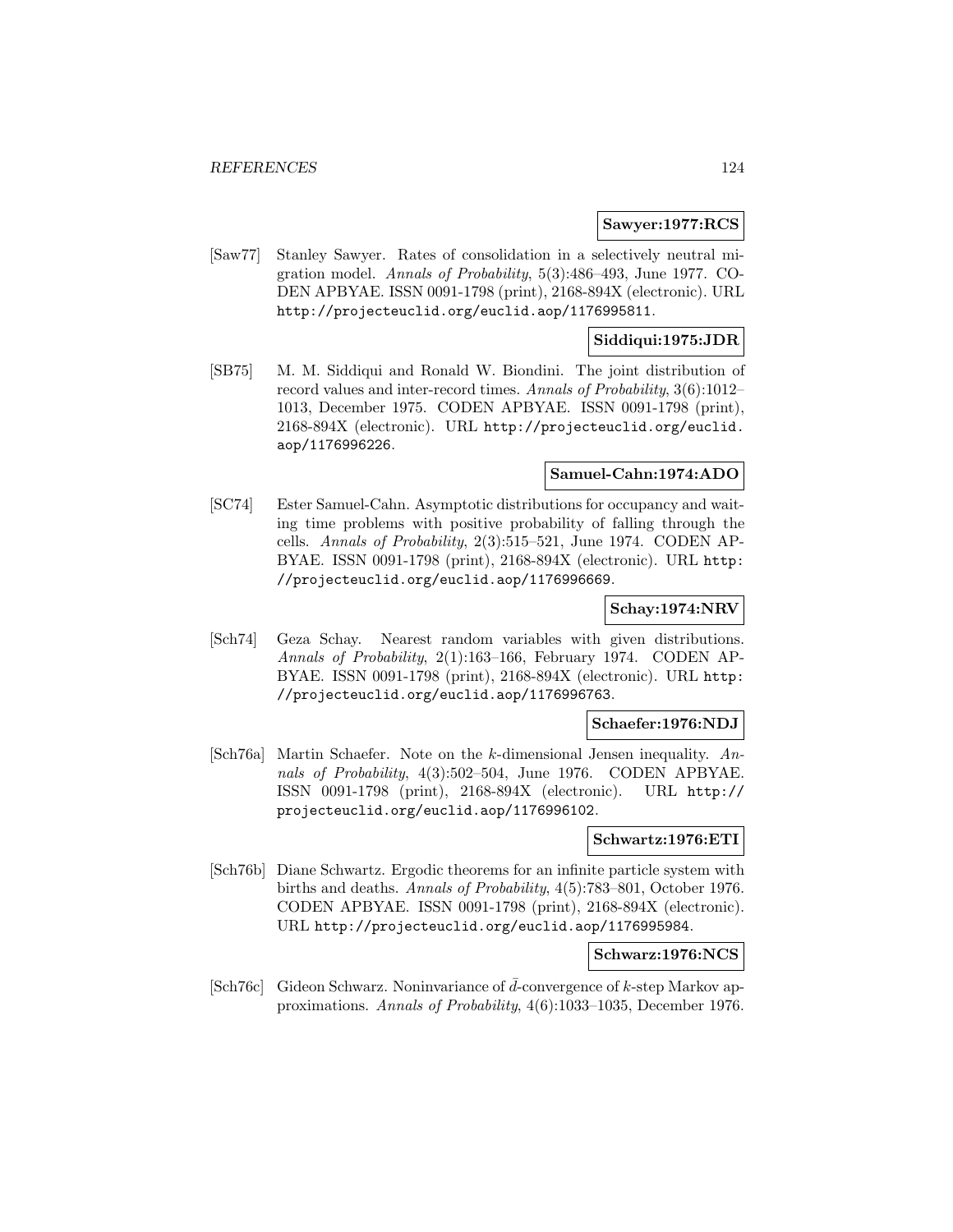CODEN APBYAE. ISSN 0091-1798 (print), 2168-894X (electronic). URL http://projecteuclid.org/euclid.aop/1176995950.

#### **Schassberger:1977:ISS**

[Sch77a] R. Schassberger. Insensitivity of steady-state distributions of generalized semi-Markov processes. Part I. Annals of Probability, 5(1): 87–99, February 1977. CODEN APBYAE. ISSN 0091-1798 (print), 2168-894X (electronic). URL http://projecteuclid.org/euclid. aop/1176995893.

### **Schwartz:1977:ADC**

[Sch77b] Diane L. Schwartz. Applications of duality to a class of Markov processes. Annals of Probability, 5(4):522–532, August 1977. CODEN APBYAE. ISSN 0091-1798 (print), 2168-894X (electronic). URL http://projecteuclid.org/euclid.aop/1176995758.

#### **Schassberger:1978:ISS**

[Sch78a] R. Schassberger. Insensitivity of steady-state distributions of generalized semi-Markov processes. Part II. Annals of Probability, 6(1): 85–93, February 1978. CODEN APBYAE. ISSN 0091-1798 (print), 2168-894X (electronic). URL http://projecteuclid.org/euclid. aop/1176995612.

# **Schwartz:1978:HPA**

[Sch78b] Diane Schwartz. On hitting probabilities for an annihilating particle model. Annals of Probability, 6(3):398–403, June 1978. CODEN AP-BYAE. ISSN 0091-1798 (print), 2168-894X (electronic). URL http: //projecteuclid.org/euclid.aop/1176995526.

## **Sen:1973:ASI**

[Sen73a] Pranab Kumar Sen. An almost sure invariance principle for mutivariate Kolmogorov–Smirnov statistics. Annals of Probability, 1(3): 488–496, June 1973. CODEN APBYAE. ISSN 0091-1798 (print), 2168-894X (electronic). URL http://projecteuclid.org/euclid. aop/1176996943.

### **Seneta:1973:TTL**

[Sen73b] E. Seneta. A Tauberian theorem of E. Landau and W. Feller. Annals of Probability, 1(6):1057–1058, December 1973. CODEN AP-BYAE. ISSN 0091-1798 (print), 2168-894X (electronic). URL http: //projecteuclid.org/euclid.aop/1176996811.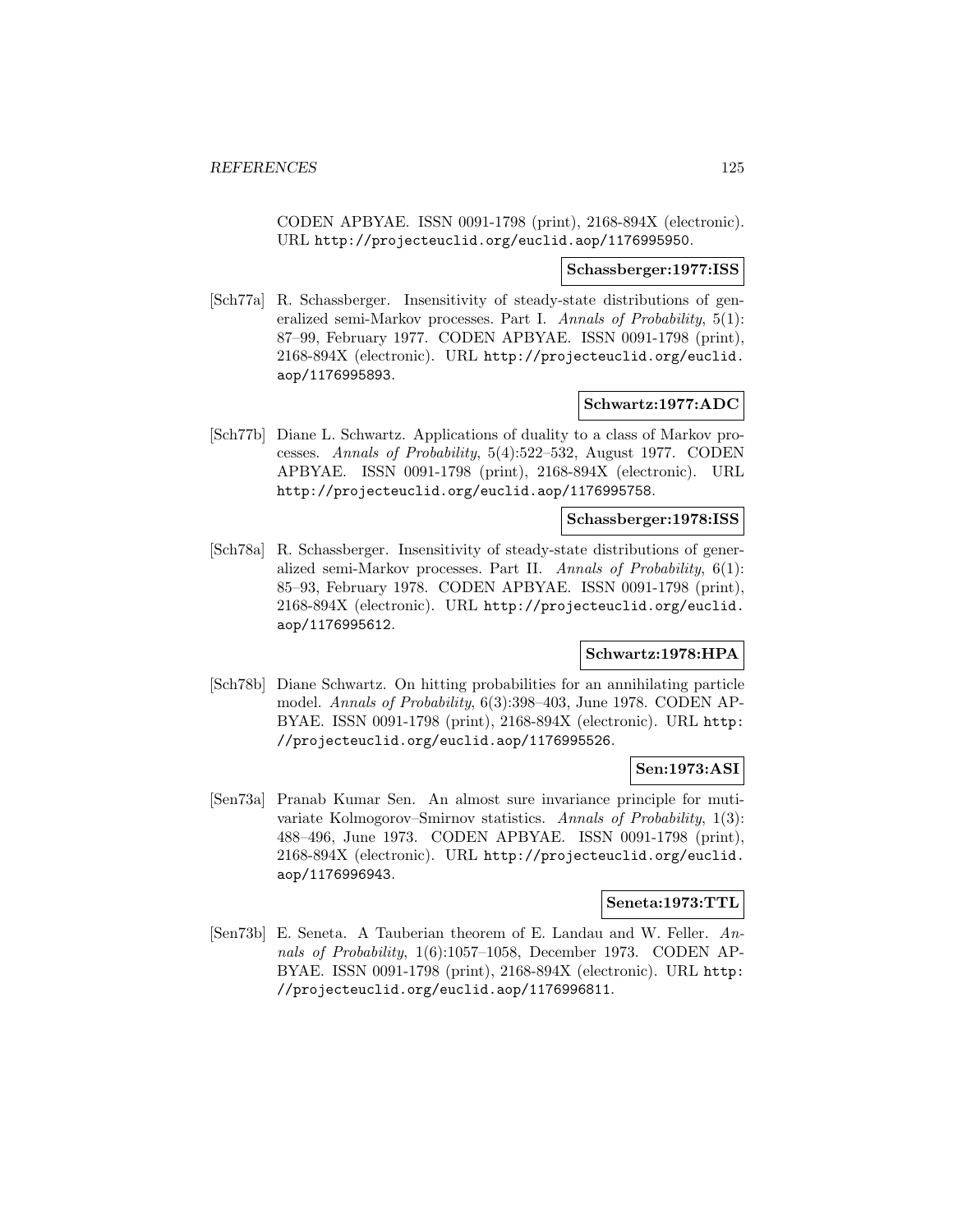### **Sen:1974:WCG**

[Sen74a] Pranab Kumar Sen. Weak convergence of generalized U-statistics. Annals of Probability, 2(1):90–102, February 1974. CODEN AP-BYAE. ISSN 0091-1798 (print), 2168-894X (electronic). URL http: //projecteuclid.org/euclid.aop/1176996754.

## **Sen:1974:WCM**

[Sen74b] Pranab Kumar Sen. Weak convergence of multidimensional empirical processes for stationary  $\phi$ -mixing processes. Annals of Probability, 2(1):147–154, February 1974. CODEN APBYAE. ISSN 0091-1798 (print), 2168-894X (electronic). URL http://projecteuclid.org/ euclid.aop/1176996760.

## **Sendler:1975:NPZ**

[Sen75] Wolfgang Sendler. A note on the proof of the zero-one law of Blum and Pathak. Annals of Probability, 3(6):1055–1058, December 1975. CODEN APBYAE. ISSN 0091-1798 (print), 2168-894X (electronic). URL http://projecteuclid.org/euclid.aop/1176996234.

## **Sen:1976:ASI**

[Sen76a] Pranab Kumar Sen. An almost sure invariance principle for the extrema of certain sample functions. Annals of Probability, 4(1):81–88, February 1976. CODEN APBYAE. ISSN 0091-1798 (print), 2168- 894X (electronic). URL http://projecteuclid.org/euclid.aop/ 1176996182.

## **Sen:1976:NIP**

[Sen76b] Pranab Kumar Sen. A note on invariance principles for induced order statistics. Annals of Probability, 4(3):474–479, June 1976. CO-DEN APBYAE. ISSN 0091-1798 (print), 2168-894X (electronic). URL http://projecteuclid.org/euclid.aop/1176996097.

### **Sen:1976:TDF**

[Sen76c] Pranab Kumar Sen. A two-dimensional functional permutational Central Limit Theorem for linear rank statistics. Annals of Probability, 4 (1):13–26, February 1976. CODEN APBYAE. ISSN 0091-1798 (print), 2168-894X (electronic). URL http://projecteuclid.org/euclid. aop/1176996177.

### **Sen:1977:ASC**

[Sen77] Pranab Kumar Sen. Almost sure convergence of generalized Ustatistics. Annals of Probability, 5(2):287–290, April 1977. CODEN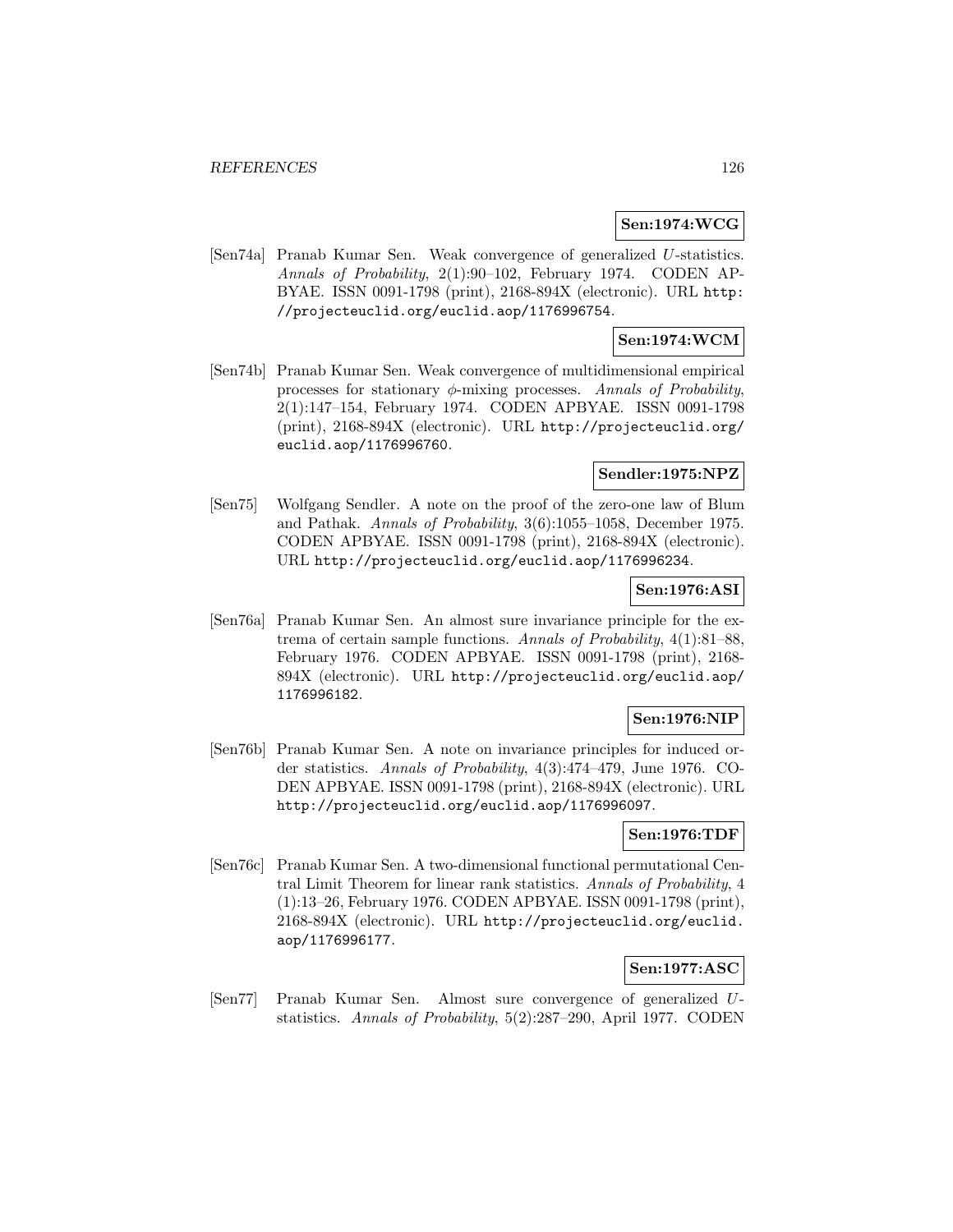APBYAE. ISSN 0091-1798 (print), 2168-894X (electronic). URL http://projecteuclid.org/euclid.aop/1176995853.

### **Serfozo:1973:WCS**

[Ser73] Richard F. Serfozo. Weak convergence of superpositions of randomly selected partial sums. Annals of Probability, 1(6):1044–1056, December 1973. CODEN APBYAE. ISSN 0091-1798 (print), 2168- 894X (electronic). URL http://projecteuclid.org/euclid.aop/ 1176996810.

## **Serfling:1975:GPA**

[Ser75] R. J. Serfling. A general Poisson approximation theorem. Annals of Probability, 3(4):726–731, August 1975. CODEN APBYAE. ISSN 0091-1798 (print), 2168-894X (electronic). URL http:// projecteuclid.org/euclid.aop/1176996313.

## **Shanbhag:1975:NDI**

[SG75] D. N. Shanbhag and J. Gani. A new decomposition of infinitely divisible distributions. Annals of Probability, 3(2):338–345, April 1975. CODEN APBYAE. ISSN 0091-1798 (print), 2168-894X (electronic). URL http://projecteuclid.org/euclid.aop/1176996404.

### **Shafer:1979:AP**

[Sha79] Glenn Shafer. Allocations of probability. Annals of Probability, 7(5): 827–839, October 1979. CODEN APBYAE. ISSN 0091-1798 (print), 2168-894X (electronic). URL http://projecteuclid.org/euclid. aop/1176994941.

# **Sheu:1974:SIL**

[She74] Shey Shiung Sheu. Some iterated logarithm results for sums of independent two-dimensional random variables. Annals of Probability, 2 (6):1139–1151, December 1974. CODEN APBYAE. ISSN 0091-1798 (print), 2168-894X (electronic). URL http://projecteuclid.org/ euclid.aop/1176996502.

# **Shepp:1977:NCB**

[She77] L. A. Shepp. Notes: Correction to "Radon–Nikodym Derivatives of Gaussian Measures". Annals of Probability, 5(2):315–317, April 1977. CODEN APBYAE. ISSN 0091-1798 (print), 2168-894X (electronic). URL http://projecteuclid.org/euclid.aop/1176995858.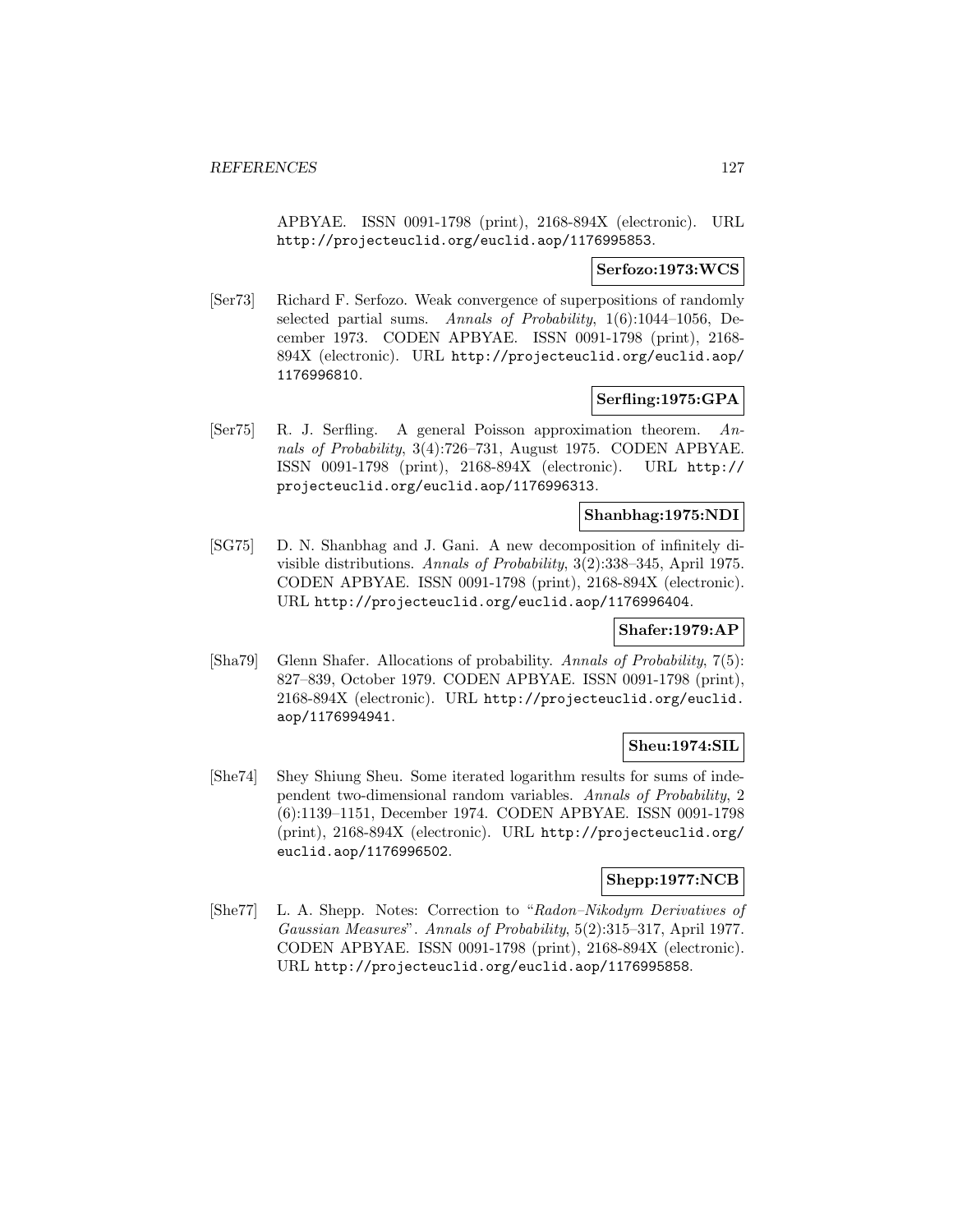### **Shore:1978:LLT**

[Sho78] Terence R. Shore. On the local limit theorem for independent nonlattice random variables. Annals of Probability, 6(4):563–573, August 1978. CODEN APBYAE. ISSN 0091-1798 (print), 2168- 894X (electronic). URL http://projecteuclid.org/euclid.aop/ 1176995478.

#### **Shorack:1979:EDE**

[Sho79] Galen R. Shorack. Extension of the Darling and Erdős theorem on the maximum of normalized sums. Annals of Probability, 7(6):1092– 1096, December 1979. CODEN APBYAE. ISSN 0091-1798 (print), 2168-894X (electronic). URL http://projecteuclid.org/euclid. aop/1176994906.

### **Siebert:1976:CCP**

[Sie76a] Eberhard Siebert. Convergence and convolutions of probability measures on a topological group. Annals of Probability, 4(3):433–443, June 1976. CODEN APBYAE. ISSN 0091-1798 (print), 2168- 894X (electronic). URL http://projecteuclid.org/euclid.aop/ 1176996091.

### **Siegmund:1976:EAR**

[Sie76b] D. Siegmund. The equivalence of absorbing and reflecting barrier problems for stochastically monotone Markov processes. Annals of Probability, 4(6):914–924, December 1976. CODEN AP-BYAE. ISSN 0091-1798 (print), 2168-894X (electronic). URL http: //projecteuclid.org/euclid.aop/1176995936.

## **Siegel:1979:ACD**

[Sie79] Andrew F. Siegel. Asymptotic coverage distributions on the circle. Annals of Probability, 7(4):651–661, August 1979. CODEN AP-BYAE. ISSN 0091-1798 (print), 2168-894X (electronic). URL http: //projecteuclid.org/euclid.aop/1176994988.

### **Silverstein:1974:SMC**

[Sil74] Martin L. Silverstein. Symmetric Markov chains. Annals of Probability, 2(4):681–701, August 1974. CODEN APBYAE. ISSN 0091-1798 (print), 2168-894X (electronic). URL http://projecteuclid.org/ euclid.aop/1176996612.

## **Simons:1974:GDF**

[Sim74] Gordon Simons. Generalized distribution functions: The linearly ordered case with applications to nonparametric statistics. Annals of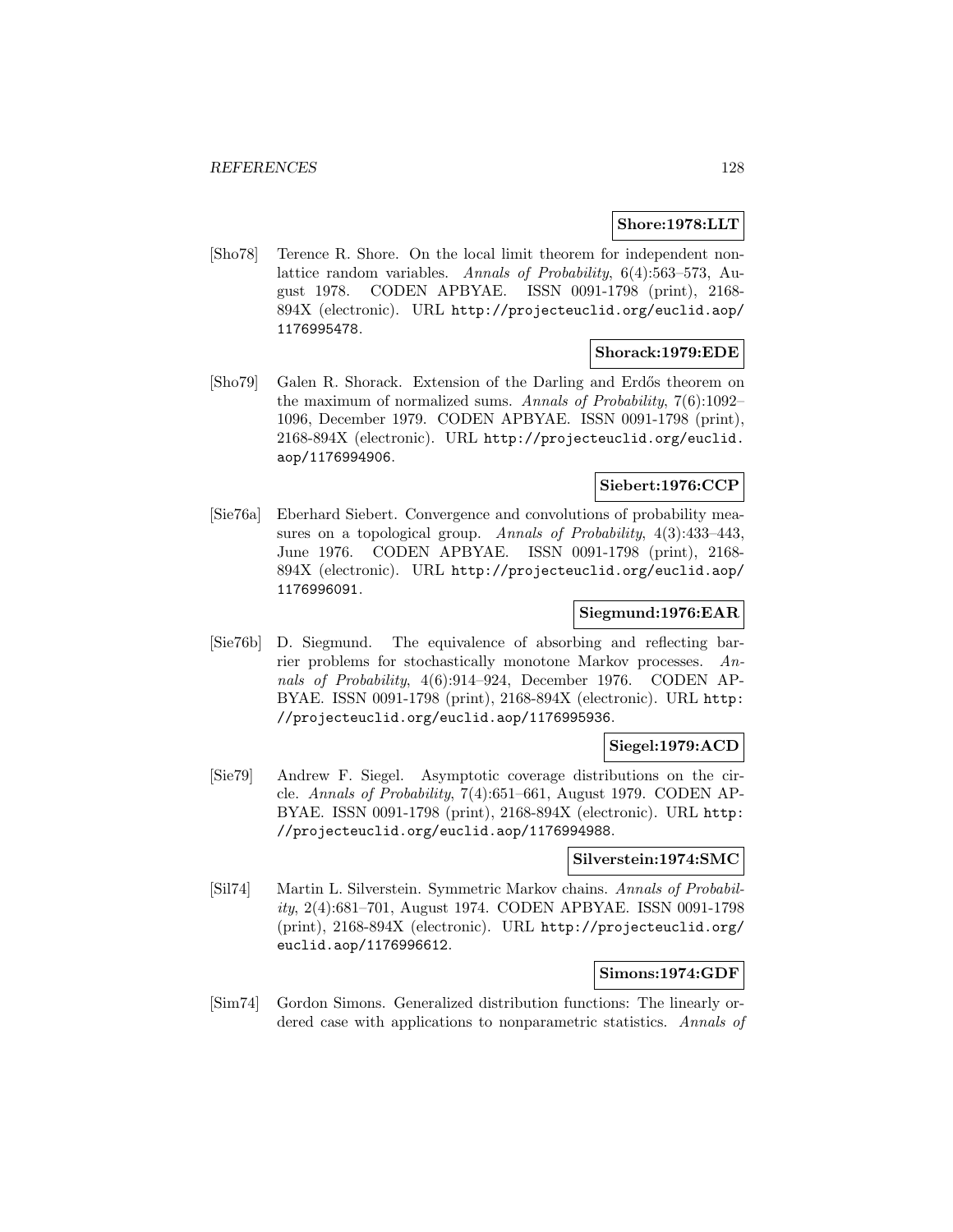Probability, 2(3):501–508, June 1974. CODEN APBYAE. ISSN 0091- 1798 (print), 2168-894X (electronic). URL http://projecteuclid. org/euclid.aop/1176996667.

### **Simons:1975:GDF**

 $[\text{Sim } 75]$  Gordon Simons. Generalized distribution functions: The  $\sigma$ -lower finite case. Annals of Probability, 3(3):492–502, June 1975. CODEN AP-BYAE. ISSN 0091-1798 (print), 2168-894X (electronic). URL http: //projecteuclid.org/euclid.aop/1176996355.

#### **Simons:1977:UE**

[Sim77] Gordon Simons. An unexpected expectation. Annals of Probability, 5(1):157–158, February 1977. CODEN APBYAE. ISSN 0091-1798 (print), 2168-894X (electronic). URL http://projecteuclid.org/ euclid.aop/1176995902.

### **Singh:1975:GCT**

[Sin75] Radhey S. Singh. On the Glivenko–Cantelli theorem for weighted empiricals based on independent random variables. Annals of Probability, 3(2):371–374, April 1975. CODEN APBYAE. ISSN 0091-1798 (print), 2168-894X (electronic). URL http://projecteuclid.org/ euclid.aop/1176996410.

# **Segall:1975:RND**

[SK75] Adrian Segall and Thomas Kailath. Radon–Nikodym derivatives with respect to measures induced by discontinuous independent-increment processes. Annals of Probability, 3(3):449–464, June 1975. CODEN APBYAE. ISSN 0091-1798 (print), 2168-894X (electronic). URL http://projecteuclid.org/euclid.aop/1176996352.

### **Slud:1977:DIB**

[Slu77] Eric V. Slud. Distribution inequalities for the binomial law. Annals of Probability, 5(3):404–412, June 1977. CODEN APBYAE. ISSN 0091- 1798 (print), 2168-894X (electronic). URL http://projecteuclid. org/euclid.aop/1176995801.

### **Smythe:1973:SLL**

[Smy73] R. T. Smythe. Strong laws of large numbers for r-dimensional arrays of random variables. Annals of Probability, 1(1):164–170, February 1973. CODEN APBYAE. ISSN 0091-1798 (print), 2168-894X (electronic). URL http://projecteuclid.org/euclid.aop/1176997031.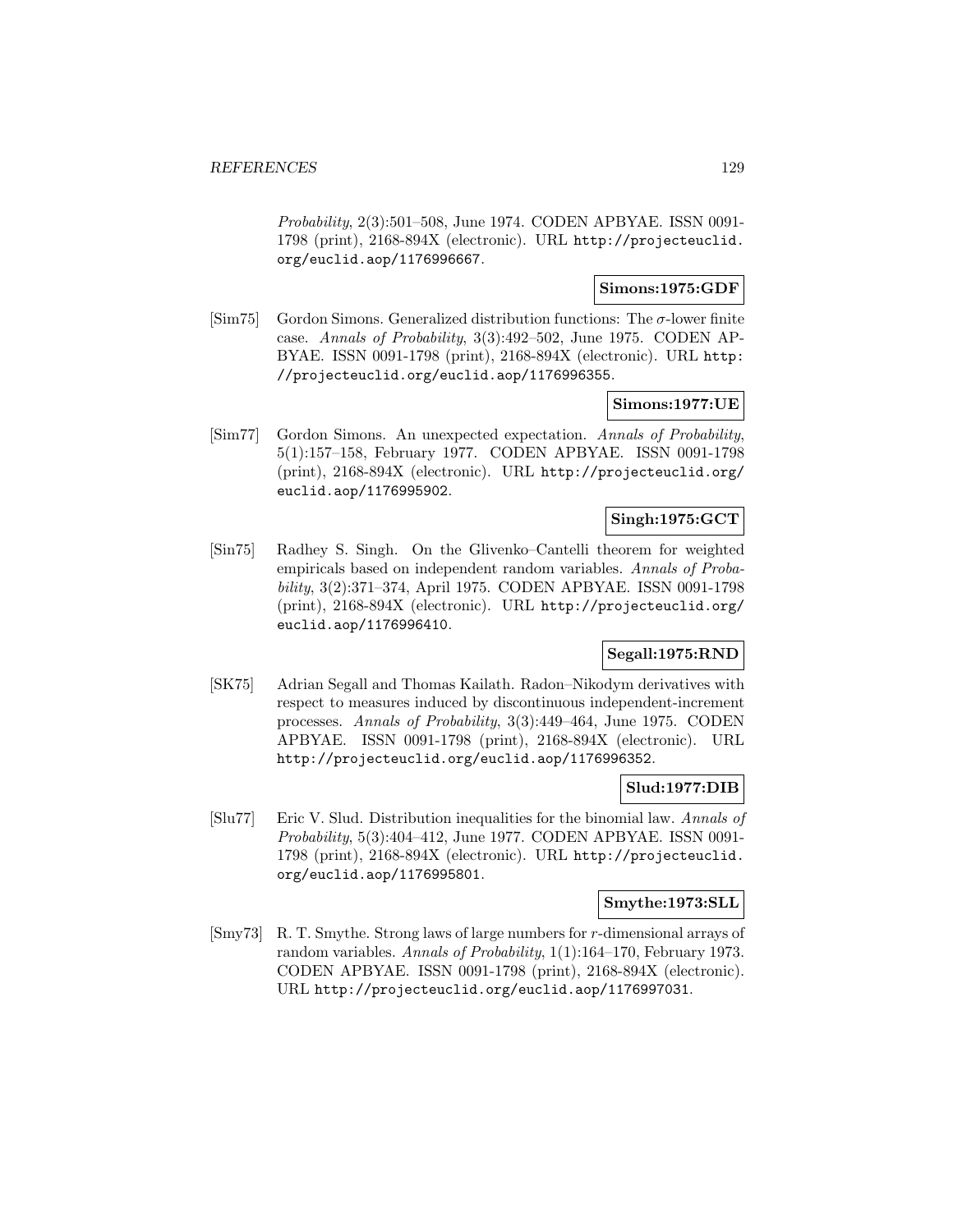### **Smythe:1974:SIR**

[Smy74] R. T. Smythe. Sums of independent random variables on partially ordered sets. Annals of Probability, 2(5):906–917, October 1974. CO-DEN APBYAE. ISSN 0091-1798 (print), 2168-894X (electronic). URL http://projecteuclid.org/euclid.aop/1176996556.

### **Smythe:1975:RDG**

[Smy75] R. T. Smythe. Review: D. G. Kendall, E. F. Harding, Stochastic Analysis. Annals of Probability, 3(6):1062–1067, December 1975. CO-DEN APBYAE. ISSN 0091-1798 (print), 2168-894X (electronic). URL http://projecteuclid.org/euclid.aop/1176996236.

### **Smythe:1976:MSP**

[Smy76] R. T. Smythe. Multiparameter subadditive processes. Annals of Probability, 4(5):772–782, October 1976. CODEN APBYAE. ISSN 0091- 1798 (print), 2168-894X (electronic). URL http://projecteuclid. org/euclid.aop/1176995983.

## **Shields:1978:DRF**

[SNDL78] P. C. Shields, D. L. Neuhoff, L. D. Davisson, and F. Ledrappier. The distortion-rate function for nonergodic sources. Annals of Probability, 6(1):138–143, February 1978. CODEN APBYAE. ISSN 0091-1798 (print), 2168-894X (electronic). URL http://projecteuclid.org/ euclid.aop/1176995618.

#### **Solomon:1975:RWR**

[Sol75] Fred Solomon. Random walks in a random environment. Annals of Probability, 3(1):1–31, February 1975. CODEN APBYAE. ISSN 0091- 1798 (print), 2168-894X (electronic). URL http://projecteuclid. org/euclid.aop/1176996444.

## **Spitzer:1975:MRF**

[Spi75] Frank Spitzer. Markov random fields on an infinite tree. Annals of Probability, 3(3):387–398, June 1975. CODEN APBYAE. ISSN 0091- 1798 (print), 2168-894X (electronic). URL http://projecteuclid. org/euclid.aop/1176996347.

#### **Simons:1978:WIP**

[SS78] Gordon Simons and William Stout. A weak invariance principle with applications to domains of attraction. Annals of Probability,  $6(2)$ : 294–315, April 1978. CODEN APBYAE. ISSN 0091-1798 (print),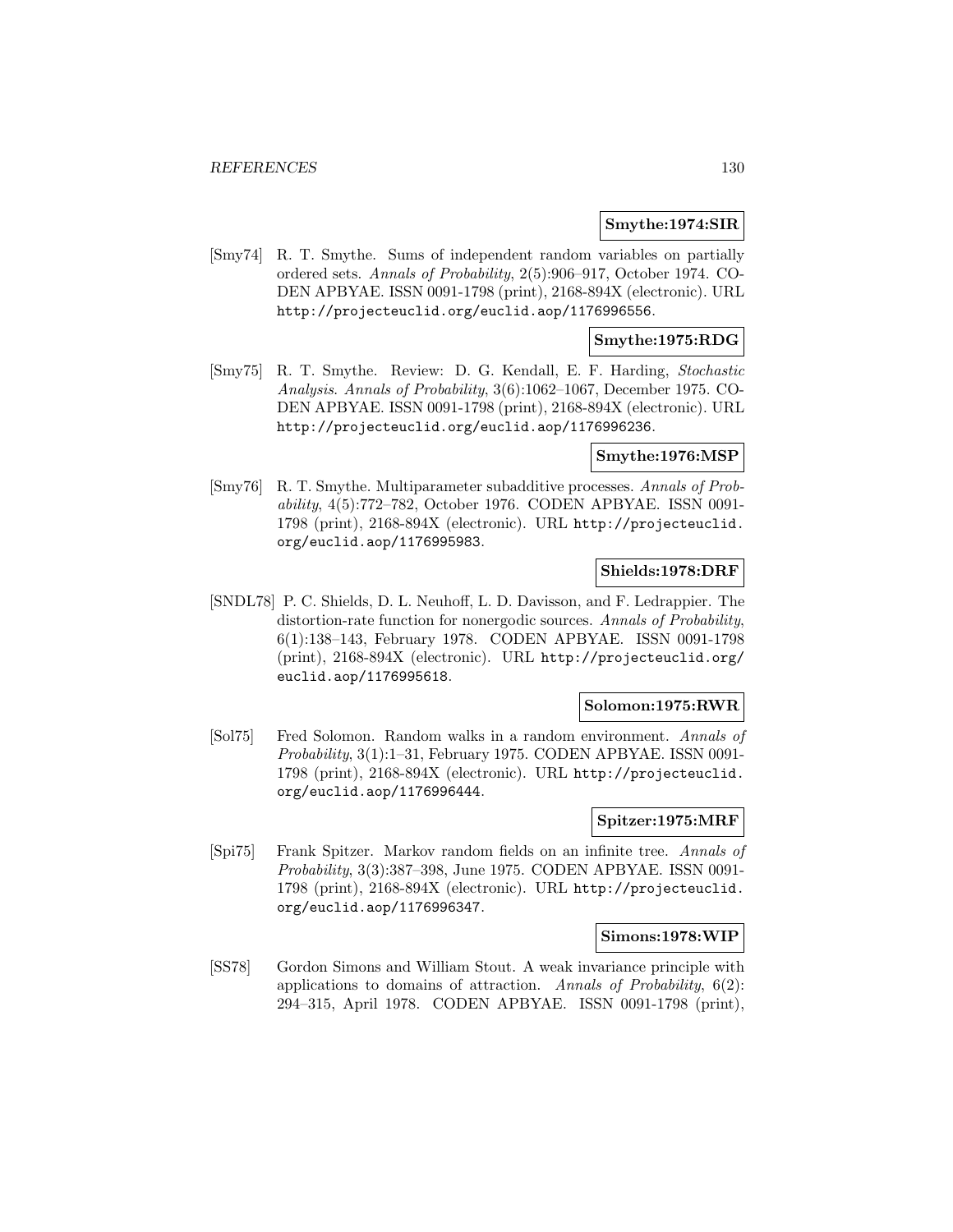2168-894X (electronic). URL http://projecteuclid.org/euclid. aop/1176995574.

## **Shields:1975:EZB**

[ST75] Paul Shields and J.-P. Thouvenot. Entropy zero × Bernoulli processes are closed in the  $\bar{d}$ -metric. Annals of Probability, 3(4):732-736, August 1975. CODEN APBYAE. ISSN 0091-1798 (print), 2168- 894X (electronic). URL http://projecteuclid.org/euclid.aop/ 1176996314.

# **Stepan:1973:PLI**

[Ste73] Josef Stepan. The probability limit identification function exists under the continuum hypothesis. Annals of Probability, 1(4):712–715, August 1973. CODEN APBYAE. ISSN 0091-1798 (print), 2168- 894X (electronic). URL http://projecteuclid.org/euclid.aop/ 1176996899.

# **Steck:1974:NF**

[Ste74] G. P. Steck. A new formula for  $P(R_i \leq b_i, 1 \leq i \leq m \mid m, n, F = G^k)$ . Annals of Probability, 2(1):155–160, February 1974. CODEN AP-BYAE. ISSN 0091-1798 (print), 2168-894X (electronic). URL http: //projecteuclid.org/euclid.aop/1176996761. See [Ste75].

# **Steck:1975:NAP**

[Ste75] G. P. Steck. Note: Acknowledgment of priority to "A New Formula for  $P(R_i \leq b_i, 1 \leq i \leq m \mid m, n, F = G^k)$ ". Annals of Probability, 3(4):739, August 1975. CODEN APBYAE. ISSN 0091-1798 (print), 2168-894X (electronic). URL http://projecteuclid.org/euclid. aop/1176996316. See [Ste74].

### **Steele:1977:FSM**

[Ste77a] J. Michael Steele. Families of sample means converge slowly. Annals of Probability, 5(6):1036–1038, December 1977. CODEN AP-BYAE. ISSN 0091-1798 (print), 2168-894X (electronic). URL http: //projecteuclid.org/euclid.aop/1176995672.

# **Steele:1977:LPR**

[Ste77b] J. Michael Steele. Limit properties of random variables associated with a partial ordering of  $R^d$ . Annals of Probability, 5(3):395-403, June 1977. CODEN APBYAE. ISSN 0091-1798 (print), 2168- 894X (electronic). URL http://projecteuclid.org/euclid.aop/ 1176995800.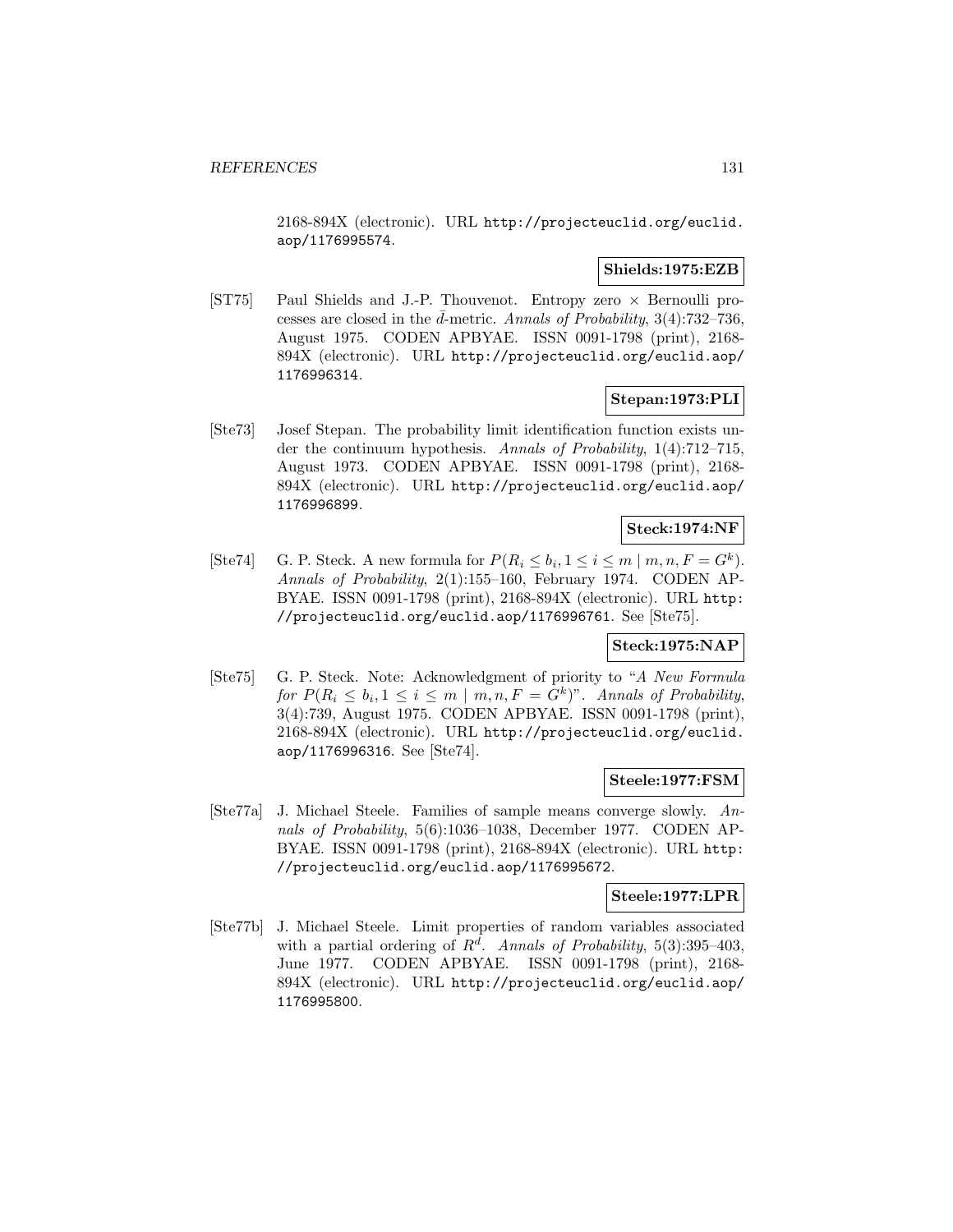### **Stern:1977:IBM**

[Ste77c] Frederick Stern. An independence in Brownian motion with constant drift. Annals of Probability, 5(4):571–572, August 1977. CODEN AP-BYAE. ISSN 0091-1798 (print), 2168-894X (electronic). URL http: //projecteuclid.org/euclid.aop/1176995763.

## **Steele:1978:EDS**

[Ste78a] J. Michael Steele. Empirical discrepancies and subadditive processes. Annals of Probability, 6(1):118–127, February 1978. CODEN AP-BYAE. ISSN 0091-1798 (print), 2168-894X (electronic). URL http: //projecteuclid.org/euclid.aop/1176995615.

### **Steinebach:1978:CRL**

[Ste78b] Josef Steinebach. Convergence rates of large deviation probabilities in the multidimensional case. Annals of Probability, 6(5):751–759, October 1978. CODEN APBYAE. ISSN 0091-1798 (print), 2168- 894X (electronic). URL http://projecteuclid.org/euclid.aop/ 1176995426.

# **Steck:1979:LBM**

[Ste79] George P. Steck. Lower bounds for the multivariate normal Mills' ratio. Annals of Probability, 7(3):547–551, June 1979. CODEN AP-BYAE. ISSN 0091-1798 (print), 2168-894X (electronic). URL http: //projecteuclid.org/euclid.aop/1176995056.

# **Stout:1973:MIL**

[Sto73] William F. Stout. Maximal inequalities and the law of the iterated logarithm. Annals of Probability, 1(2):322–328, April 1973. CODEN AP-BYAE. ISSN 0091-1798 (print), 2168-894X (electronic). URL http: //projecteuclid.org/euclid.aop/1176996985.

#### **Stute:1977:CRI**

[Stu77] Winfried Stute. Convergence rates for the isotrope discrepancy. Annals of Probability, 5(5):707–723, October 1977. CODEN AP-BYAE. ISSN 0091-1798 (print), 2168-894X (electronic). URL http: //projecteuclid.org/euclid.aop/1176995714.

#### **Sussmann:1978:GBD**

[Sus78] Hector J. Sussmann. On the gap between deterministic and stochastic ordinary differential equations. Annals of Probability, 6(1):19–41, February 1978. CODEN APBYAE. ISSN 0091-1798 (print), 2168- 894X (electronic). URL http://projecteuclid.org/euclid.aop/ 1176995608.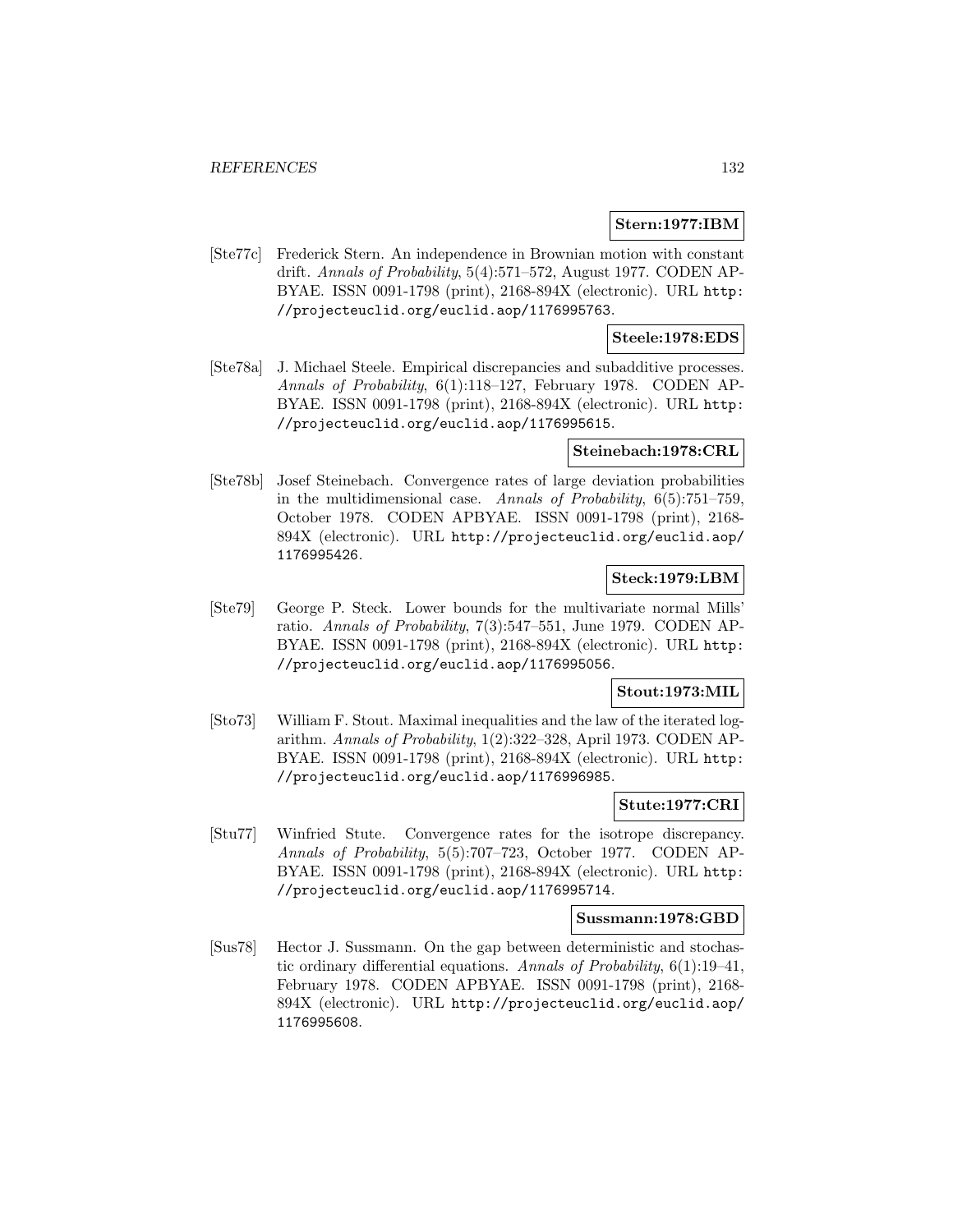### **Steutel:1979:DAS**

[SvH79] F. W. Steutel and K. van Harn. Discrete analogues of selfdecomposability and stability. Annals of Probability, 7(5):893–899, October 1979. CODEN APBYAE. ISSN 0091-1798 (print), 2168- 894X (electronic). URL http://projecteuclid.org/euclid.aop/ 1176994950.

## **Szulga:1976:CSB**

[SW76] Jerzy Szulga and Wojbor A. Woyczynski. Convergence of submartingales in Banach lattices. Annals of Probability, 4(3):464– 469, June 1976. CODEN APBYAE. ISSN 0091-1798 (print), 2168- 894X (electronic). URL http://projecteuclid.org/euclid.aop/ 1176996095.

### **Shorack:1978:LBE**

[SW78] Galen R. Shorack and Jon A. Wellner. Linear bounds on the empirical distribution function. Annals of Probability, 6(2):349–353, April 1978. CODEN APBYAE. ISSN 0091-1798 (print), 2168-894X (electronic). URL http://projecteuclid.org/euclid.aop/1176995582.

#### **Sweeting:1977:SCM**

[Swe77] T. J. Sweeting. Speeds of convergence for the multidimensional Central Limit Theorem. Annals of Probability, 5(1):28–41, February 1977. CODEN APBYAE. ISSN 0091-1798 (print), 2168-894X (electronic). URL http://projecteuclid.org/euclid.aop/1176995888.

### **Szasz:1977:PTL**

[Sza77a] Domokos Szasz. A problem of two lifts. Annals of Probability, 5(4): 550–559, August 1977. CODEN APBYAE. ISSN 0091-1798 (print), 2168-894X (electronic). URL http://projecteuclid.org/euclid. aop/1176995760.

## **Szasz:1977:USD**

[Sza77b] Domokos Szasz. Uniformity in Stone's decomposition of the renewal measure. Annals of Probability, 5(4):560–564, August 1977. CODEN APBYAE. ISSN 0091-1798 (print), 2168-894X (electronic). URL http://projecteuclid.org/euclid.aop/1176995761.

### **Takacs:1974:STP**

[Tak74] Lajos Takacs. Sojourn time problems. Annals of Probability, 2(3): 420–431, June 1974. CODEN APBYAE. ISSN 0091-1798 (print), 2168-894X (electronic). URL http://projecteuclid.org/euclid. aop/1176996657.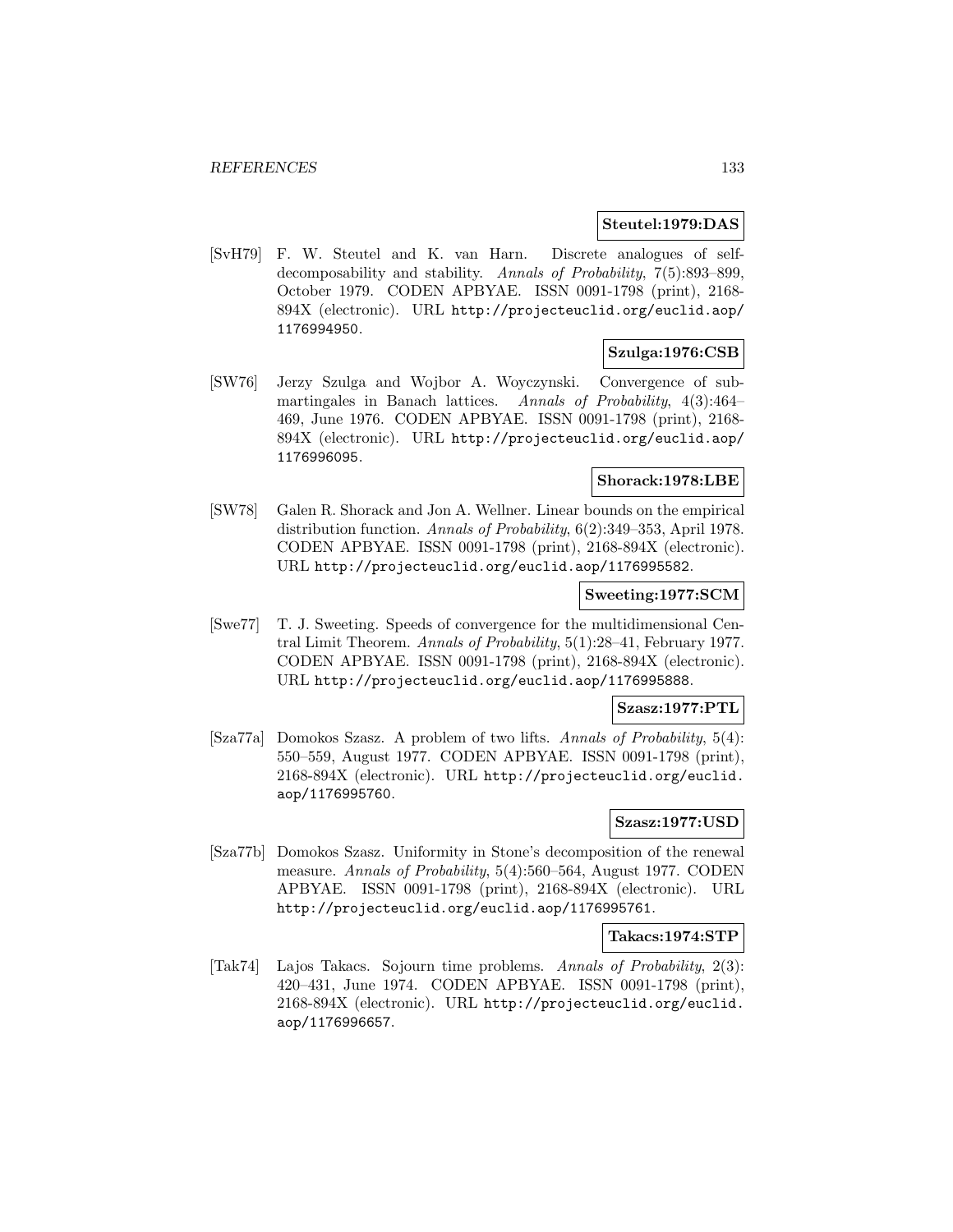### **Tanny:1977:LTB**

[Tan77] David Tanny. Limit theorems for branching processes in a random environment. Annals of Probability, 5(1):100–116, February 1977. CO-DEN APBYAE. ISSN 0091-1798 (print), 2168-894X (electronic). URL http://projecteuclid.org/euclid.aop/1176995894.

## **Taylor:1975:SBM**

[Tay75a] Howard M. Taylor. A stopped Brownian motion formula. Annals of Probability, 3(2):234–246, April 1975. CODEN APBYAE. ISSN 0091- 1798 (print), 2168-894X (electronic). URL http://projecteuclid. org/euclid.aop/1176996395.

### **Taylor:1975:CKS**

[Tay75b] J. C. Taylor. A characterization of the kernel  $\lim_{\lambda} \downarrow 0V_{\lambda}$  for sub-Markovian resolvents  $(V_\lambda)^1$ . Annals of Probability, 3(2):355–357, April 1975. CODEN APBYAE. ISSN 0091-1798 (print), 2168- 894X (electronic). URL http://projecteuclid.org/euclid.aop/ 1176996407.

#### **Teicher:1973:CLT**

[Tei73] Henry Teicher. A classical limit theorem without invariance or reflection. Annals of Probability, 1(4):702–704, August 1973. CODEN AP-BYAE. ISSN 0091-1798 (print), 2168-894X (electronic). URL http: //projecteuclid.org/euclid.aop/1176996897.

## **Teicher:1974:LIL**

[Tei74] Henry Teicher. On the law of the iterated logarithm. Annals of Probability, 2(4):714–728, August 1974. CODEN APBYAE. ISSN 0091-1798 (print), 2168-894X (electronic). URL http://projecteuclid.org/ euclid.aop/1176996614.

#### **Teicher:1979:RGR**

[Tei79] Henry Teicher. Rapidly growing random walks and an associated stopping time. Annals of Probability, 7(6):1078–1081, December 1979. CODEN APBYAE. ISSN 0091-1798 (print), 2168-894X (electronic). URL http://projecteuclid.org/euclid.aop/1176994903.

#### **Teugels:1975:CSD**

[Teu75] Jozef L. Teugels. The class of subexponential distributions. Annals of Probability, 3(6):1000–1011, December 1975. CODEN AP-BYAE. ISSN 0091-1798 (print), 2168-894X (electronic). URL http: //projecteuclid.org/euclid.aop/1176996225.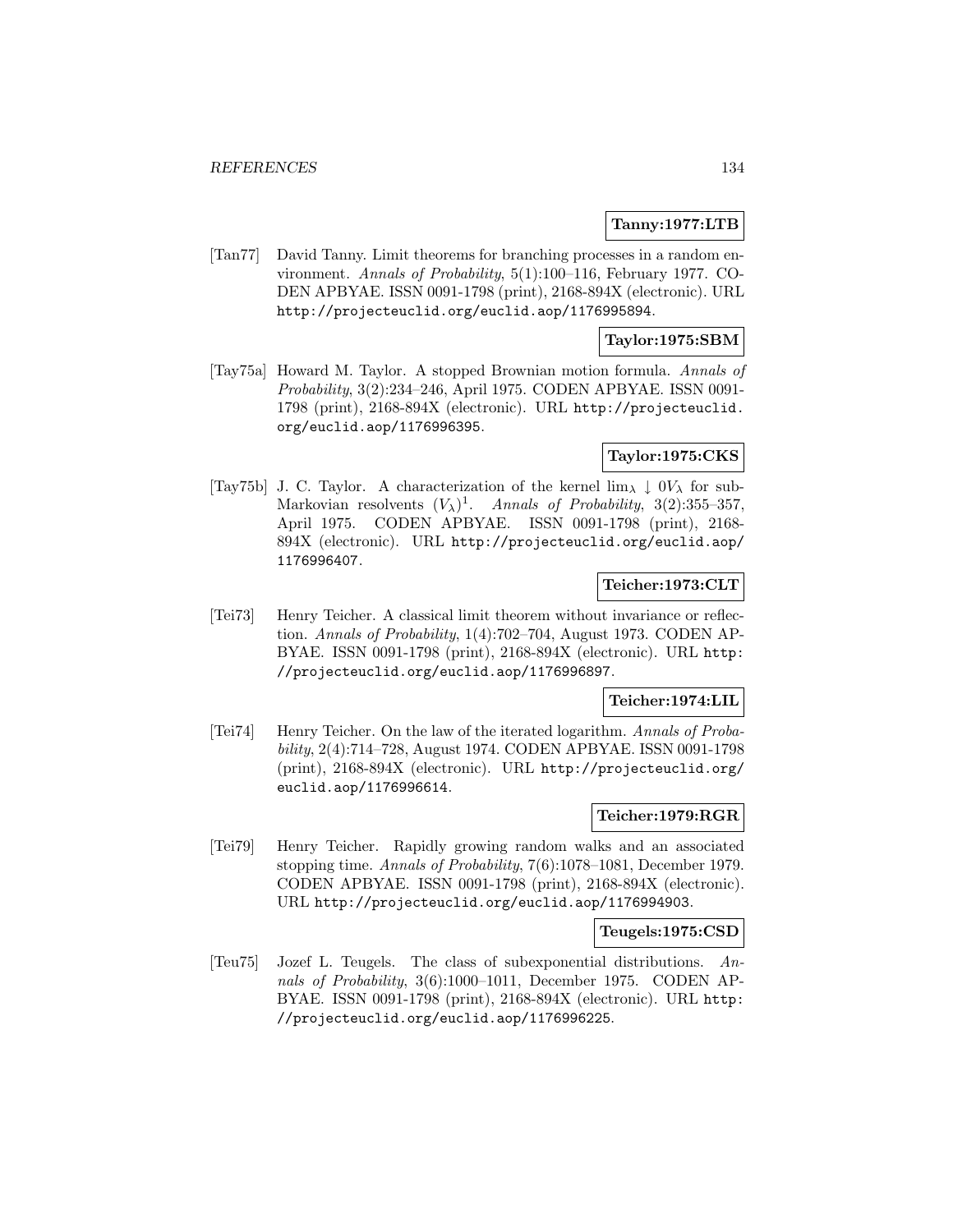#### **Theodorescu:1974:RMF**

[The74] Radu Theodorescu. Review: M. Frank Norman, Markov Processes and Learning Models. Annals of Probability, 2(5):964–966, October 1974. CODEN APBYAE. ISSN 0091-1798 (print), 2168-894X (electronic). URL http://projecteuclid.org/euclid.aop/1176996563.

### **Thorburn:1977:LLT**

[Tho77] Daniel Thorburn. A local limit theorem for the Wilcoxon rank sum. Annals of Probability, 5(6):926–939, December 1977. CODEN AP-BYAE. ISSN 0091-1798 (print), 2168-894X (electronic). URL http: //projecteuclid.org/euclid.aop/1176995661.

### **Tomkins:1975:ILR**

[Tom75a] R. J. Tomkins. Iterated logarithm results for weighted averages of martingale difference sequences. Annals of Probability, 3(2):307– 314, April 1975. CODEN APBYAE. ISSN 0091-1798 (print), 2168- 894X (electronic). URL http://projecteuclid.org/euclid.aop/ 1176996401.

### **Tomkins:1975:CM**

[Tom75b] R. J. Tomkins. On conditional medians. Annals of Probability, 3(2): 375–379, April 1975. CODEN APBYAE. ISSN 0091-1798 (print), 2168-894X (electronic). URL http://projecteuclid.org/euclid. aop/1176996411.

### **Tomkins:1976:SLT**

[Tom76] R. J. Tomkins. Strong limit theorems for certain arrays of random variables. Annals of Probability, 4(3):444–452, June 1976. CODEN APBYAE. ISSN 0091-1798 (print), 2168-894X (electronic). URL http://projecteuclid.org/euclid.aop/1176996092.

### **Tomkins:1978:LIL**

[Tom78] R. J. Tomkins. On the law of the iterated logarithm. Annals of Probability, 6(1):162–168, February 1978. CODEN APBYAE. ISSN 0091- 1798 (print), 2168-894X (electronic). URL http://projecteuclid. org/euclid.aop/1176995622.

#### **Torrez:1978:BDC**

[Tor78] William C. Torrez. The birth and death chain in a random environment: Instability and extinction theorems. Annals of Probability, 6 (6):1026–1043, December 1978. CODEN APBYAE. ISSN 0091-1798 (print), 2168-894X (electronic). URL http://projecteuclid.org/ euclid.aop/1176995391.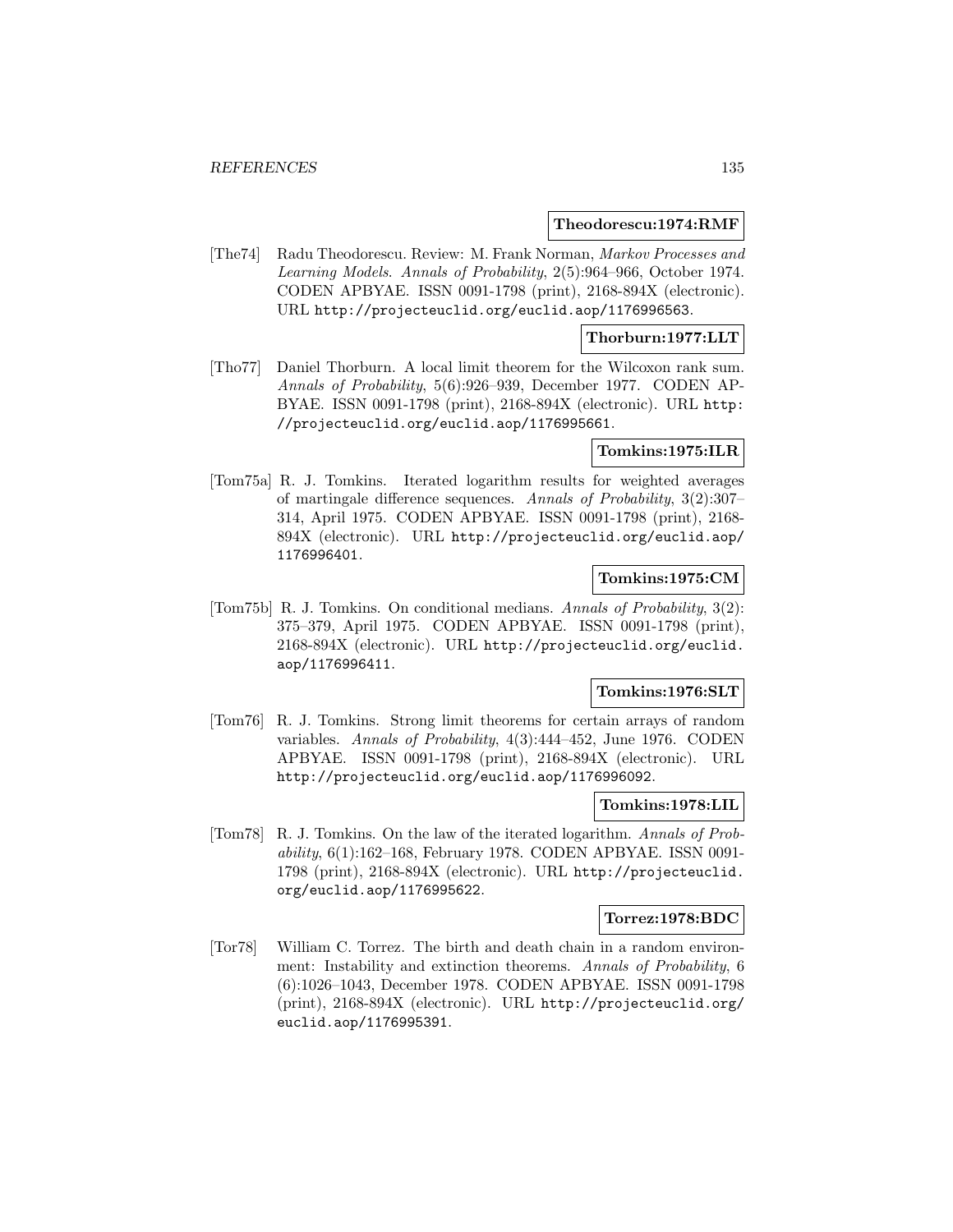### **Tran:1977:HDR**

[Tra77] Lanh Tat Tran. The Hausdorff dimension of the range of the N-parameter Wiener process. Annals of Probability, 5(2):235–242, April 1977. CODEN APBYAE. ISSN 0091-1798 (print), 2168- 894X (electronic). URL http://projecteuclid.org/euclid.aop/ 1176995848.

## **Tran:1979:RLP**

[Tra79] Lanh Tat Tran. The range of L´evy's N-parameter Brownian motion in d-space. Annals of Probability, 7(3):532–536, June 1979. CODEN AP-BYAE. ISSN 0091-1798 (print), 2168-894X (electronic). URL http: //projecteuclid.org/euclid.aop/1176995053.

### **Turnbull:1973:IBP**

[Tur73a] Bruce W. Turnbull. Inequalities for branching processes. Annals of Probability, 1(3):457–474, June 1973. CODEN APBYAE. ISSN 0091- 1798 (print), 2168-894X (electronic). URL http://projecteuclid. org/euclid.aop/1176996939.

### **Turnbull:1973:IMB**

[Tur73b] Bruce W. Turnbull. Inequalities for multitype branching processes. Annals of Probability, 1(3):475–479, June 1973. CODEN APBYAE. ISSN 0091-1798 (print), 2168-894X (electronic). URL http:// projecteuclid.org/euclid.aop/1176996940.

## **Taylor:1979:LLN**

[TW79] R. L. Taylor and Duan Wei. Laws of large numbers for tight random elements in normed linear spaces. Annals of Probability, 7(1):150– 155, February 1979. CODEN APBYAE. ISSN 0091-1798 (print), 2168-894X (electronic). URL http://projecteuclid.org/euclid. aop/1176995156.

## **Tweedie:1974:TMCa**

[Twe74a] Richard L. Tweedie. R-theory for Markov chains on a general state space i: Solidarity properties and R-recurrent chains. Annals of Probability, 2(5):840–864, October 1974. CODEN APBYAE. ISSN 0091- 1798 (print), 2168-894X (electronic). URL http://projecteuclid. org/euclid.aop/1176996552.

### **Tweedie:1974:TMCb**

[Twe74b] Richard L. Tweedie. R-theory for Markov chains on a general state space II: r-subinvariant measures for r-transient chains. Annals of Probability, 2(5):865–878, October 1974. CODEN APBYAE.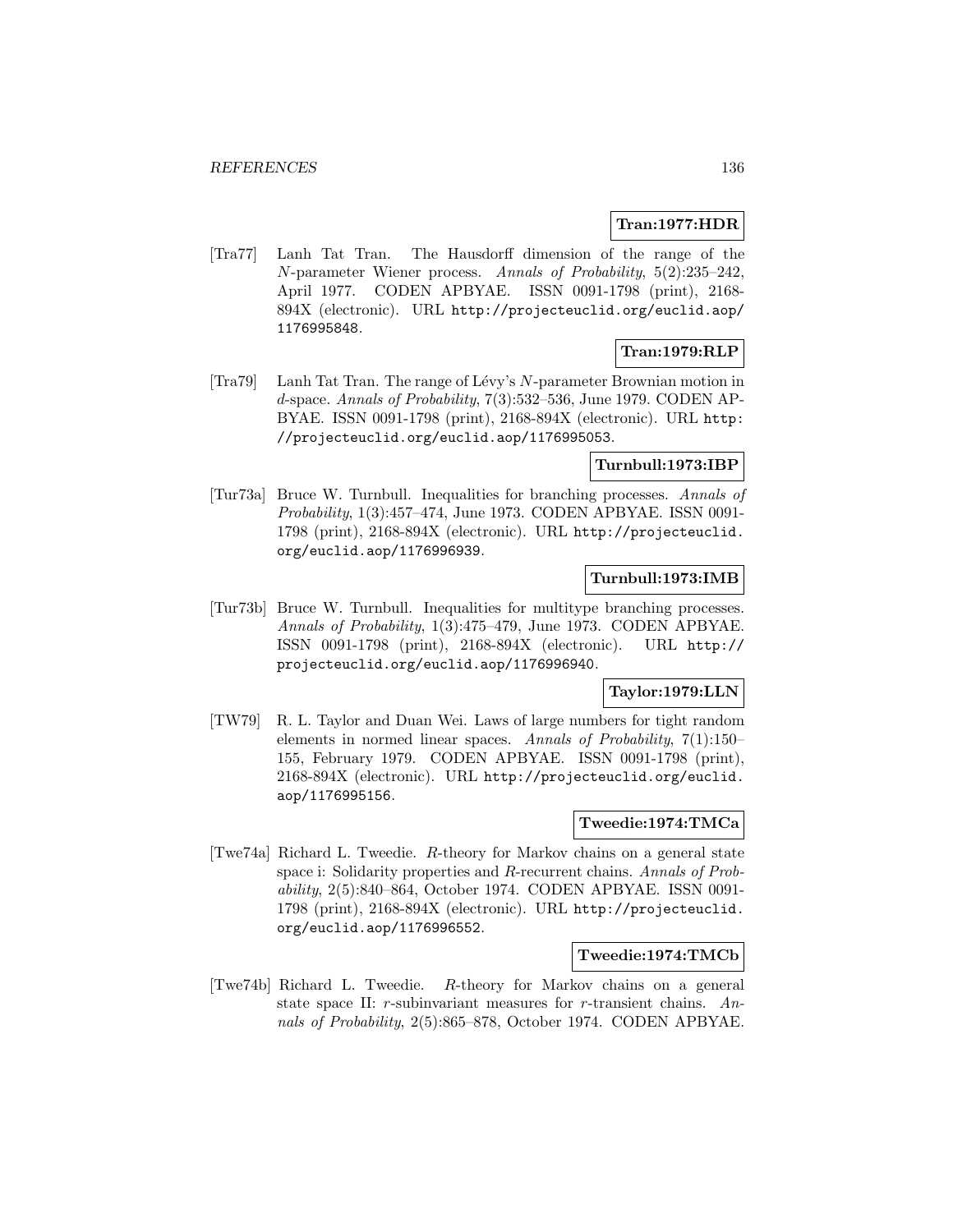ISSN 0091-1798 (print), 2168-894X (electronic). URL http:// projecteuclid.org/euclid.aop/1176996553.

### **VanZuijlen:1978:PED**

[Van78a] Martien C. A. Van Zuijlen. Properties of the empirical distribution function for independent nonidentically distributed random variables. Annals of Probability, 6(2):250–266, April 1978. CODEN AP-BYAE. ISSN 0091-1798 (print), 2168-894X (electronic). URL http: //projecteuclid.org/euclid.aop/1176995571.

## **VanZwet:1978:PKC**

[Van78b] W. R. Van Zwet. A proof of Kakutani's conjecture on random subdivision of longest intervals. Annals of Probability, 6(1):133–137, February 1978. CODEN APBYAE. ISSN 0091-1798 (print), 2168- 894X (electronic). URL http://projecteuclid.org/euclid.aop/ 1176995617.

#### **Veneziano:1979:EVR**

[Ven79] Daniele Veneziano. Envelopes of vector random processes and their crossing rates. Annals of Probability, 7(1):62–74, February 1979. CO-DEN APBYAE. ISSN 0091-1798 (print), 2168-894X (electronic). URL http://projecteuclid.org/euclid.aop/1176995148.

#### **Vervaat:1979:RBB**

[Ver79] Wim Vervaat. A relation between Brownian bridge and Brownian excursion. Annals of Probability, 7(1):143–149, February 1979. CO-DEN APBYAE. ISSN 0091-1798 (print), 2168-894X (electronic). URL http://projecteuclid.org/euclid.aop/1176995155.

## **Villalobos:1974:SFL**

[Vil74] Alvaro Gonzalez Villalobos. Some functional limit theorems for dependent random variables. Annals of Probability, 2(6):1090–1107, December 1974. CODEN APBYAE. ISSN 0091-1798 (print), 2168- 894X (electronic). URL http://projecteuclid.org/euclid.aop/ 1176996500.

### **Vitale:1976:CRF**

[VP76] R. A. Vitale and A. C. Pipkin. Conditions on the regression function when both variables are uniformly distributed. Annals of Probability, 4(5):869–873, October 1976. CODEN APBYAE. ISSN 0091-1798 (print), 2168-894X (electronic). URL http://projecteuclid.org/ euclid.aop/1176995992.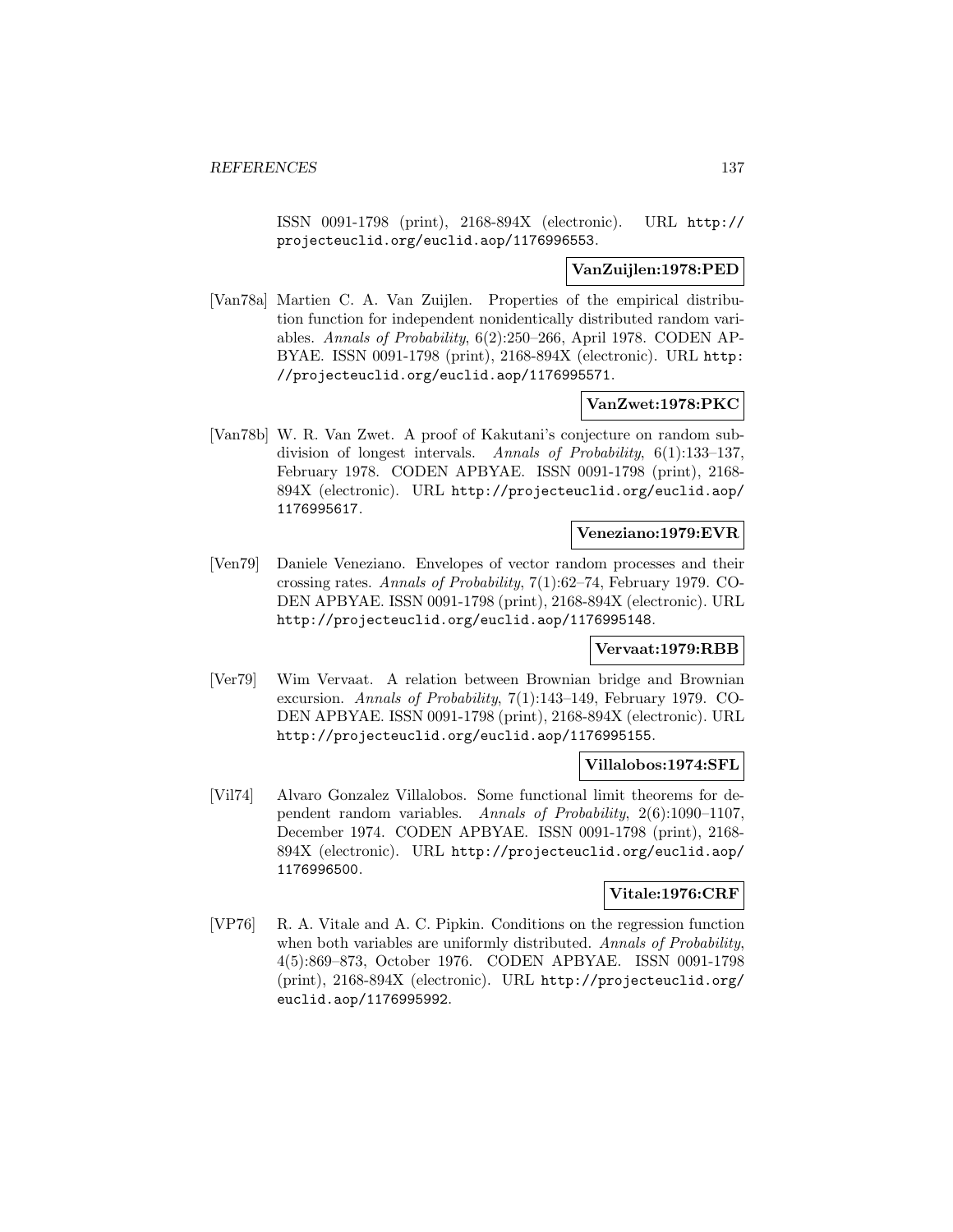### **VanSchuppen:1974:TLM**

[VW74] Jan H. Van Schuppen and Eugene Wong. Transformation of local martingales under a change of law. Annals of Probability, 2(5):879– 888, October 1974. CODEN APBYAE. ISSN 0091-1798 (print), 2168- 894X (electronic). URL http://projecteuclid.org/euclid.aop/ 1176996554.

## **Wachter:1978:SLR**

[Wac78] Kenneth W. Wachter. The strong limits of random matrix spectra for sample matrices of independent elements. Annals of Probability, 6 (1):1–18, February 1978. CODEN APBYAE. ISSN 0091-1798 (print), 2168-894X (electronic). URL http://projecteuclid.org/euclid. aop/1176995607.

### **Walker:1974:OSVb**

[Wal74a] LeRoy H. Walker. Optimal stopping variables for Brownian motion. Annals of Probability, 2(2):317–320, April 1974. CODEN AP-BYAE. ISSN 0091-1798 (print), 2168-894X (electronic). URL http: //projecteuclid.org/euclid.aop/1176996711.

### **Walker:1974:OSVa**

[Wal74b] LeRoy H. Walker. Optimal stopping variables for stochastic process with independent increments. Annals of Probability, 2(2):309– 316, April 1974. CODEN APBYAE. ISSN 0091-1798 (print), 2168- 894X (electronic). URL http://projecteuclid.org/euclid.aop/ 1176996710.

### **Wang:1975:CSS**

[Wan75] Y. H. Wang. Characterizations of some stochastic processes. Annals of Probability, 3(6):1038–1045, December 1975. CODEN AP-BYAE. ISSN 0091-1798 (print), 2168-894X (electronic). URL http: //projecteuclid.org/euclid.aop/1176996231.

### **Wang:1977:QVF**

[Wan77] Albert T. Wang. Quadratic variation of functionals of Brownian motion. Annals of Probability, 5(5):756–769, October 1977. CODEN AP-BYAE. ISSN 0091-1798 (print), 2168-894X (electronic). URL http: //projecteuclid.org/euclid.aop/1176995717.

## **Wang:1979:TDF**

[Wan79] Albert T. Wang. Time-dependent functions of Brownian motion that are Markovian. Annals of Probability, 7(3):515–525, June 1979. CO-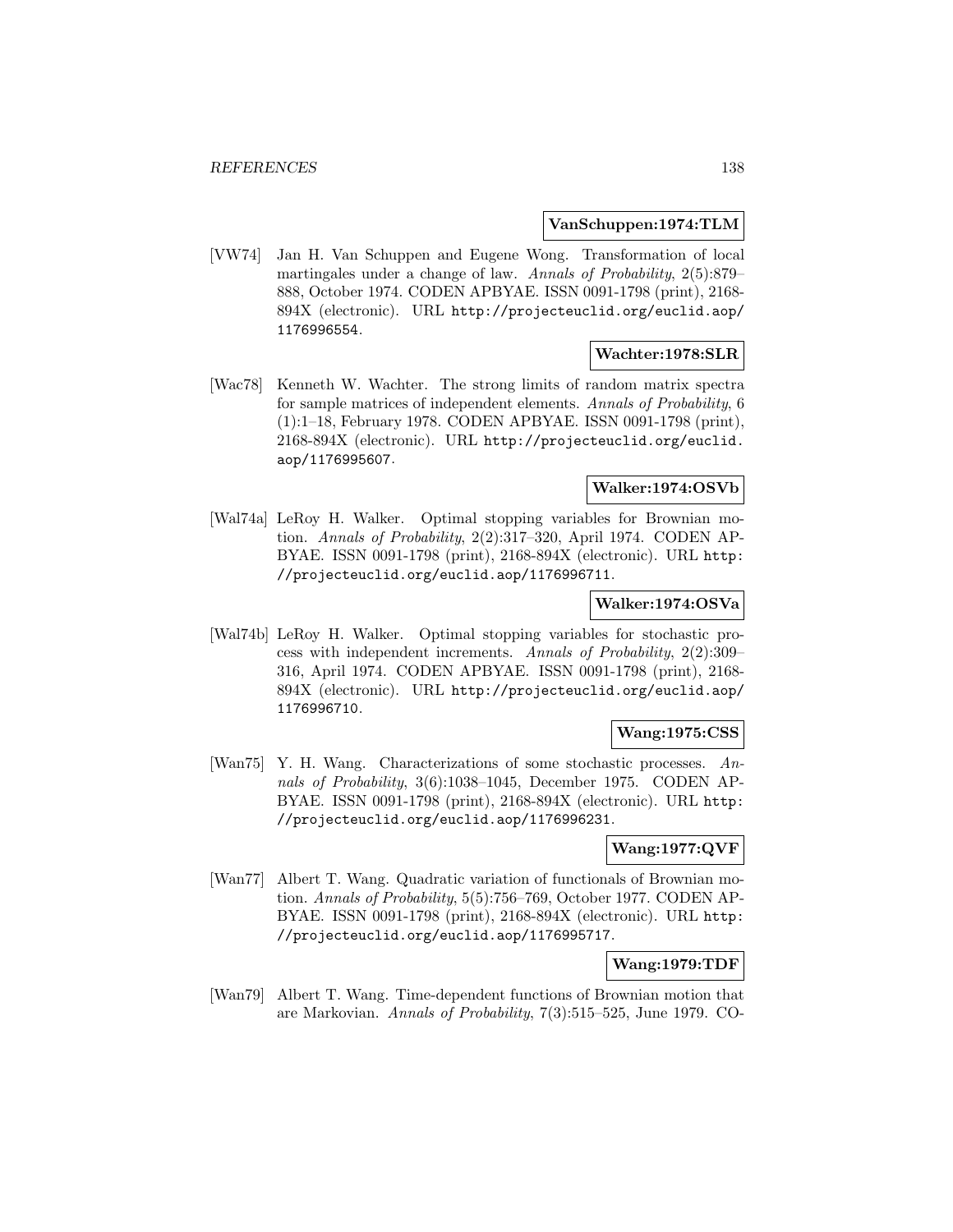DEN APBYAE. ISSN 0091-1798 (print), 2168-894X (electronic). URL http://projecteuclid.org/euclid.aop/1176995051.

#### **Weissman:1975:EPG**

[Wei75a] Ishay Weissman. Extremal processes generated by independent nonidentically distributed random variables. Annals of Probability, 3(1): 172–177, February 1975. CODEN APBYAE. ISSN 0091-1798 (print), 2168-894X (electronic). URL http://projecteuclid.org/euclid. aop/1176996459.

#### **Weissman:1975:LSF**

[Wei75b] Ishay Weissman. On location and scale functions of a class of limiting processes with application to extreme value theory. Annals of Probability, 3(1):178–181, February 1975. CODEN APBYAE. ISSN 0091- 1798 (print), 2168-894X (electronic). URL http://projecteuclid. org/euclid.aop/1176996460.

### **Weissman:1976:WCE**

[Wei76] Ishay Weissman. On weak convergence of extremal processes. Annals of Probability, 4(3):470–473, June 1976. CODEN APBYAE. ISSN 0091-1798 (print), 2168-894X (electronic). URL http:// projecteuclid.org/euclid.aop/1176996096.

### **Weiner:1977:NCB**

[Wei77] H. Weiner. Note: Correction to "An Integral Equation in Age-Dependent Branching Processes". Annals of Probability, 5(1):159, February 1977. CODEN APBYAE. ISSN 0091-1798 (print), 2168- 894X (electronic). URL http://projecteuclid.org/euclid.aop/ 1176995903.

### **Welsch:1973:CTE**

[Wel73] Roy E. Welsch. A convergence theorem for extreme values from Gaussian sequences. Annals of Probability, 1(3):398–404, June 1973. CO-DEN APBYAE. ISSN 0091-1798 (print), 2168-894X (electronic). URL http://projecteuclid.org/euclid.aop/1176996934.

### **Wellner:1977:MIE**

[Wel77] Jon A. Wellner. A martingale inequality for the empirical process. Annals of Probability, 5(2):303–308, April 1977. CODEN AP-BYAE. ISSN 0091-1798 (print), 2168-894X (electronic). URL http: //projecteuclid.org/euclid.aop/1176995856.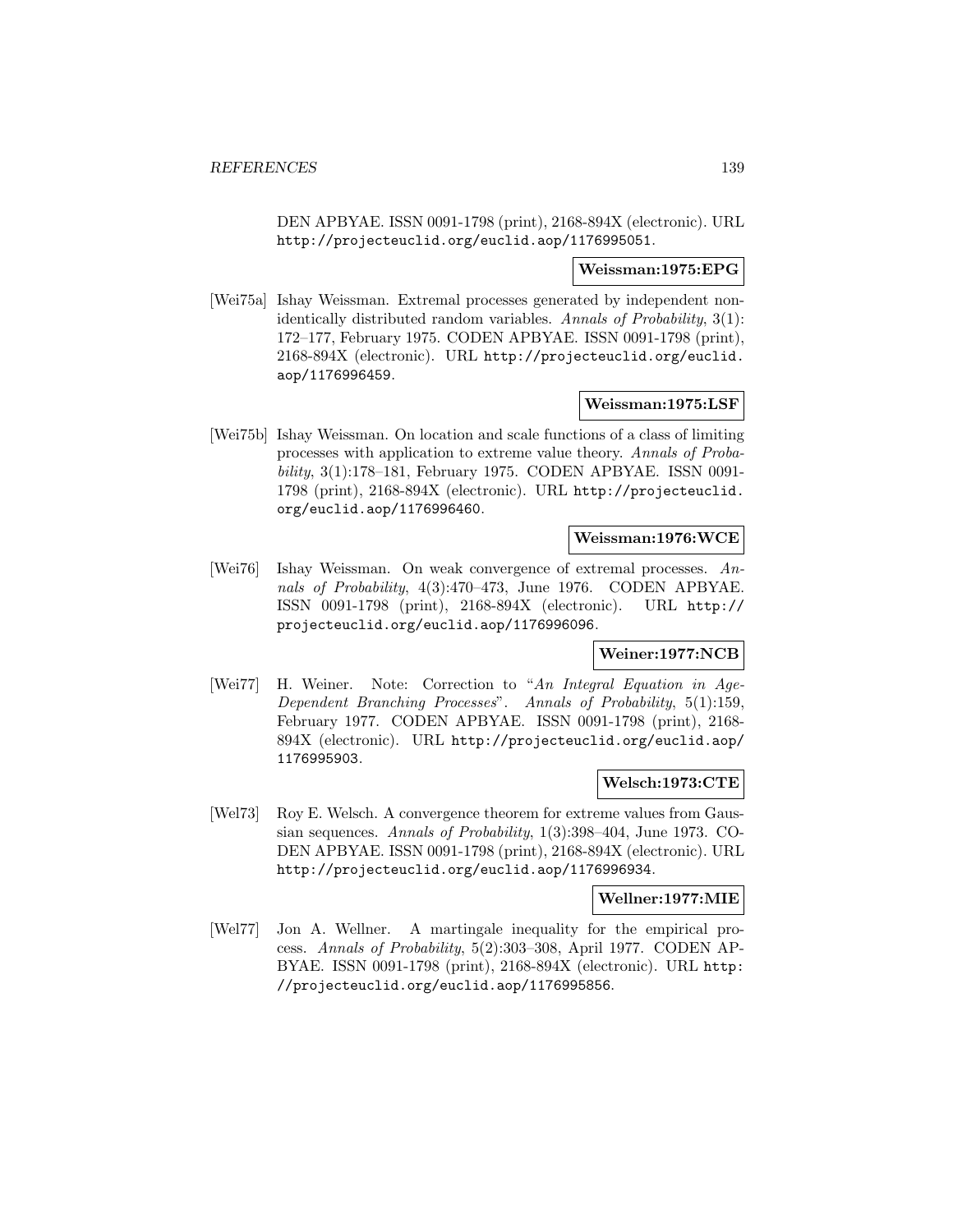#### **Wellner:1978:SIT**

[Wel78] Jon A. Wellner. A strong invariance theorem for the Strong Law of Large Numbers. Annals of Probability, 6(4):673–679, August 1978. CODEN APBYAE. ISSN 0091-1798 (print), 2168-894X (electronic). URL http://projecteuclid.org/euclid.aop/1176995488.

### **Wendel:1977:NPB**

[Wen77] J. G. Wendel. A note on planar Brownian motion. Annals of Probability, 5(5):802–803, October 1977. CODEN APBYAE. ISSN 0091-1798 (print), 2168-894X (electronic). URL http://projecteuclid.org/ euclid.aop/1176995722.

#### **Westcott:1976:SPR**

[Wes76] M. Westcott. Simple proof of a result on thinned point processes. Annals of Probability, 4(1):89–90, February 1976. CODEN AP-BYAE. ISSN 0091-1798 (print), 2168-894X (electronic). URL http: //projecteuclid.org/euclid.aop/1176996183.

#### **Westcott:1979:TBR**

[Wes79] Mark Westcott. On the tail behaviour of record-time distributions in a random record process. Annals of Probability, 7(5):868–873, October 1979. CODEN APBYAE. ISSN 0091-1798 (print), 2168- 894X (electronic). URL http://projecteuclid.org/euclid.aop/ 1176994946.

### **Wichura:1973:NCS**

[Wic73a] M. J. Wichura. A note on the convergence of series of stochastic processes. Annals of Probability, 1(1):180–182, February 1973. CO-DEN APBYAE. ISSN 0091-1798 (print), 2168-894X (electronic). URL http://projecteuclid.org/euclid.aop/1176997034.

### **Wichura:1973:BCP**

[Wic73b] Michael J. Wichura. Boundary crossing probabilities associated with Motoo's law of the iterated logarithm. Annals of Probability, 1(3): 437–456, June 1973. CODEN APBYAE. ISSN 0091-1798 (print), 2168-894X (electronic). URL http://projecteuclid.org/euclid. aop/1176996938.

### **Wichura:1973:SST**

[Wic73c] Michael J. Wichura. Some Strassen-type laws of the iterated logarithm for multiparameter stochastic processes with independent increments. Annals of Probability, 1(2):272–296, April 1973. CODEN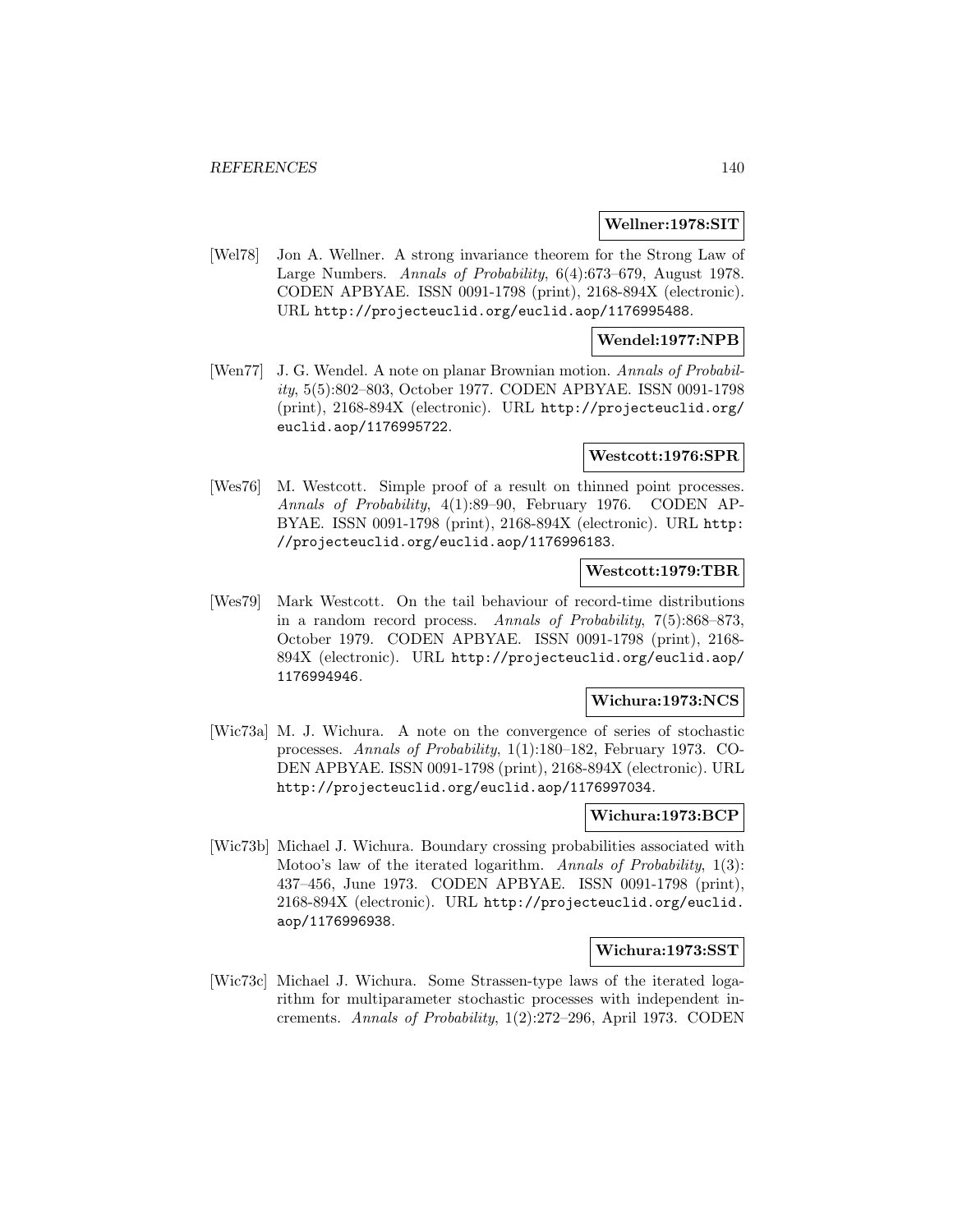APBYAE. ISSN 0091-1798 (print), 2168-894X (electronic). URL http://projecteuclid.org/euclid.aop/1176996980.

## **Wichura:1974:FLI**

[Wic74a] Michael J. Wichura. Functional laws of the iterated logarithm for the partial sums of i. i. d. random variables in the domain of attraction of a completely asymmetric stable law. Annals of Probability, 2(6):1108– 1138, December 1974. CODEN APBYAE. ISSN 0091-1798 (print), 2168-894X (electronic). URL http://projecteuclid.org/euclid. aop/1176996501.

# **Wichura:1974:FFL**

[Wic74b] Michael J. Wichura. On the functional form of the law of the iterated logarithm for the partial maxima of independent identically distributed random variables. Annals of Probability, 2(2):202–230, April 1974. CODEN APBYAE. ISSN 0091-1798 (print), 2168- 894X (electronic). URL http://projecteuclid.org/euclid.aop/ 1176996704.

### **Williamson:1974:RKB**

[Wil74] John A. Williamson. Review: K. B. Athreya, P. E. Ney, Branching Processes. Annals of Probability, 2(5):966–968, October 1974. CO-DEN APBYAE. ISSN 0091-1798 (print), 2168-894X (electronic). URL http://projecteuclid.org/euclid.aop/1176996564.

### **Winkler:1973:NCP**

[Win73] William Winkler. A note on continuous parameter zero-two law. Annals of Probability, 1(2):341–344, April 1973. CODEN APBYAE. ISSN 0091-1798 (print), 2168-894X (electronic). URL http:// projecteuclid.org/euclid.aop/1176996989.

### **Winkler:1978:CPM**

[Win78] W. Winkler. Continuous parameter Markov processes. Annals of Probability, 6(3):459–468, June 1978. CODEN APBYAE. ISSN 0091- 1798 (print), 2168-894X (electronic). URL http://projecteuclid. org/euclid.aop/1176995530.

#### **Wallenstein:1973:PNN**

[WN73] Sylvan R. Wallenstein and Joseph I. Naus. Probabilities for a k th nearest neighbor problem on the line. Annals of Probability, 1(1): 188–190, February 1973. CODEN APBYAE. ISSN 0091-1798 (print), 2168-894X (electronic). URL http://projecteuclid.org/euclid. aop/1176997037.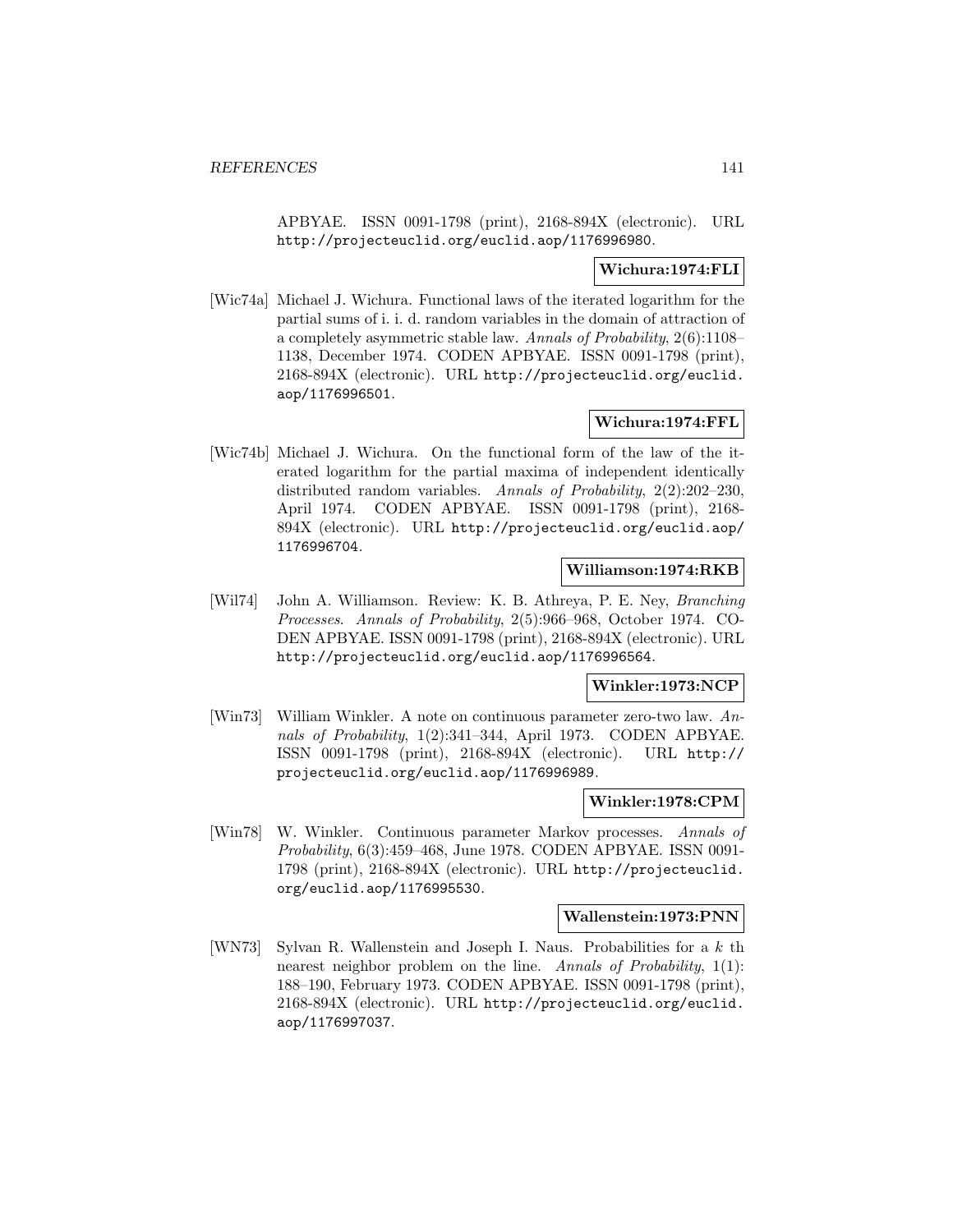### **Wolfe:1973:LBC**

[Wol73] Stephen J. Wolfe. On the local behavior of characteristic functions. Annals of Probability, 1(5):862–866, October 1973. CODEN AP-BYAE. ISSN 0091-1798 (print), 2168-894X (electronic). URL http: //projecteuclid.org/euclid.aop/1176996853.

# **Wolfe:1975:DCF**

[Wol75] Stephen J. Wolfe. On derivatives of characteristic functions. Annals of Probability, 3(4):737–738, August 1975. CODEN APBYAE. ISSN 0091-1798 (print), 2168-894X (electronic). URL http:// projecteuclid.org/euclid.aop/1176996315.

# **Wolfe:1978:BCF**

[Wol78] Stephen J. Wolfe. On the behavior of characteristic functions on the real line. Annals of Probability, 6(4):554–562, August 1978. CO-DEN APBYAE. ISSN 0091-1798 (print), 2168-894X (electronic). URL http://projecteuclid.org/euclid.aop/1176995477.

# **Wong:1979:CLT**

[Won79] Sherman Wong. A Central Limit Theorem for piecewise monotonic mappings of the unit interval. Annals of Probability, 7(3):500–514, June 1979. CODEN APBYAE. ISSN 0091-1798 (print), 2168- 894X (electronic). URL http://projecteuclid.org/euclid.aop/ 1176995050.

## **Woodroofe:1976:RTC**

[Woo76] Michael Woodroofe. A renewal theorem for curved boundaries and moments of first passage times. Annals of Probability,  $4(1):67-80$ , February 1976. CODEN APBYAE. ISSN 0091-1798 (print), 2168- 894X (electronic). URL http://projecteuclid.org/euclid.aop/ 1176996181.

# **Wright:1977:SLW**

[WPR77] F. T. Wright, Ronald D. Platt, and Tim Robertson. A Strong Law for weighted averages of independent, identically distributed random variables with arbitrarily heavy tails. Annals of Probability, 5(4): 586–590, August 1977. CODEN APBYAE. ISSN 0091-1798 (print), 2168-894X (electronic). URL http://projecteuclid.org/euclid. aop/1176995767.

### **Wierman:1978:CFP**

[WR78] John C. Wierman and Wolfgang Reh. On conjectures in first passage percolation theory. Annals of Probability, 6(3):388–397, June 1978.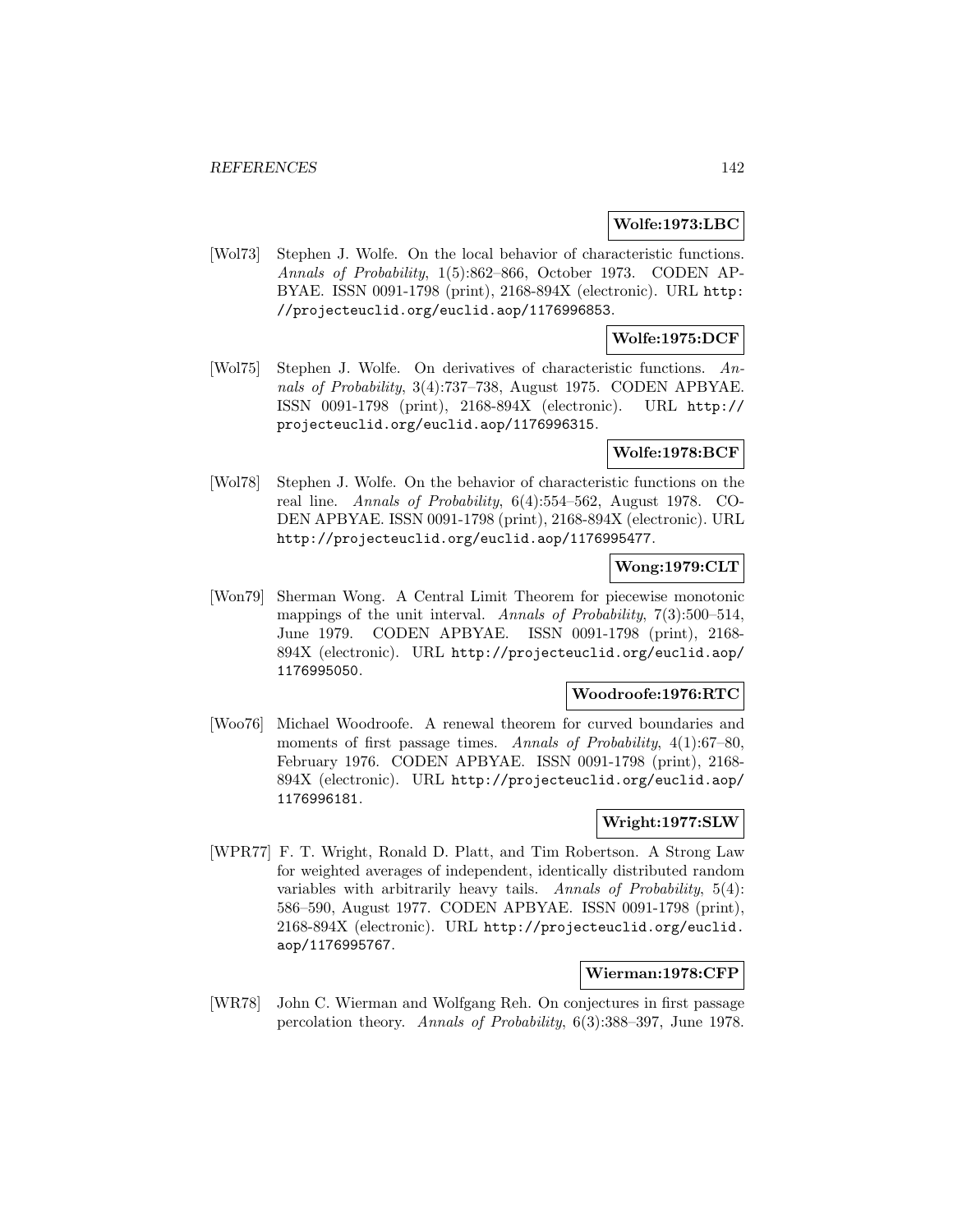CODEN APBYAE. ISSN 0091-1798 (print), 2168-894X (electronic). URL http://projecteuclid.org/euclid.aop/1176995525.

## **Wright:1973:BTP**

[Wri73] F. T. Wright. A bound on tail probabilities for quadratic forms in independent random variables whose distributions are not necessarily symmetric. Annals of Probability, 1(6):1068–1070, December 1973. CODEN APBYAE. ISSN 0091-1798 (print), 2168-894X (electronic). URL http://projecteuclid.org/euclid.aop/1176996815.

### **Wright:1976:ETS**

[Wri76] A. Larry Wright. An ergodic theorem for the square of a wide-sense stationary process. Annals of Probability, 4(5):829–835, October 1976. CODEN APBYAE. ISSN 0091-1798 (print), 2168-894X (electronic). URL http://projecteuclid.org/euclid.aop/1176995986.

### **Wright:1979:SLV**

[Wri79] F. T. Wright. A strong law for variables indexed by a partially ordered set with applications to isotone regression. Annals of Probability,  $7(1)$ : 109–127, February 1979. CODEN APBYAE. ISSN 0091-1798 (print), 2168-894X (electronic). URL http://projecteuclid.org/euclid. aop/1176995152.

### **Wilmesmeier:1979:ASS**

[WW79] James M. Wilmesmeier and F. T. Wright. The almost sure stability of quadratic forms. Annals of Probability, 7(4):738–743, August 1979. CODEN APBYAE. ISSN 0091-1798 (print), 2168-894X (electronic). URL http://projecteuclid.org/euclid.aop/1176994995.

# **Wong:1976:WMS**

[WZ76] Eugene Wong and Moshe Zakai. Weak martingales and stochastic integrals in the plane. Annals of Probability, 4(4):570–586, August 1976. CODEN APBYAE. ISSN 0091-1798 (print), 2168-894X (electronic). URL http://projecteuclid.org/euclid.aop/1176996028.

### **Wong:1977:ESI**

[WZ77a] Eugene Wong and Moshe Zakai. An extension of stochastic integrals in the plane. Annals of Probability, 5(5):770–778, October 1977. CO-DEN APBYAE. ISSN 0091-1798 (print), 2168-894X (electronic). URL http://projecteuclid.org/euclid.aop/1176995718.